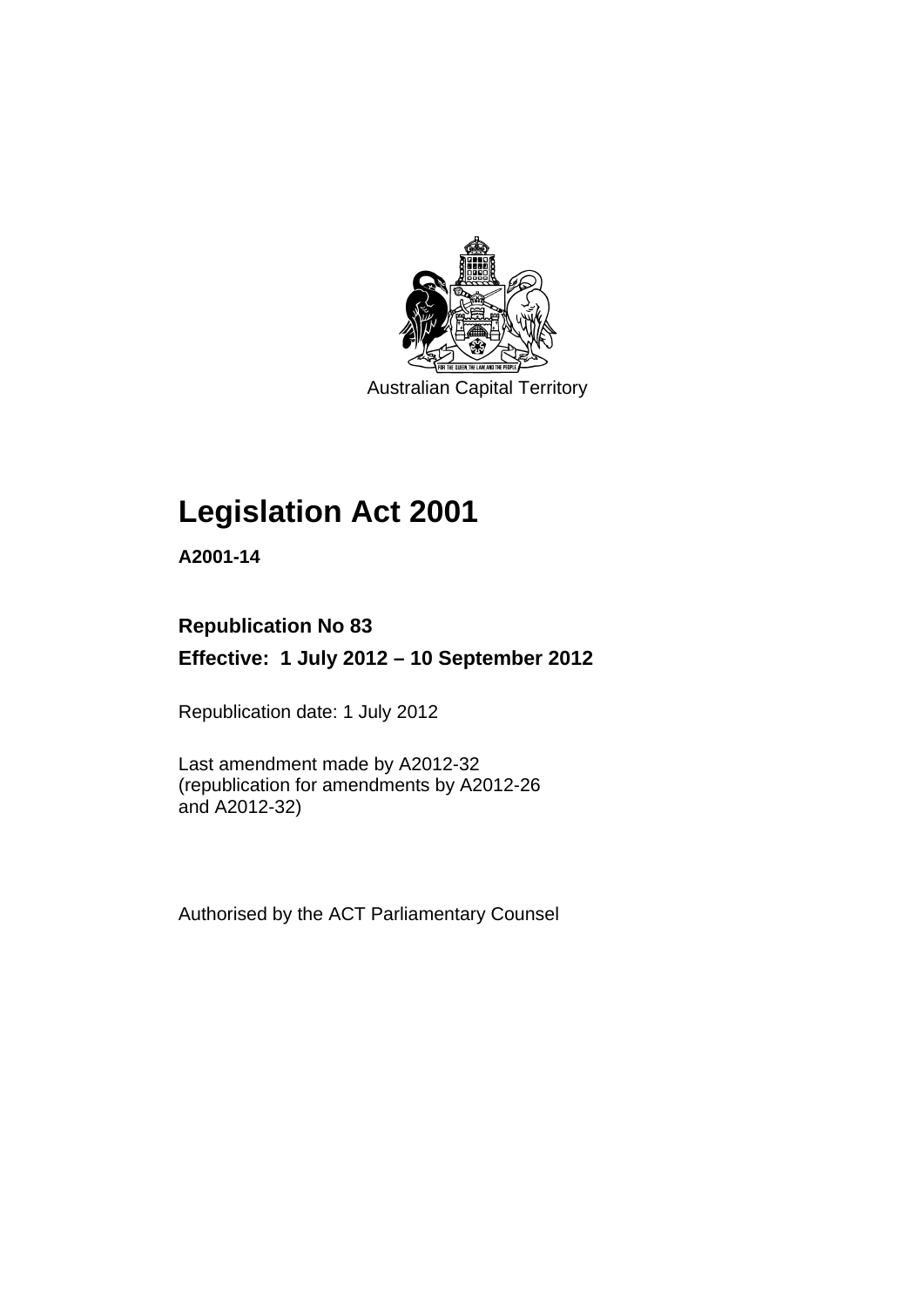## **About this republication**

#### **The republished law**

This is a republication of the *Legislation Act 2001* (including any amendment made under the *Legislation Act 2001*, part 11.3 (Editorial changes)) as in force on 1 July 2012*.* It also includes any commencement, amendment, repeal or expiry affecting this republished law to 1 July 2012.

The legislation history and amendment history of the republished law are set out in endnotes 3 and 4.

#### **Kinds of republications**

The Parliamentary Counsel's Office prepares 2 kinds of republications of ACT laws (see the ACT legislation register at www.legislation.act.gov.au):

- authorised republications to which the *Legislation Act 2001* applies
- unauthorised republications.

The status of this republication appears on the bottom of each page.

#### **Editorial changes**

The *Legislation Act 2001*, part 11.3 authorises the Parliamentary Counsel to make editorial amendments and other changes of a formal nature when preparing a law for republication. Editorial changes do not change the effect of the law, but have effect as if they had been made by an Act commencing on the republication date (see *Legislation Act 2001*, s 115 and s 117). The changes are made if the Parliamentary Counsel considers they are desirable to bring the law into line, or more closely into line, with current legislative drafting practice.

This republication does not include amendments made under part 11.3 (see endnote 1).

#### **Uncommenced provisions and amendments**

If a provision of the republished law has not commenced, the symbol  $\mathbf{U}$  appears immediately before the provision heading. Any uncommenced amendments that affect this republished law are accessible on the ACT legislation register (www.legislation.act.gov.au). For more information, see the home page for this law on the register.

#### **Modifications**

If a provision of the republished law is affected by a current modification, the symbol  $\mathbf{M}$ appears immediately before the provision heading. The text of the modifying provision appears in the endnotes. For the legal status of modifications, see the *Legislation Act 2001*, section 95.

#### **Penalties**

At the republication date, the value of a penalty unit for an offence against this law is \$110 for an individual and \$550 for a corporation (see *Legislation Act 2001*, s 133).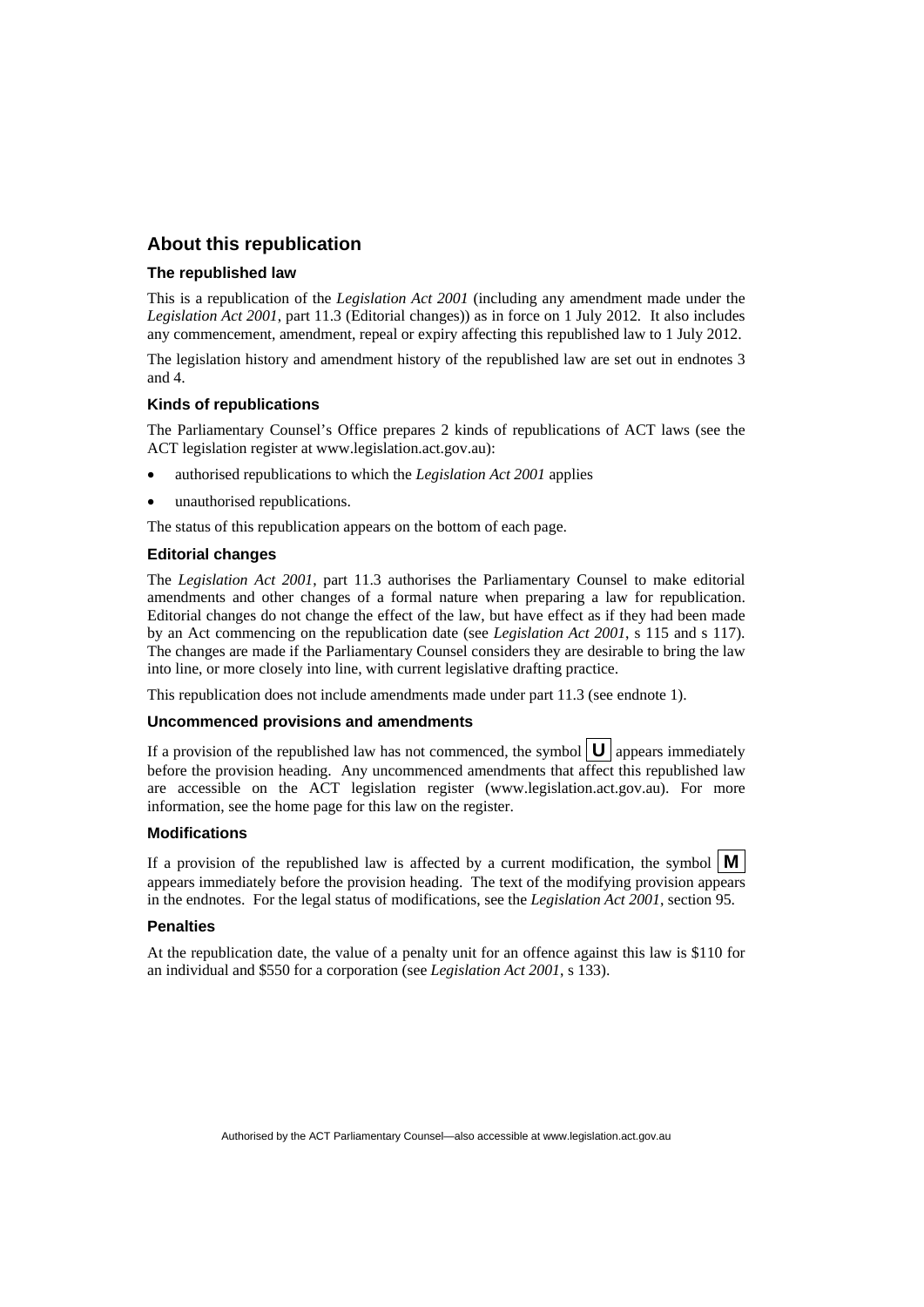

# **Legislation Act 2001**

# **Contents**

| × |
|---|

# **Chapter 1 [Preliminary](#page-17-0)**

| <b>Part 1.1</b>                                                                | General                                    |   |
|--------------------------------------------------------------------------------|--------------------------------------------|---|
| 1                                                                              | Name of Act                                | 2 |
| 2<br>Dictionary                                                                | 2                                          |   |
| 2A                                                                             | <b>Notes</b>                               | 2 |
| 3                                                                              | Objects                                    | 3 |
| Application of Act<br>4<br>5<br>Determinative and non-determinative provisions |                                            | 4 |
|                                                                                | 5                                          |   |
| 6                                                                              | Legislation Act provisions must be applied | 5 |
| <b>Part 1.2</b>                                                                | <b>Basic concepts</b>                      |   |
|                                                                                | Meaning of Act generally                   | 9 |
| 8                                                                              | Meaning of subordinate law                 | 9 |
| <b>DOO</b>                                                                     | $\blacksquare$                             |   |

| R83      | Legislation Act 2001         | contents 1 |
|----------|------------------------------|------------|
| 01/07/12 | Effective: 01/07/12-10/09/12 |            |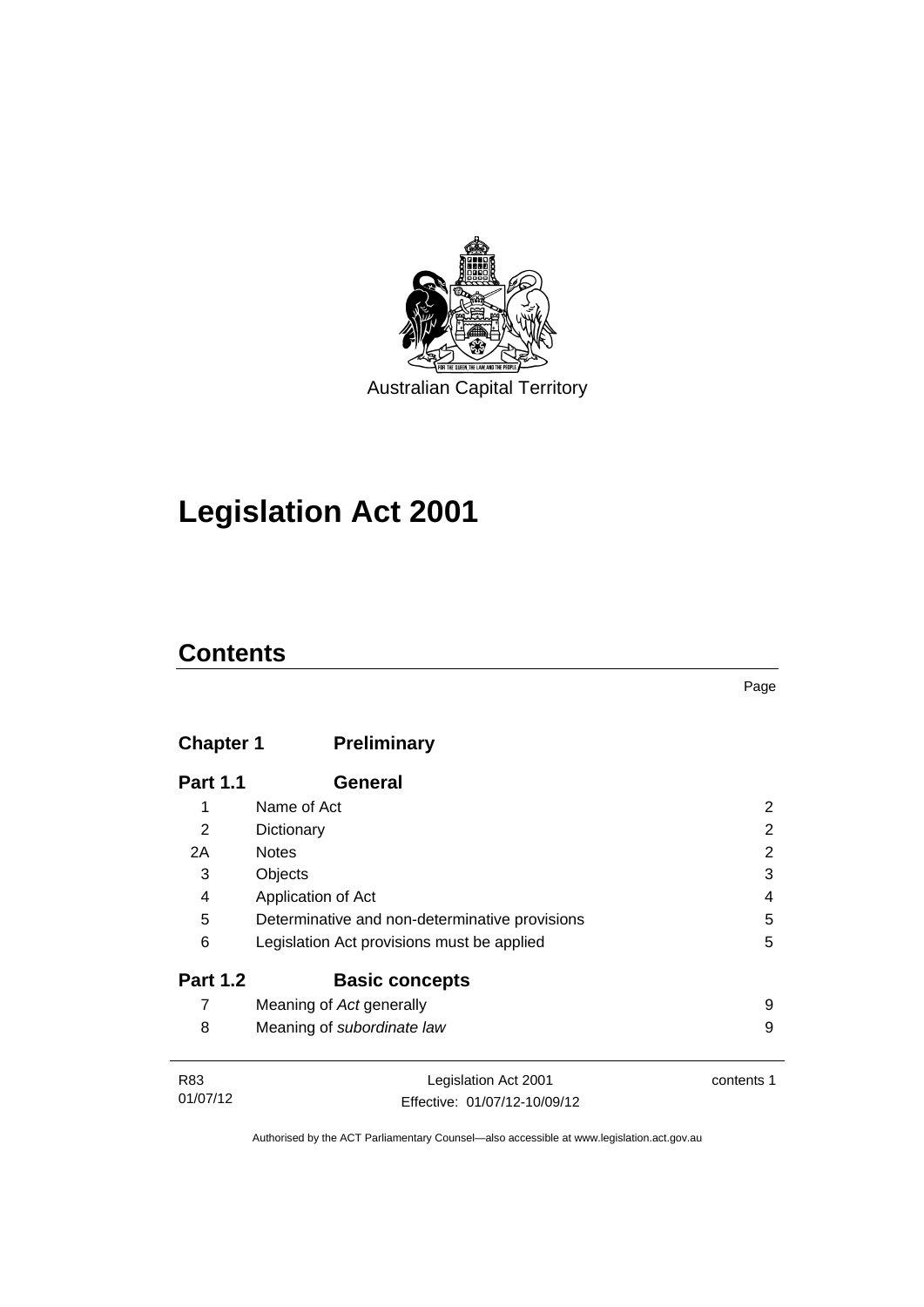| Contents         |                                                                      |                 |
|------------------|----------------------------------------------------------------------|-----------------|
|                  |                                                                      | Page            |
| 9                | Meaning of disallowable instrument                                   | 9               |
| 10               | Meaning of notifiable instrument                                     | 10              |
| 11               | Meaning of commencement notice                                       |                 |
| 12               | Meaning of legislative instrument                                    | 10              |
| 13               | Meaning of statutory instrument                                      | 11              |
| 14               | Meaning of instrument                                                | 11              |
| 15               | Meaning of authorised republication                                  | 11              |
| 16               | Meaning of <i>provision</i>                                          | 12              |
| <b>Part 1.3</b>  | Sources of law in the ACT                                            |                 |
| 17               | References to Acts include references to former Cwith enactments etc | 14              |
|                  |                                                                      |                 |
| <b>Chapter 2</b> | <b>ACT legislation register and website</b>                          |                 |
| 18               | <b>ACT legislation register</b>                                      | 15              |
| 19               | Contents of register                                                 | 15              |
| 20               | Prompt registration                                                  | 19              |
| 21               | Approved website                                                     | 20              |
| 22               | Access to registered material at approved website                    | 20              |
|                  |                                                                      |                 |
| <b>Chapter 3</b> | Authorised versions and evidence of laws                             |                 |
|                  | and legislative material                                             |                 |
| 22A              | Definitions-ch 3                                                     | 21              |
| 23               | Authorisation of versions by parliamentary counsel                   | 22              |
| 24               | Authorised electronic versions                                       | 22              |
| 25               | Authorised written versions                                          | 23              |
| 26               | Judicial notice of certain matters                                   | 25              |
|                  |                                                                      |                 |
| <b>Chapter 4</b> | <b>Numbering and notification of Acts</b>                            |                 |
| 27               | Numbering of Acts                                                    | 27              |
| 28               | Notification of Acts                                                 | 27              |
| 29               | References to enactment or passing of Acts                           | 29              |
| 30               | References to notification of Acts                                   | 29              |
|                  |                                                                      |                 |
| contents 2       | Legislation Act 2001                                                 | R83<br>01/07/12 |
|                  | Effective: 01/07/12-10/09/12                                         |                 |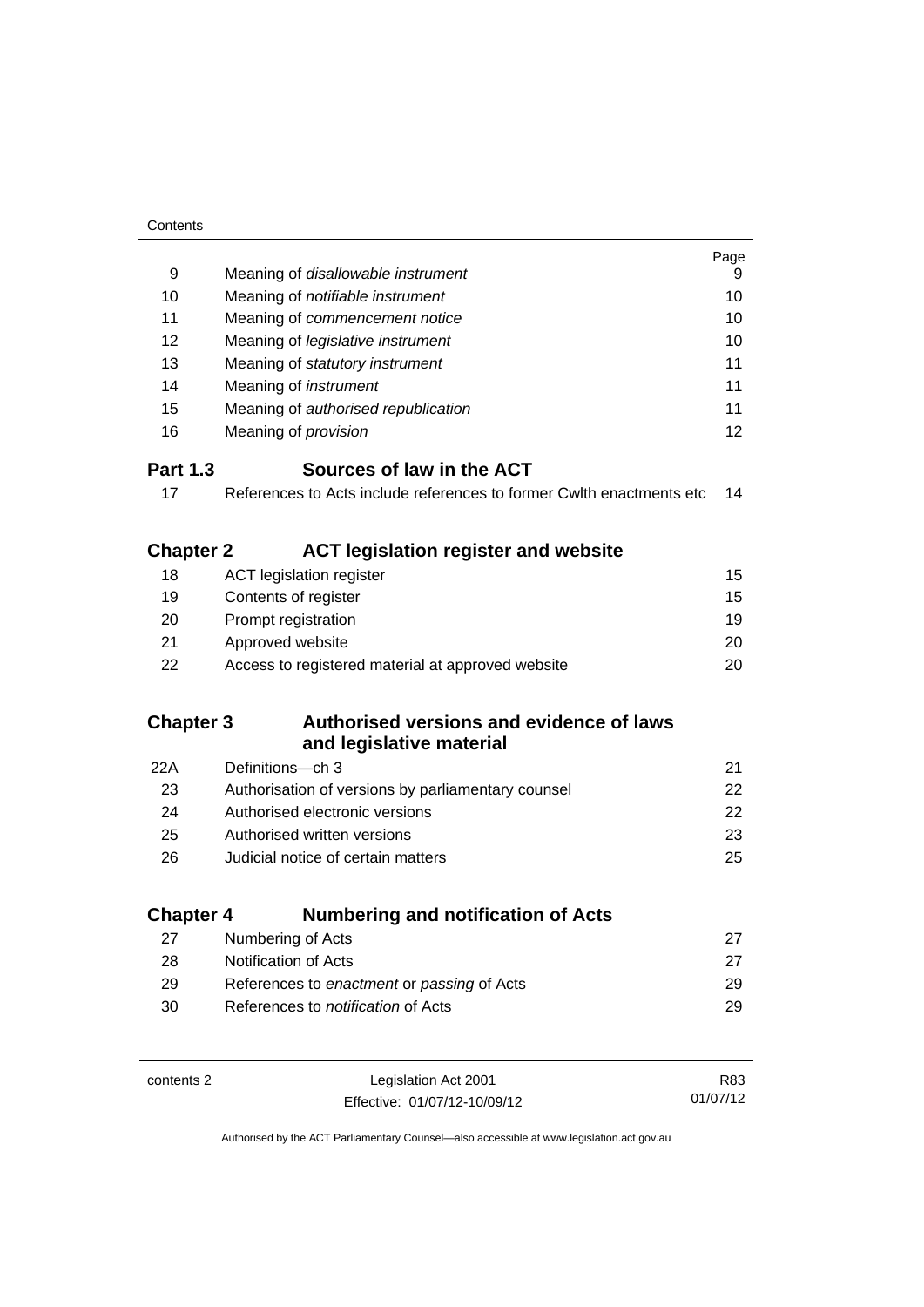| <b>Chapter 5</b> | <b>Regulatory impact statements for subordinate</b><br>laws and disallowable instruments | Page       |
|------------------|------------------------------------------------------------------------------------------|------------|
| <b>Part 5.1</b>  | <b>Preliminary</b>                                                                       |            |
| 31               | Definitions-ch 5                                                                         | 30         |
| 32               | Other publication or consultation requirements not affected                              | 31         |
| 33               | Guidelines about costs of proposed subordinate laws and disallowable<br>instruments      | 31         |
| <b>Part 5.2</b>  | Requirements for regulatory impact<br><b>statements</b>                                  |            |
| 34               | Preparation of regulatory impact statements                                              | 32         |
| 35               | Content of regulatory impact statements                                                  | 33         |
| 36               | When is preparation of regulatory impact statement unnecessary?                          | 34         |
| 37               | When must regulatory impact statement be presented?                                      | 35         |
| <b>Part 5.3</b>  | Failure to comply with requirements for<br>regulatory impact statements                  |            |
| 38               | Effect of failure to comply with pt 5.2                                                  | 36         |
| <b>Chapter 6</b> | Making, notification and numbering of<br>statutory instruments                           |            |
| <b>Part 6.1</b>  | General                                                                                  |            |
| 39               | Meaning of <i>matter</i> -ch 6                                                           | 37         |
| 40               | Presumption of validity                                                                  | 37         |
| 41               | Making of certain statutory instruments by Executive                                     | 37         |
| <b>Part 6.2</b>  | Making of statutory instruments generally                                                |            |
| 42               | Power to make statutory instruments                                                      | 39         |
| 43               | Statutory instruments to be interpreted not to exceed powers under<br>authorising law    | 40         |
| 44               | Power to make statutory instruments for Act etc                                          | 42         |
| 45               | Power to make court rules                                                                | 43         |
| 46               | Power to make instrument includes power to amend or repeal                               | 44         |
| R83              | Legislation Act 2001                                                                     | contents 3 |

Effective: 01/07/12-10/09/12

01/07/12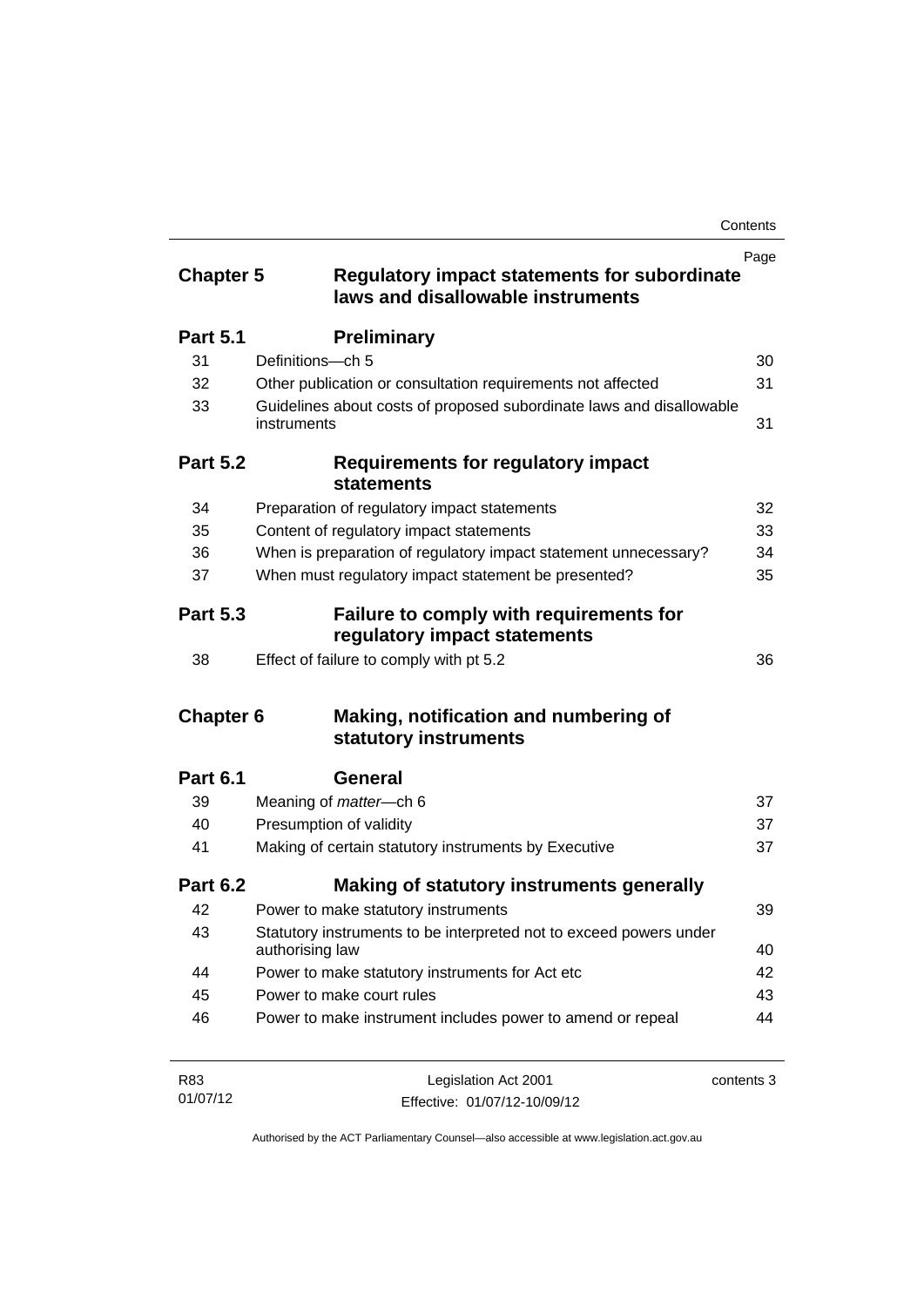|                  |                                                                                                     | Page |
|------------------|-----------------------------------------------------------------------------------------------------|------|
| 47               | Statutory instrument may make provision by applying law or<br>instrument                            | 44   |
| 48               | Power to make instrument includes power to make different provision<br>for different categories etc | 49   |
| 49               | Single instrument may exercise several powers or satisfy several<br>requirements                    | 49   |
| 50               | Relationship between authorising law and instrument dealing with<br>same matter                     | 50   |
| 51               | Instrument may make provision in relation to land by reference to map<br>etc                        | 50   |
| 52               | Instrument may authorise determination of matter etc                                                | 51   |
| 53               | Instrument may prohibit                                                                             | 52   |
| 54               | Instrument may require making of statutory declaration                                              | 52   |
| <b>Part 6.3</b>  | Making of certain statutory instruments about<br>fees                                               |      |
| 55               | Definitions-pt 6.3                                                                                  | 53   |
| 56               | Determination of fees by disallowable instrument                                                    | 53   |
| 57               | Fees payable in accordance with determination etc                                                   | 55   |
| 58               | Regulations may make provision about fees                                                           | 56   |
| <b>Part 6.4</b>  | <b>Numbering and notification of legislative</b>                                                    |      |
| 59               | instruments<br>Numbering                                                                            | 59   |
| 60               | Correction etc of name of instrument                                                                | 59   |
| 60A              | Correction of name of explanatory statement etc                                                     | 61   |
| 61               | Notification of legislative instruments                                                             | 61   |
| 62               | Effect of failure to notify legislative instrument                                                  | 64   |
| 63               | References to notification of legislative instruments                                               | 65   |
| <b>Chapter 7</b> | <b>Presentation, amendment and disallowance</b>                                                     |      |
|                  | of subordinate laws and disallowable<br><b>instruments</b>                                          |      |
| 64               | Presentation of subordinate laws and disallowable instruments                                       | 66   |
| 65               | Disallowance by resolution of Assembly                                                              | 66   |
|                  |                                                                                                     |      |

01/07/12

Effective: 01/07/12-10/09/12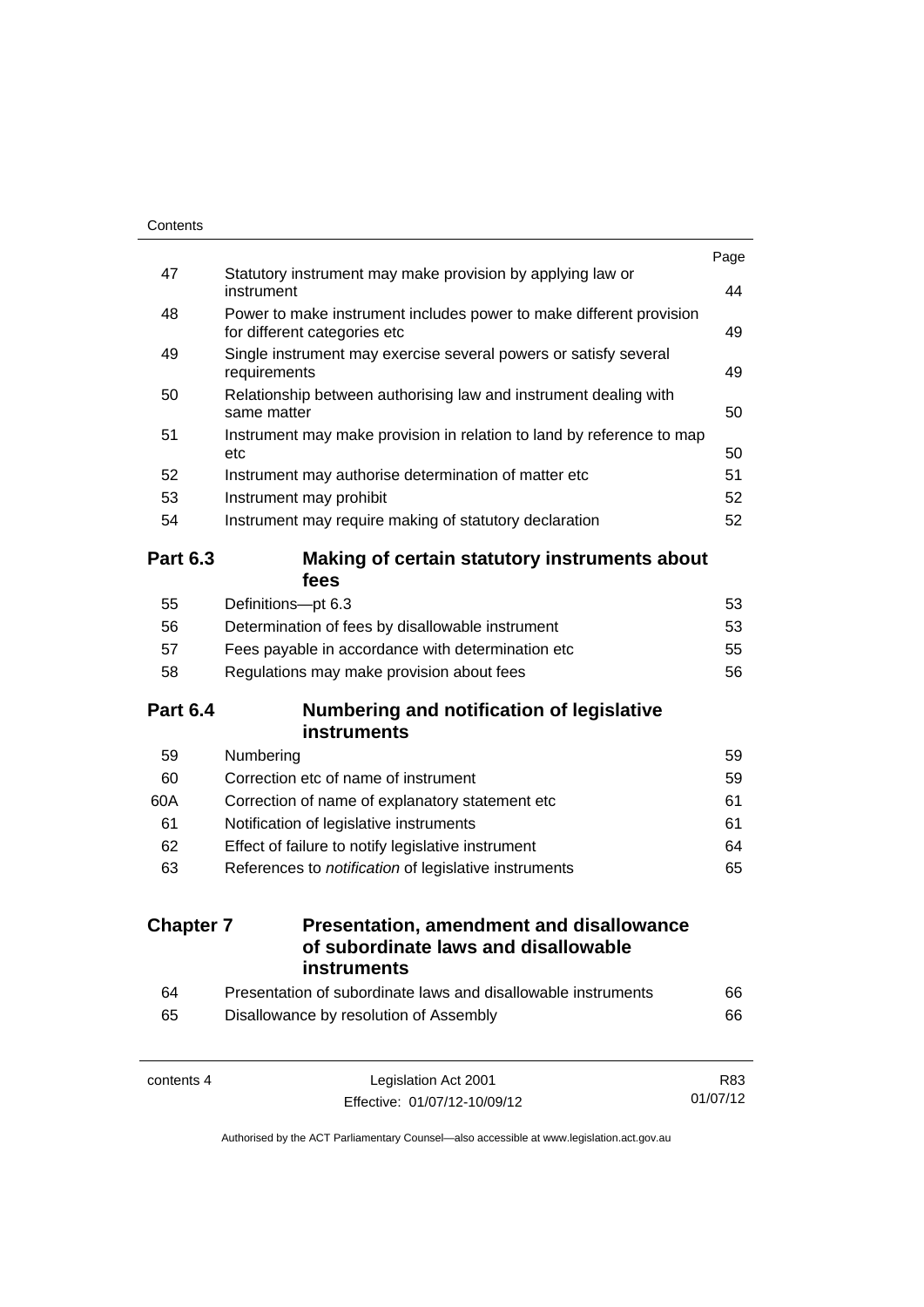|     |                                                                   | Contents |
|-----|-------------------------------------------------------------------|----------|
|     |                                                                   | Page     |
| 65A | Notification of disallowance by resolution of Assembly            | 67       |
| 66  | Revival of affected laws                                          | 69       |
| 67  | Making of instrument same in substance within 6 months after      |          |
|     | disallowance                                                      | 70       |
| 68  | Amendment by resolution of Assembly                               | 71       |
| 69  | Notification of amendments made by resolution of Assembly         | 72       |
| 70  | Making of amendment restoring effect of law within 6 months after |          |
|     | amendment                                                         | 74       |
| 71  | Effect of dissolution or expiry of Assembly on notice of motion   | 75       |

## **Chapter 8 [Commencement and exercise of powers](#page-91-0)  [before commencement](#page-91-0)**

| 72   | Meaning of law-ch 8                                      | 76 |
|------|----------------------------------------------------------|----|
| 73   | General rules about commencement                         | 76 |
| 74   | Time of commencement                                     | 78 |
| 75   | Commencement of naming and commencement provisions       | 79 |
| 75AA | Commencement of provisions identifying amended laws      | 80 |
| 75A  | Meaning of commences retrospectively                     | 81 |
| 75B  | Retrospective commencement requires clear indication     | 81 |
| 76   | Non-prejudicial provision may commence retrospectively   | 82 |
| 77   | Commencement by commencement notice                      | 83 |
| 78   | Separate commencement of amendments                      | 84 |
| 79   | Automatic commencement of postponed law                  | 85 |
| 79A  | Commencement of amendment of uncommenced law             | 86 |
| 80   | References to <i>commencement</i> of law                 | 86 |
| 81   | Exercise of powers between notification and commencement | 87 |

## **Chapter 9 [Repeal and amendment of laws](#page-105-0)**

| <b>Part 9.1</b> | <b>General</b>                                           |    |
|-----------------|----------------------------------------------------------|----|
| 82              | Definitions-ch 9                                         | 90 |
| 83              | Consequences of amendment of statutory instrument by Act | 90 |
| 84              | Saving of operation of repealed and amended laws         | 90 |
| 84A             | Creation of offences and changes in penalties            | 91 |
|                 |                                                          |    |

| R83      | Legislation Act 2001         | contents 5 |
|----------|------------------------------|------------|
| 01/07/12 | Effective: 01/07/12-10/09/12 |            |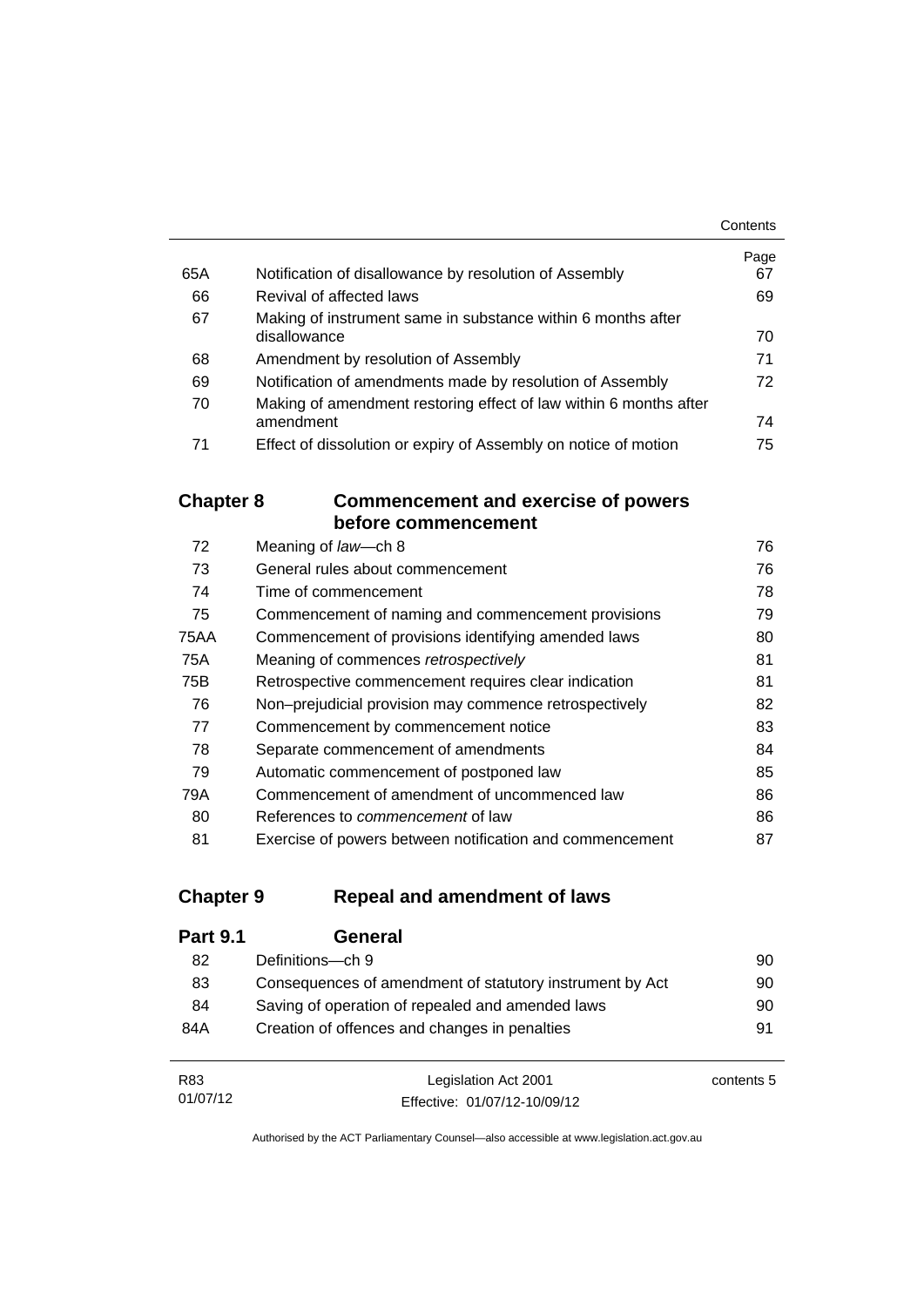| Contents |
|----------|
|----------|

|                 |                                                                                   | Page |
|-----------------|-----------------------------------------------------------------------------------|------|
| <b>Part 9.2</b> | Repeal                                                                            |      |
| 85              | When repeal takes effect                                                          | 93   |
| 86              | Repealed and amended laws not revived on repeal of repealing and<br>amending laws | 93   |
| 87              | Commencement not undone if repealed                                               | 95   |
| 88              | Repeal does not end effect of transitional laws etc                               | 95   |
| 89              | Automatic repeal of certain laws and provisions                                   | 97   |
| <b>Part 9.3</b> | <b>Amendment</b>                                                                  |      |
| 90              | Law and amending laws to be read as one                                           | 102  |
| 91              | Insertion of provisions by amending law                                           | 102  |
| 92              | Amendment to be made wherever possible                                            | 104  |
| 93              | Provisions included in another provision for amendment purposes                   | 105  |
| 94              | Continuance of appointments etc made under amended provisions                     | 106  |
| 95              | Status of modifications                                                           | 107  |

96 Relocated provisions **108** 

# **Chapter 10 [Referring to laws](#page-124-0)**

| 97   | Definitions-ch 10                                                      | 109 |
|------|------------------------------------------------------------------------|-----|
| 98   | References to ACT law include law containing reference                 | 110 |
| 99   | References in ACT statutory instruments to the Act                     | 110 |
| 100  | Referring to particular ACT laws                                       | 110 |
| 101  | Referring to particular laws of other jurisdictions etc                | 112 |
| 102  | References to laws include references to laws as in force from time to |     |
|      | time                                                                   | 112 |
| 103  | References to repealed laws                                            | 114 |
| 104  | References to laws include references to instruments under laws        | 114 |
| 105  | Referring to provisions of laws                                        | 115 |
| 106  | References to provisions of laws are inclusive                         | 115 |
| 106A | References to paragraphs etc of laws                                   | 116 |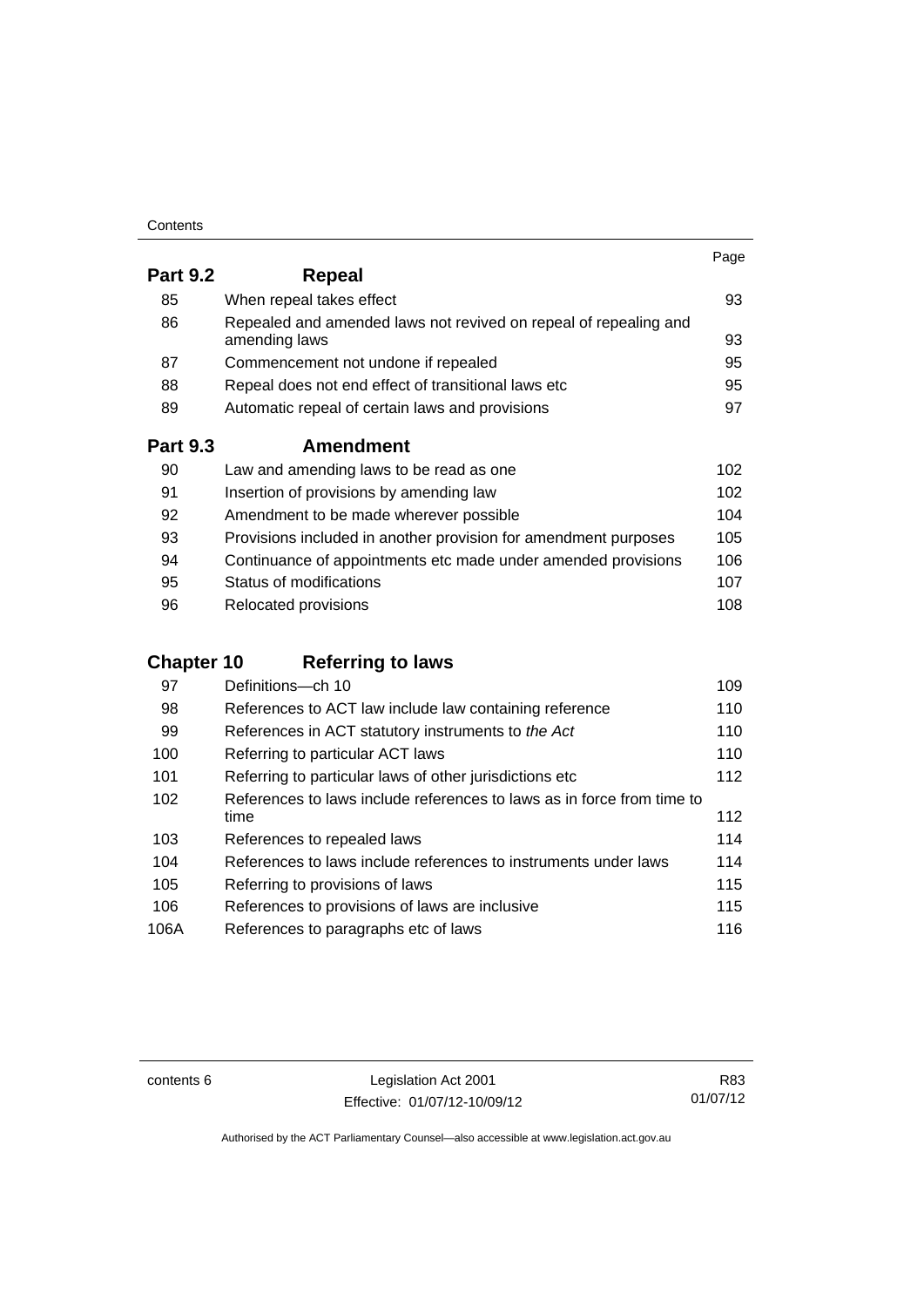| Contents |
|----------|
|----------|

| <b>Chapter 11</b> |                                          | <b>Republication of Acts and statutory</b><br><b>instruments</b>   | Page |
|-------------------|------------------------------------------|--------------------------------------------------------------------|------|
| <b>Part 11.1</b>  |                                          | General                                                            |      |
| 107               | Definitions-ch 11                        |                                                                    | 117  |
| 108               |                                          | Republication in register                                          | 117  |
| 109               |                                          | Republications may be published with other information             | 117  |
| 110               | Collections of laws                      |                                                                    | 118  |
| <b>Part 11.2</b>  |                                          | Substantive amendments made by laws                                |      |
| 111               |                                          | Incorporation of amendments                                        | 119  |
| 112               |                                          | Reference to amending laws                                         | 119  |
| 113               |                                          | Provisions not republished or relocated                            | 119  |
| Part 11.3         |                                          | <b>Editorial changes</b>                                           |      |
| 114               |                                          | Authorisation for parliamentary counsel                            | 121  |
| 115               | Amendments not to change effect<br>121   |                                                                    |      |
| 116               | Ambit of editorial amendments<br>121     |                                                                    |      |
| 117               | Legal effect of editorial changes        |                                                                    | 124  |
| 118               | Reference to editorial amendments<br>124 |                                                                    |      |
| <b>Chapter 12</b> |                                          | Scope of Acts and statutory instruments                            |      |
| 120               |                                          | Act to be interpreted not to exceed legislative powers of Assembly | 125  |
| 121               |                                          | <b>Binding effect of Acts</b>                                      | 125  |
| 122               |                                          | Application to Territory                                           | 127  |
| <b>Chapter 13</b> |                                          | <b>Structure of Acts and statutory instruments</b>                 |      |
| <b>Part 13.1</b>  |                                          | General                                                            |      |

| Meaning of law—ch 13                                     | 128 |
|----------------------------------------------------------|-----|
| Material that is part of Act or statutory instrument     | 128 |
| Material that is not part of Act or statutory instrument | 129 |
|                                                          |     |

| R83      | Legislation Act 2001         | contents 7 |
|----------|------------------------------|------------|
| 01/07/12 | Effective: 01/07/12-10/09/12 |            |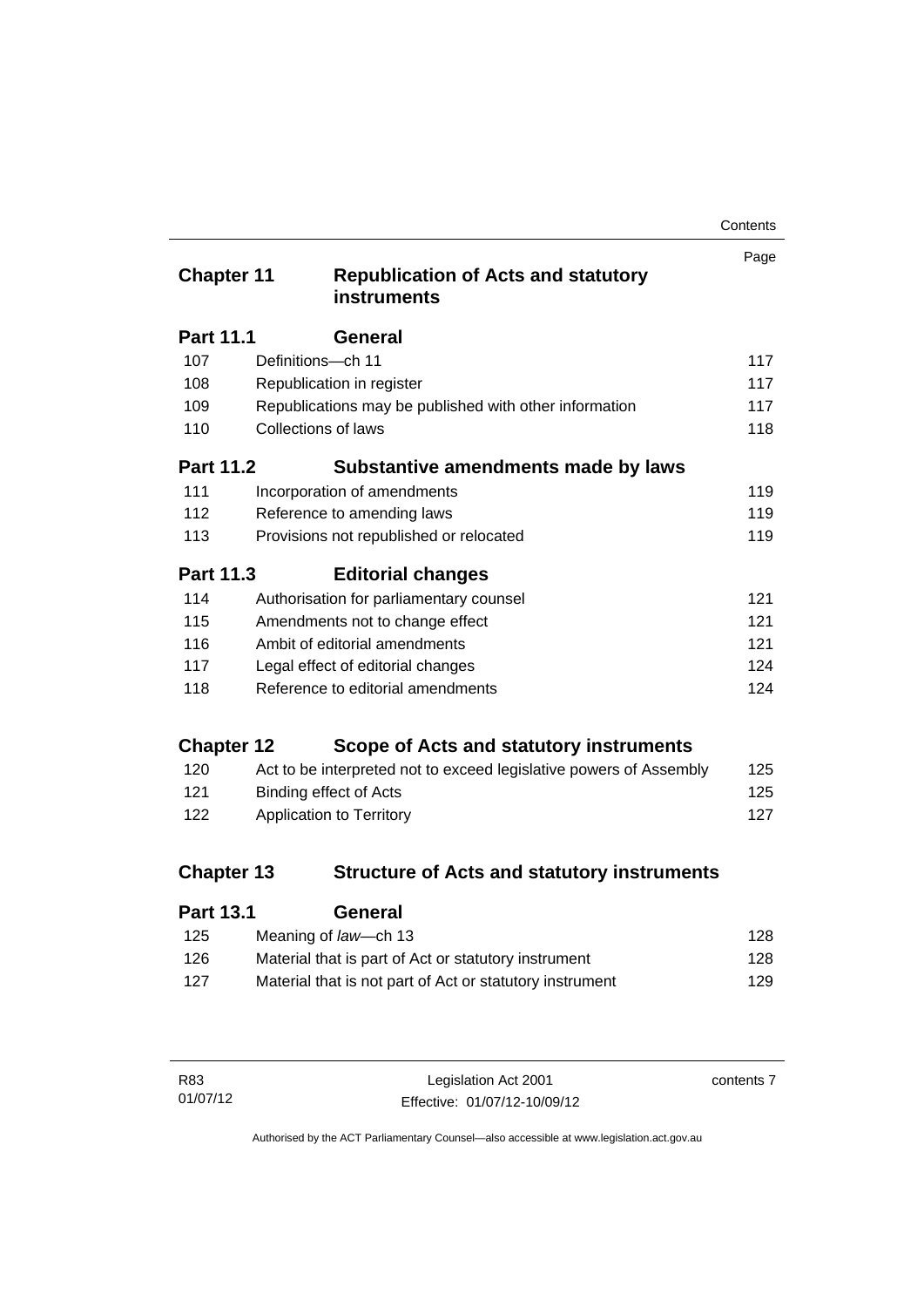| Contents |
|----------|
|----------|

|                   |                                                                        | Page |  |  |  |
|-------------------|------------------------------------------------------------------------|------|--|--|--|
| <b>Part 13.2</b>  | <b>Particular kinds of provisions</b>                                  |      |  |  |  |
| 130               | What is a definition?                                                  | 131  |  |  |  |
| 131               | Signpost definitions                                                   | 132  |  |  |  |
| 132               | Examples                                                               |      |  |  |  |
| 133               | Penalty units                                                          |      |  |  |  |
| 134               | Penalties at end of sections and subsections                           | 134  |  |  |  |
| 135               | Penalties not at end of sections and subsections                       | 137  |  |  |  |
| <b>Chapter 14</b> | <b>Interpretation of Acts and statutory</b><br><b>instruments</b>      |      |  |  |  |
| <b>Part 14.1</b>  | <b>Purpose and scope</b>                                               |      |  |  |  |
| 136               | Meaning of Act-ch 14                                                   | 139  |  |  |  |
| 137               | Purpose and scope-ch 14                                                | 139  |  |  |  |
| <b>Part 14.2</b>  | Key principles of interpretation                                       |      |  |  |  |
| 138               | Meaning of working out the meaning of an Act-pt 14.2                   | 140  |  |  |  |
| 139               | Interpretation best achieving Act's purpose                            | 140  |  |  |  |
| 140               | Legislative context                                                    | 141  |  |  |  |
| 141               | Non-legislative context generally                                      | 141  |  |  |  |
| 142               | Non-legislative context-material that may be considered                | 142  |  |  |  |
| 143               | Law stating material for consideration in working out meaning          | 144  |  |  |  |
| <b>Chapter 15</b> | Aids to interpretation                                                 |      |  |  |  |
| <b>Part 15.1</b>  | <b>General</b>                                                         |      |  |  |  |
| 144               | Meaning of commonly-used terms                                         | 146  |  |  |  |
| 145               | Gender and number                                                      | 146  |  |  |  |
| 146               | Meaning of may and must                                                | 146  |  |  |  |
| 147               | Changes of drafting practice not to affect meaning                     |      |  |  |  |
| 148               | Terms used in instruments have same meanings as in authorising<br>laws | 148  |  |  |  |
| 149               | Age in years                                                           | 148  |  |  |  |
| 150               | Measurement of distance                                                | 148  |  |  |  |
| contents 8        | Legislation Act 2001                                                   | R83  |  |  |  |

Effective: 01/07/12-10/09/12 01/07/12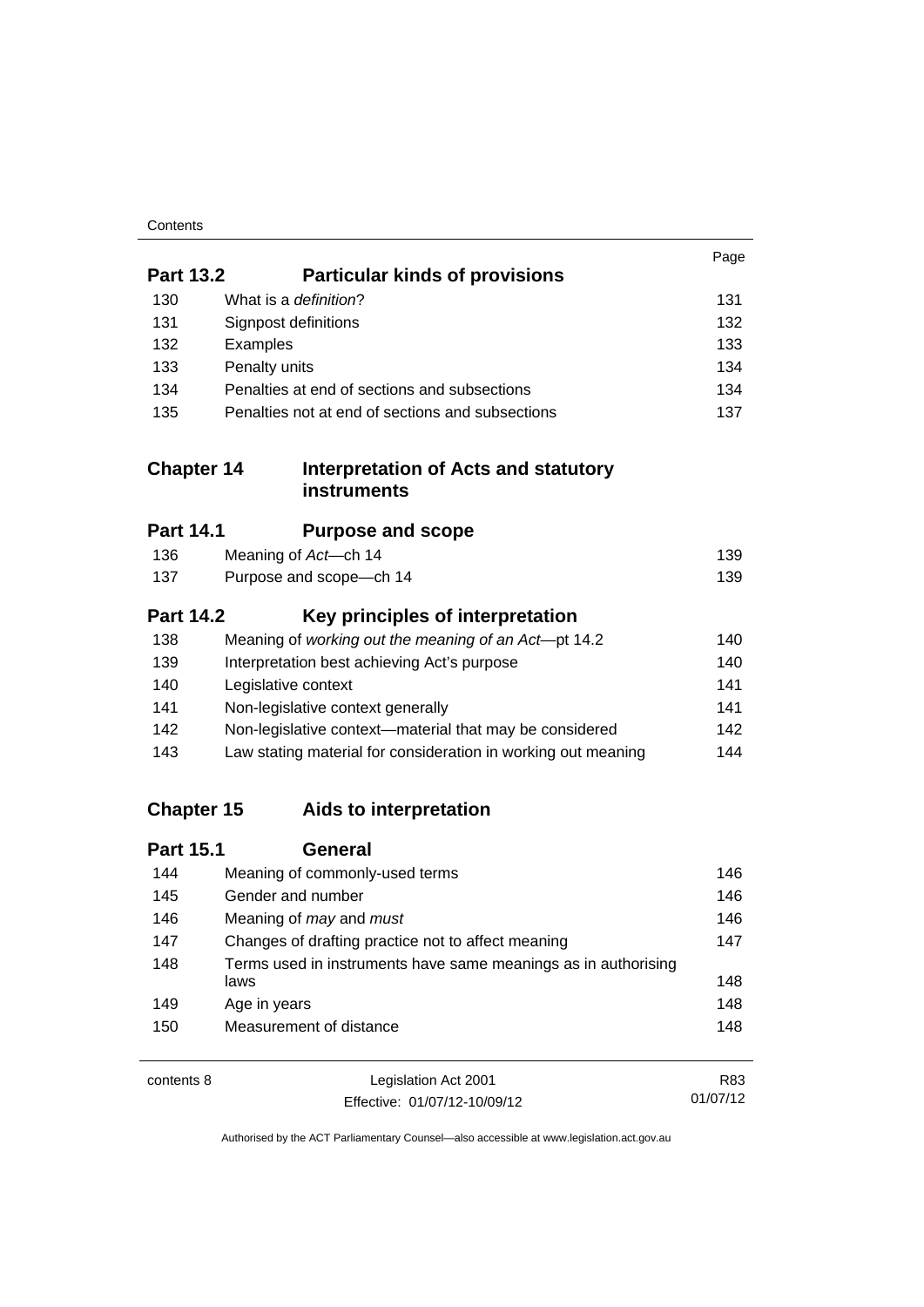|                   |                                                                                                    | Contents   |  |
|-------------------|----------------------------------------------------------------------------------------------------|------------|--|
|                   |                                                                                                    | Page       |  |
| 151               | Working out periods of time generally                                                              | 149        |  |
| 151A              | Periods of time ending on non-working days                                                         | 151        |  |
| 151 <sub>B</sub>  | Doing things for which no time is fixed                                                            | 152        |  |
| 151C              | Power to extend time                                                                               | 153        |  |
| 152               | Continuing effect of obligations                                                                   | 154        |  |
| <b>Part 15.2</b>  | <b>Definitions</b>                                                                                 |            |  |
| 155               | Definitions apply subject to contrary intention                                                    | 155        |  |
| 156               | Application of definitions in dictionaries and sections                                            | 155        |  |
| 157               | Defined terms—other parts of speech and grammatical forms                                          | 157        |  |
| <b>Part 15.3</b>  | References to various entities and things                                                          |            |  |
| 160               | References to people generally                                                                     | 158        |  |
| 161               | Corporations liable to offences                                                                    | 159        |  |
| 162               | References to a Minister or the Minister                                                           | 160        |  |
| 163               | References to a director-general or the director-general                                           | 161        |  |
| 164               | References to Australian Standards etc                                                             | 162        |  |
| 165               | References to Assembly committees that no longer exist                                             | 163        |  |
| 168               | References to person with interest in land include personal<br>representative etc                  | 163        |  |
| 169               | References to domestic partner and domestic partnership                                            | 163        |  |
| 169A              | References to transgender people                                                                   | 164        |  |
| 169B              | References to intersex people                                                                      | 165        |  |
| <b>Part 15.4</b>  | Preservation of certain common law                                                                 |            |  |
|                   | privileges                                                                                         |            |  |
| 170               | Privileges against self-incrimination and exposure to civil penalty                                | 166        |  |
| 171               | Client legal privilege                                                                             | 166        |  |
| <b>Chapter 16</b> | Courts, tribunals and other decision-makers                                                        |            |  |
| 175               | Meaning of law-ch 16                                                                               | 167        |  |
| 176               |                                                                                                    | 167        |  |
| 177               | Jurisdiction of courts and tribunals                                                               |            |  |
| 178               | Recovery of amounts owing under laws<br>167<br>Power to decide includes power to take evidence etc |            |  |
| 179               | Content of statements of reasons for decisions                                                     | 167<br>168 |  |
| R83               | Legislation Act 2001                                                                               | contents 9 |  |
| 01/07/12          |                                                                                                    |            |  |
|                   | Effective: 01/07/12-10/09/12                                                                       |            |  |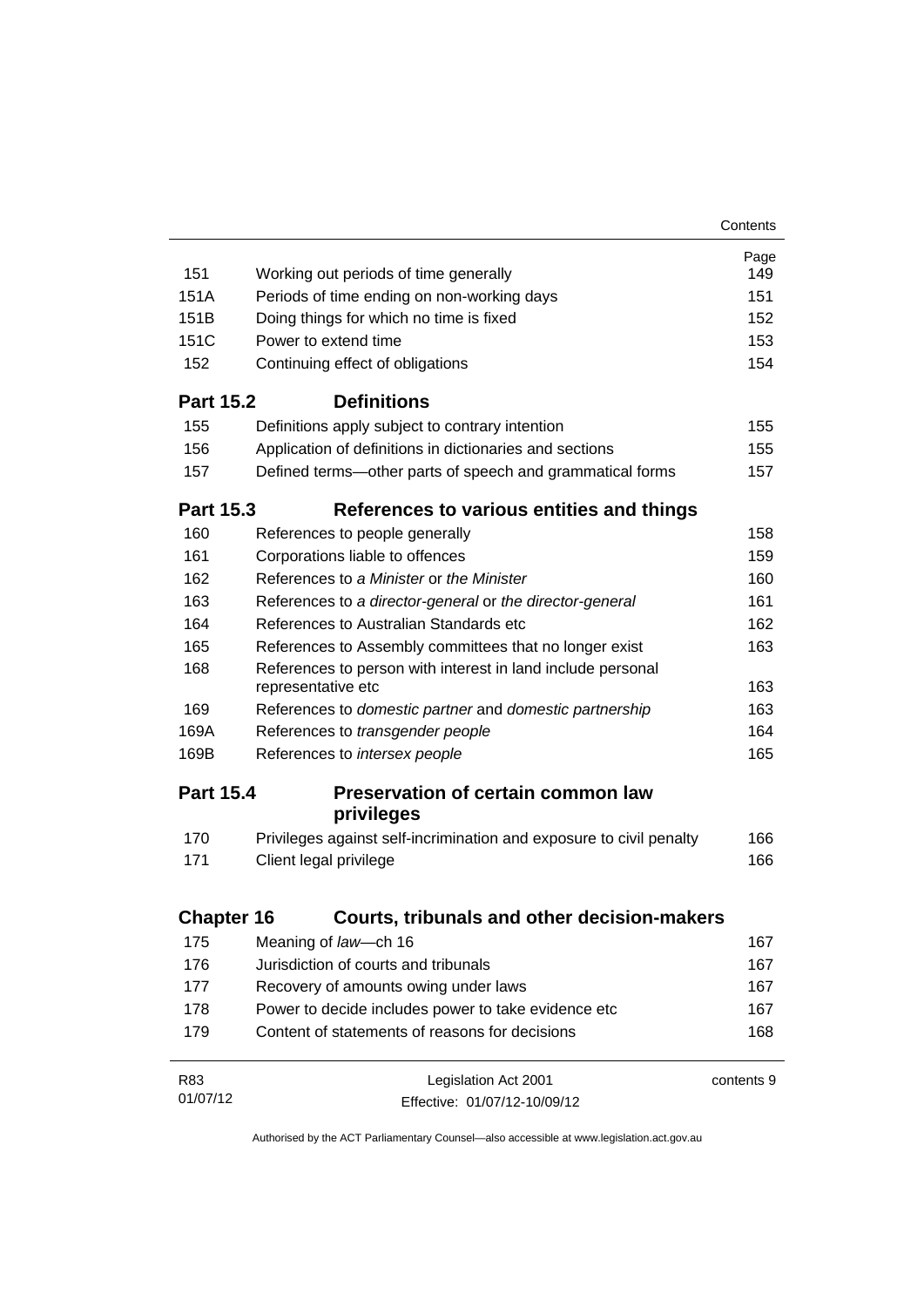#### **Contents**

| 180               |  | Power to make decision includes power to reverse or change            | Page<br>169 |  |
|-------------------|--|-----------------------------------------------------------------------|-------------|--|
| <b>Chapter 17</b> |  | <b>Entities and positions</b>                                         |             |  |
| 182               |  | Meaning of law-ch 17                                                  | 170         |  |
| 183               |  | Change of name of entity                                              | 170         |  |
| 184               |  | Change in constitution of entity                                      | 170         |  |
| 184A              |  | References to entity                                                  | 171         |  |
| 185               |  | References to occupant of position                                    | 171         |  |
| 186               |  | Change of name of position                                            | 172         |  |
| 187               |  | Chair and deputy chair etc                                            | 172         |  |
| <b>Chapter 18</b> |  | <b>Offences</b>                                                       |             |  |
| 188               |  | Meaning of ACT law-ch 18                                              | 173         |  |
| 189               |  | Reference to offence includes reference to related ancillary offences | 173         |  |
| 190               |  | Indictable and summary offences<br>Offences against 2 or more laws    | 174         |  |
| 191               |  |                                                                       | 174         |  |
| 192               |  | When must prosecutions begin?                                         |             |  |
| 193               |  | Continuing offences                                                   |             |  |
| <b>Chapter 19</b> |  | <b>Administrative and machinery provisions</b>                        |             |  |
| <b>Part 19.1</b>  |  | <b>Introductory</b>                                                   |             |  |
| 195               |  | Meaning of law-ch 19                                                  | 177         |  |
| <b>Part 19.2</b>  |  | <b>Functions</b>                                                      |             |  |
| 196               |  | Provision giving function gives power to exercise function            | 178         |  |
| 197               |  | Statutory functions may be exercised from time to time                | 178         |  |
| 199               |  | Functions of bodies                                                   | 178         |  |
| 200               |  | Functions of occupants of positions                                   | 180         |  |
| <b>Part 19.3</b>  |  | <b>Appointments</b>                                                   |             |  |
| Division 19.3.1   |  | Appointments-general                                                  |             |  |
| 205               |  | Application-div 19.3.1                                                | 181         |  |
| contents 10       |  | Legislation Act 2001                                                  | R83         |  |
|                   |  | Effective: 01/07/12-10/09/12                                          | 01/07/12    |  |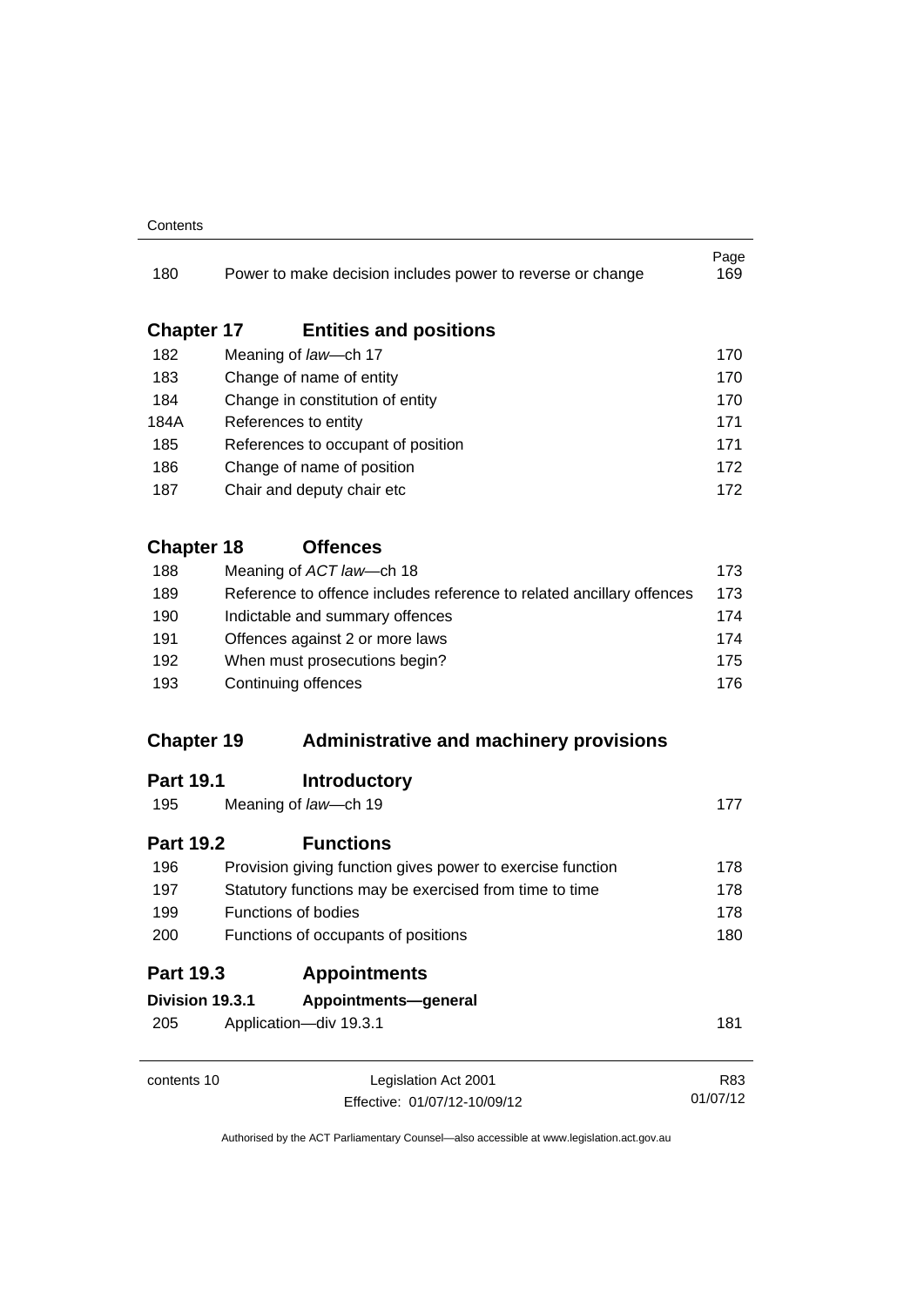|                  |                                                                               | Contents    |
|------------------|-------------------------------------------------------------------------------|-------------|
|                  |                                                                               | Page        |
| 206              | Appointments must be in writing etc                                           | 181         |
| 207              | Appointment may be by name or position                                        | 181         |
| 208              | Power of appointment includes power to suspend etc                            | 182         |
| 209              | Power of appointment includes power to make acting appointment                | 182         |
| 210              | Resignation of appointment                                                    | 184         |
| 211              | Appointment not affected by appointer changes                                 | 184         |
| 212              | Appointment not affected by defect etc                                        | 184         |
| Division 19.3.2  | <b>Acting appointments</b>                                                    |             |
| 215              | Application-div 19.3.2                                                        | 185         |
| 216              | Acting appointments must be in writing etc                                    | 185         |
| 217              | Acting appointment may be made by name or position                            | 185         |
| 218              | Instrument may provide when acting appointment has effect etc                 | 186         |
| 219              | Appointer may decide terms of acting appointment etc                          | 186         |
| 220              | Appointee may exercise functions under acting appointment etc                 | 187         |
| 221              | How long does an acting appointment operate?                                  | 187         |
| 222              | Resignation of acting appointment                                             | 188         |
| 223              | Effect of acting appointment on substantive appointment etc                   | 188         |
| 224              | Acting appointment not affected by appointer changes                          | 189         |
| 225              | Acting appointment not affected by defect etc                                 | 189         |
|                  | Division 19.3.2A<br><b>Standing acting arrangements</b>                       |             |
| 225A             | Application-div 19.3.2A                                                       | 190         |
| 225B             | Person acting under standing acting arrangement may exercise<br>functions etc | 190         |
| Division 19.3.3  | <b>Appointments-Assembly consultation</b>                                     |             |
| 226              | Meaning of statutory position-div 19.3.3                                      | 190         |
| 227              | Application-div 19.3.3                                                        | 191         |
| 228              | Consultation with appropriate Assembly committee                              | 191         |
| 229              | Appointment is disallowable instrument                                        | 192         |
| <b>Part 19.4</b> | <b>Delegations</b>                                                            |             |
| 230              | Application-pt 19.4 generally                                                 | 193         |
| 231              | Application-pt 19.4 to subdelegations                                         | 193         |
| 232              | Delegation must be in writing etc                                             | 193         |
| 233              | Delegation may be made by name or position                                    | 194         |
| R83              | Legislation Act 2001                                                          | contents 11 |

Effective: 01/07/12-10/09/12

01/07/12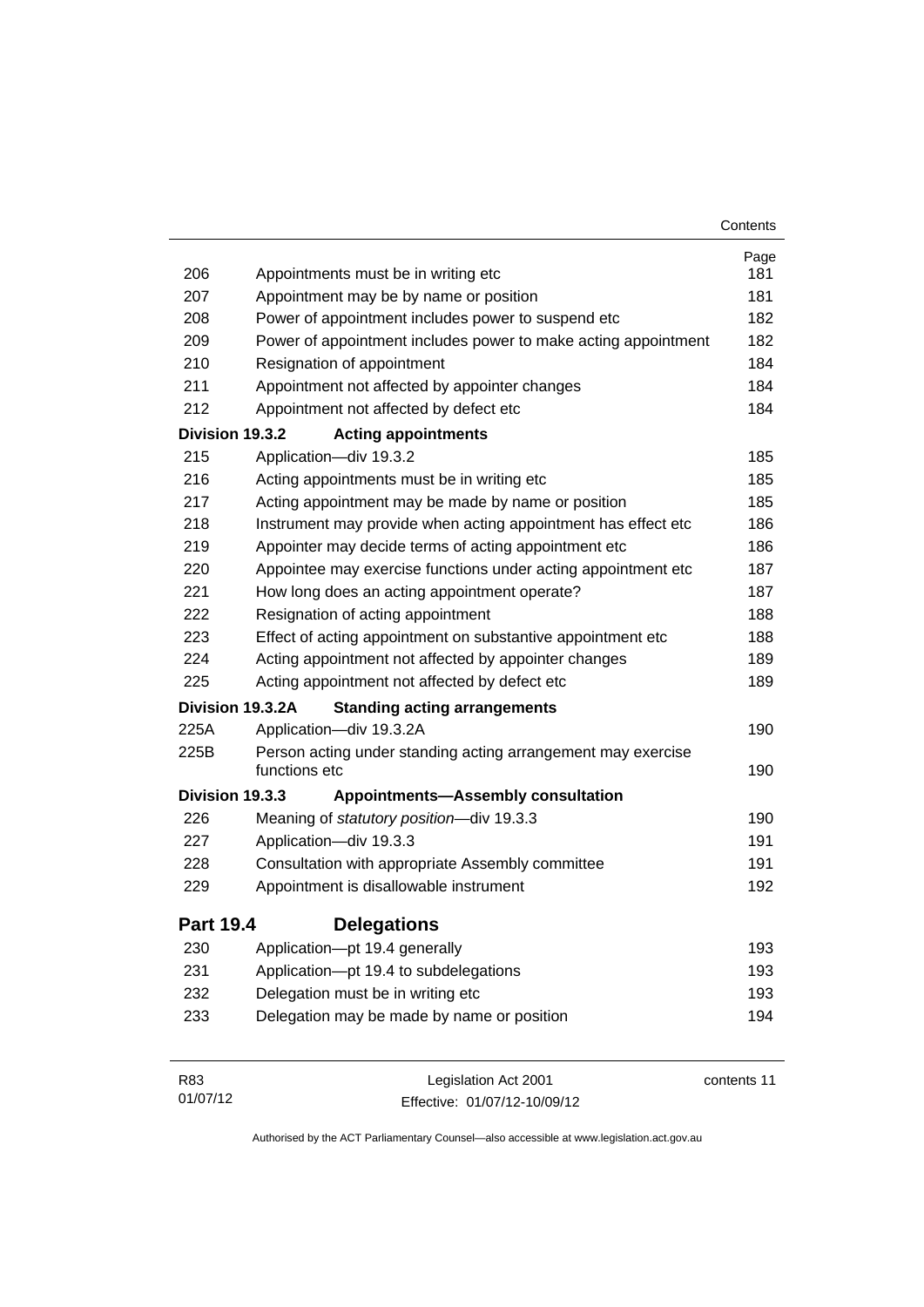| Contents          |       |                                                                                  |            |
|-------------------|-------|----------------------------------------------------------------------------------|------------|
|                   |       |                                                                                  | Page       |
| 234               |       | Instrument may provide when delegation has effect etc                            | 194        |
| 235               |       | Delegation may be made to 2 or more delegates                                    | 194        |
| 236               |       | Power to delegate may not be delegated                                           | 195        |
| 237               |       | Delegation may be amended or revoked                                             | 195        |
| 238               |       | Appointer responsible for delegated function                                     | 196        |
| 239               |       | Exercise of delegation by delegate                                               | 196        |
| 240               |       | Appointer may exercise delegated function                                        | 196        |
| 241               |       | Delegation not affected by appointer changes                                     | 197        |
| 242               |       | Delegation not affected by defect etc                                            | 197        |
| <b>Part 19.5</b>  |       | <b>Service of documents</b>                                                      |            |
| 245               |       | Application-pt 19.5                                                              | 198        |
| 246               |       | Definitions-pt 19.5                                                              | 198        |
| 247               |       | Service of documents on individuals                                              | 200        |
| 248               |       | Service of documents on corporations                                             | 200        |
| 249               |       | Service of documents on agencies                                                 | 201        |
| 250               |       | When document taken to be served                                                 | 201        |
| 251               |       | Other laws not affected etc                                                      | 203        |
| 252               |       | Powers of courts and tribunals not affected                                      | 203        |
| <b>Part 19.6</b>  |       | <b>Functions of Executive and Ministers</b>                                      |            |
| 253               |       | Exercise of functions of Executive                                               | 204        |
| 254               |       | Administration of matters not allocated                                          | 204        |
| 254A              |       | Delegation by Minister                                                           | 205        |
| <b>Part 19.7</b>  |       | <b>Other matters</b>                                                             |            |
| 255               | Forms |                                                                                  | 206        |
| 256               |       | Production of records kept in computers etc                                      | 208        |
| <b>Chapter 20</b> |       | <b>Miscellaneous</b>                                                             |            |
|                   |       |                                                                                  |            |
| 300<br>301        |       | Delegation by parliamentary counsel<br>References to Administration Act 1989 etc | 209<br>209 |
|                   |       |                                                                                  |            |
| 302               |       | Regulation-making power                                                          | 209        |
|                   |       |                                                                                  |            |
|                   |       |                                                                                  |            |

| contents 12 | Legislation Act 2001         |  |
|-------------|------------------------------|--|
|             | Effective: 01/07/12-10/09/12 |  |

R83 01/07/12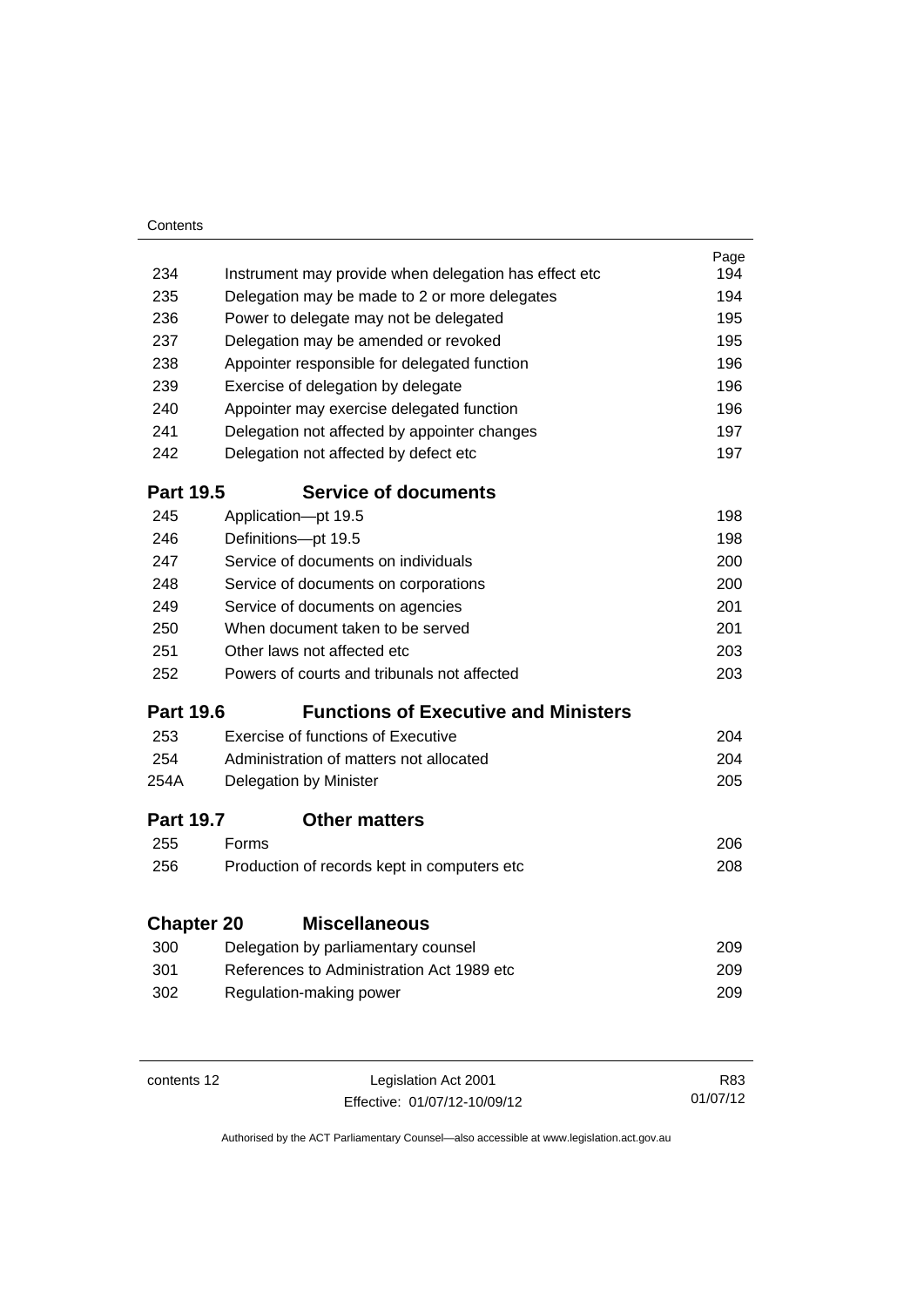|                   |                                                                      | Contents    |
|-------------------|----------------------------------------------------------------------|-------------|
| Schedule 1        | Acts included in sources of law in the ACT                           | Page<br>210 |
| <b>Part 1.1</b>   | Former NSW and UK Acts in force before<br>establishment of Territory | 210         |
| <b>Part 1.2</b>   | Former NSW Acts applied after establishment of<br><b>Territory</b>   | 211         |
| <b>Dictionary</b> |                                                                      | 212         |
| Part 1            | <b>Meaning of commonly-used terms</b>                                | 212         |
| Part 2            | <b>Terms for Legislation Act 2001 only</b>                           | 243         |
| <b>Endnotes</b>   |                                                                      |             |

## 1 [About the endnotes 247](#page-262-1) 2 [Abbreviation key 247](#page-262-2) 3 [Legislation history 248](#page-263-0) 4 [Amendment history 260](#page-275-0) 5 [Earlier republications 298](#page-313-0)

j.

contents 13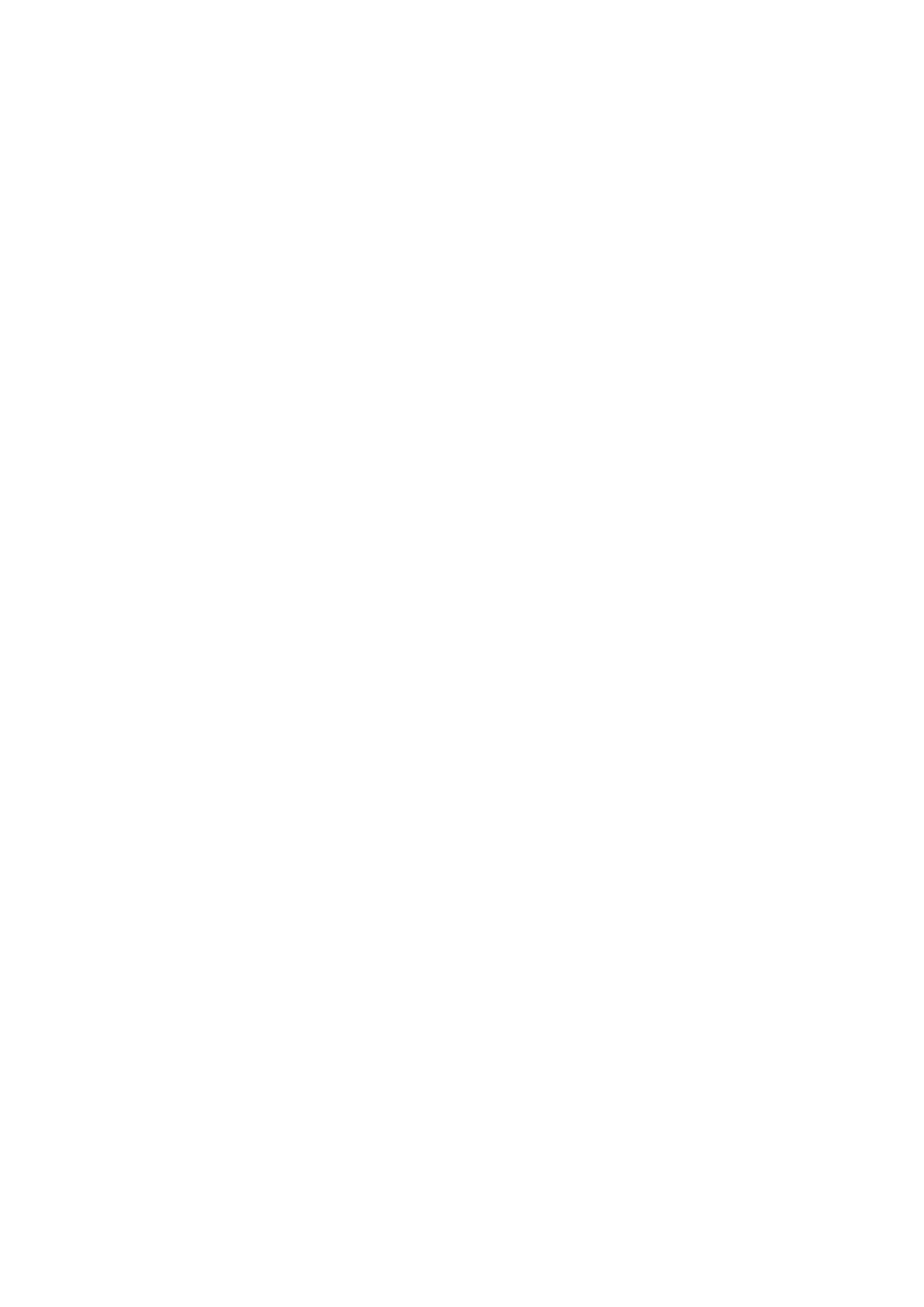

# **Legislation Act 2001**

An Act about legislation

Ī

R83 01/07/12

Legislation Act 2001 Effective: 01/07/12-10/09/12 page 1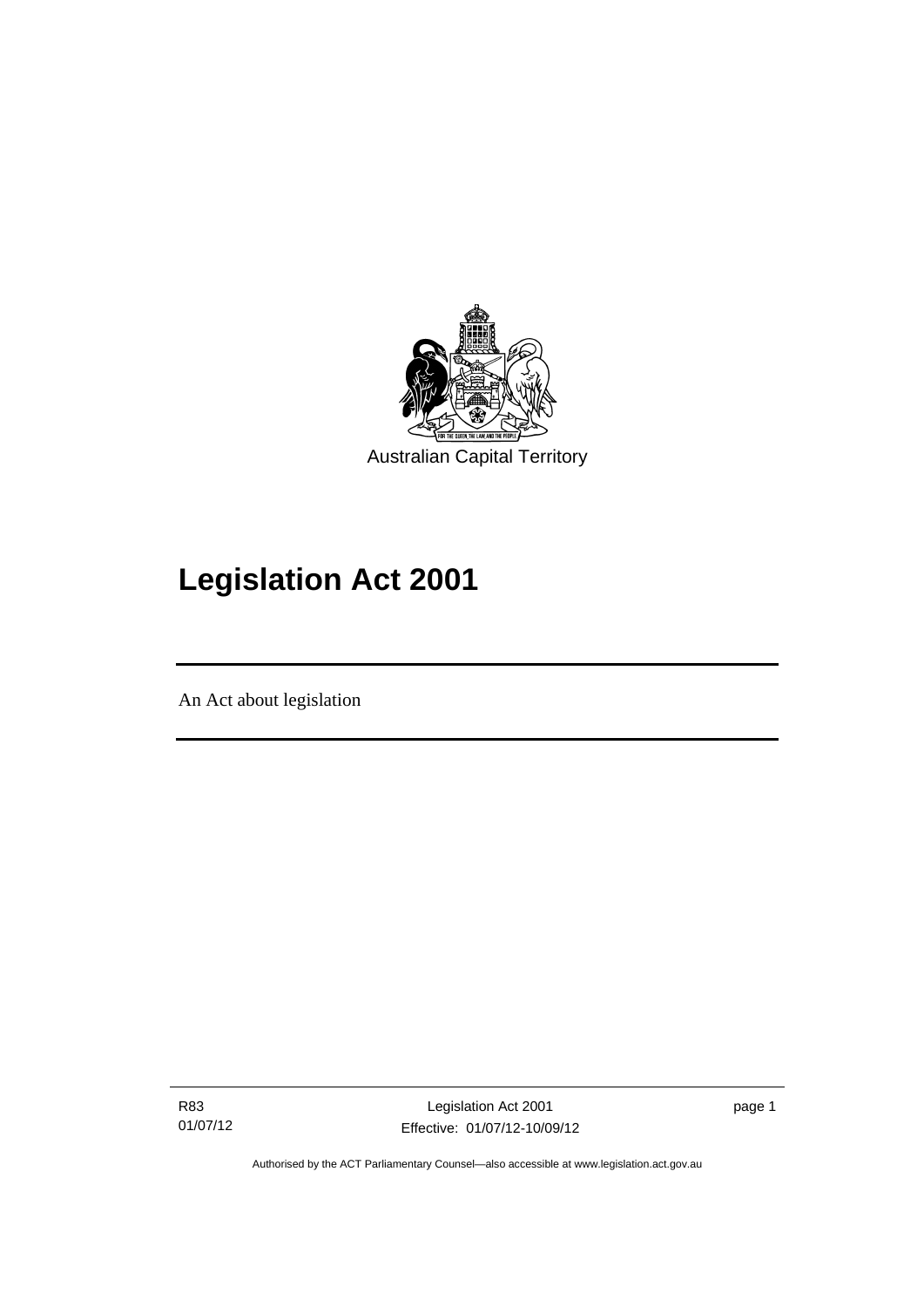**Chapter 1** Preliminary<br>**Part 1.1** General General

Section 1

# <span id="page-17-0"></span>**Chapter 1** Preliminary

## <span id="page-17-1"></span>**Part 1.1 General**

## <span id="page-17-2"></span>**1 Name of Act**

This Act is the *Legislation Act 2001.* 

## <span id="page-17-3"></span>**2 Dictionary**

The dictionary at the end of this Act is part of this Act.

- *Note 1* The dictionary at the end of an Act usually defines certain terms used in the Act, and includes references (*signpost definitions*) to other terms defined elsewhere in the Act. However, in this Act the dictionary is divided into 2 parts.
- *Note 2* Pt 1 defines terms commonly used in Acts (including this Act) and statutory instruments. For example, because of the definition '*month* means calendar month.', the term 'month' has the defined meaning wherever the term is used in an Act or statutory instrument unless the Act or instrument provides otherwise or the contrary intention otherwise appears (see s 144 and s 155).
- *Note 3* Pt 2 defines certain terms used in this Act. For example, the signpost definition '*administrator*, for part 19.5 (Service of documents)—see section 246.' means that the term 'administrator' is defined in s 246 for this Act, pt 19.5. A definition in pt 2 applies to all of this Act unless the definition, or another provision of this Act, provides otherwise or the contrary intention otherwise appears (see s 155 and s 156 (1)).

## <span id="page-17-4"></span>**2A Notes**

A note included in this Act is explanatory and is not part of this Act.

*Note* See s 127 (1), (4) and (5) for the legal status of notes.

R83 01/07/12

Authorised by the ACT Parliamentary Counsel—also accessible at www.legislation.act.gov.au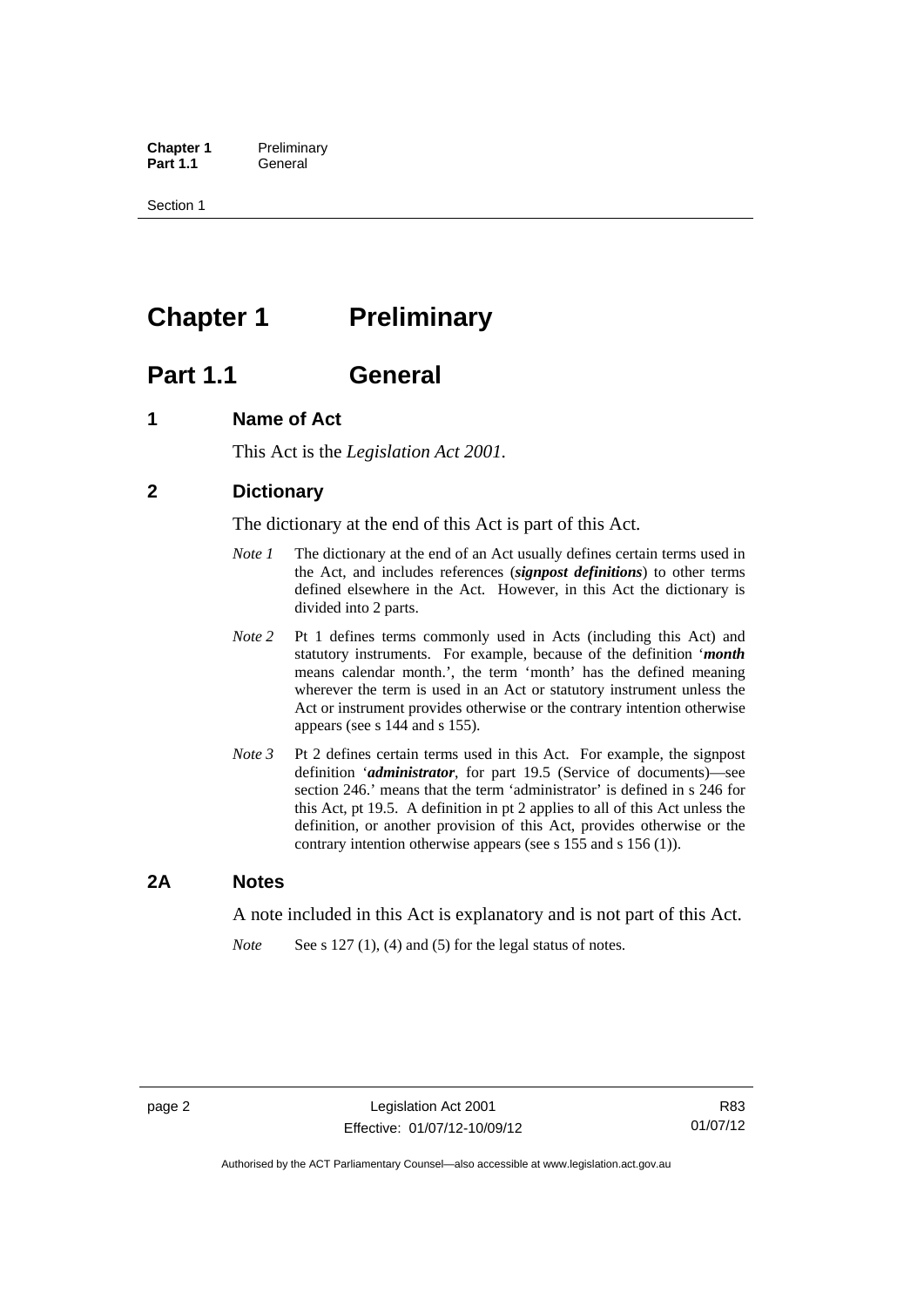## <span id="page-18-0"></span>**3 Objects**

- (1) The main object of this Act is to make legislation more accessible.
- (2) This is to be achieved particularly by—
	- (a) encouraging access to legislation through the internet, while maintaining access to printed legislation; and
	- (b) restating the law dealing with the 'life cycle' of legislation, improving its structure and content, and simplifying its provisions where practicable; and
	- (c) assisting users of legislation to find, read, understand and use legislation by—
		- (i) facilitating the shortening and simplification of legislation; and
		- (ii) promoting consistency in the form and language of legislation; and
		- (iii) providing rules about the interpretation of legislation; and
		- (iv) facilitating the updating and republication of legislation to ensure its ready availability.
- (3) For this section, the '*life cycle*' of legislation includes the making (where relevant), notification, commencement, presentation and disallowance (where relevant), operation, interpretation, proof, republication, amendment and repeal of legislation and instruments made under legislation.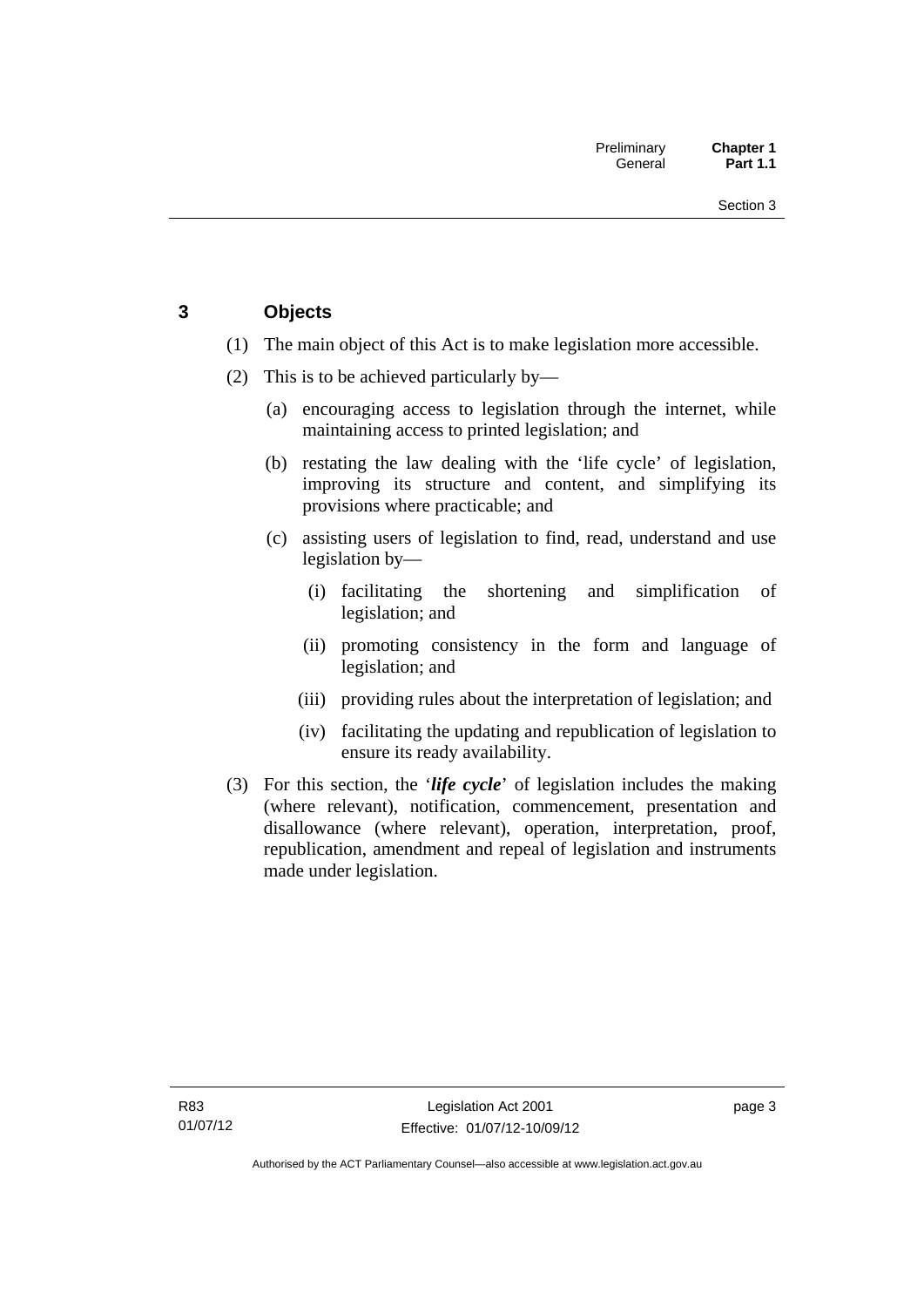## <span id="page-19-0"></span>**4 Application of Act**

- (1) This Act applies to all Acts (including this Act) and statutory instruments.
- (2) In particular, Acts and statutory instruments are taken to be made on the basis that they will operate in conjunction with this Act.

#### **Examples**

- 1 An Act imposes an obligation and provides that people who 'fail' to carry out the obligation are liable to the penalty. The Act does not, however, define 'fail' or indicate that the word is used in a special way. In accordance with this Act, dictionary, pt 1 (see s 144), the word 'fail' includes 'refuse'. In other words, a person who refuses to carry out the obligation will be subject to the penalty in the same way as someone who only neglects the obligation. In this case, the presence in an Act of a word that is defined in this Act attracts the operation of the definition in the dictionary.
- 2 The *XYZ Act 2001* contains the following provision:

The Minister may determine fees for this Act.

Because the XYZ Act authorises a fee to be determined 'for this Act', this Act, s 56 applies and therefore the provisions of pt 6.3 (Making of certain statutory instruments about fees) apply to the determination of fees under the provision. In this case, the operation of provisions of this Act is attracted because the *XYZ Act 2001* contains a provision that triggers the application of the part.

- *Note 1* The determination of a fee by a Minister under an Act is a disallowable instrument and must be in writing (see s 9 (1) (b) and s 42 (2)).
- *Note 2* An example is part of the Act, is not exhaustive and may extend, but does not limit, the meaning of the provision in which it appears (see s 126 and s 132).
- (3) This section is a determinative provision.
	- *Note* See s 5 for the meaning of determinative provisions, and s 6 for their displacement.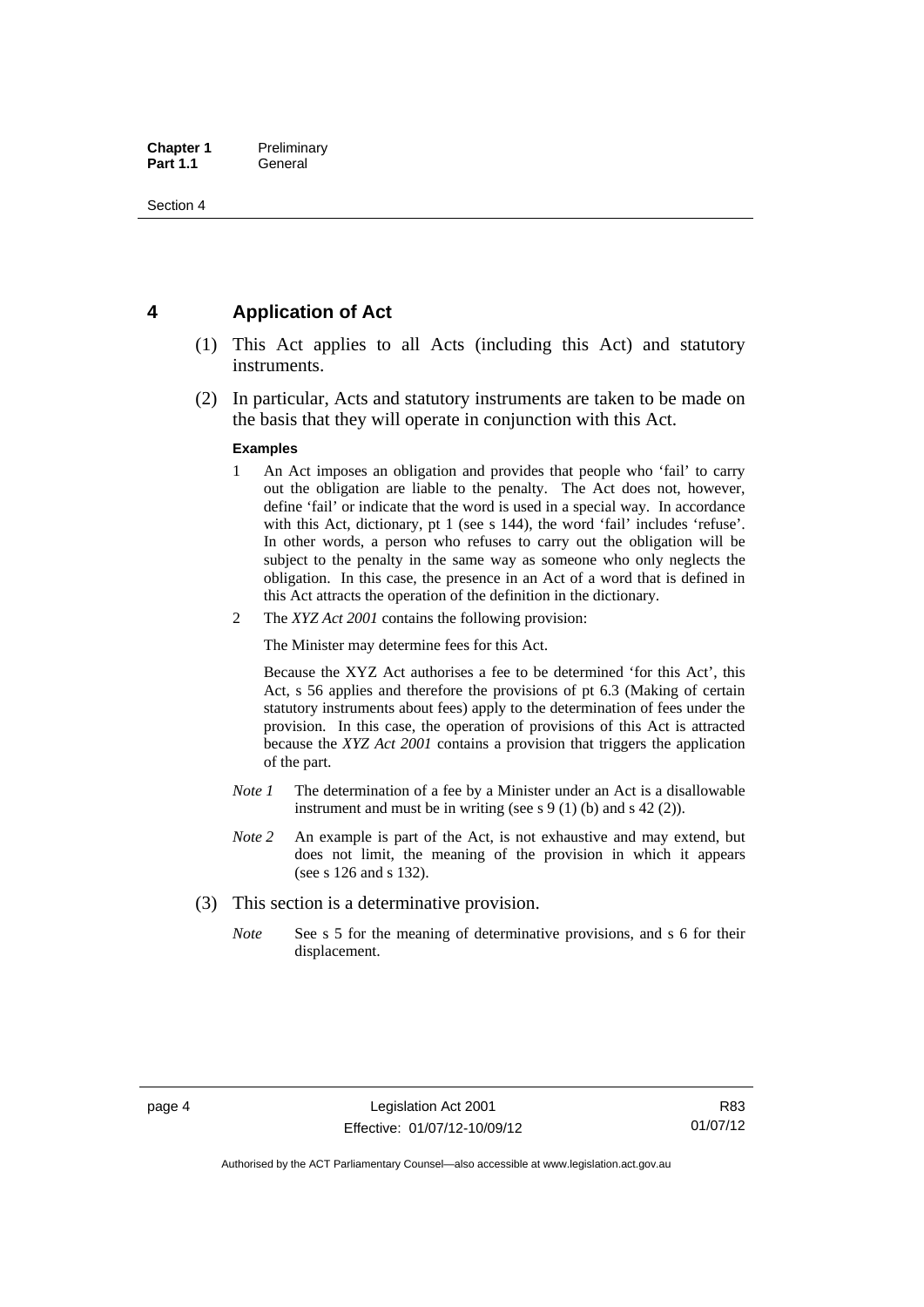## <span id="page-20-0"></span>**5 Determinative and non-determinative provisions**

- (1) This Act consists of determinative and non-determinative provisions.
- (2) A *determinative provision* is a provision of this Act that is declared to be a determinative provision.

#### **Example**

Section 4 (3) provides that s 4 is a determinative provision.

(3) A *non-determinative provision* is any other provision of this Act.

#### **Example**

Section 3 does not contain a provision corresponding to s 4 (3). Therefore, s 3 is not a determinative provision.

*Note* An example is part of the Act, is not exhaustive and may extend, but does not limit, the meaning of the provision in which it appears (see s 126 and s 132).

## <span id="page-20-1"></span>**6 Legislation Act provisions must be applied**

- (1) A provision of this Act must be applied to an Act or statutory instrument, in accordance with the terms of the provision, except so far as it is displaced.
- (2) A determinative provision may be displaced expressly or by a manifest contrary intention.
- (3) A non-determinative provision may be displaced expressly or by a contrary intention.
	- *Note* For the distinction between a 'manifest contrary intention' (see s (2)) and 'contrary intention' (see s (3)), see the examples in this section.
- (4) The declaration of a provision as 'determinative' indicates that it is the intention of the Legislative Assembly that, if the provision is to be displaced at all in a particular case, a more deliberate displacement is required than if the provision were a non-determinative provision.

page 5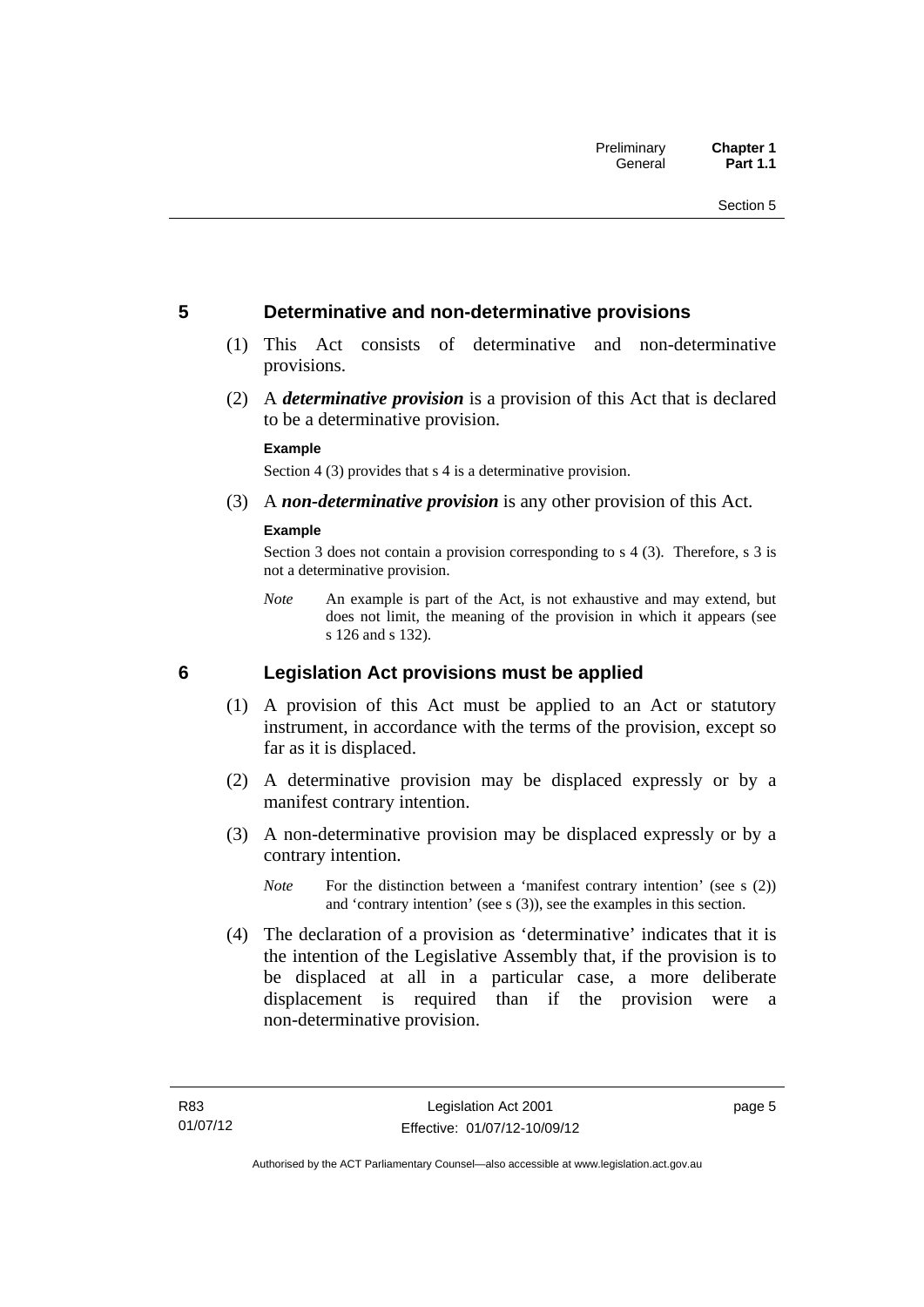- (5) This section applies despite any presumption or rule of interpretation.
- (6) A provision of this Act must not be taken to be displaced by a provision of an Act or statutory instrument so far as the provisions can operate concurrently.
- (7) In particular and without limiting subsection (5), a provision of this Act is not displaced by a provision of an Act or statutory instrument because the provisions deal with the same or a similar subject matter.
- (8) This section is a determinative provision.

#### **Examples—different kinds of displacement**

1 *Determinative provision—express displacement*

The *Collections Regulation Act 1999* (hypothetical), s 83 contains the following provision:

(2) The Legislation Act, section 47 (3) does not apply to a regulation under this Act.

Section 83 (2) illustrates a provision expressly displacing this Act, s 47 (3), a determinative provision.

2 *Determinative provision—manifest contrary intention*

The *Motor Repairers Act 2001* (hypothetical) does not contain a provision like the *Collections Regulation Act 1999*, s 83, but s 79 contains the following provision:

(3) A regulation may apply, adopt or incorporate an instrument or provision of an instrument as in force from time to time.

Section 79 (3) illustrates a provision displacing this Act, s 47 (3), a determinative provision, by a manifest contrary intention because s 79 (3) clearly contradicts s 47 (3).

R83 01/07/12

Authorised by the ACT Parliamentary Counsel—also accessible at www.legislation.act.gov.au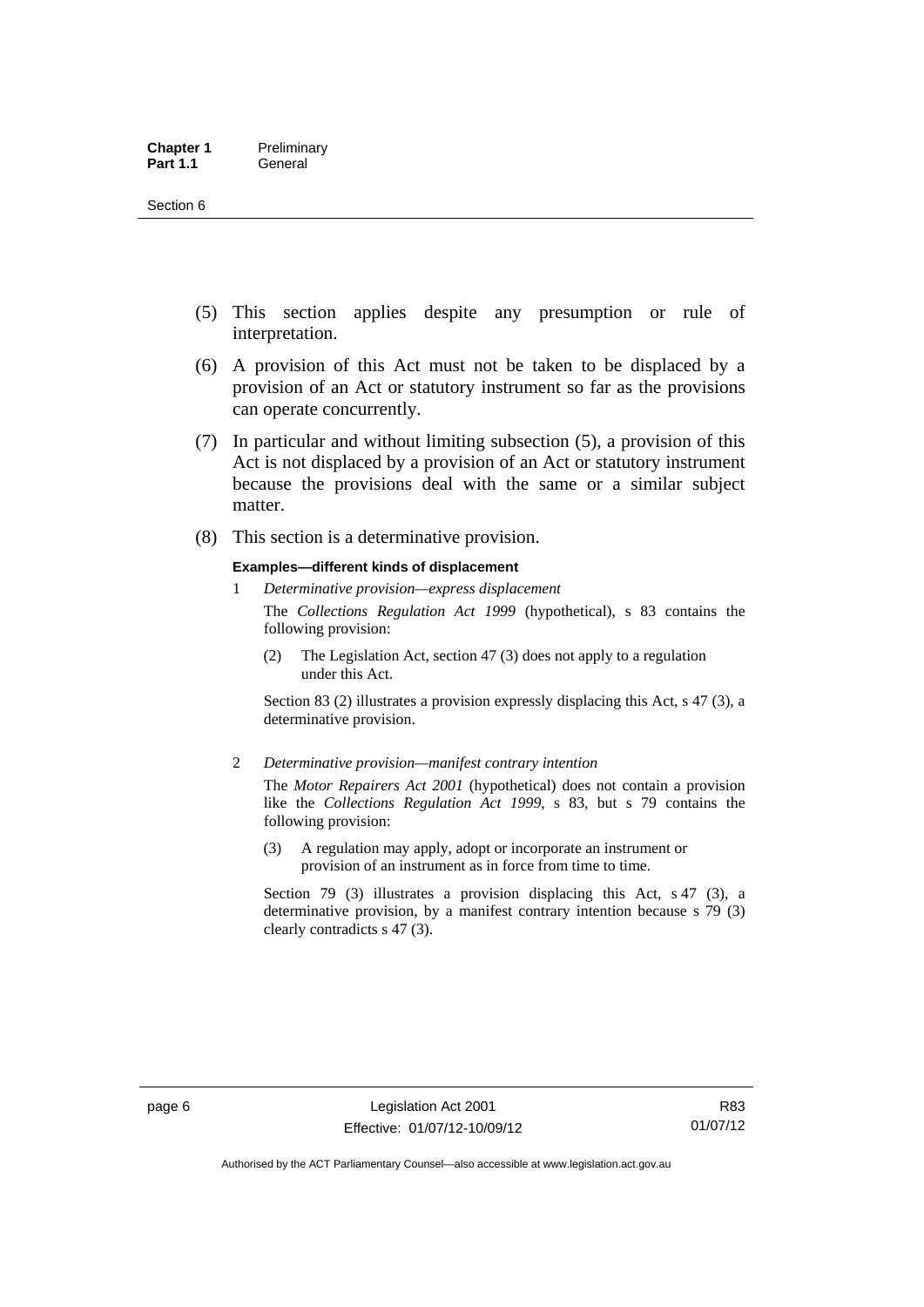#### 3 *Non-determinative provision—contrary intention*

The master of a vessel is charged with contravening the *Liquor Act 2001* (hypothetical), s 126 by selling liquor on or from 'licensed premises' otherwise than at a time authorised by the Act. It is claimed that the sale took place on the vessel. The Act defines 'licensed premises' to mean that part or those parts of a building or buildings and of the land adjoining it or them as defined by the licensing court. It is argued that the complaint is defective in that a vessel cannot be 'licensed premises'. However, s 126 is expressed to apply to 'a licensee, servant, agent or master who sells liquor on or from licensed premises'. In this case, the reference to 'master' indicates a contrary intention indicating that the section is intended to apply to liquor sold on or from vessels.

#### **Example—concurrent operation (no displacement)**

The *Small Clubs Act 2002* (hypothetical) contains the following provision about how notice of the club's annual general meeting may be served on members of a registered small club:

#### **60 Serving notice of annual general meeting**

The executive committee of a registered small club may serve notice of the annual general meeting of the club on members by pinning the notice to a noticeboard in the club house.

This Act, s 247, a non-determinative provision, allows a document to be served on an individual under an Act in a number of ways (by giving the document to the individual, by sending it by prepaid post etc), but does not mention pinning the document to a noticeboard as a method of giving the notice.

Section 247 is not displaced by the *Small Clubs Act 2002*, s 60, because—

- s 60 does not expressly displace section 247 nor does it indicate a contrary intention (see s 6 (1) and (3)) and, in particular, s 60 does not indicate an intention that the method of service it authorises is to be the only method of serving notice of annual general meetings on members of small clubs; and
- the application of s 247 is not displaced by any presumption or rule of interpretation (see s  $6(5)$ ); and
- s 60 and s 247 can operate concurrently (see s 6 (6)) by allowing complementary methods of service; and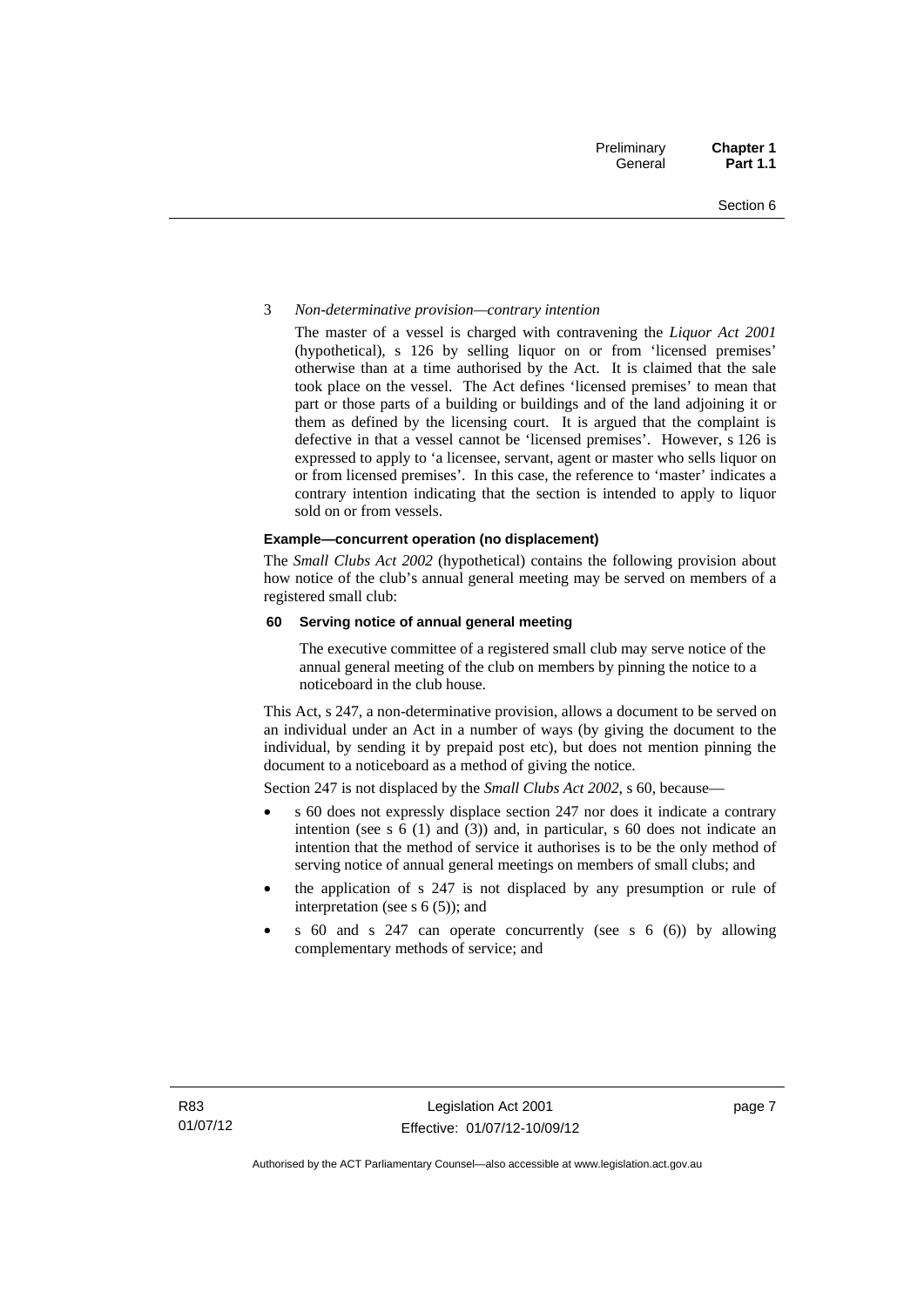Section 6

• the fact that s 60 and s 247 deal with the same (or a similar) subject matter does not of itself displace s 247 (see s 6 (7) and also s 6 (5)).

It follows, therefore, that the executive committee is free to serve notice of the annual general meeting under s 60 or s 247.

*Note* An example is part of the Act, is not exhaustive and may extend, but does not limit, the meaning of the provision in which it appears (see s 126 and s 132).

page 8 Legislation Act 2001 Effective: 01/07/12-10/09/12

R83 01/07/12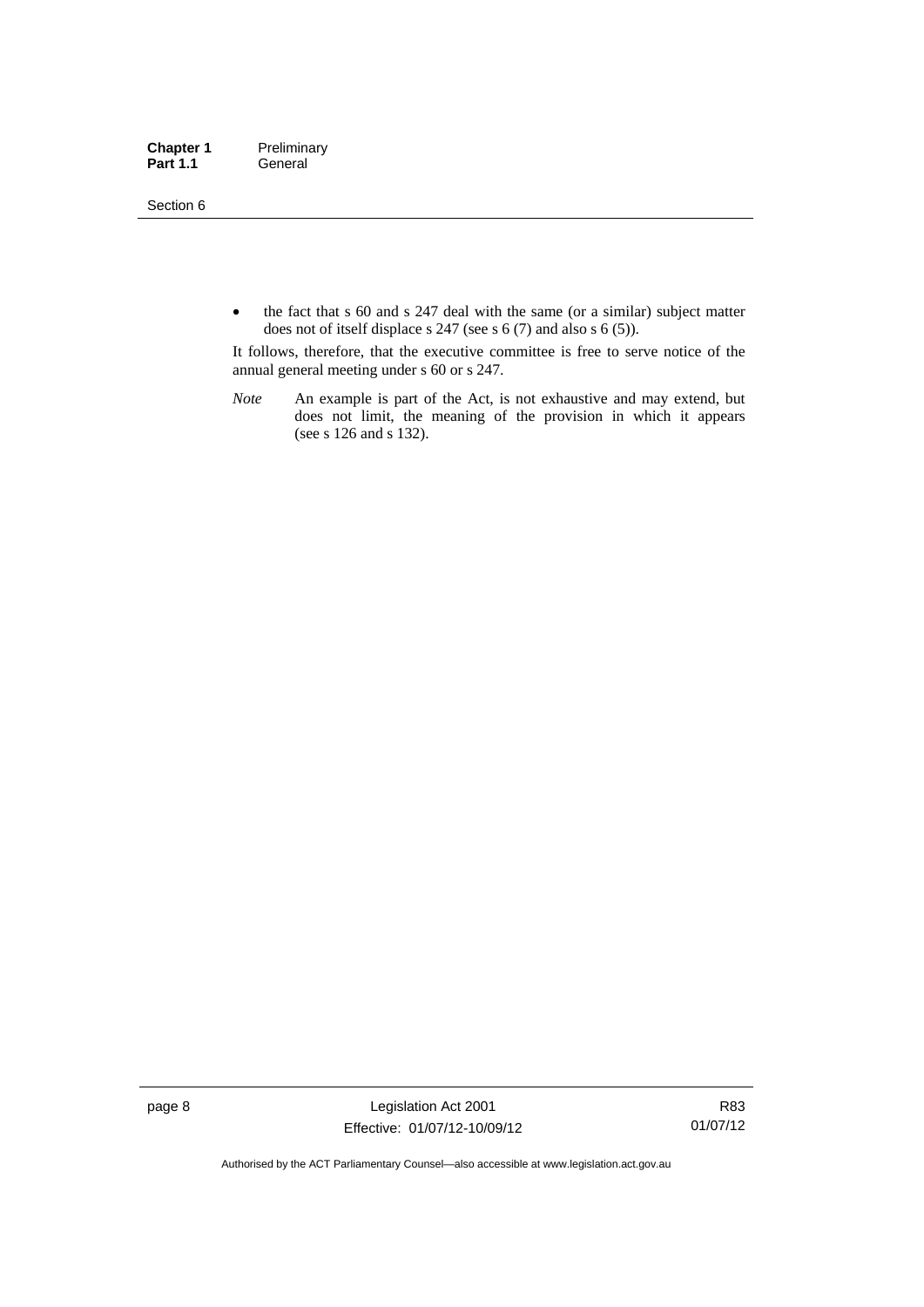# <span id="page-24-0"></span>**Part 1.2 Basic concepts**

## <span id="page-24-1"></span>**7 Meaning of** *Act* **generally**

- (1) An *Act* is an Act of the Legislative Assembly.
- (2) An *Act of the Legislative Assembly* is a law (however described or named) made by the Legislative Assembly under the Self-Government Act.
- (3) A reference to an *Act* includes a reference to a provision of an Act.
	- *Note 1* Section 17 deals with former Commonwealth enactments, and former NSW and UK Acts, that have become ACT Acts.
	- *Note 2* Section 100 (1) deals with references to particular Acts.

## <span id="page-24-2"></span>**8 Meaning of** *subordinate law*

- (1) A *subordinate law* is a regulation, rule or by-law (whether or not legislative in nature) made under—
	- (a) an Act; or
	- (b) another subordinate law; or
	- (c) power given by an Act or subordinate law and also power given otherwise by law.
- (2) A reference to a *subordinate law* includes a reference to a provision of a subordinate law.

## <span id="page-24-3"></span>**9 Meaning of** *disallowable instrument*

- (1) A *disallowable instrument* is—
	- (a) a statutory instrument (whether or not legislative in nature) that is declared to be a disallowable instrument by an Act, subordinate law or another disallowable instrument; or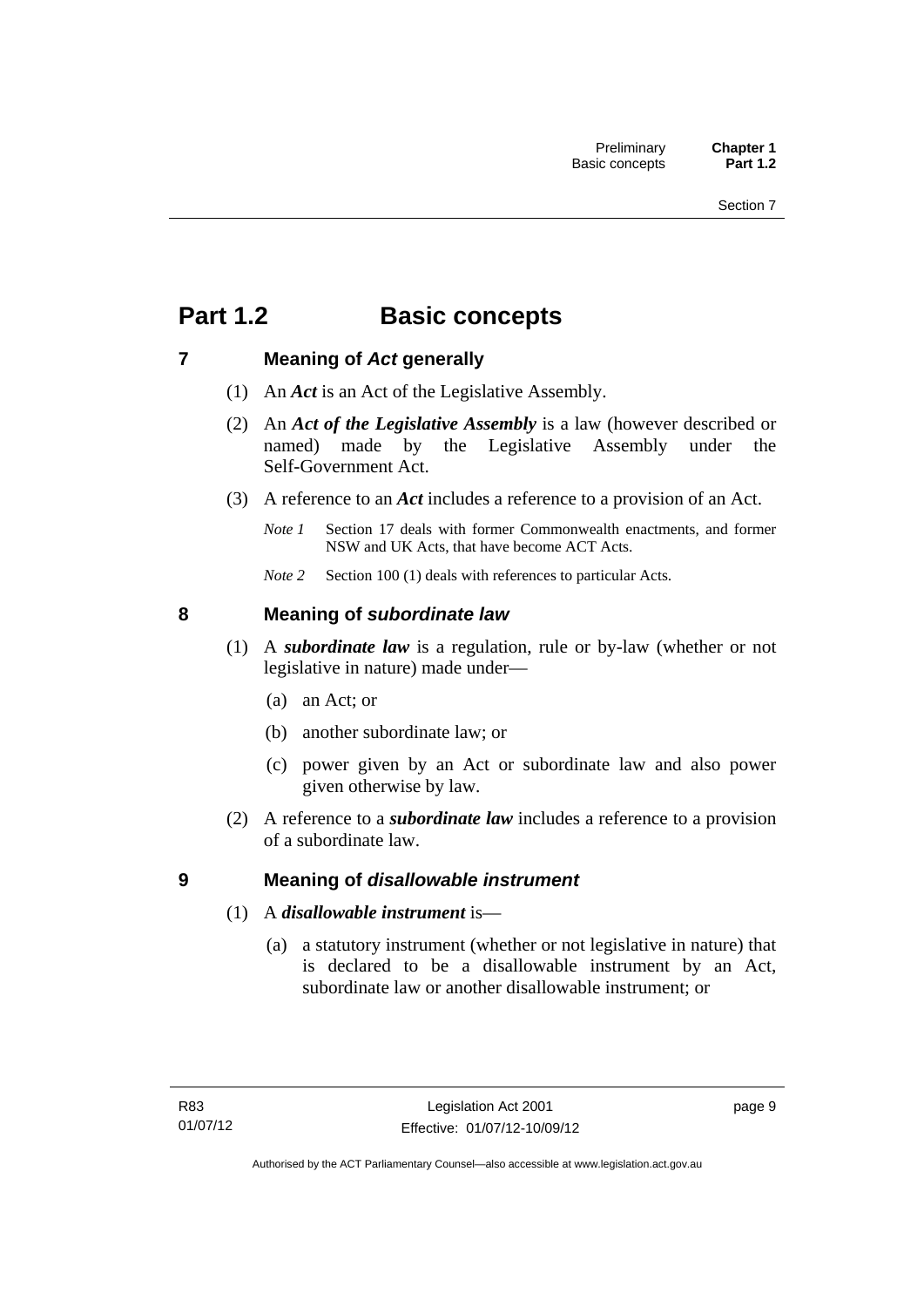(b) a determination of fees or charges by a Minister under an Act or subordinate law.

*Note Statutory instrument* is defined in s 13.

 (2) A reference to a *disallowable instrument* includes a reference to a provision of a disallowable instrument.

## <span id="page-25-0"></span>**10 Meaning of** *notifiable instrument*

- (1) A *notifiable instrument* is a statutory instrument (whether or not legislative in nature) that is declared to be a notifiable instrument by an Act, subordinate law, disallowable instrument or another notifiable instrument.
- (2) A reference to a *notifiable instrument* includes a reference to a provision of a notifiable instrument.

## <span id="page-25-1"></span>**11 Meaning of** *commencement notice*

- (1) A *commencement notice* is a statutory instrument that fixes or otherwise determines the commencement of an Act, subordinate law, disallowable instrument or notifiable instrument.
- (2) A reference to a *commencement notice* includes a reference to a provision of a commencement notice.

## <span id="page-25-2"></span>**12 Meaning of** *legislative instrument*

- (1) A *legislative instrument* is—
	- (a) a subordinate law; or
	- (b) a disallowable instrument; or
	- (c) a notifiable instrument; or
	- (d) a commencement notice.
- (2) A reference to a *legislative instrument* includes a reference to a provision of a legislative instrument.

R83 01/07/12

Authorised by the ACT Parliamentary Counsel—also accessible at www.legislation.act.gov.au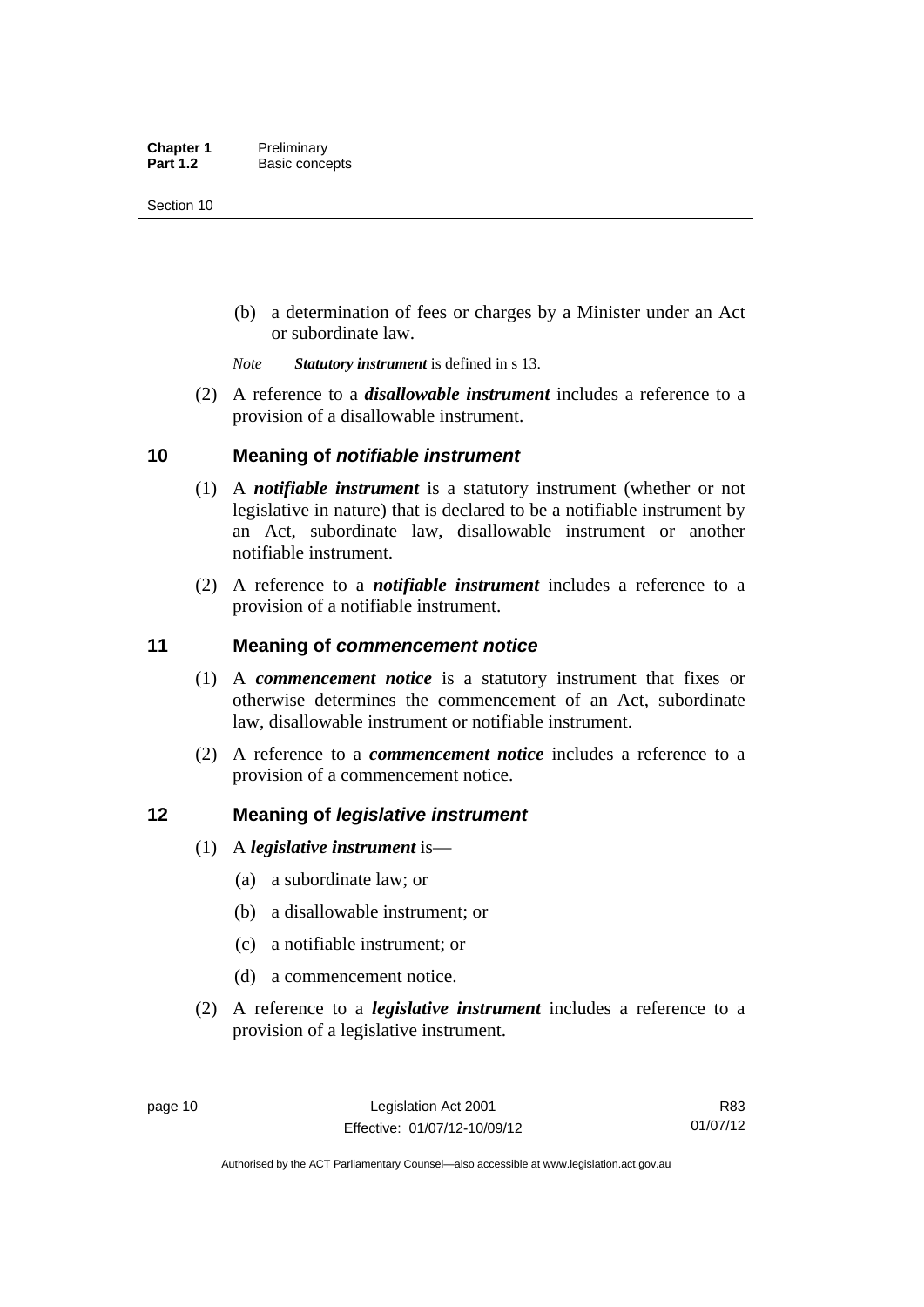## <span id="page-26-0"></span>**13 Meaning of** *statutory instrument*

- (1) A *statutory instrument* is an instrument (whether or not legislative in nature) made under—
	- (a) an Act; or
	- (b) another statutory instrument; or
	- (c) power given by an Act or statutory instrument and also power given otherwise by law.
- (2) A *statutory instrument* includes a subordinate law, disallowable instrument, notifiable instrument and commencement notice.
- (3) A reference to a *statutory instrument* includes a reference to a provision of a statutory instrument.

## <span id="page-26-1"></span>**14 Meaning of** *instrument*

(1) An *instrument* is any writing or other document.

*Note Writing* is defined in the dictionary, pt 1.

 (2) A reference to an *instrument* includes a reference to a provision of an instrument.

## <span id="page-26-2"></span>**15 Meaning of** *authorised republication*

- (1) An *authorised republication* is a republication of a law authorised by the parliamentary counsel under this Act.
- (2) A reference to an *authorised republication* includes a reference to a provision of an authorised republication.
- (3) In this section:

*law*—see section 107 (Definitions—ch 11).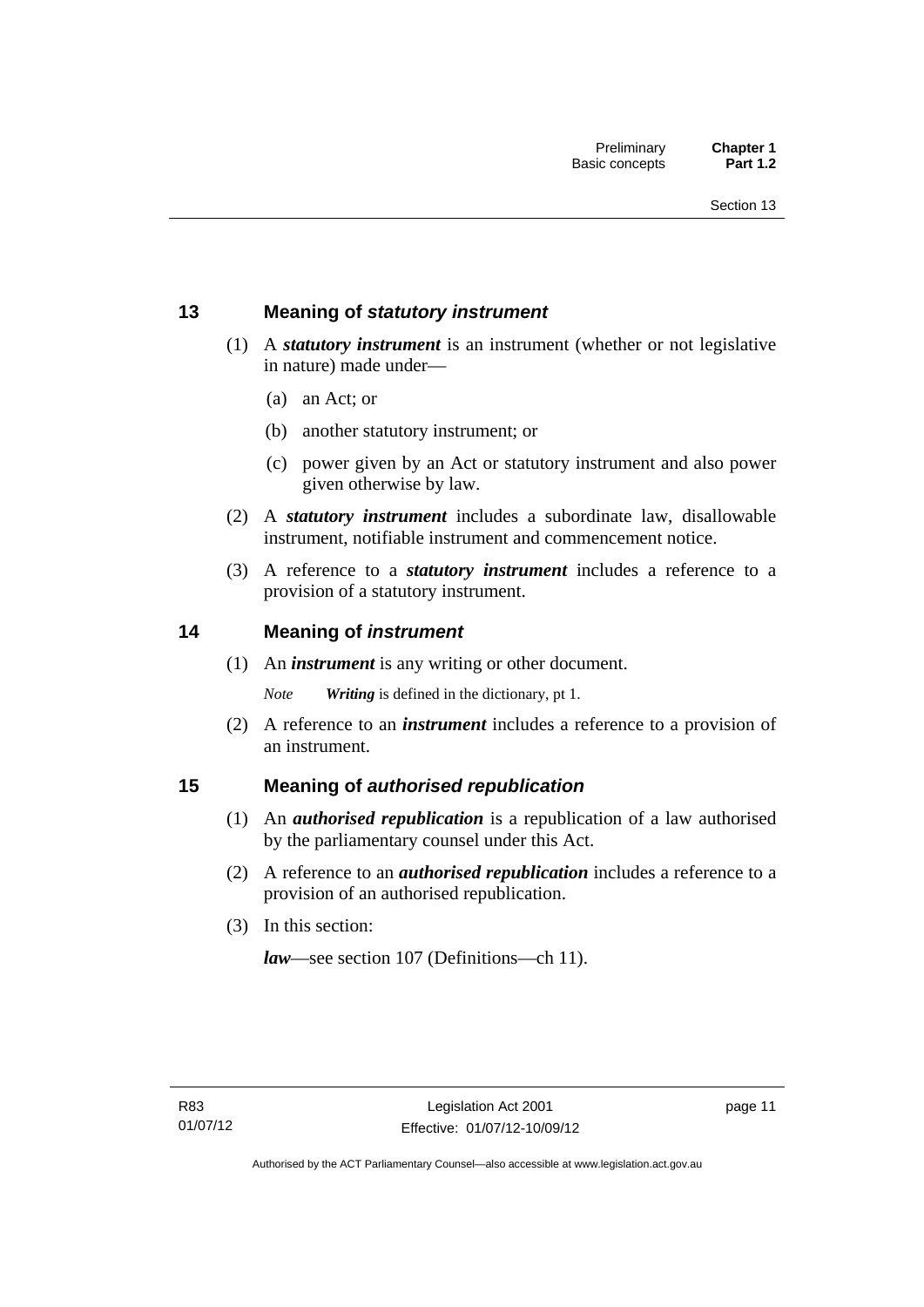## <span id="page-27-0"></span>**16 Meaning of** *provision*

A *provision* of an Act or instrument is any words or anything else that forms part of the Act or instrument.

#### **Examples—provisions consisting of groups of words**

sections, subsections, paragraphs, subparagraphs, sub-subparagraphs, examples

#### **Examples—provisions consisting of groups of other provisions**

chapters, parts, divisions, subdivisions, schedules

- *Note 1* An example is part of the Act, is not exhaustive and may extend, but does not limit, the meaning of the provision in which it appears (see s 126 and s 132).
- *Note 2* See s 126 and s 127 for material that is, or is not, part of an Act or statutory instrument.

R83 01/07/12

Authorised by the ACT Parliamentary Counsel—also accessible at www.legislation.act.gov.au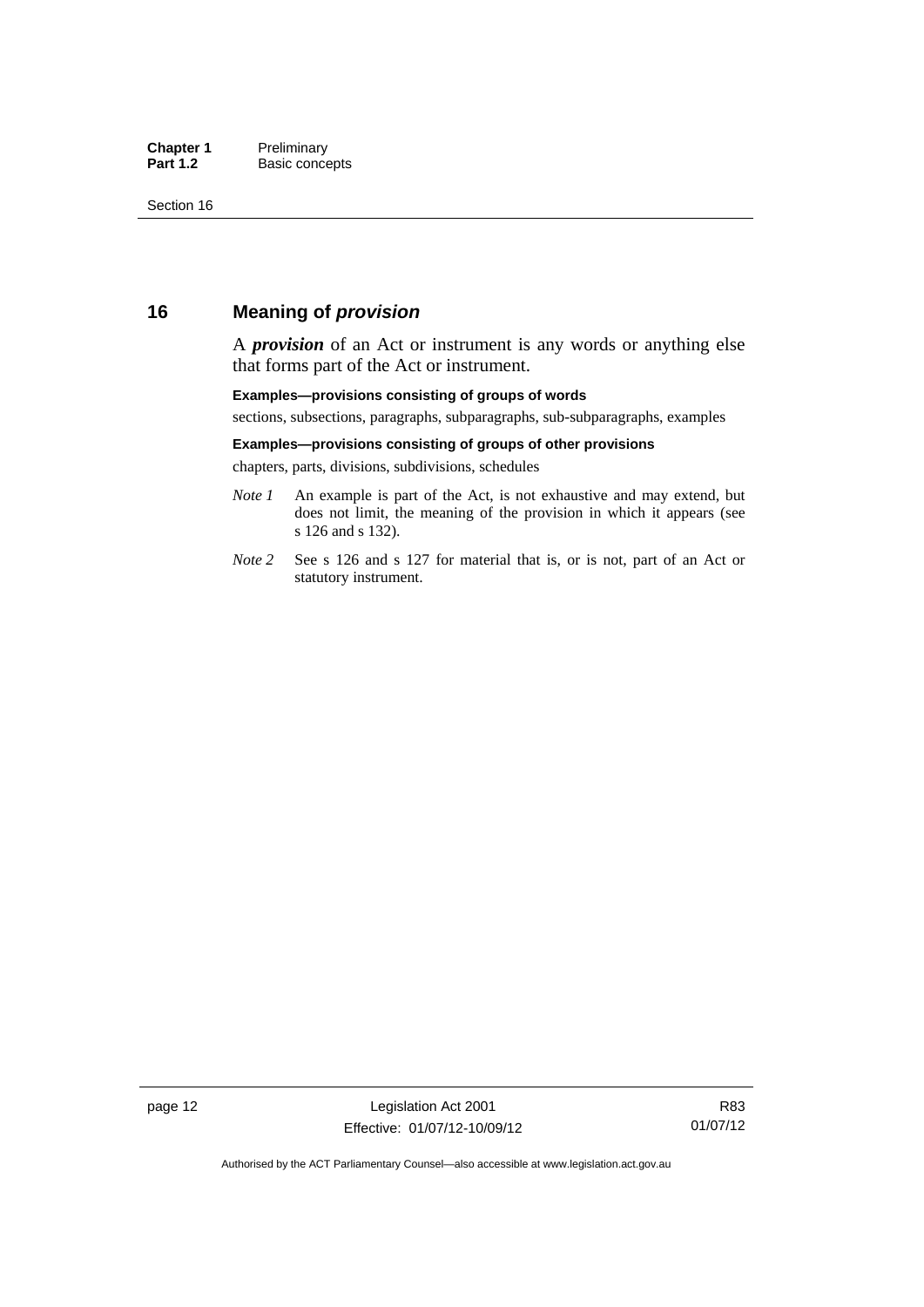## <span id="page-28-0"></span>**Part 1.3 Sources of law in the ACT**

#### **Notes on sources of law**

- *Note 1* The laws in force in the ACT consist of the written law and various unwritten laws known as the principles and rules of common law and equity.
- *Note* 2 The written law of the Territory consists primarily of laws, known as Acts, made by the Legislative Assembly. It also includes regulations, rules of court and other legislative instruments made under specific powers given by Acts. (Written laws made under an Act are commonly called 'subordinate' or 'delegated' legislation.)
- *Note 3* Before self-government, ordinances made by the Governor-General under the *Seat of Government* (*Administration*) *Act 1910* (Cwlth) were the main form of legislation made for the ACT. Most of the ordinances in force at self-government have been converted into Acts (see the Self-Government Act, s 34). However, the Governor-General has power to make ordinances for the ACT on a limited number of topics (see *Seat of Government (Administration) Act 1910* (Cwlth), s 12).
- *Note 4* The written laws in force in the ACT also include the Commonwealth Constitution, Commonwealth Acts, and regulations and other legislative instruments made under Commonwealth Acts. As a general rule, Commonwealth Acts and legislative instruments apply in the ACT in the same way as they apply in other parts of Australia. Commonwealth Acts and instruments prevail over the Acts made by the Legislative Assembly to the extent to which they are inconsistent (see Self-Government Act, s 28).
- *Note 5* Certain Acts of New South Wales and the United Kingdom also formed part of the written laws in force in the ACT. Because of the *Interpretation Act 1967*, s 65, these are now taken to be laws made by the Legislative Assembly as if they had been enacted by the Assembly. (Section 65 has expired, but its previous operation was saved–see s 65 (3)). These Acts are listed in sch 1.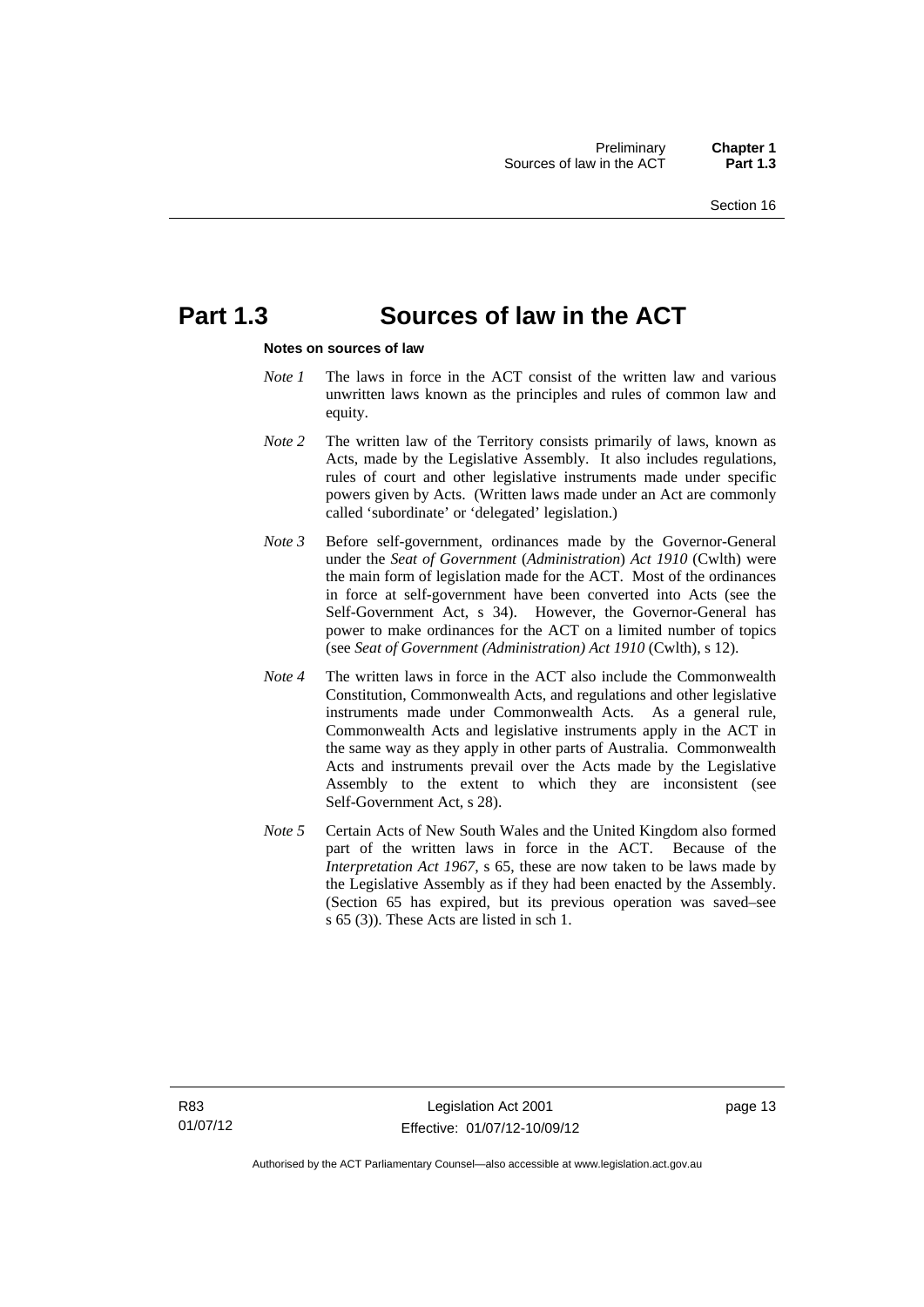## <span id="page-29-0"></span>**17 References to Acts include references to former Cwlth enactments etc**

- (1) A reference to an *Act* includes a reference to a former Commonwealth enactment.
- (2) Without limiting subsection (1), a reference to an *Act* includes a reference to a former NSW Act or former UK Act mentioned in schedule 1.
- (3) In this section:

*former Commonwealth enactment* means a Commonwealth Act or ordinance, a New South Wales Act or Imperial Act that is—

- (a) an enactment within the meaning of the Self-Government Act because of that Act, section 34; or
- (b) an enactment because of the *A.C.T*. *Self-Government (Consequential Provisions) Act 1988* (Cwlth), section 10 (3) or section 12 (2) or (3).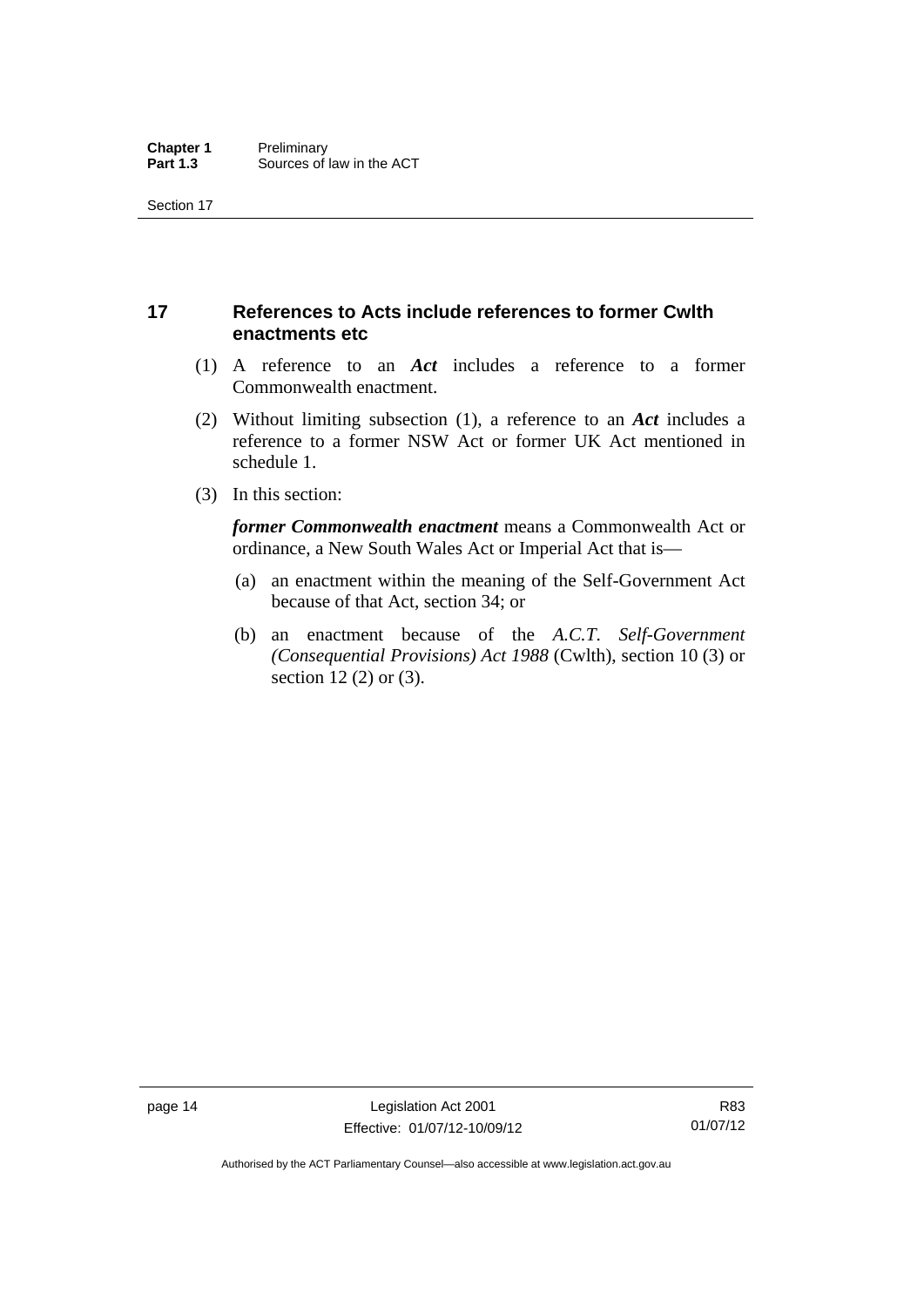# <span id="page-30-0"></span>**Chapter 2 ACT legislation register and website**

## <span id="page-30-1"></span>**18 ACT legislation register**

- (1) The parliamentary counsel must establish and maintain a register of Acts and statutory instruments (the *ACT legislation register*).
- (2) The register must be kept electronically.

#### **Example—how register may be kept**

The register may be kept in the form of, or as part of, 1 or more computer databases, and may include data compiled electronically from the databases.

*Note* An example is part of the Act, is not exhaustive and may extend, but does not limit, the meaning of the provision in which it appears (see s 126 and s 132).

## <span id="page-30-2"></span>**19 Contents of register**

- (1) The ACT legislation register must contain the following:
	- (a) authorised republications of laws currently in force;
	- (b) Acts as made;
	- (c) subordinate laws as made;
	- (d) disallowable instruments as made;
	- (e) notifiable instruments as made;
	- (f) commencement notices as made;
	- (g) resolutions passed, or taken to have been passed, by the Legislative Assembly to disallow a subordinate law or disallowable instrument;
	- (h) resolutions passed, or taken to have been passed, by the Legislative Assembly to amend a subordinate law or disallowable instrument;

page 15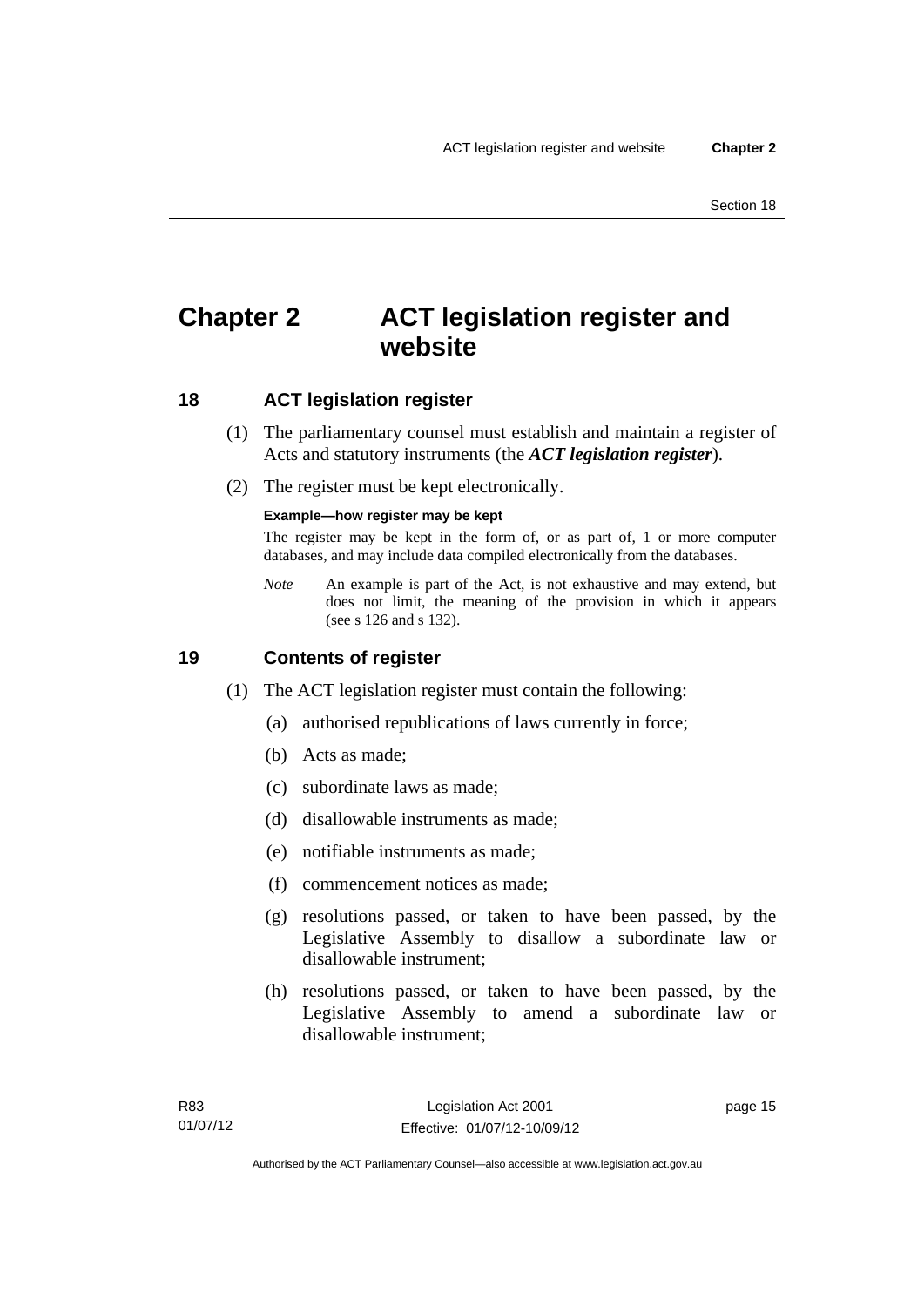- (i) bills presented to the Legislative Assembly;
- (j) explanatory statements for bills, and amendments of bills, presented to the Legislative Assembly;
- (k) explanatory statements, and regulatory impact statements under chapter 5, for subordinate laws and disallowable instruments.
- (2) The ACT legislation register must also contain the following:
	- (a) notifications of the making of Acts;
	- (b) notifications of the making of subordinate laws;
	- (c) notifications of the making of disallowable instruments;
	- (d) notifications of the making of notifiable instruments;
	- (e) notifications of the making of commencement notices;
	- (f) notifications of the disallowance of subordinate laws or disallowable instruments under section 65 (Disallowance by resolution of Assembly);
	- (g) notifications of the amendment of subordinate laws or disallowable instruments under section 68 (Amendment by resolution of Assembly).
- (3) The parliamentary counsel may enter additional material in the register if the parliamentary counsel considers that it is likely to be useful to users of the register.
- (4) Without limiting subsection (3), the additional material may include the following:
	- (a) unauthorised republications of laws currently in force;
	- (b) past versions of unauthorised republications;
	- (c) past versions of authorised republications;
	- (d) statutory instruments that are not legislative instruments;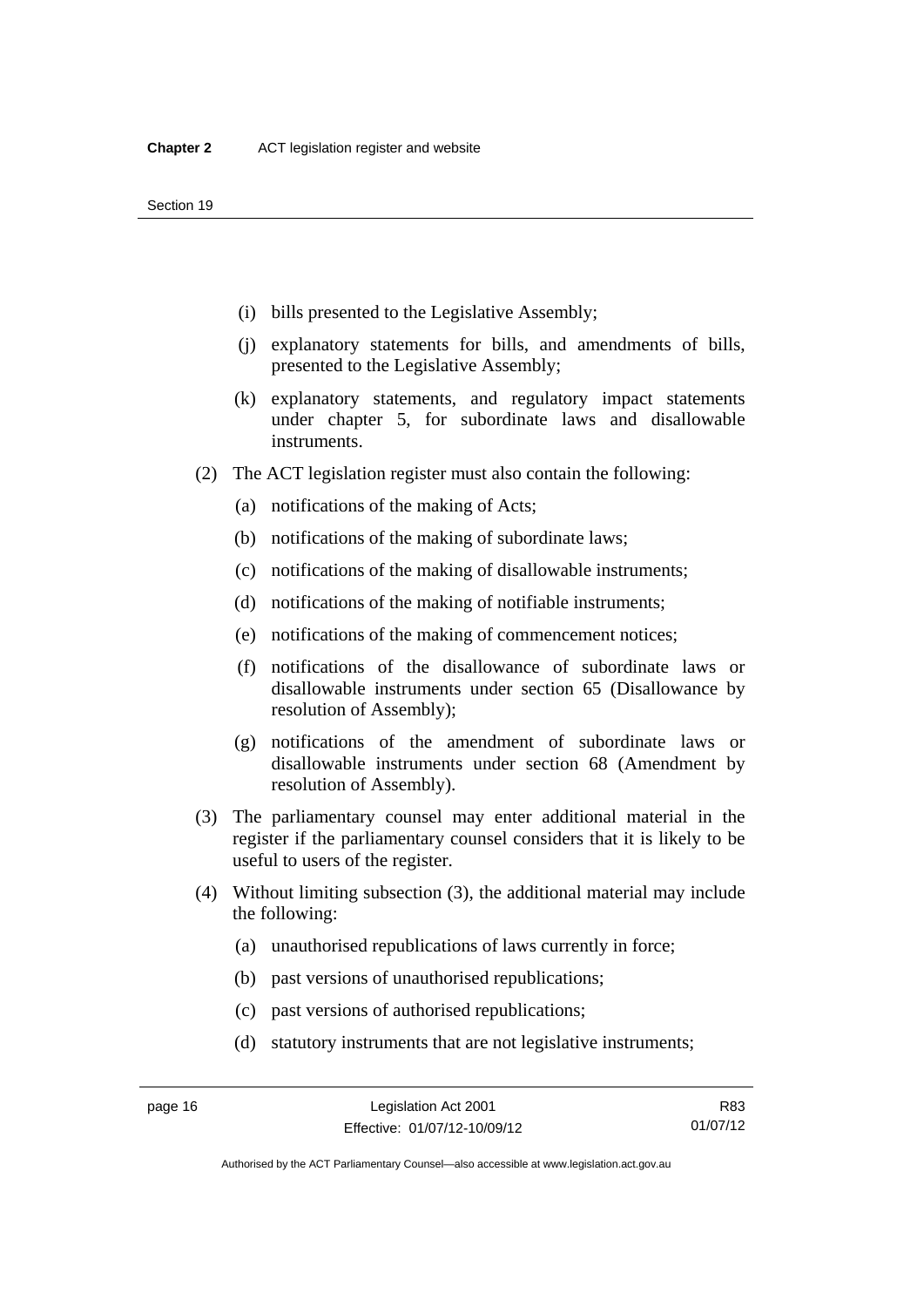- (e) repealed Acts and statutory instruments;
- (f) Commonwealth laws that apply in or in relation to the ACT;
- (g) material relevant to interpreting the rights set out in the *Human Rights Act 2004*, including documents mentioned in that Act, dictionary, definition of *international law*.
- *Note* The following sections deal with the entry of material in the register:
	- s 28 (Notification of Acts)
	- s 61 (Notification of legislative instruments)
	- s 65A (Notification of disallowance by resolution of Assembly)
	- s 69 (Notification of amendments made by resolution of Assembly)
	- s 108 (Republication in register).
- (5) The parliamentary counsel may enter additional material in the register in any way the parliamentary counsel considers is likely to be helpful to users of the register.

#### **Examples**

1 A uniform legislative scheme is entered into under heads of agreement signed on behalf of the Commonwealth, States and Territories. The Legislative Assembly later passes an Act to implement the scheme on behalf of the ACT and the Act is notified and entered in the register. The agreement is also entered in the register as a notifiable instrument with a notifiable instrument number even though the instrument is not taken to be a notifiable instrument under s 10 (Meaning of *notifiable instrument*). The page of the register for the Act contains the heading 'Legislative instruments' and the agreement is listed underneath. The page of the register for the agreement gives particulars for the agreement and mentions that it is not a notifiable instrument but is included in the register for information.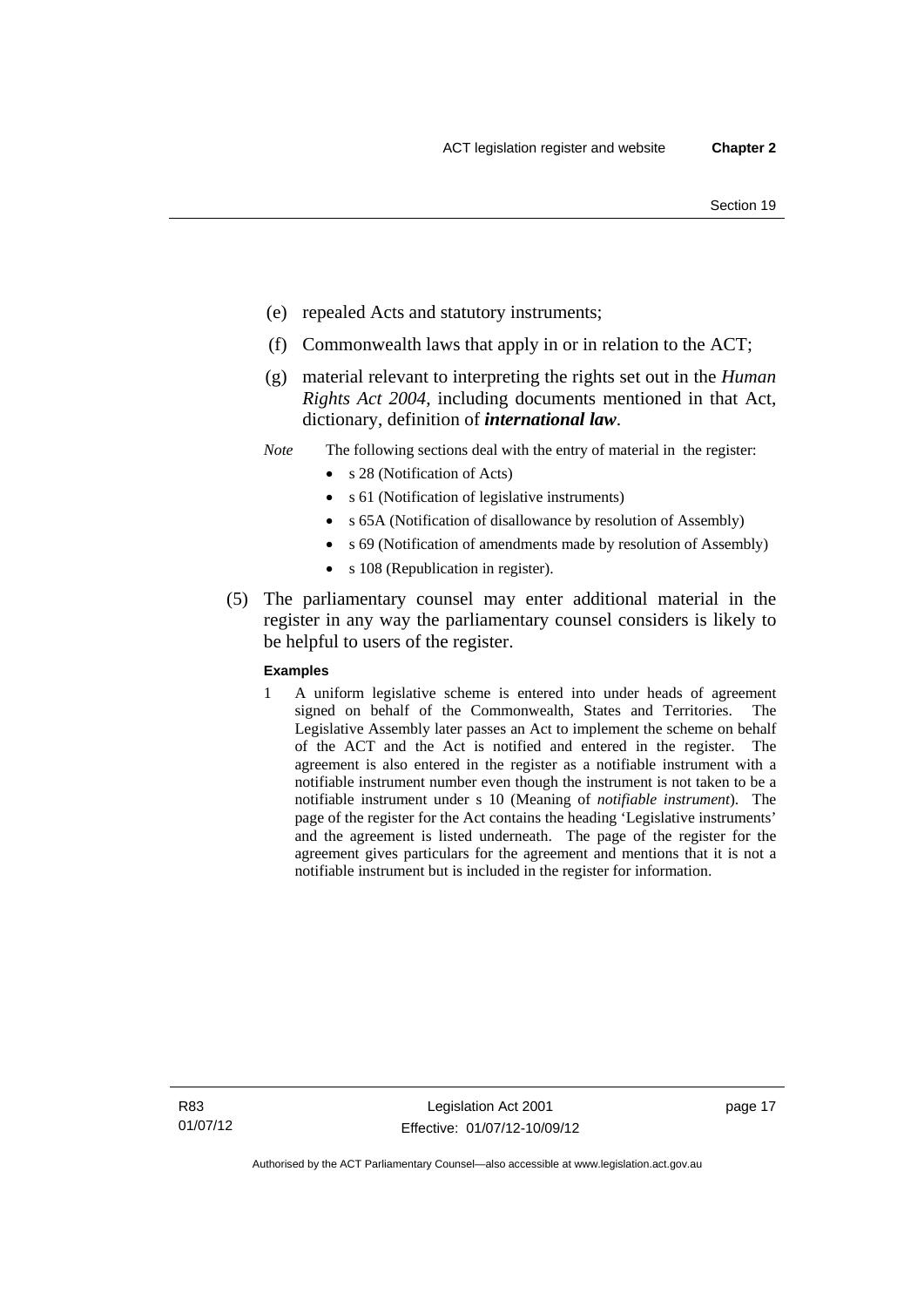- 2 An instrument under the Self-Government Act notifying the appointment of Ministers is entered in the register as a notifiable instrument even though the instrument is not taken to be a notifiable instrument under s 10 (Meaning of *notifiable instrument*). The instrument is also numbered as a notifiable instrument. The page of the register for the notification mentions that it is made under the Self-Government Act and is not a notifiable instrument but is included in the register for information.
- *Note* An example is part of the Act, is not exhaustive and may extend, but does not limit, the meaning of the provision in which it appears (see s 126 and s 132).
- (6) Without limiting subsection (3) or (5), a regulation may prescribe requirements to be satisfied for additional material to be entered in the register under this section, including, for example, requirements about—
	- (a) the form of the material; and
	- (b) the making of requests for its entry in the register.
- (7) A regulation may also make provision about the following in relation to instruments (other than legislative instruments) to be entered in the register under this section:
	- (a) the numbering of the instruments by the parliamentary counsel, whether in a series of numbers allocated under section 59 (Numbering) or otherwise;
	- (b) the identification of the instruments, including, for example, authorising the parliamentary counsel to—
		- (i) add a name to an unnamed instrument; or
		- (ii) amend an instrument's name; or
		- (iii) add notes to an instrument to assist in its identification; or
		- (iv) do anything else in relation to an instrument to assist users of the register to identify or refer to the instrument.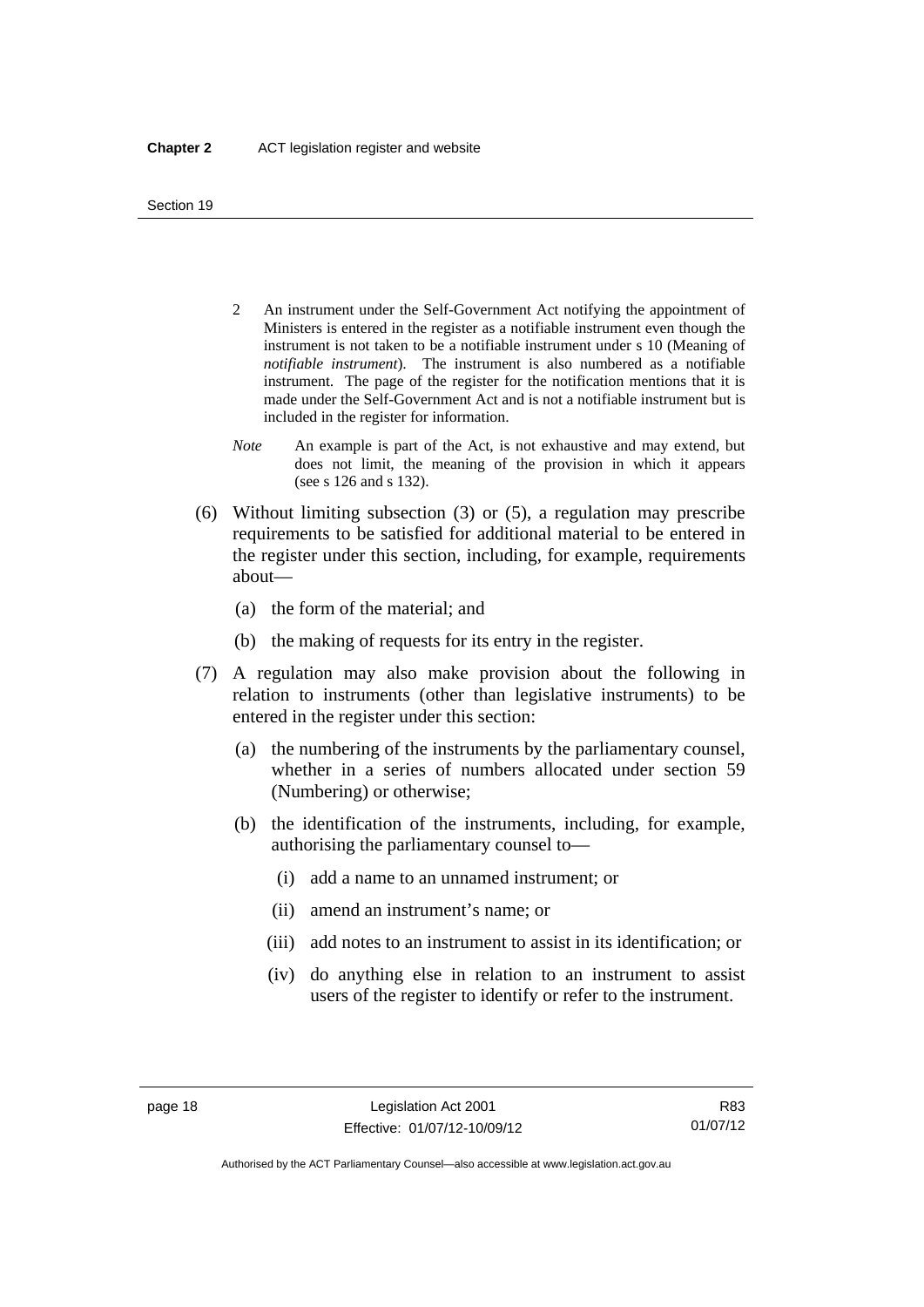- (8) If the register contains an authorised republication of a law currently in force, and the law is amended, the parliamentary counsel must replace the republication with an authorised republication of the law as amended.
- (9) If the register contains an authorised republication of a law, and the law is repealed, expires or, for a subordinate law or disallowable instrument, is disallowed by the Legislative Assembly, the parliamentary counsel must ensure that the republication is no longer shown as a republication of law currently in force.
- (10) If the parliamentary counsel considers it likely to be useful to users of the register to enter information (in any form) in the register, the parliamentary counsel may enter the information at any time.

#### **Example**

guides and indexes to the register

- (11) If an Act passed by the Legislative Assembly, or a legislative instrument made, before the commencement of this Act need not be notified under this Act, the parliamentary counsel may enter the text of the Act or instrument in the register.
- (12) The parliamentary counsel may correct any mistake, error or omission in the register subject to the requirements (if any) of the regulations.
- (13) In this section:

*amended* includes modified.

*law*—see section 107 (Definitions—ch 11).

*repealed* includes lapsed and expired.

## <span id="page-34-0"></span>**20 Prompt registration**

The parliamentary counsel must ensure that anything the parliamentary counsel is required to do in relation to the register is done promptly.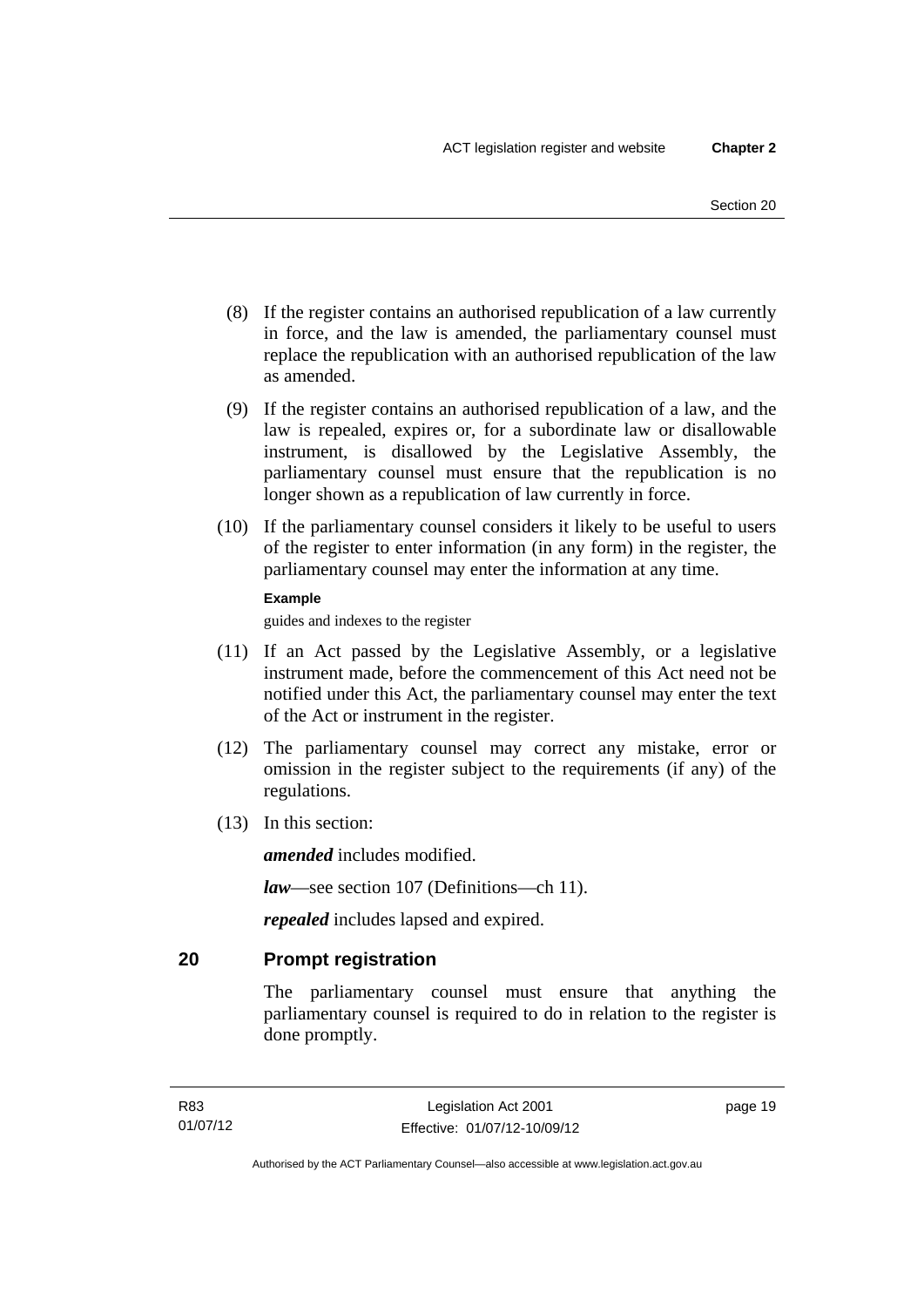Section 21

## <span id="page-35-0"></span>**21 Approved website**

- (1) The parliamentary counsel must approve an internet site, and may approve additional internet sites, for this Act.
- (2) The parliamentary counsel may enter into agreements or arrangements to ensure that users can authenticate an approved website or the material accessible on an approved website.

## <span id="page-35-1"></span>**22 Access to registered material at approved website**

- (1) The parliamentary counsel must ensure, as far as practicable, that a copy of the material mentioned in section 19 (1) and (2) (Contents of register) is accessible at all times on an approved website.
- (2) Access is to be provided without charge by the Territory.

R83 01/07/12

Authorised by the ACT Parliamentary Counsel—also accessible at www.legislation.act.gov.au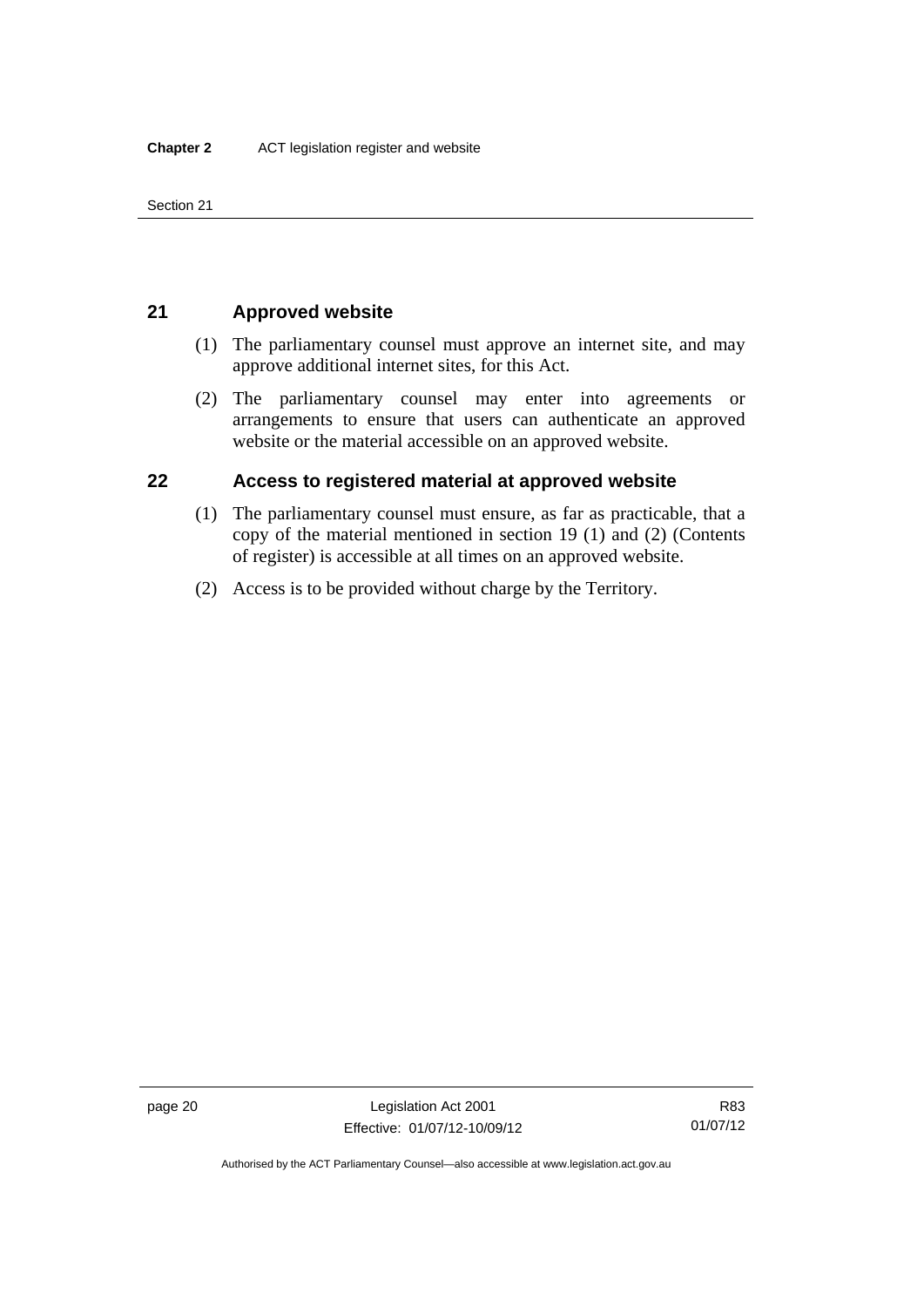# **Chapter 3 Authorised versions and evidence of laws and legislative material**

# **22A Definitions—ch 3**

In this chapter:

*law* means an Act or statutory instrument, whether or not it has been amended, and includes, in relation to a republication—

- (a) a collection of 2 or more Acts or statutory instruments; or
- (b) all or part of an agreement or other instrument that has the force of law or is in, or attached to, an Act or statutory instrument.
- *Note* A reference to an Act or statutory instrument includes a reference to a provision of the Act or instrument (see s 7 and s 13).

*legislative material* means material (other than a law or provision of a law) relating to an Act or statutory instrument.

#### **Examples—legislative material**

- 1 Additional material entered in the register under s 19 (3) (Contents of register) that is not an Act or statutory instrument, for example, appointments of Ministers. Ministers are appointed by the Chief Minister under the Self-Government Act, s 41. An instrument notifying an appointment may be entered in the register even though the instrument is not a statutory instrument.
- 2 Material that may be considered under ch 14 in working out the meaning of an Act or statutory instrument, for example, an explanatory statement for the bill that became the relevant Act that was presented to the Legislative Assembly before the Act was passed.
- *Note* An example is part of the Act, is not exhaustive and may extend, but does not limit, the meaning of the provision in which it appears (see s 126 and s 132).

#### *republication* includes part of a republication.

page 21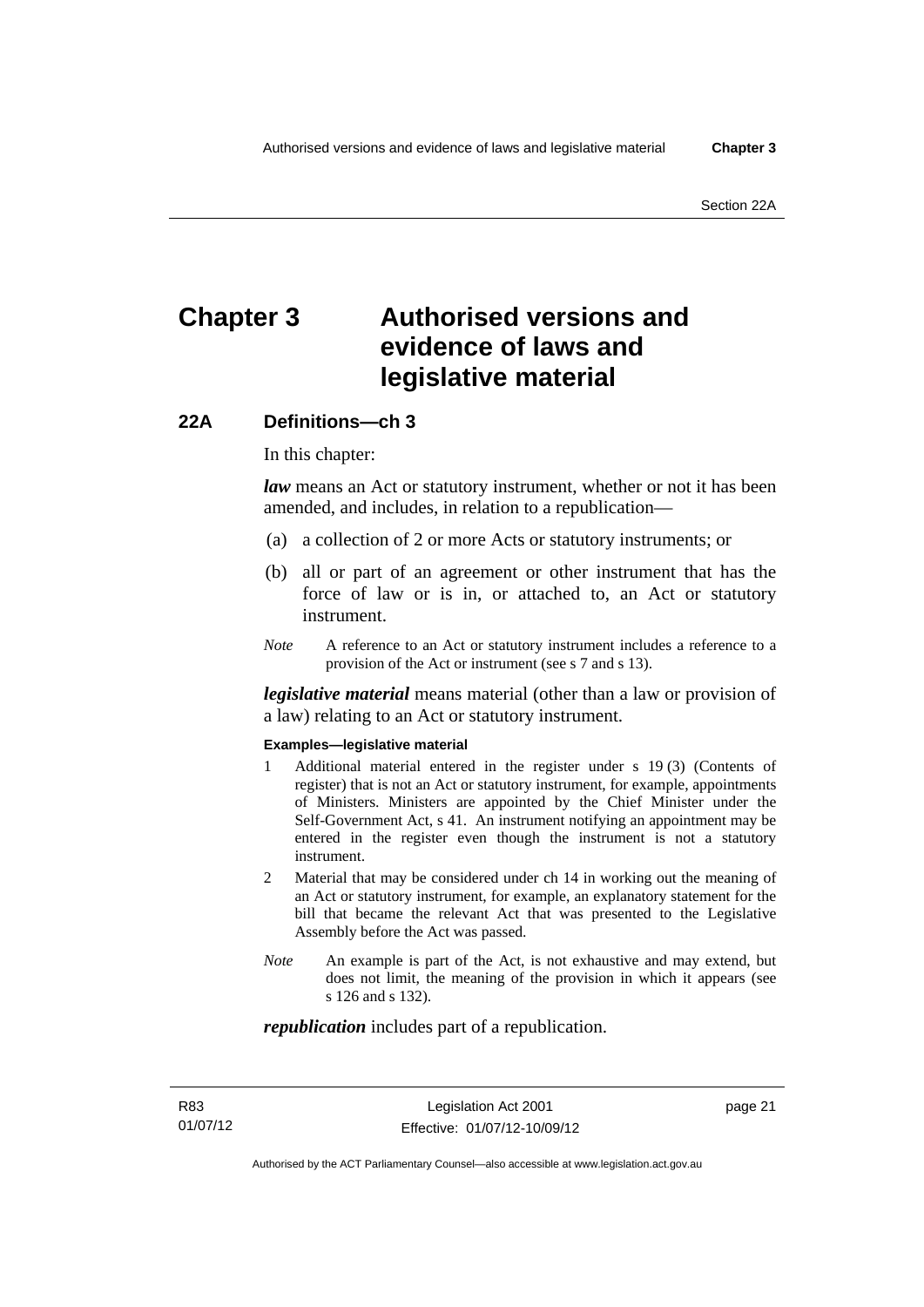## **23 Authorisation of versions by parliamentary counsel**

The parliamentary counsel may authorise written or electronic versions of a law, republication or legislative material.

*Note Written* includes printed (see dict, pt 1, def *writing*).

## **24 Authorised electronic versions**

- (1) An electronic copy of a law, republication or legislative material is an authorised version if—
	- (a) it is accessed at, or downloaded from, an approved website in a format authorised by the parliamentary counsel; or
	- (b) it is authorised by the parliamentary counsel and is in the format in which it is authorised by the parliamentary counsel.

**Example—authorised electronic format**  a locked pdf file

*Note* An example is part of the Act, is not exhaustive and may extend, but does not limit, the meaning of the provision in which it appears (see s 126 and s 132).

- (2) It is presumed, unless the contrary is proved—
	- (a) that an internet site purporting to be an approved website is an approved website; and
	- (b) that an electronic copy of a law, republication or legislative material accessed at, or downloaded from, an approved website and purporting to be authorised by the parliamentary counsel (however expressed) is an authorised version of the law, republication or legislative material; and
	- (c) that any other electronic copy of a law, republication or legislative material purporting to be authorised by the parliamentary counsel (however expressed) is an authorised version of the law, republication or legislative material; and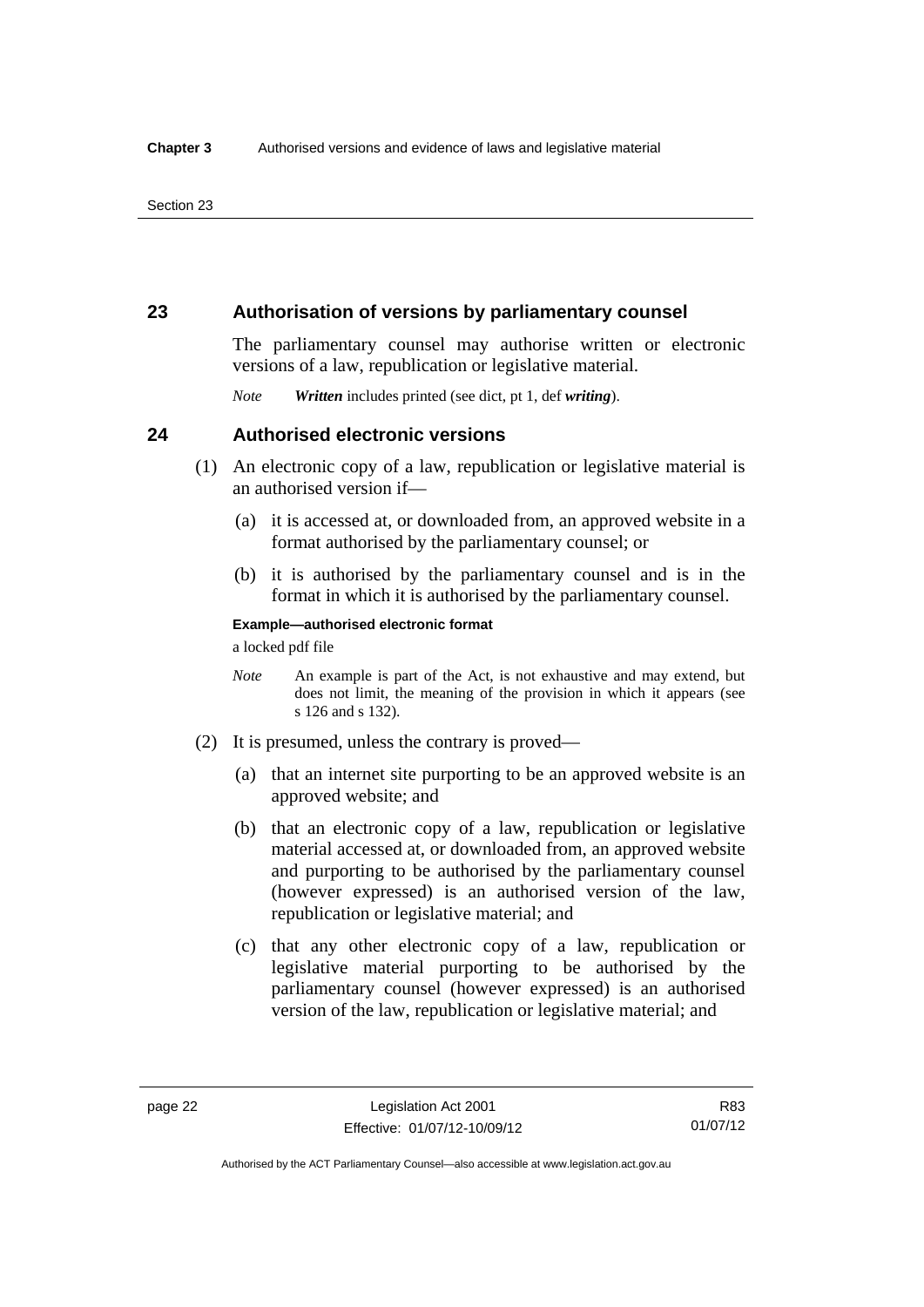- (d) that an authorised electronic version of an Act or statutory instrument correctly shows the Act or instrument; and
- (e) that an authorised electronic version of a republication of a law correctly shows the law as at the republication date; and
- (f) that an authorised electronic version of legislative material correctly shows the material.

#### **Examples—electronic copy of republication purporting to be authorised by parliamentary counsel**

- 1 The republication has the words 'Authorised by the ACT Parliamentary Counsel' on the front cover and the words 'Authorised when accessed at www.legislation.act.gov.au or in authorised printed form' at the foot of each page of the republication.
- 2 The republication has the words 'Authorised by the ACT Parliamentary Counsel' on the front cover and the words 'Authorised by the ACT Parliamentary Counsel—also accessible at www.legislation.act.gov.au' at the foot of each page of the republication.
- *Note* A reference to an Act or statutory instrument includes a reference to a provision of the Act or instrument (see s 7 (3) and s 13 (3)). A reference to a republication includes a reference to part of a republication (see s 22A def *republication*).

## **25 Authorised written versions**

- (1) A written copy of a law, republication or legislative material is an authorised version if—
	- (a) it is a written copy produced directly from an authorised electronic version of the law, republication or legislative material; or
	- (b) it is a written copy of another version of the law, republication or legislative material authorised by the parliamentary counsel.

#### **Example—par (a)**

An authorised electronic version of an Act is downloaded from an approved website and printed. The printed copy is an authorised written version of the Act. *Note* An example is part of the Act, is not exhaustive and may extend, but

does not limit, the meaning of the provision in which it appears (see s 126 and s 132).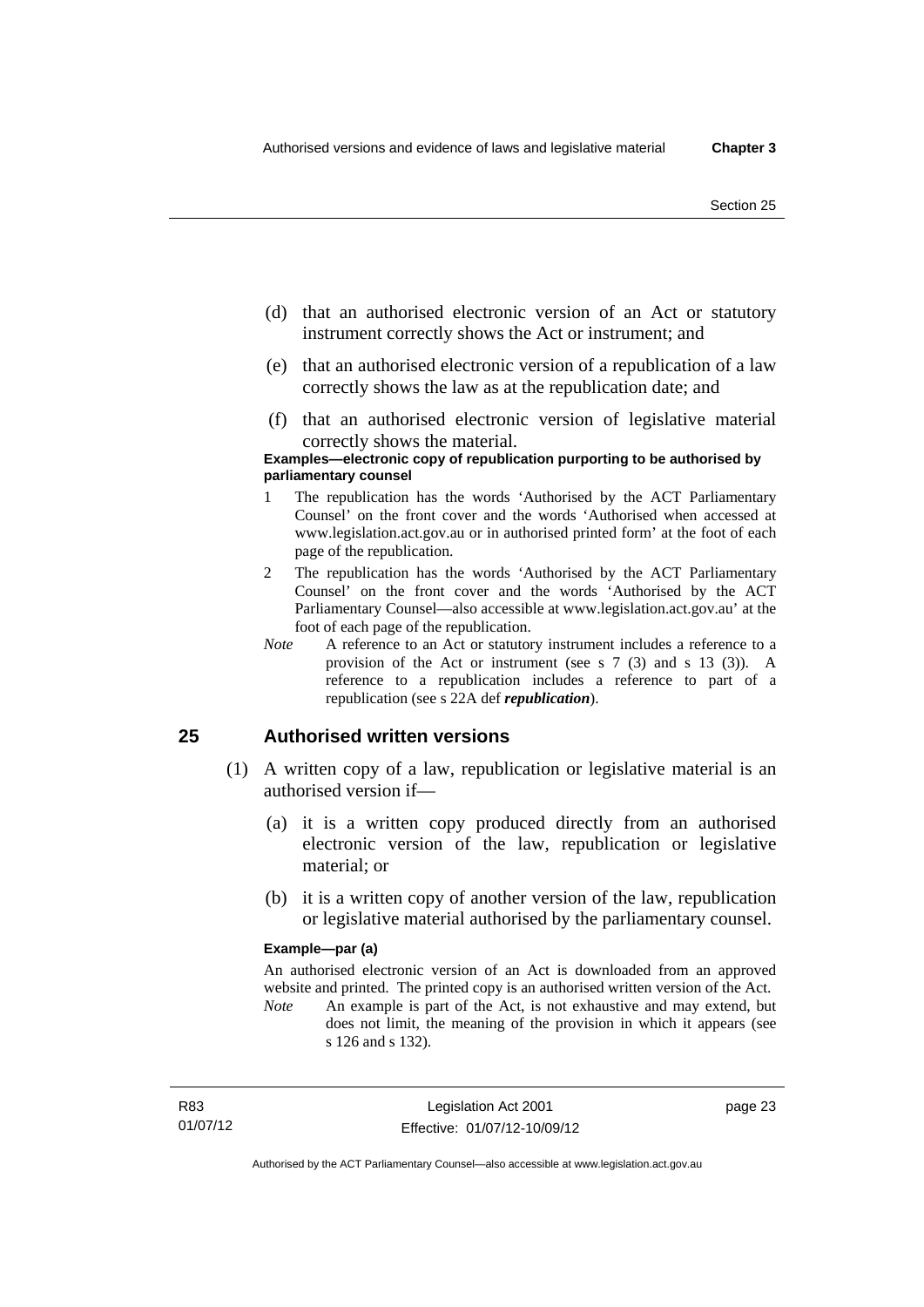- (2) It is presumed, unless the contrary is proved—
	- (a) that a written copy of a law, republication or legislative material purporting to be authorised by the parliamentary counsel (however expressed) is an authorised version of the law, republication or legislative material; and
	- (b) that an authorised written version of an Act or statutory instrument correctly shows the Act or instrument; and
	- (c) that an authorised written version of a republication of a law correctly shows the law as at the republication date; and
	- (d) that an authorised written version of legislative material correctly shows the material.

#### **Examples—written copy of republication purporting to be authorised by parliamentary counsel**

- 1 The republication has the words 'Authorised by the ACT Parliamentary Counsel' on the front cover and the words 'Authorised by the parliamentary counsel and printed by authority of the ACT Government' at the foot of each page of the republication.
- 2 The republication has the words 'Authorised by the ACT Parliamentary Counsel and printed by authority of the ACT Government' on the front cover and the words 'Authorised by the ACT Parliamentary Counsel—also accessible at www.legislation.act.gov.au' at the foot of each page of the republication.
- 3 The republication has the words 'Authorised by the ACT Parliamentary Counsel' on the front cover and the words 'Authorised by the ACT Parliamentary Counsel—also accessible at www.legislation.act.gov.au' at the foot of each page of the republication.
- *Note* A reference to an Act or statutory instrument includes a reference to a provision of the Act or instrument (see s 7 (3) and s 13 (3)). A reference to a republication includes a reference to part of a republication (see s 22A def *republication*).

Authorised by the ACT Parliamentary Counsel—also accessible at www.legislation.act.gov.au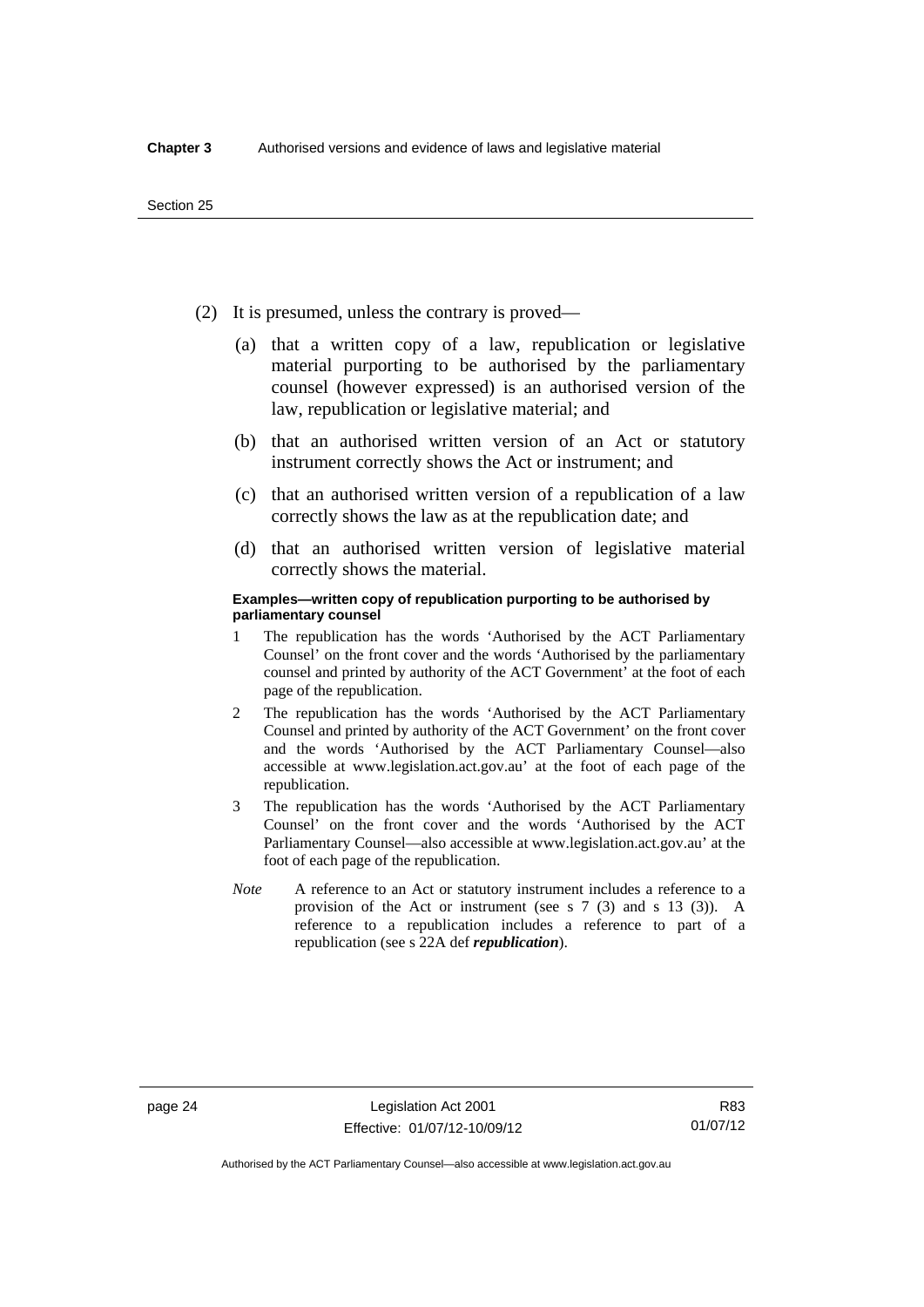# **26 Judicial notice of certain matters**

- (1) Proof is not required about—
	- (a) the passing of a proposed law by the Legislative Assembly or its notification in the register, the gazette or otherwise under section 28 (2) (b); or
	- (b) the making, or notification or publication in the register, the gazette or otherwise under section 61 (2) (b), of a subordinate law, disallowable instrument, notifiable instrument, commencement notice or any other statutory instrument; or
	- (c) the approval (however described) of a statutory instrument by the Executive, a Minister or any other entity; or
	- (d) the provisions of an Act, subordinate law, disallowable instrument, notifiable instrument, commencement notice or any other statutory instrument; or
	- (e) the commencement of an Act, subordinate law, disallowable instrument, notifiable instrument, or any other statutory instrument; or
	- (f) the presentation of a subordinate law, disallowable instrument or any other statutory instrument to the Legislative Assembly; or
	- (g) anything done or not done by or in the Legislative Assembly in relation to a subordinate law, disallowable instrument or any other statutory instrument; or
	- (h) amendments or other changes made under chapter 11 (Republication of Acts and statutory instruments); or
	- (i) the authorisation of a republication under this Act, the provisions of an authorised republication or the republication date of an authorised republication.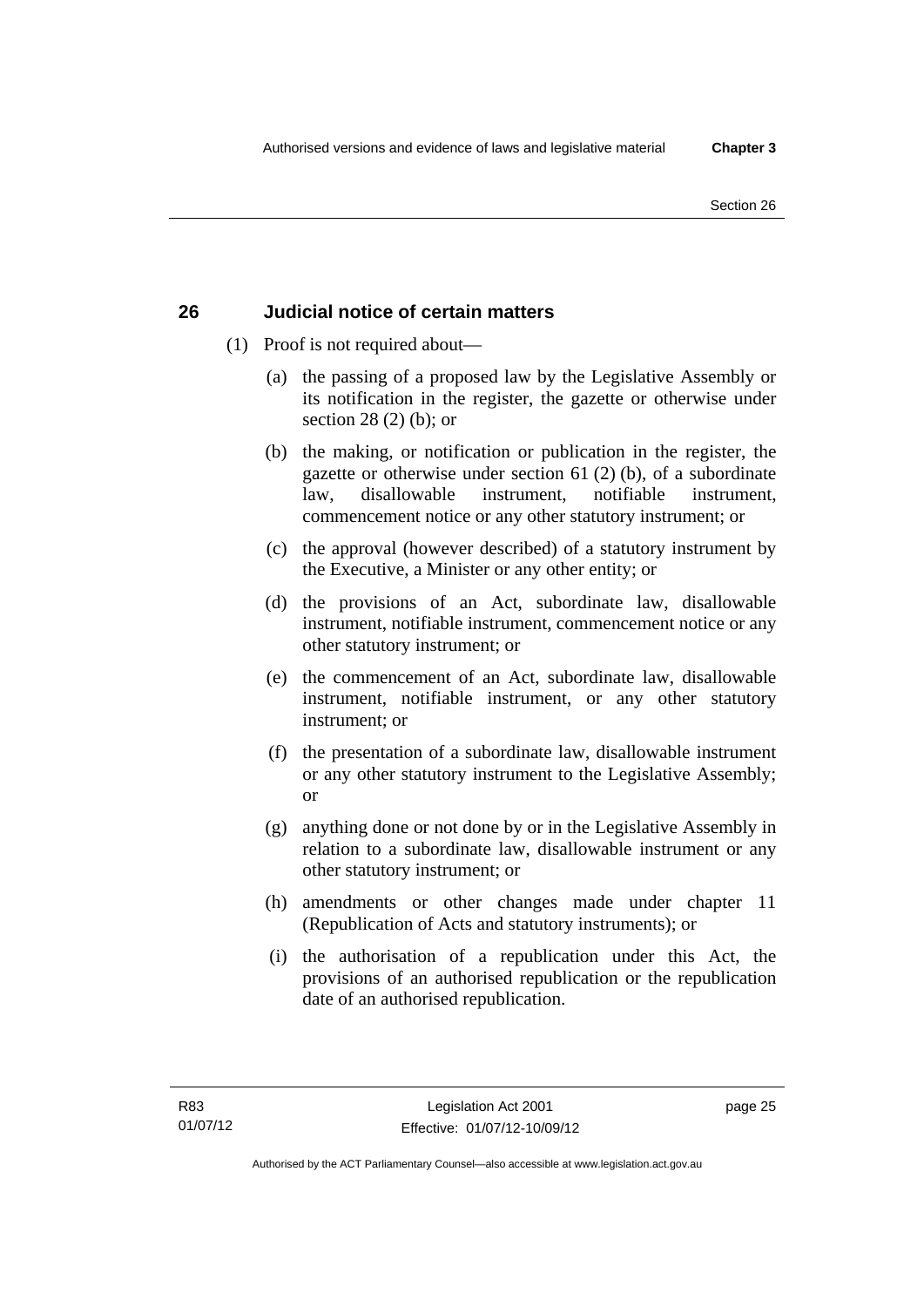(2) A court or tribunal may inform itself of anything mentioned in subsection (1) in any way it considers appropriate.

#### **Examples—ways that may be appropriate**

- 1 using a version of an Act downloaded from an approved website using the internet
- 2 using information obtained from an approved website using the internet
- 3 using an authorised written version of a republication
- *Note* An example is part of the Act, is not exhaustive and may extend, but does not limit, the meaning of the provision in which it appears (see s 126 and s 132).
- (3) However, the court or tribunal must consider whether the source it intends to use appears to be a reliable source of information.
- (4) For subsection (3), an authorised version of a law, republication or legislative material is a reliable source of information.
- (5) This section does not limit any other law providing how a court or tribunal may be informed about a matter mentioned in subsection  $(1)$ .

Authorised by the ACT Parliamentary Counsel—also accessible at www.legislation.act.gov.au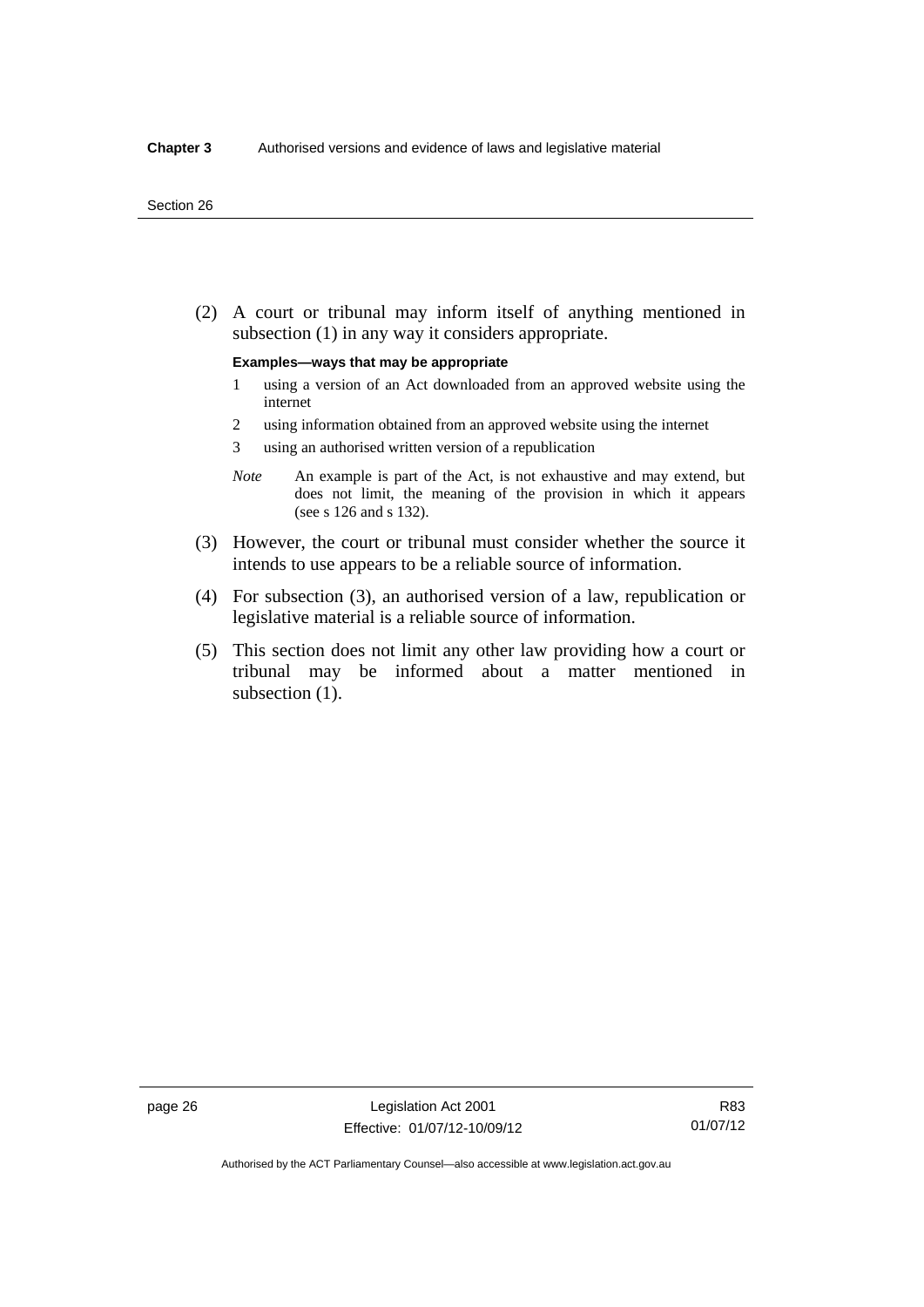# **Chapter 4 Numbering and notification of Acts**

# **27 Numbering of Acts**

The Acts passed in each year are to be numbered as nearly as practicable in the order in which they are passed.

# **28 Notification of Acts**

- (1) If a proposed law is passed by the Legislative Assembly, the Speaker must ask the parliamentary counsel to notify the making of the law.
- (2) If the Speaker asks the parliamentary counsel to notify the making of the proposed law, the parliamentary counsel must—
	- (a) notify the making of the law in the register; or
	- (b) if it is not practicable to notify the making of the proposed law in the register—notify the making of the law in another place the parliamentary counsel considers appropriate.

#### **Examples—other places**

- 1 another government website
- 2 the gazette
- 3 outside the Legislative Assembly
- *Note* An example is part of the Act, is not exhaustive and may extend, but does not limit, the meaning of the provision in which it appears (see Legislation Act, s 126 and s 132).
- (3) If the Speaker asks the parliamentary counsel to notify the making of the proposed law on a particular day, the parliamentary counsel must notify the making of the law on that day unless it is impracticable to do so.
- (4) The making of the proposed law is notified in the register by entering in the register—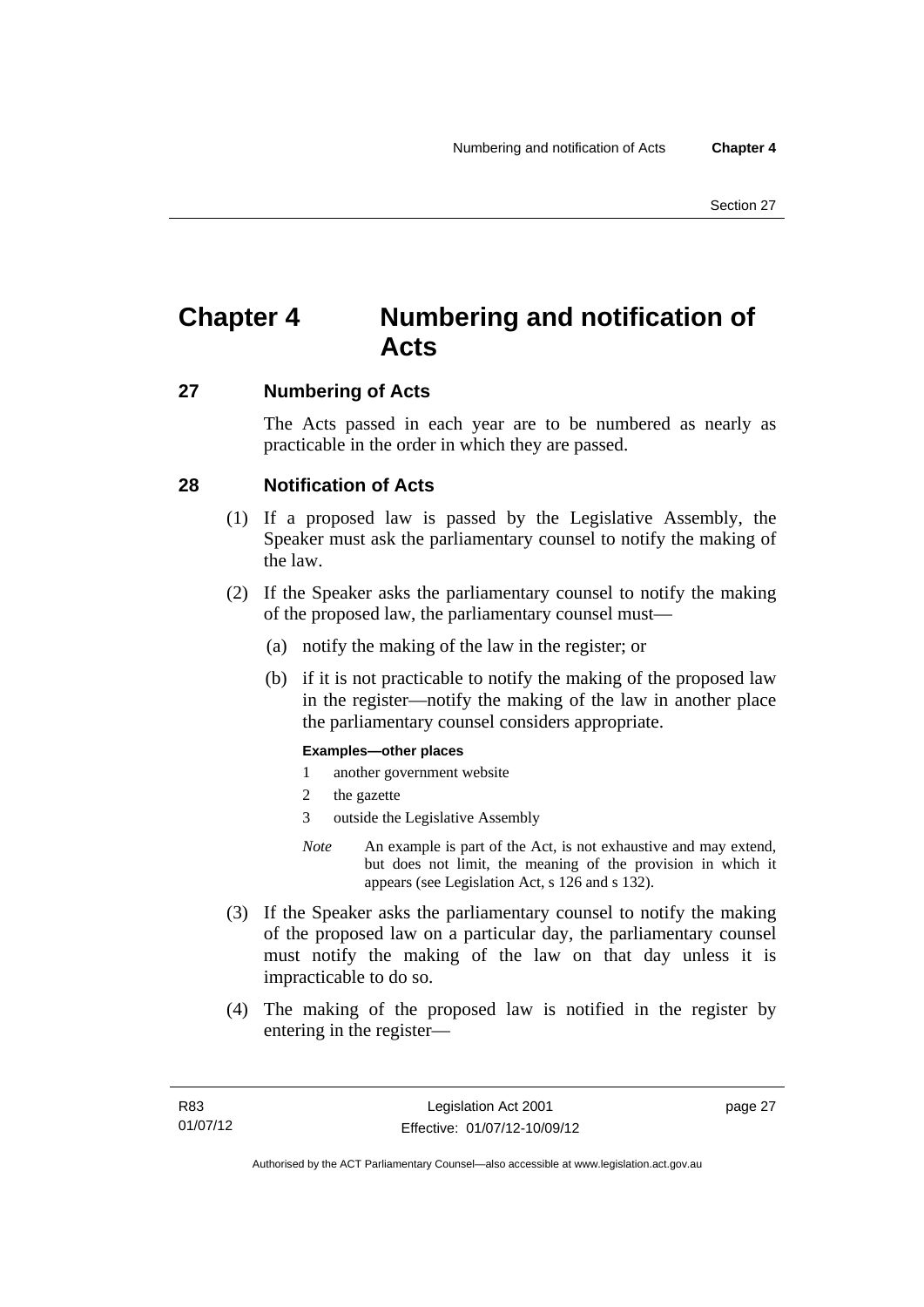- (a) a statement that the law has been passed by the Legislative Assembly; and
- (b) the text of the law.
- (5) The making of the proposed law is notified under subsection (2) (b)  $by-$ 
	- (a) publishing the text of the law in the place decided by the parliamentary counsel under subsection (2) (b); or
	- (b) publishing in that place a statement that—
		- (i) the law has been passed by the Legislative Assembly; and
		- (ii) copies of the law can be obtained at a stated place or stated places (whether by purchase or otherwise).
- (6) If the making of the proposed law is notified under subsection  $(2)$  (b), the parliamentary counsel must as soon as practicable enter in the register—
	- (a) a statement that the law—
		- (i) has been passed by the Legislative Assembly; and
		- (ii) was notified in the stated place on a stated date; and
	- (b) the text of the law.
- (7) If the making of the proposed law is notified by publishing the statement mentioned in subsection (5) (b), copies of the law must be available on the day of publication, or as soon as practicable after that day, at the stated place or each of the stated places.
- (8) If on that day no copies of the law are available at the stated place or any of the stated places, the parliamentary counsel must give the Minister a statement—
	- (a) that copies of the law were not available; and
	- (b) explaining why they were not available.

Authorised by the ACT Parliamentary Counsel—also accessible at www.legislation.act.gov.au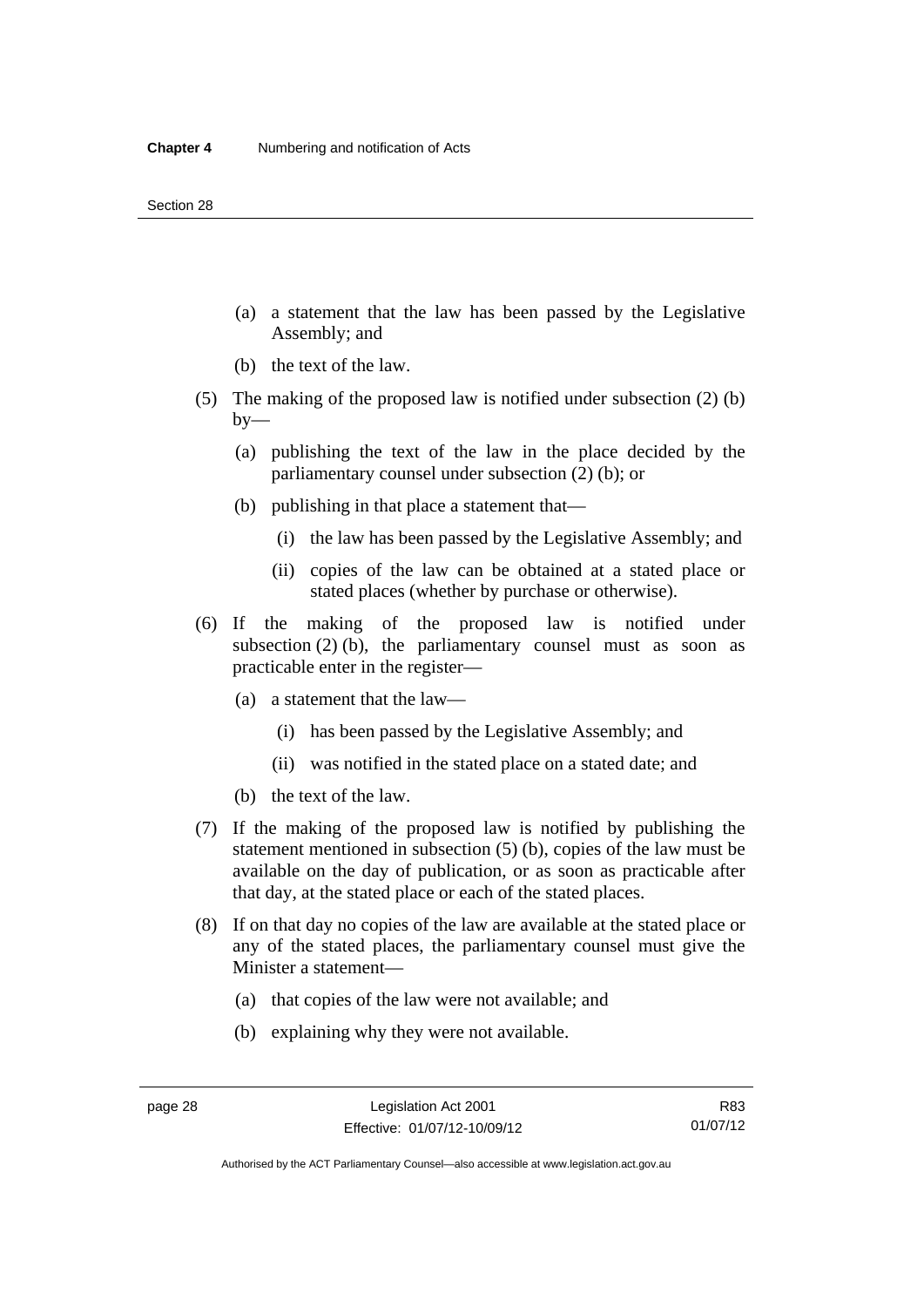- (9) The Minister must present the statement to the Legislative Assembly not later than 6 sitting days after receiving it.
- (10) This section is a determinative provision.
	- *Note* See s 5 for the meaning of determinative provisions, and s 6 for their displacement.

# **29 References to** *enactment* **or** *passing* **of Acts**

In an Act or statutory instrument, a reference to the *enactment* or *passing* of an Act is a reference to the making of the Act having been notified in the register, the gazette or otherwise under section 28 (2) (b).

### **30 References to** *notification* **of Acts**

In an Act or statutory instrument, a reference to the *notification* of an Act is a reference to the making of the Act having been notified in the register, the gazette or otherwise under section 28 (2) (b).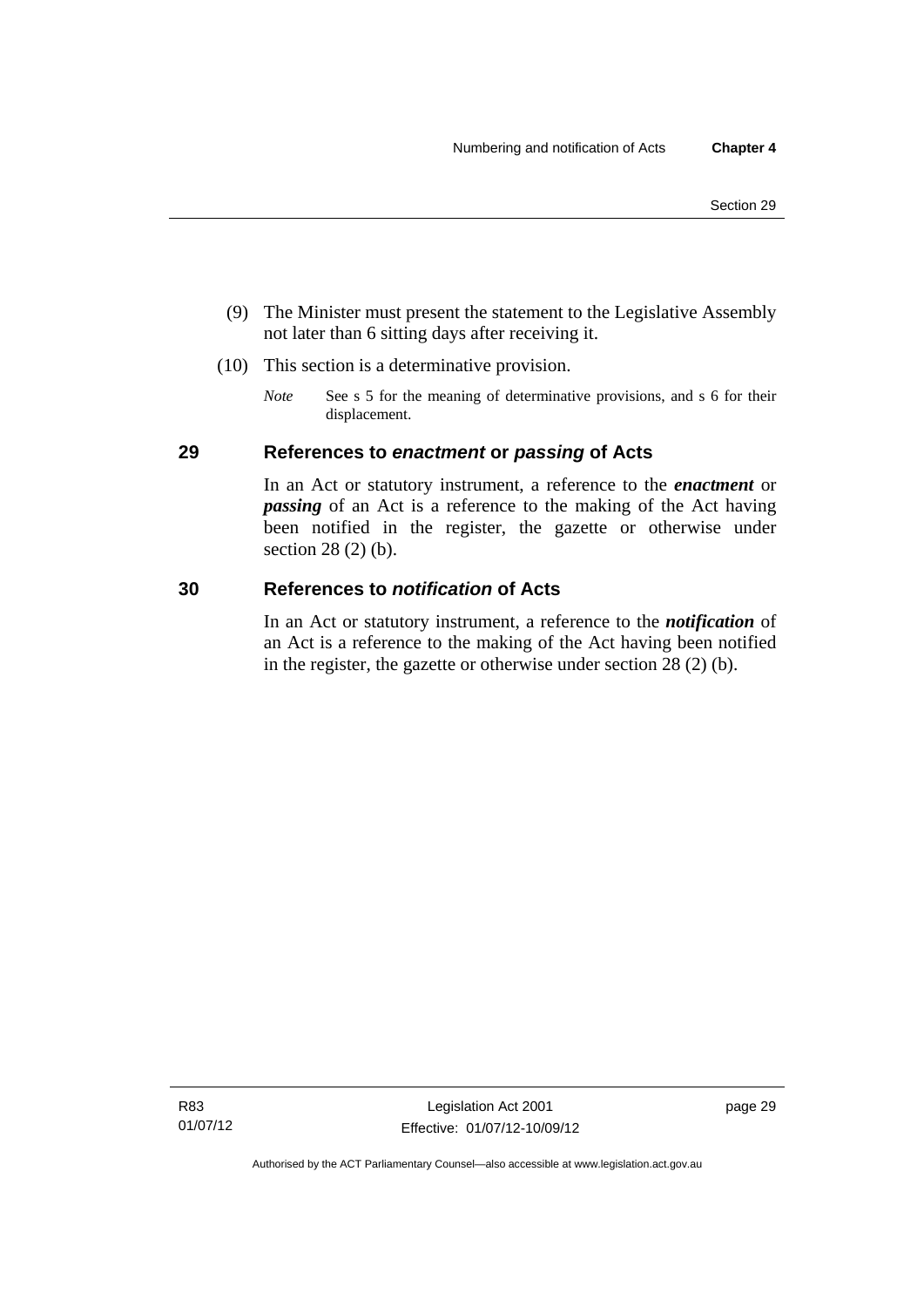#### **Chapter 5** Regulatory impact statements for subordinate laws and disallowable instruments Part 5.1 **Preliminary**

Section 31

# **Chapter 5 Regulatory impact statements for subordinate laws and disallowable instruments**

# **Part 5.1** Preliminary

# **31 Definitions—ch 5**

In this chapter:

*authorising law*, in relation to a proposed subordinate law or disallowable instrument (the *proposed law*), means the Act or statutory instrument (and, if appropriate, the provision of the Act or statutory instrument) under which the proposed law will be made.

*benefits* includes—

- (a) advantages; and
- (b) direct and indirect economic, environmental and social benefits.

*costs* includes—

- (a) burdens and disadvantages; and
- (b) direct and indirect economic, environmental and social costs.

*scrutiny committee principles* means the terms of reference of the Legislative Assembly's Standing Committee on Legal Affairs that apply to subordinate laws and disallowable instruments.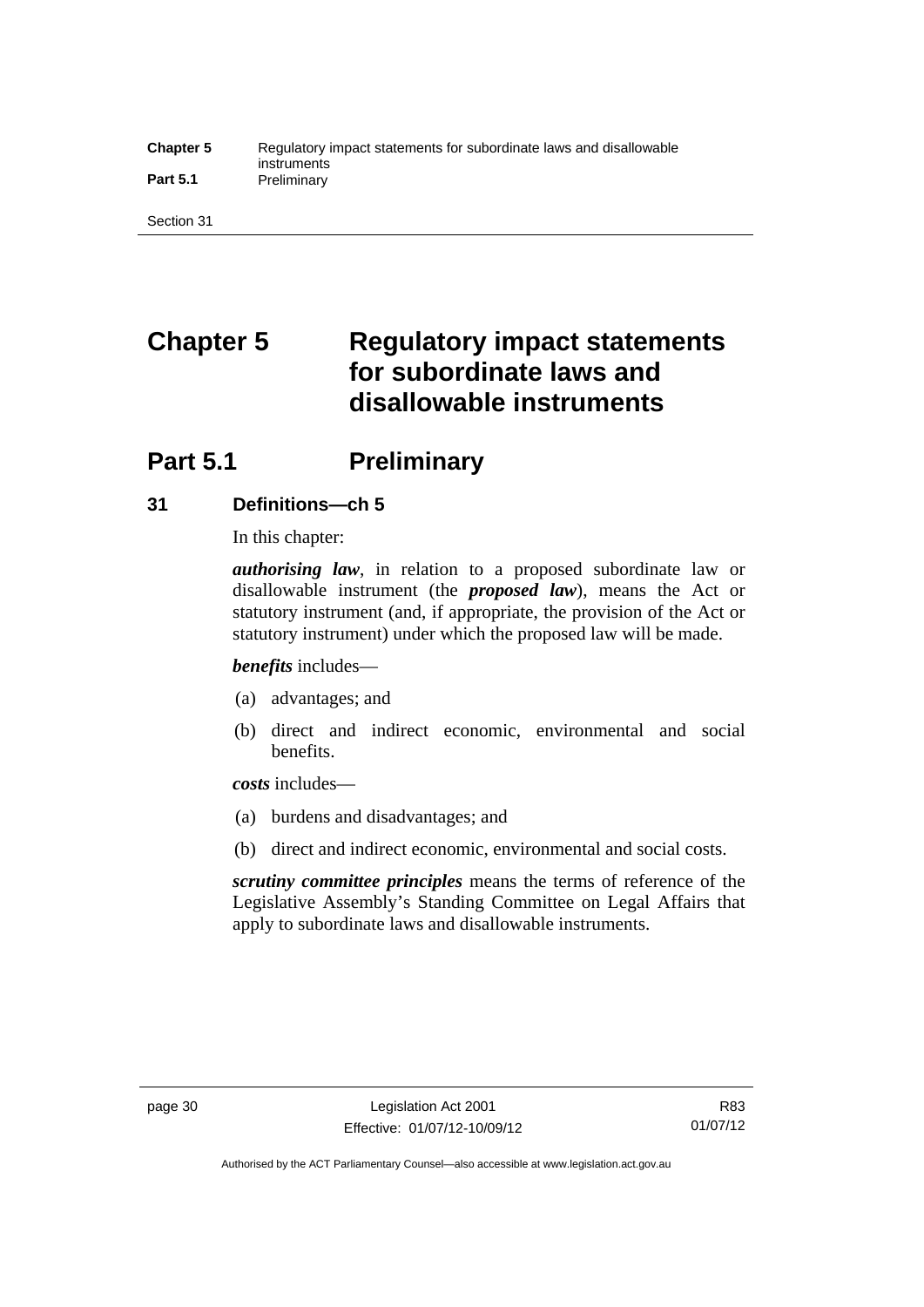# **32 Other publication or consultation requirements not affected**

- (1) Part 5.2 (Requirements for regulatory impact statements) does not affect any requirements in any other territory law for publication or consultation about a proposal to make a subordinate law or disallowable instrument.
- (2) Part 5.2 does not apply to the subordinate law or disallowable instrument if the requirements are of a comparable level to publication and consultation under the part.

# **33 Guidelines about costs of proposed subordinate laws and disallowable instruments**

- (1) The Minister may issue guidelines to be applied in deciding whether a proposed subordinate law or disallowable instrument is, or is not, likely to impose appreciable costs on the community or a part of the community.
- (2) A guideline is a disallowable instrument.
	- *Note* A disallowable instrument must be notified, and presented to the Legislative Assembly, under this Act.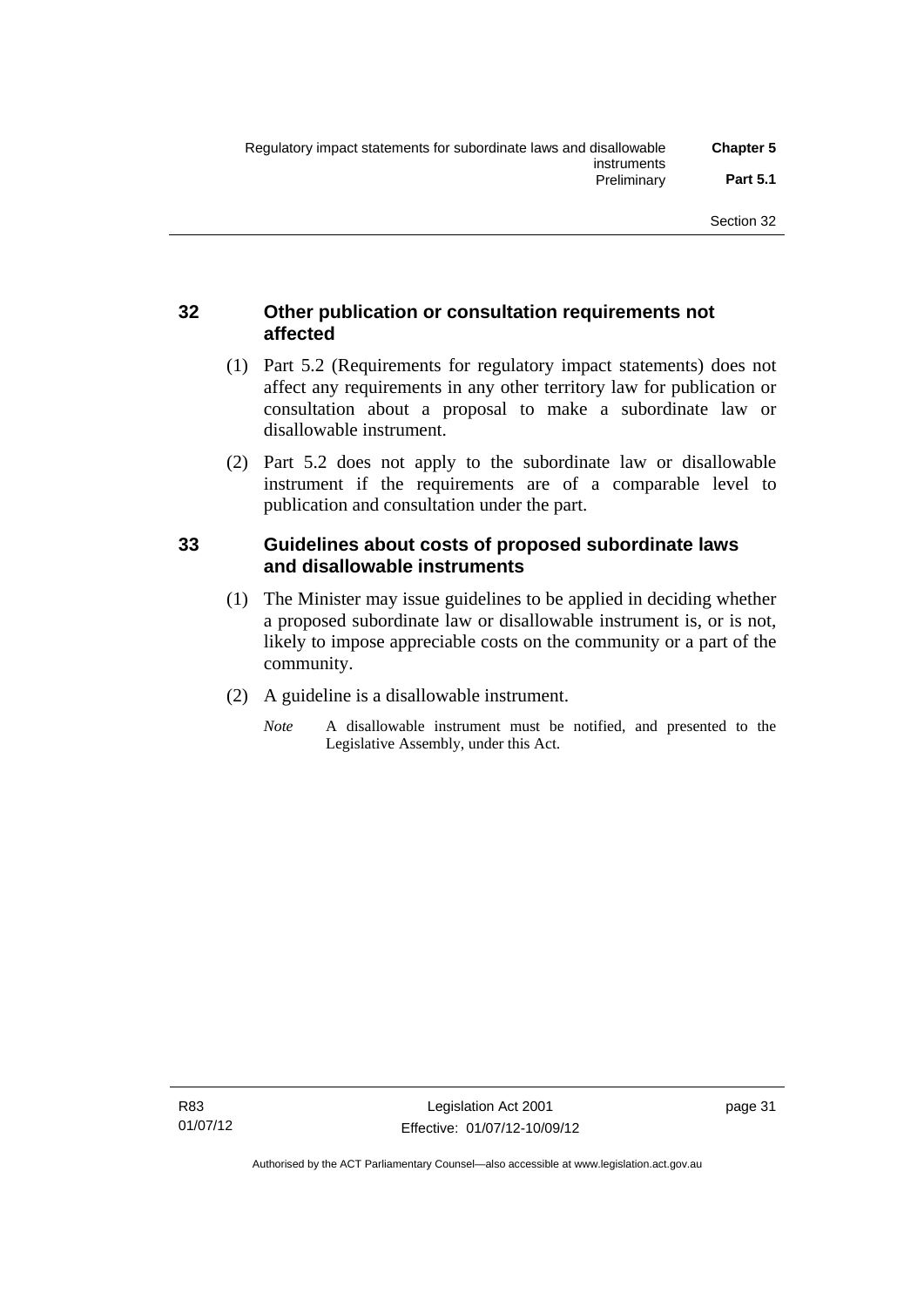# **Part 5.2 Requirements for regulatory impact statements**

## **34 Preparation of regulatory impact statements**

- (1) If a proposed subordinate law or disallowable instrument (the *proposed law*) is likely to impose appreciable costs on the community, or a part of the community, then, before the proposed law is made, the Minister administering the authorising law (the *administering Minister*) must arrange for a regulatory impact statement to be prepared for the proposed law.
- (2) However, this section does not apply to the proposed law if the administering Minister exempts the proposed law from subsection  $(1)$ .

*Note* Section 32 and s 36 also state other circumstances when a regulatory impact statement is not required.

- (3) An exemption under subsection (2) (the *RIS exemption*) is a disallowable instrument.
	- *Note* A disallowable instrument must be notified, and presented to the Legislative Assembly, under this Act.
- (4) If the RIS exemption is disallowed under this Act after the proposed law has been made, the administering Minister must arrange for a regulatory impact statement to be prepared for the subordinate law or disallowable instrument.
- (5) The regulatory impact statement prepared under subsection (4) must be presented to the Legislative Assembly not later than 5 sitting days after the day the RIS exemption is disallowed.
- (6) This chapter (other than section 37 (When must regulatory impact statement be presented?)) applies to the law as if the law were a proposed subordinate law or disallowable instrument.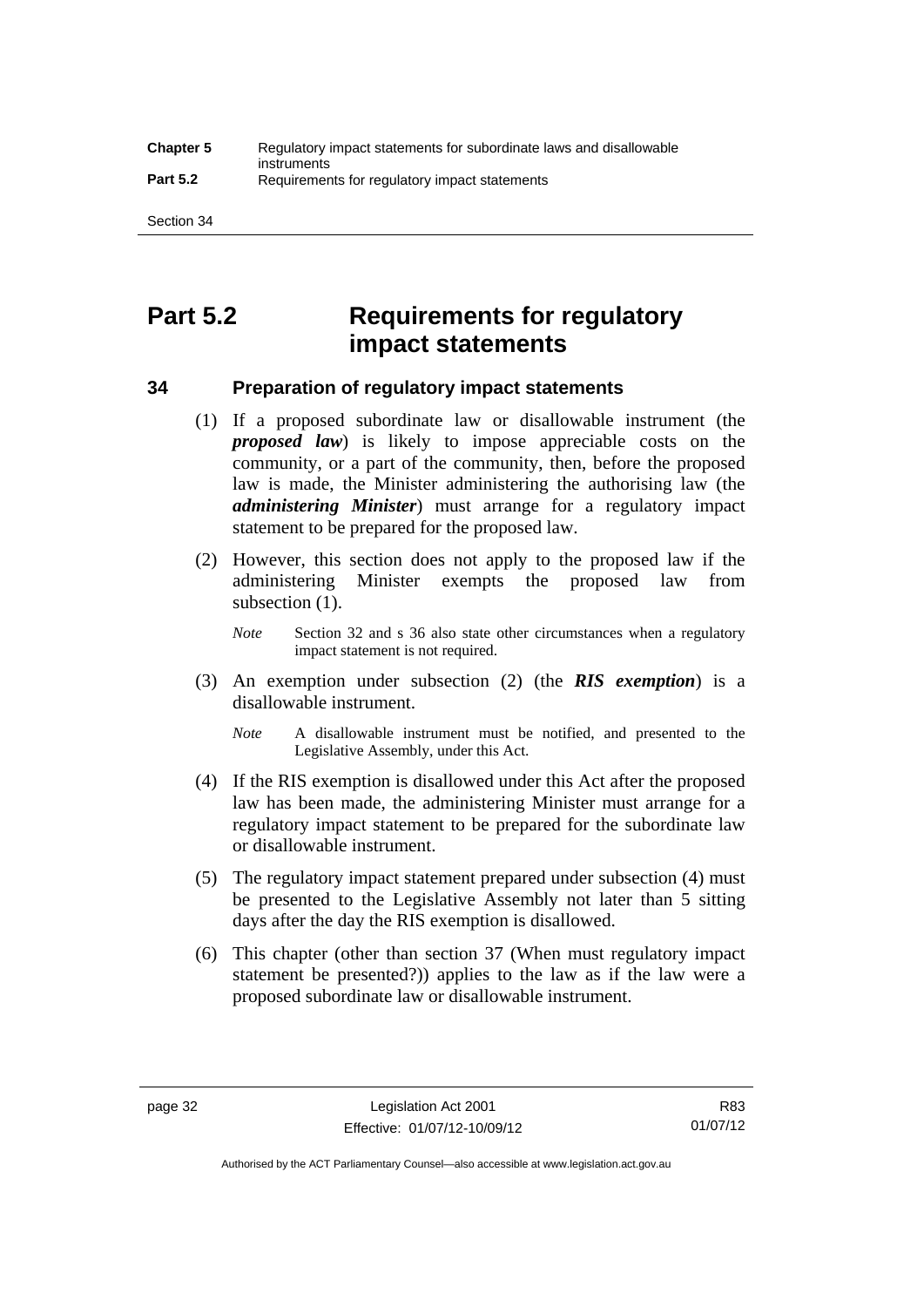# **35 Content of regulatory impact statements**

A regulatory impact statement for a proposed subordinate law or disallowable instrument (the *proposed law*) must include the following information about the proposed law in clear and precise language:

- (a) the authorising law;
- (b) a brief statement of the policy objectives of the proposed law and the reasons for them;
- (c) a brief statement of the way the policy objectives will be achieved by the proposed law and why this way of achieving them is reasonable and appropriate;
- (d) a brief explanation of how the proposed law is consistent with the policy objectives of the authorising law;
- (e) if the proposed law is inconsistent with the policy objectives of another territory law—
	- (i) a brief explanation of the relationship with the other law; and
	- (ii) a brief explanation for the inconsistency;
- (f) if appropriate, a brief statement of any reasonable alternative way of achieving the policy objectives (including the option of not making a subordinate law or disallowable instrument) and why the alternative was rejected;
- (g) a brief assessment of the benefits and costs of implementing the proposed law that—
	- (i) if practicable and appropriate, quantifies the benefits and costs; and
	- (ii) includes a comparison of the benefits and costs with the benefits and costs of any reasonable alternative way of achieving the policy objectives stated under paragraph (f);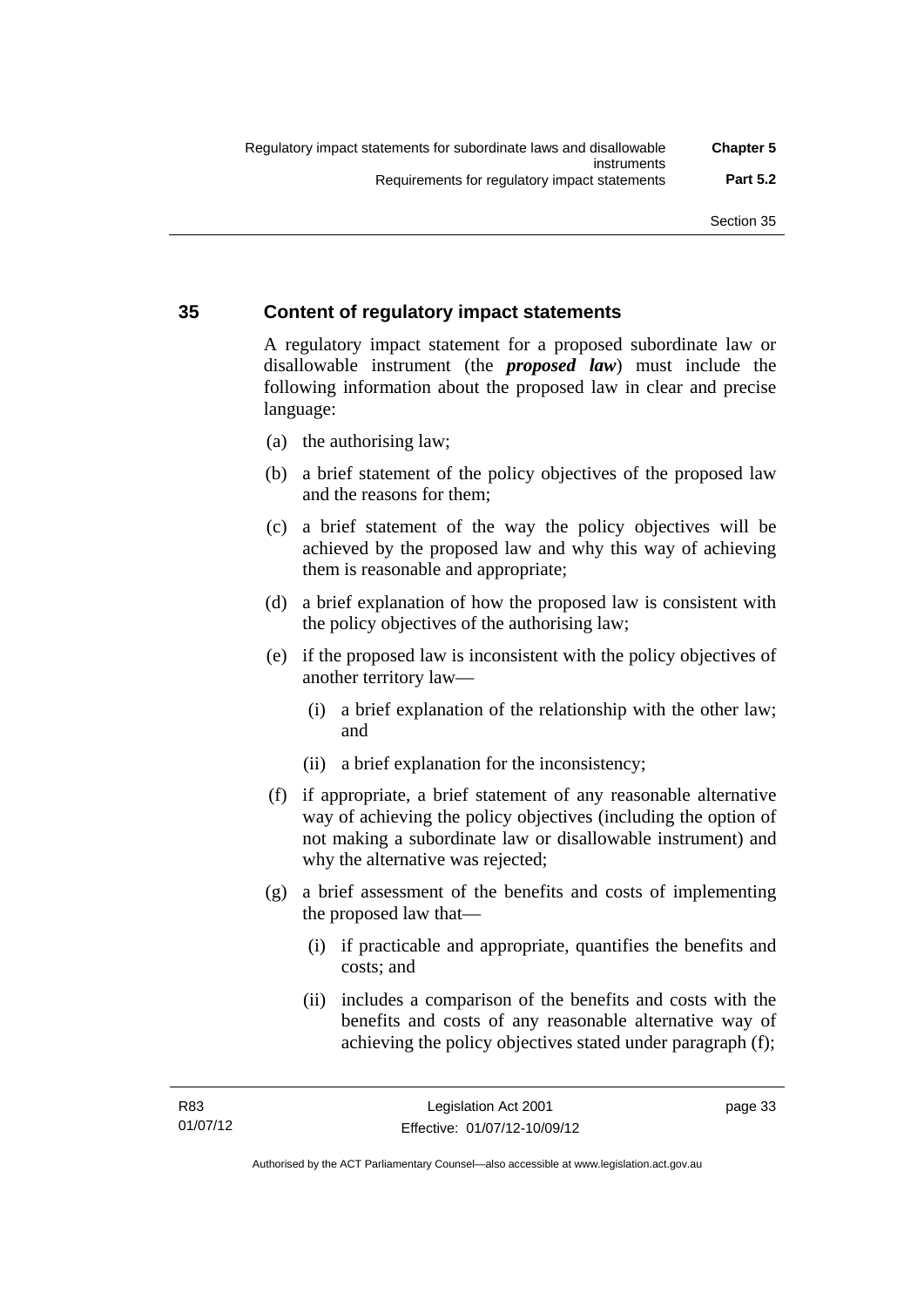| <b>Chapter 5</b> | Regulatory impact statements for subordinate laws and disallowable |
|------------------|--------------------------------------------------------------------|
| <b>Part 5.2</b>  | instruments<br>Requirements for regulatory impact statements       |

Section 36

 (h) a brief assessment of the consistency of the proposed law with the scrutiny committee principles and, if it is inconsistent with the principles, the reasons for the inconsistency.

# **36 When is preparation of regulatory impact statement unnecessary?**

- (1) A regulatory impact statement need not be prepared for a proposed subordinate law or disallowable instrument (the *proposed law*) if the proposed law only provides for, or to the extent it only provides for, any of the following:
	- (a) a matter that is not of a legislative nature, including, for example, a matter of a machinery, administrative, drafting or formal nature;
	- (b) a matter that does not operate to the disadvantage of anyone (other than the Territory or a territory authority or instrumentality) by—
		- (i) adversely affecting the person's rights; or
		- (ii) imposing liabilities on the person;
	- (c) an amendment of a territory law to take account of current legislative drafting practice;
	- (d) the commencement of an Act or statutory instrument;
		- *Note* A reference to an Act or statutory instrument includes a reference to a provision of the Act or instrument (see s 7 and s 13).
	- (e) an amendment of a territory law that does not fundamentally affect the law's application or operation;
	- (f) a matter of a transitional character;
	- (g) a matter arising under a territory law that is part of a uniform scheme of legislation or complementary with legislation of the Commonwealth, a State or New Zealand;

Authorised by the ACT Parliamentary Counsel—also accessible at www.legislation.act.gov.au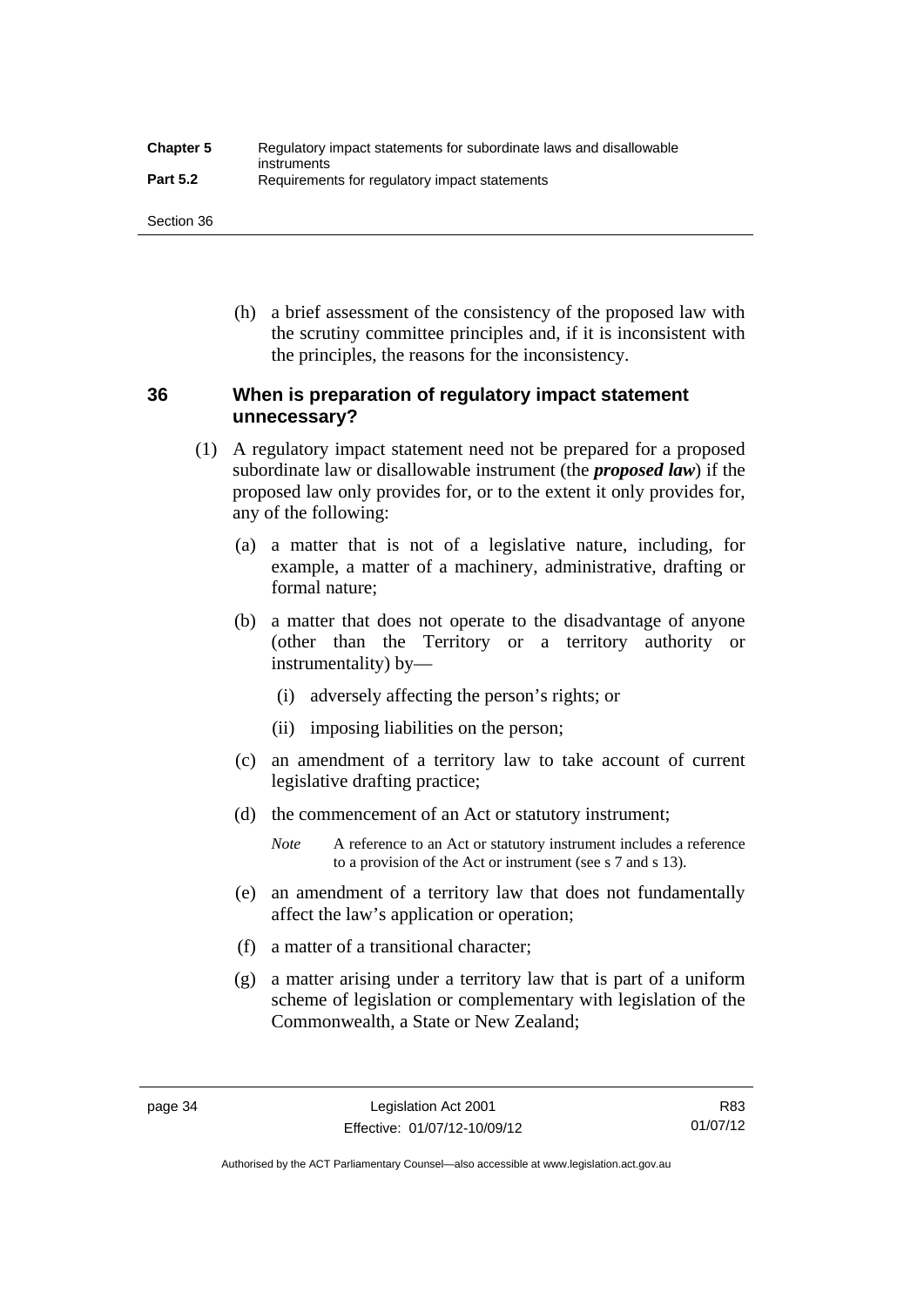- (h) a matter involving the adoption of an Australian or international protocol, standard, code, or intergovernmental agreement or instrument, if an assessment of the benefits and costs has already been made and the assessment was made for, or is relevant to, the ACT;
- (i) a proposal to make, amend or repeal rules of court;
- (j) a matter advance notice of which would enable someone to gain unfair advantage;
- (k) an amendment of a fee, charge or tax consistent with announced government policy.
- (2) A regulatory impact statement also need not be prepared for the proposed law if, or to the extent that, it would be against the public interest because of the nature of the proposed law or the circumstances in which it is made.

#### **Example**

A law may need to be made urgently for controlling the spread of a disease or dealing with another urgent situation.

- *Note 1* An example is part of the Act, is not exhaustive and may extend, but does not limit, the meaning of the provision in which it appears (see this Act, s 126 and s 132).
- *Note* 2 Section 32 and s 34 also state other circumstances when a regulatory impact statement is not required.

## **37 When must regulatory impact statement be presented?**

- (1) This section applies if a regulatory impact statement for a proposed subordinate law or disallowable instrument (the *proposed law*) has been prepared and the proposed law is made.
- (2) The statement must be presented to the Legislative Assembly with the subordinate law or disallowable instrument.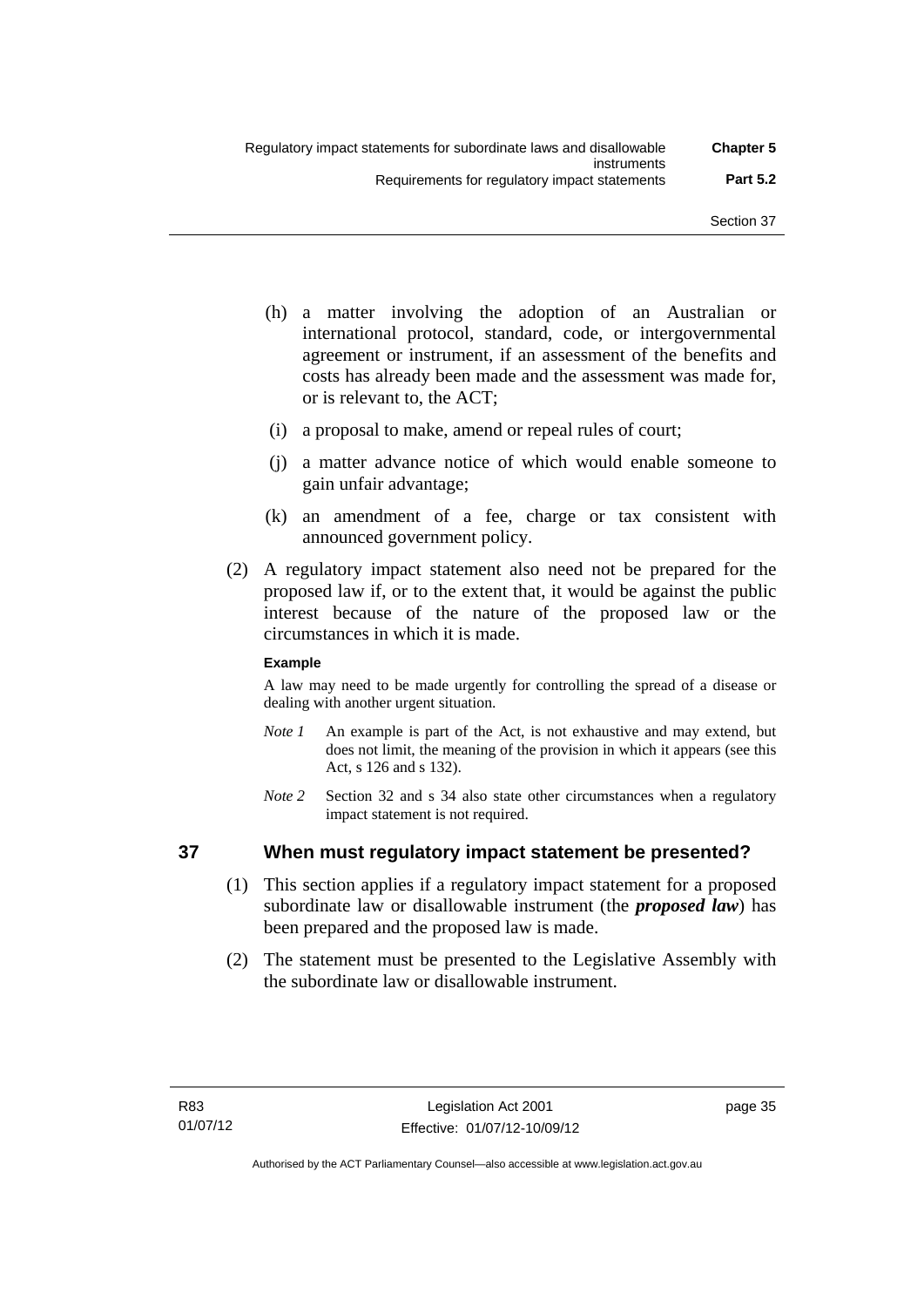#### **Chapter 5** Regulatory impact statements for subordinate laws and disallowable instruments **Part 5.3** Failure to comply with requirements for regulatory impact statements

Section 38

# **Part 5.3 Failure to comply with requirements for regulatory impact statements**

# **38 Effect of failure to comply with pt 5.2**

- (1) Failure to comply with part 5.2 (Requirements for regulatory impact statements) in relation to a subordinate law or disallowable instrument (the *law*) does not—
	- (a) affect the law's validity; or
	- (b) create rights or impose legally enforceable obligations on the Territory, a Minister or anyone else.
- (2) In addition, a decision made, or appearing to be made, under part 5.2 is final and conclusive.
- (3) In this section:

*decision* includes—

- (a) conduct engaged in to make a decision; and
- (b) conduct related to making a decision; and
- (c) failure to make a decision.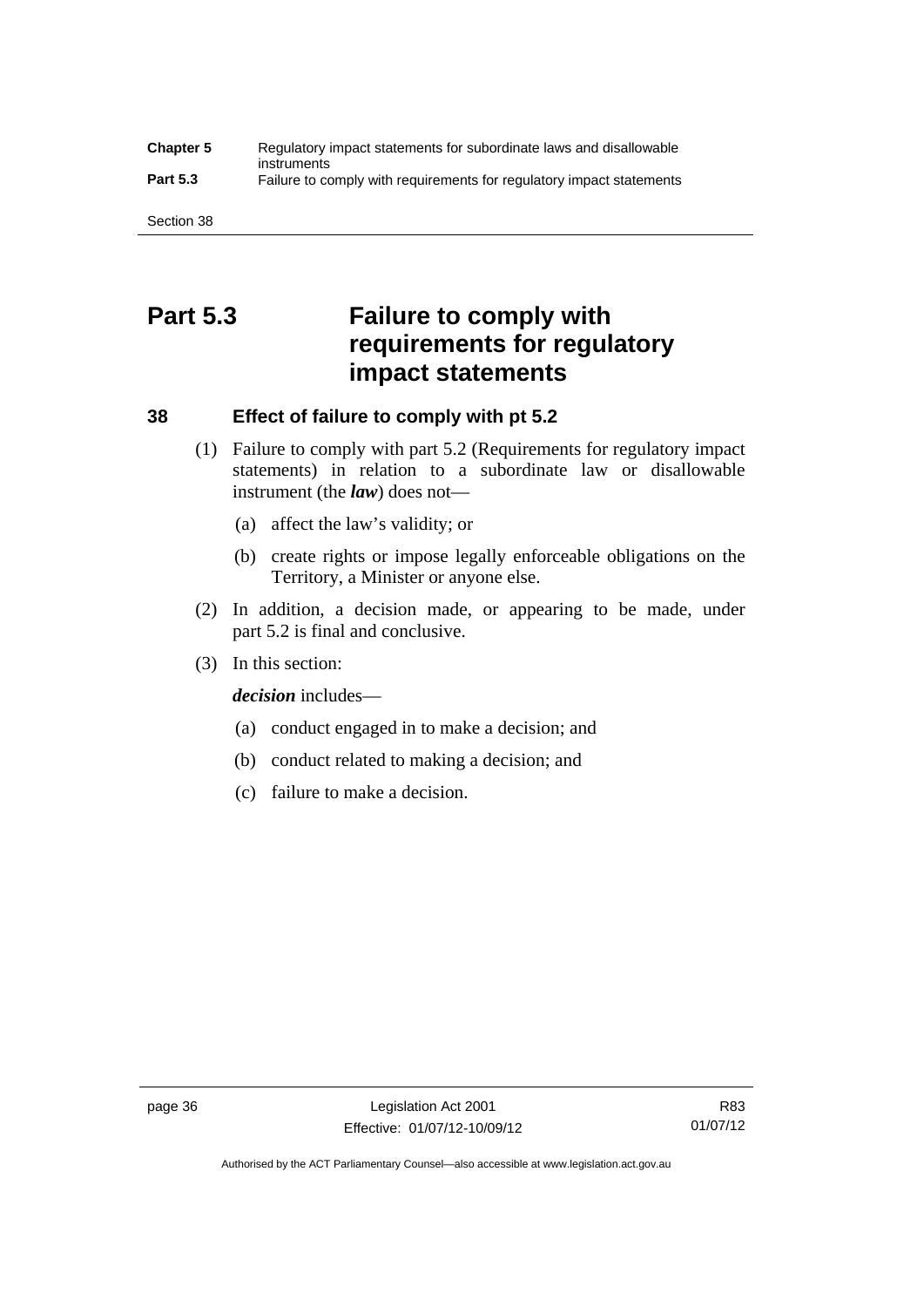# **Chapter 6 Making, notification and numbering of statutory instruments**

# **Part 6.1 General**

# **39 Meaning of** *matter***—ch 6**

In this chapter:

*matter*, in relation to a statutory instrument, includes circumstance, person, place and purpose.

# **40 Presumption of validity**

It is presumed, unless the contrary is proved, that all conditions and steps required for the making of a statutory instrument have been satisfied and carried out.

# **41 Making of certain statutory instruments by Executive**

- (1) This section applies if an Act authorises or requires the Executive to make a subordinate law or disallowable instrument.
- (2) The subordinate law or disallowable instrument is taken to be made by the Executive if—
	- (a) it is signed by 2 or more Ministers who are members of the Executive; and
	- (b) 1 of the signing Ministers is the responsible Minister.
- (3) A subordinate law or disallowable instrument made in accordance with subsection (2) is taken to be made when it is signed by the second Minister signing.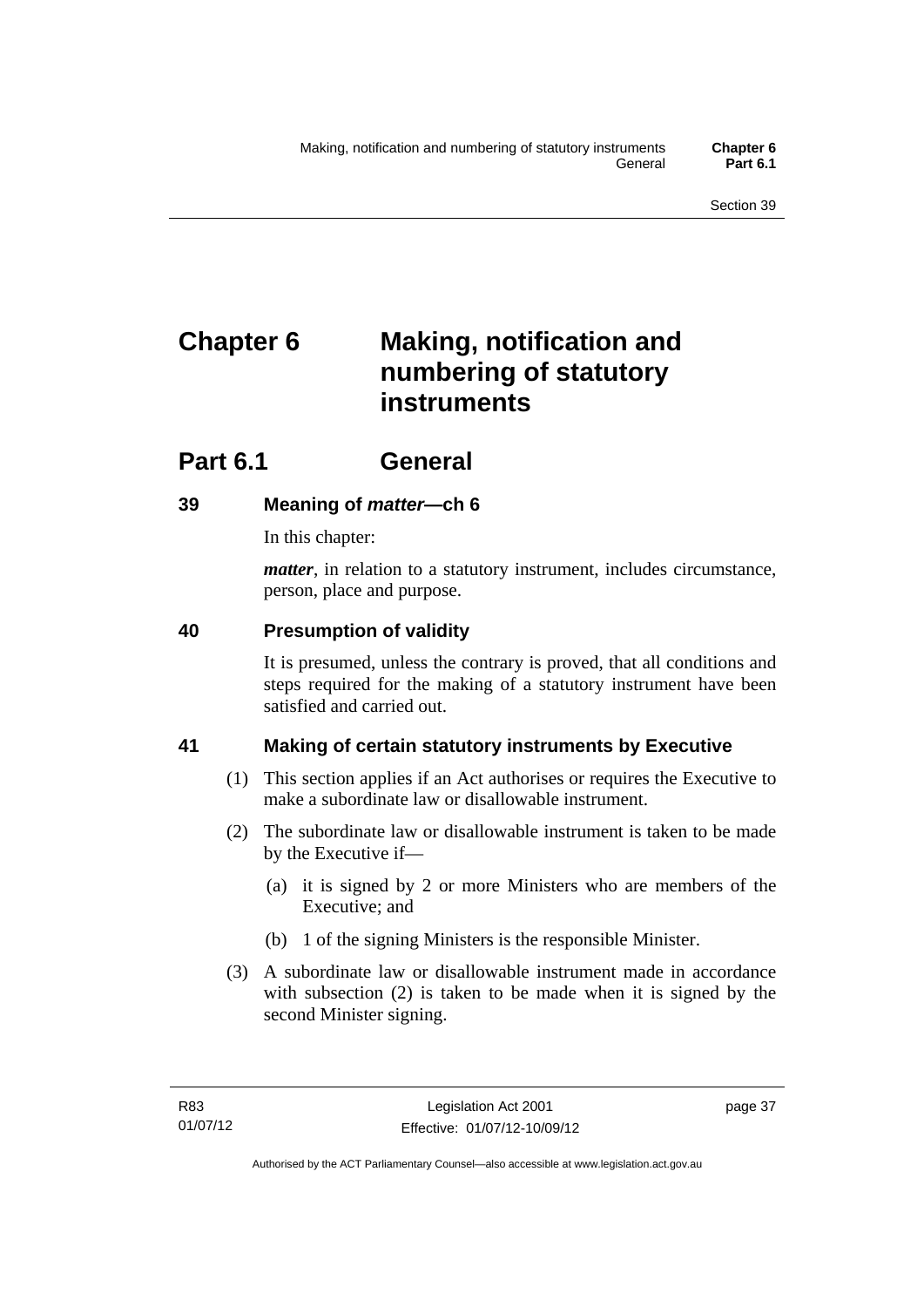- (4) Subsection (2) (b) does not apply if the responsible Minister cannot sign because he or she is absent from the ACT, ill or on leave.
- (5) In this section:

*responsible Minister* means—

- (a) the Minister for the time being administering the Act; or
- (b) if, for the time being, different Ministers administer the Act in relation to different matters—
	- (i) if only 1 Minister administers the Act in relation to the relevant matter—that Minister; or
	- (ii) if 2 or more Ministers administer the Act in relation to the relevant matter—any of the Ministers; or
	- (iii) if subparagraph (ii) does not apply and, for the time being, 2 or more Ministers administer the Act—any of the Ministers;

but does not include a Minister for the time being acting on behalf of the Minister or 2 or more Ministers.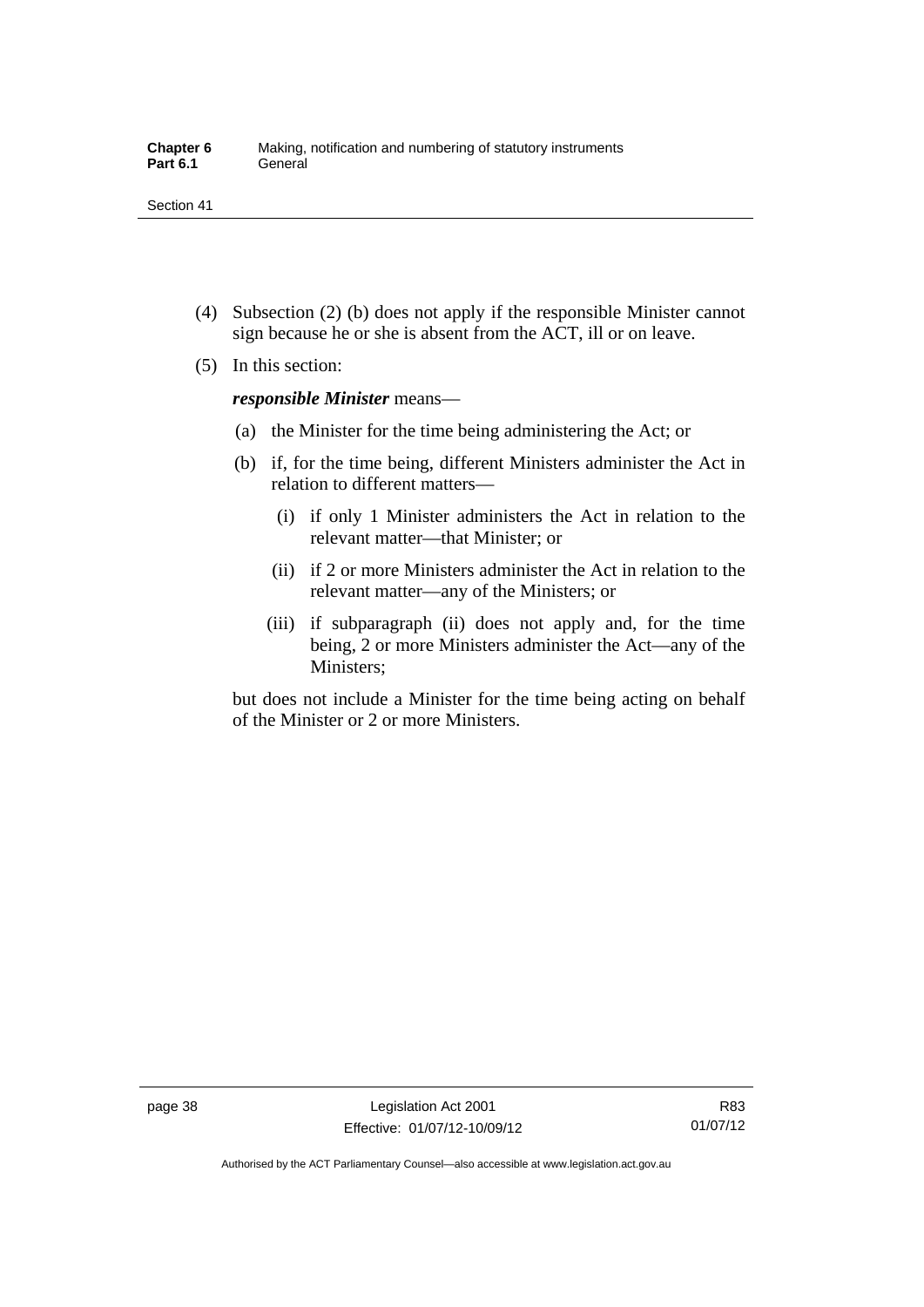# **Part 6.2 Making of statutory instruments generally**

#### **42 Power to make statutory instruments**

 (1) If an Act or statutory instrument gives a power that can be exercised by making an instrument, the Act or statutory instrument gives power to make the instrument.

#### **Example**

An Act gives a Minister power to approve codes of practice, but does not require the approval to be in writing or to be given by a particular instrument. The power can be exercised by giving a written approval. The Act, therefore, gives power to make an instrument, namely, a written approval.

- *Note* An example is part of the Act, is not exhaustive and may extend, but does not limit, the meaning of the provision in which it appears (see s 126 and s 132).
- (2) If an Act or statutory instrument gives power to make an instrument that would be a legislative instrument, the power can only be exercised by making an instrument.

#### **Examples**

See examples to s 56 (3) and s 255 (3).

- (3) If an Act or statutory instrument gives power to make an instrument, the power may be exercised from time to time.
- (4) This section is a determinative provision.
	- *Note* See s 5 for the meaning of determinative provisions, and s 6 for their displacement.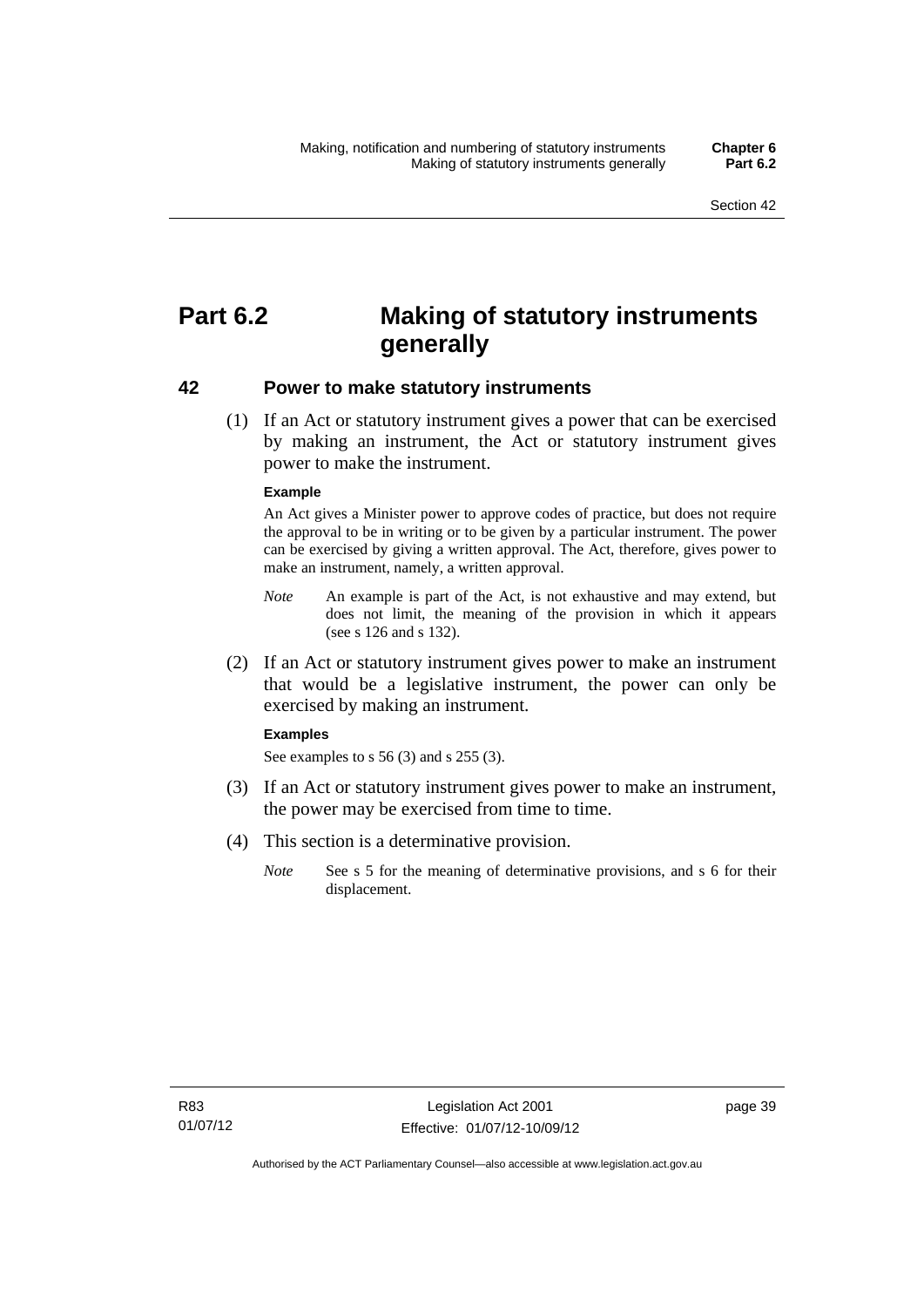## **43 Statutory instruments to be interpreted not to exceed powers under authorising law**

- (1) A statutory instrument is to be interpreted as operating to the full extent of, but not to exceed, the power given by the Act or statutory instrument under which it is made (the *authorising law*).
- (2) Without limiting subsection (1), if a provision of a statutory instrument would, apart from this section, be interpreted as exceeding power—
	- (a) the provision is valid to the extent to which it does not exceed power; and
	- (b) the remainder of the instrument is not affected.

#### **Example 1**

The *Agriculture Services Determination* 2001, pt 4 exceeds the determination– making power given by the *Agriculture Services Act 2000* (hypothetical). The other provisions of the determination are within power.

The determination (apart from pt 4) operates effectively. Pt 4 is treated as if it did not form part of the determination and is disregarded.

*Note* The kind of interpretation indicated in example 1 is known as a divisible interpretation of the determination.

#### **Example 2**

The *Goats Regulation 2001* (hypothetical) is made under the *Goats Act 2001*. The *Goats Regulation 2001*, s 39 seeks to impose rules about the care of 'animals', but the Act only gives power to make regulations about goats.

Section 39 is read restrictively ('read down') as if it mentioned goats. In other words, the section is effective but treated as if it applied only to goats.

*Note* The kind of interpretation indicated in example 2 is known as a distributive interpretation of the regulation.

R83 01/07/12

Authorised by the ACT Parliamentary Counsel—also accessible at www.legislation.act.gov.au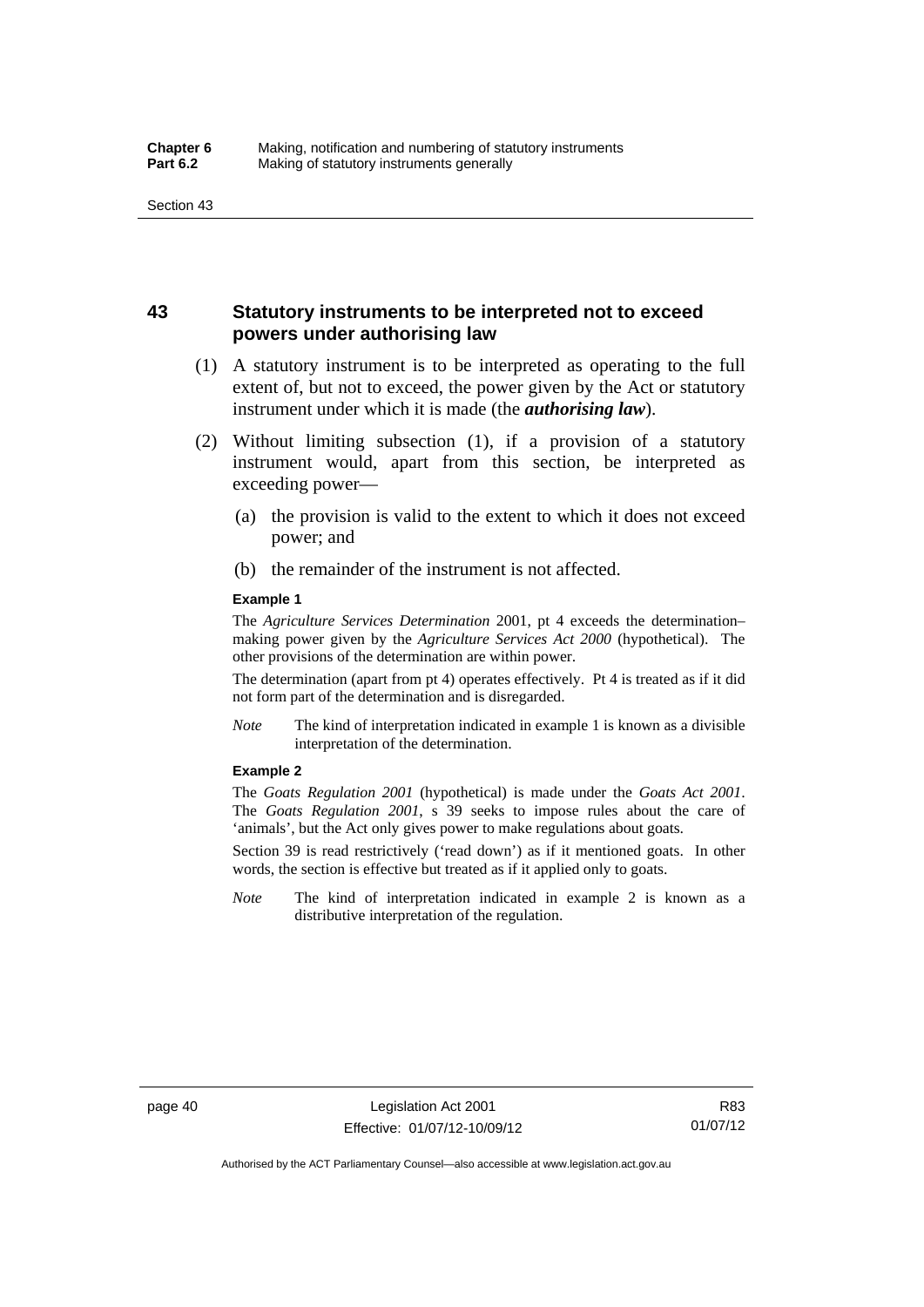#### **Example 3**

The *Wombat Protection Act 2003* (hypothetical) provides that the Minister may appoint a Wombat Advocate. The instrument making the appointment states that the appointment is for 5 years, but the maximum term of appointment authorised under the Act is 4 years.

The instrument is read restrictively ('read down') as if it referred to 4 years. In other words, the instrument is effective but the appointment is only valid for 4 years.

- *Note 1* The kind of interpretation indicated in example 3 is known as a distributive interpretation of the instrument.
- *Note 2* An example is part of the Act, is not exhaustive and may extend, but does not limit, the meaning of the provision in which it appears (see s 126 and s 132).
- (3) Without limiting subsection (1), if the application of a provision of a statutory instrument to a matter would, apart from this section, be interpreted as exceeding power, the provision's application to other matters is not affected.

#### **Example**

The *Community Safety Order 2001* is expressed to apply to all members of the community without qualification although it is in fact made under the *Building Industry (Safety) Act 2000* (hypothetical). That Act is restricted in its operation to the building industry. The order is cast in such wide terms that it cannot be interpreted divisibly or distributively. However, the order applies to entities such as XYZ Constructions Pty Ltd because it is a company in the construction industry.

- (4) This section is in addition to any provision of the statutory instrument or authorising law.
- (5) This section is a determinative provision.
	- *Note* See s 5 for the meaning of determinative provisions, and s 6 for their displacement.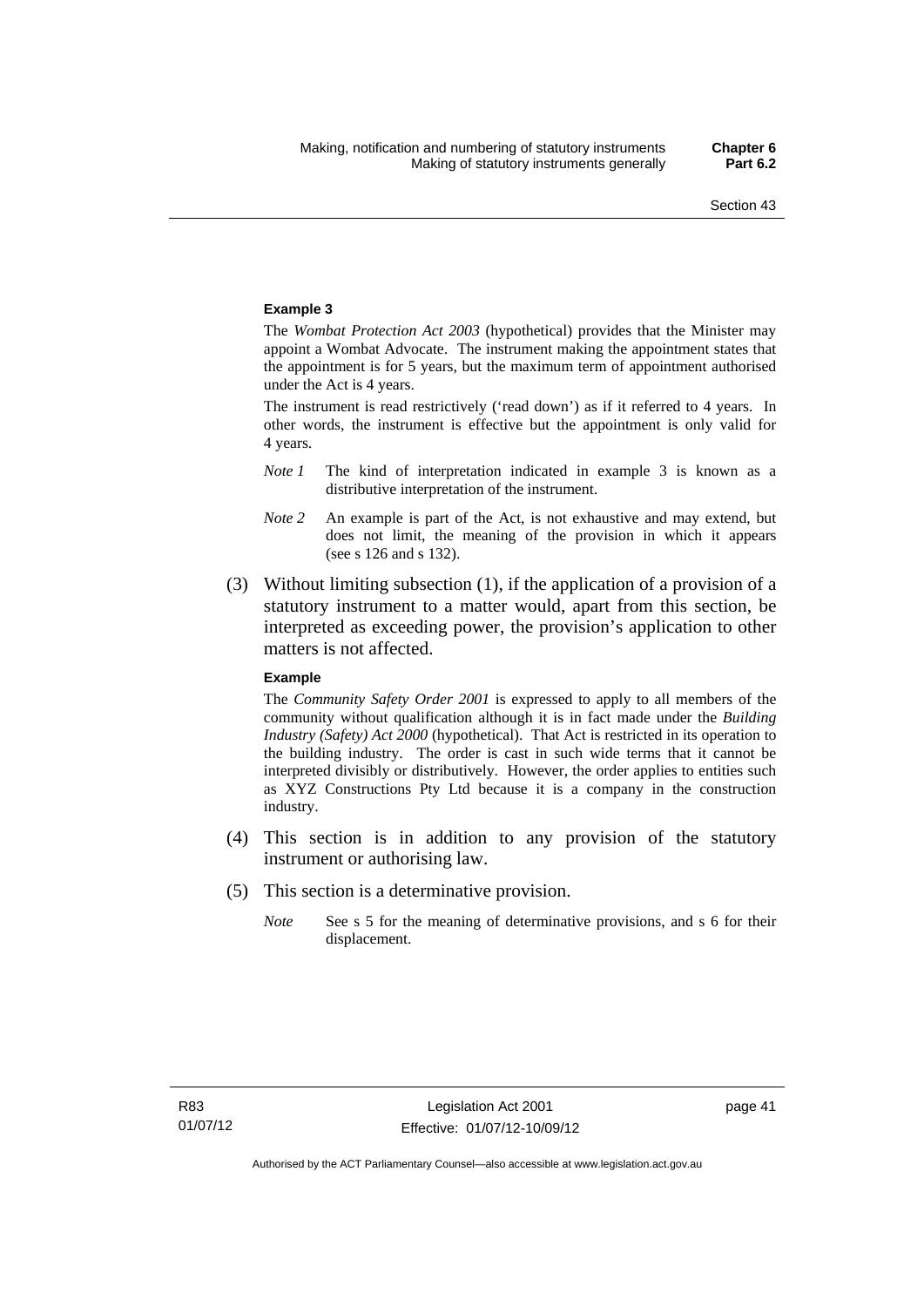#### **44 Power to make statutory instruments for Act etc**

- (1) If an Act or statutory instrument (the *authorising law*) authorises or requires the making of a statutory instrument for the authorising law or another Act or statutory instrument (the *other law*), the power authorises a statutory instrument to be made in relation to any matter that—
	- (a) is required or permitted to be prescribed by the authorising law or other law; or
	- (b) is necessary or convenient to be prescribed for carrying out or giving effect to the authorising law or other law.
- (2) Subsection (1) applies to the authorising law even though the authorising law—
	- (a) only authorises the making of a statutory instrument for the authorising law; or
	- (b) also authorises or requires the making of a statutory instrument about a particular matter.
- (3) Power given by the authorising law to make a statutory instrument about a particular matter does not limit power given by the authorising law or other law to make a statutory instrument (whether or not of the same kind) about any other matter.
- (4) This section is a determinative provision.
	- *Note* See s 5 for the meaning of determinative provisions, and s 6 for their displacement.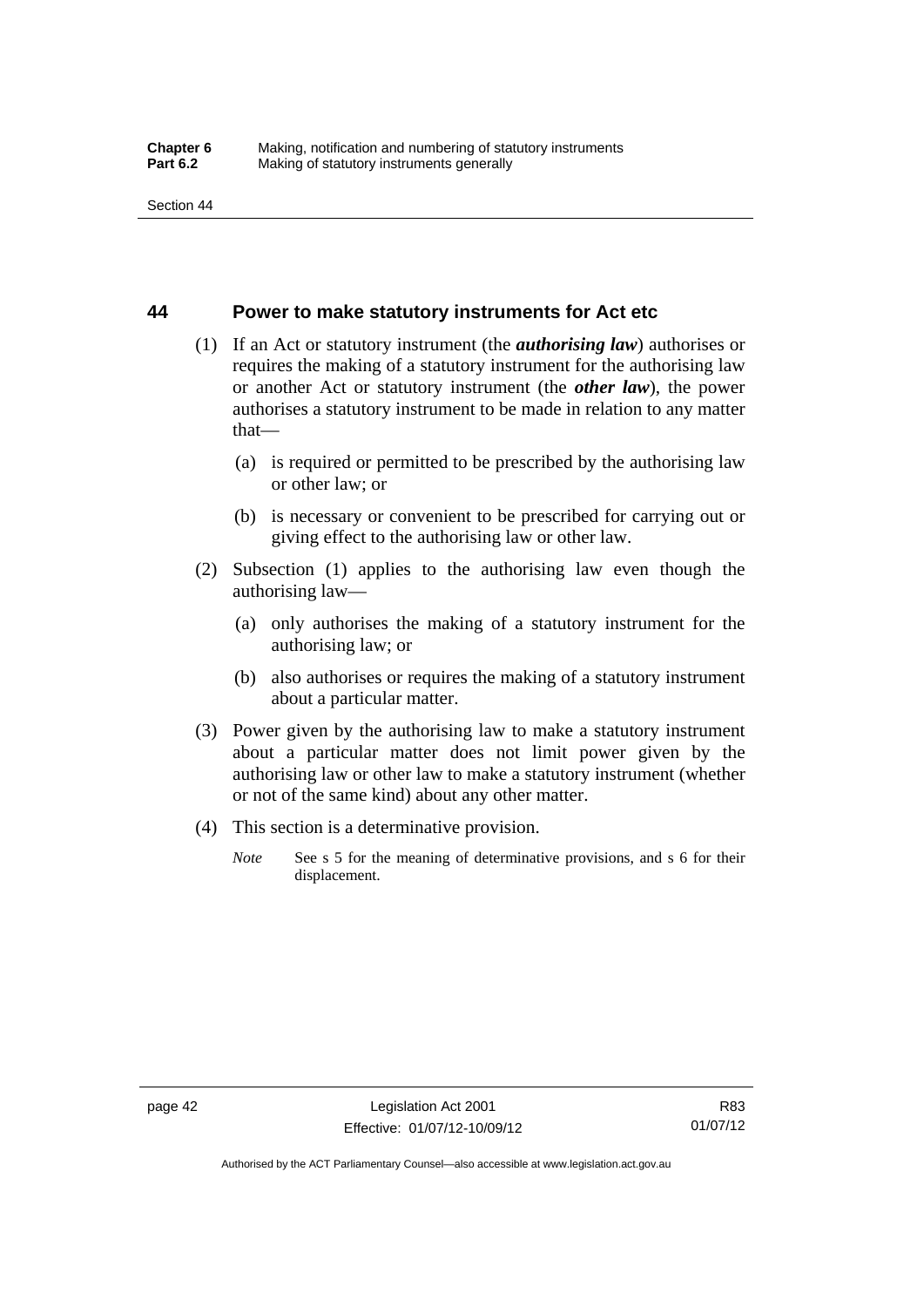## **45 Power to make court rules**

- (1) The power of an entity to make rules for a court includes power to make rules in relation to any matter necessary or convenient to be prescribed for carrying out or giving effect to the court's jurisdiction under any law that authorises or requires anything to be done in or in relation to the court.
- (2) This section is additional to section 44.
- (3) This section is a determinative provision.
	- *Note* See s 5 for the meaning of determinative provisions, and s 6 for their displacement.
- (4) In this section:

*court* includes a tribunal*.*

*disallowable instrument*, for a Commonwealth Act, means an instrument that can be disallowed under the *Legislative Instruments Act 2003* (Cwlth), part 5 (Parliamentary scrutiny of legislative instruments), including that part, or provisions of that part, applied by another Commonwealth law.

*law* means—

- (a) an Act, subordinate law or disallowable instrument; or
	- *Note* A reference to an Act, subordinate law or disallowable instrument includes a reference to a provision of the Act, law or instrument (see s 7, s 8 and s 9).
- (b) a Commonwealth Act or a disallowable instrument under a Commonwealth Act (or a provision of such an Act or instrument).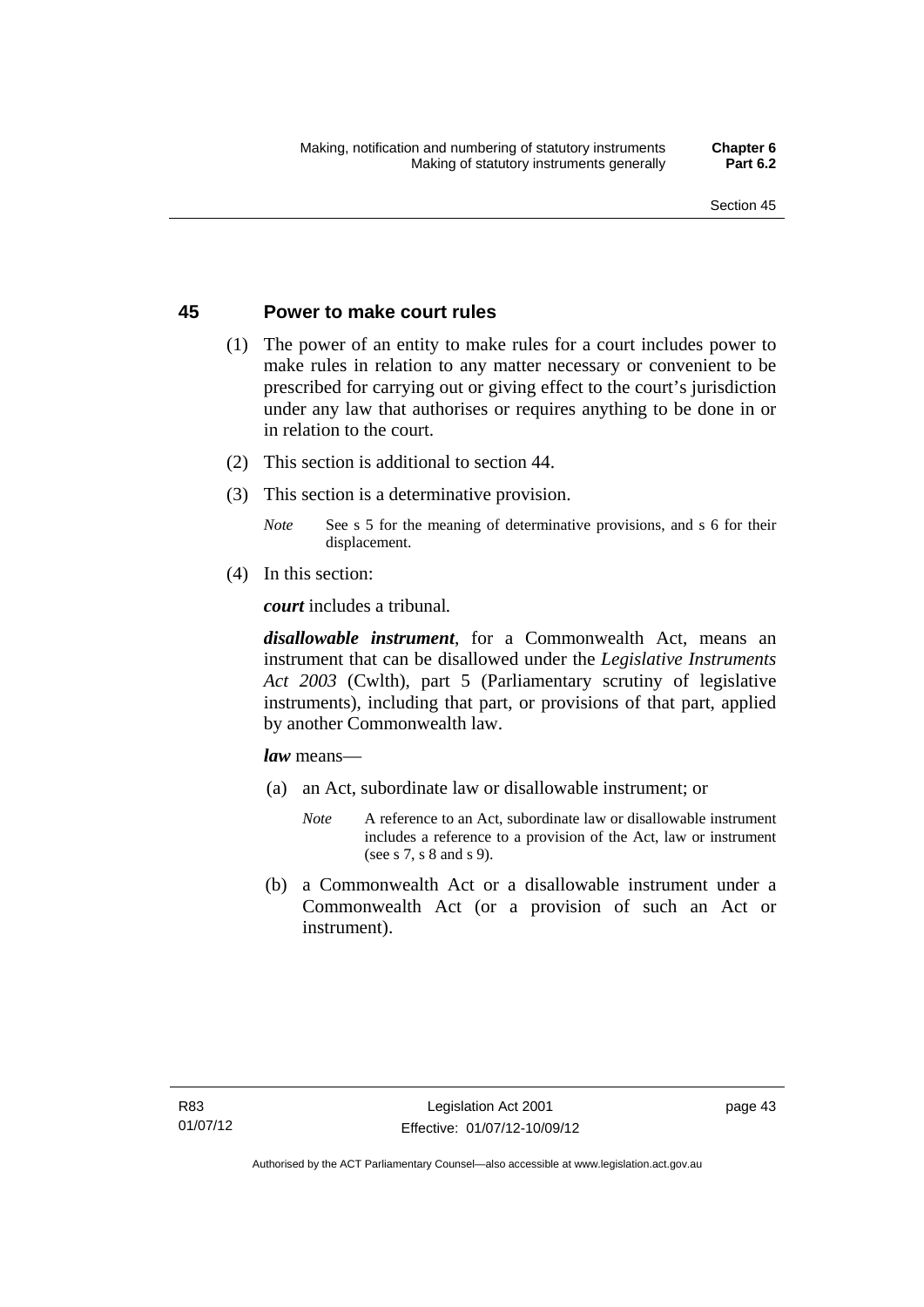# **46 Power to make instrument includes power to amend or repeal**

- (1) Power given under an Act or statutory instrument (the *authorising law*) to make a statutory instrument includes power to amend or repeal the instrument.
- (2) The power to amend or repeal the instrument is exercisable in the same way, and subject to the same conditions, as the power to make the instrument.

#### **Examples**

- 1 If the instrument is a disallowable instrument, an amendment or repeal of the instrument is also a disallowable instrument.
- 2 If the instrument is a notifiable instrument, an amendment or repeal of the instrument is also a notifiable instrument.
- 3 If notice of the making of the instrument must be published in a newspaper, notice of an amendment or repeal of the instrument must also be published in the newspaper.
- *Note* An example is part of the Act, is not exhaustive and may extend, but does not limit, the meaning of the provision in which it appears (see s 126 and s 132).
- (3) Despite subsection (1), a form that is a legislative instrument may be repealed or repealed and remade (with or without changes), but may not be amended.
- (4) This section is a determinative provision.
	- *Note* See s 5 for the meaning of determinative provisions, and s 6 for their displacement.

# **47 Statutory instrument may make provision by applying law or instrument**

 (1) This section applies if an Act, subordinate law or disallowable instrument (the *authorising law*) authorises or requires the making of a statutory instrument (the *relevant instrument*) about a matter.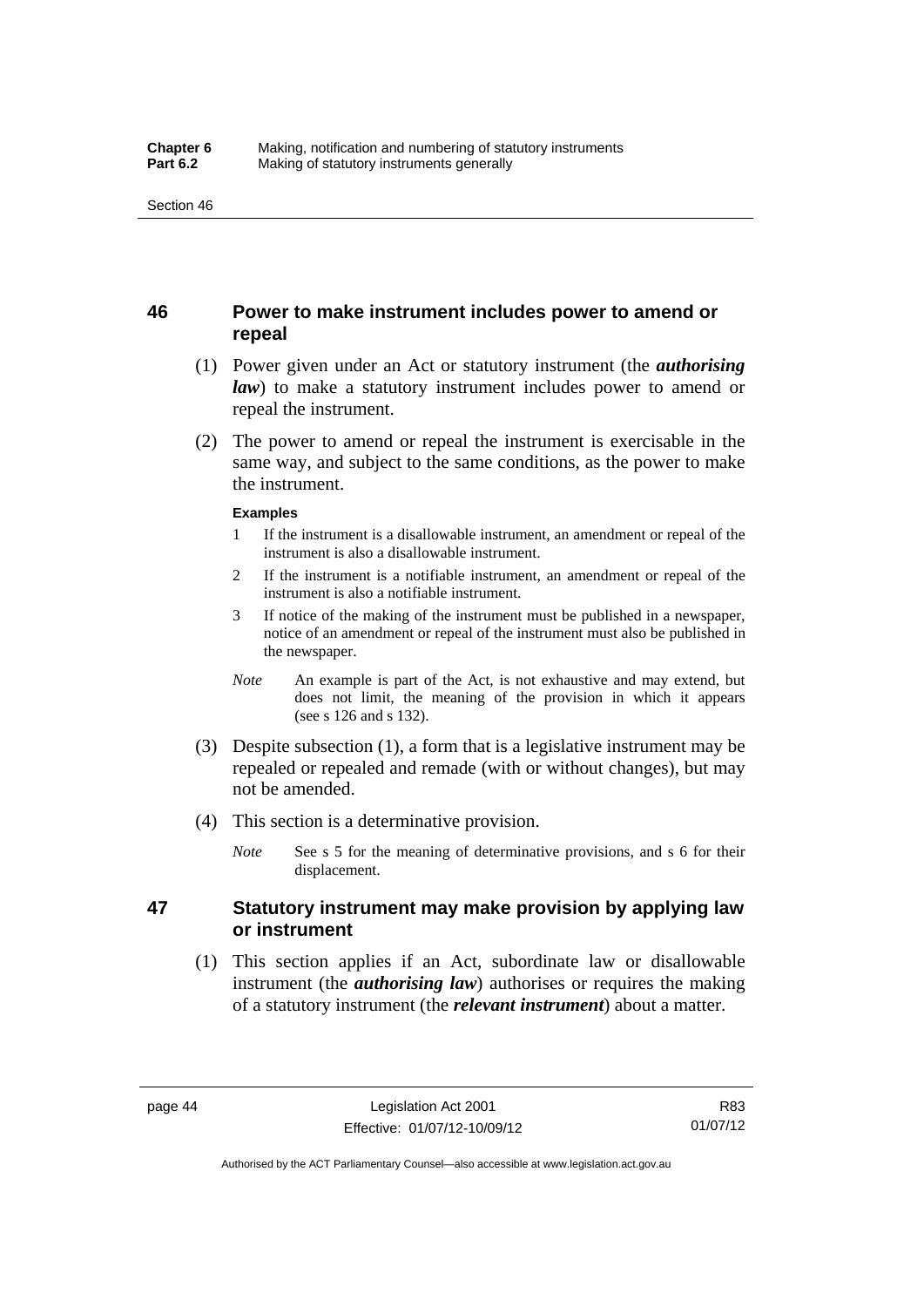- (2) The relevant instrument may make provision about the matter by applying an ACT law—
	- (a) as in force at a particular time; or
	- (b) as in force from time to time.
- (3) The relevant instrument may make provision about the matter by applying a law of another jurisdiction, or an instrument, as in force only at a particular time.

*Note* For information on the operation of s (3), see the examples to s (9).

- (4) If the relevant instrument makes provision about the matter by applying a law of another jurisdiction or an instrument, the following provisions apply:
	- (a) if subsection (3) is displaced by, or under authority given by, an Act or the authorising law—the law of the other jurisdiction or instrument is applied as in force from time to time;
		- *Note* For the displacement of s (3), see s 6, examples 1 and 2.
	- (b) if subsection (3) is not so displaced and the relevant instrument does not provide that the law of the other jurisdiction or instrument is applied as in force at a particular time—the law or instrument is taken to be applied as in force when the relevant instrument is made.

#### **Examples—s (4) (b)**

1 The *Locust Damage Compensation Determination 2003* (a hypothetical disallowable instrument) provides for the making of claims against a compensation fund. Section 43 states that disputes about claims must be decided in accordance with the *Commercial Arbitration Act 1984* (NSW) (the *NSW Act*) as in force from time to time. The determination is made on 1 August 2003. The Act under which the determination is made does not displace s (3). Therefore, even though s 43 purports to apply the NSW Act as in force from time to time, the NSW Act as in force on 1 August 2003 is applied by the determination.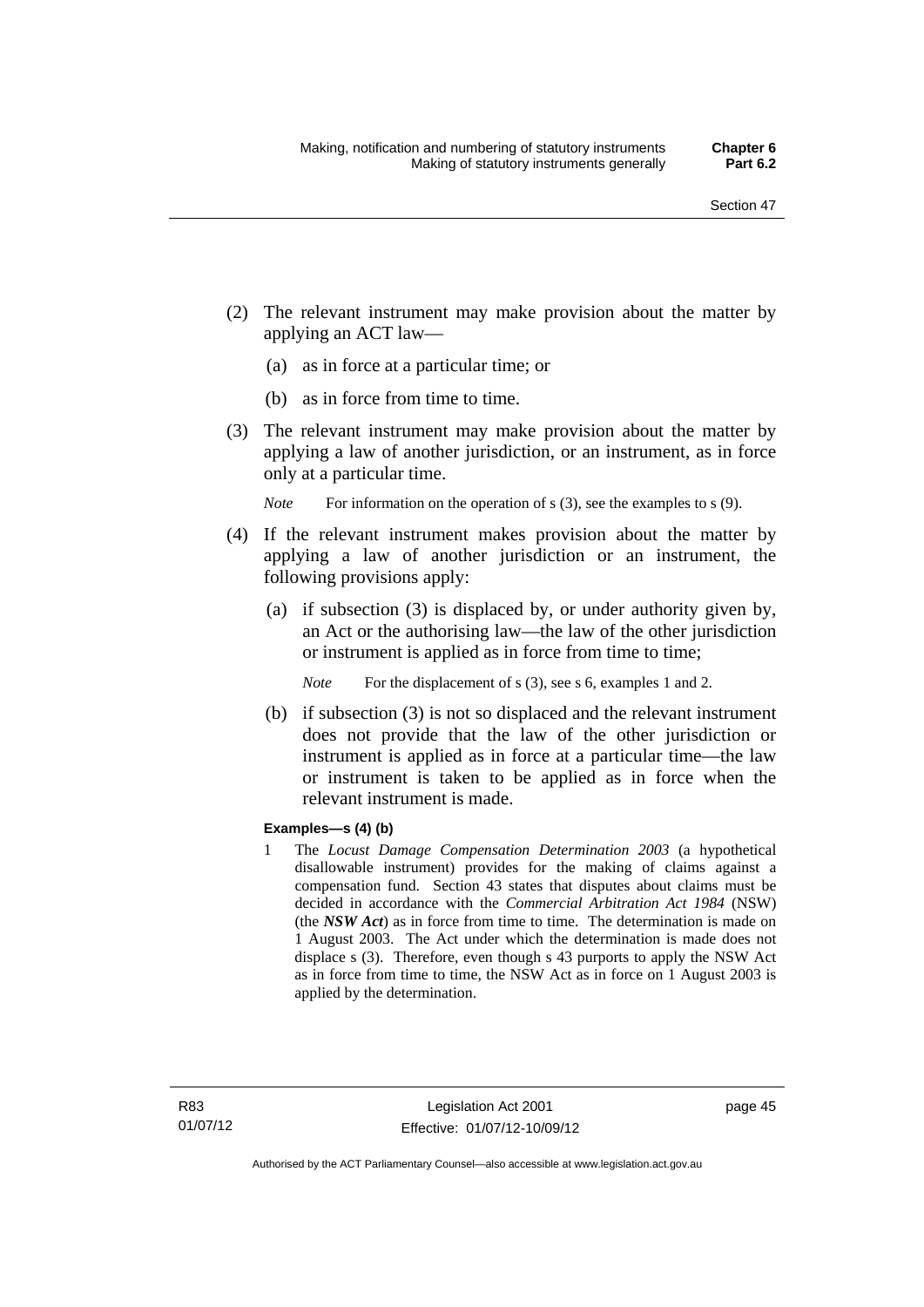Section 47

- 2 The *Locust Damage Compensation Determination 2003* (mentioned in example 1), s 43 states that disputes about claims must be decided in accordance with the *Commercial Arbitration Act 1984* (NSW) (the *NSW Act*), but does not state that the NSW Act is to be applied as in force from time to time or at a particular time. The determination is made on 1 August 2003. The Act under which the determination is made does not displace s (3). Therefore, the NSW Act as in force on 1 August 2003 is applied by the determination.
- *Note* An example is part of the Act, is not exhaustive and may extend, but does not limit, the meaning of the provision in which it appears (see s 126 and s 132).
- (5) If a law of another jurisdiction or an instrument is applied as in force at a particular time, the text of the law or instrument (as in force at that time) is taken to be a notifiable instrument made under the relevant instrument by the entity authorised or required to make the relevant instrument.
- (6) If subsection (3) is displaced and a law of another jurisdiction or an instrument is applied as in force from time to time, the text of each of the following is taken to be a notifiable instrument made under the relevant instrument by the entity authorised or required to make the relevant instrument:
	- (a) the law or instrument as in force at the time the relevant instrument is made;
	- (b) each subsequent amendment of the law or instrument;
	- (c) if the law or instrument is repealed and remade (with or without changes)—the law or instrument as remade and each subsequent amendment of the law or instrument;
	- (d) if a provision of the law or instrument is omitted and remade (with or without changes) in another law or instrument—the provision as remade and each subsequent amendment of the provision.

Authorised by the ACT Parliamentary Counsel—also accessible at www.legislation.act.gov.au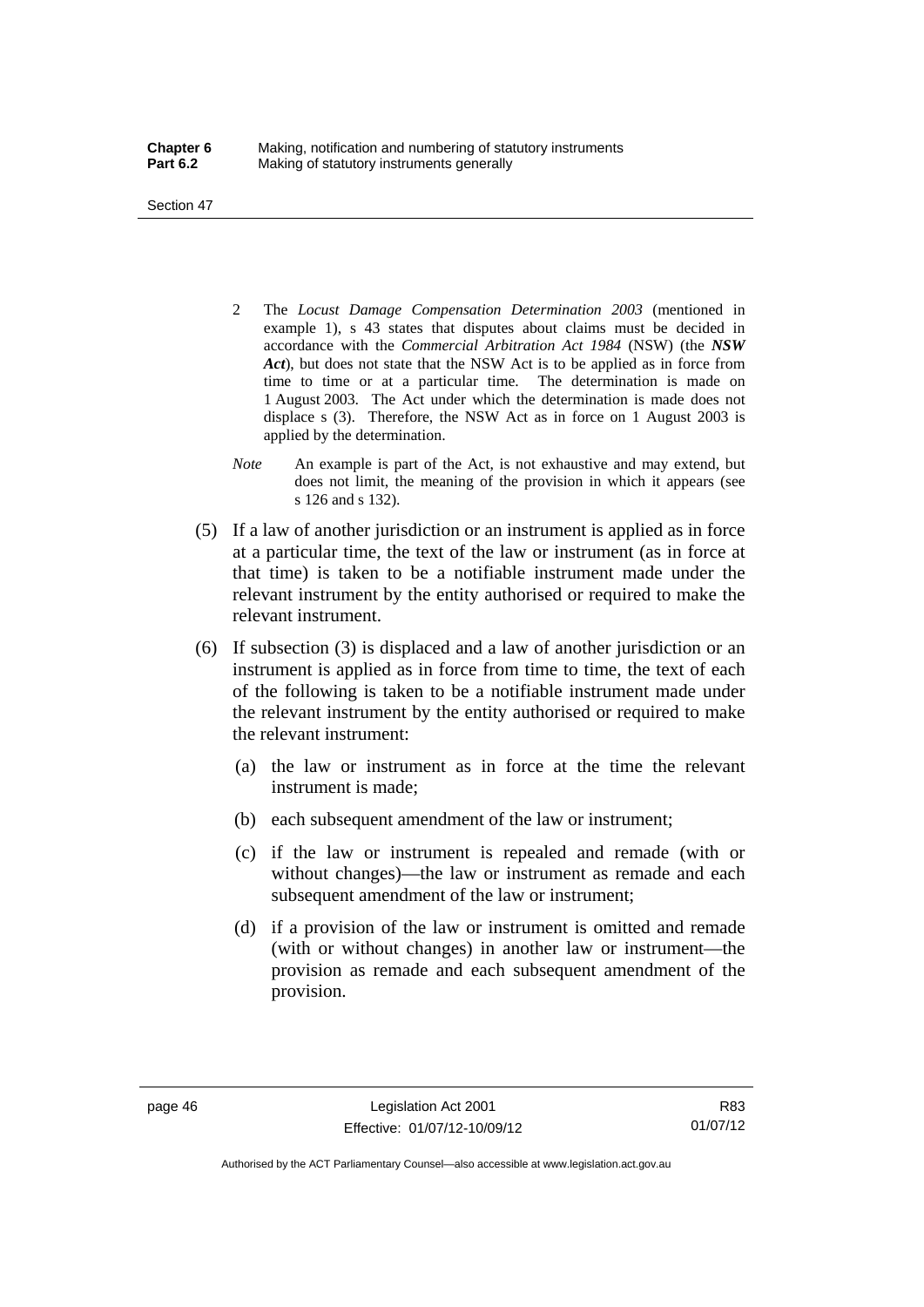- (7) The authorising law or, if the relevant instrument is a subordinate law or disallowable instrument, the relevant instrument may provide that—
	- (a) subsection (5) or (6) does not apply to the relevant instrument; or
	- (b) subsection (5) or (6) applies with the modifications stated in the authorising law or relevant instrument.
- (8) If a provision of an Act, subordinate law or disallowable instrument authorises or requires the application of a law or instrument, the provision authorises the making of changes or modifications to the law or instrument for that application.
- (9) This section is a determinative provision.

#### **Examples—s (3) and s (9)**

Here are 2 examples about the operation of s (3) and (9): the first illustrates how s (3) might be displaced and the second illustrates how a law of another jurisdiction that applies as in force from time to time would operate—

- 1 The effect of s (3) and s (9), and s (10), def *applying*, is that if it is intended to apply, adopt or incorporate a law or instrument as in force from time to time, the authorising law would need to expressly displace s (3) (as illustrated in s 6, examples of different kinds of displacement, example 1) *or* indicate a manifest contrary intention (as illustrated in example 2 in those examples).
- 2 The *ABC Regulation 2001* (made under a provision like those illustrated in s 6, examples of different kinds of displacement, examples 1 and 2) provides that noise measurements are to be taken in accordance with the NSW noise control manual as in force from time to time. The effect of the *ABC Regulation 2001* is that whenever the NSW noise control manual is amended in future, the noise measurements must be taken in accordance with the manual as last amended.
- *Note* See s 5 for the meaning of determinative provisions, and s 6 for their displacement.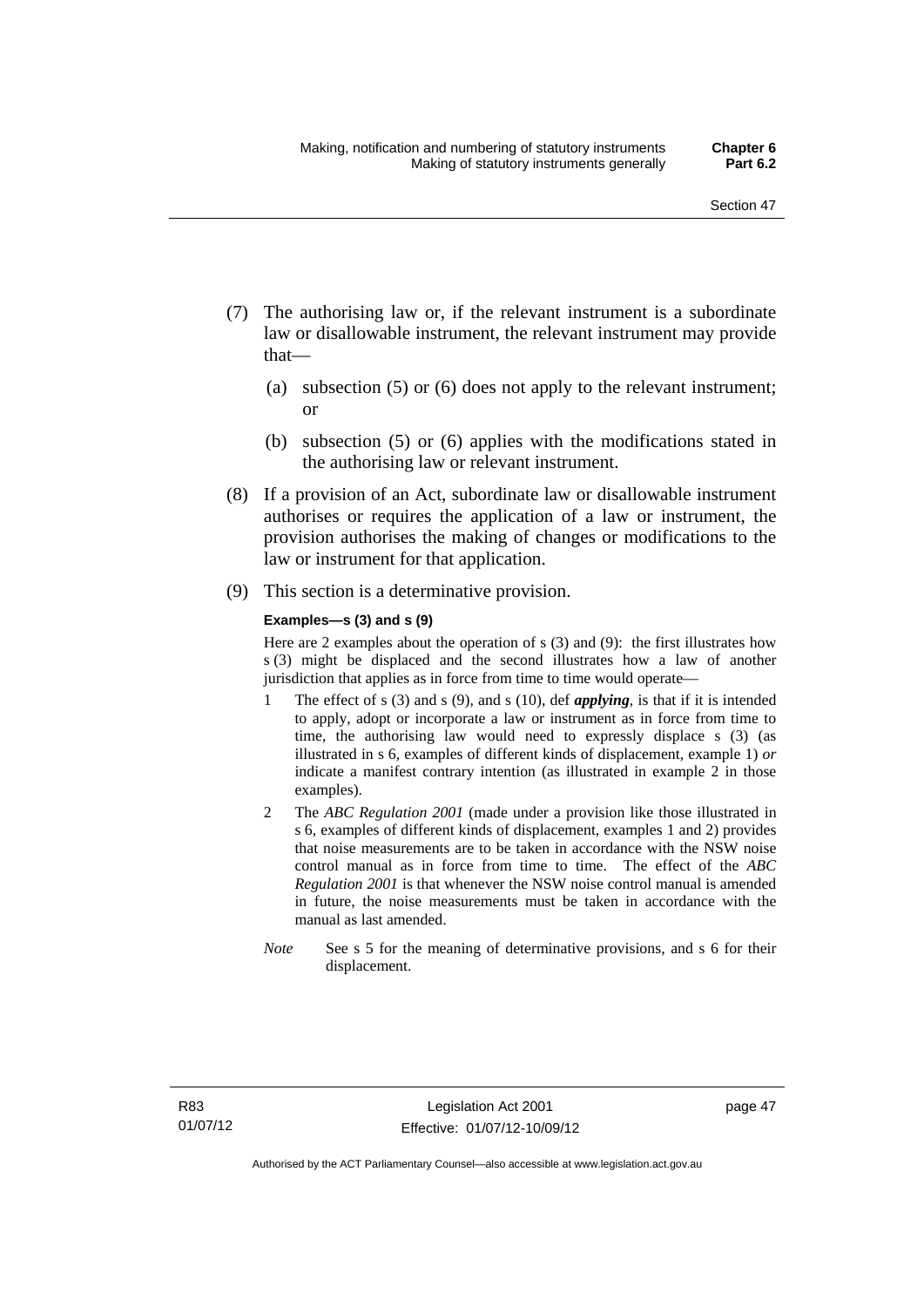(10) In this section:

*ACT law* means an Act, subordinate law or disallowable instrument.

*Note* A reference to an Act, subordinate law or disallowable instrument includes a reference to a provision of the Act, law or instrument (see s 7, s 8 and s 9).

*applying* includes adopting or incorporating.

*Note* See also s 157 (Defined terms–other parts of speech and grammatical forms).

*disallowable instrument*, for a Commonwealth Act, means an instrument that can be disallowed under the *Legislative Instruments Act 2003* (Cwlth), part 5 (Parliamentary scrutiny of legislative instruments), including that part, or provisions of that part, applied by another Commonwealth law.

*instrument* includes a provision of an instrument, but does not include an ACT law or a law of another jurisdiction.

*law of another jurisdiction* means—

- (a) a Commonwealth Act or a disallowable instrument under a Commonwealth Act; or
- (b) a State Act, or any regulation or rule under a State Act; or
- (c) a New Zealand or Norfolk Island Act, or any regulation or rule under a New Zealand or Norfolk Island Act; or
- (d) a provision of a law mentioned in paragraphs (a) to (c).

R83 01/07/12

Authorised by the ACT Parliamentary Counsel—also accessible at www.legislation.act.gov.au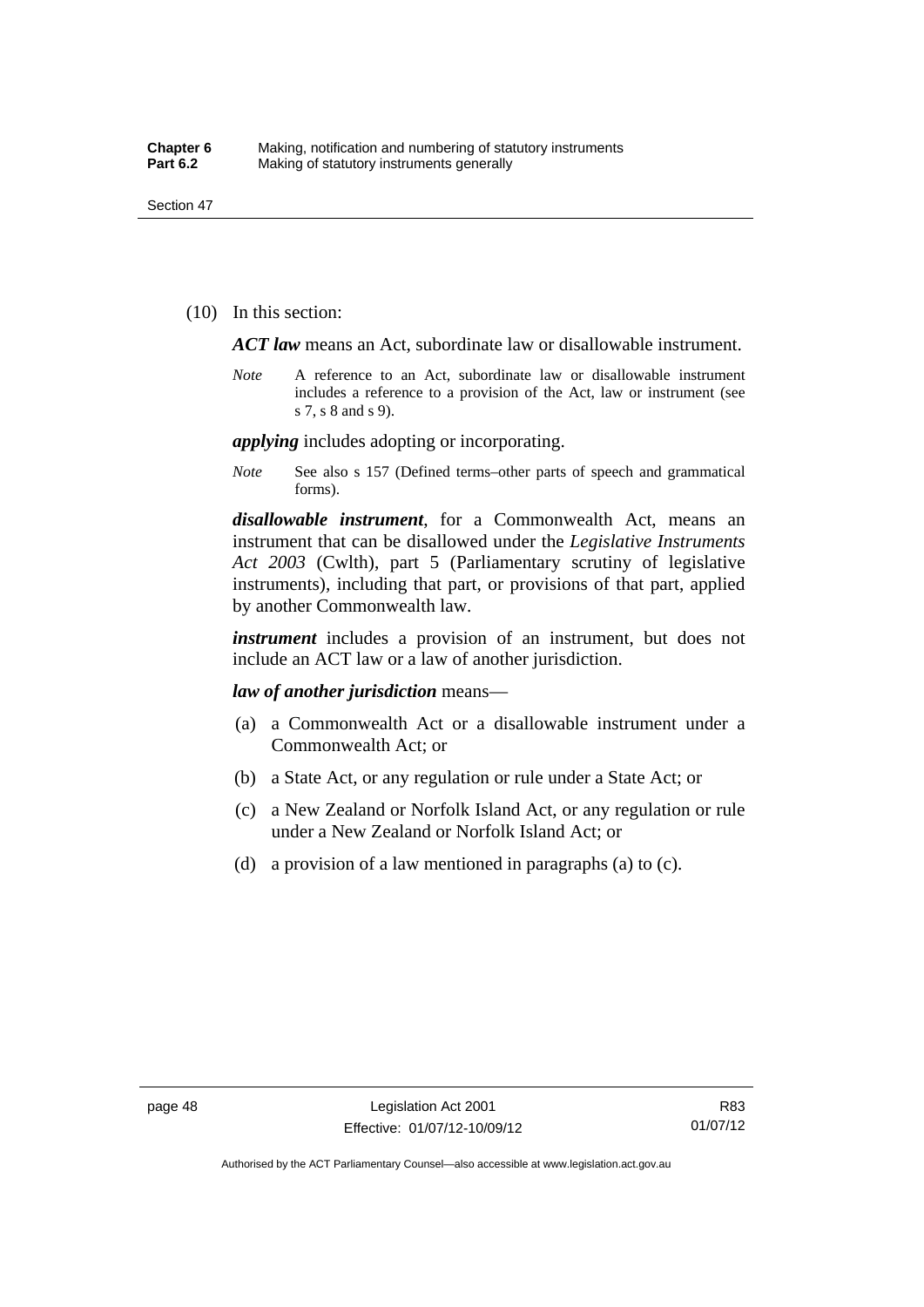# **48 Power to make instrument includes power to make different provision for different categories etc**

- (1) Power given under an Act or statutory instrument to make a statutory instrument includes power—
	- (a) to make different provision in relation to different matters or different classes of matters; or
	- (b) to make an instrument that applies differently by reference to stated exceptions or factors.
- (2) Without limiting subsection (1), power given under an Act or statutory instrument to make a statutory instrument about particular matters includes power to make a statutory instrument about any 1 or more of the matters or a particular class of the matters.
- (3) For this section, a class may consist of a single matter.
- (4) This section is a determinative provision.
	- *Note* See s 5 for the meaning of determinative provisions, and s 6 for their displacement.

# **49 Single instrument may exercise several powers or satisfy several requirements**

- (1) Power given under an Act or statutory instrument may be exercised with any other power to make a single instrument—
	- (a) whether or not the powers are exercised in relation to separate provisions, some of the same provisions, or all of the provisions, of the instrument; or
	- (b) whether or not the other powers are given under the same Act or statutory instrument, another Act or statutory instrument or any other territory law.
- (2) A statutory instrument is taken—
	- (a) to be made under each power given under territory law under which it could be made; and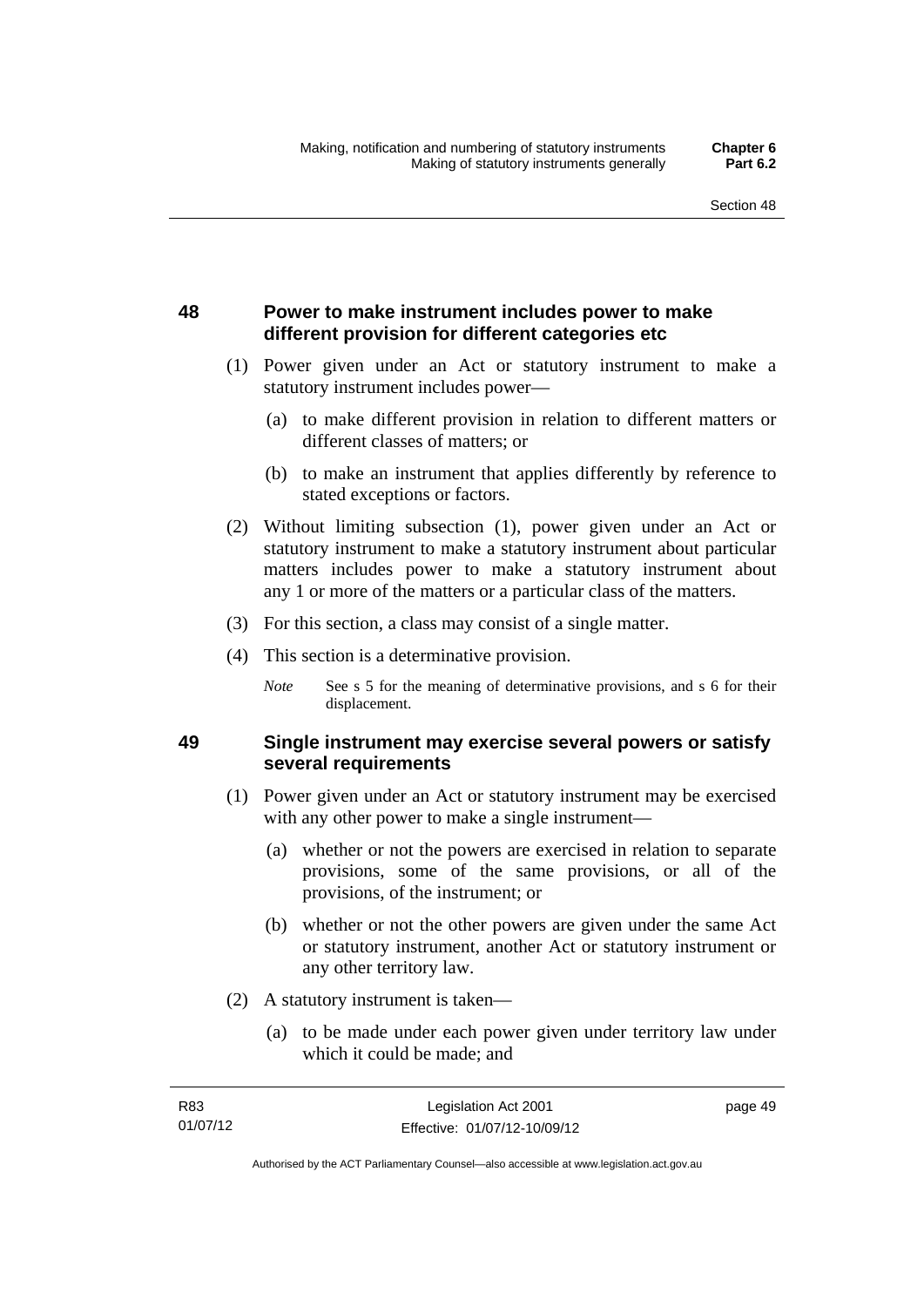- (b) to satisfy each requirement under territory law that it could satisfy.
- (3) Without limiting subsection (2), that subsection applies to an instrument even though—
	- (a) it is stated to be made under a particular territory law (the *authorising law*) or a particular provision of the authorising law; and
	- (b) it is stated to be made for a particular territory law (the *requiring law*) or a particular provision of the requiring law.
- (4) This section is a determinative provision.
	- *Note* See s 5 for the meaning of determinative provisions, and s 6 for their displacement.

## **50 Relationship between authorising law and instrument dealing with same matter**

- (1) If an Act or statutory instrument (the *authorising law*) gives power to make a statutory instrument about a matter, the instrument may make provision in relation to a particular aspect of the matter even though provision is made by the authorising law in relation to another aspect of the matter or in relation to another matter.
- (2) This section is a determinative provision.
	- *Note* See s 5 for the meaning of determinative provisions, and s 6 for their displacement.

## **51 Instrument may make provision in relation to land by reference to map etc**

- (1) This section applies if an Act or statutory instrument authorises or requires provision to be made by statutory instrument in relation to land or waters.
- (2) Provision may be made by reference to—
	- (a) a particular map or plan held by an entity; or

R83 01/07/12

Authorised by the ACT Parliamentary Counsel—also accessible at www.legislation.act.gov.au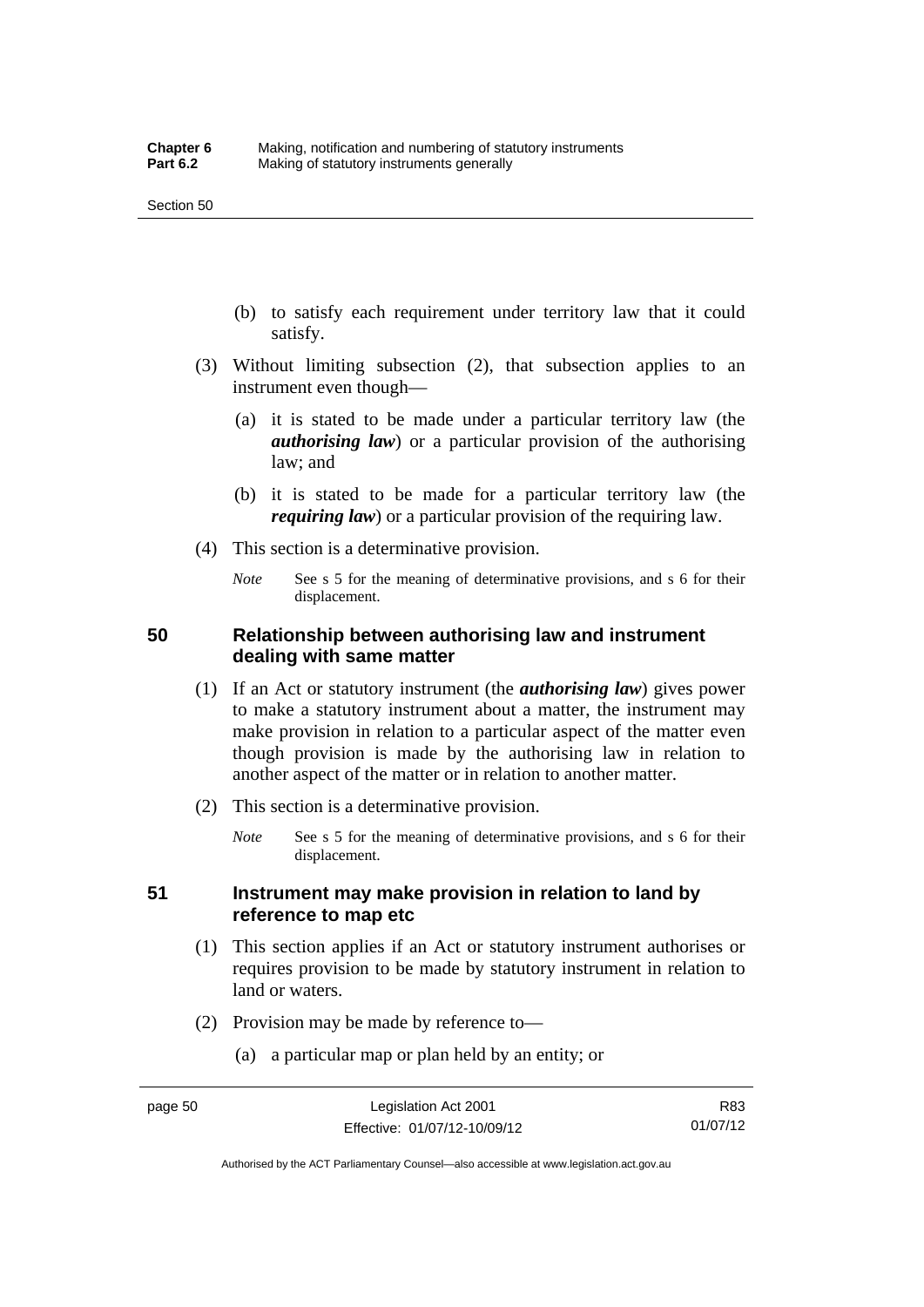(b) a particular entry in a register kept by an entity;

if the map, plan or register is available for inspection (on the internet or otherwise) by members of the public, whether or not on payment of a fee.

### **52 Instrument may authorise determination of matter etc**

- (1) This section applies if an Act or statutory instrument (the *authorising law*) authorises or requires provision to be made about a matter by statutory instrument.
- (2) A statutory instrument made under the authorising law may make provision about the matter by authorising or requiring a stated entity to make provision about the matter, or any aspect of the matter, whether or not from time to time.
- (3) This section is a determinative provision.
	- *Note* See s 5 for the meaning of determinative provisions, and s 6 for their displacement.
- (4) In this section:

*provision*, for a matter, includes determining or regulating the matter, applying the instrument to the matter, being satisfied or forming an opinion about anything relating to the matter, or doing anything else in relation to the matter.

#### **Example**

If an Act provides that an application is to be in a prescribed form, a regulation made under the Act may provide that the form is to be a form approved by the Minister.

*Note* An example is part of the Act, is not exhaustive and may extend, but does not limit, the meaning of the provision in which it appears (see s 126 and s 132).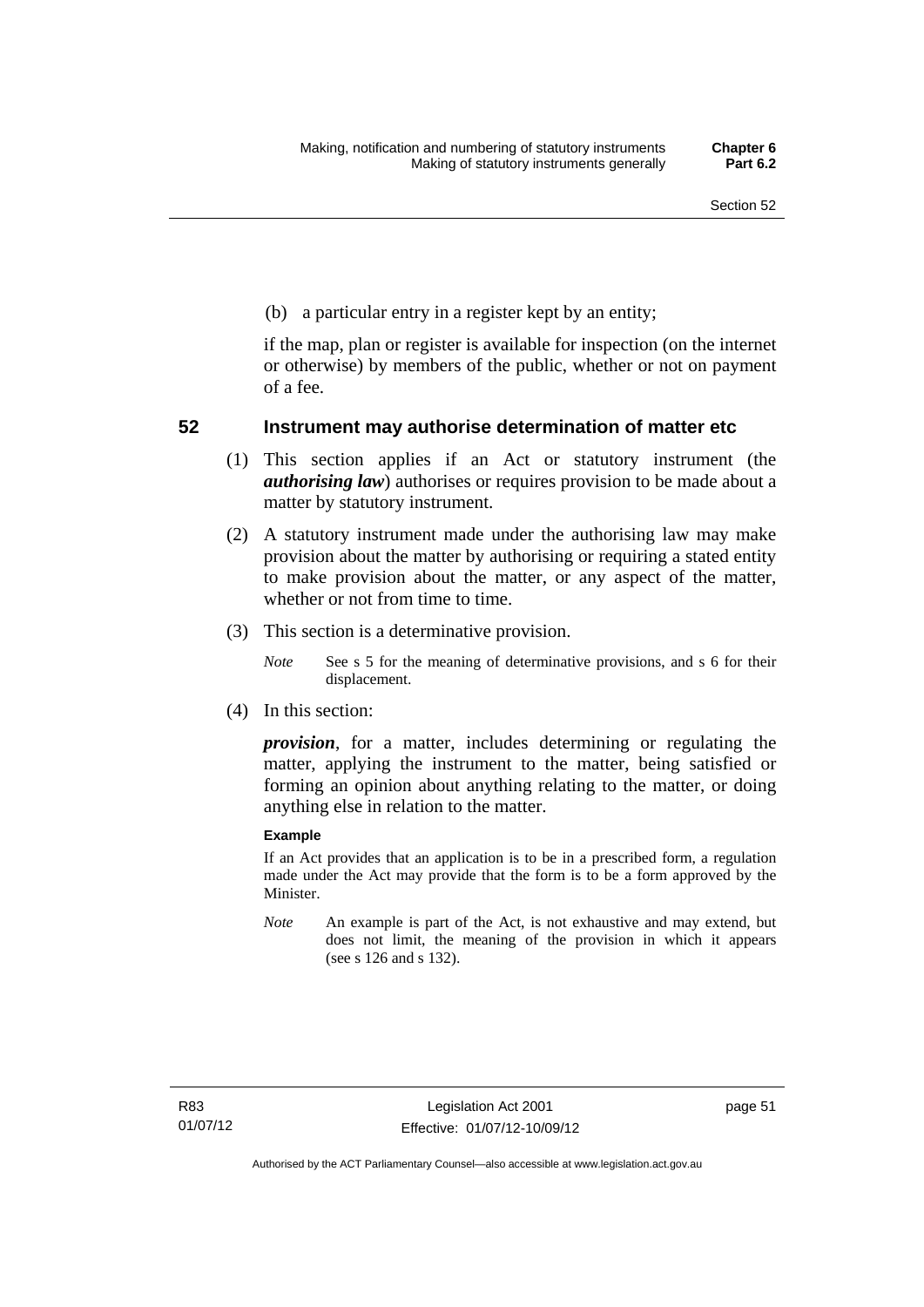### **53 Instrument may prohibit**

- (1) If an Act or statutory instrument authorises or requires a matter to be regulated (however described) by statutory instrument, the power may be exercised by prohibiting by statutory instrument the matter or any aspect of the matter.
- (2) This section is a determinative provision.
	- *Note* See s 5 for the meaning of determinative provisions, and s 6 for their displacement.

#### **54 Instrument may require making of statutory declaration**

- (1) If an Act or statutory instrument (the *authorising law*) gives power to make a statutory instrument, the instrument may require the making of a statutory declaration.
	- *Note* The *Statutory Declarations Act 1959* (Cwlth) applies to the making of statutory declarations under territory laws (see that Act, s 5).
- (2) Subsection (1) applies—
	- (a) whether or not the authorising law authorises or requires penalties to be prescribed by instrument; and
	- (b) if the authorising law authorises or requires penalties to be prescribed by instrument—irrespective of the level of penalties that may be prescribed.
- (3) This section is a determinative provision.
	- *Note* See s 5 for the meaning of determinative provisions, and s 6 for their displacement.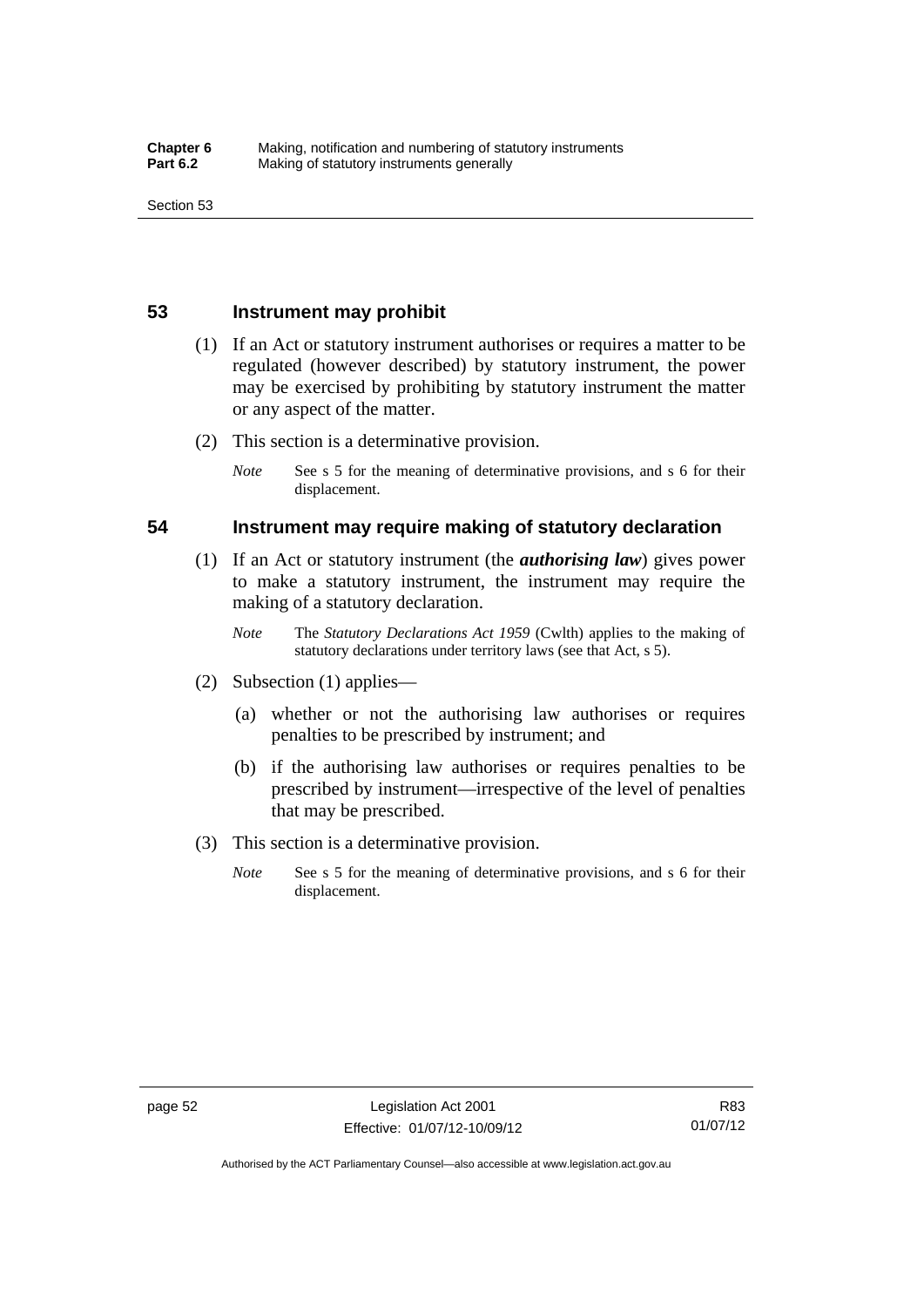# **Part 6.3 Making of certain statutory instruments about fees**

# **55 Definitions—pt 6.3**

In this part:

*fee* includes a charge or other amount.

*provide* a service includes exercise a function.

*service* includes a function or facility.

#### **56 Determination of fees by disallowable instrument**

- (1) This section applies if an Act (the *authorising law*) authorises fees to be determined for an Act or statutory instrument (the *relevant law*).
- (2) The authorising law authorises a fee to be determined in relation to any matter under or related to the relevant law.
- (3) To remove any doubt, a fee may be determined for a provision of the relevant law even though the provision does not mention a fee.

#### **Example**

The X Act, s 15 provides for a person to apply for an approval but makes no mention of a fee for the approval. However, the Act, s 79 (1) provides:

(1) The Minister may determine fees for this Act.

Because s 79 (1) permits a fee to be determined 'for this Act', this Act, s 56 applies in relation to s 15 and the Minister may, in writing, determine an application fee for the approval.

- *Note 1* The determination of a fee by a Minister under an Act is a disallowable instrument and must be in writing (see s 9 (1) (b) and s 42 (2)).
- *Note 2* An example is part of the Act, is not exhaustive and may extend, but does not limit, the meaning of the provision in which it appears (see s 126 and s 132).

page 53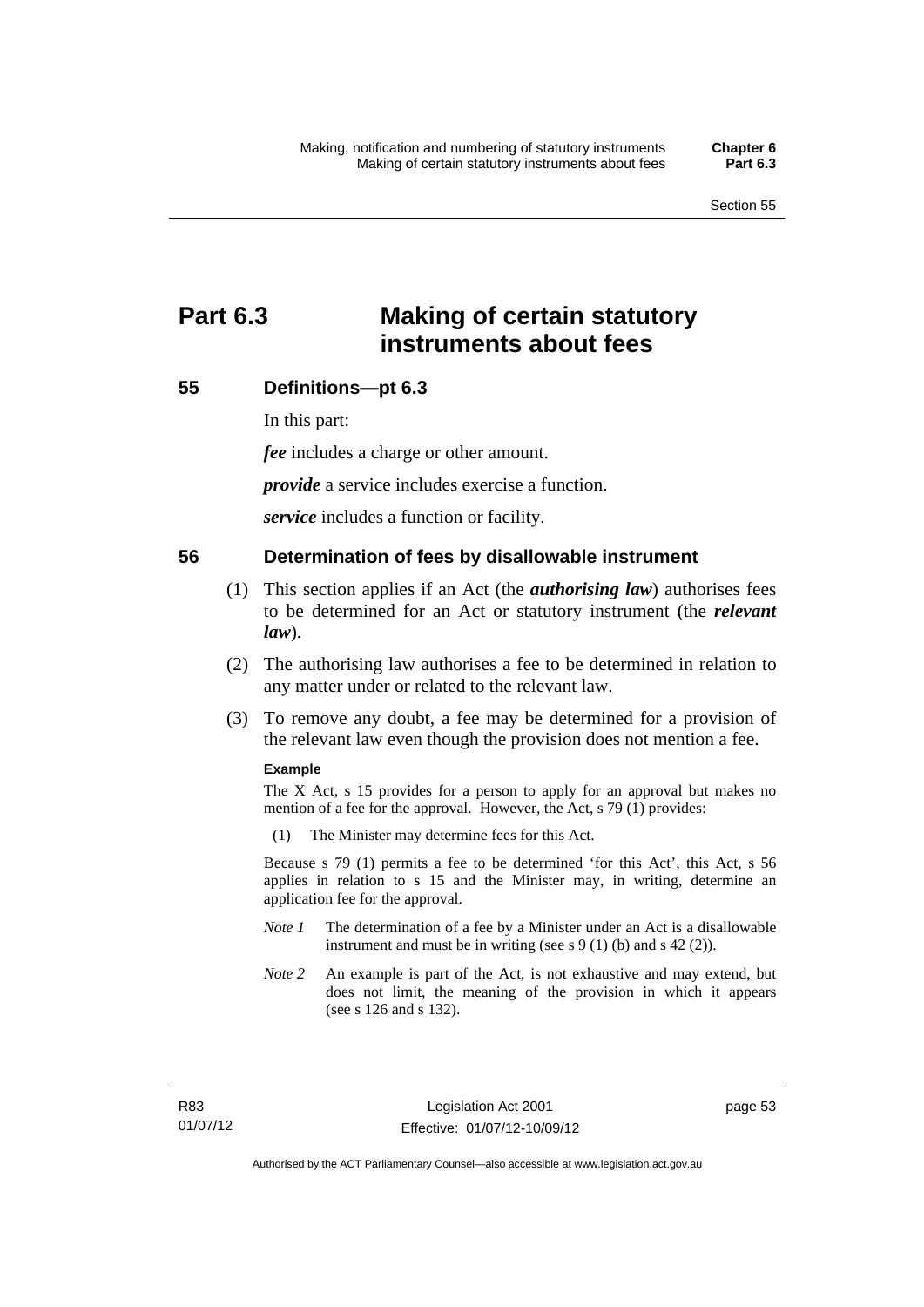- (4) A fee may be determined—
	- (a) by stating the fee; or
	- (b) by setting a rate, or providing a formula or other method, by which the fee is to be worked out; or
	- (c) by a combination of a stated fee and a rate, formula or other method.

#### **Examples—different methods of determining fees**

An instrument may determine a fee by stating an amount (eg \$250), or a rate (eg \$7.50 per kilogram). An instrument may also determine a fee by providing a formula. For example, the fee for a licence issued for part of a year could be worked out using the following formula:

annual fee  $\times$  whole and part months for which licence issued  $\frac{12}{\sqrt{12}}$ 

- (5) The determination—
	- (a) must provide by whom the fee is payable; and
	- (b) must provide to whom the fee is to be paid; and
	- (c) may make provision about the circumstances in which the fee is payable; and
	- (d) may make provision about exempting a person from payment of the fee; and
	- (e) may make provision about when the fee is payable and how it is to be paid (for example, as a lump sum or by instalments); and
	- (f) may mention the service for which the fee is payable; and
	- (g) may make provision about waiving, postponing or refunding the fee (completely or partly); and
	- (h) may make provision about anything else relating to the fee.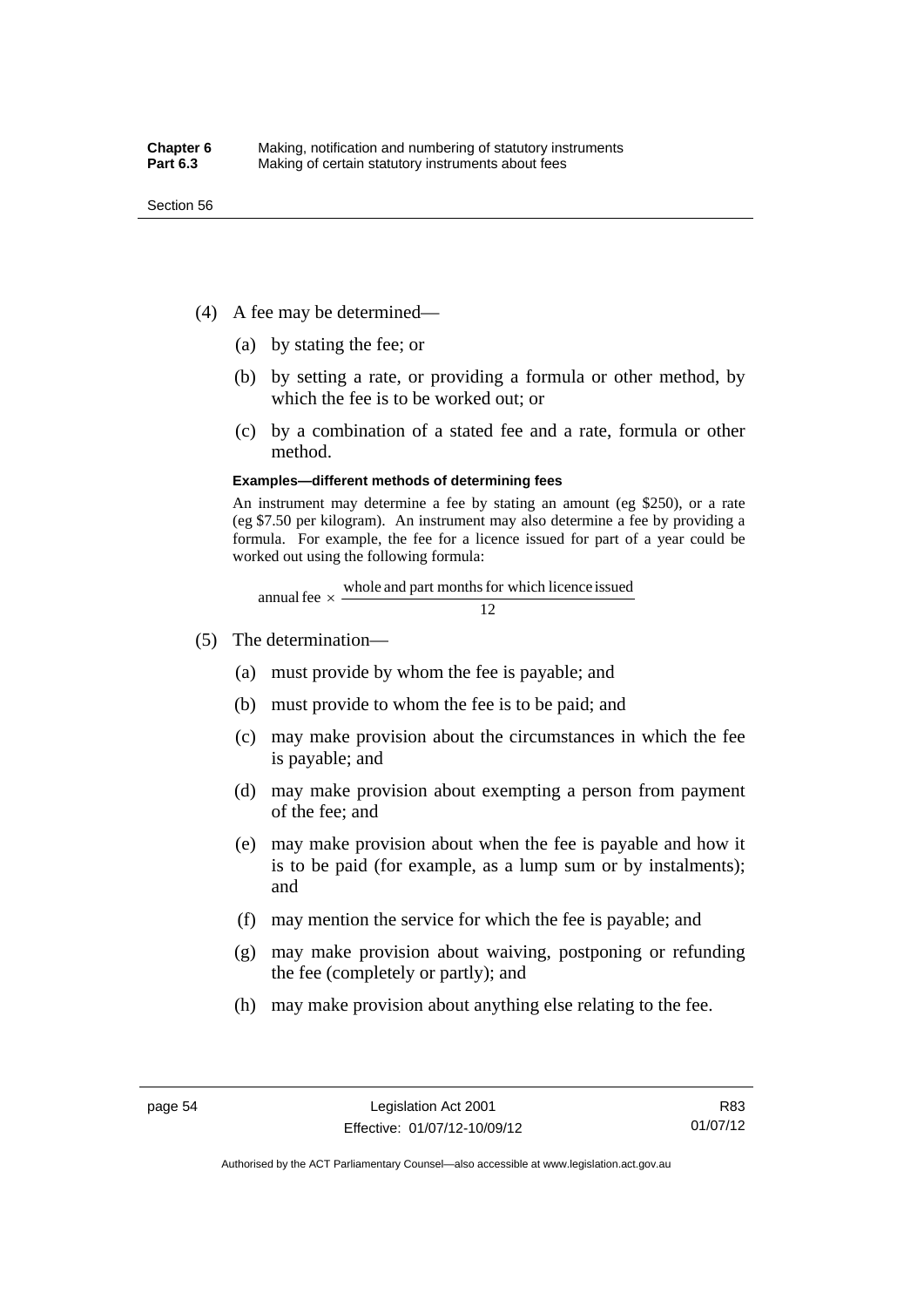#### **Example—par (a)**

a provision that the owner for the time being of a vehicle is liable for any unpaid registration fee

#### **Examples—par (c)**

- 1 a provision that a document prepared and submitted in accordance with a condition imposed under the Act be accompanied by a fee
- 2 a provision that royalty ceases to be payable if the percentage of recoverable minerals is less than the prescribed limit

#### **Examples—par (e)**

- 1 a provision that a levy is payable within 30 days after the day goods are sold
- 2 a provision that, if a licensee fails to pay an instalment payable in the financial year within 14 days after the day it is payable, all remaining instalments payable in the financial year become payable

#### **Example—par (g)**

a provision that a stated official may waive all or part of a charge in stated circumstances, including if the official is satisfied about a stated circumstance

- (6) This section is a determinative provision.
	- *Note* See s 5 for the meaning of determinative provisions, and s 6 for their displacement.

- **57 Fees payable in accordance with determination etc**  (1) A fee determined by a disallowable instrument is payable by the
	- person by whom the fee is payable under the determination, in relation to the service (if any) mentioned in the determination and in accordance with the determination, to the person to whom the fee is payable under the determination.
	- (2) If a service is mentioned in the determination, the fee is payable before the service is provided unless the determination provides otherwise.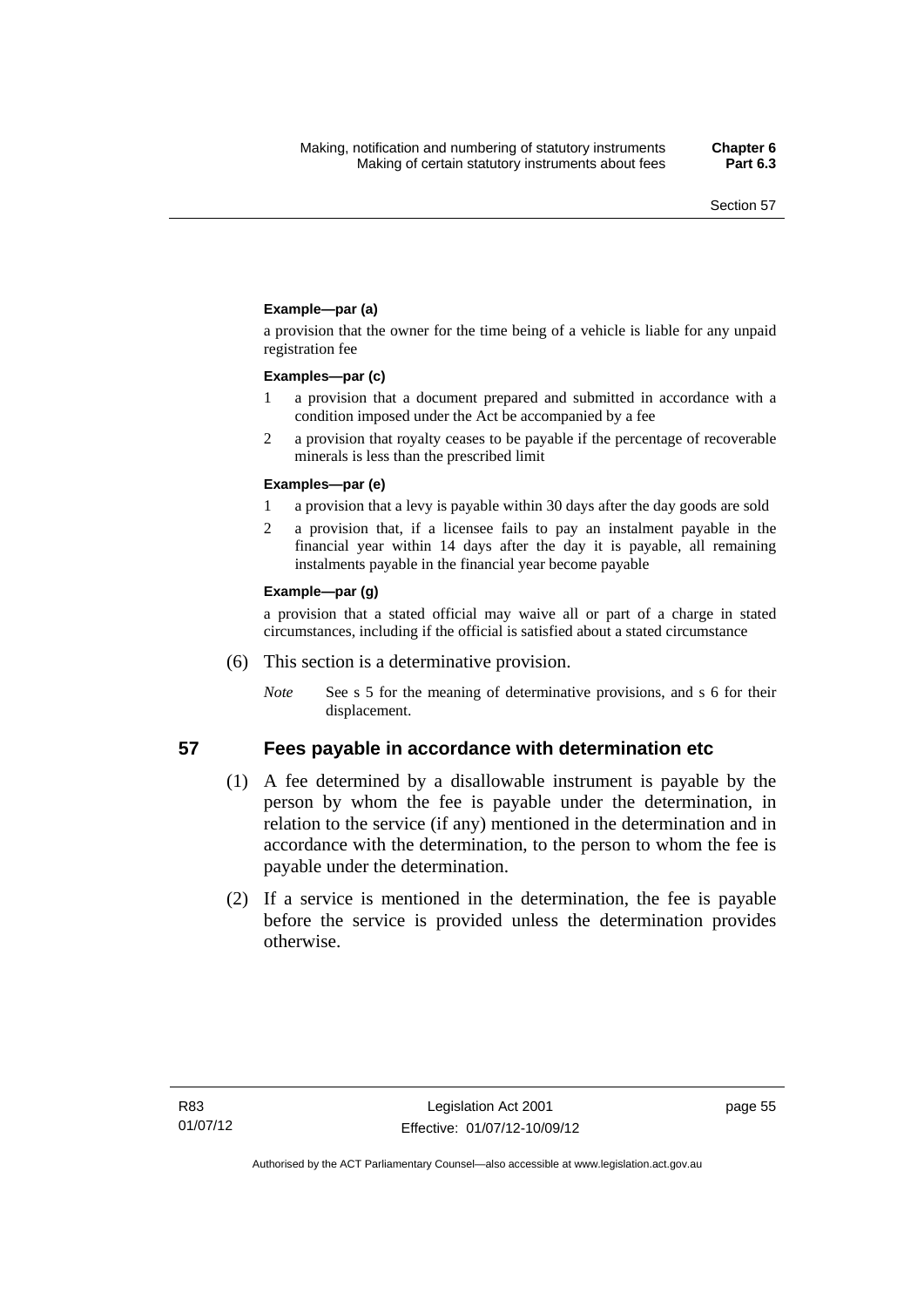#### Section 58

 (3) If the fee is payable in relation to a service mentioned in the determination and the fee has not been paid in accordance with the determination, no-one is obliged to provide the service.

#### **Examples**

- 1 If a fee for a service is payable in advance under a disallowable instrument and the fee is not paid, there is no obligation to provide the service.
- 2 If fees for services over a period of time are payable by instalment under a disallowable instrument and the person paying the fees falls behind in payments on the instalments, there is no obligation to provide further services for the person.
- *Note* An example is part of the Act, is not exhaustive and may extend, but does not limit, the meaning of the provision in which it appears (see s 126 and s 132).
- (4) Subsection (3) applies to a service even though, apart from that subsection, someone is under a duty to provide the service.

#### **Example**

A provision of an Act provides that a registrar 'must' renew a licence if the holder of the licence applies to the registrar for its renewal before the end of the licence term. If a fee is determined for renewal of the licence, the registrar is not required to renew the licence unless the fee is paid.

- (5) This section is a determinative provision.
	- *Note* See s 5 for the meaning of determinative provisions, and s 6 for their displacement.

# **58 Regulations may make provision about fees**

- (1) This section applies if an Act (the *authorising law*)—
	- (a) authorises or requires fees to be determined for the authorising law, or another Act or a statutory instrument (the *fees law*); and
	- (b) the authorising law authorises the making of regulations by the Executive.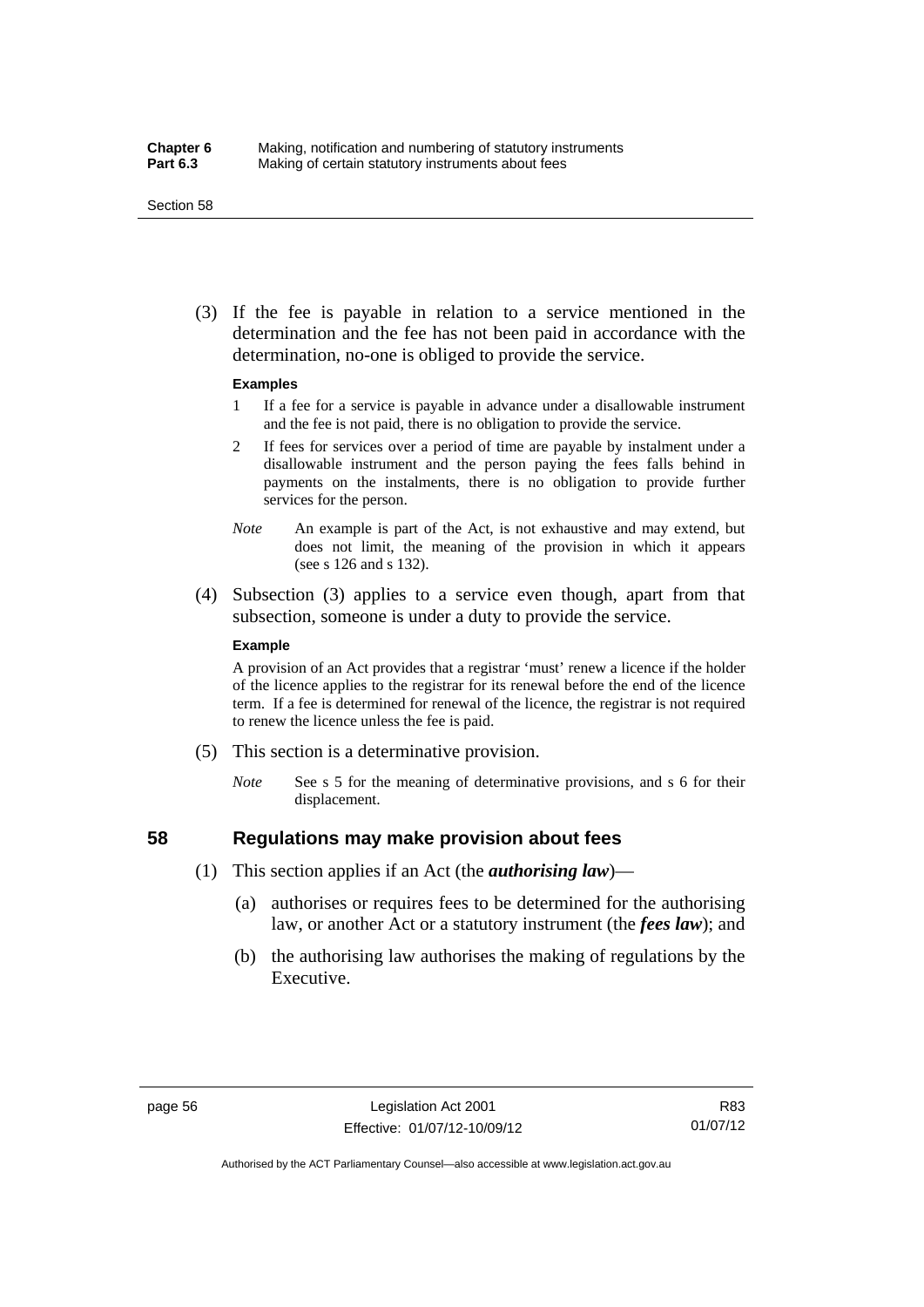- (2) A regulation under the authorising law may make provision in relation to—
	- (a) the payment, collection and recovery of determined fees; and
	- (b) the waiver, postponement or refund of the fees (completely or partly); and
	- (c) anything else about which provision may, under section 56 (Determination of fees by disallowable instrument), be made by determination in relation to determined fees.
- (3) The power mentioned in subsection (2) (b) includes power to make provision in relation to an entitlement to a waiver, postponement or refund of determined fees in circumstances prescribed by regulation (including the removal of a statutory capacity).
- (4) A regulation or the authorising law may make provision in relation to the payment of determined fees by cheque or credit card, including, for example, the consequences of a cheque not being honoured on presentation or a credit card transaction not being honoured.
- (5) A regulation or the authorising law may make provision in relation to the removal of a statutory capacity if any determined fee—
	- (a) is not paid when it is required to be paid; or
	- (b) is paid by cheque and the cheque is not honoured on presentation; or
	- (c) is paid by credit card and the credit card transaction is not honoured.
- (6) A regulation or the authorising law may make provision in relation to the restoration of a statutory capacity (whether prospectively or during any past period).
- (7) This section is in addition to any provision of the authorising law or fees law.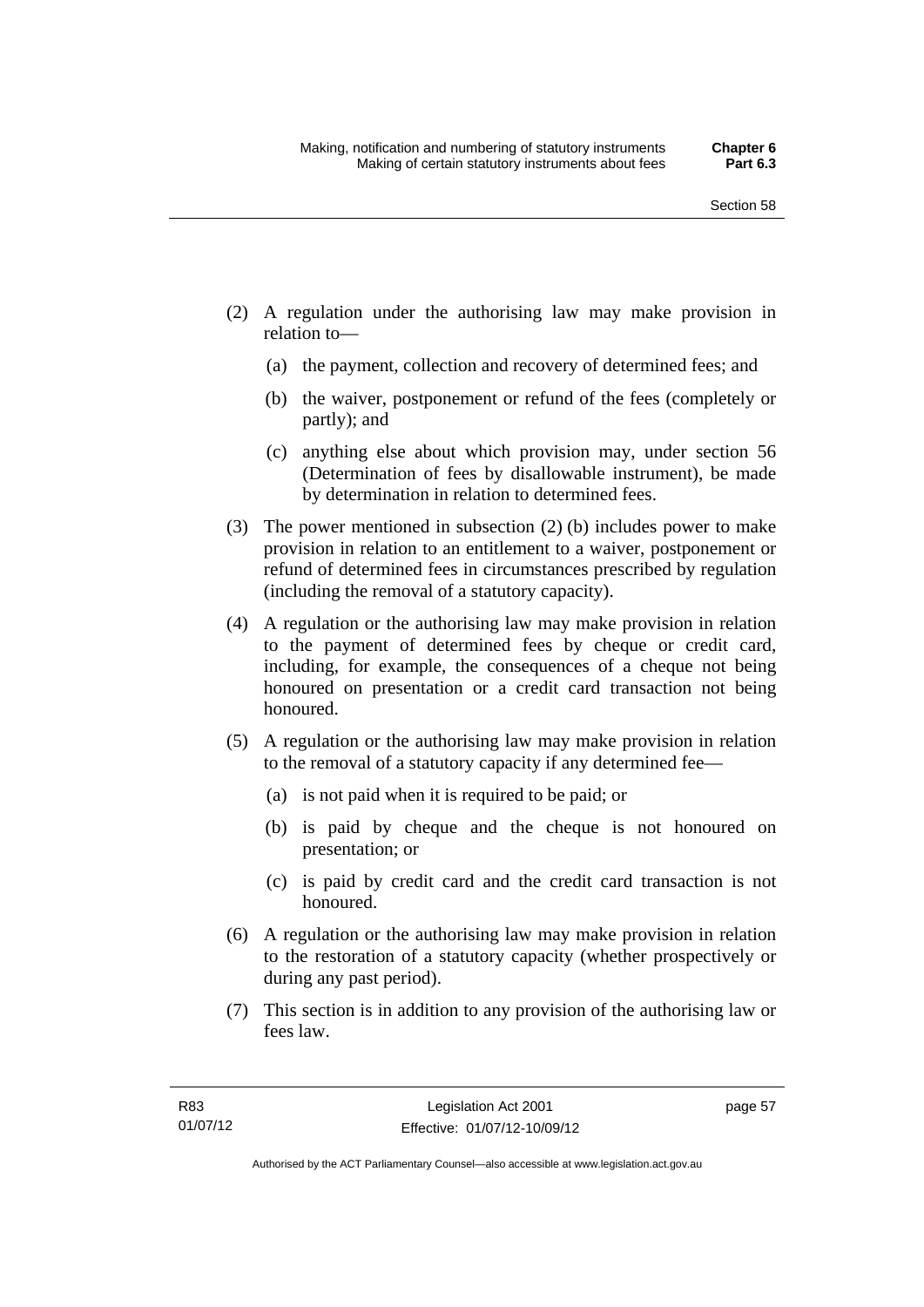- (8) This section is a determinative provision.
	- *Note* See s 5 for the meaning of determinative provisions, and s 6 for their displacement.
- (9) In this section:

*credit card* includes debit card.

*removal*, of a statutory capacity, includes suspension, cancellation, revocation, withdrawal, surrender or other prescribed restriction or termination of a statutory capacity under the fees law or authorising law.

*statutory capacity* includes an accreditation, approval, assessment, authority, certificate, condition, decision, determination, exemption, licence, permission, permit, registration or other prescribed thing giving a status, privilege or benefit under the fees law or authorising law (whether or not required under either law for doing anything).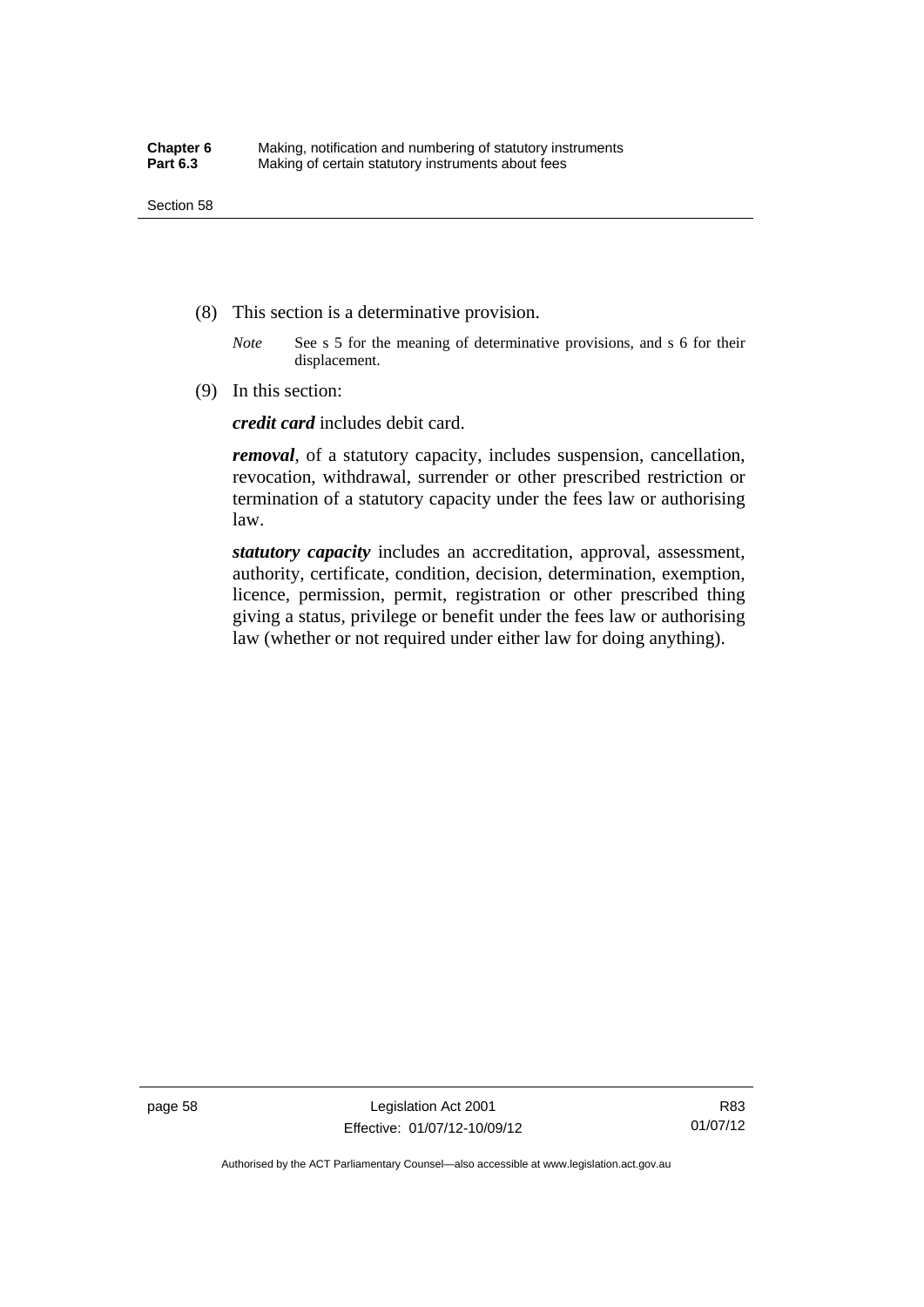# **Part 6.4 Numbering and notification of legislative instruments**

## **59 Numbering**

- (1) The legislative instruments registered in each year must be numbered by the parliamentary counsel as nearly as practicable in the order in which they are notified.
- (2) However, the parliamentary counsel may—
	- (a) allocate different kinds of legislative instruments to different series for numbering purposes; or
	- (b) add distinguishing letters to numbers to indicate the kind of legislative instrument.

## **Examples**

- 1 The parliamentary counsel may number subordinate laws, disallowable instruments, commencement notices and other legislative instruments in different series.
- 2 The parliamentary counsel may add the letters 'SL' to the numbers of registered subordinate laws, the letters 'DI' to the numbers of registered disallowable instruments and the letters 'CN' to the numbers of registered commencement notices.
- *Note* An example is part of the Act, is not exhaustive and may extend, but does not limit, the meaning of the provision in which it appears (see s 126 and s 132).
- (3) Also, a regulation may provide that this section does not apply to a notifiable instrument of a kind prescribed by regulation.

## **60 Correction etc of name of instrument**

- (1) This section applies if a legislative instrument, or a statutory instrument entered on the register under section 19 (3), is unnamed or the name it gives to itself—
	- (a) includes a year that is not the year in which the instrument was notified; or

page 59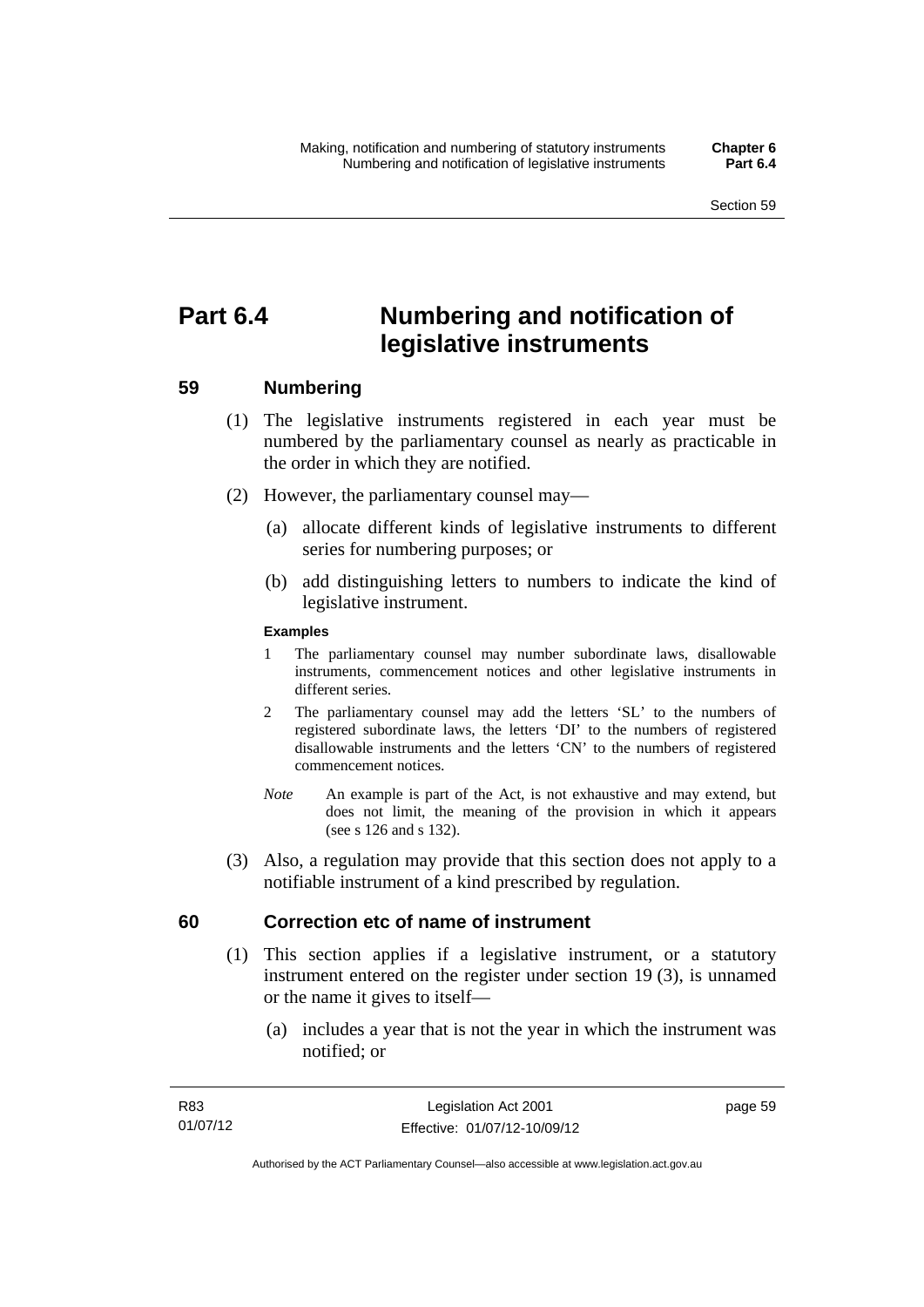#### Section 60

- (b) is the same as another instrument that has been, or is to be, notified under this Act; or
- (c) includes a number that is not consecutive with other instruments that have been notified under this Act; or
- (d) does not include a number that would give the instrument a unique name; or
- (e) is otherwise not in accordance with current legislative drafting practice.

## **Example—par (c)**

A legislative instrument has the name '*XYZ Amendment Rule 2000* (*No 5*)'. Legislative instruments with the names '*XYZ Amendment Rule 2000 (No 1)*', '*XYZ Amendment Rule 2000 (No 2)*' and '*XYZ Amendment Rule 2000 (No 3)*' have already been notified under the Act

#### **Example—par (d)**

A legislative instrument has the name '*XYZ Amendment Rule 2000 (No )*'.

#### **Example—par (e)**

A legislative instrument has the name '*XYY Amendment Order 2002 (No 1)*'. The instrument was made under the *XYZ Act 2000* (the *authorising Act*). The name of the instrument does not correctly reflect the name of the authorising Act.

- *Note* An example is part of the Act, is not exhaustive and may extend, but does not limit, the meaning of the provision in which it appears (see s 126 and s 132).
- (2) The parliamentary counsel may, before notifying the instrument under this Act—
	- (a) add a name to an unnamed instrument; or
	- (b) amend the instrument's name to bring it into line with current legislative drafting practice.
- (3) If the name of an instrument is added or amended under this section, the instrument has effect for all purposes as if the instrument were made with the name as added or amended.

Authorised by the ACT Parliamentary Counsel—also accessible at www.legislation.act.gov.au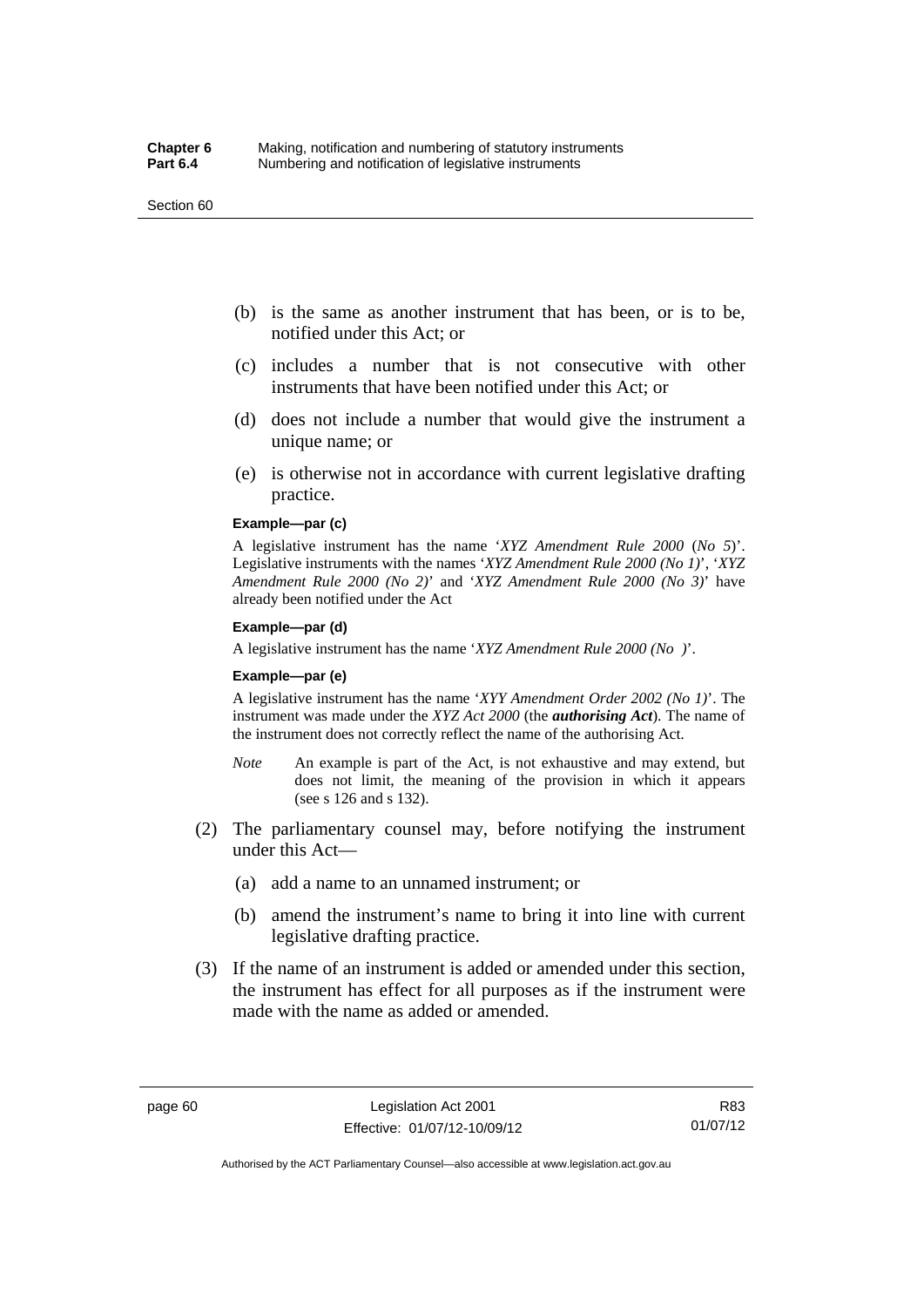(4) If the name of an instrument is added or amended under this section, the parliamentary counsel may make a corresponding change to any explanatory statement or regulatory impact statement for the instrument.

## **60A Correction of name of explanatory statement etc**

- (1) This section applies if an explanatory statement or regulatory impact statement for a legislative instrument—
	- (a) does not include the instrument's number or name in an appropriate place; or
	- (b) includes a reference to the instrument's number or name that is incorrect.
- (2) The parliamentary counsel may, before entering the statement in the register—
	- (a) include the instrument's number or name in an appropriate place in the statement; or
	- (b) correct the reference to the instrument's number or name.

## **61 Notification of legislative instruments**

- (1) If a legislative instrument is made, an authorised person for making a notification request for the instrument may ask the parliamentary counsel to notify the making of the instrument.
- (2) If an authorised person for making a notification request for a legislative instrument asks the parliamentary counsel to notify the making of the instrument and complies with the requirements (if any) prescribed by regulation (whether in relation to the form of the instrument, in relation to the making of the request or otherwise), the parliamentary counsel must—
	- (a) notify the making of the instrument in the register; or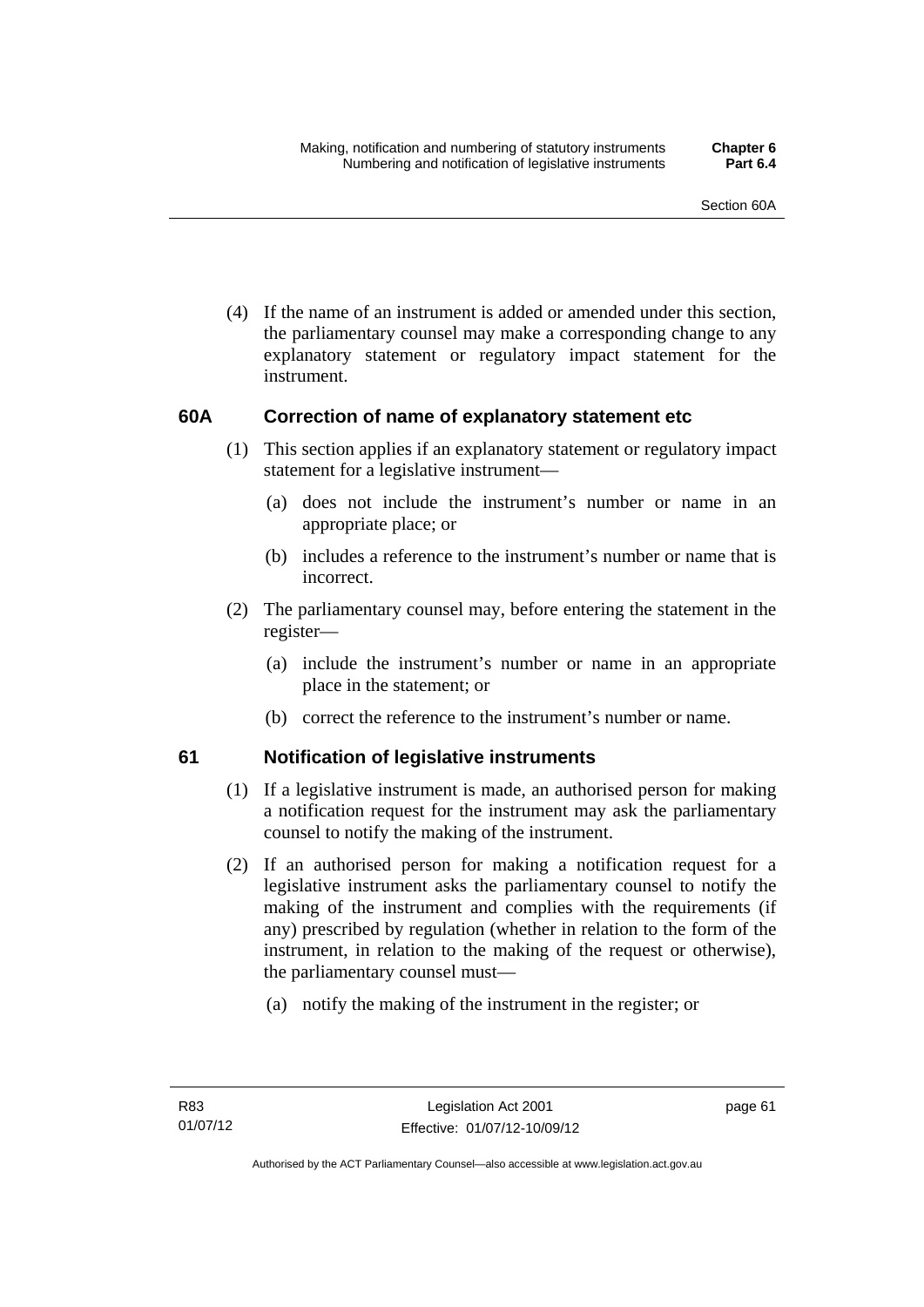#### Section 61

 (b) if it is not practicable to notify the making of the instrument in the register—notify the making of the instrument in another place the parliamentary counsel considers appropriate.

#### **Examples—other places**

- 1 another government website
- 2 the gazette
- 3 outside the Legislative Assembly
- *Note* An example is part of the Act, is not exhaustive and may extend, but does not limit, the meaning of the provision in which it appears (see Legislation Act, s 126 and s 132).
- (3) The making of the legislative instrument is notified in the register by entering in the register—
	- (a) a statement that the instrument has been made; and
	- (b) the text of the instrument.
- (4) The making of the legislative instrument is notified under subsection  $(2)$  (b) by—
	- (a) publishing the text of the instrument in the place decided by the parliamentary counsel under subsection (2) (b); or
	- (b) publishing in that place a statement that—
		- (i) the instrument has been made; and
		- (ii) copies of the instrument can be obtained at a stated place or stated places (whether by purchase or otherwise).
- (5) If the making of the legislative instrument is notified under subsection  $(2)$  (b), the parliamentary counsel must as soon as practicable enter in the register—
	- (a) a statement that the instrument—
		- (i) has been made; and
		- (ii) was notified in the stated place on a stated date; and

R83 01/07/12

Authorised by the ACT Parliamentary Counsel—also accessible at www.legislation.act.gov.au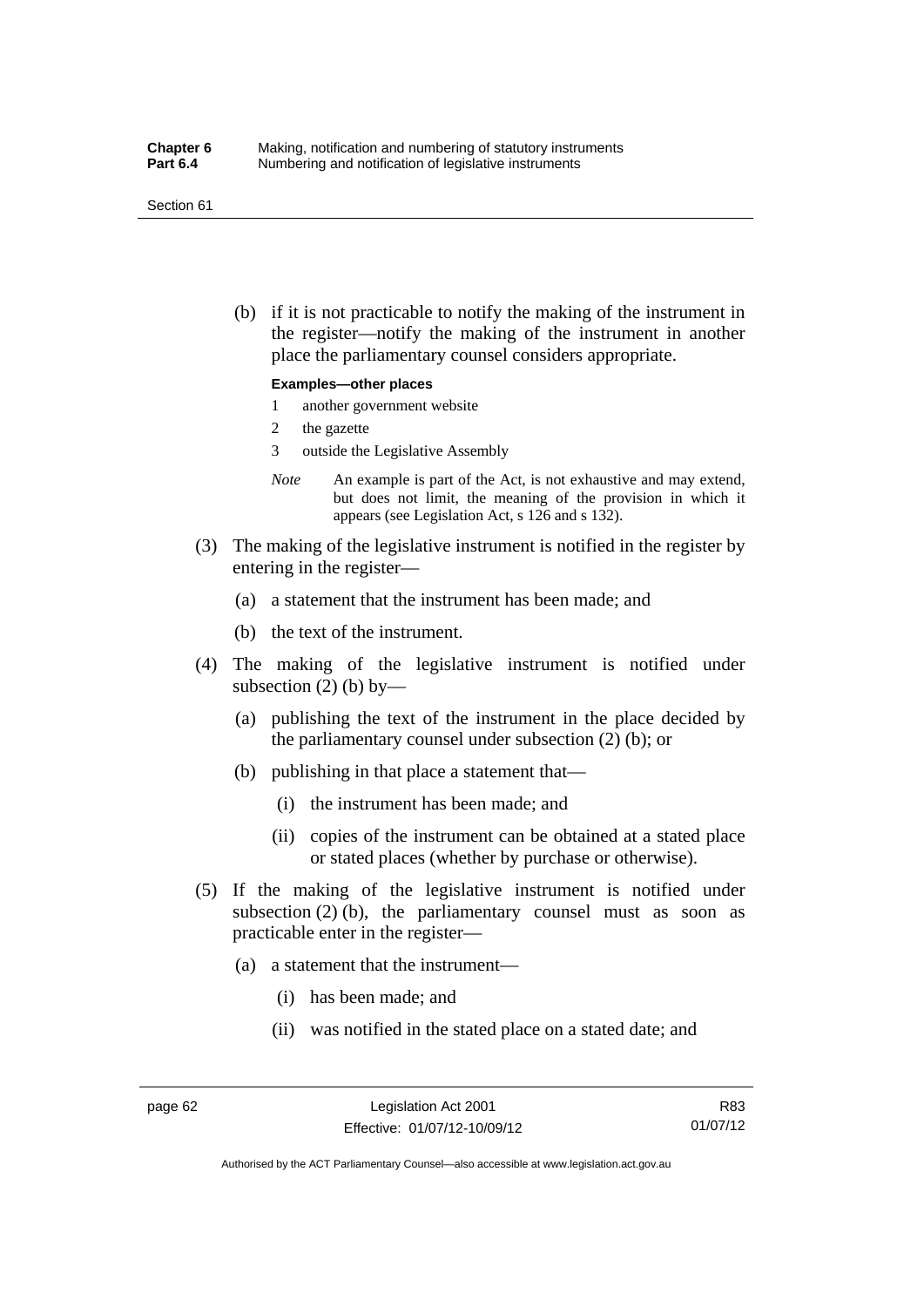- (b) the text of the instrument.
- (6) If the making of the legislative instrument is notified by publishing the statement mentioned in subsection (4) (b), copies of the instrument must be available on the day of publication, or as soon as practicable after that day, at the stated place or each of the stated places.
- (7) If on that day no copies of the legislative instrument are available at the stated place or any of the stated places, the parliamentary counsel must give the Minister a statement—
	- (a) that copies of the instrument were not available; and
	- (b) explaining why they were not available.
- (8) The Minister must present the statement to the Legislative Assembly not later than 6 sitting days after receiving it.
- (9) Despite subsection (2), the parliamentary counsel may notify the making of a legislative instrument even though a requirement prescribed by regulation for subsection (2) (a *prescribed requirement*) is not complied with.
- (10) The notification of a legislative instrument is valid even if—
	- (a) a prescribed requirement was not complied with; or
	- (b) the notification was made on the request of a person who was not, or was no longer, a delegate of an authorised person for making a notification request for the instrument.
- (11) This section is a determinative provision.
	- *Note* See s 5 for the meaning of determinative provisions, and s 6 for their displacement.
- (12) In this section:

*authorised person*, for making a notification request for a legislative instrument, means—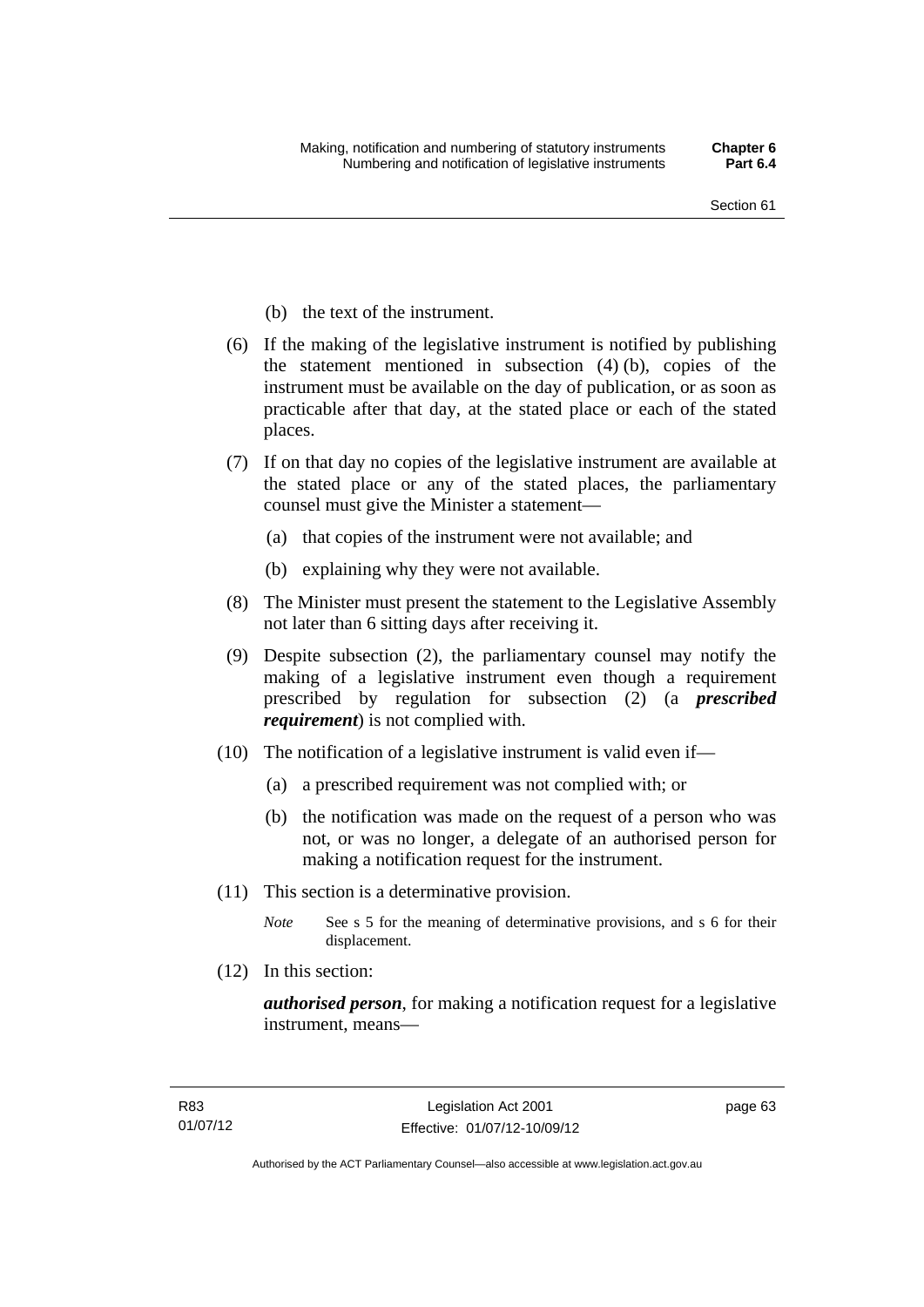- (a) the maker of the instrument; or
- (b) for a legislative instrument made by the Executive—a Minister or director-general; or
- (c) for a legislative instrument made by a Minister—a director-general; or
- (d) for a legislative instrument made by the rule-making committee—
	- (i) the secretary of the committee; or
	- (ii) the registrar of a court or tribunal in relation to which the instrument applies; or
- (e) for any other legislative instrument made by a court or tribunal, or by a member (however described) of a court or tribunal the registrar of the court or tribunal; or
- (f) for any other legislative instrument (other than an instrument prescribed by regulation for this paragraph)—a director-general; or
- (g) for a legislative instrument prescribed by regulation for this paragraph—a person prescribed by regulation as an authorised person for making a notification request for the instrument.

*rule-making committee* means the rule-making committee established under the *Court Procedures Act 2004*.

## **62 Effect of failure to notify legislative instrument**

- (1) A legislative instrument is not enforceable by or against the Territory or anyone else unless it is notified.
- (2) This section is a determinative provision.
	- *Note* See s 5 for the meaning of determinative provisions, and s 6 for their displacement.

Authorised by the ACT Parliamentary Counsel—also accessible at www.legislation.act.gov.au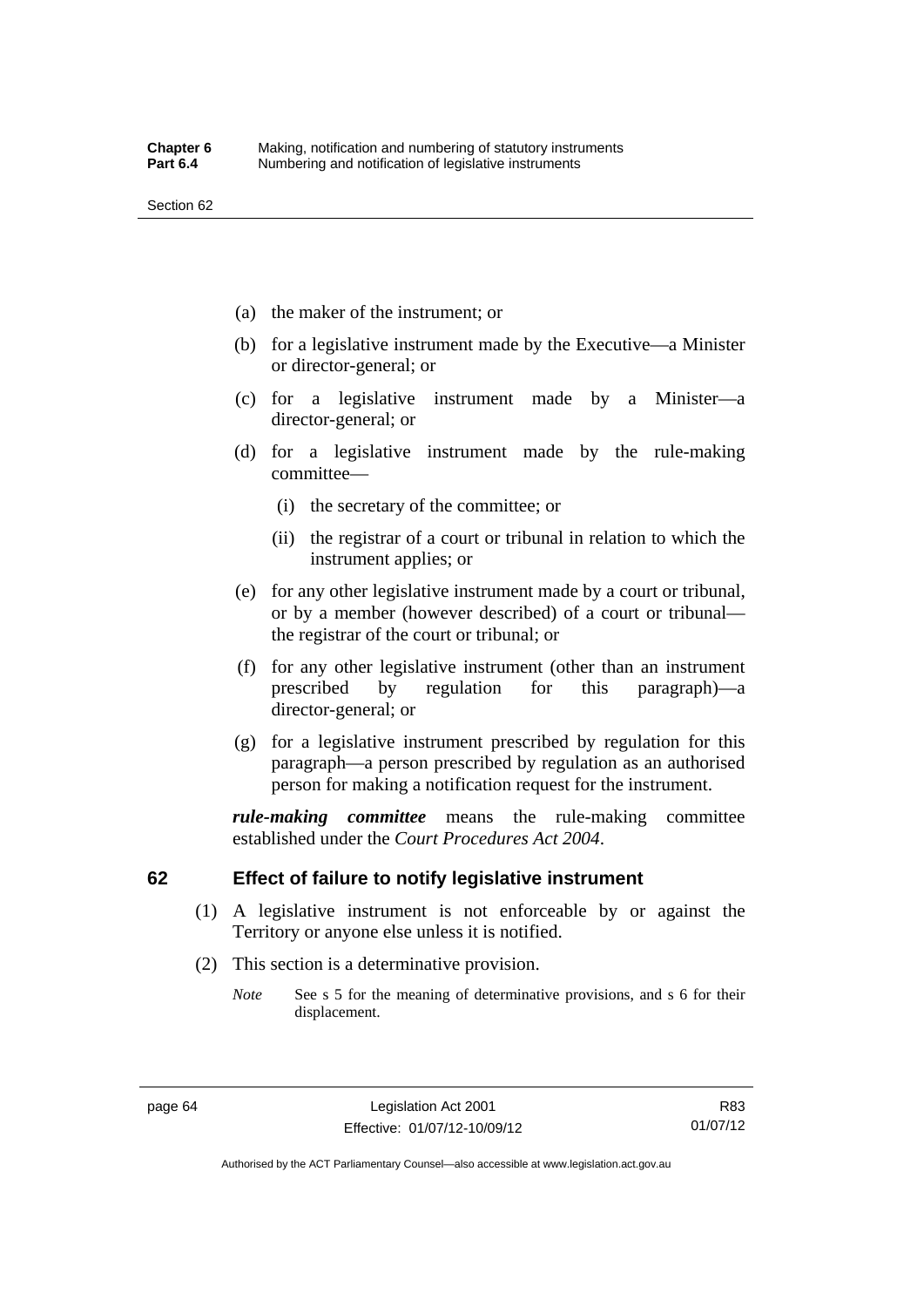## **63 References to** *notification* **of legislative instruments**

In an Act or statutory instrument, a reference to the *notification* of a legislative instrument is a reference to the instrument having been notified in the register, the gazette or otherwise under section  $61$  (2) (b).

Authorised by the ACT Parliamentary Counsel—also accessible at www.legislation.act.gov.au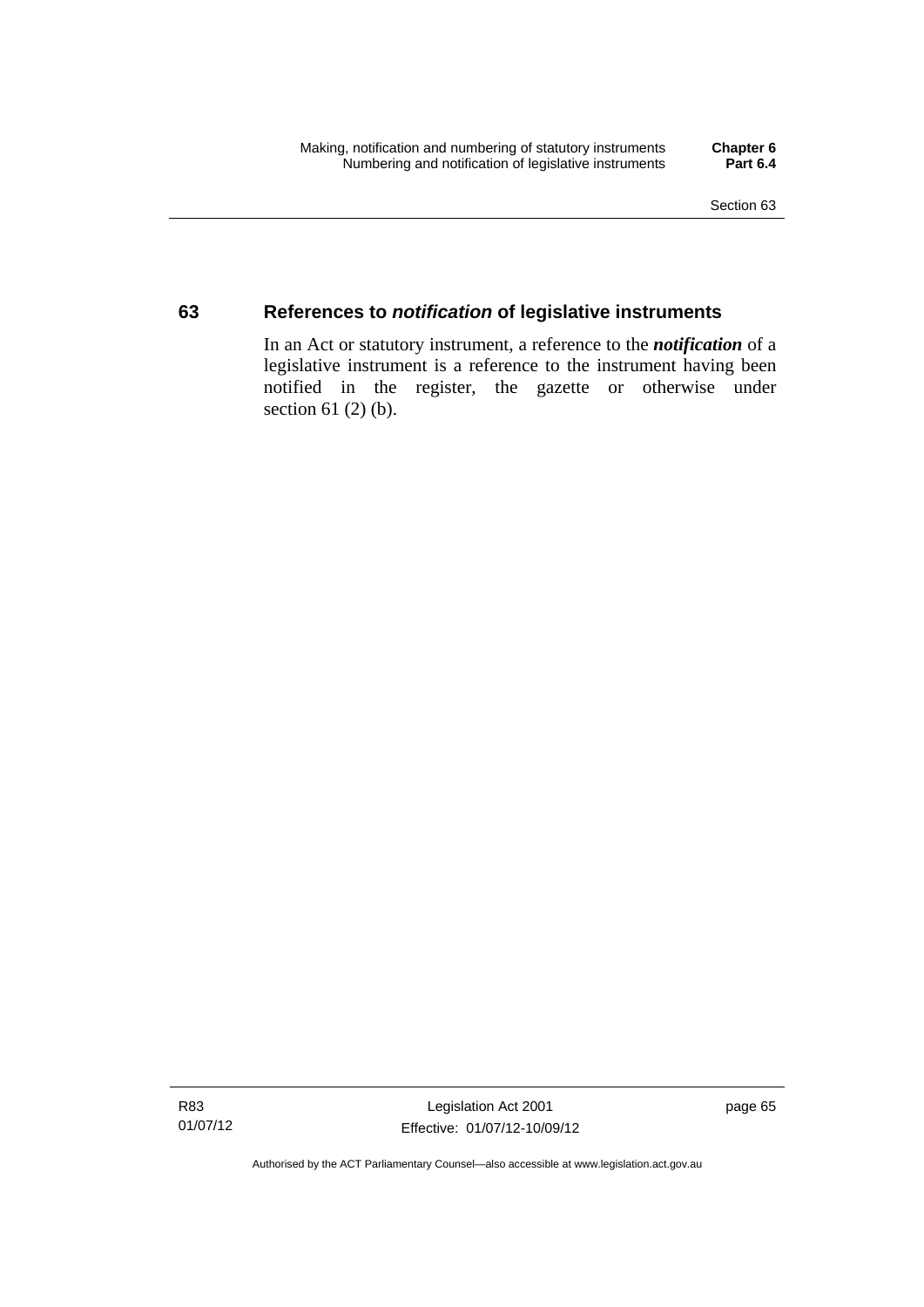#### **Chapter 7** Presentation, amendment and disallowance of subordinate laws and disallowable instruments

# **Chapter 7** Presentation, amendment and **disallowance of subordinate laws and disallowable instruments**

*Note* In this chapter, a reference to a subordinate law or disallowable instrument includes a reference to a provision of a subordinate law or disallowable instrument (see s 8 (2) and s 9 (2)).

## **64 Presentation of subordinate laws and disallowable instruments**

- (1) A subordinate law or disallowable instrument must be presented to the Legislative Assembly not later than 6 sitting days after its notification day.
- (2) If a subordinate law or disallowable instrument is not presented in accordance with subsection (1), it is taken to be repealed.
- (3) This section is a determinative provision.
	- *Note* See s 5 for the meaning of determinative provisions, and s 6 for their displacement.

## **65 Disallowance by resolution of Assembly**

- (1) This section applies if notice of a motion to disallow a subordinate law or disallowable instrument is given in the Legislative Assembly not later than 6 sitting days after the day it is presented to the Assembly.
- (2) If the Legislative Assembly passes a resolution to disallow the subordinate law or disallowable instrument, it is taken to be repealed—
	- (a) on the day after the day the disallowance is notified; or

Authorised by the ACT Parliamentary Counsel—also accessible at www.legislation.act.gov.au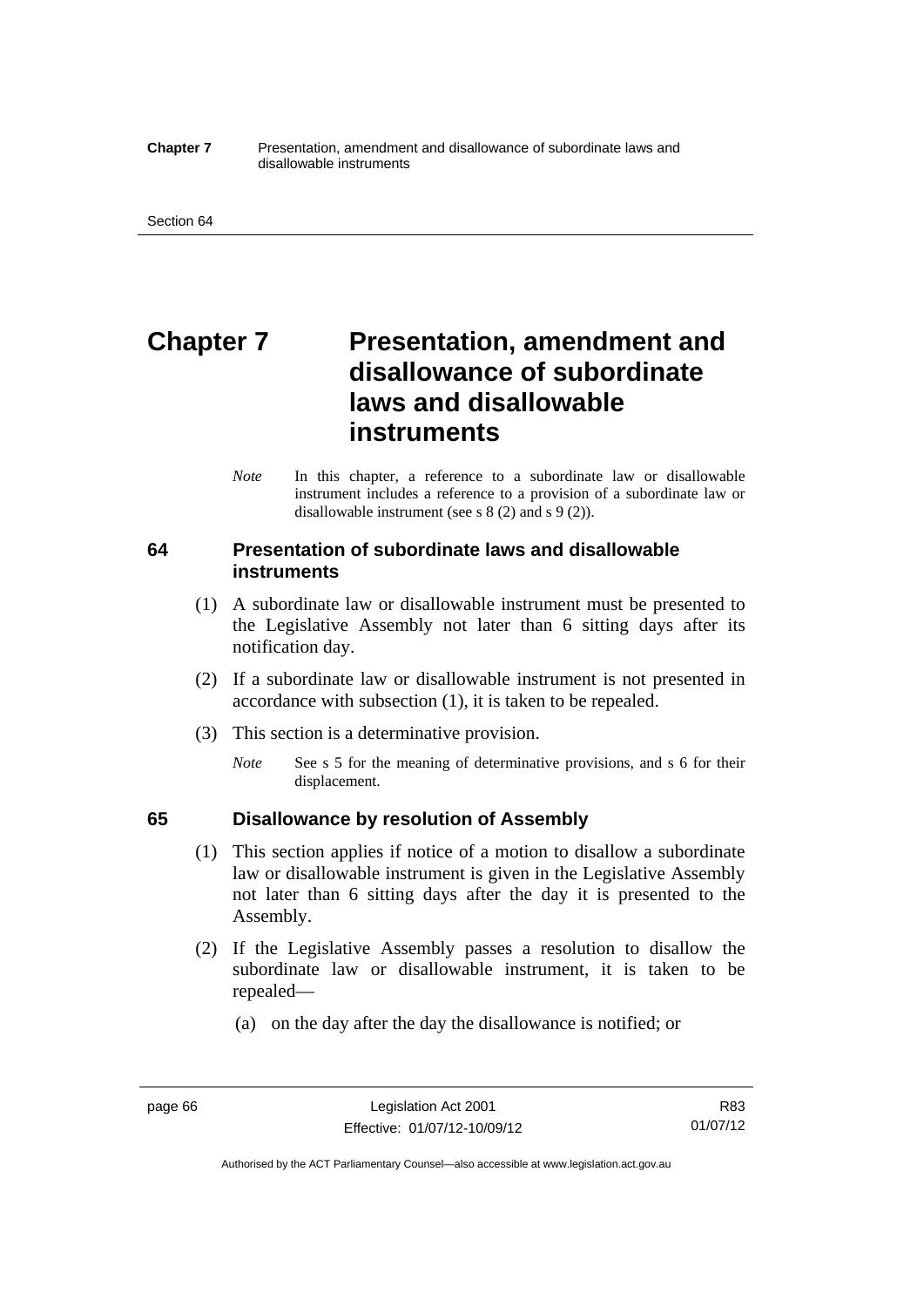- (b) if the resolution provides that it takes effect on the day the resolution is passed—that day.
- (3) For this chapter, the Legislative Assembly is taken to have passed a resolution to disallow the subordinate law or disallowable instrument if, at the end of 6 sitting days after the day the notice is given—
	- (a) the notice has not been withdrawn and the motion has not been called on; or
	- (b) the motion has been called on and moved, but has not been withdrawn or otherwise disposed of.
- (4) If subsection (3) applies, the resolution is taken to be the resolution set out in the motion for the resolution.
- (5) A disallowance under this section has effect for all purposes as if it were a repeal made by an Act.
- (6) This section is a determinative provision.
	- *Note* See s 5 for the meaning of determinative provisions, and s 6 for their displacement.

## **65A Notification of disallowance by resolution of Assembly**

- (1) If a subordinate law or disallowable instrument is disallowed, or taken to have been disallowed, under section 65, the Speaker must ask the parliamentary counsel to notify the disallowance.
- (2) If the Speaker asks the parliamentary counsel to notify the disallowance, the parliamentary counsel must—
	- (a) notify the disallowance in the register; or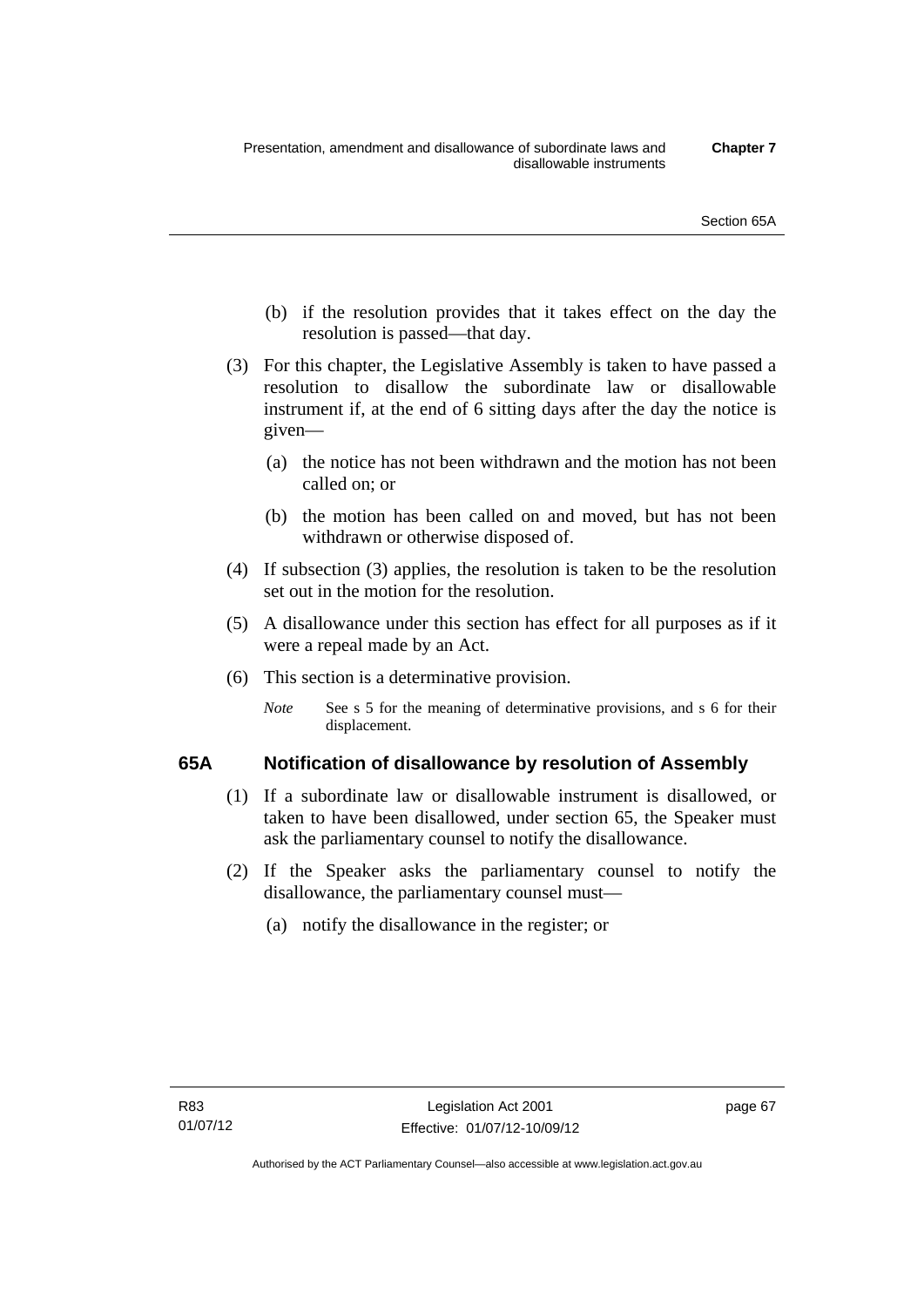#### **Chapter 7** Presentation, amendment and disallowance of subordinate laws and disallowable instruments

#### Section 65A

 (b) if it is not practicable to notify the disallowance in the register—notify the disallowance in another place the parliamentary counsel considers appropriate.

#### **Examples—other places**

- 1 another government website
- 2 the gazette
- 3 outside the Legislative Assembly
- *Note* An example is part of the Act, is not exhaustive and may extend, but does not limit, the meaning of the provision in which it appears (see Legislation Act, s 126 and s 132).
- (3) If the Speaker asks the parliamentary counsel to notify the disallowance on a particular day, the parliamentary counsel must notify the disallowance on that day unless it is impracticable to do so.
- (4) The disallowance is notified in the register by entering in the register—
	- (a) a statement that the subordinate law or disallowable instrument has been disallowed under section 65; and
	- (b) the text of the resolution passed, or taken to have been passed, by the Legislative Assembly under section 65; and
	- (c) the day when the resolution was passed or taken to have been passed; and
	- (d) the day when the subordinate law or disallowable instrument is taken to be repealed because of the resolution.
- (5) The disallowance is notified under subsection (2) (b) by publishing in the place decided by the parliamentary counsel under that subsection—
	- (a) a statement that the subordinate law or disallowable instrument has been disallowed under section 65; and

R83 01/07/12

Authorised by the ACT Parliamentary Counsel—also accessible at www.legislation.act.gov.au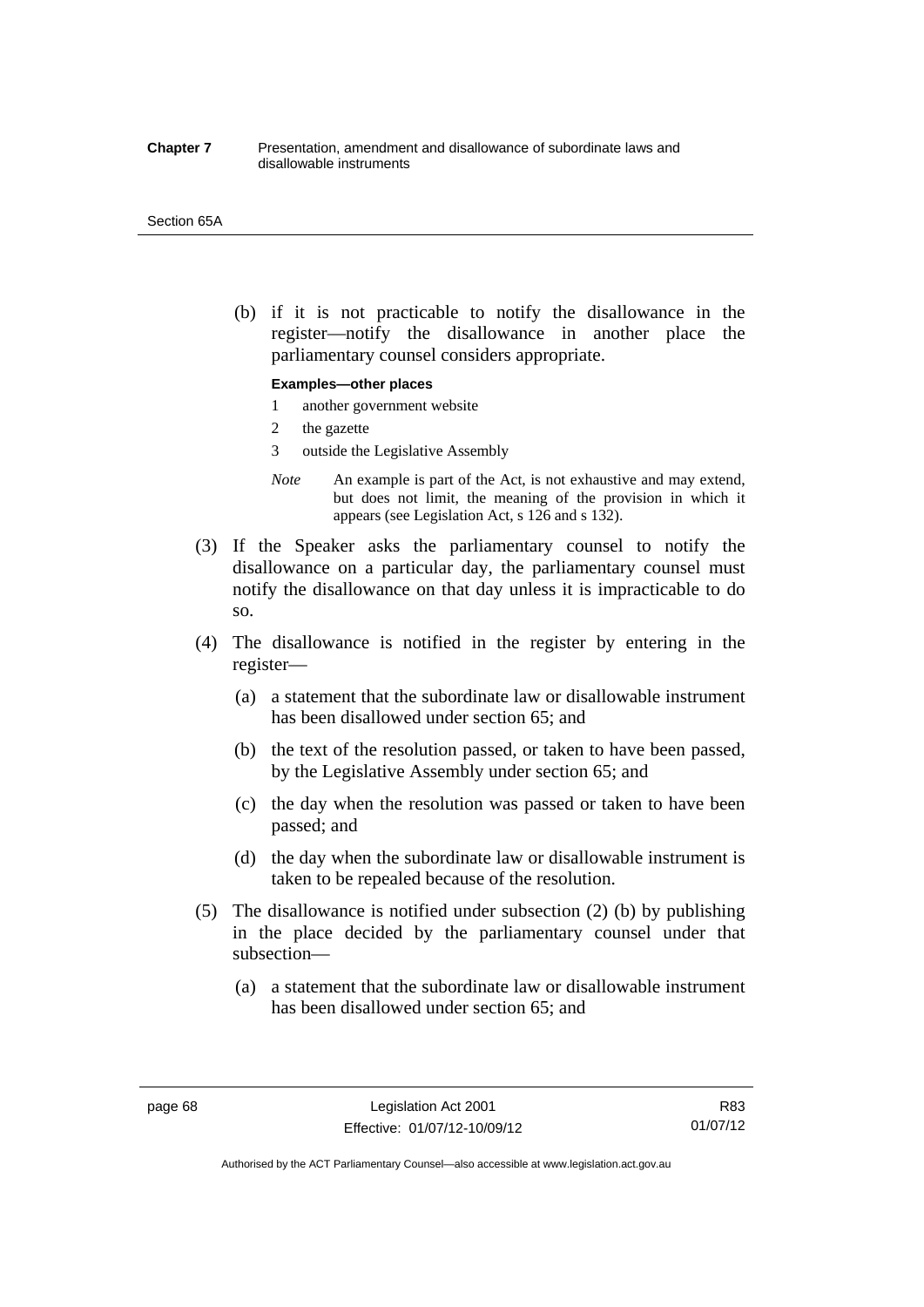- (b) the text of the resolution passed, or taken to have been passed, by the Legislative Assembly under section 65; and
- (c) the day when the resolution was passed or taken to have been passed; and
- (d) the day when the subordinate law or disallowable instrument is taken to be repealed because of the resolution.
- (6) If the disallowance is notified under subsection (2) (b), the parliamentary counsel must enter in the register—
	- (a) a statement that the subordinate law or disallowable instrument has been disallowed under section 65; and
	- (b) a statement that the disallowance was notified under subsection (2) (b) in a stated place on a stated date; and
	- (c) the text of the resolution passed, or taken to have been passed, under section 65; and
	- (d) the day when the resolution was passed or taken to have been passed; and
	- (e) the day when the subordinate law or disallowable instrument is taken to be repealed because of the resolution.
- (7) This section is a determinative provision.
	- *Note* See s 5 for the meaning of determinative provisions, and s 6 for their displacement.

## **66 Revival of affected laws**

- (1) This section applies if—
	- (a) a subordinate law or disallowable instrument (the *disallowed law*) is taken to be repealed under section 64 (Presentation of subordinate laws and disallowable instruments) or section 65 (Disallowance by resolution of Assembly); and

page 69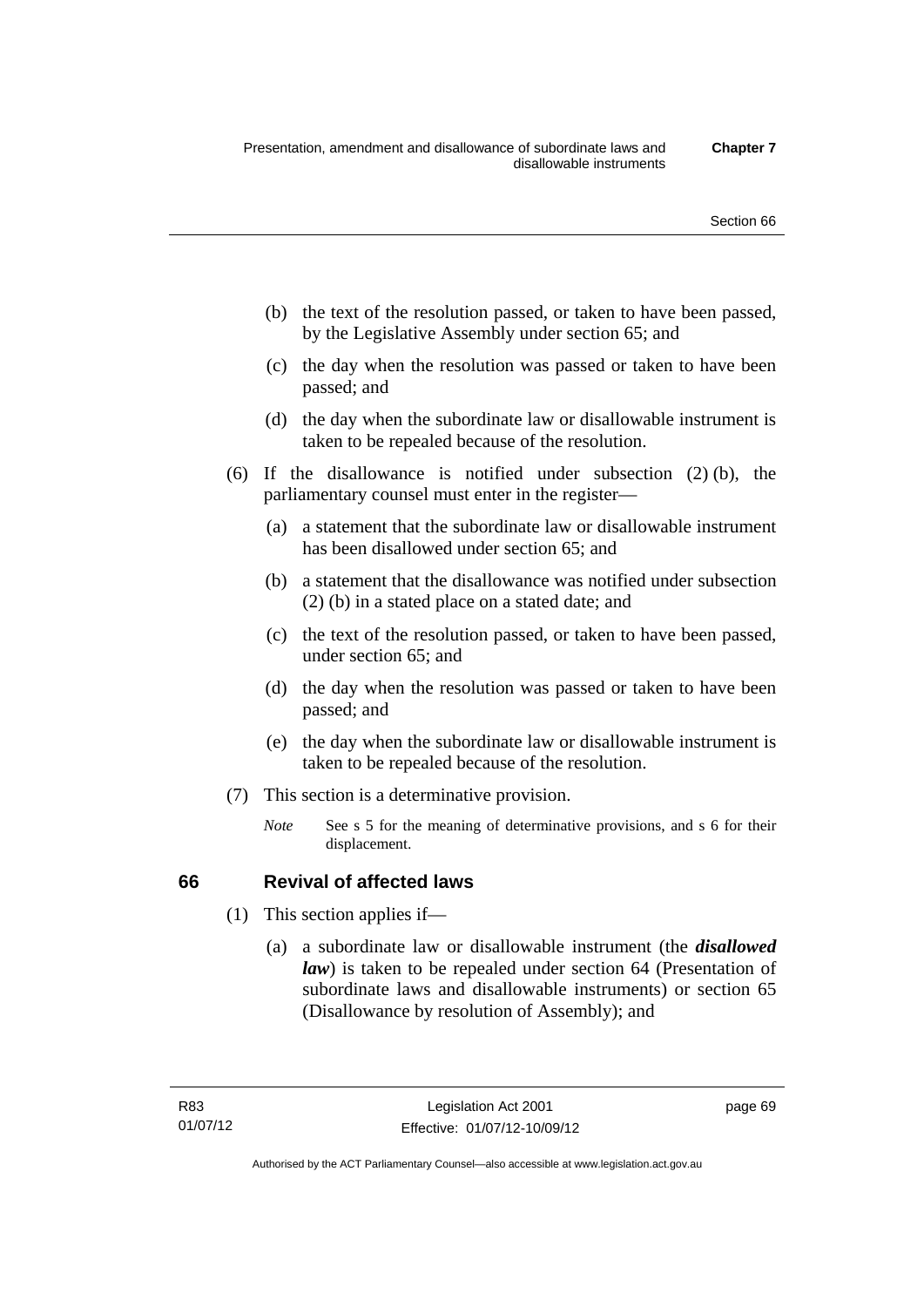#### **Chapter 7** Presentation, amendment and disallowance of subordinate laws and disallowable instruments

#### Section 67

- (b) the disallowed law repealed or amended an Act or statutory instrument (the *affected law*); and
- (c) the repeal or amendment has commenced.
- (2) The affected law is revived, from the beginning of the day after the disallowed law is taken to have been repealed, as if the disallowed law had never been made.
- (3) This section is a determinative provision.
	- *Note* See s 5 for the meaning of determinative provisions, and s 6 for their displacement.

## **67 Making of instrument same in substance within 6 months after disallowance**

- (1) This section applies if a subordinate law or disallowable instrument (the *disallowed law*) is disallowed under section 65 (Disallowance by resolution of Assembly).
- (2) A subordinate law or disallowable instrument the same in substance must not be made within 6 months beginning on the day of the disallowance unless the Legislative Assembly has—
	- (a) rescinded the resolution that disallowed the disallowed law; or
	- (b) by resolution, approved the making of—
		- (i) a subordinate law or disallowable instrument in those terms; or
		- (ii) a subordinate law or disallowable instrument the same in substance as the disallowed law.
- (3) A subordinate law or disallowable instrument made in contravention of this section is void.
- (4) This section is a determinative provision.
	- *Note* See s 5 for the meaning of determinative provisions, and s 6 for their displacement.

Authorised by the ACT Parliamentary Counsel—also accessible at www.legislation.act.gov.au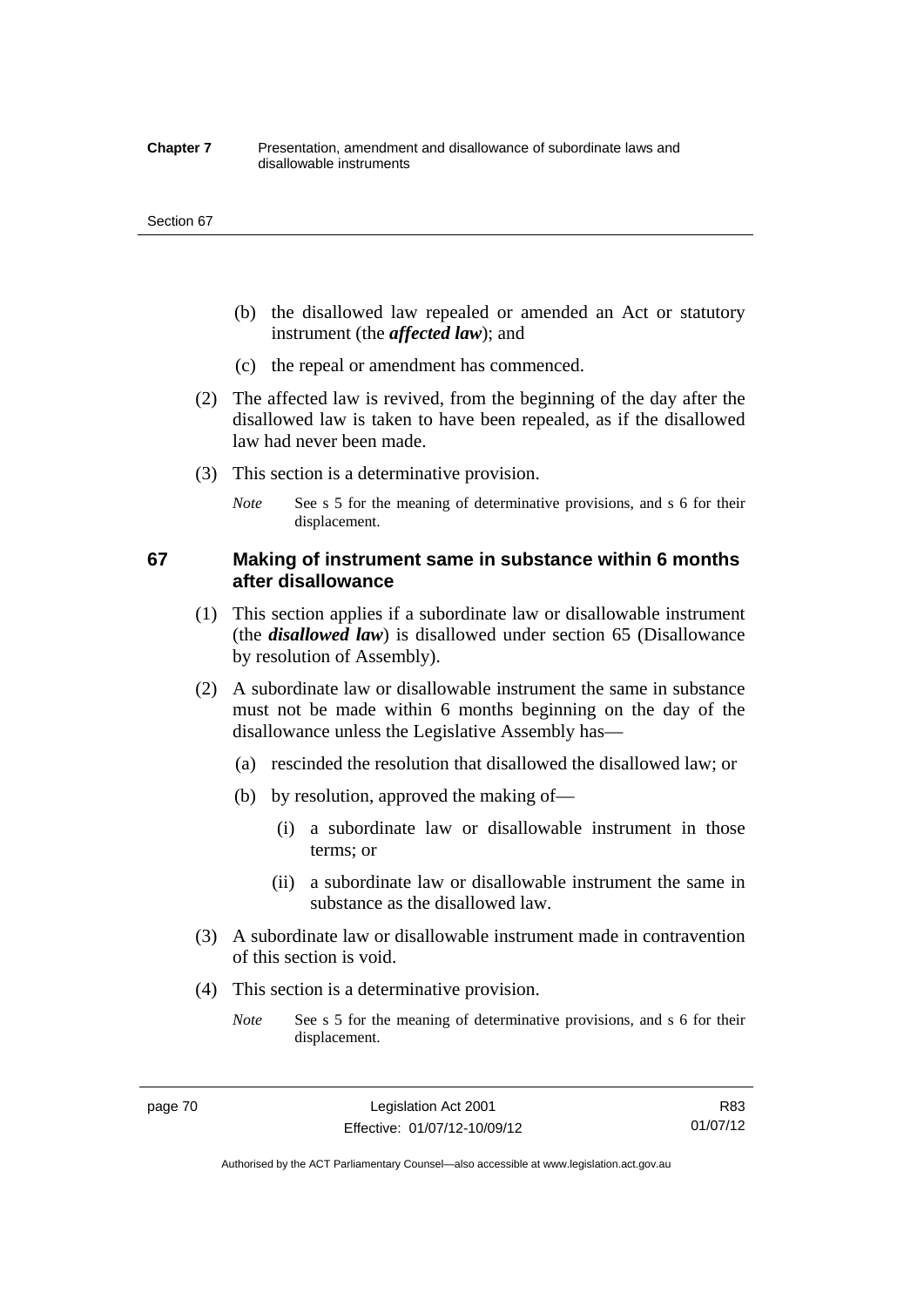## **68 Amendment by resolution of Assembly**

(1) In this section:

*amendment* does not include an amendment that would have the effect of waiving or changing any fee, charge, penalty or other amount payable to the Territory.

*disallowable instrument* does not include a determination of fees or charges by a Minister under an Act or subordinate law.

- (2) This section applies if notice of a motion to amend a subordinate law or disallowable instrument is given in the Legislative Assembly not later than 6 sitting days after the day it is presented to the Assembly.
- (3) If the Legislative Assembly passes a resolution to amend the subordinate law or disallowable instrument, it is amended accordingly—
	- (a) on the day after the day the amendment is notified; or
	- (b) if the resolution provides that it takes effect on the day the resolution is passed—that day.
- (4) For this chapter, the Legislative Assembly is taken to have passed a resolution to amend the subordinate law or disallowable instrument if, at the end of 6 sitting days after the day the notice is given—
	- (a) the notice has not been withdrawn and the motion has not been called on; or
	- (b) the motion has been called on and moved, but has not been withdrawn or otherwise disposed of.
- (5) If subsection (4) applies, the resolution is taken to be the resolution set out in the motion for the resolution.
- (6) An amendment under this section has effect for all purposes as if it had been made by an Act.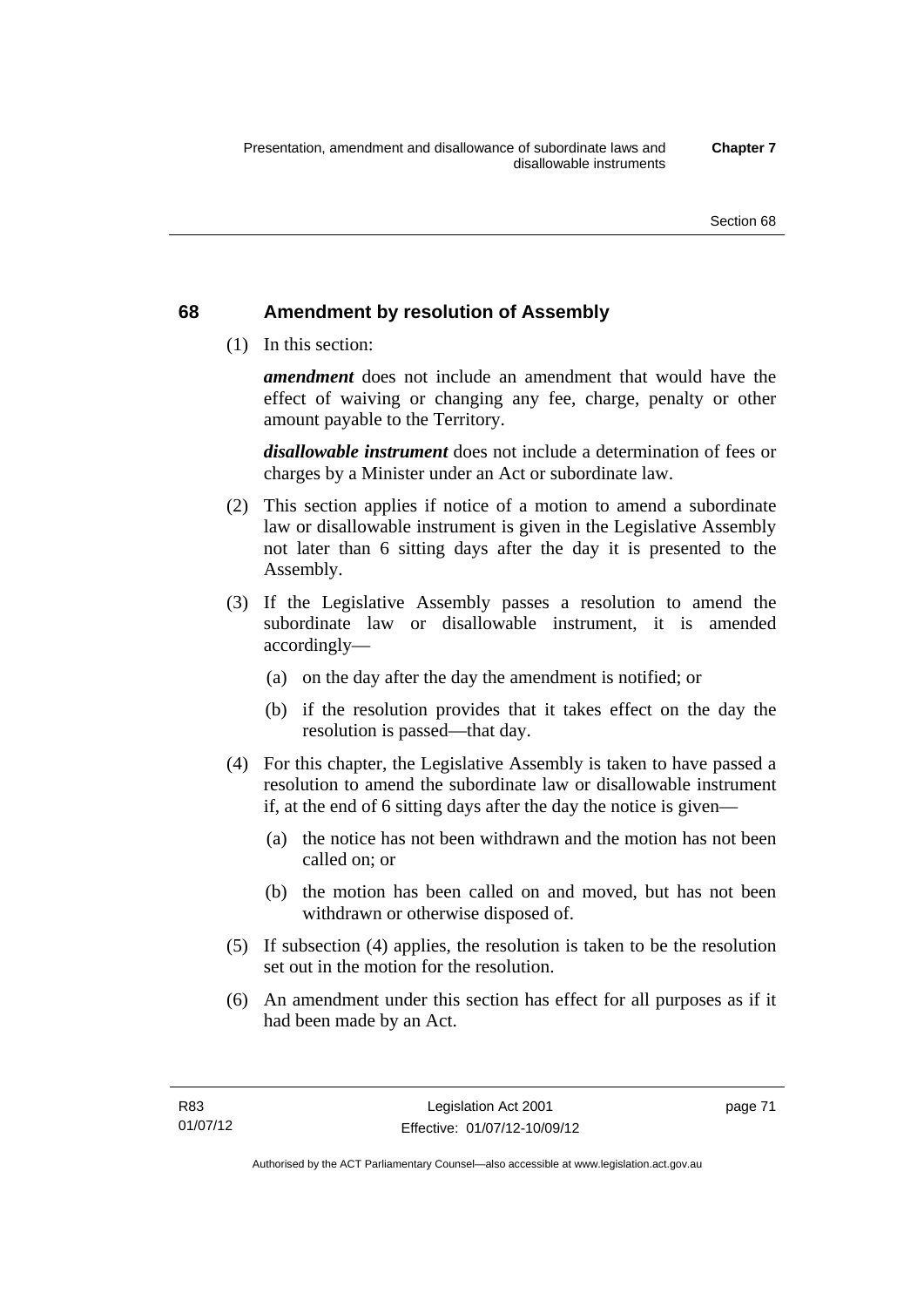#### **Chapter 7** Presentation, amendment and disallowance of subordinate laws and disallowable instruments

#### Section 69

- (7) Without limiting subsection (6), section 83 (Consequences of amendment of statutory instrument by Act) applies to the amendment as if it had been made by an Act.
- (8) This section is a determinative provision.
	- *Note* See s 5 for the meaning of determinative provisions, and s 6 for their displacement.

## **69 Notification of amendments made by resolution of Assembly**

- (1) If a subordinate law or disallowable instrument (the *amended law*) is amended under section 68, the Speaker must ask the parliamentary counsel to notify the amendment.
- (2) If the Speaker asks the parliamentary counsel to notify the amendment, the parliamentary counsel must—
	- (a) notify the amendment in the register; or
	- (b) if it is not practicable to notify the amendment in the register notify the amendment in another place the parliamentary counsel considers appropriate.

#### **Examples—other places**

- 1 another government website
- 2 the gazette
- 3 outside the Legislative Assembly
- *Note* An example is part of the Act, is not exhaustive and may extend, but does not limit, the meaning of the provision in which it appears (see Legislation Act, s 126 and s 132).
- (3) If the Speaker asks the parliamentary counsel to notify the amendment on a particular day, the parliamentary counsel must notify the amendment on that day unless it is impracticable to do so.
- (4) The amendment is notified in the register by entering in the register—

Authorised by the ACT Parliamentary Counsel—also accessible at www.legislation.act.gov.au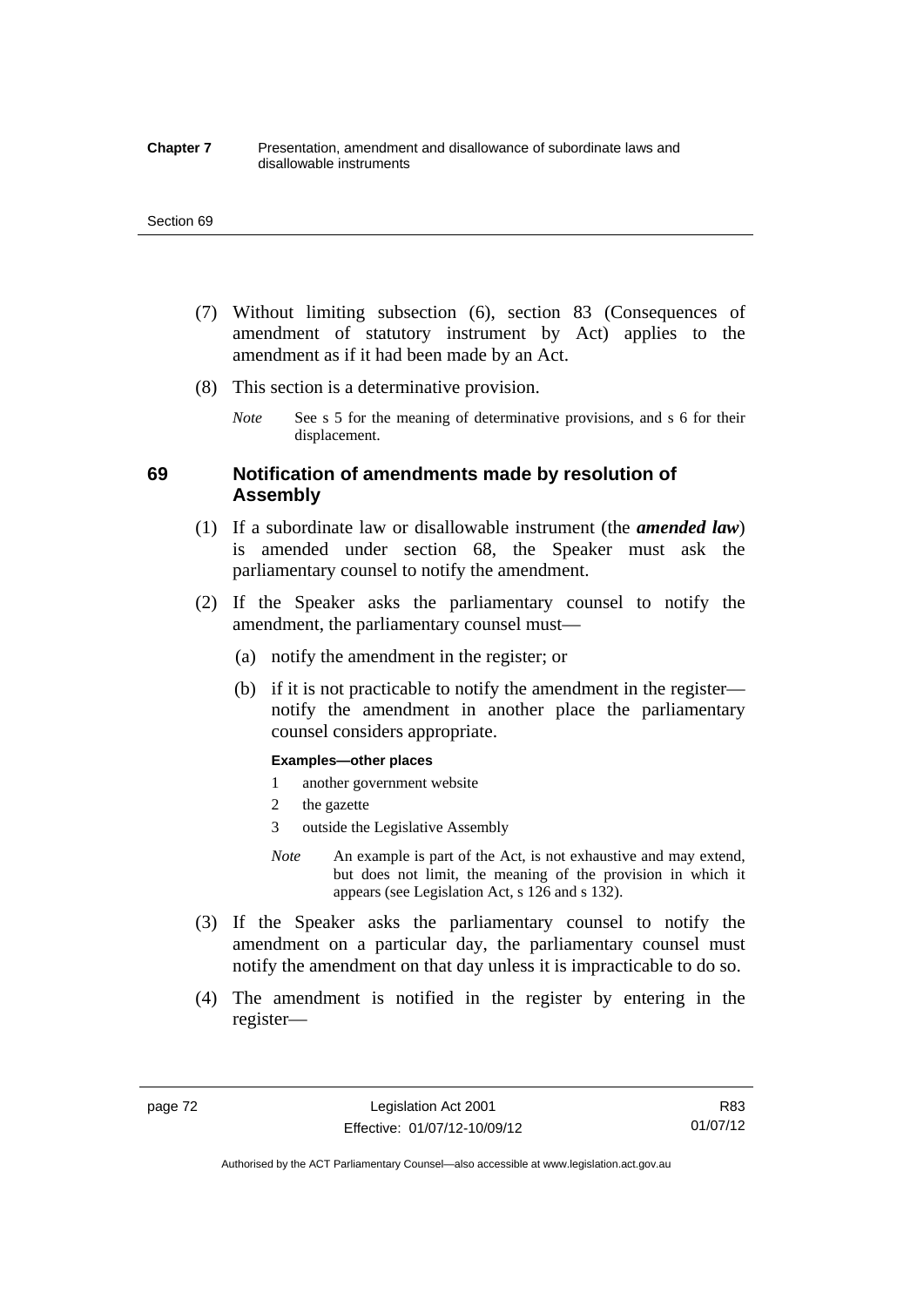- (a) a statement that the amendment of the amended law has been made under section 68; and
- (b) the text of the resolution passed, or taken to have been passed, by the Legislative Assembly under section 68; and
- (c) the day when the resolution was passed or taken to have been passed; and
- (d) the day when the subordinate law or disallowable instrument is taken to be amended because of the resolution.
- (5) The amendment is notified under subsection (2) (b) by publishing in the place decided by the parliamentary counsel under that subsection—
	- (a) a statement that the amendment of the amended law has been made under section 68; and
	- (b) the text of the resolution passed, or taken to have been passed, by the Legislative Assembly under section 68; and
	- (c) the day when the resolution was passed or taken to have been passed; and
	- (d) the day when the subordinate law or disallowable instrument is taken to be amended because of the resolution.
- (6) If the amendment is notified under subsection (2) (b), the parliamentary counsel must enter in the register—
	- (a) a statement that the amendment of the amended law has been made under section 68; and
	- (b) a statement that the amendment was notified under subsection (2) (b) in a stated place on a stated date; and
	- (c) the text of the resolution passed, or taken to have been passed, by the Legislative Assembly under section 68; and
	- (d) the day when the resolution was passed or taken to have been passed; and

page 73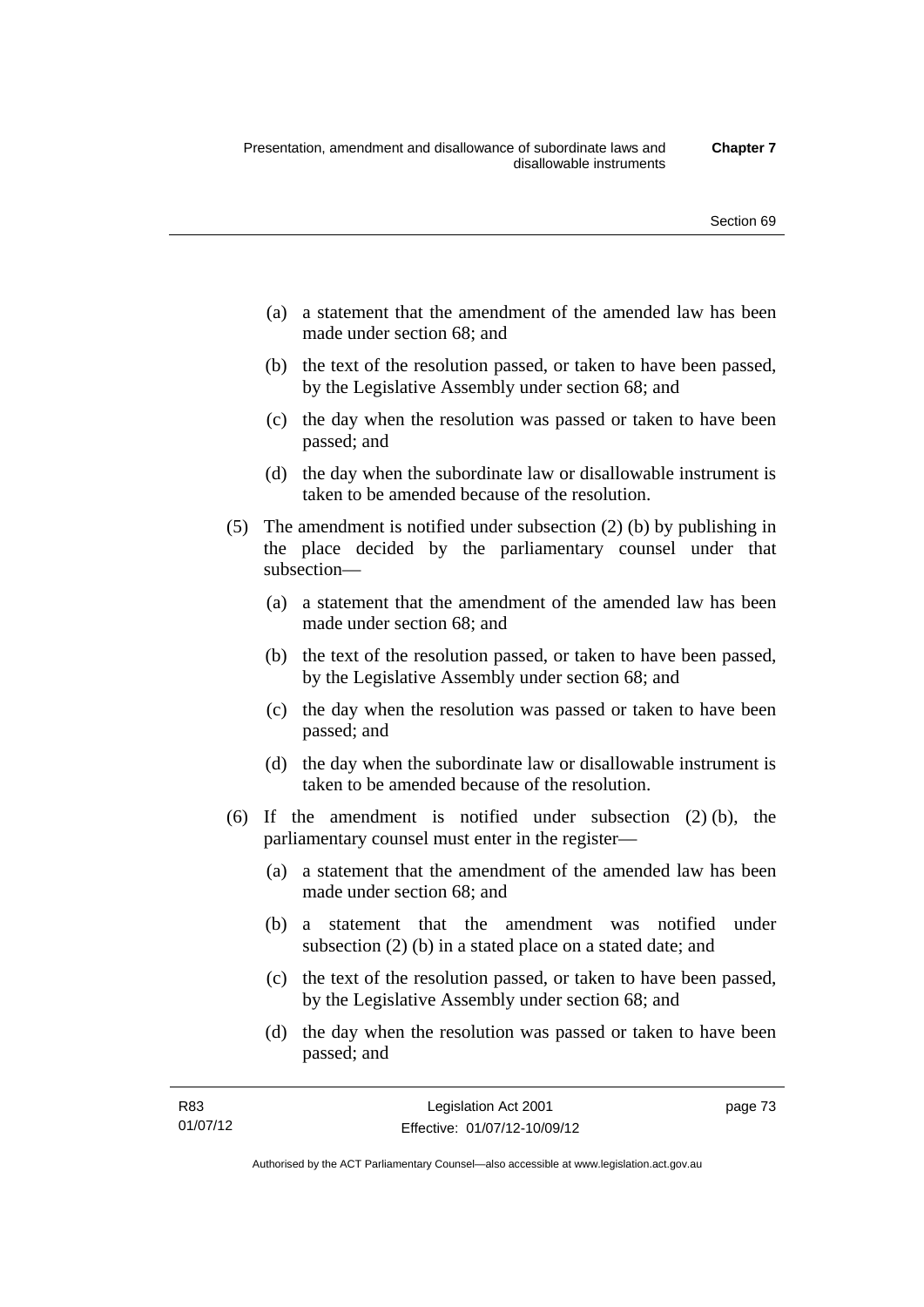#### **Chapter 7** Presentation, amendment and disallowance of subordinate laws and disallowable instruments

#### Section 70

- (e) the day when the subordinate law or disallowable instrument is taken to be amended because of the resolution.
- (7) This section is a determinative provision.
	- *Note* See s 5 for the meaning of determinative provisions, and s 6 for their displacement.

## **70 Making of amendment restoring effect of law within 6 months after amendment**

- (1) This section applies if a subordinate law or disallowable instrument (the *amended law*) is amended under section 68 (Amendment by resolution of Assembly).
- (2) A subordinate law or disallowable instrument the same in substance as the amended law before the amendment (the *earlier law*) must not be made within 6 months beginning on the day the amendment is made unless the Legislative Assembly has—
	- (a) rescinded the resolution that made the amendment; or
	- (b) by resolution approved the making of—
		- (i) a subordinate law or disallowable instrument in those terms; or
		- (ii) a subordinate law or disallowable instrument the same in substance as the earlier law.
- (3) A subordinate law or disallowable instrument made in contravention of this section is void.
- (4) This section is a determinative provision.
	- *Note* See s 5 for the meaning of determinative provisions, and s 6 for their displacement.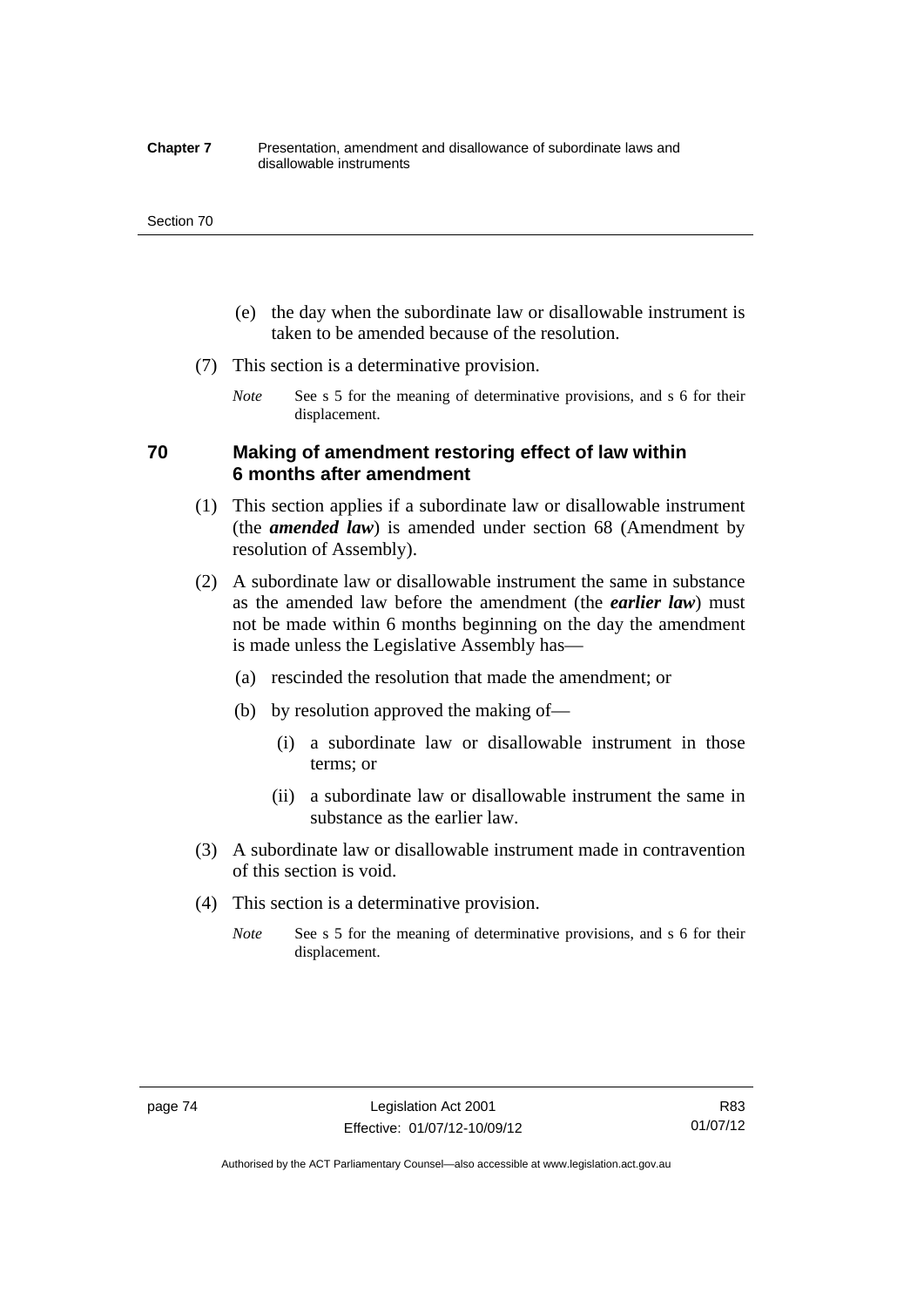## **71 Effect of dissolution or expiry of Assembly on notice of motion**

- (1) This section applies if—
	- (a) notice of motion to disallow or amend a subordinate law or disallowable instrument is given in the Legislative Assembly not later than 6 sitting days after the day the instrument is presented to the Assembly; and
	- (b) not later than 6 sitting days after the day the notice is given, the Assembly is dissolved or expires; and
	- (c) at the time of the dissolution or expiry—
		- (i) the notice has not been withdrawn and the motion has not been called on; or
		- (ii) the motion has been called on and moved, but has not been withdrawn or otherwise disposed of.
- (2) For this chapter, the subordinate law or disallowable instrument is taken to have been presented to the Legislative Assembly on the first sitting day of the Assembly after the next general election of members of the Assembly.
- (3) This section is a determinative provision.
	- *Note* See s 5 for the meaning of determinative provisions, and s 6 for their displacement.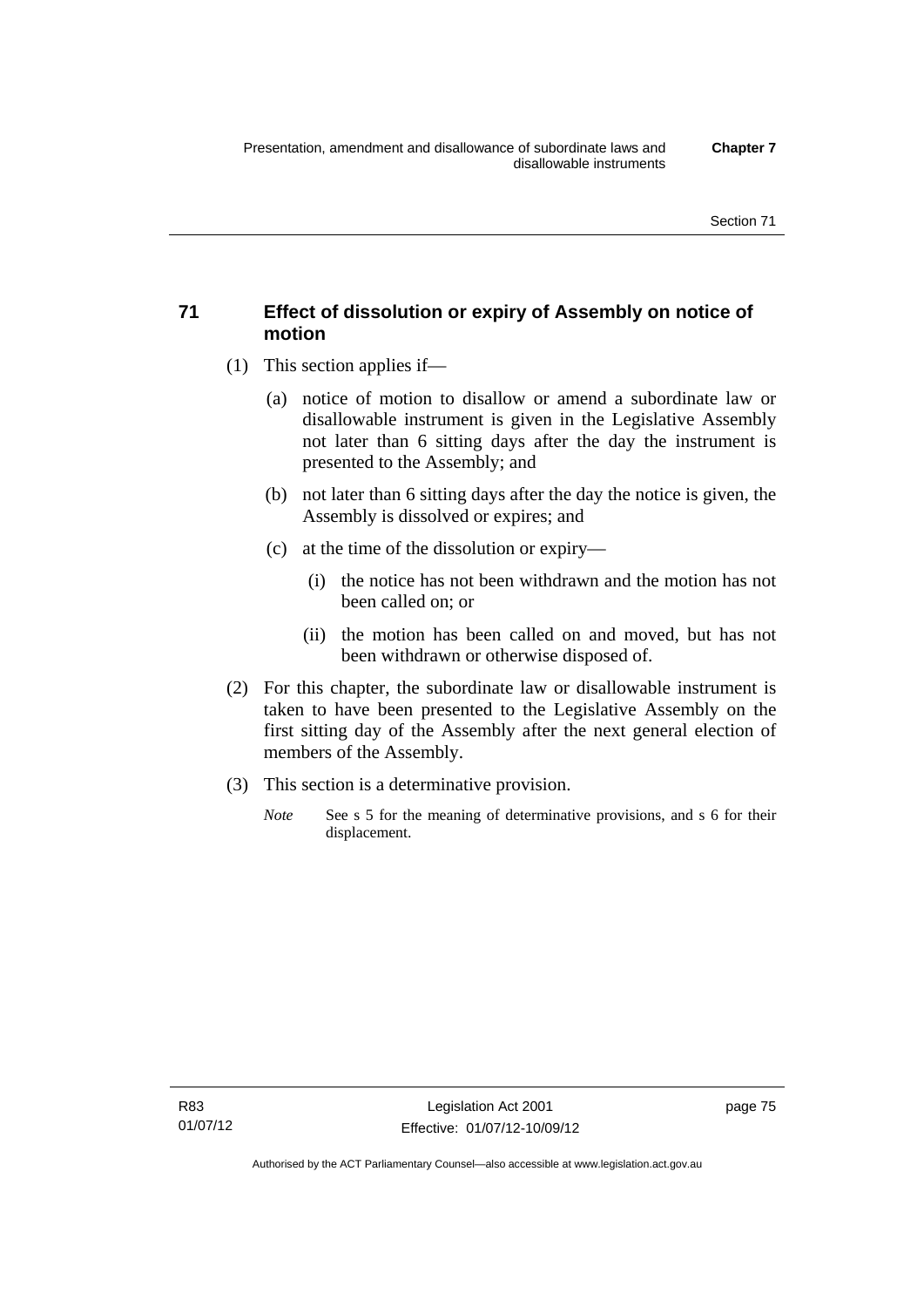# **Chapter 8 Commencement and exercise of powers before commencement**

### **72 Meaning of** *law***—ch 8**

In this chapter:

*law* means an Act or statutory instrument.

*Note* A reference to an Act or statutory instrument includes a reference to a provision of the Act or instrument (see s 7 and s 13).

## **73 General rules about commencement**

- (1) An Act commences—
	- (a) on the day after its notification day; or
	- (b) if the Act or another Act provides for a different date or time of commencement—on that date or at that time.
- (2) A legislative instrument commences—
	- (a) on the day after its notification day; or
	- (b) if an Act or the instrument provides for a later date or time of commencement—on that date or at that time; or
	- (c) if an Act provides for an earlier date or time of commencement—on that date or at that time; or
	- (d) if the instrument, under authority given by an Act, provides for an earlier date or time—on that date or at that time.

#### **Examples—par (b)**

- 1 A subordinate law may provide that it commences on a stated future date or at a stated time on a stated future date.
- 2 A disallowable instrument may provide that it commences on the commencement of a stated law or a stated provision of a stated law.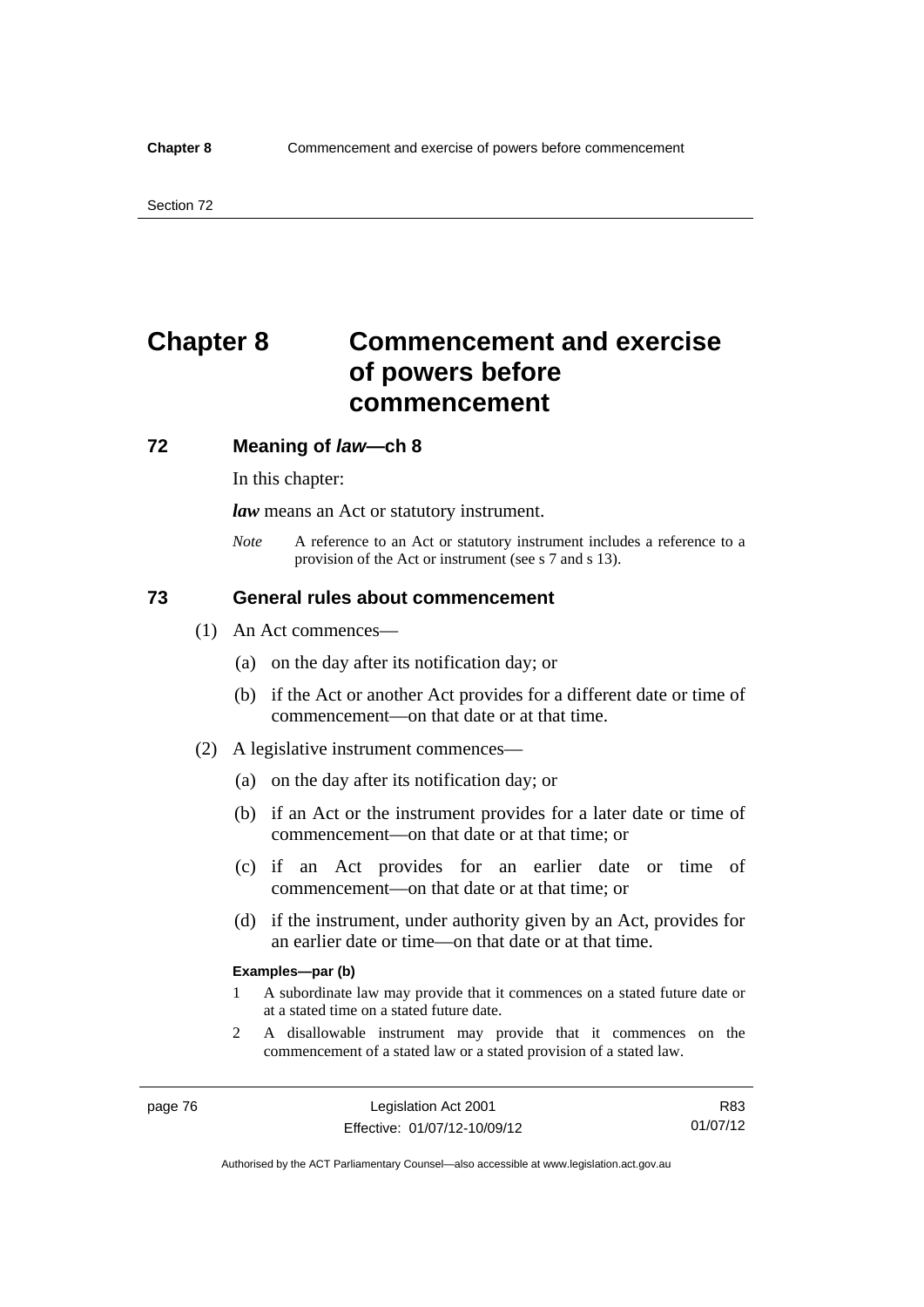- 3 A notifiable instrument may provide that it commences on the expiry of a stated statutory instrument.
- 4 A notifiable instrument may provide that it commences on the date fixed by a Commonwealth Minister, by notice in the Commonwealth gazette, under a stated Commonwealth Act.
- *Note* An example is part of the Act, is not exhaustive and may extend, but does not limit, the meaning of the provision in which it appears (see s 126 and s 132).
- (3) Without limiting subsection (2), if a legislative instrument is notified on a day after the day or time provided by the instrument for its commencement, and subsection (2) (c) or (d) does not apply to the instrument—
	- (a) the instrument is valid; but
	- (b) the instrument commences on the day after its notification day.
- (4) A statutory instrument that is not a legislative instrument commences—
	- (a) on the day after the day it is made or, if it is required under an Act or statutory instrument to be approved (however described) by the Executive, a Minister or any other entity, the day after the day it is approved; or
	- (b) if an Act or the instrument provides for a later date or time of commencement—on that date or at that time; or
	- (c) if an Act provides for an earlier date or time of commencement—on that date or at that time; or
	- (d) if the instrument, under authority given by an Act, provides for an earlier date or time—on that date or at that time.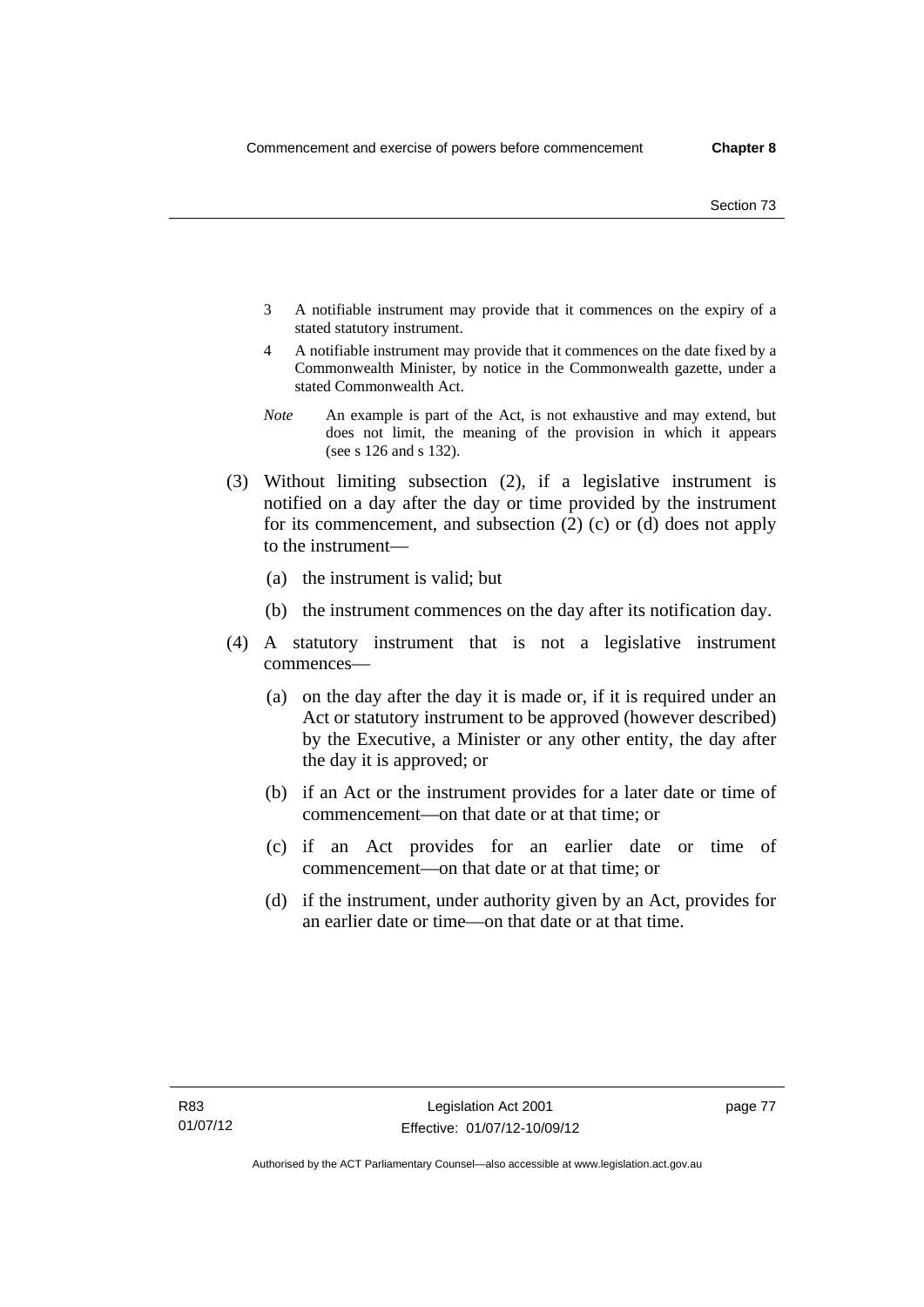- (5) This section is subject to the following sections:
	- (a) section 75 (Commencement of naming and commencement provisions);
	- (b) section 76 (Non-prejudicial provision may commence retrospectively);
	- (c) section 79 (Automatic commencement of postponed law);
	- (d) section 79A (Commencement of amendment of uncommenced law);
	- (e) section 81 (Exercise of powers between notification and commencement).
- (6) This section is a determinative provision.
	- *Note* See s 5 for the meaning of determinative provisions, and s 6 for their displacement.

## **74 Time of commencement**

- (1) If an Act commences on a day, it commences at the beginning of the day unless a different time of commencement is provided by the Act, another Act, or a commencement notice providing for the commencement of the Act.
- (2) If a statutory instrument commences on a day, it commences at the beginning of the day unless a different time of commencement is provided by the instrument, an Act, or a commencement notice providing for the commencement of the instrument.

Authorised by the ACT Parliamentary Counsel—also accessible at www.legislation.act.gov.au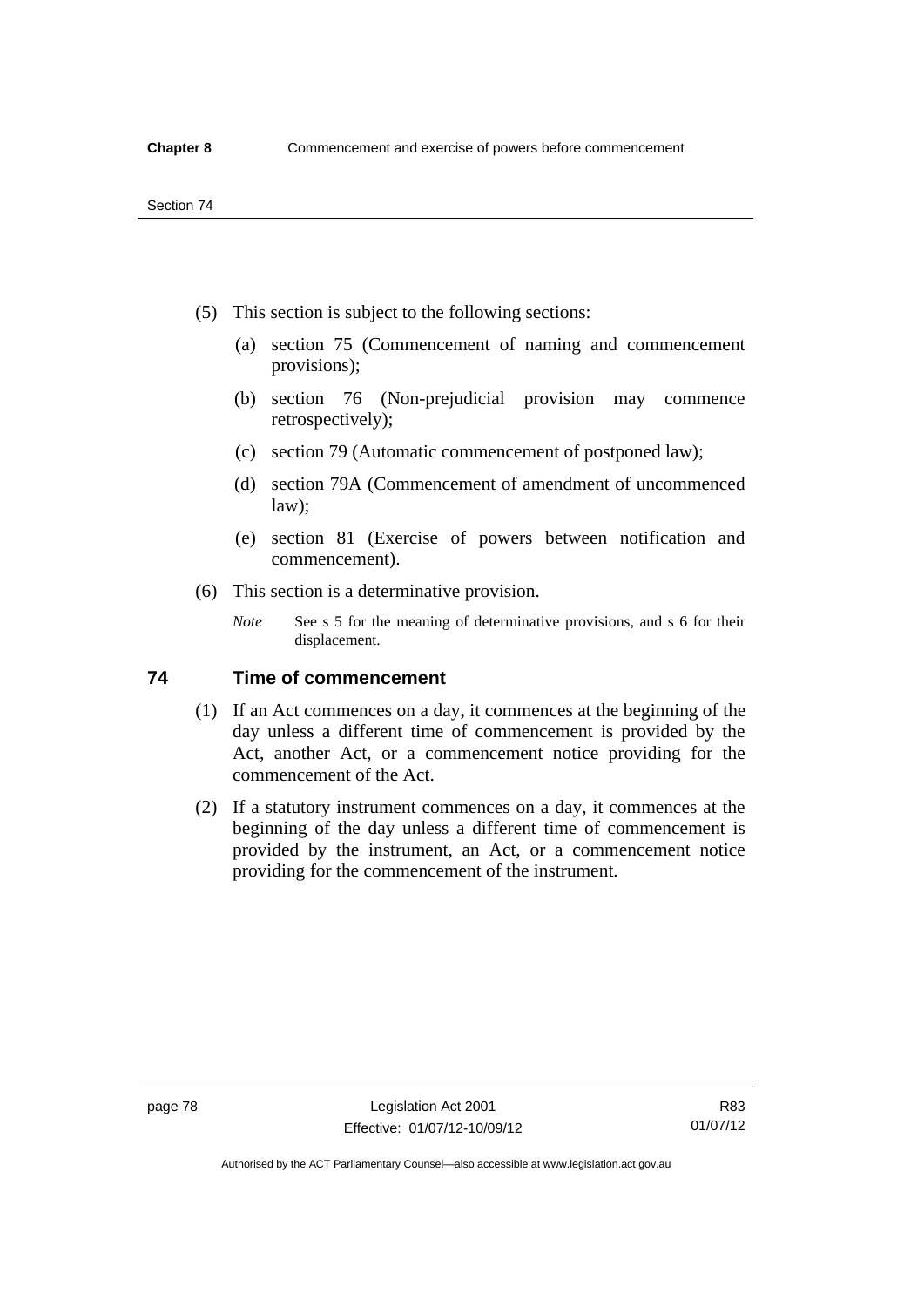## **75 Commencement of naming and commencement provisions**

 (1) The provisions of a law providing for its name and commencement automatically commence on its notification day.

### **Example**

The *XYZ Act 2002* was notified on 1 October 2002. It contains the following provision:

#### **2 Commencement**

This Act commences on 1 December 2002.

The provisions of the *XYZ Act 2002* providing for its name and commencement commence on 1 October 2002.

- *Note* An example is part of the Act, is not exhaustive and may extend, but does not limit, the meaning of the provision in which it appears (see s 126 and s 132).
- (2) However, if a provision of the law commences before the law's notification day, the naming and commencement provisions are taken to have automatically commenced—
	- (a) on that commencement; or
	- (b) if 2 or more provisions of the law commence at different times before the notification day—on the earlier or earliest of the commencements.

## **Example**

#### **2 Commencement**

- (1) This Act, other than section 9 and section 10, commences on a day fixed by the Minister by written notice.
- (2) Section 9 is taken to have commenced on 1 July 2001.
- (3) Section 10 is taken to have commenced on 1 August 2001.

The provisions of the *XYZ Act 2001* providing for its name and commencement are taken to have commenced on 1 July 2001.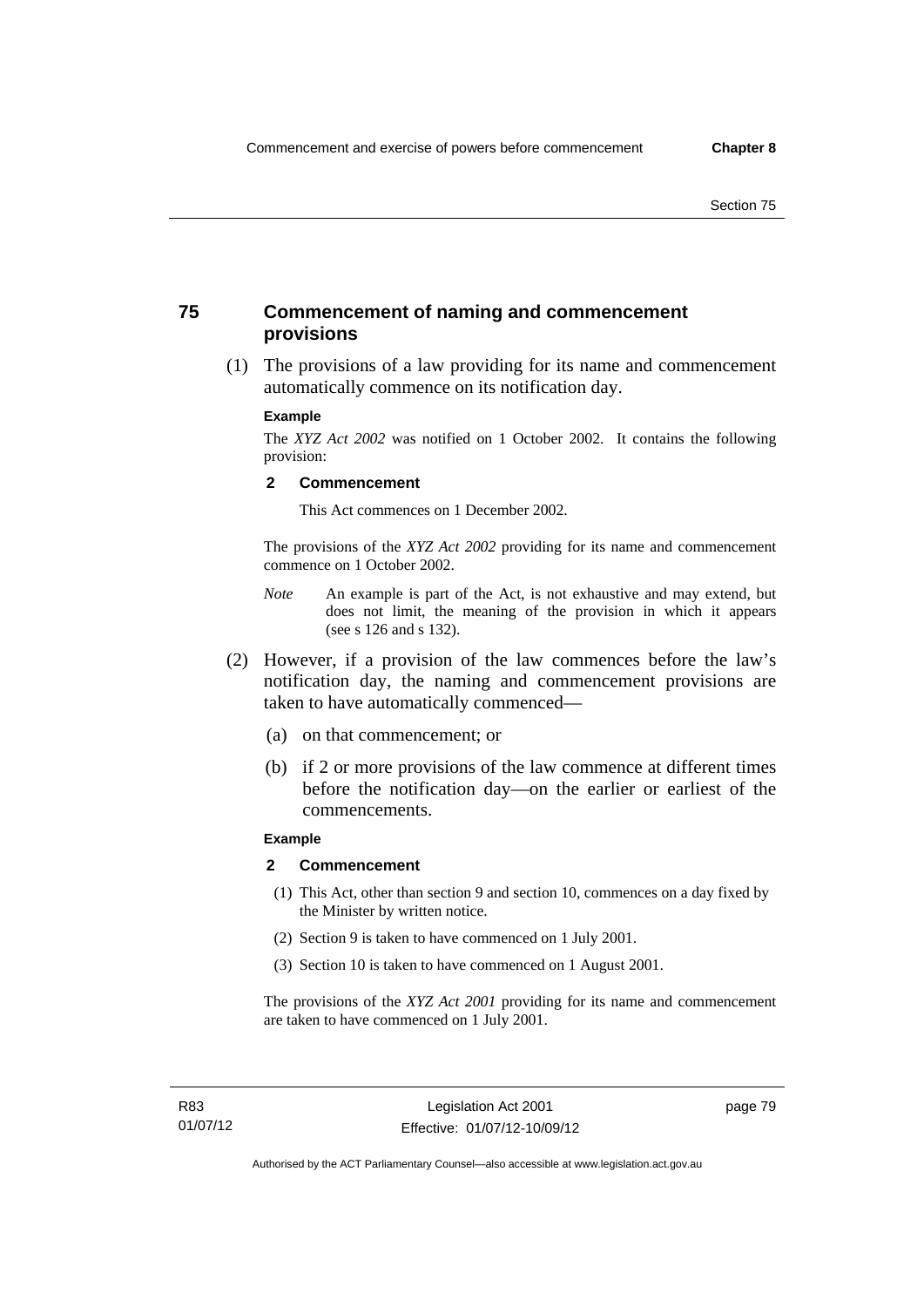- (3) In the application of this section to a statutory instrument that is not a legislative instrument, a reference to the instrument's *notification*  day is a reference to the day after the day it is made or, if it is required under an Act or statutory instrument to be approved (however described) by the Executive, a Minister or any other entity, the day after the day it is approved.
- (4) This section is a determinative provision.
	- *Note* See s 5 for the meaning of determinative provisions, and s 6 for their displacement.

## **75AA Commencement of provisions identifying amended laws**

- (1) This section applies if a law amends another law and includes a provision (a *legislation amended provision*) identifying the amended law.
- (2) The legislation amended provision automatically commences (or is taken to have automatically commenced)—
	- (a) on the commencement of the amendments; or
	- (b) if the amendments commence at different times—on the commencement of the earlier or earliest of the amendments.
- (3) This section is a determinative provision.
	- *Note* See s 5 for the meaning of determinative provision, and s 6 for their displacement.

R83 01/07/12

Authorised by the ACT Parliamentary Counsel—also accessible at www.legislation.act.gov.au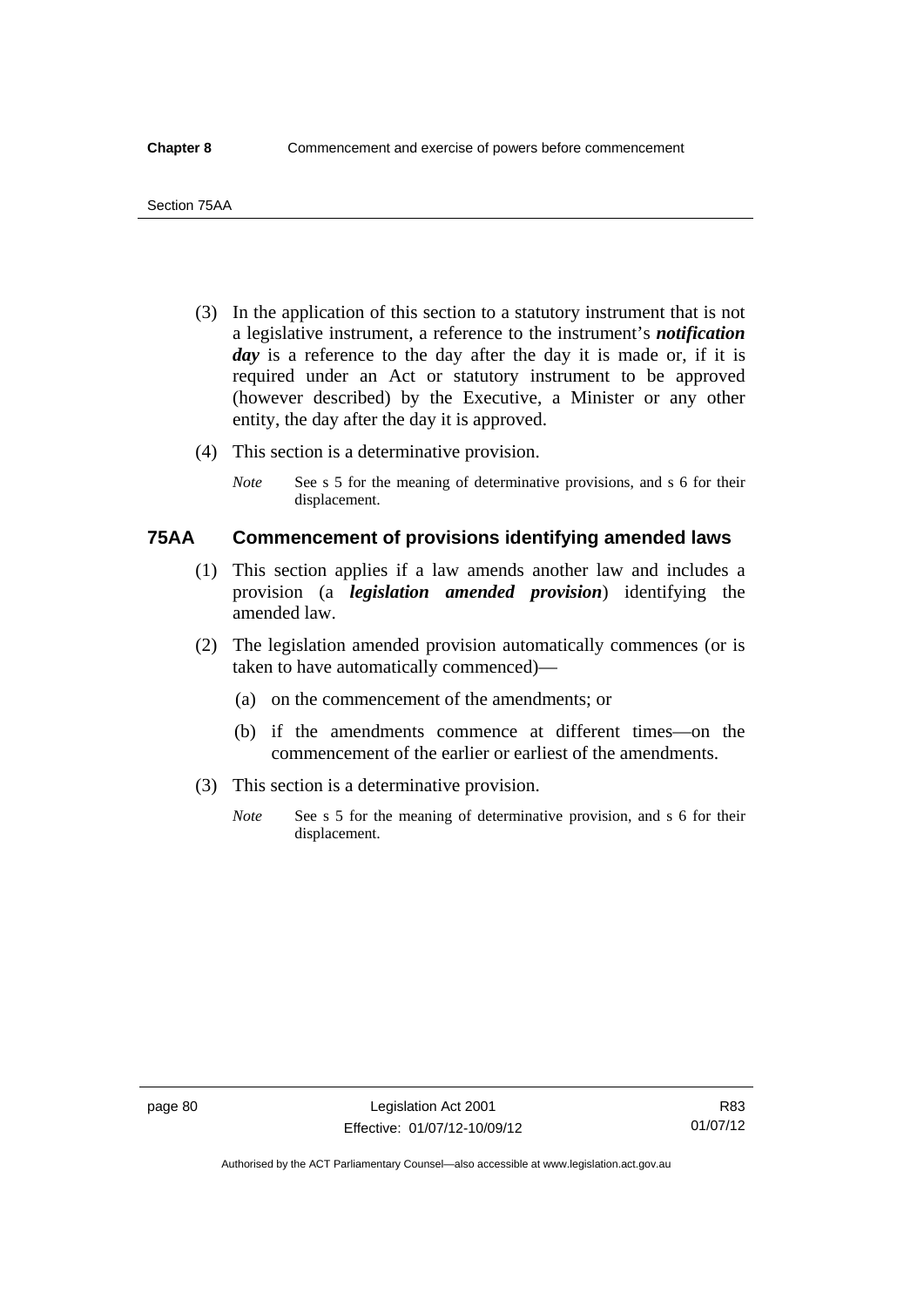## **75A Meaning of commences** *retrospectively*

- (1) An Act or legislative instrument commences *retrospectively* if it commences on a day or at a time earlier than the day after its notification day.
	- *Note* A reference to an Act or legislative instrument includes a reference to a provision of an Act or legislative instrument (see s 7 (3) and s 12 (2)).
- (2) A statutory instrument that is not a legislative instrument commences *retrospectively* if it commences on a day or at a time earlier than the day after the day it is made or, if it is required under an Act or statutory instrument to be approved (however described) by the Executive, a Minister or any other entity, the day after the day it is approved.

## **75B Retrospective commencement requires clear indication**

(1) A law must not be taken to provide for the law (or another law) to commence retrospectively unless the law clearly indicates that it is to commence retrospectively.

#### **Example**

The *XYZ Act 2003* was notified on 1 July 2003. It contains the following provision:

### **2 Commencement**

This Act is taken to have commenced on 17 October 2001.

Section 2 clearly indicates that the Act is to commence retrospectively.

- *Note* An example is part of the Act, is not exhaustive and may extend, but does not limit, the meaning of the provision in which it appears (see s 126 and s 132).
- (2) This section is a determinative provision.
	- *Note* See s 5 for the meaning of determinative provisions, and s 6 for their displacement.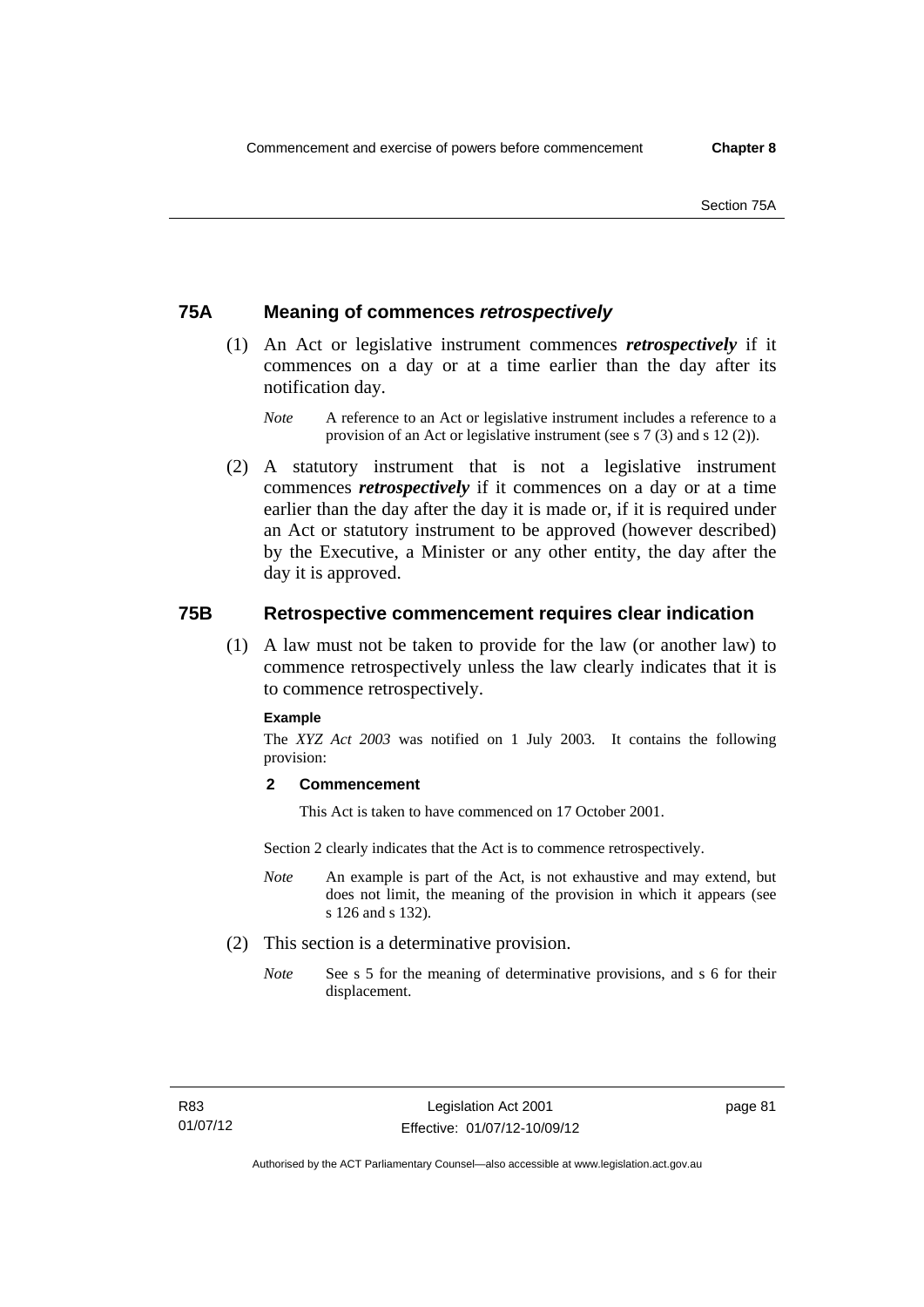## **76 Non–prejudicial provision may commence retrospectively**

- (1) A statutory instrument may provide that a non-prejudicial provision of the instrument commences retrospectively.
- (2) Unless this subsection is displaced by, or under authority given by, an Act, a statutory instrument cannot provide that a prejudicial provision of the instrument commences retrospectively.

#### **Example**

The *Locust Damage Compensation Determination 2003* (a hypothetical disallowable instrument) sets out (among other things) the people who are eligible for compensation under a compensation fund. Previously, there was no restriction on who was eligible. The determination provides that it is taken to have commenced on 1 July 2003, but it is not notified until 15 August 2003. There is nothing in the Act under which the determination is made (or any other Act) that authorises the retrospective commencement.

The provision of the determination that limits who can apply for compensation is a prejudicial provision (ie it adversely affects some people's right to receive compensation) and cannot commence retrospectively. Instead, it would commence on the day after the determination's notification day (see s 73 (3)).

- (3) This section is a determinative provision.
	- *Note* See s 5 for the meaning of determinative provisions, and s 6 for their displacement.
- (4) In this section:

*non-prejudicial provision* means a provision that is not a prejudicial provision.

*prejudicial provision* means a provision that operates to the disadvantage of a person (other than the Territory or a territory authority or instrumentality) by—

- (a) adversely affecting the person's rights; or
- (b) imposing liabilities on the person.

R83 01/07/12

Authorised by the ACT Parliamentary Counsel—also accessible at www.legislation.act.gov.au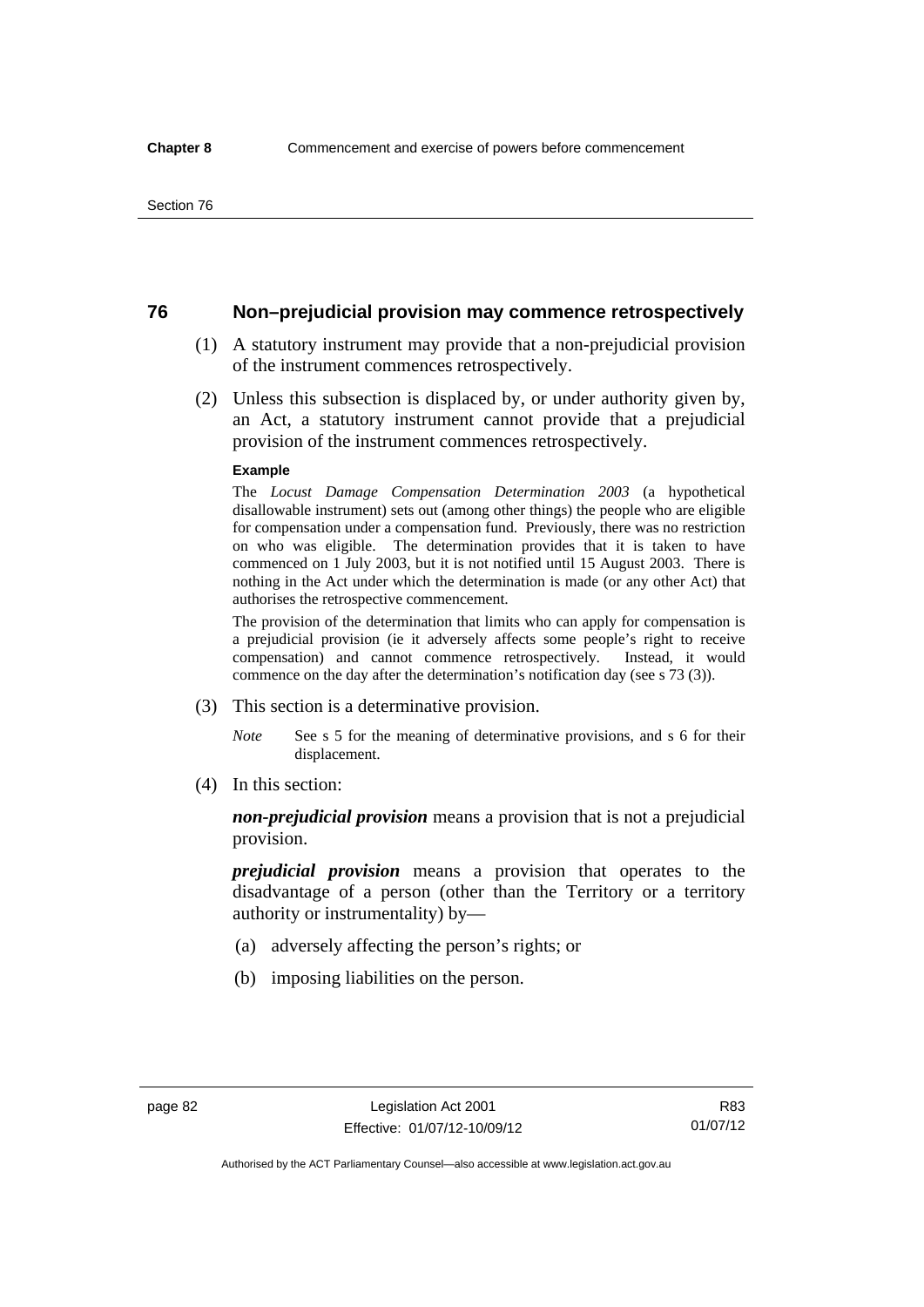## **77 Commencement by commencement notice**

- (1) If a law is expressed to commence on a day fixed or otherwise determined by a notice—
	- (a) a single day, or a time on a single day, may be fixed or determined; or
	- (b) different days or times may be fixed or determined for different provisions.

#### **Example**

The *Hypothetical Act 2001* is expressed to commence on a day to be fixed by the Minister by written notice. Unless the Act has commenced automatically in accordance with s 79 (Automatic commencement of postponed law), any of the following arrangements for commencement would be possible:

- (a) a notice could fix a single day (eg 5 June 2001) for the entire Act to commence;
- (b) a notice could fix a time on a single day (eg 8 pm on 5 June 2001) for the entire Act to commence;
- (c) a notice could fix different days or times for the different provisions of the Act to commence (eg pt 7, pt 9 and sch 4 commence on 5 June 2001, pt 11 commences at 5 pm on 30 June 2001, and the remaining provisions of the Act commence on 1 July 2001);
- (d) a notice could fix a single day (eg 5 June 2001) or a time on a single day (eg 8 pm on 5 June 2001) for the provisions of the Act not already commenced to come into operation.
- *Note* An example is part of the Act, is not exhaustive and may extend, but does not limit, the meaning of the provision in which it appears (see s 126 and s 132).
- (2) A commencement notice for a law is valid even if the day or time fixed or otherwise determined by the notice happens before the notice's notification day.
- (3) If the day or time fixed or otherwise determined by a commencement notice for a law happens on or before the notice's notification day, the law commences on the day after the notice's notification day.

page 83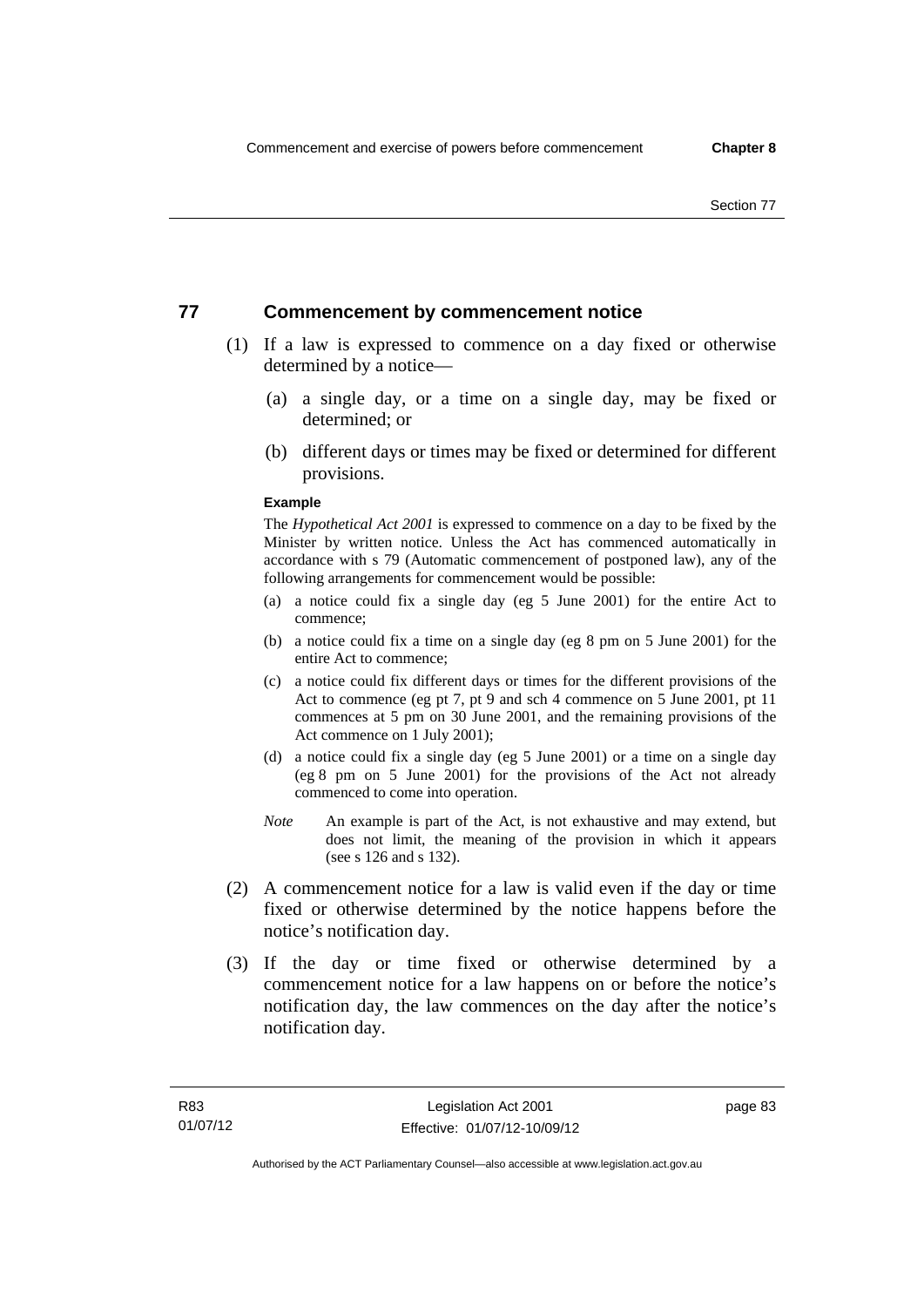- (4) However, subsection (3) does not apply to the commencement notice if—
	- (a) the notice clearly indicates that the law is to commence at an earlier date or time; and
	- (b) the notice provides for the earlier date or time under authority given by an Act.

### **Example—par (a)**

the commencement notice provides that the law or statutory instrument is 'taken to have commenced' at the earlier date or time

- (5) This section is a determinative provision.
	- *Note* See s 5 for the meaning of determinative provisions, and s 6 for their displacement.

## **78 Separate commencement of amendments**

 (1) Amendments made by a provision of a law may be given separate commencements, whether or not the provision is self-contained.

#### **Examples**

- 1 A provision of an amending law inserts 2 sections. The sections may be given separate commencements.
- 2 A provision of an amending law inserts a section that is divided into paragraphs. The paragraphs may be given separate commencements.
- *Note* An example is part of the Act, is not exhaustive and may extend, but does not limit, the meaning of the provision in which it appears (see s 126 and s 132).
- (2) This section is a determinative provision.
	- *Note* See s 5 for the meaning of determinative provisions, and s 6 for their displacement.

R83 01/07/12

Authorised by the ACT Parliamentary Counsel—also accessible at www.legislation.act.gov.au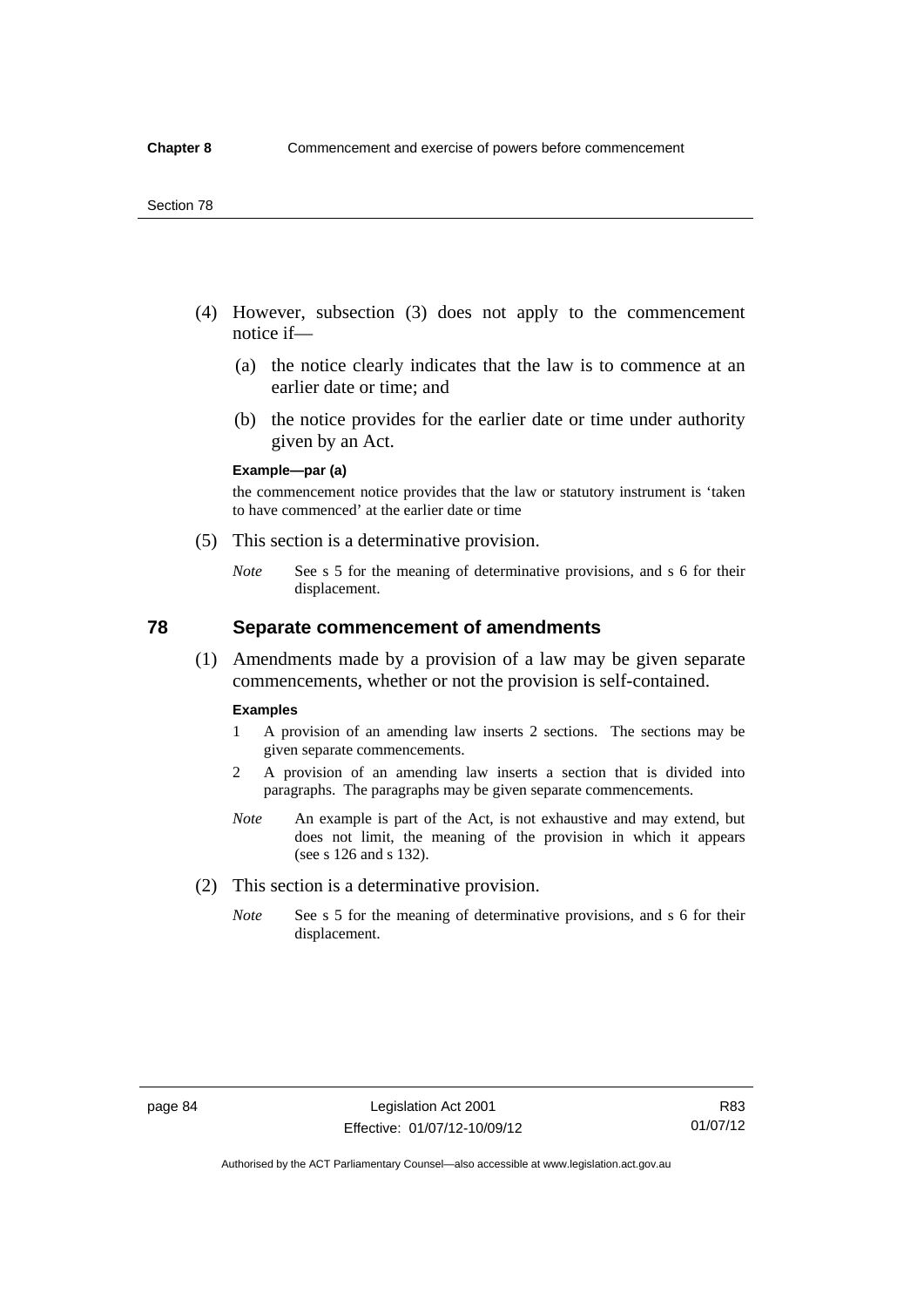## **79 Automatic commencement of postponed law**

 (1) If a postponed law has not commenced within 6 months beginning on its notification day, it automatically commences on the first day after that period.

### **Example**

The *Hypothetical Act 2001* was notified on 5 July 2001 and was expressed to commence on a day to be fixed by the Minister by written notice. If the Act had not commenced by notice on or before 4 January 2002, it would automatically commence on 5 January 2002.

- *Note* An example is part of the Act, is not exhaustive and may extend, but does not limit, the meaning of the provision in which it appears (see s 126 and s 132).
- (2) This section applies to a law unless it is displaced by, or under authority given by, an Act or, if the postponed law is a subordinate law or disallowable instrument, the postponed law.
- (3) This section is a determinative provision.
	- *Note* See s 5 for the meaning of determinative provisions, and s 6 for their displacement.
- (4) In this section:

*enact* includes make.

*law* means an Act, subordinate law, disallowable instrument or notifiable instrument.

*Note* A reference to an Act, subordinate law, disallowable instrument or notifiable instrument includes a reference to a provision of the Act, law or instrument (see s 7, s 8, s 9 and s 10).

*notification day*, for a postponed law, means the notification day  $of$ 

- (a) if the postponed law is a law—the law; or
- (b) if the postponed law is a provision of a law—the law that enacts the provision.

page 85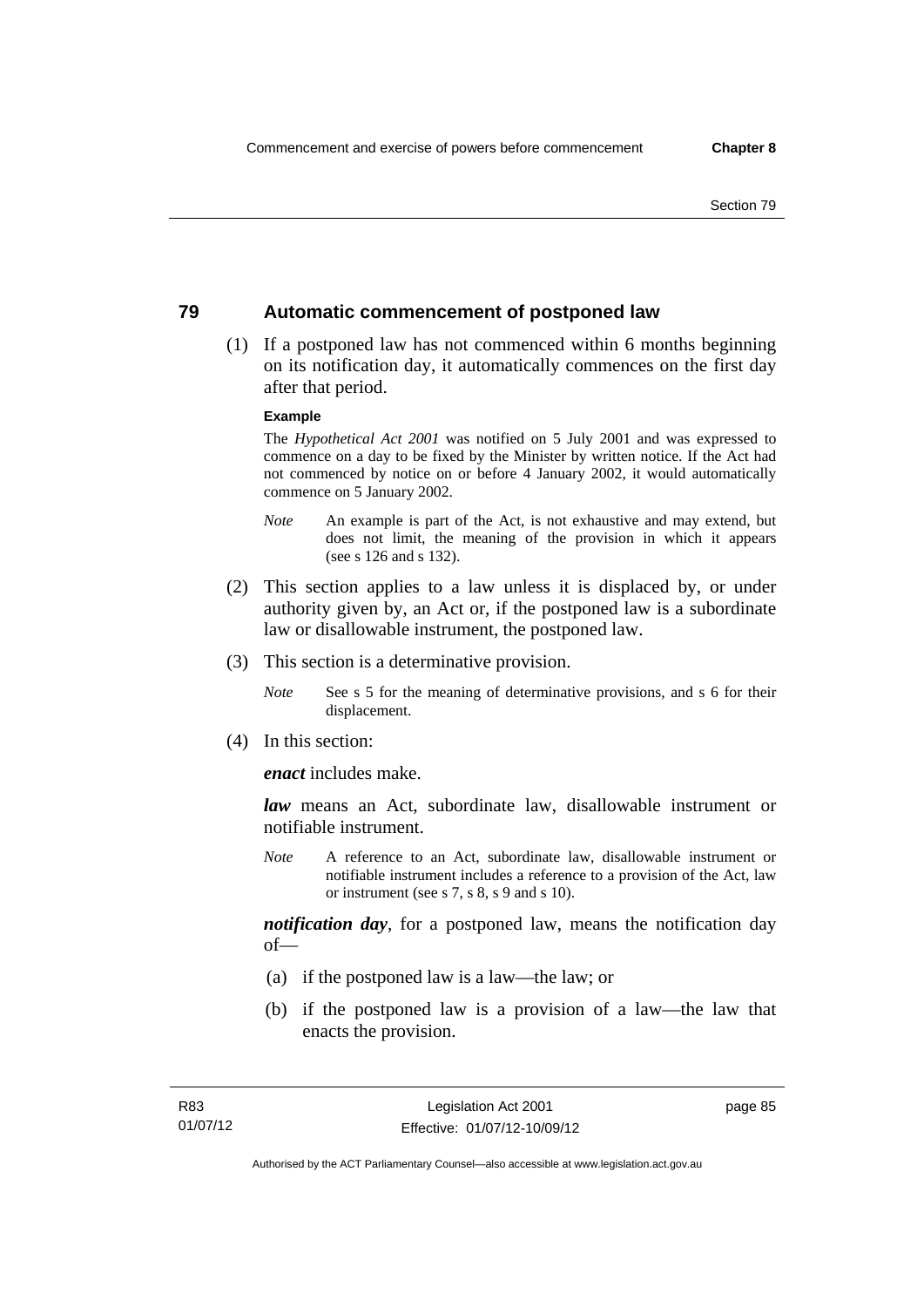#### Section 79A

*postponed law* means a law that does not commence on its notification day because a law postpones its commencement until a day or time fixed or determined by a commencement notice.

## **79A Commencement of amendment of uncommenced law**

- (1) This section applies if a law (the *amending law*) amends a law that has not commenced (the *uncommenced law*).
- (2) The amendment of the uncommenced law does not of itself commence that law.
- (3) The amendment made by the amending law commences on the commencement of the uncommenced law.
- (4) This section is a determinative provision.
	- *Note* See s 5 for the meaning of determinative provisions, and s 6 for their displacement.

## **80 References to** *commencement* **of law**

In a law, a reference to the *commencement* of the law, or another law, (the *law concerned*) is a reference to—

- (a) if the provisions of the law concerned (other than those providing for its name and commencement) commence, or are required to commence, on a single day or at a single time—the commencement of the remaining provisions; or
- (b) if paragraph (a) does not apply and the reference is in a provision of the law concerned—the commencement of the provision; or
- (c) in any other case—the commencement of the relevant provision of the law concerned.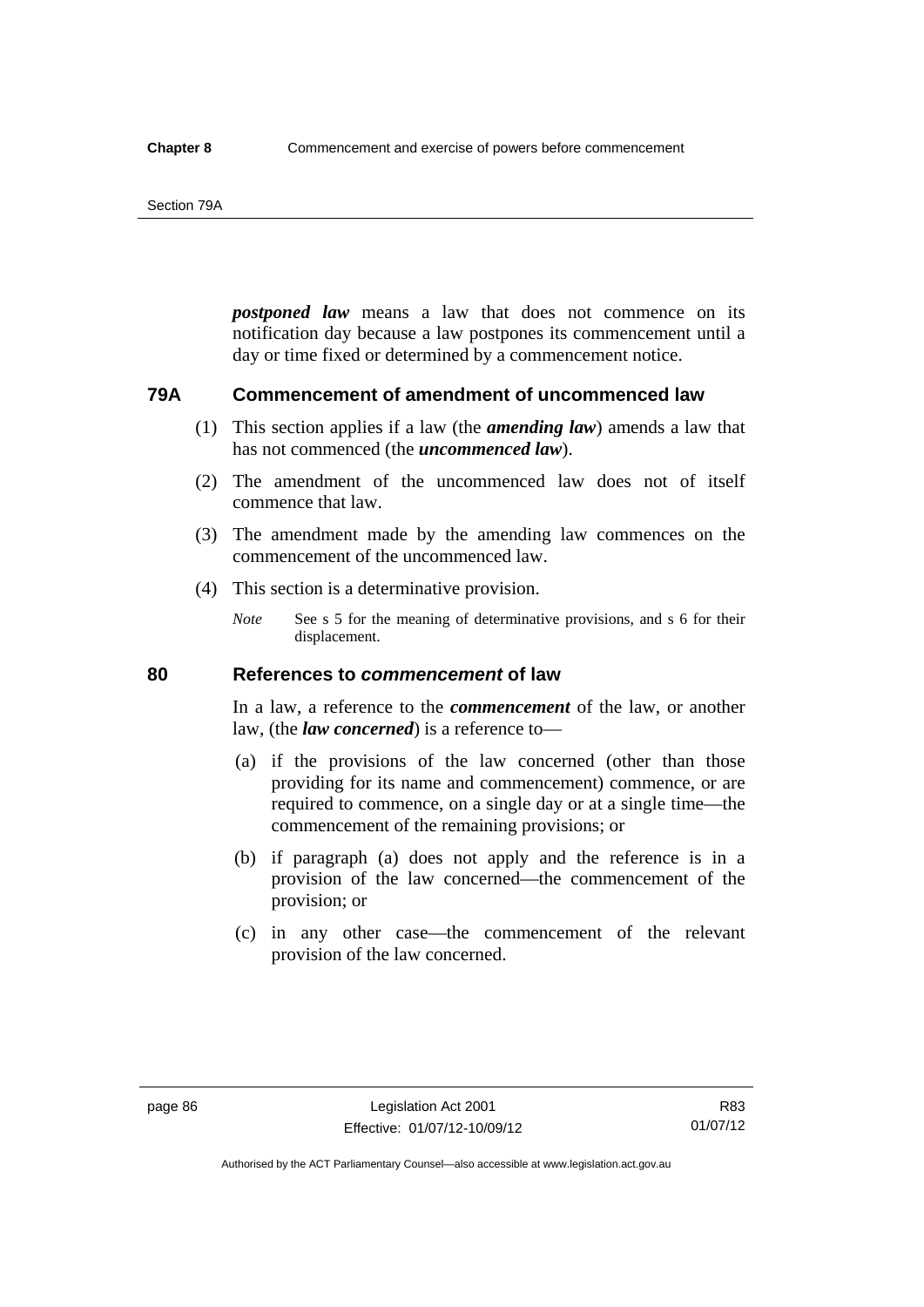## **81 Exercise of powers between notification and commencement**

- (1) This section applies to a power to make an appointment or statutory instrument, or to do anything else, in the following situations:
	- (a) the power is given by a law (the *authorising law*) that has been notified but has not commenced;
	- (b) the power is given by a law (the *authorising law*) as amended by another law (the *amending law*) and the laws have been notified, but all or any of them have not commenced.

### **Examples—powers to which section applies**

- 1 power to delegate a function
- 2 power to give or issue an approval, consent, licence, permit or other authority (however described)
- 3 power to make an acting appointment
- 4 power to issue guidelines
- *Note* An example is part of the Act, is not exhaustive and may extend, but does not limit, the meaning of the provision in which it appears (see s 126 and s 132).
- (2) To remove any doubt and without limiting subsection (1), this section applies to any of the following powers if the power is to be exercised in relation to an entity to be established by the authorising law or the authorising law as amended by the amending law:
	- (a) a power to make an appointment to the entity;
	- (b) a power to make a statutory instrument for the purposes of the entity;
	- (c) a power to do anything else in relation to the entity.

### **Example**

This section applies to powers under an authorising law to be exercised in relation to the conduct of an election for members of a board to be established as a corporation by the authorising law.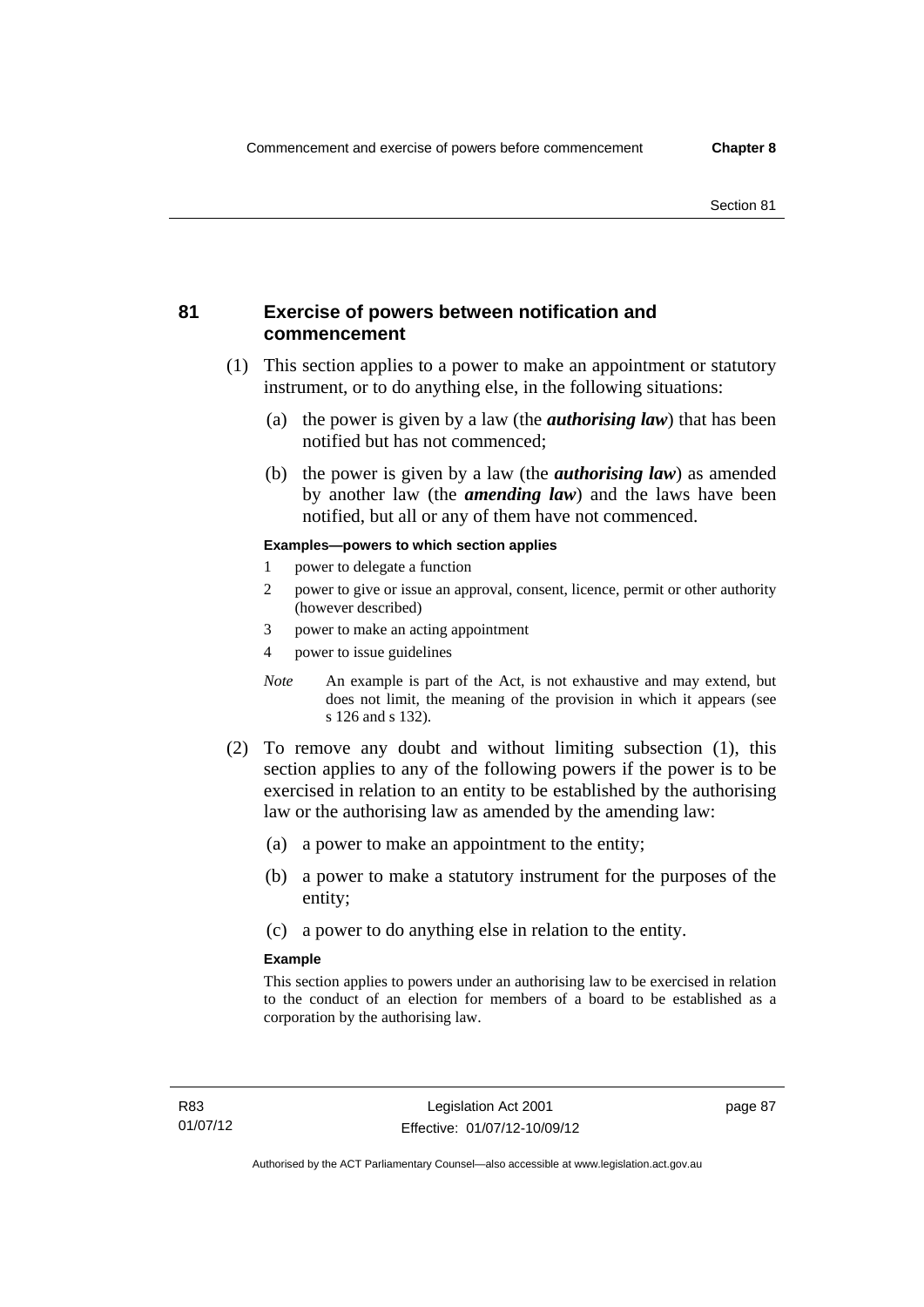#### Section 81

- (3) The power may be exercised at any time even though the authorising law, or the authorising law and amending law (or either of them), is not in force at the time.
- (4) For the exercise of the power, the authorising law, or the authorising law and amending law, are taken to be in force at the time of the exercise of the power.
- (5) Also, anything else may be done under the power at any time for the purpose of bringing, or in relation to bringing, the authorising law, or the authorising law as amended by the amending law, into operation.
- (6) If an appointment or statutory instrument made under this section declares that this subsection applies to it, then, unless the appointment or instrument commences on a different date or at a different time under another provision of this chapter, the appointment or instrument commences on—
	- (a) for an appointment or statutory instrument that is a legislative instrument—the day after its notification day; or
	- (b) for any other appointment or statutory instrument—the day after the day it is made or, if it is required under an Act or statutory instrument to be approved (however described) by the Executive, a Minister or any other entity, the day after the day it is approved.
- (7) In any other case, an appointment or statutory instrument made under this section commences on the latest of the following:
	- (a) the commencement of the authorising law or, if subsection (1) (b) applies and the amending law commences after the authorising law, the commencement of the amending law;
	- (b) on the day or at the time the appointment or instrument would have commenced if it had not been made under this section.

Authorised by the ACT Parliamentary Counsel—also accessible at www.legislation.act.gov.au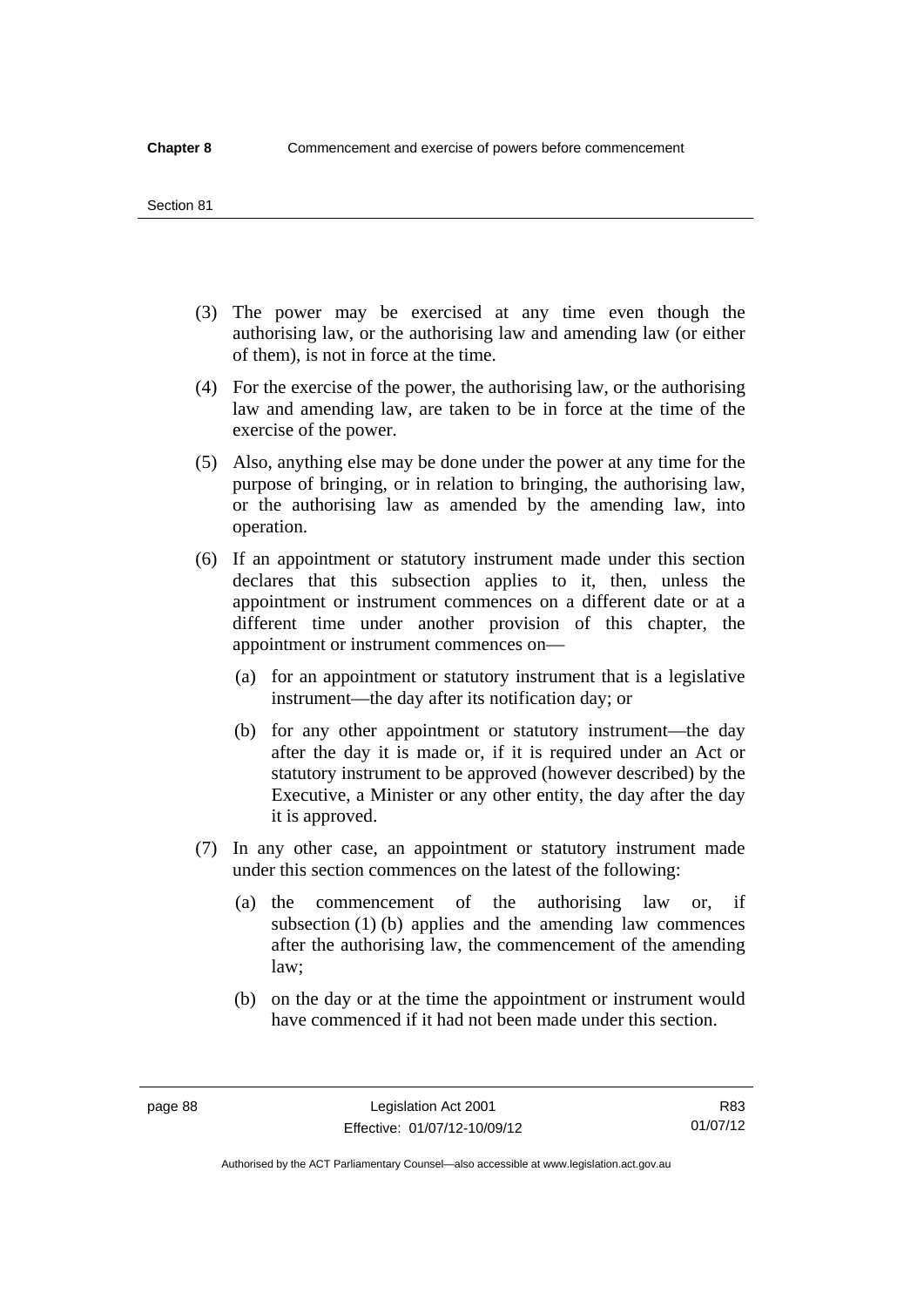- (8) In the application of this section to a statutory instrument that is not a legislative instrument, a reference to the instrument being *notified*  is a reference to the instrument being made or, if it is required under an Act or statutory instrument to be approved (however described) by the Executive, a Minister or any other entity, to the instrument being approved.
- (9) This section is a determinative provision.
	- *Note* See s 5 for the meaning of determinative provisions, and s 6 for their displacement.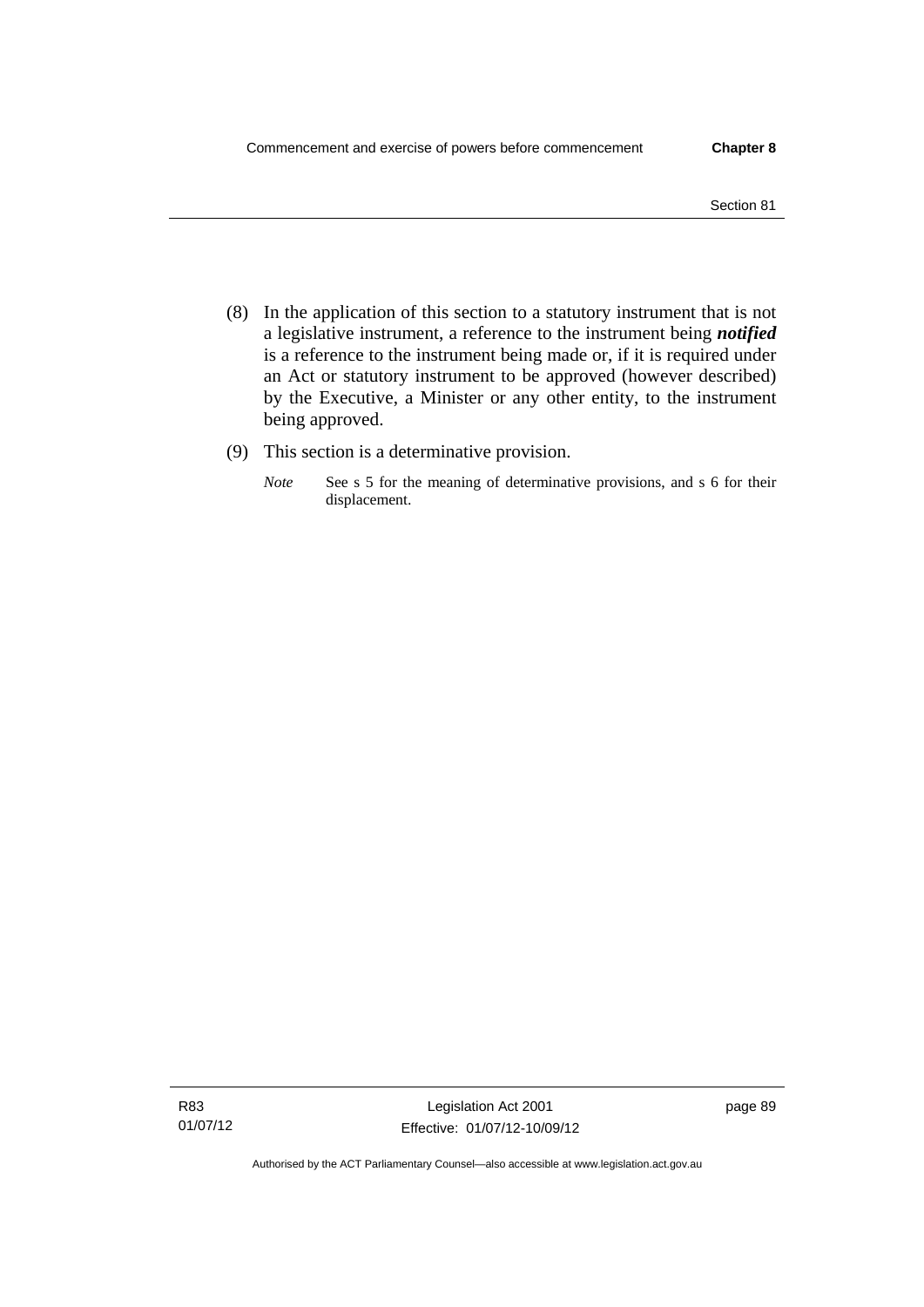Section 82

# **Chapter 9 Repeal and amendment of laws**

# **Part 9.1 General**

## **82 Definitions—ch 9**

In this chapter:

*amend* includes modify.

*law* means an Act or statutory instrument.

*Note* A reference to an Act or statutory instrument includes a reference to a provision of the Act or instrument (see s 7 and s 13).

*repeal* includes lapse and expire.

## **83 Consequences of amendment of statutory instrument by Act**

- (1) If an Act amends a statutory instrument, the instrument may be amended or repealed as if the amendment had been made by another statutory instrument of that kind.
- (2) This section is a determinative provision.
	- *Note* See s 5 for the meaning of determinative provisions, and s 6 for their displacement.

## **84 Saving of operation of repealed and amended laws**

- (1) The repeal or amendment of a law does not—
	- (a) revive anything not in force or existing when the repeal or amendment takes effect; or
	- (b) affect the previous operation of the law or anything done, begun or suffered under the law; or
	- (c) affect an existing right, privilege or liability acquired, accrued or incurred under the law.

R83 01/07/12

Authorised by the ACT Parliamentary Counsel—also accessible at www.legislation.act.gov.au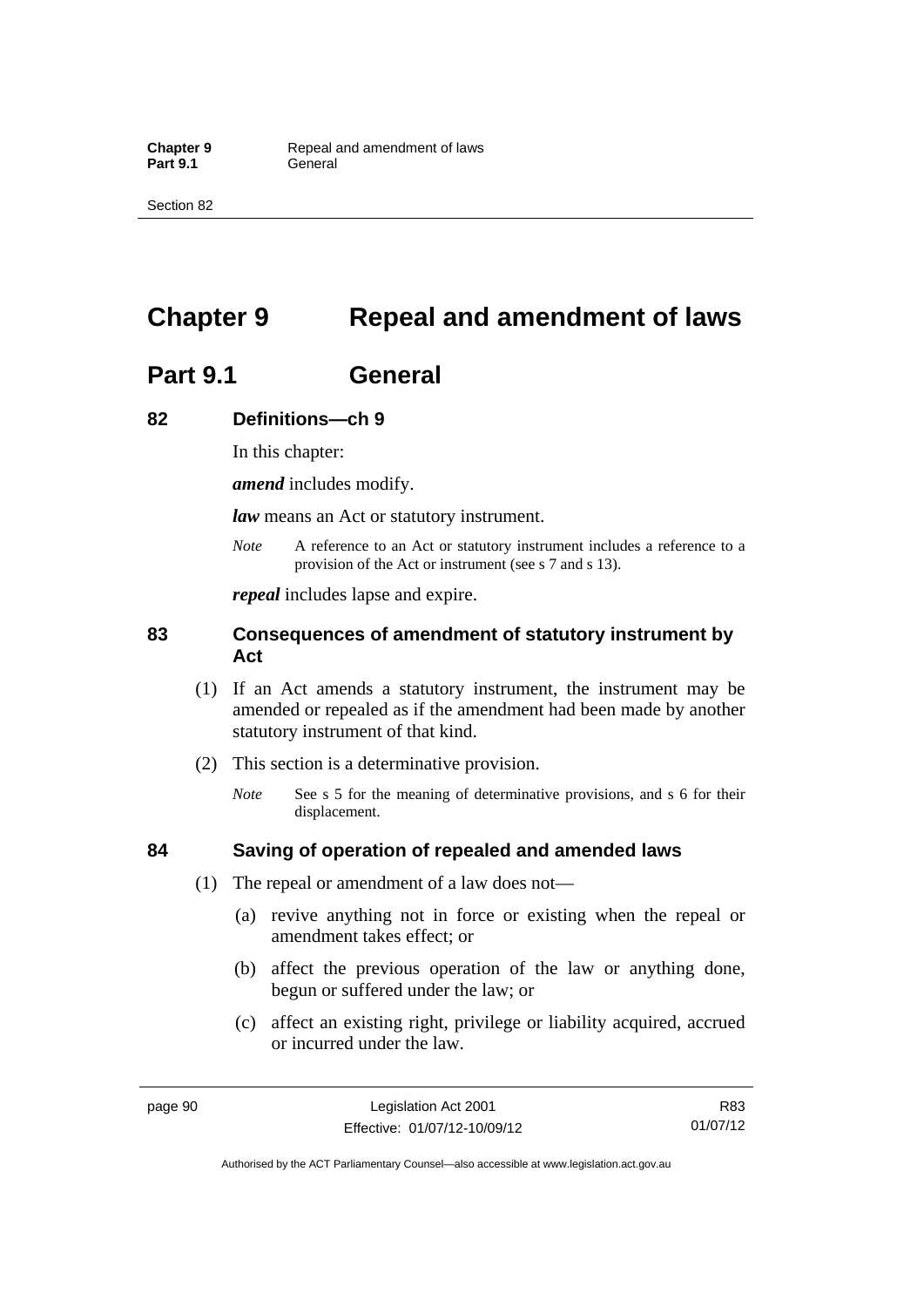- (2) An investigation, proceeding or remedy in relation to an existing right, privilege or liability under the law may be started, exercised, continued or completed, and the right, privilege or liability may be enforced and any penalty imposed, as if the repeal or amendment had not happened.
- (3) Without limiting subsections (1) and (2), the repeal or amendment of a law does not affect—
	- (a) the proof of anything that has happened; or
	- (b) any right, privilege or liability saved by the law.
- (4) This section does not limit any other provision of this chapter and is in addition to any provision of the law by which the repeal or amendment is made.
- (5) This section is a determinative provision.
	- *Note* See s 5 for the meaning of determinative provisions, and s 6 for their displacement.
- (6) In this section:

*liability* includes liability to penalty for an offence against the law.

*penalty* includes punishment and forfeiture.

*privilege* includes immunity.

right includes capacity, interest, status and title.

## **84A Creation of offences and changes in penalties**

- (1) If a law makes an act or omission an offence, the act or omission is only an offence if done or not done after the law commences.
- (2) If a law increases the maximum or minimum penalty, or the penalty, for an offence, the increase applies only to an offence committed after the law commences.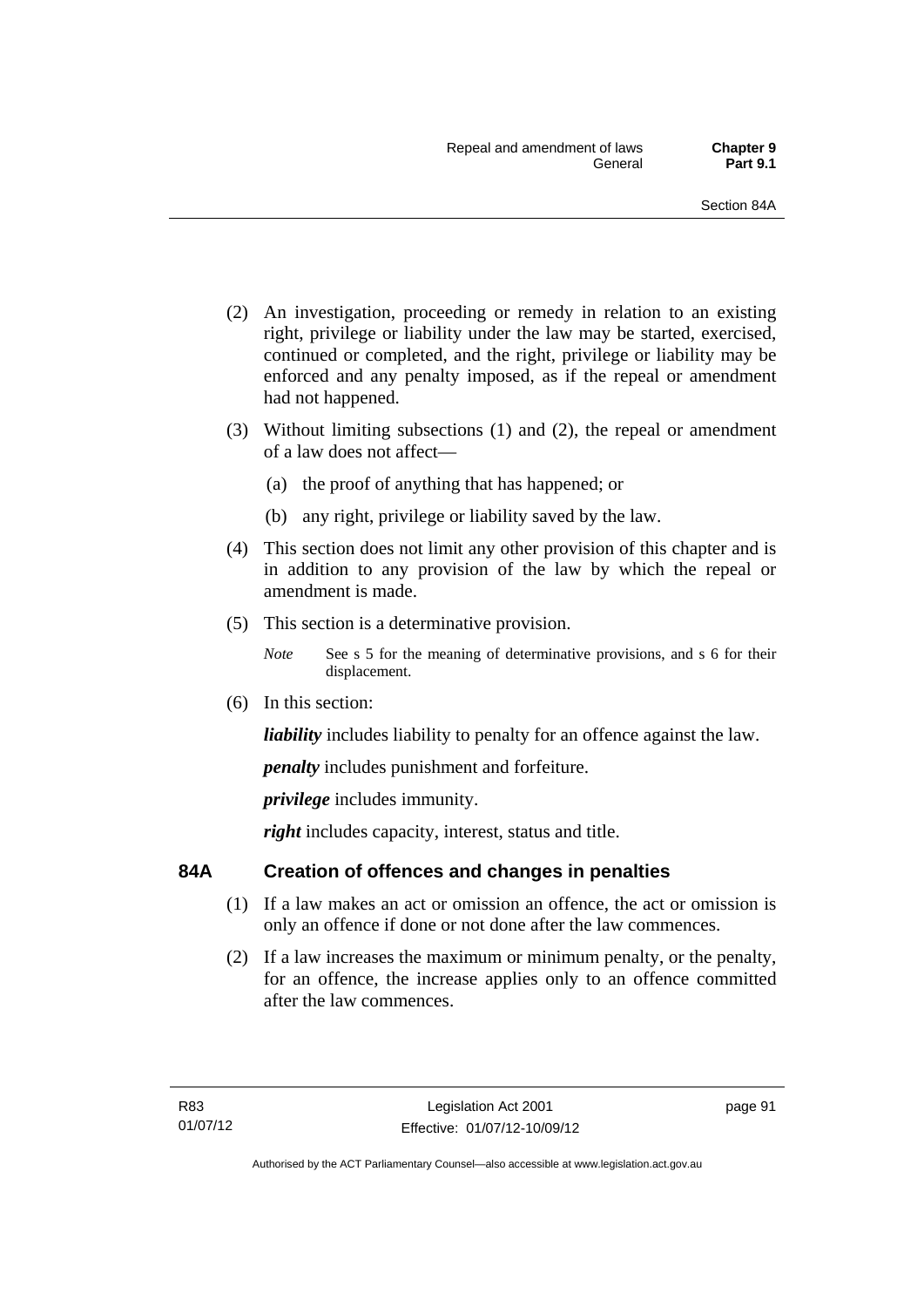- (3) If a law reduces the maximum or minimum penalty, or the penalty, for an offence, the reduction applies to an offence committed before or after the law commences, but does not affect any penalty imposed before the law commences.
- (4) In this section:

*law* means an Act or subordinate law.

- *Note* A reference to an Act or statutory instrument includes a reference to a provision of the Act or instrument (see s 7 and s 8).
- (5) This section is a determinative provision.
	- *Note* See s 5 for the meaning of determinative provisions, and s 6 for their displacement.

R83 01/07/12

Authorised by the ACT Parliamentary Counsel—also accessible at www.legislation.act.gov.au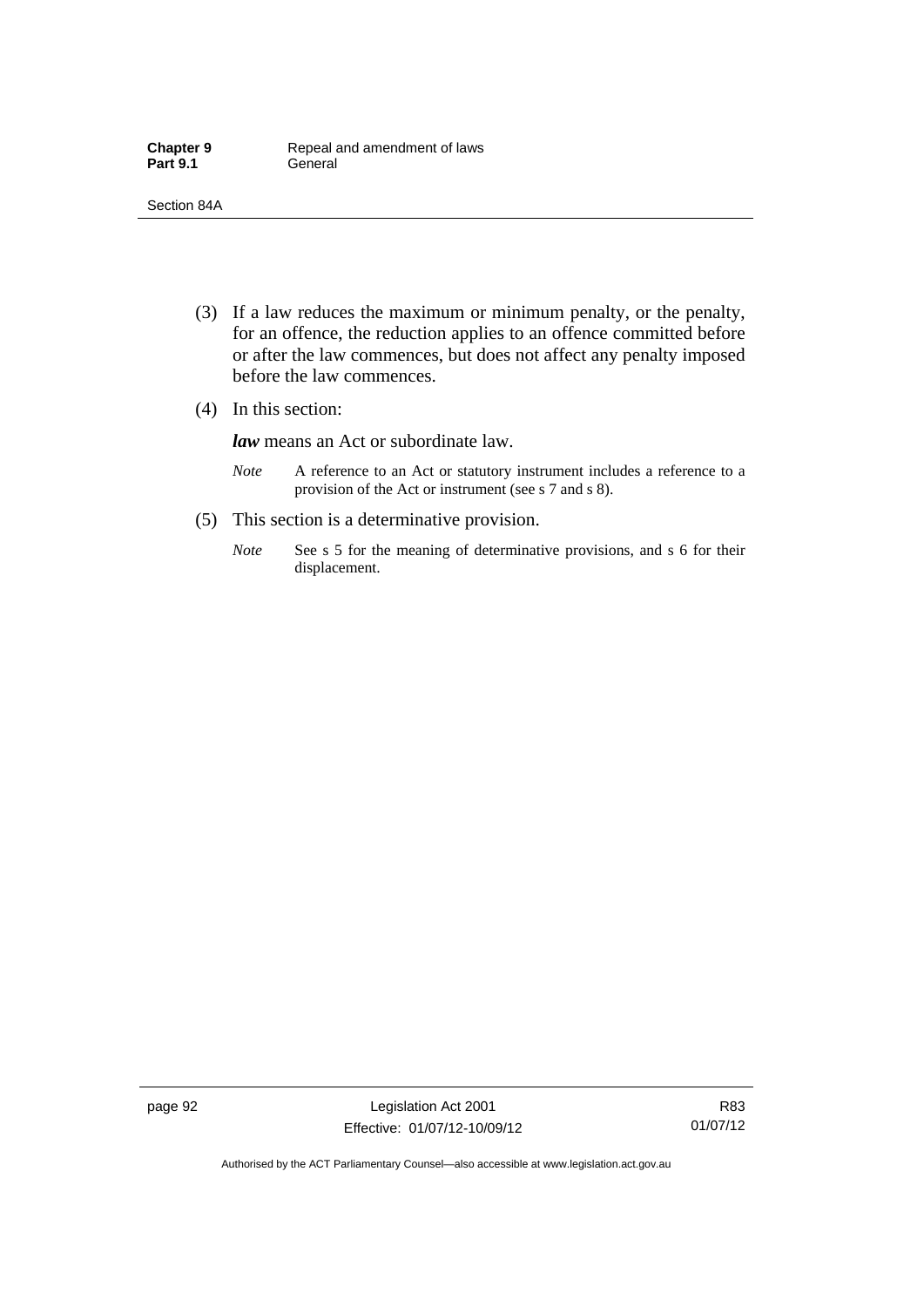## **Part 9.2 Repeal**

## **85 When repeal takes effect**

- (1) This section applies if a law is repealed on a day.
- (2) If the law is remade on that day (with or without changes), the repeal takes effect when the remade law commences.

 (3) If the law is not remade on that day (with or without changes), the law continues in force until the end of the day and the repeal takes effect at midnight on the day.

## **86 Repealed and amended laws not revived on repeal of repealing and amending laws**

 (1) If a law (the *first law*) is repealed by another law (the *other law*), the first law is not revived only because the other law is repealed.

#### **Examples**

- 1 Act A repeals Act B. Act A is repealed. The repeal of Act A does not revive Act B.
- 2 Act A repeals Act B. Act A is automatically repealed under this Act, section 89 (Automatic repeal of certain laws and provisions). The repeal of Act A does not revive Act B.
- *Note* An example is part of the Act, is not exhaustive and may extend, but does not limit, the meaning of the provision in which it appears (see s 126 and s 132).

*Note* Under s 74, if a law commences on a day, it commences at the beginning of the day unless otherwise provided.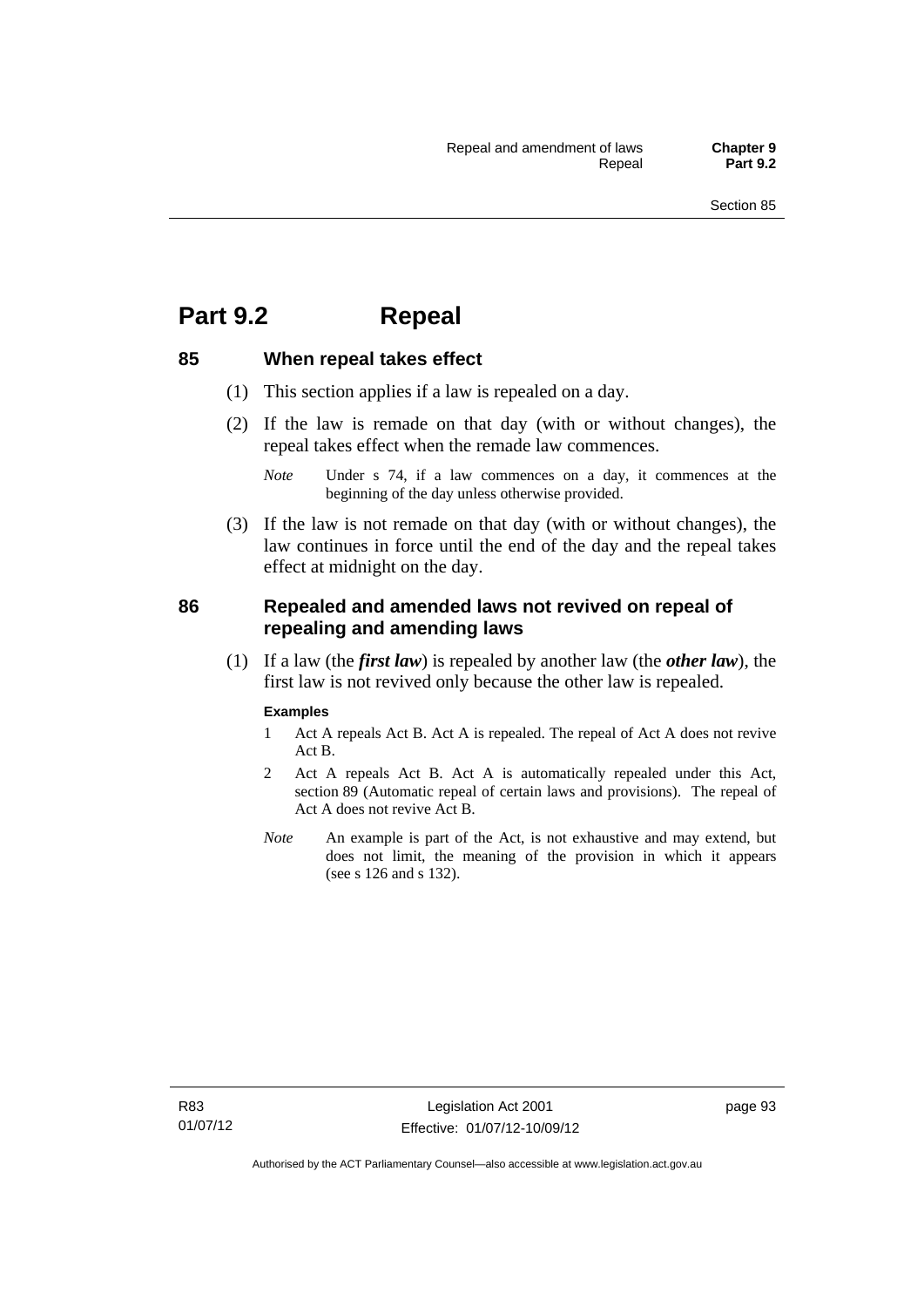(2) If a law (the *first law*) is amended by another law (the *other law*), the continuing operation of the amendments made by the other law is not affected only because the other law is repealed and, in particular, the first law is not revived in the form in which it was in before the amendments took effect only because of the repeal.

#### **Examples**

- 1 Act A amends Act B. Act A is repealed after it has commenced by a later Act C. The amendments made by Act A continue to operate, even though Act A has been repealed.
- 2 Act A amends Act B. Act A is automatically repealed under this Act, section 89. The amendments made by Act A continue to operate, even though Act A has been repealed.
- (3) This section does not limit any other provision of this chapter and is in addition to any provision of the law by which the repeal is made.
- (4) This section is a determinative provision.
	- *Note* See s 5 for the meaning of determinative provisions, and s 6 for their displacement.
- (5) In this section:

*amended* does not include modified.

*law* includes a rule of the common law (including equity).

#### **Examples**

- 1 a common law offence
- 2 a common law rule of practice or procedure
- 3 a right to equitable relief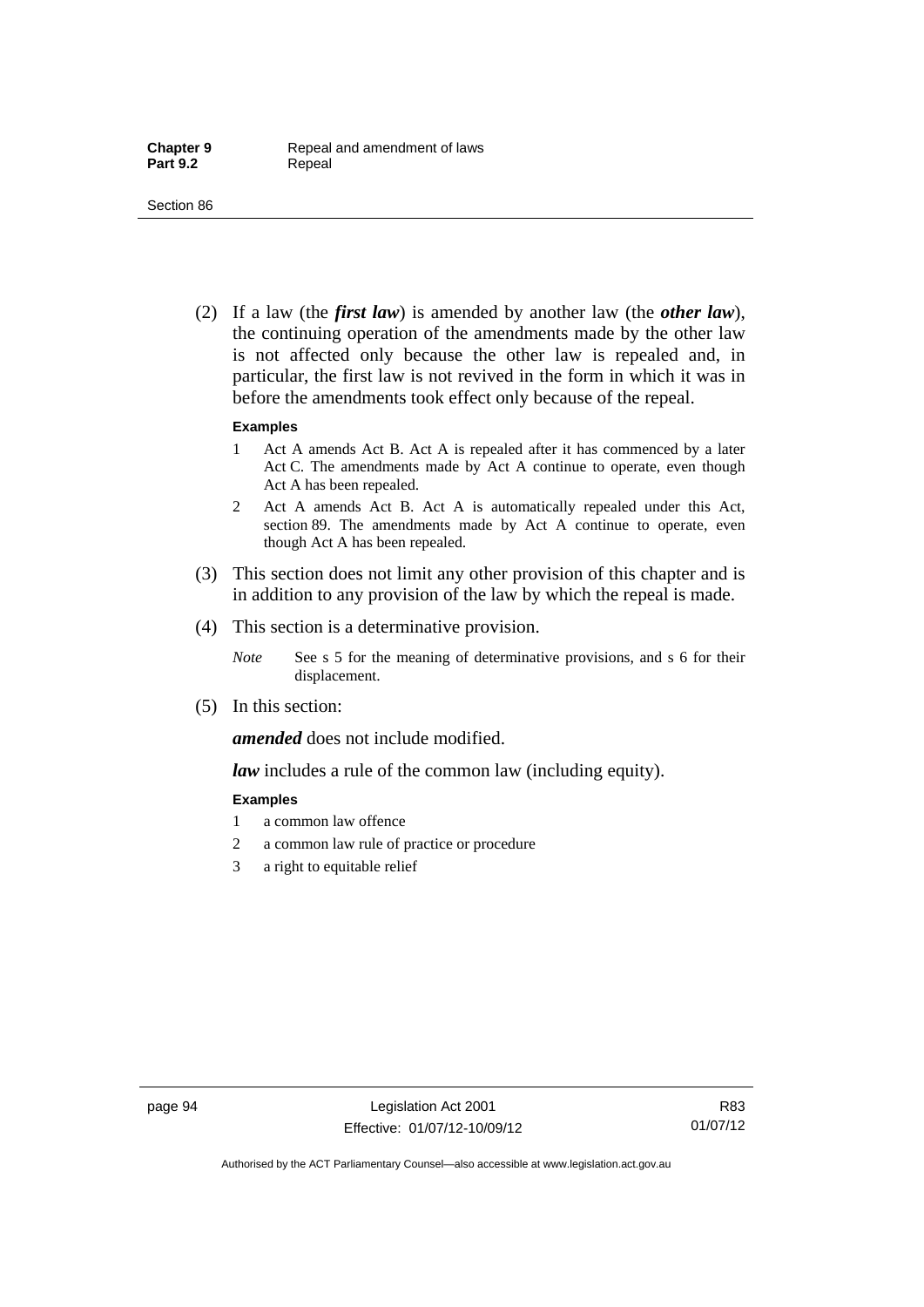## **87 Commencement not undone if repealed**

- (1) If a provision of a law providing for the commencement of the law is repealed after the law has commenced, the repeal of the provision does not affect the continuing operation of the law.
- (2) If a commencement notice providing for the commencement of a law is repealed after the law has commenced, the repeal of the notice does not affect the continuing operation of the law.
- (3) This section does not limit any other provision of this chapter and is in addition to any provision of the law by which the repeal is made.
- (4) This section is a determinative provision.
	- *Note* See s 5 for the meaning of determinative provisions, and s 6 for their displacement.

## **88 Repeal does not end effect of transitional laws etc**

- (1) The continuing operation of a transitional law or validating law is not affected only because the law is repealed.
- (2) Subsection (1) does not apply to a law that is a transitional law or validating law because of modifications that it makes to another law.
- (3) If a law (the *savings law*) declares a law (the *declared law*) to be a law to which this section applies—
	- (a) the effect of the declared law does not end only because of its repeal; and
	- (b) the effect of the savings law does not end only because of its repeal.
- (4) A declaration may be made for subsection (3) about a law whether or not the Act is a law to which subsection (1) applies.
- (5) A declaration made for subsection (3) about a law does not imply that, in the absence of a declaration about it, another law is not a law to which this section applies.

page 95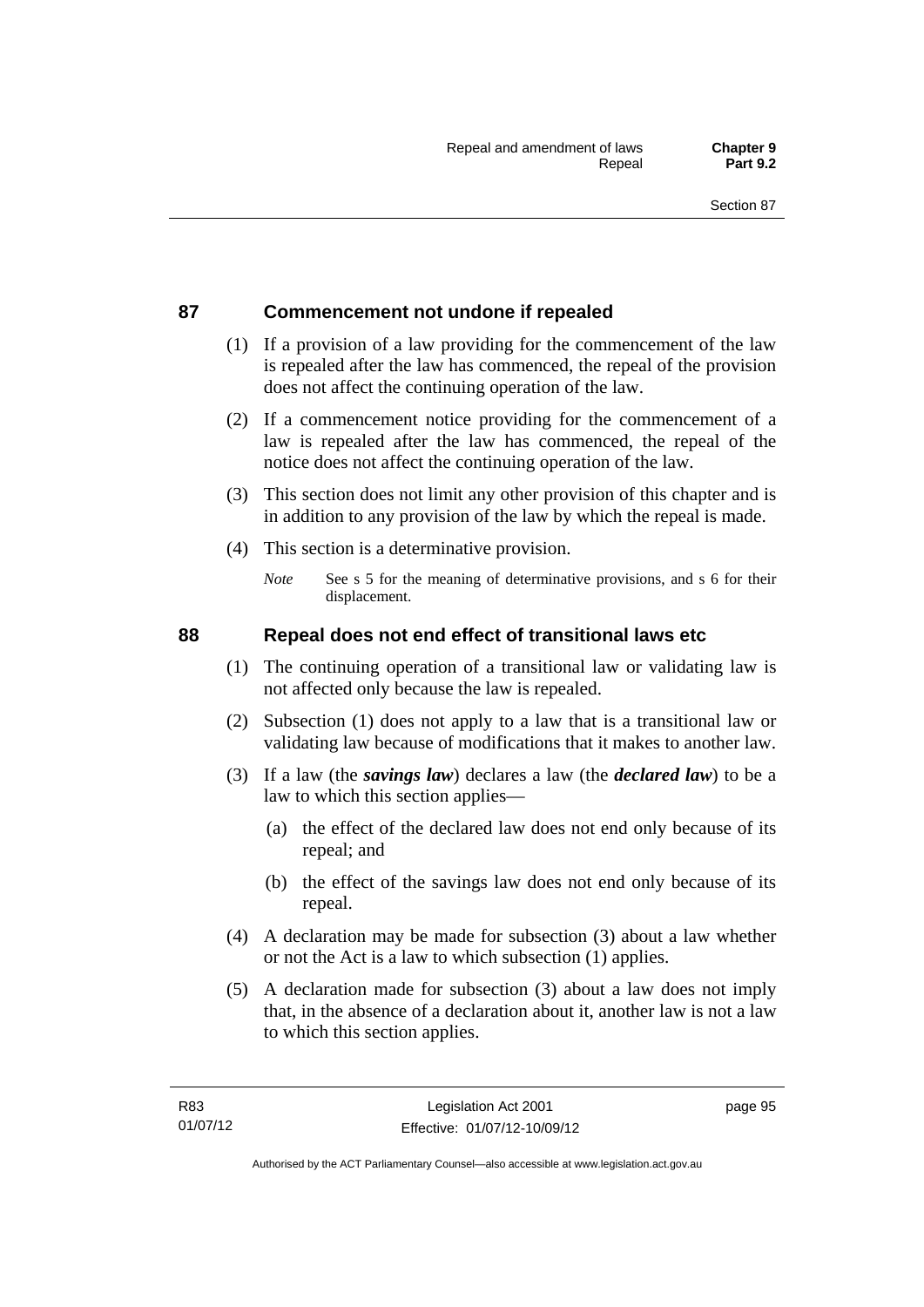- (6) This section does not limit any other provision of this chapter and is in addition to any provision of the law by which the repeal is made.
- (7) This section is a determinative provision.
	- *Note* See s 5 for the meaning of determinative provisions, and s 6 for their displacement.
- (8) To remove any doubt and without limiting section 6 (Legislation Act provisions must be applied), the application of this section to a law is not displaced only because the law is repealed and, in particular, the repeal of the law does not of itself imply an intention to displace the application of this section to the law.
- (9) In this section:

#### *transitional law* means—

- (a) a law made or expressed to be made for a transitional purpose; or
- (b) a law that makes provision consequential on a law mentioned in paragraph (a).

#### **Examples**

- 1 a provision stating that an existing licence under a repealed Act is taken to be a licence of a particular kind under another Act and authorising the imposition of conditions under the other Act
- 2 a provision stating that a provision applies to certain applications made before the commencement of an amendment or only to applications made after the commencement of an amendment
- 3 a declaration made for s (3)
- *Note 1 Transitional* is defined in the dictionary to include application and savings.
- *Note 2* An example is part of the Act, is not exhaustive and may extend, but does not limit, the meaning of the provision in which it appears (see s 126 and s 132).

Authorised by the ACT Parliamentary Counsel—also accessible at www.legislation.act.gov.au

R83 01/07/12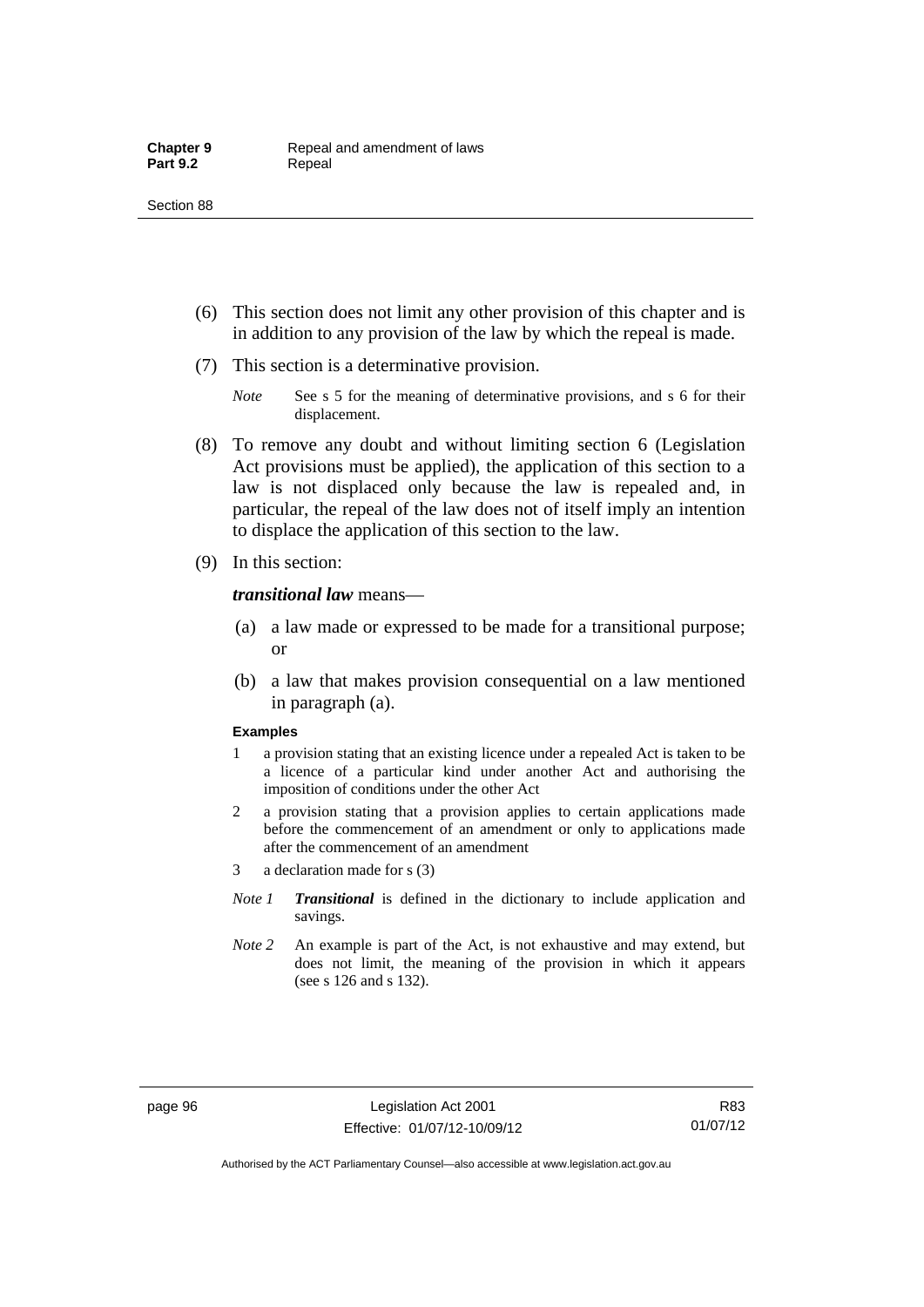#### *validating law* means—

- (a) a law that validates something that is or may be invalid; or
- (b) a law that makes provision consequential on a law mentioned in paragraph (a).

#### **Examples**

- 1 a provision declaring an instrument to have been validly made and acts done in reliance on the instrument to have been validly done
- 2 a provision stating that an instrument that is declared valid is taken to have been amended in a particular way

## **89 Automatic repeal of certain laws and provisions**

- (1) An amending law is automatically repealed on the day after—
	- (a) all of its provisions have commenced; or
	- (b) the last of its provisions that have not commenced are omitted or cannot commence.

#### **Example—provision that can no longer commence**

The *ABC Act 2005* includes a provision that amends the *XYZ Act 2000*. Before the provision commences, the *XYZ Act 2000* is repealed. The provision can, therefore, no longer commence.

- *Note* An example is part of the Act, is not exhaustive and may extend, but does not limit, the meaning of the provision in which it appears (see s 126 and s 132).
- (2) An appropriation Act is automatically repealed on the last day of the financial year for which it makes appropriations.
- (3) An amending provision of a law is automatically repealed immediately after all of the amendments and repeals made by it (or to which it relates) have commenced.
- (4) A commencement provision of a law is automatically repealed immediately after all of the provisions of the law have commenced.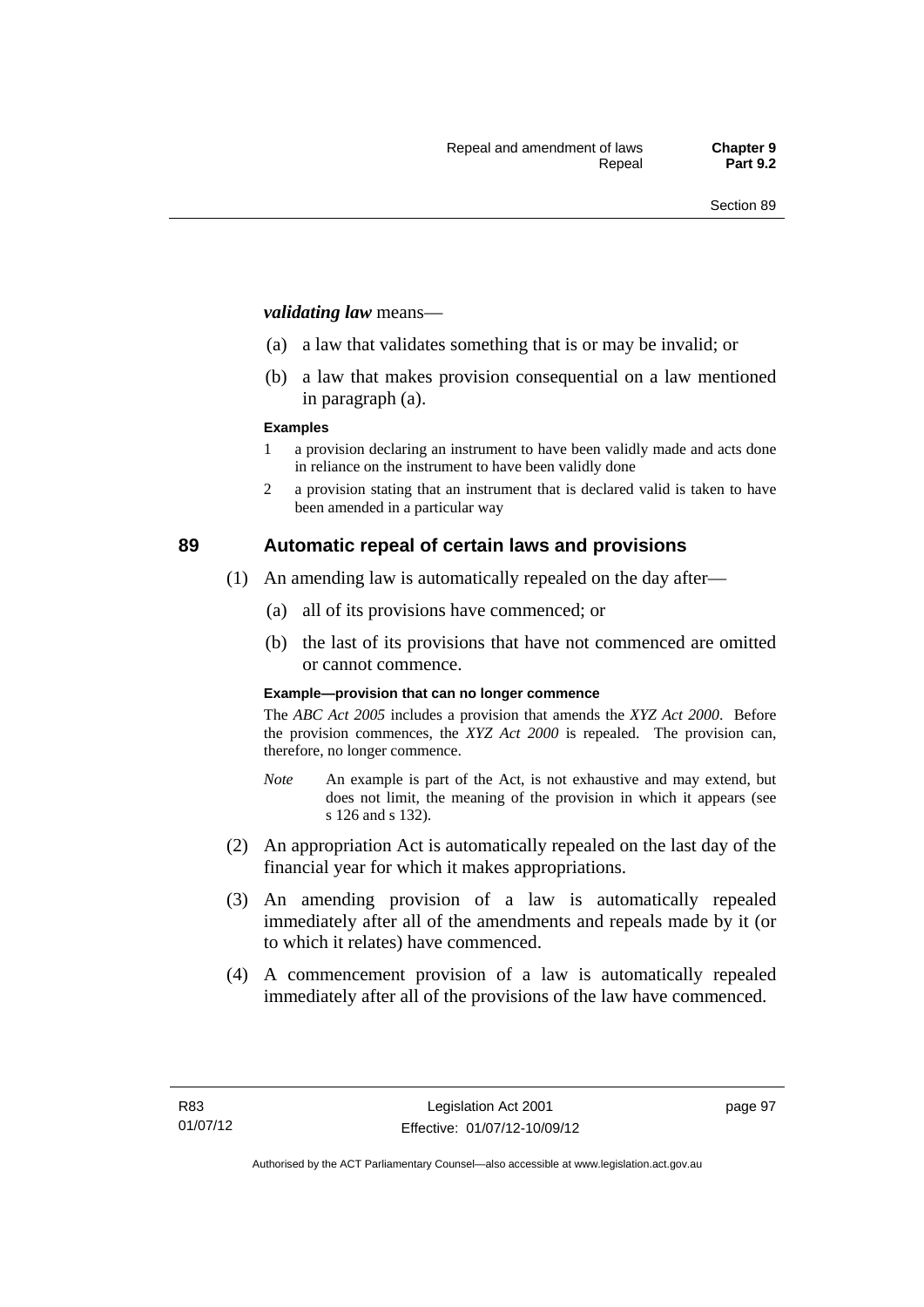- (5) A commencement notice is automatically repealed on the day after the day, or the last of the days, fixed or otherwise determined by the notice for the commencement of a law.
- (6) If an instrument making, or evidencing, an appointment (including an acting appointment) is a legislative instrument, the instrument is automatically repealed—
	- (a) on the day the appointment ends; or
	- (b) if the instrument makes 2 or more appointments that end on different days—on the day the last-ending appointment ends.
- (7) A repeal under this section has effect for all purposes, including, for example, any other provisions of this chapter about repeals.
- (8) If apart from this subsection a law would be automatically repealed on a day that is earlier than its notification day, the law is instead automatically repealed on the day after its notification day.
- (9) In the application of subsection (8) to a statutory instrument that is not a legislative instrument, a reference to the instrument's *notification day* is a reference to the day after the day it is made or, if it is required under an Act or statutory instrument to be approved (however described) by the Executive, a Minister or any other entity, the day after the day it is approved.
- (10) This section does not limit any other provision of this chapter.
- (11) This section is a determinative provision.
	- *Note* See s 5 for the meaning of determinative provisions, and s 6 for their displacement.
- (12) In this section:

*amend* does not include modify.

*amending law* means a law that consists only of provisions of the following kinds:

(a) for an Act—the Act's long title;

Authorised by the ACT Parliamentary Counsel—also accessible at www.legislation.act.gov.au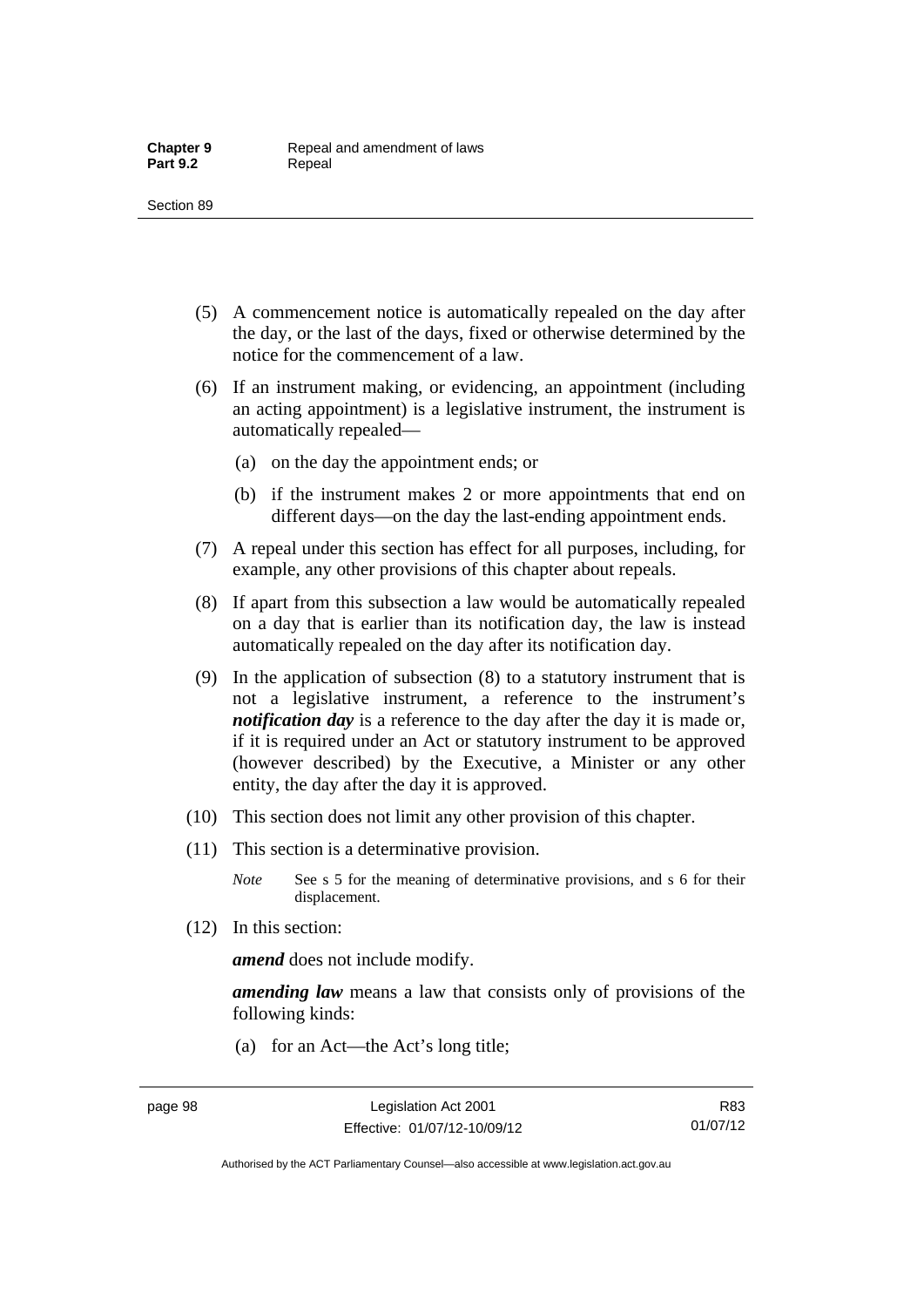- (b) a preamble or recital (however described);
- (c) a provision about the law's name;
- (d) a provision about the law's commencement;
- (e) a provision about the purposes of the law or any of its provisions;

#### **Example**

an objects provision

(f) a provision about the effect of notes;

- (g) a provision providing for the amendment or repeal of a law (including a provision identifying the amended or repealed law);
- (h) a provision declaring a law to be a law to which section 88 (Repeal does not end effect of transitional laws etc) applies;
- (i) a provision about the renumbering of a law;
- (j) a provision authorising or requiring something to be done under chapter 11 (Republication of Acts and statutory instruments).

*amending provision*, of a law, means a provision of the law that only amends or repeals a law, and includes—

- (a) any other provision (for example, a schedule) of the law that only identifies the law amended or repealed; and
- (b) any other provision (for example, a part heading) of the law that only identifies (or groups) provisions that are amended or repealed.

*Note* A note itself is not part of an Act or statutory instrument (see s 127).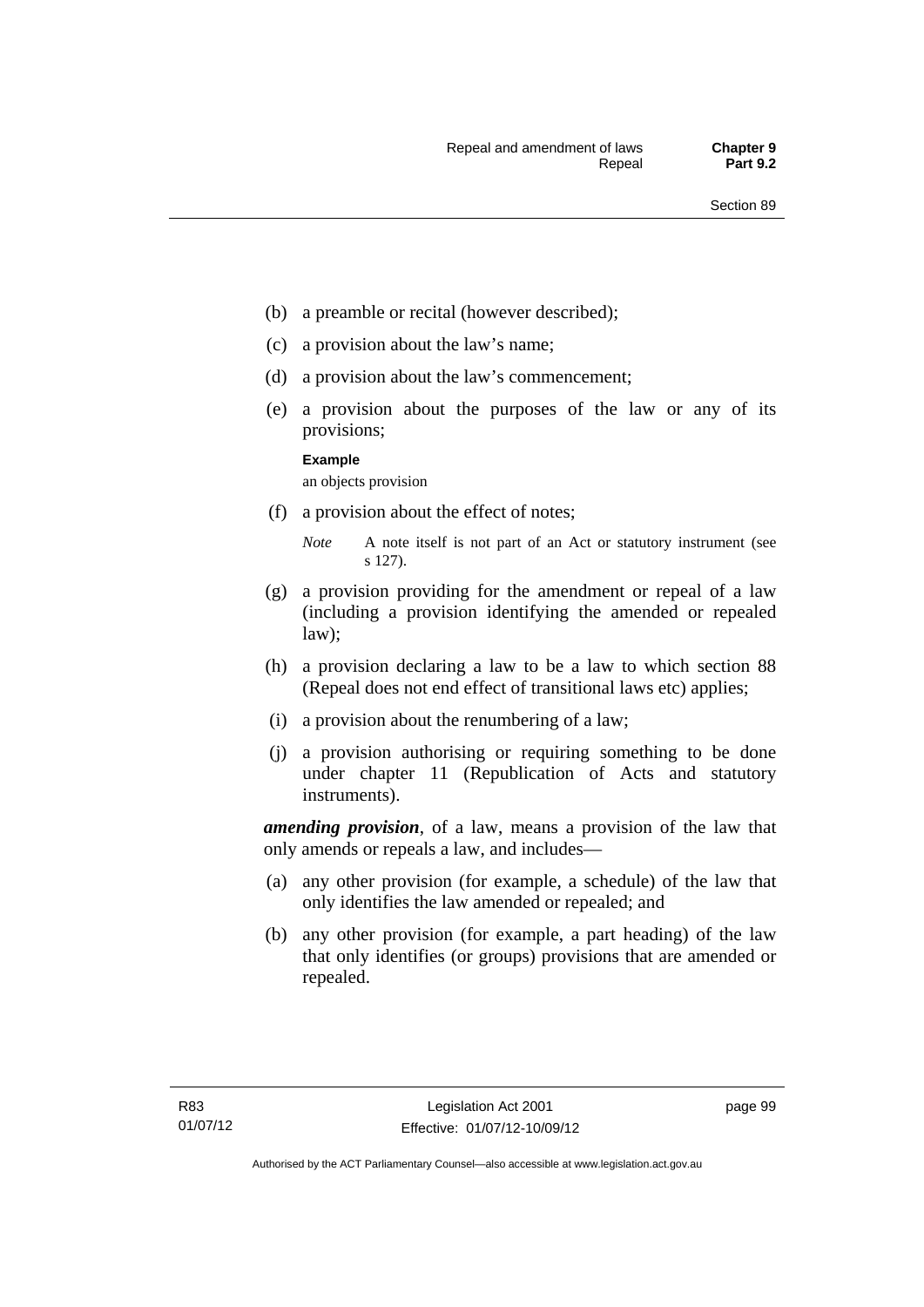*appropriation Act*—see the *Financial Management Act 1996*, dictionary.

*commencement provision*, of a law, means a provision of the law that only provides for the commencement of the law.

#### **Example 1—s 89**

The *Hypothetical Amending Act 2002* repeals and amends a number of Acts. The Act contains the following provisions:

- a long title
- a provision about the Act's name
- a provision about the Act's commencement
- repealing provisions (that is, a provision stating that the Act repeals the Acts mentioned in sch 1 and a schedule (sch 1) setting out the names of the repealed Acts)
- amending provisions (that is, a provision stating that the Act amends the Acts mentioned in sch 2 and a schedule (sch 2) setting out the amended Acts and the amendments of them)
- a provision about the application of this Act, s 88 (Repeal does not end effect of transitional laws etc) to a provision being repealed
- a provision requiring an amended Act (the *XYZ Act 1990*), or a provision of the *XYZ Act 1990*, to be renumbered in the next republication of the Act under this Act.

The Act contains no other provisions. Its repealing provisions, and its other provisions apart from the naming provision, the commencement provision and the amending provisions, commence on the day after its notification day, 22 March 2002. Its amending provisions commence on a date fixed by the Minister by written notice, 12 April 2002. The Act is automatically repealed under s 89 on the day after all of its provisions have commenced, 13 April 2002.

#### **Example 2—s 89**

The *Example Act 2001* contains provisions establishing a new licensing scheme. It also amends several Acts and repeals others. Because it contains the scheme provisions, it is not an amending law covered by s (1). It is, therefore, not automatically repealed under s 89.

page 100 Legislation Act 2001 Effective: 01/07/12-10/09/12

R83 01/07/12

Authorised by the ACT Parliamentary Counsel—also accessible at www.legislation.act.gov.au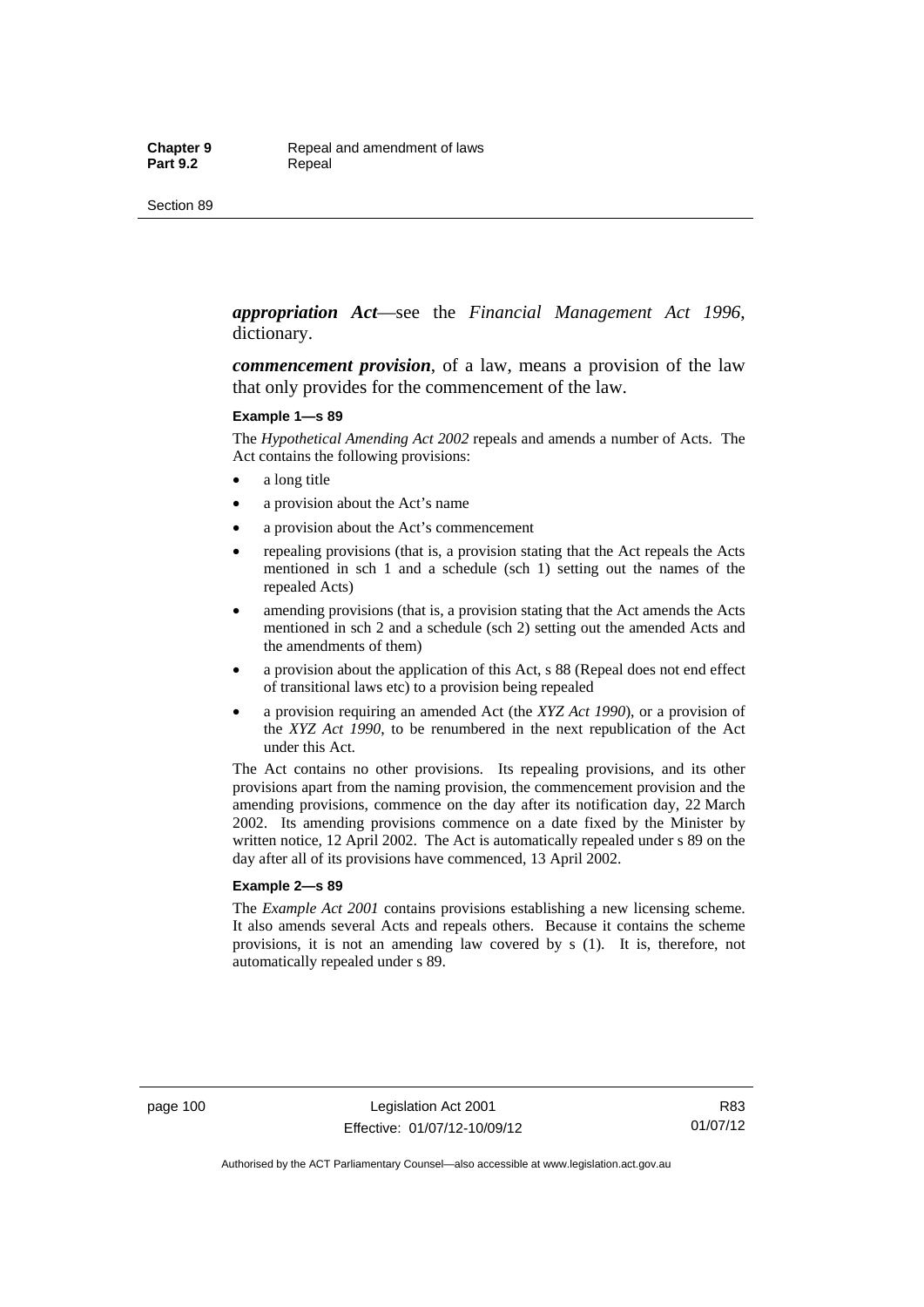#### **Example 3—s 89—see s (12), def** *amending provision*

The *Plant Diseases Act 2003* (hypothetical), pt 6 is as follows:

#### **Part 6 Repeals and consequential amendment**

#### **42 Repeal of Plant Diseases Act 1934**

The *Plant Diseases Act 1934* A1934-21 is repealed.

#### **43 Repeal of Plant Diseases Regulation 1938**

The *Plant Diseases Regulation 1938* (made on 11 February 1938) is repealed.

#### **44 Administrative Decisions (Judicial Review) Act 1989, schedule 1, new item 6**

*insert* 

6 This Act does not apply to decisions of the Minister under the *Plant Diseases Act 2003*, part 3 (Measures for the control of diseases and pests).

Under the definition of *amending provision*, the heading to pt 6, as well as the contents of pt 6, are automatically repealed under s 89.

*Note* An example is part of the Act, is not exhaustive and may extend, but does not limit, the meaning of the provision in which it appears (see s 126 and s 132).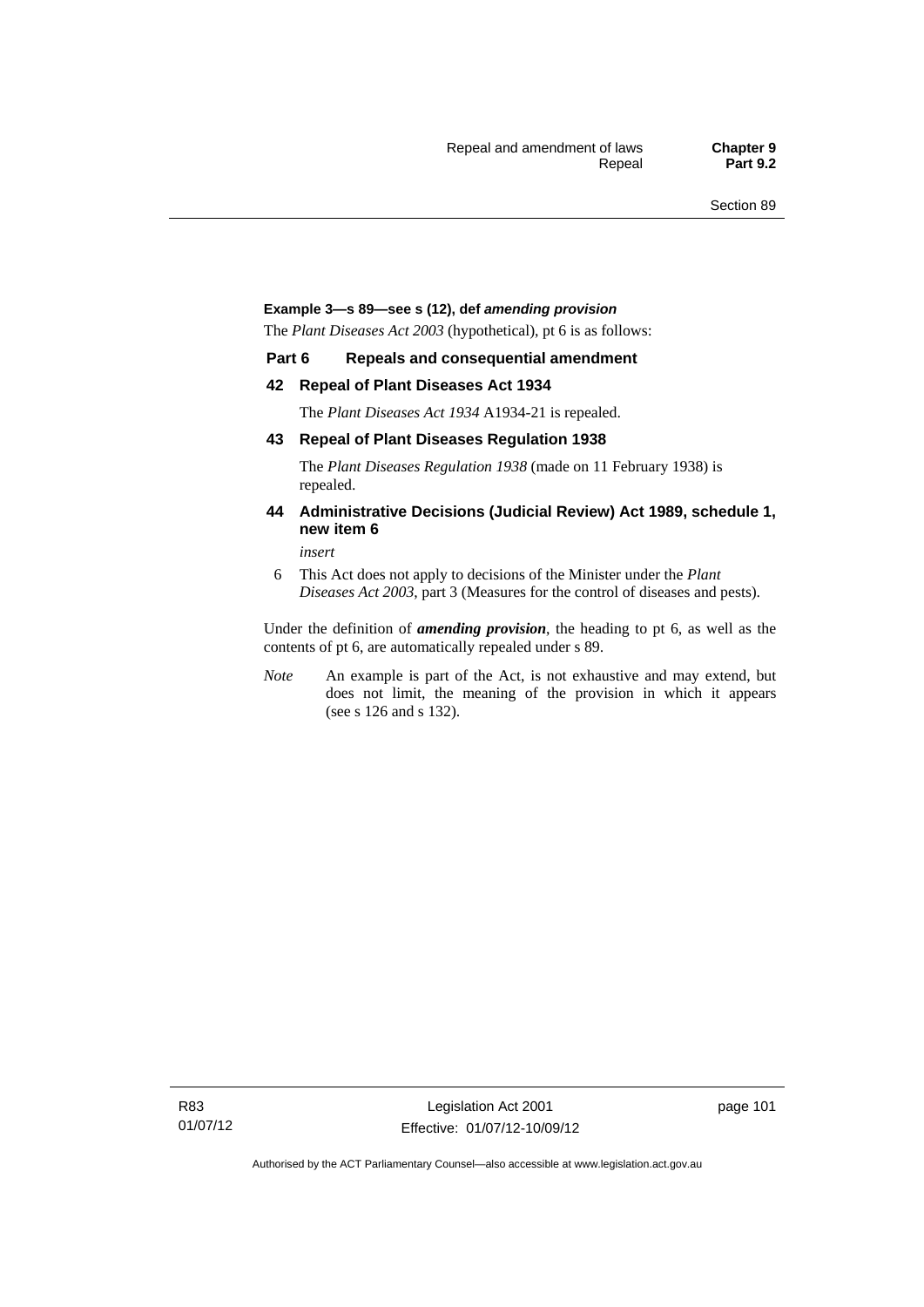## **Part 9.3 Amendment**

#### **90 Law and amending laws to be read as one**

A law and all laws amending it are to be read as one.

#### **91 Insertion of provisions by amending law**

- (1) This section applies if a law (the *amending law*) amends another law (the *amended law*) by inserting any of the following provisions, and does not exactly specify the position in the amended law where it is to be inserted:
	- (a) a chapter, part, division, subdivision, section or subsection (an *inserted chapter, part, division, subdivision, section* or *subsection*);
	- (b) a paragraph (an *inserted paragraph*);
	- (c) a subparagraph (an *inserted subparagraph*);
	- (d) a sub-subparagraph (an *inserted sub-subparagraph*);
	- (e) a definition (an *inserted definition*);
	- (f) any other provision (a *miscellaneous inserted provision*).
- (2) An inserted chapter, part, division, subdivision, section or subsection is inserted in the appropriate numerical or alphanumerical position in the amended law.
- (3) An inserted paragraph is inserted in the appropriate alphabetical position in the amended law.
- (4) An inserted subparagraph is inserted in the appropriate numerical or alphanumerical position in the amended law.
- (5) An inserted sub-subparagraph is inserted in the appropriate alphabetical position in the amended law.

R83 01/07/12

Authorised by the ACT Parliamentary Counsel—also accessible at www.legislation.act.gov.au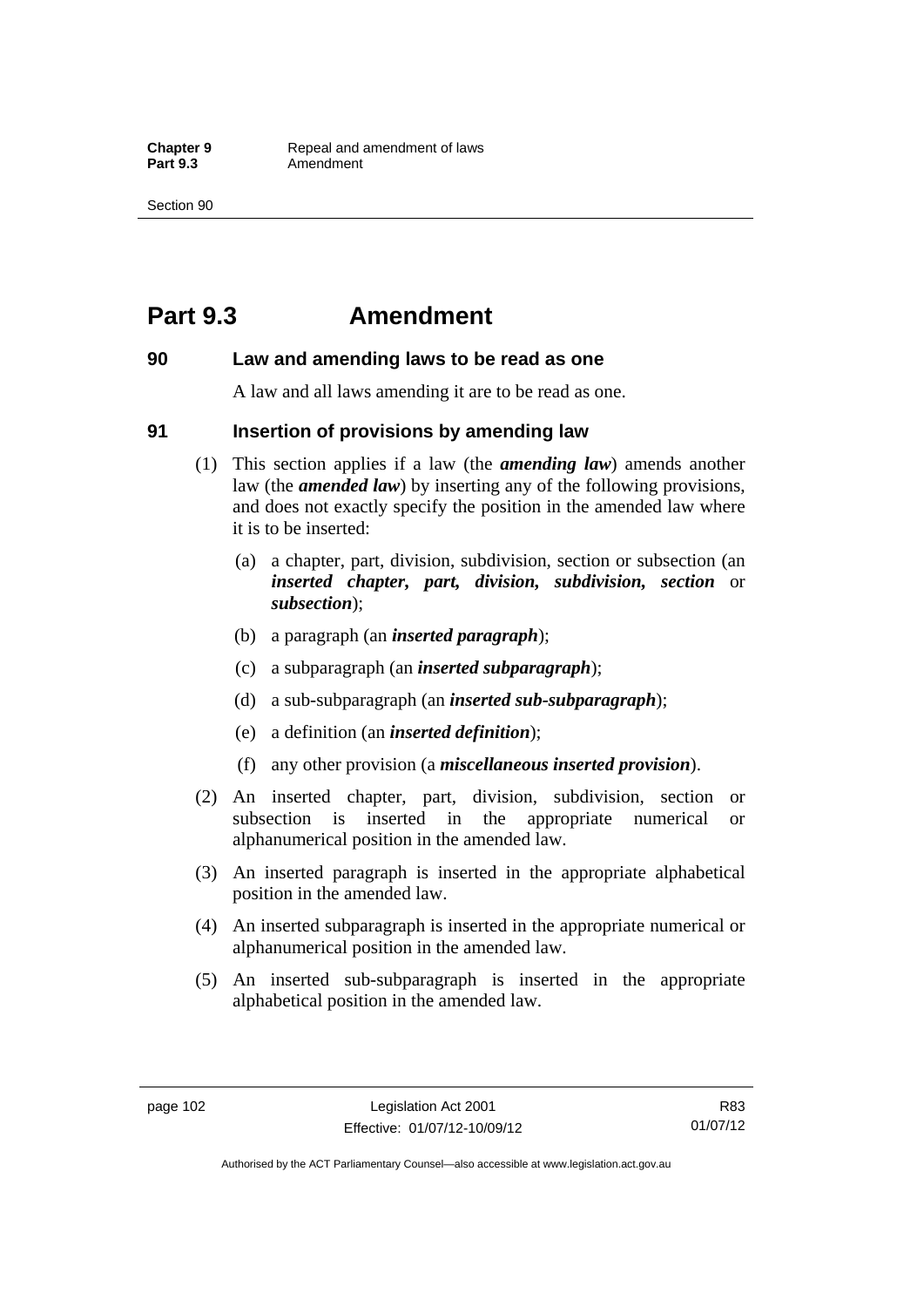- (6) An inserted definition is inserted in the appropriate alphabetical position (worked out on a letter-by-letter basis) in a series of definitions in the amended law.
- (7) A miscellaneous inserted provision is inserted in the appropriate position in the amended law.
- (8) In applying this section to a law that is divided otherwise than into sections, a reference to a section or subsection is a reference to a corresponding provision of the law.
- (9) In working out the appropriate position where a provision is to be inserted in the amended law, regard may be had to the following:
	- (a) the provision number or letter;
	- (b) the heading of the relevant amending provision of the amending law;
	- (c) any other amendments in the amending law including the order of amendments;
	- (d) anything else in the amending law or amended law;
	- (e) current legislative drafting practice.

#### **Examples**

- 1 If a part numbered '3' is to be inserted into an amended law with an existing sequence of parts 'part 1—part 2—part 4', inserted part 3 is inserted between parts 2 and 4.
- 2 If a division numbered '2.2A' is to be inserted into an amended law with an existing sequence of divisions in part 2 'division 2.1—division 2.2 division 2.3', inserted division 2.2A is inserted between divisions 2.2 and 2.3.
- 3 If a section numbered '6AA' is to be inserted into an amended law with an existing sequence of sections 'section 6—section 6A—section 6B', inserted section 6AA is inserted between sections 6A and 6B.
- 4 If a section numbered '7A' is to be inserted (by an amending section headed 'New section 7A', with the command '*in division 2.2, insert*') into an amended law with an existing sequence 'section 7 [in division 2.2] division 2.3 heading—section 8', inserted section 7A is inserted between section 7 and the division 2.3 heading (that is, at the end of division 2.2).

page 103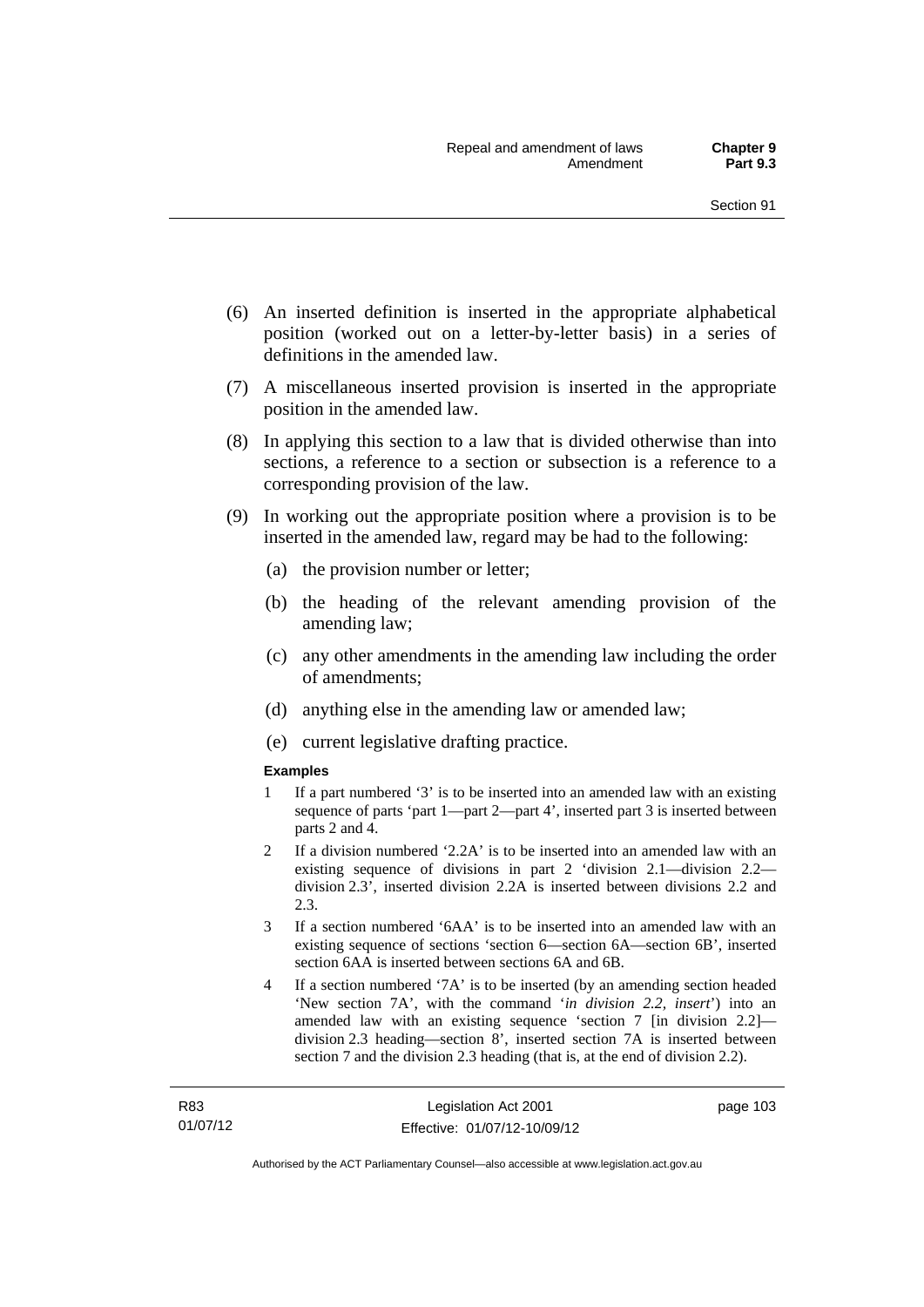- 5 If a section numbered '7A' is to be inserted (by an amending section headed 'New section 7A', with the command '*in division 2.3, insert*') into an amended law with an existing sequence 'section 7 [in division 2.2] division 2.3 heading—section 8', inserted section 7A is inserted between the division 2.3 heading and section 8 (that is, at the beginning of division 2.3).
- *Note* An example is part of the Act, is not exhaustive and may extend, but does not limit, the meaning of the provision in which it appears (see s 126 and s 132).
- (10) This section is a determinative provision.
	- *Note* See s 5 for the meaning of determinative provisions, and s 6 for their displacement.
- (11) In this section:

*insert* includes relocate.

#### **92 Amendment to be made wherever possible**

- (1) If a law amends another law—
	- (a) by omitting a word; or
	- (b) by substituting a word for another word; or
	- (c) by inserting a word before or after a particular word;

the amendment is to be made wherever possible in the other law.

#### **Example**

The *XYZ Amendment Act 2002* is expressed to omit the word 'authorised' from the *ABC Act 1998*, s 20. The word 'authorised' is used once in the heading to s 20, 3 times in s 20 (1), twice in s 20 (3), once in an example to s 20 (4) and twice in a note to s 20 (5). The amendment omits each of those references to the word 'authorised'.

- *Note* An example is part of the Act, is not exhaustive and may extend, but does not limit, the meaning of the provision in which it appears (see s 126 and s 132).
- (2) This section is a determinative provision.
	- *Note* See s 5 for the meaning of determinative provisions, and s 6 for their displacement.

Authorised by the ACT Parliamentary Counsel—also accessible at www.legislation.act.gov.au

R83 01/07/12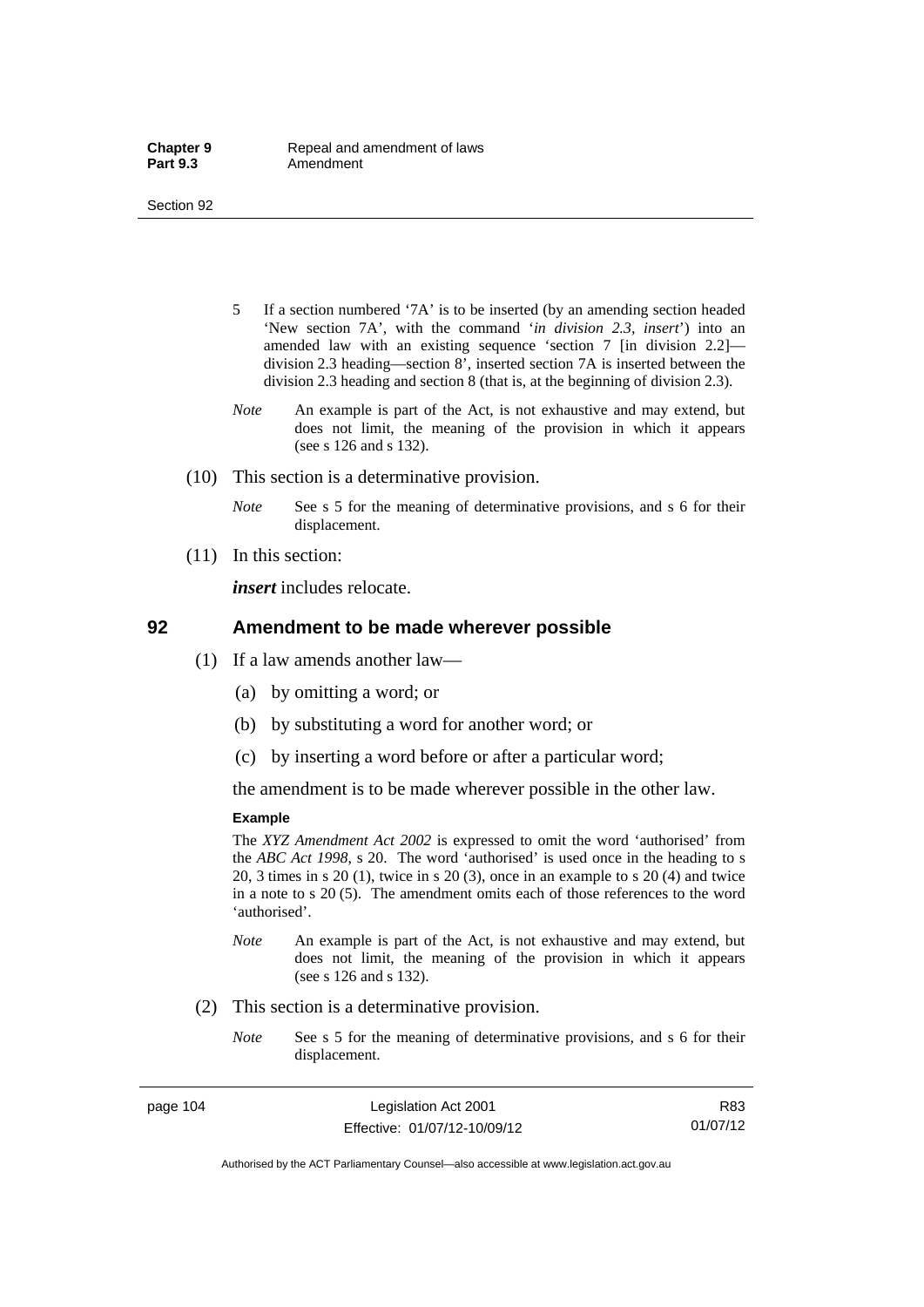## **93 Provisions included in another provision for amendment purposes**

- (1) This section applies for the purpose of amending a law.
- (2) The heading to a chapter, part, division, subdivision, schedule, dictionary, section or any other provision of the law forms part of the provision to which it is a heading.
- (3) An example at the end of a provision of the law is part of the provision unless the example is expressed in a way that indicates that it applies only to another provision.
- (4) A note at the end of a provision of the law is taken, for this section, to be part of the provision unless the note is expressed in a way that indicates that it applies only to another provision.
- (5) However, a note in a law is not, for any other purpose, part of the law.

*Note* Section 127 (Material that is not part of Act or statutory instrument) deals with the status of notes.

- (6) A penalty at the end of a subsection of the law—
	- (a) is part of the subsection unless the penalty is expressed in a way that indicates that it applies only to other subsections of the section; or
	- (b) if the penalty is expressed in a way that indicates that it applies only to other subsections—is part of the section.
- (7) A penalty at the end of a section of the law that is not divided into subsections is part of the section.
- (8) The word 'and', 'or' or 'but', or a similar word, at the end of a paragraph, subparagraph, sub-subparagraph or another provision of the law is part of the provision.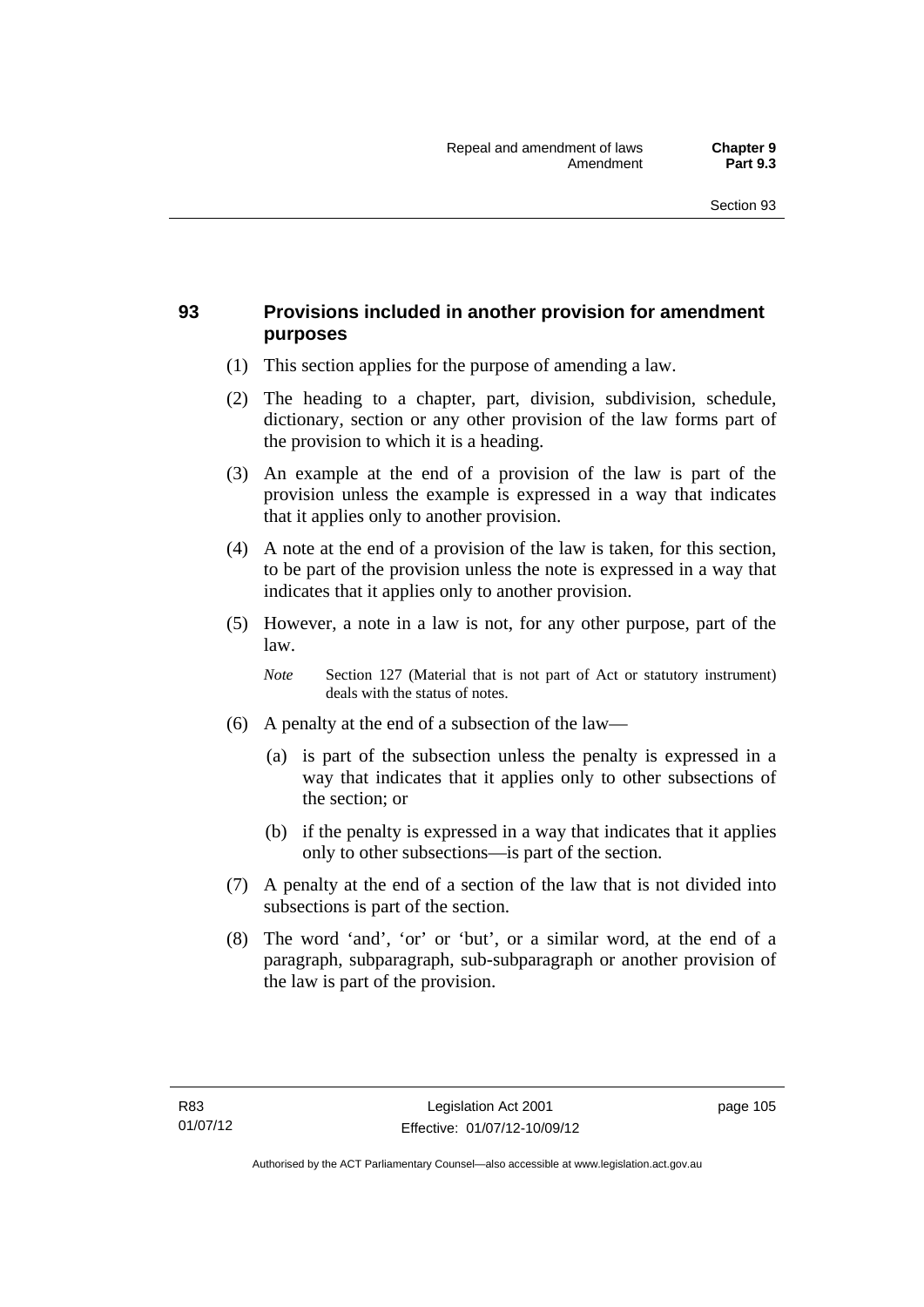- (9) In working out whether an example or note is at the end of a provision of the law, any penalty is to be disregarded, and, for an example, any note is to be disregarded.
	- *Note* According to current legislative drafting practice, examples, notes and penalties to a provision are arranged in the following order at the end of provisions:
		- 1 penalty (first)
		- 2 examples
		- 3 notes (last).
- (10) In applying this section to a law that is divided otherwise than into sections, a reference to a section or subsection is a reference to a corresponding provision of the law.
- (11) This section is a determinative provision.
	- *Note* See s 5 for the meaning of determinative provisions, and s 6 for their displacement.

#### **94 Continuance of appointments etc made under amended provisions**

- (1) This section applies if—
	- (a) a law expressly or impliedly authorises or requires—
		- (i) the making of an appointment or statutory instrument; or
		- (ii) the delegation of a function; or
		- (iii) the issue of a licence or permit (however described); or
		- (iv) the doing (however described) of anything else; and
	- (b) the law is amended by another law; and
	- (c) under the amended law—
		- (i) the appointment or statutory instrument may be made; or
		- (ii) the function may be delegated; or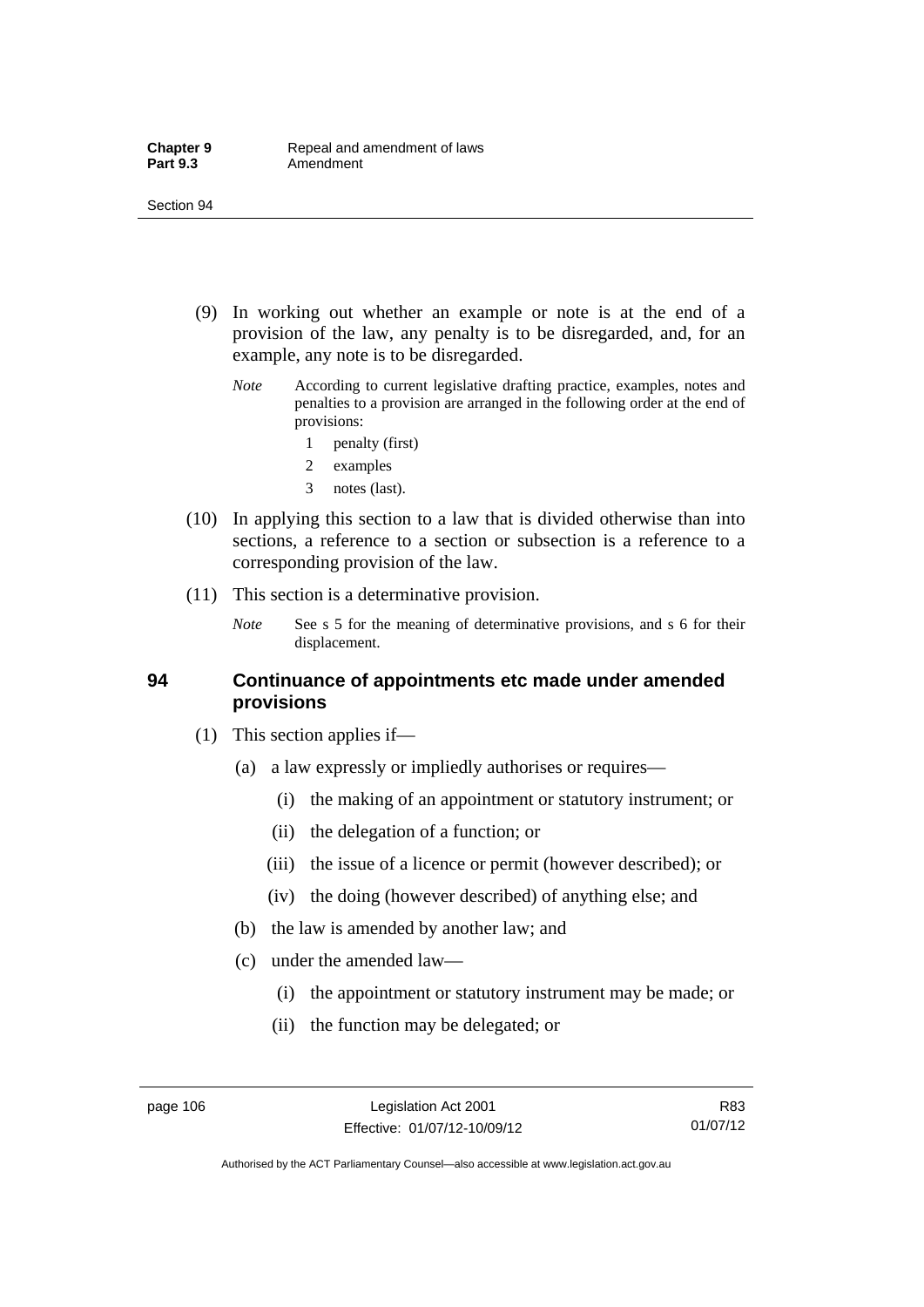- (iii) the licence or permit may be issued; or
- (iv) the thing may be done;

whether by the same or a different entity.

#### **Examples—par (a) (iv)**

- 1 the giving of an approval, consent or permission
- 2 the making of a recommendation
- *Note* An example is part of the Act, is not exhaustive and may extend, but does not limit, the meaning of the provision in which it appears (see s 126 and s 132).
- (2) An appointment, statutory instrument, delegation, licence, permit or anything else mentioned in subsection (1) that was in force immediately before the commencement of the amendment continues to have effect as if it had been made, issued or done (however described) under the amended law.
- (3) This section is a determinative provision.
	- *Note* See s 5 for the meaning of determinative provisions, and s 6 for their displacement.
- (4) In this section:

*amend* includes omit and re-enact in the same law (with or without changes), but does not include omit and re-enact in another law.

*appointment* includes acting appointment.

## **95 Status of modifications**

- (1) If a law is modified by another law, the law operates as modified but the modification does not amend the text of the law.
- (2) This section is a determinative provision.
	- *Note* See s 5 for the meaning of determinative provisions, and s 6 for their displacement.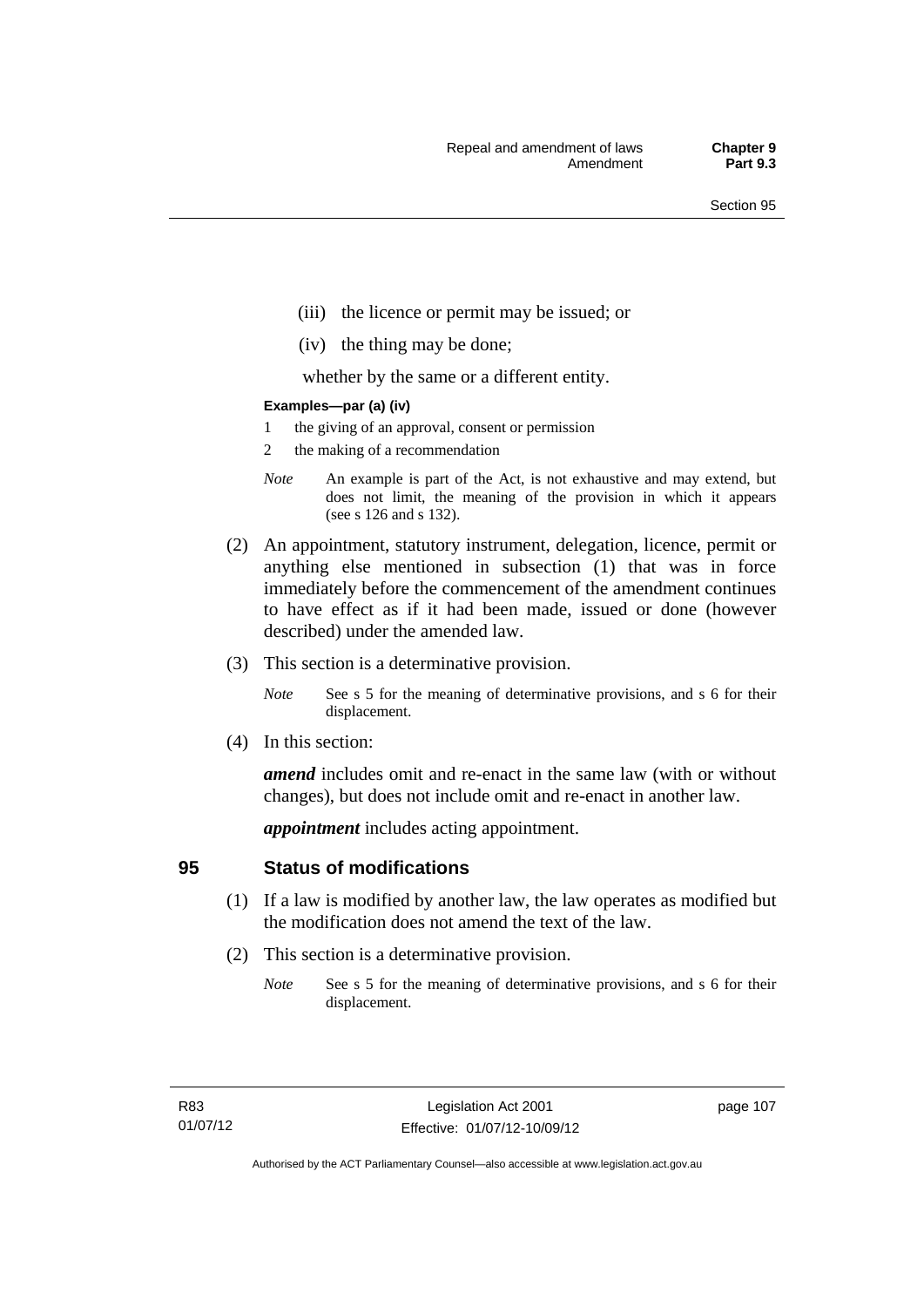## **96 Relocated provisions**

- (1) This section applies if a provision of a law is relocated (with or without changes) to a different place in the same law or to a different law.
- (2) The operation or meaning of the provision is not affected only because of the provision's relocation.
- (3) Without limiting subsection (2), if before its relocation the provision was to be interpreted in a particular way, it is to be interpreted in that way in its new location.

#### **Example**

If a provision of an Act is to be interpreted as if it were a law consolidating the provisions of other laws and it is relocated into another Act, it is to be interpreted in the same way in its new location.

- *Note* An example is part of the Act, is not exhaustive and may extend, but does not limit, the meaning of the provision in which it appears (see s 126 and s 132).
- (4) However, the provision has effect subject to any changes made to, or in relation to, it.
- (5) This section is a determinative provision.
	- *Note* See s 5 for the meaning of determinative provisions, and s 6 for their displacement.

R83 01/07/12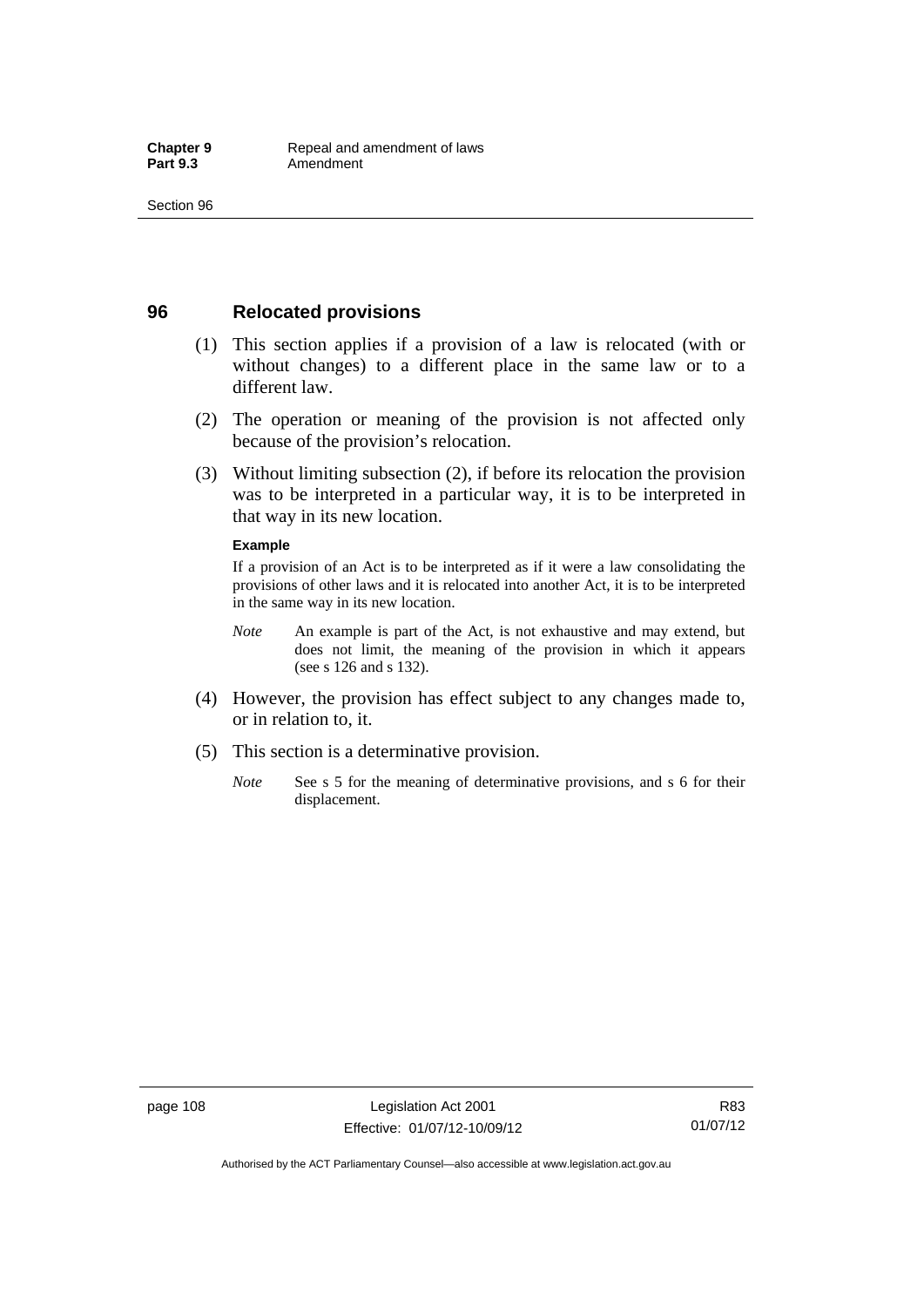## **Chapter 10 Referring to laws**

## **97 Definitions—ch 10**

(1) In this chapter:

*ACT law* means an Act or statutory instrument.

*Note* A reference to an Act or statutory instrument includes a reference to a provision of the Act or instrument (see s 7 and s 13).

*law* means an ACT law or a law of another jurisdiction.

*law of another jurisdiction* means an Act or statutory instrument of another jurisdiction, and includes a provision of an Act or statutory instrument of another jurisdiction.

- *Note Another jurisdiction* means the Commonwealth, a State, another Territory, the United Kingdom or New Zealand (see dict, pt 2).
- (2) In this section:

*Act*, in relation to another Territory, includes ordinance.

*statutory instrument*, of another jurisdiction, means an instrument (whether or not legislative in nature) made under—

- (a) an Act of the other jurisdiction; or
- (b) another statutory instrument of the other jurisdiction; or
- (c) power given by an Act or statutory instrument of the other jurisdiction and also power given otherwise by law.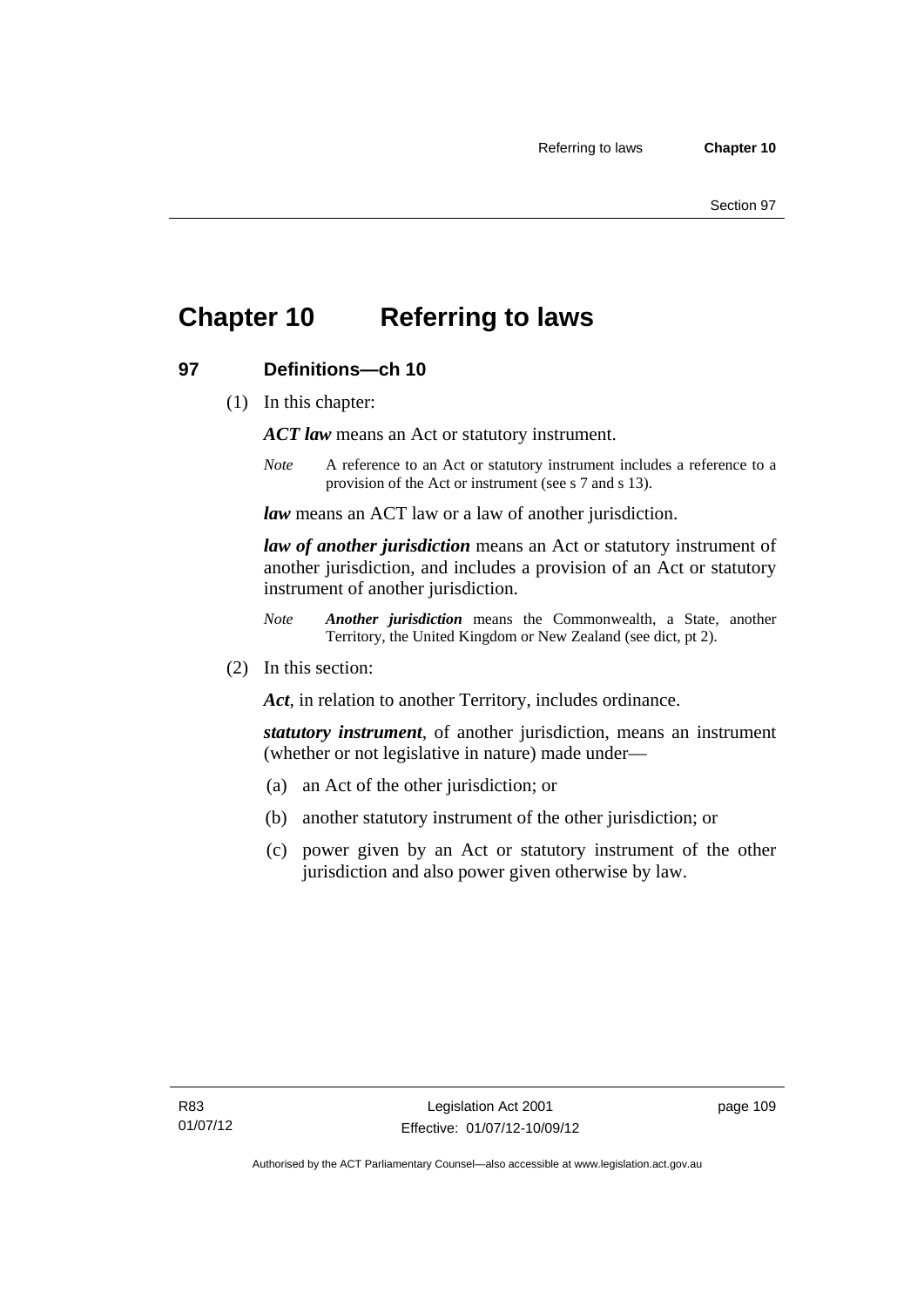#### **98 References to ACT law include law containing reference**

In an ACT law, a reference in general terms to an ACT law of the same kind includes a reference to the law itself.

#### **Example**

The *ABC Act 2001*, s 27 gives a power to confiscate property under certain circumstances. Section 93 of the same Act provides 'If an Act authorises the confiscation of property, the owner of the property has a right of appeal to the Magistrates Court.' The right of appeal under s 93 also applies to the power given by s 27 because the reference to 'an Act' in s 93 includes a reference to the *ABC Act 2001*.

*Note* An example is part of the Act, is not exhaustive and may extend, but does not limit, the meaning of the provision in which it appears (see s 126 and s 132).

#### **99 References in ACT statutory instruments to** *the Act*

In a statutory instrument, a reference to *Act* or *the Act*, without mentioning a particular Act, is a reference to the Act under which the instrument is made or in force.

#### **100 Referring to particular ACT laws**

- (1) An Act may be referred to by—
	- (a) the name the Act gives to itself; or
	- (b) the year it was passed and its number, together with a reference (if necessary) to indicate that it is an Act.

#### **Example—reference to indicate Act**

An Act may be referred to using the word Act or the letter 'A' (eg 'A1993-1' is a reference to Act No 1 of 1993).

*Note* An example is part of the Act, is not exhaustive and may extend, but does not limit, the meaning of the provision in which it appears (see s 126 and s 132).

R83 01/07/12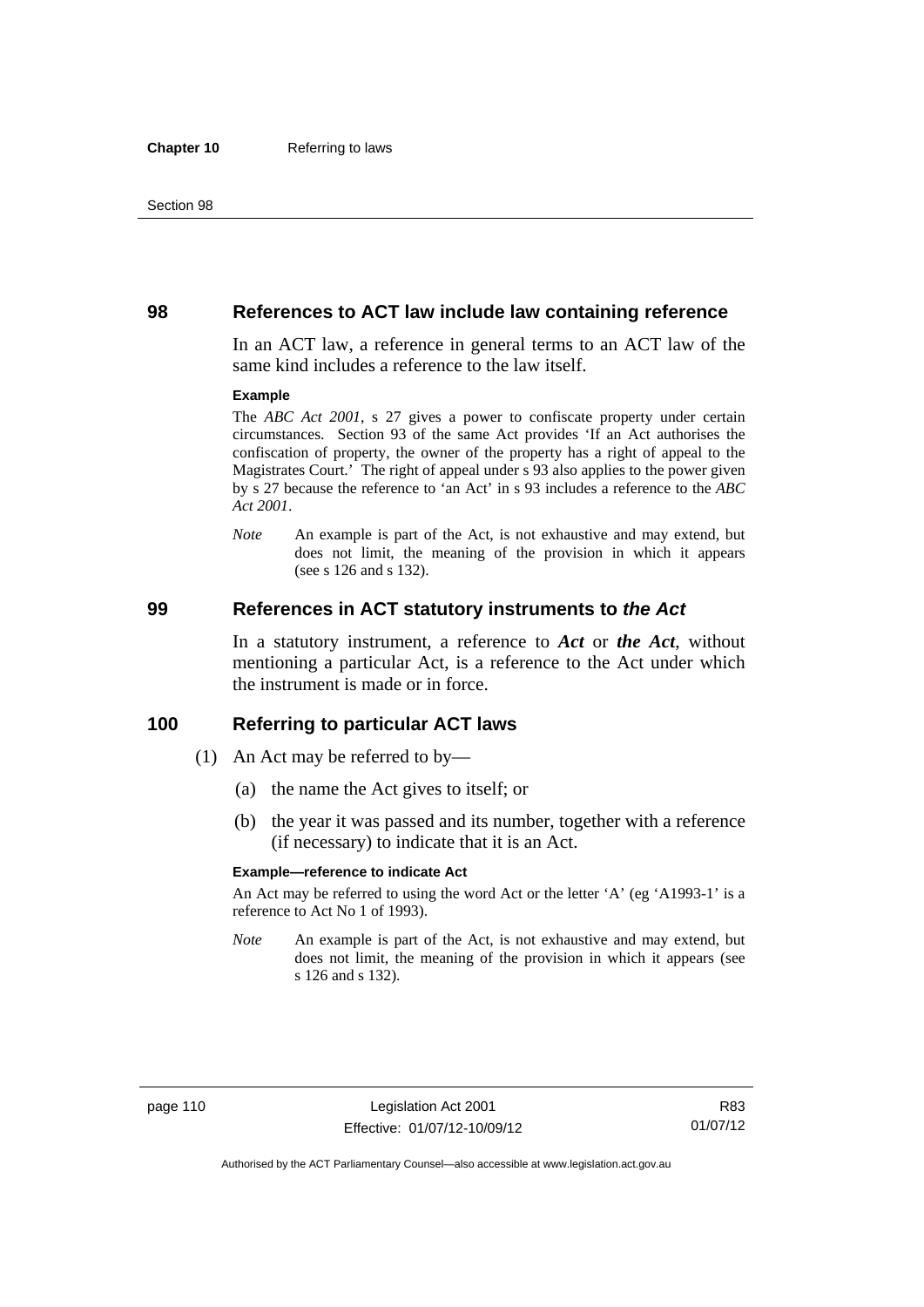- (2) A statutory instrument may be referred to by—
	- (a) any name the instrument gives to itself; or
	- (b) if the instrument was notified in the register, the gazette or otherwise under section 61 (2) (b) and was numbered under this Act or another territory law—the year it was notified and its number, together with a reference (if necessary) to the kind of instrument; or
	- (c) if the instrument was not notified but was numbered under a territory law—the year it was made and its number, together with a reference (if necessary) to the kind of instrument; or
	- (d) if the instrument was notified in the gazette before the commencement of this Act—the number, date and page of the gazette where it was notified; or
	- (e) the date it was made, together with a reference to the Act or statutory instrument under which it was made.

#### **Examples—references to kind of instrument—par (b)**

- 1 A subordinate law may be referred to using the letters 'SL' (eg 'SL2000-11' is a reference to subordinate law No 11 of 2000).
- 2 A disallowable instrument may be referred to using the letters 'DI' (eg 'DI1997-101' is a reference to disallowable instrument No 101 of 1997).
- 3 A notifiable instrument that is not an approved form may be referred to using the letters 'NI' (eg 'NI2002-226' is a reference to notifiable instrument No 226 of 2002).
- 4 An approved form may be referred to using the letters 'AF' (eg 'AF2003-1' is a reference to approved form No 1 of 2003).
- 5 A commencement notice may be referred to using the letters 'CN' (eg 'CN2002-3' is a reference to commencement notice No 3 of 2002).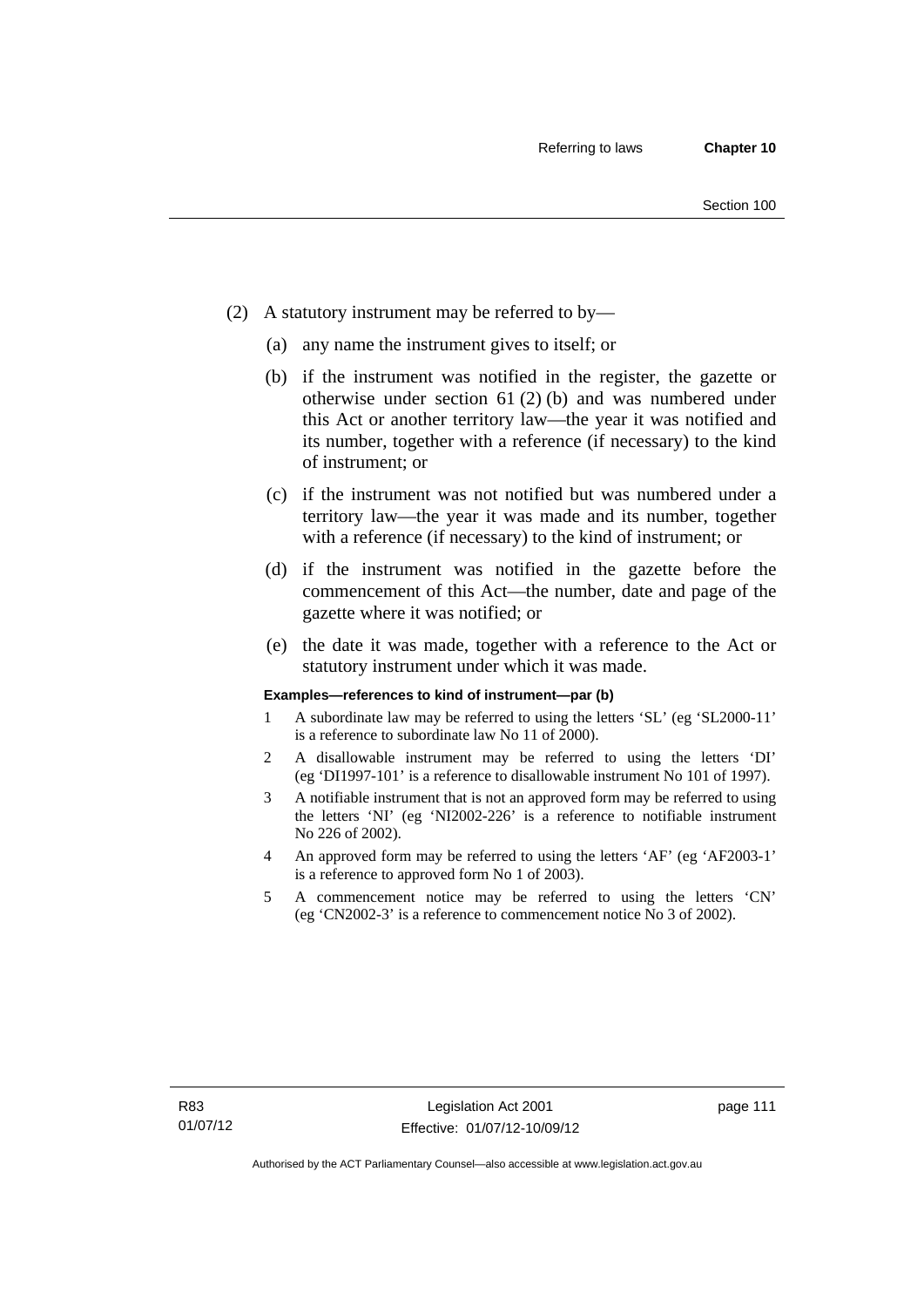## **101 Referring to particular laws of other jurisdictions etc**

- (1) In an ACT law, a law of another jurisdiction (the *relevant law*) may be referred to—
	- (a) by the name the relevant law gives to itself; or
	- (b) in any other way sufficient in a law of the other jurisdiction for referring to the relevant law; or
	- (c) in any way that, under current legislative drafting practice, would be sufficient for referring to the relevant law if it were an ACT law;

together with a reference to the jurisdiction (or an abbreviation of the jurisdiction).

- (2) In an ACT law, a provision of a law of another jurisdiction may be referred to—
	- (a) in a way sufficient in a law of the other jurisdiction for referring to the provision; or
	- (b) in any way that, under current legislative drafting practice, would be sufficient for referring to the provision if it were a provision of an ACT law.
- (3) Subsection (2) does not limit any other provision of this chapter.

## **102 References to laws include references to laws as in force from time to time**

- (1) In an ACT law, a reference to a law includes a reference to the following:
	- (a) the law as originally made, and as amended from time to time since it was originally made;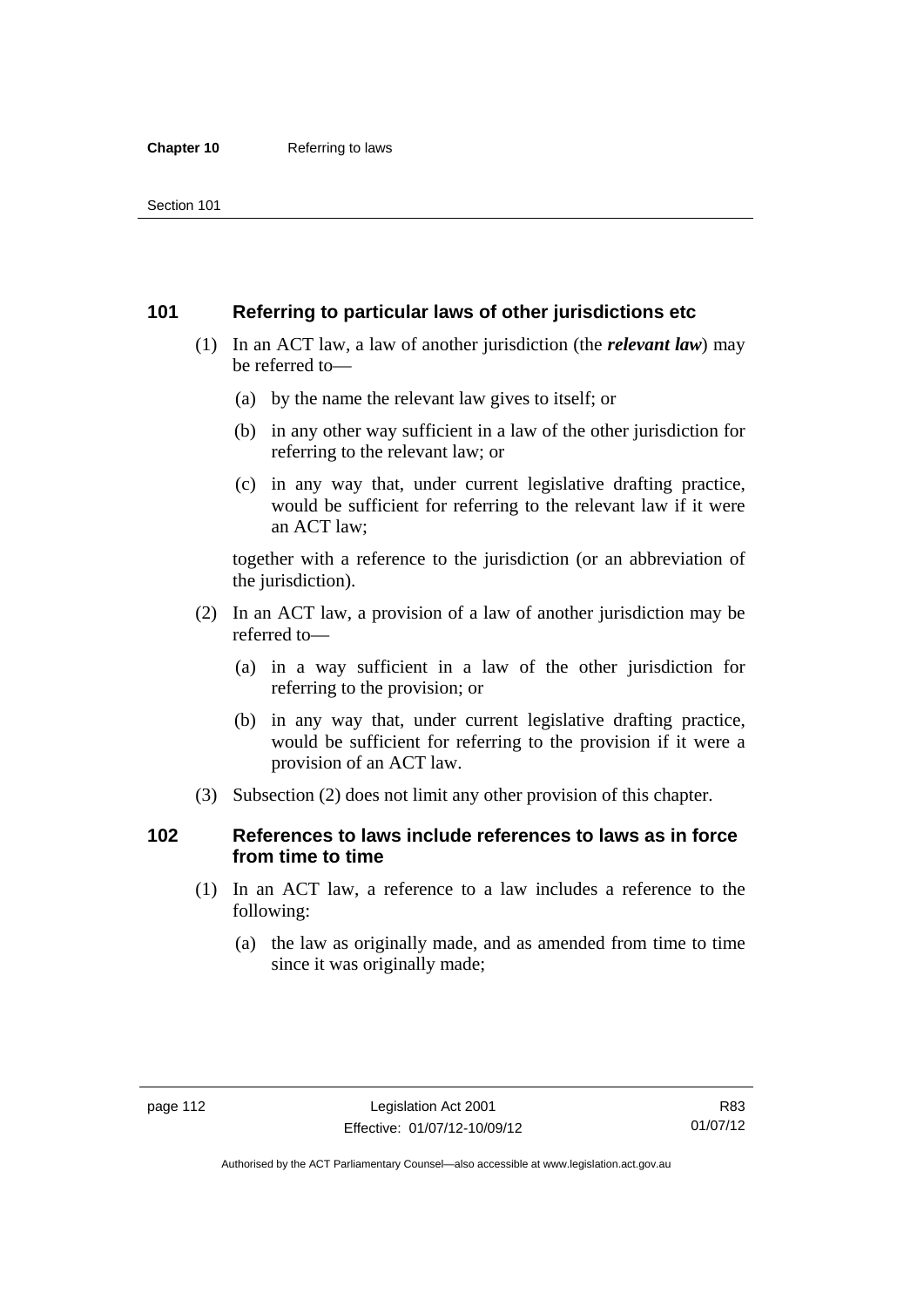- (b) if the law has been repealed and remade (with or without changes) since the reference was made—the law as remade (or last remade), and as amended from time to time since it was remade (or last remade);
- (c) if a relevant provision of the law has been omitted and remade (with or without changes) in another law since the reference was made—the law in which the provision was remade (or last remade), as in force when the provision was remade (or last remade), and as amended from time to time since the provision was remade (or last remade).
- (2) In an ACT law, a reference to a provision of a law includes a reference to the following:
	- (a) the provision as originally made, and as amended from time to time since it was originally made;
	- (b) if the provision has been omitted and remade (with or without changes and whether in the law or another law) since the reference was made—the provision as remade (or last remade), and as amended from time to time since it was remade (or last remade).
- (3) To remove any doubt, if the name of a law is amended, a reference in an ACT law to the law by its name before the amendment includes a reference to the law by its name as amended.
- (4) This section is subject to section 47 (Statutory instrument may make provision by applying law or instrument).
- (5) In this section:

*made* includes enacted.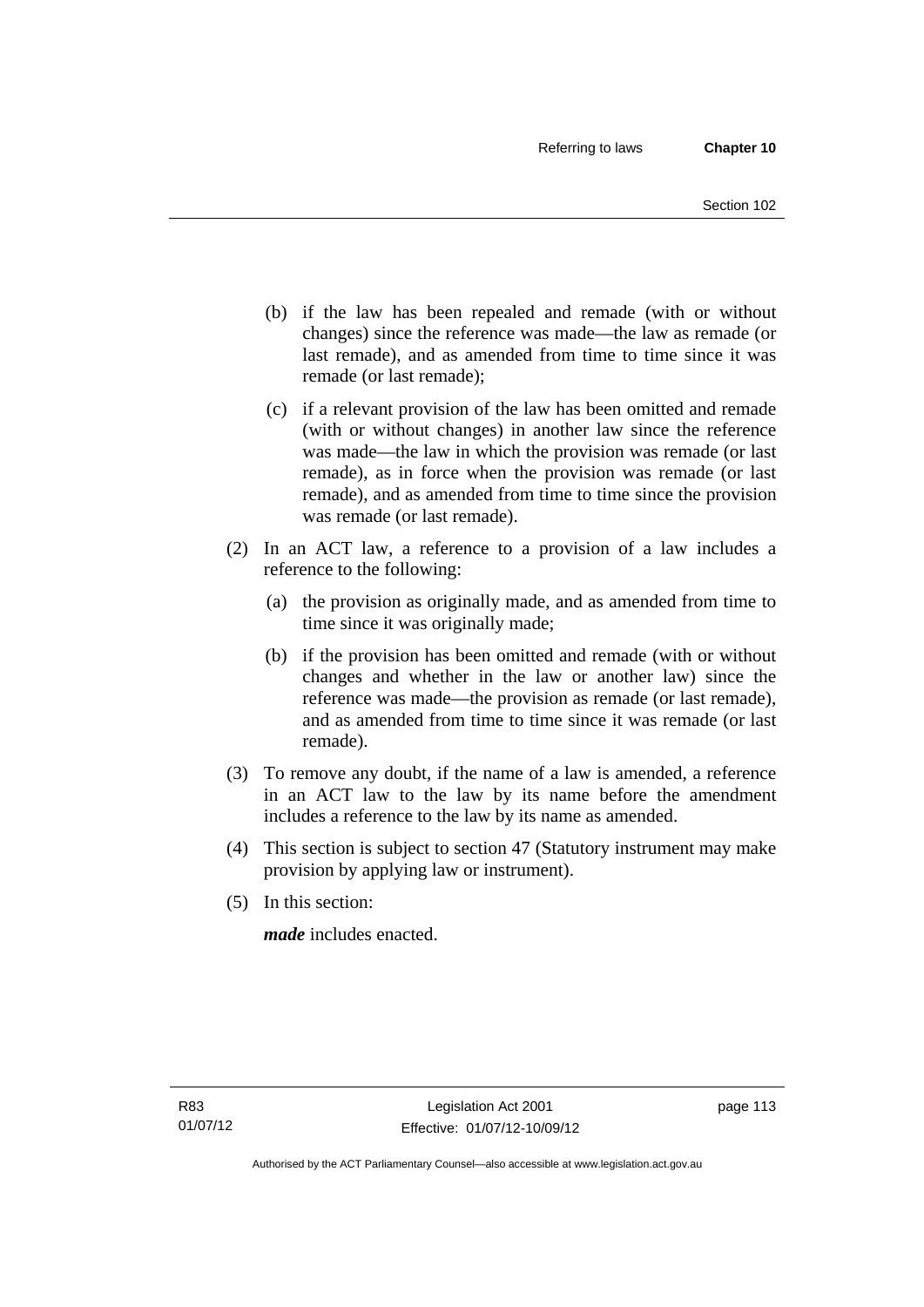## **103 References to repealed laws**

In an ACT law, a reference to a law as repealed is a reference to the law as in force immediately before it was repealed.

#### **Example**

A reference to the '*XYZ Act 2000* (repealed)' is a reference to the *XYZ Act 2000* immediately before it was repealed.

*Note* An example is part of the Act, is not exhaustive and may extend, but does not limit, the meaning of the provision in which it appears (see s 126 and s 132).

## **104 References to laws include references to instruments under laws**

- (1) In an ACT law, a reference (either generally or specifically) to a law includes a reference to the statutory instruments made or in force under the law.
- (2) In subsection (1), a reference to the statutory instruments made or in force under the law includes a reference to any law or instrument applied, adopted or incorporated (with or without change) under the law.
- (3) This chapter applies to an instrument applied, adopted or incorporated under a law as if—
	- (a) the instrument were a law; and
	- (b) any other necessary changes were made.
- (4) In this section:

*statutory instrument*, of another jurisdiction—see section 97 (2).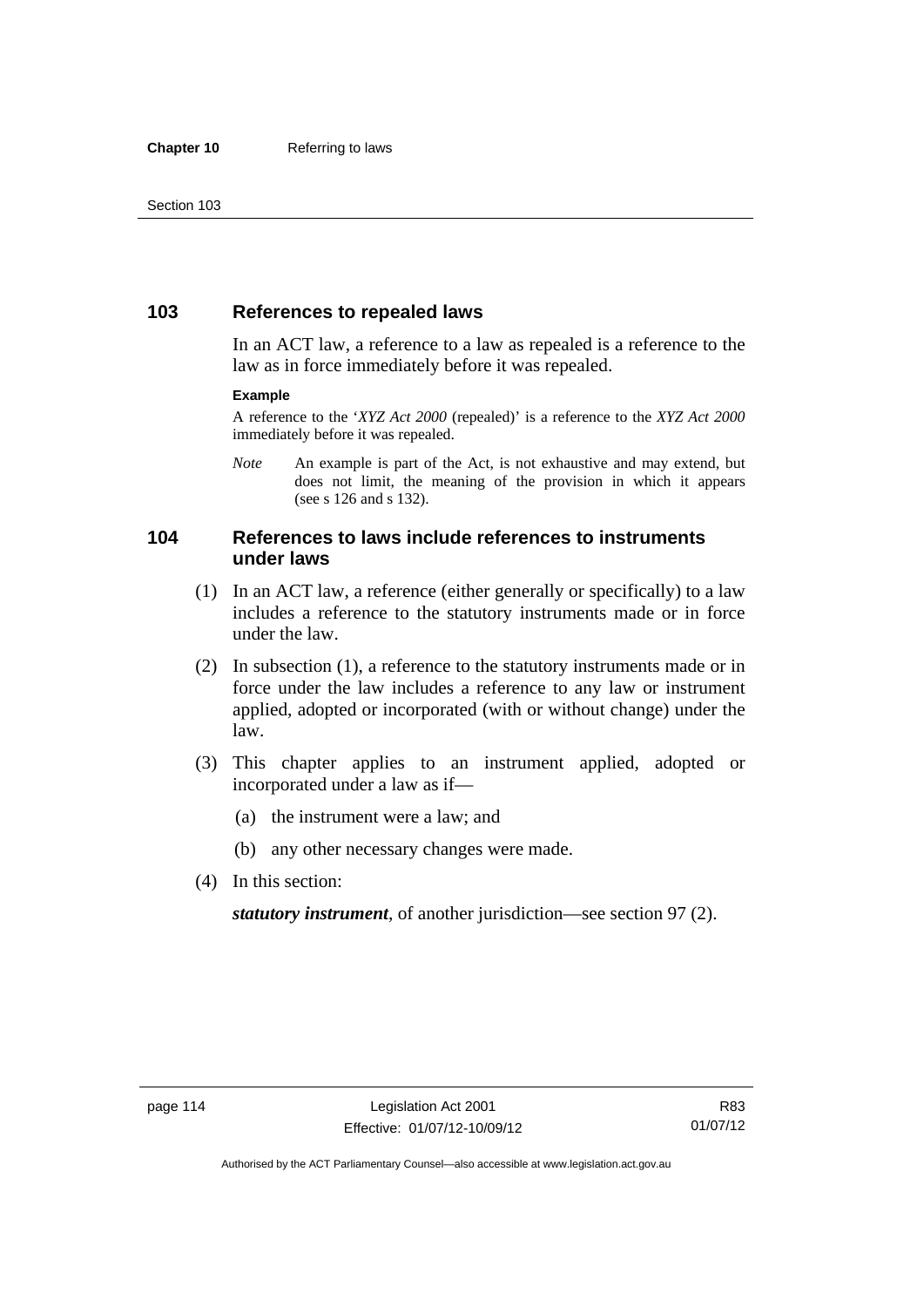## **105 Referring to provisions of laws**

In an ACT law, a provision of a law may be referred to by reference to the provision of the law in which it is contained.

#### **Example**

Paragraph (b) of subsection (2) of section 10 of an Act may be referred to by reference to the section, subsection and paragraph, that is, as section 10 (2) (b).

*Note* An example is part of the Act, is not exhaustive and may extend, but does not limit, the meaning of the provision in which it appears (see s 126 and s 132).

#### **106 References to provisions of laws are inclusive**

In an ACT law, a reference to any part of a law is a reference to the following:

- (a) the provision of the law that begins the part;
- (b) the provision of the law that ends the part;
- (c) any provision of the law between the beginning and end of the part.

#### **Examples**

- 1 A reference to 'sections 5 to 9' includes both section 5 and section 9.
- 2 A reference to 'sections 260 to 264' includes a provision such as a part heading between section 260 and section 261.
- 3 A reference to '*from* child *to* adult' includes both the word 'child' and the word 'adult'.
- *Note* An example is part of the Act, is not exhaustive and may extend, but does not limit, the meaning of the provision in which it appears (see s 126 and s 132).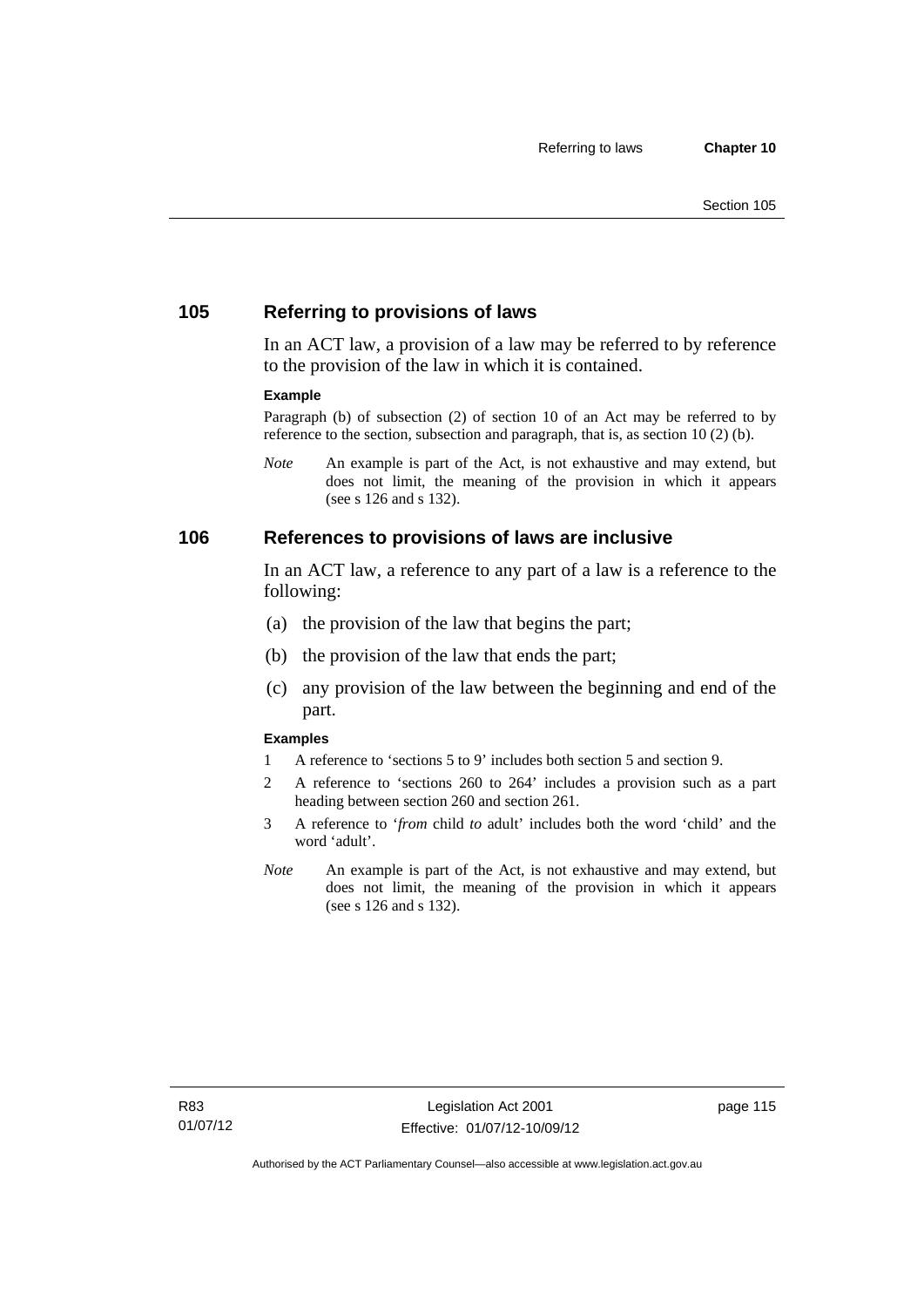#### **Chapter 10** Referring to laws

## **106A References to paragraphs etc of laws**

 (1) In an ACT law, a reference to a paragraph of a provision of a law includes any words in the provision before or after the paragraph that are necessary or desirable to make the reference meaningful.

#### **Example**

A subsection may be divided into paragraphs as follows:

- '(2) An application must be—
	- (a) in writing; and
	- (b) accompanied by a copy of the advertisement of the applicant's intention to apply.'

Paragraphs form part of the sentence in which they are contained. A reference to paragraph (a) in this example that did not include the preceding words 'An application must be' would be meaningless. Section 106A therefore allows the paragraph to be read with those words so that it makes sense.

- *Note 1* Although this section contains a reference to an ACT law and a reference to a law, s 98 makes it clear that the references can be to the same law.
- *Note 2* An example is part of the Act, is not exhaustive and may extend, but does not limit, the meaning of the provision in which it appears (see s 126 and s 132).
- (2) In this section:

*paragraph* includes a subparagraph and a sub-subparagraph.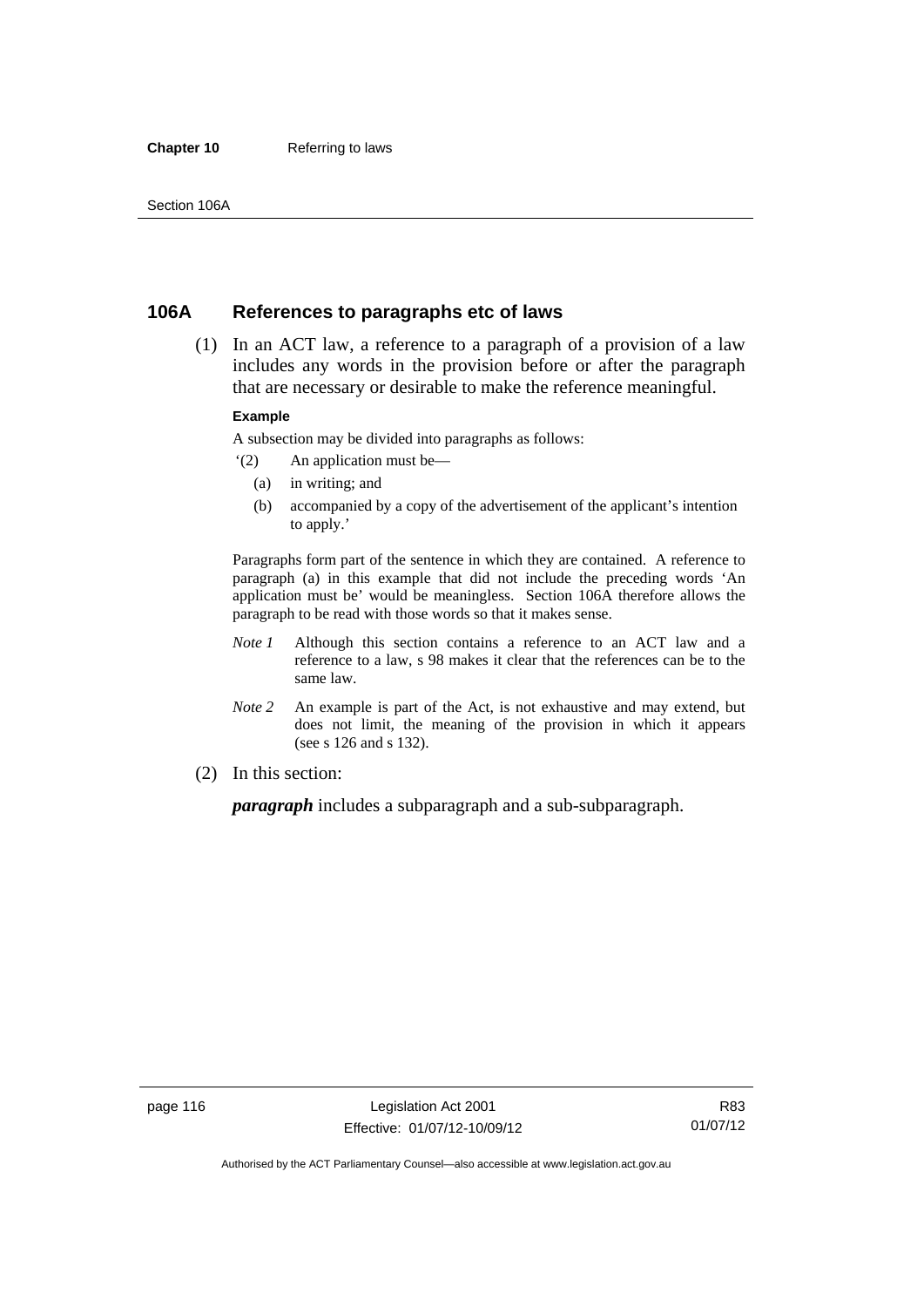# **Chapter 11 Republication of Acts and statutory instruments**

## Part 11.1 General

## **107 Definitions—ch 11**

In this chapter:

*law* means an Act or statutory instrument, whether or not it has been amended, and includes—

- (a) a collection of 2 or more Acts or statutory instruments; or
- (b) all or part of an agreement or other instrument that has the force of law or is in, or attached to, an Act or statutory instrument.
- *Note* A reference to an Act or statutory instrument includes a reference to a provision of the Act or instrument (see s 7 and s 13).

*republication* means a republication of a law.

## **108 Republication in register**

- (1) The parliamentary counsel may republish a law by entering the text of the law in the register.
- (2) This section does not limit the ways in which the parliamentary counsel may republish a law.

## **109 Republications may be published with other information**

The parliamentary counsel may publish information not required by this chapter with a written or electronic version of an authorised republication if the parliamentary counsel considers that the information is likely to be useful to users of the republication.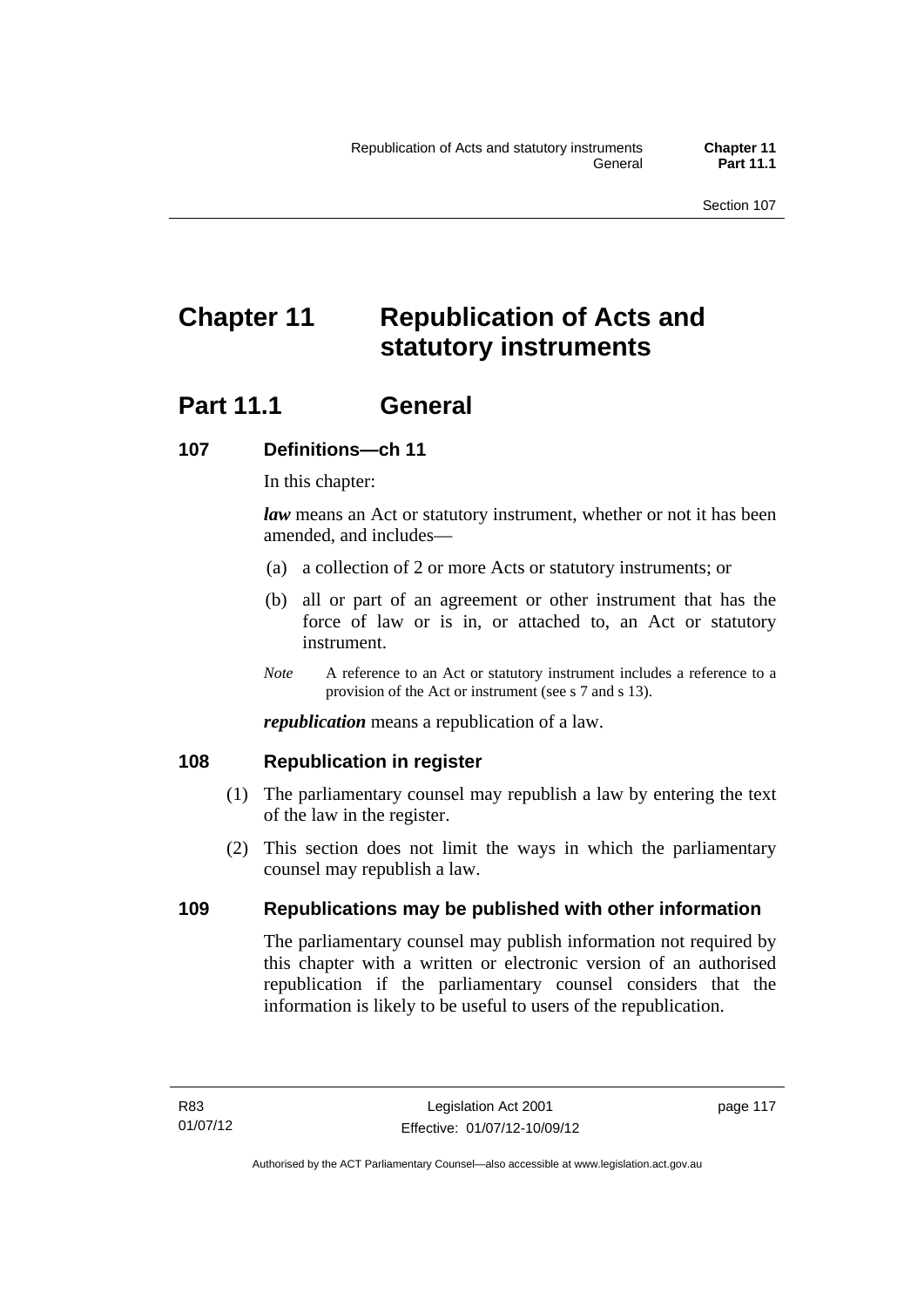## **110 Collections of laws**

- (1) If the parliamentary counsel authorises under this Act the republication of 2 or more laws in a collection, this chapter applies to each of the laws in the collection as if it were republished separately.
- (2) This section does not prevent the use of—
	- (a) a single contents for the collection; or
	- (b) information applying to 2 or more laws in the collection.

page 118 Legislation Act 2001 Effective: 01/07/12-10/09/12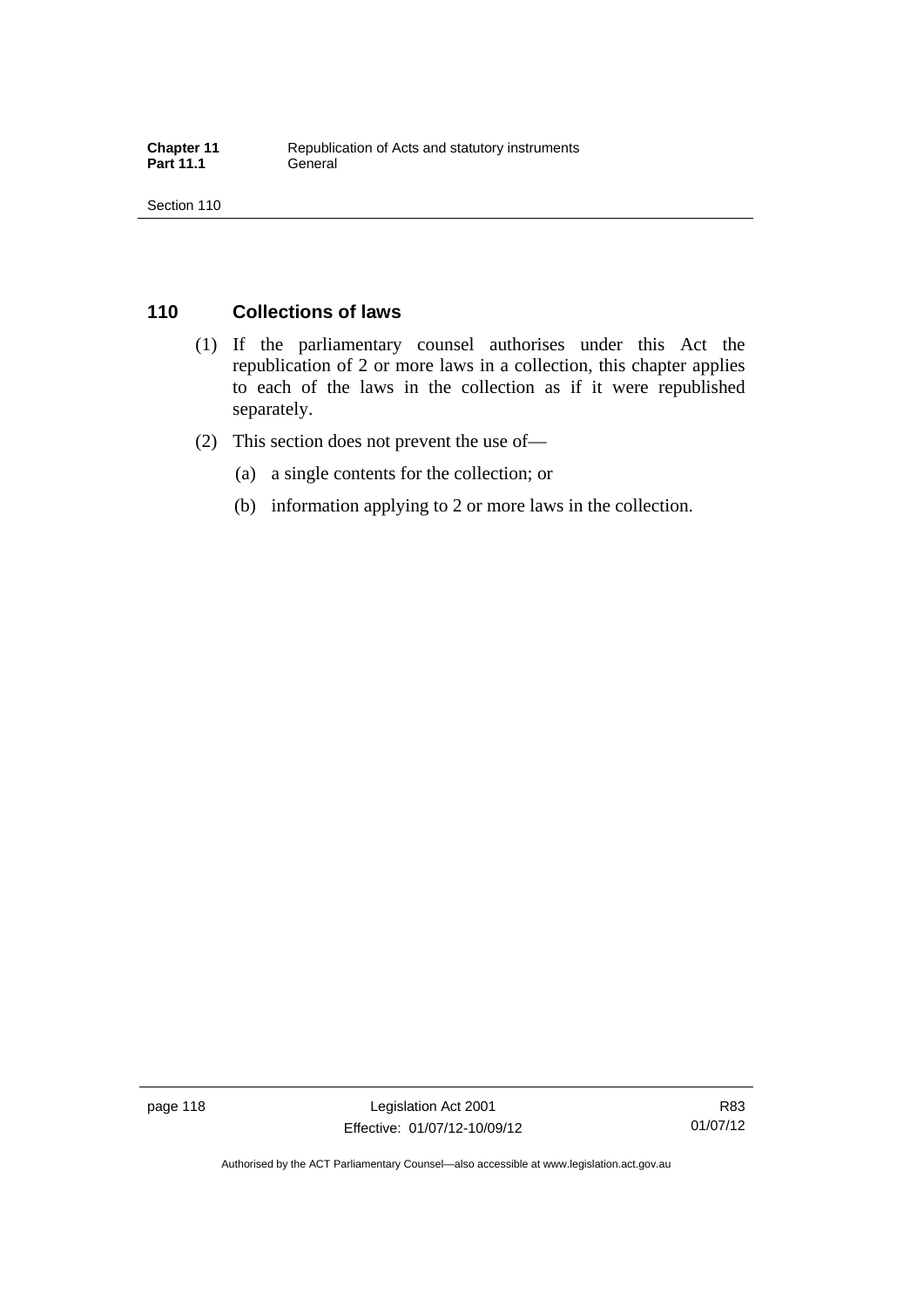## **Part 11.2 Substantive amendments made by laws**

## **111 Incorporation of amendments**

- (1) This section applies to a law if the law has been amended by another law by the omission, insertion, substitution, renumbering or relocation of provisions.
- (2) An authorised republication of the law must show the law as amended by all amendments that commenced on or before the day stated in the republication as the republication date.
- (3) This section does not prevent an authorised republication of the law showing the law as it would be amended by amendments that have not commenced on or before the republication date if the republication indicates, in a suitable place, that the amendments have not commenced.

## **112 Reference to amending laws**

An authorised republication of a law that shows the law as amended must include, in a suitable place, a reference to the law by which each amendment was made.

## **113 Provisions not republished or relocated**

- (1) This part does not require—
	- (a) every provision of a law to be shown in an authorised republication of the law; or
	- (b) each provision of a law to be shown in an authorised republication of the law in the place in the law where it was located when the provision was made.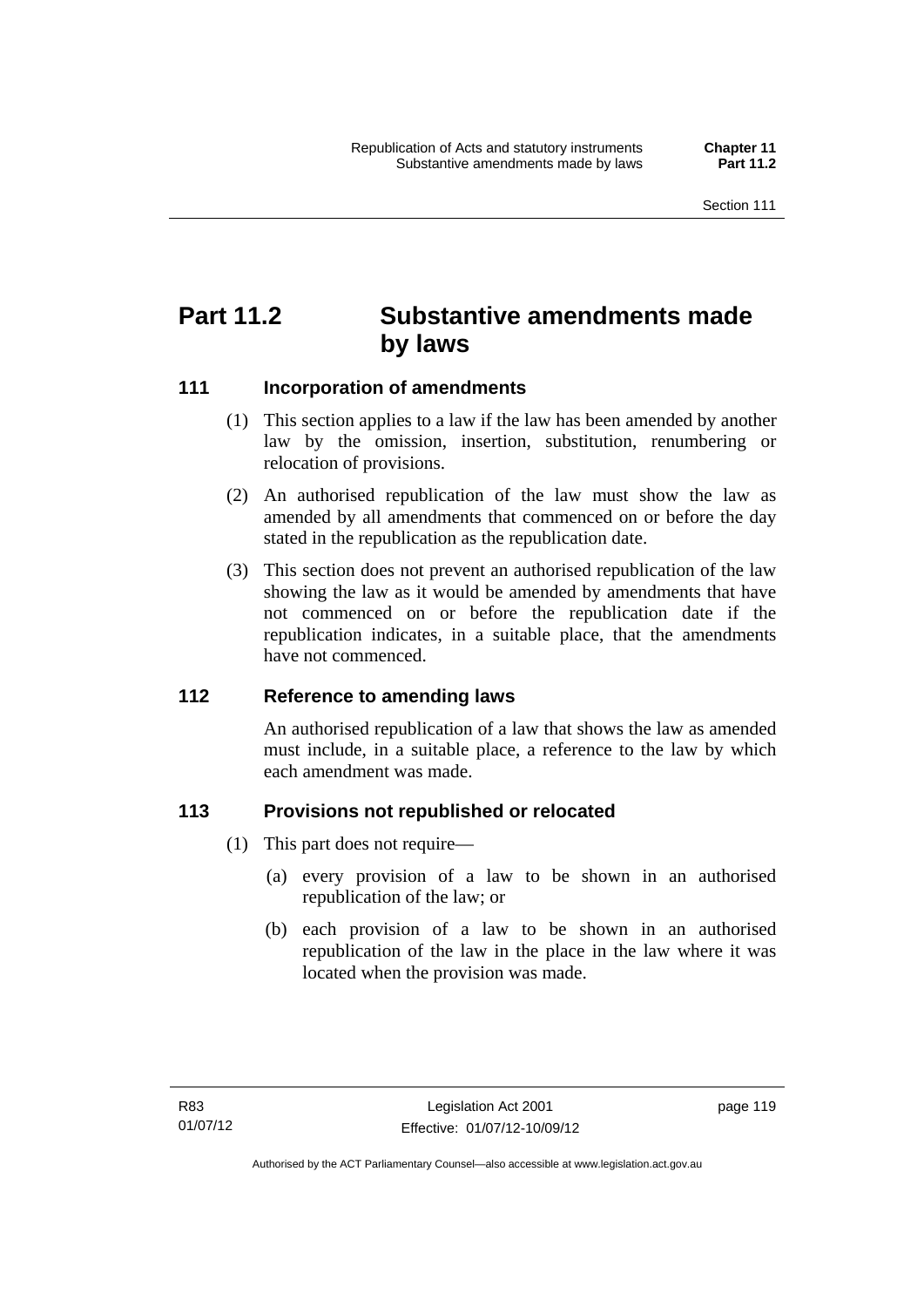- (2) If a provision of a law is not shown in an authorised republication, the republication must indicate that fact in a suitable place.
- (3) If a provision of a law is shown in an authorised republication in a different place in the law to the place where it was located when the provision was made, the republication must indicate that fact in a suitable place.

page 120 Legislation Act 2001 Effective: 01/07/12-10/09/12

R83 01/07/12

Authorised by the ACT Parliamentary Counsel—also accessible at www.legislation.act.gov.au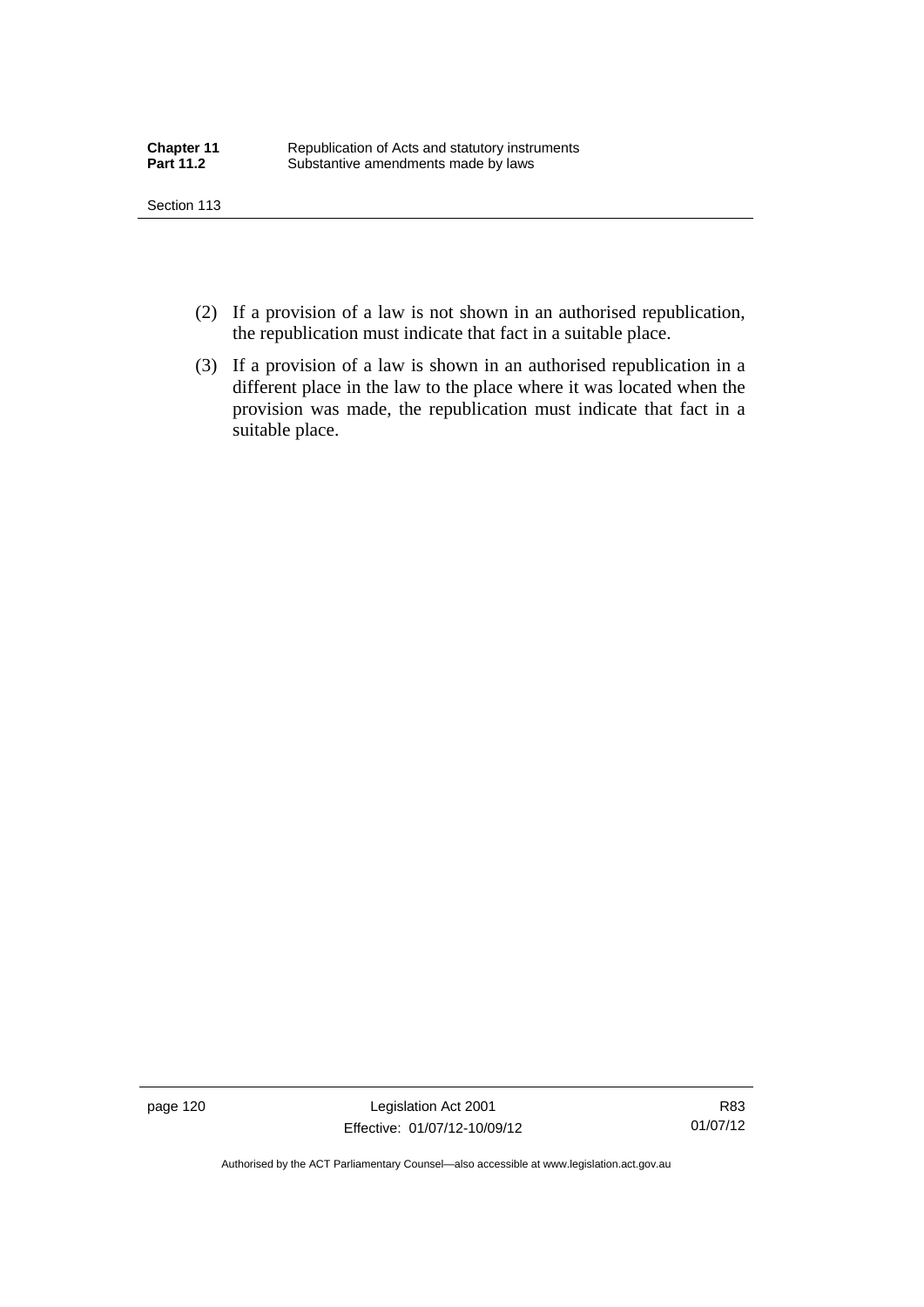## **Part 11.3 Editorial changes**

## **114 Authorisation for parliamentary counsel**

In preparing a law for republication, the parliamentary counsel is authorised—

- (a) to make editorial amendments and other textual amendments of a formal nature that the parliamentary counsel considers desirable to bring the law into line, or more closely into line, with current legislative drafting practice; and
- (b) to make other editorial changes by way of format, layout or printing style, or in any other presentational respect, that the parliamentary counsel considers desirable to bring the law into line, or more closely into line, with current legislative drafting practice.

## **115 Amendments not to change effect**

This part does not permit the making of an amendment of a law that would change the effect of the law.

## **116 Ambit of editorial amendments**

- (1) An *editorial amendment* of a law is an amendment that—
	- (a) corrects a typographical error; or
	- (b) corrects or updates a reference to a law, position, entity, place or thing; or
	- (c) goes only to a matter of spelling, punctuation, grammar or syntax or the use of conjunctives and disjunctives; or
	- (d) changes the name of the law or a provision of the law; or
	- (e) numbers or renumbers a provision of the law; or
	- (f) changes the order of definitions or other provisions of the law; or

page 121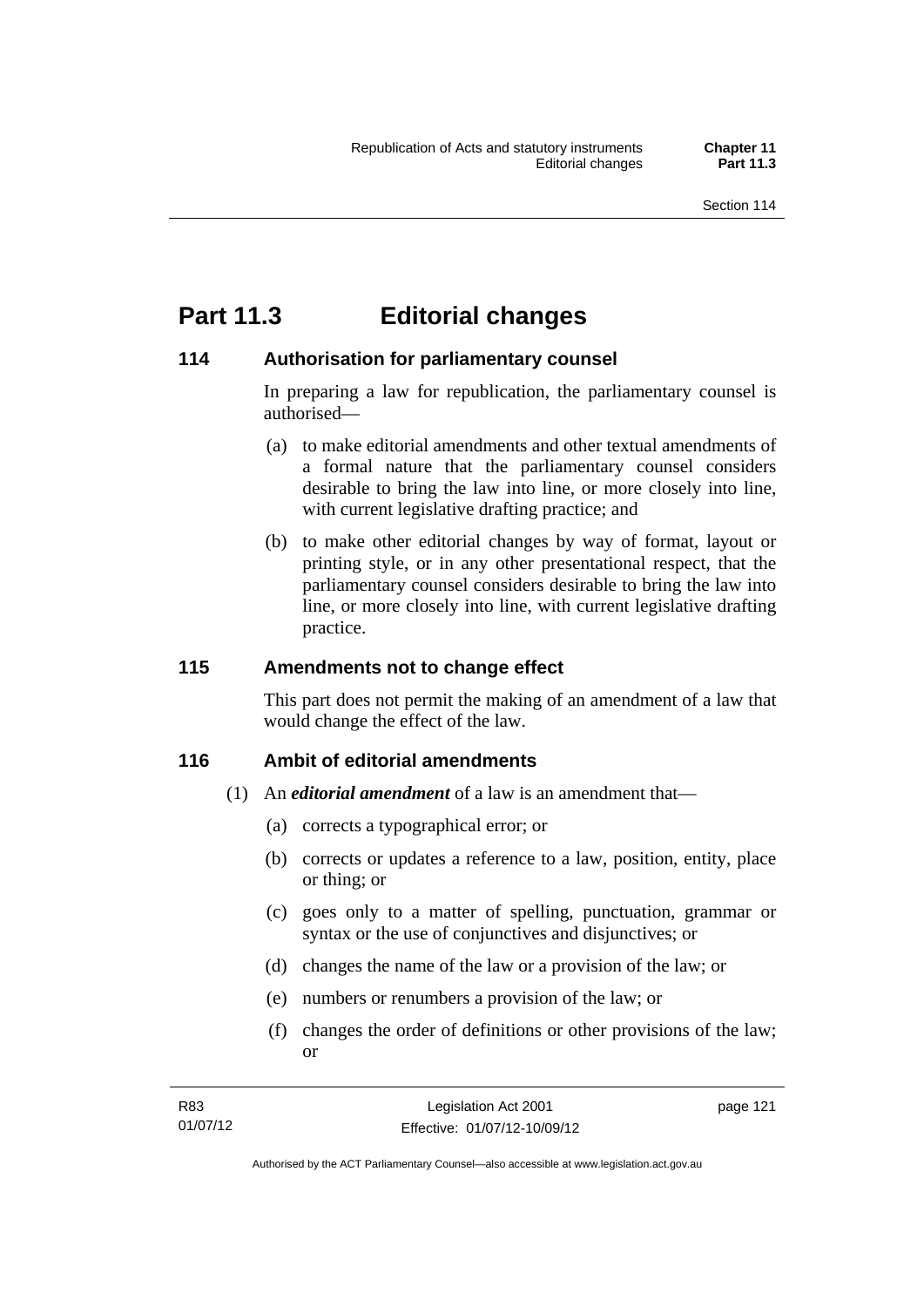- (g) replaces a reference to a provision of a law with a different form of reference to the provision; or
- (h) changes the way of referring to or expressing a number, year, date, time, amount of money, penalty, quantity, measurement, or other matter, idea or concept; or
- (i) replaces a word indicating gender or that could be taken to indicate gender in accordance with current legislative drafting practice; or
- (j) replaces a reference to the Queen, the King or the Crown with a reference to the Sovereign or the Territory; or
- (k) omits—
	- (i) the enacting words or the law-making words (including any signatures); or
	- (ii) a provision that consists only of a description of how the law is arranged into groups of provisions; or
	- (iii) a provision that has expired, the operation of which is exhausted or spent or that is otherwise obsolete or redundant; or
- (l) omits, inserts or changes a referential term; or
- (m) inserts, omits or changes a note; or
- (n) updates a reference to the heading to a provision; or
- (o) is consequential on any amendment made to the law by another law; or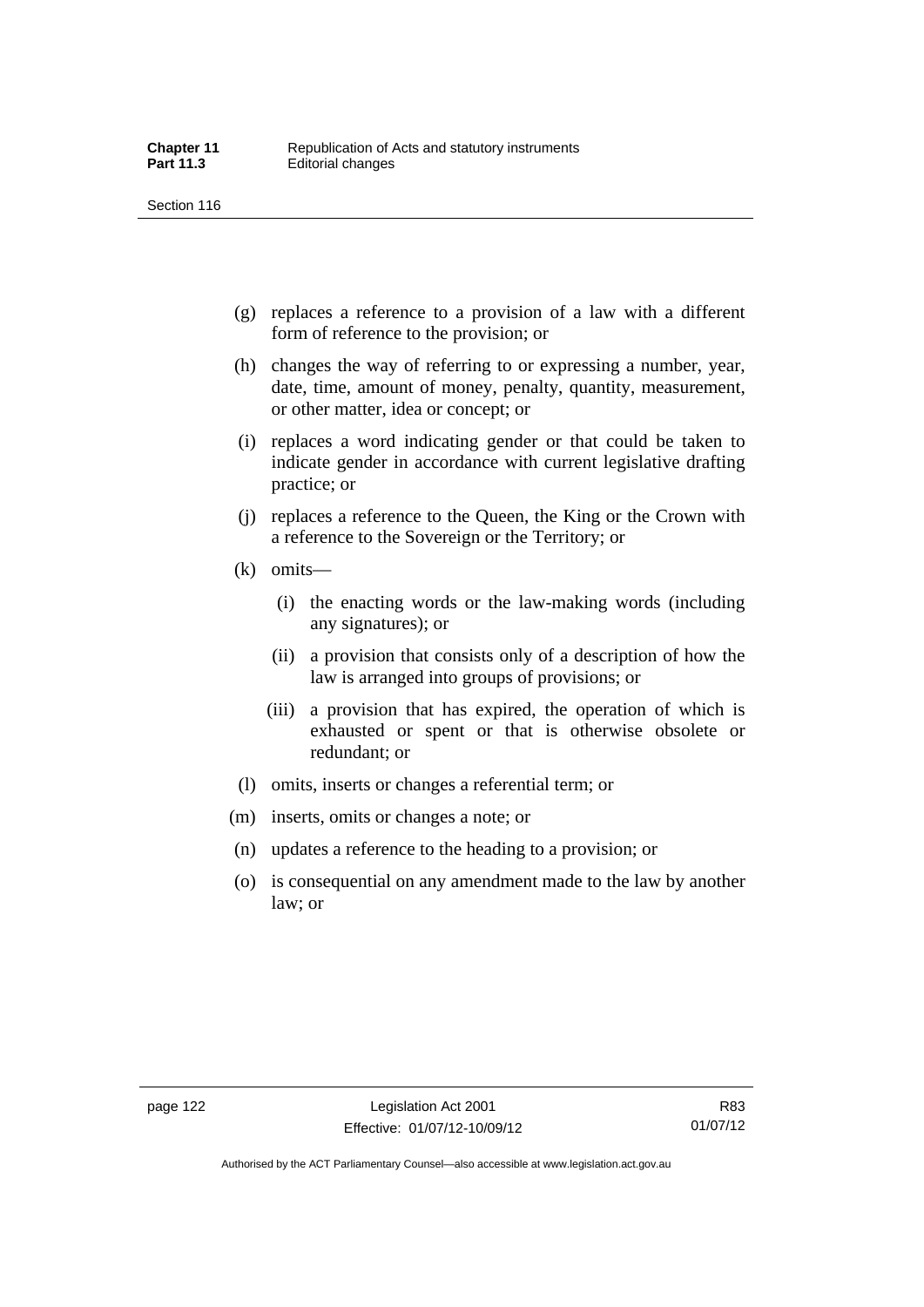(p) is consequential on any other editorial amendment (whether made to that law or another law).

#### **Examples—consequential amendments—par (o)**

- 1 If an amendment adds 1 or more subsections to a section that is not already divided into subsections, the subsection number (1) may be inserted.
- 2 If an amendment omits subsection (1) from a section with 2 subsections, the subsection number (2) may be omitted.
- 3 If an amendment omits subsection (2) from a series of 4 subsections (subsections  $(1)$  to  $(4)$ ), subsections  $(3)$  and  $(4)$  may be renumbered as subsections (2) and (3).
- 4 If an amendment adds a new subsection (3A) to a series of 5 subsections (subsections  $(1)$  to  $(5)$ ), the new subsection and subsections  $(4)$  and  $(5)$  may be renumbered as subsections (4), (5), and (6).
- 5 If an amendment omits paragraph (b) from a series of 4 paragraphs (paragraphs (a) to (d)), paragraphs (c) and (d) may be renumbered as paragraphs (b) and (c).
- 6 If an amendment adds a new paragraph (aa) to a series of 3 paragraphs (paragraphs (a) to (c)), the paragraphs may be renumbered as paragraphs (a), (b), (c) and (d).
- 7 If an amendment makes a change mentioned in any of examples 1 to 6, a cross-reference in any law to any of the provisions that have been renumbered may be correspondingly renumbered.
- 8 If an amendment adds a paragraph as the last paragraph in a series of paragraphs that end in a full stop, the full stop may be changed to a semicolon and, if the series of paragraphs is joined by a conjunction (eg 'and'), the conjunction may be added after the semicolon.
- 9 If an amendment omits a section example from a section that has 2 section examples, the number of the remaining example may be omitted.
- 10 If an amendment adds a subsection note to a subsection that already has a subsection note, the notes may be numbered.
- *Note* An example is part of the Act, is not exhaustive and may extend, but does not limit, the meaning of the provision in which it appears (see s 126 and s 132).
- (2) In this section:

*law* includes a law of another jurisdiction.

*law of another jurisdiction*—see section 97 (1).

page 123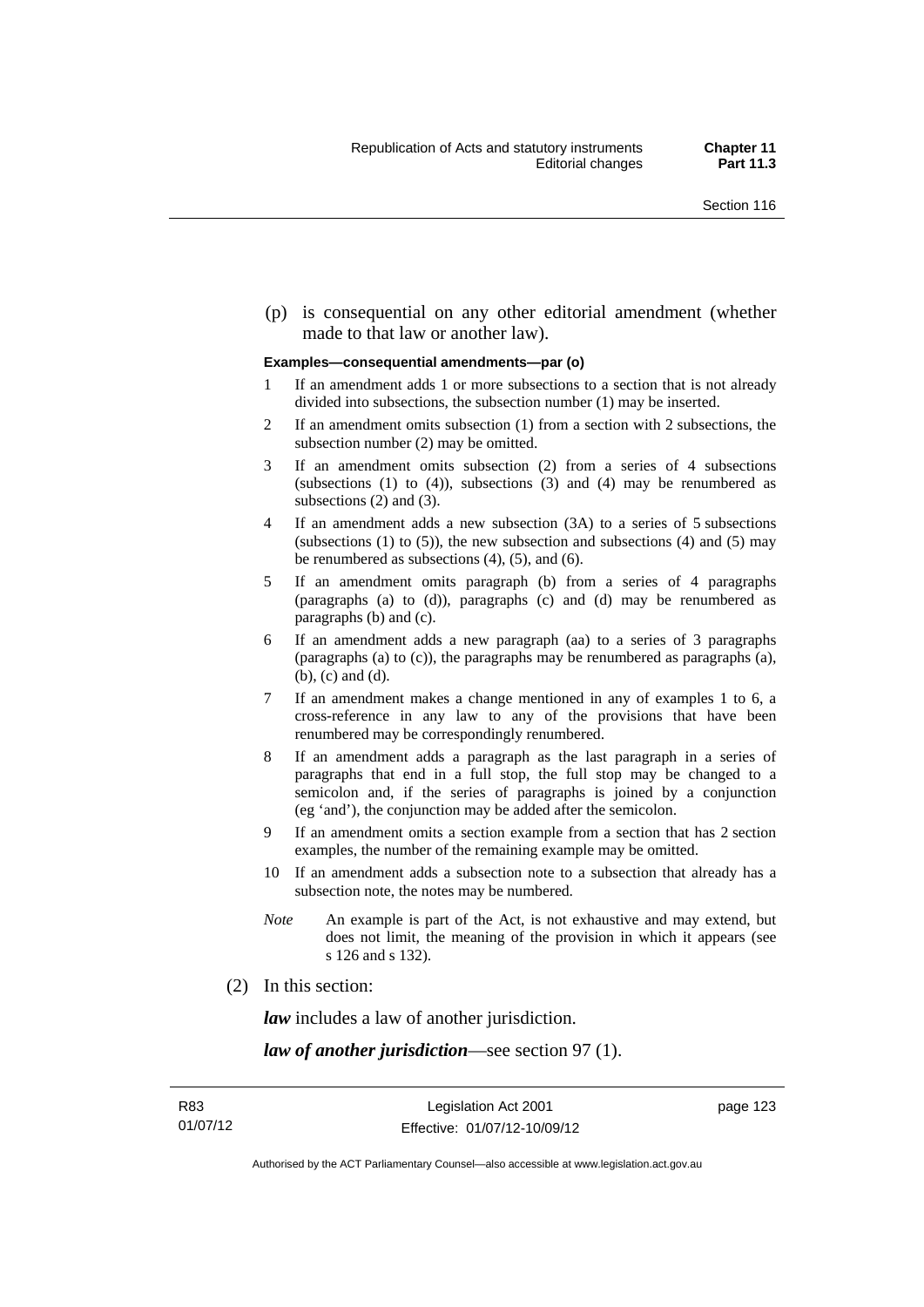*referential term* means a term that identifies a provision as a provision, or part of a provision, of the Act, statutory instrument or provision in which it appears.

#### **Examples**

- 1 of this Act
- 2 of this section
- 3 hereof
- 4 said
- *Note* An example is part of the Act, is not exhaustive and may extend, but does not limit, the meaning of the provision in which it appears (see s 126 and s 132).

## **117 Legal effect of editorial changes**

- (1) A law that is amended or otherwise changed under this part in preparing an authorised republication of the law has effect for all purposes, on and after the republication date, as if the changes had been made by an Act that commenced on the republication date.
- (2) Without limiting subsection (1), section 83 (Consequences of amendment of statutory instrument by Act) applies to an amendment made under this part as if the amendment had been made by an Act.
- (3) This section is subject to section 115 (Amendments not to change effect).

#### **118 Reference to editorial amendments**

If a law is amended under this part in preparing an authorised republication of the law, the republication must indicate that fact in a suitable place.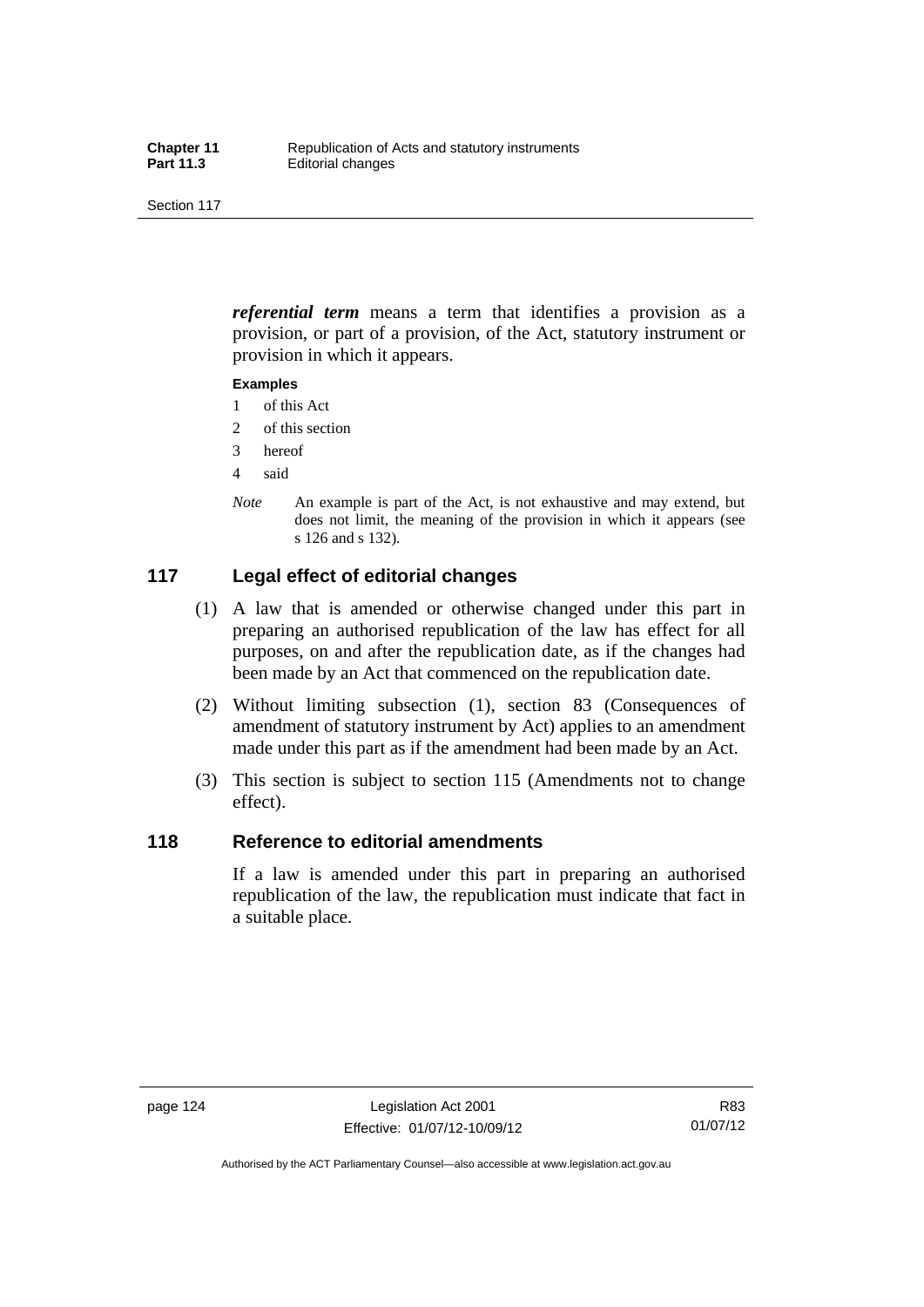## **Chapter 12 Scope of Acts and statutory instruments**

## **120 Act to be interpreted not to exceed legislative powers of Assembly**

- (1) An Act is to be interpreted as operating to the full extent of, but not to exceed, the legislative power of the Legislative Assembly.
- (2) Without limiting subsection (1), if a provision of an Act would, apart from this section, be interpreted as exceeding the legislative power of the Legislative Assembly—
	- (a) the provision is valid to the extent to which it does not exceed power; and
	- (b) the remainder of the Act is not affected.
- (3) Without limiting subsection (1), if the application of a provision of an Act to a matter would, apart from this section, be interpreted as exceeding power, the provision's application to other matters is not affected.
- (4) This section is in addition to any provision of the Act itself.

*Note* For the equivalent provision for statutory instruments, see s 43.

- (5) This section is a determinative provision.
	- *Note* See s 5 for the meaning of determinative provisions, and s 6 for their displacement.

## **121 Binding effect of Acts**

- (1) An Act binds everyone, including people who are not Australian citizens and all governments.
	- *Note* See the Self-Government Act, s 27 which provides that, except as provided by the regulations under that Act, an ACT enactment does not bind the Crown in right of the Commonwealth. See also s 120.

page 125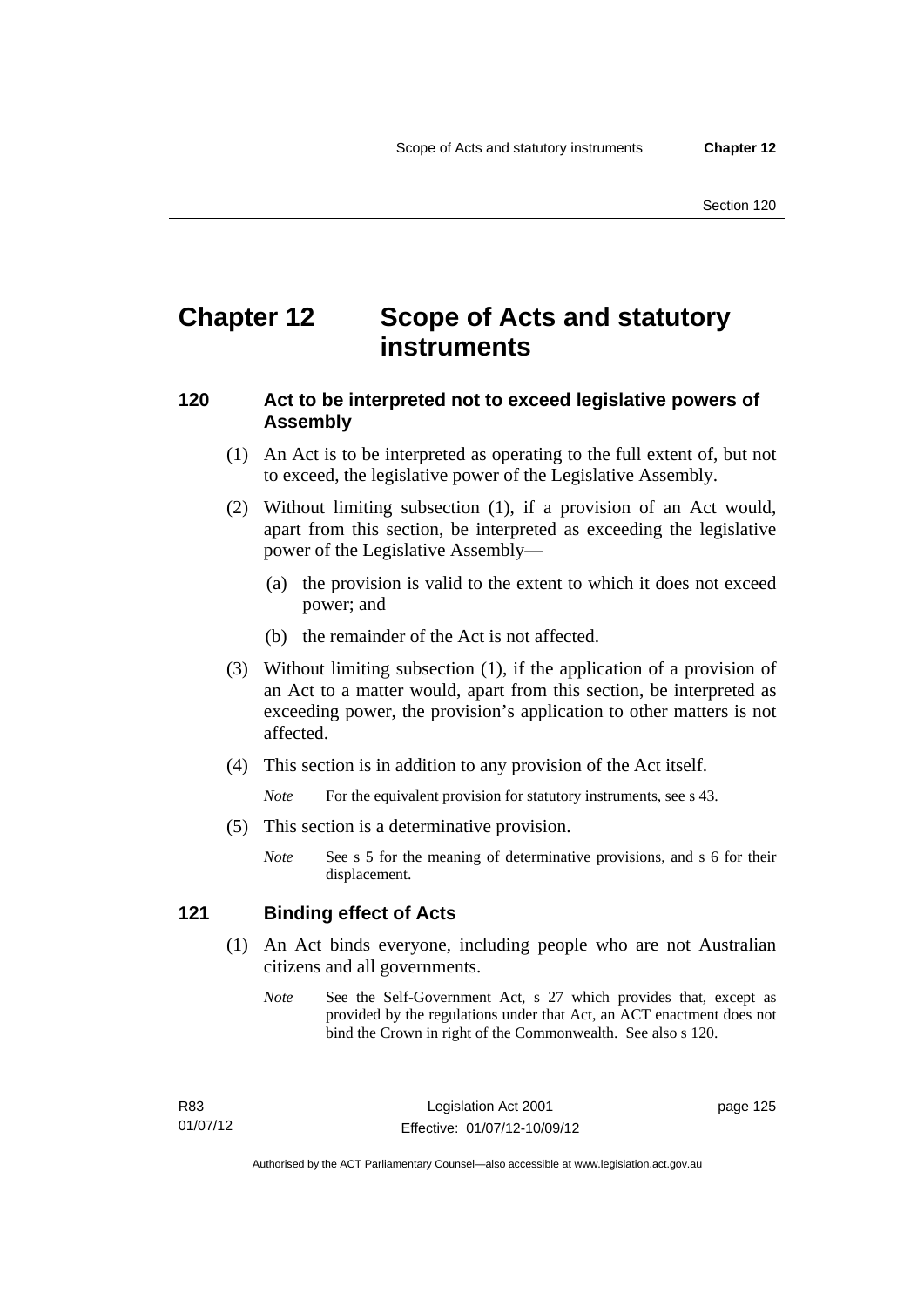- (2) However, an Act does not bind the Territory to the extent that it requires or otherwise provides for the payment of money that, on payment, would form part of the public money of the Territory.
- (3) Also, subsection (1) does not make a government liable to be prosecuted for an offence.
- (4) To the extent that an Act does not bind a government, the same degree of immunity extends to a government entity in relation to an authorised act or omission of the entity.
- (5) This section is a determinative provision.

*Note* See s 5 for the meaning of determinative provisions, and s 6 for their displacement.

(6) In this section:

*authorised*—an act or omission of a government entity is *authorised* if—

- (a) for an instrumentality—the act or omission relates to a matter within the scope of the instrumentality's functions; and
- (b) for an officer or employee of the government—the act or omission relates to a matter within the scope of the duties of the officer or employee; and
- (c) for a contractor who exercises a function on behalf of the government—the act or omission relates to a matter within the scope of the contract; and
- (d) for anyone else who exercises a function on behalf of the government—the act or omission relates to a matter within the scope of the person's engagement.

*government* includes the Territory, the Commonwealth, a State, another Territory or New Zealand.

*government entity* includes—

(a) an instrumentality, officer or employee of the government; and

Authorised by the ACT Parliamentary Counsel—also accessible at www.legislation.act.gov.au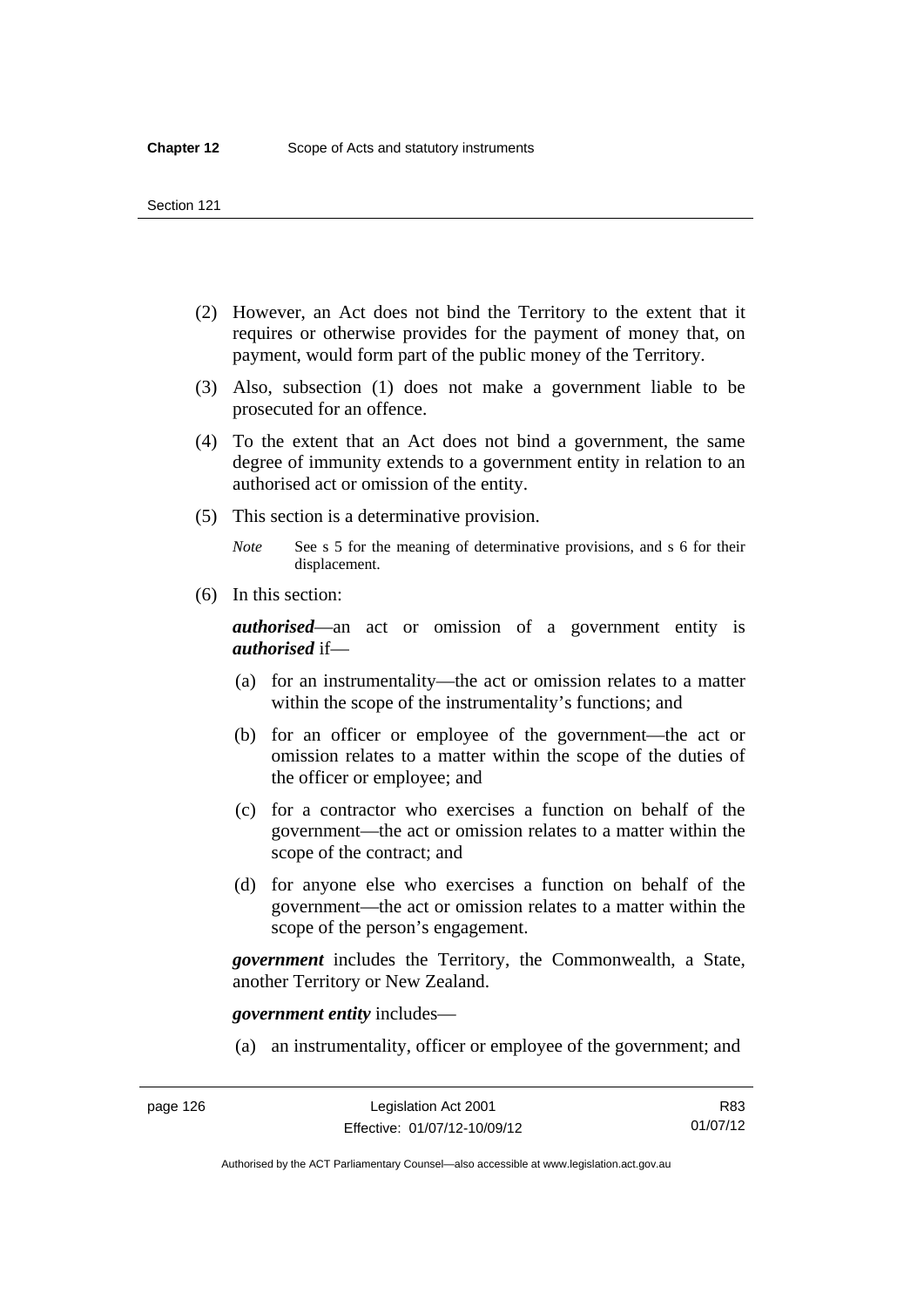- Section 122
- (b) a contractor or anyone else who exercises a function on behalf of the government.

## **122 Application to Territory**

- (1) In an Act or statutory instrument—
	- (a) a reference to an entity or position by name or description is a reference to the entity or position of that name or description in or for the Territory; and
	- (b) a reference to a place, jurisdiction or anything else by name or description is a reference to the place, jurisdiction or thing of that name or description in or for the Territory.
- (2) If the name of an entity or position established under an Act or statutory instrument includes the words 'of the Australian Capital Territory', 'for the Australian Capital Territory', '(ACT)', or words having a similar effect, a reference in an Act or statutory instrument to the entity or position need not include the words.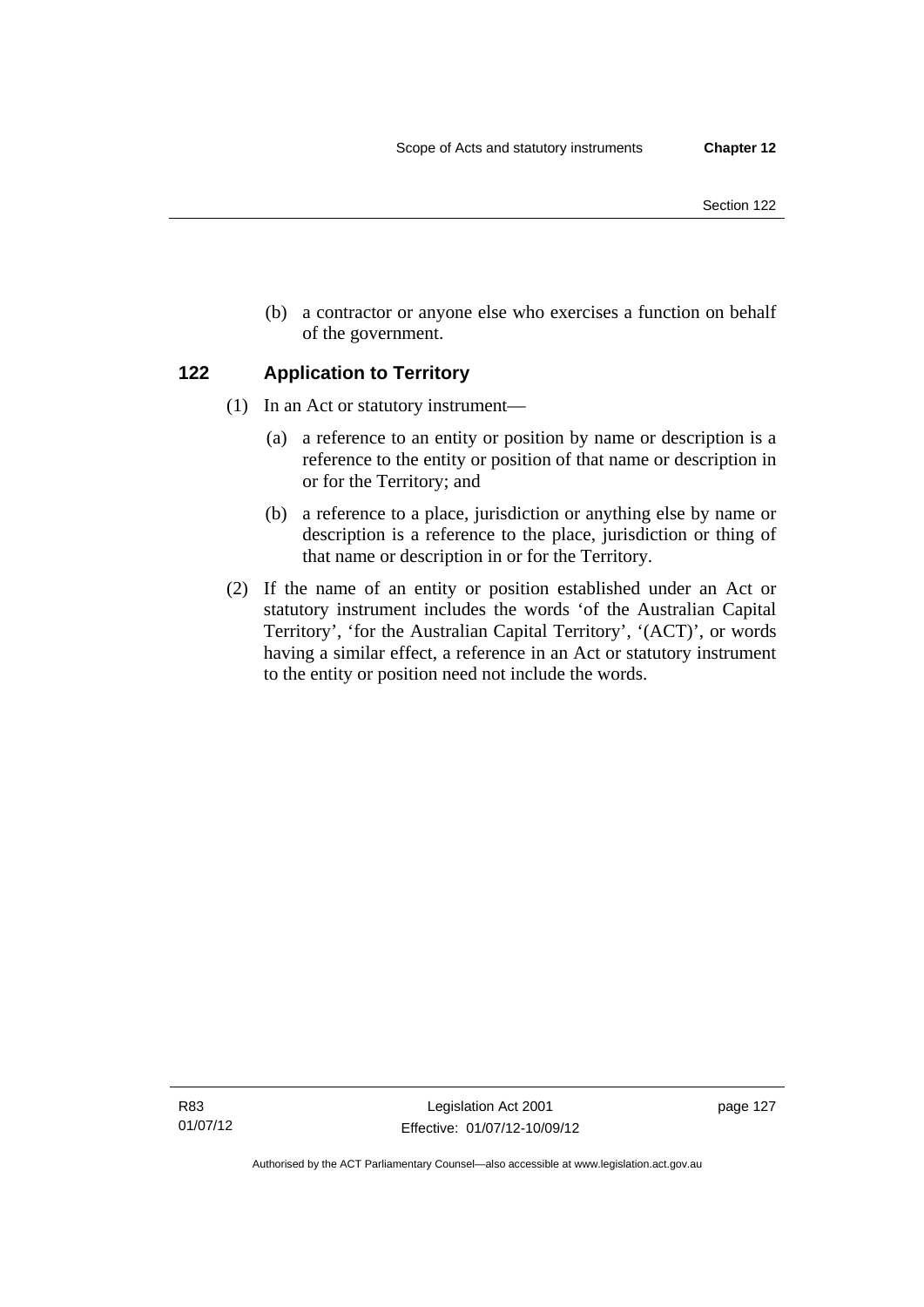## **Chapter 13 Structure of Acts and statutory instruments**

## **Part 13.1 General**

#### **125 Meaning of** *law***—ch 13**

In this chapter:

*law* means an Act, subordinate law or disallowable instrument.

*Note* A reference to an Act, subordinate law or disallowable instrument includes a reference to a provision of the Act, law or instrument (see s 7, s 8 and s 9).

#### **126 Material that is part of Act or statutory instrument**

- (1) A heading to a chapter, part, division, subdivision, schedule, or another provision (other than a section or subsection), of or to an Act or statutory instrument is part of the Act or instrument.
- (2) A heading to a section or subsection of an Act or statutory instrument is part of the Act or instrument if—
	- (a) the Act was enacted, or the instrument was made, after 1 January 2000; or
	- (b) the heading was amended or inserted into the Act or instrument after 1 January 2000.
- (3) A preamble or other recital to an Act or statutory instrument is part of the Act or instrument.
- (4) An example or diagram in an Act or statutory instrument is part of the Act or instrument.
- (5) A schedule, dictionary or appendix to an Act or statutory instrument is part of the Act or instrument.

R83 01/07/12

Authorised by the ACT Parliamentary Counsel—also accessible at www.legislation.act.gov.au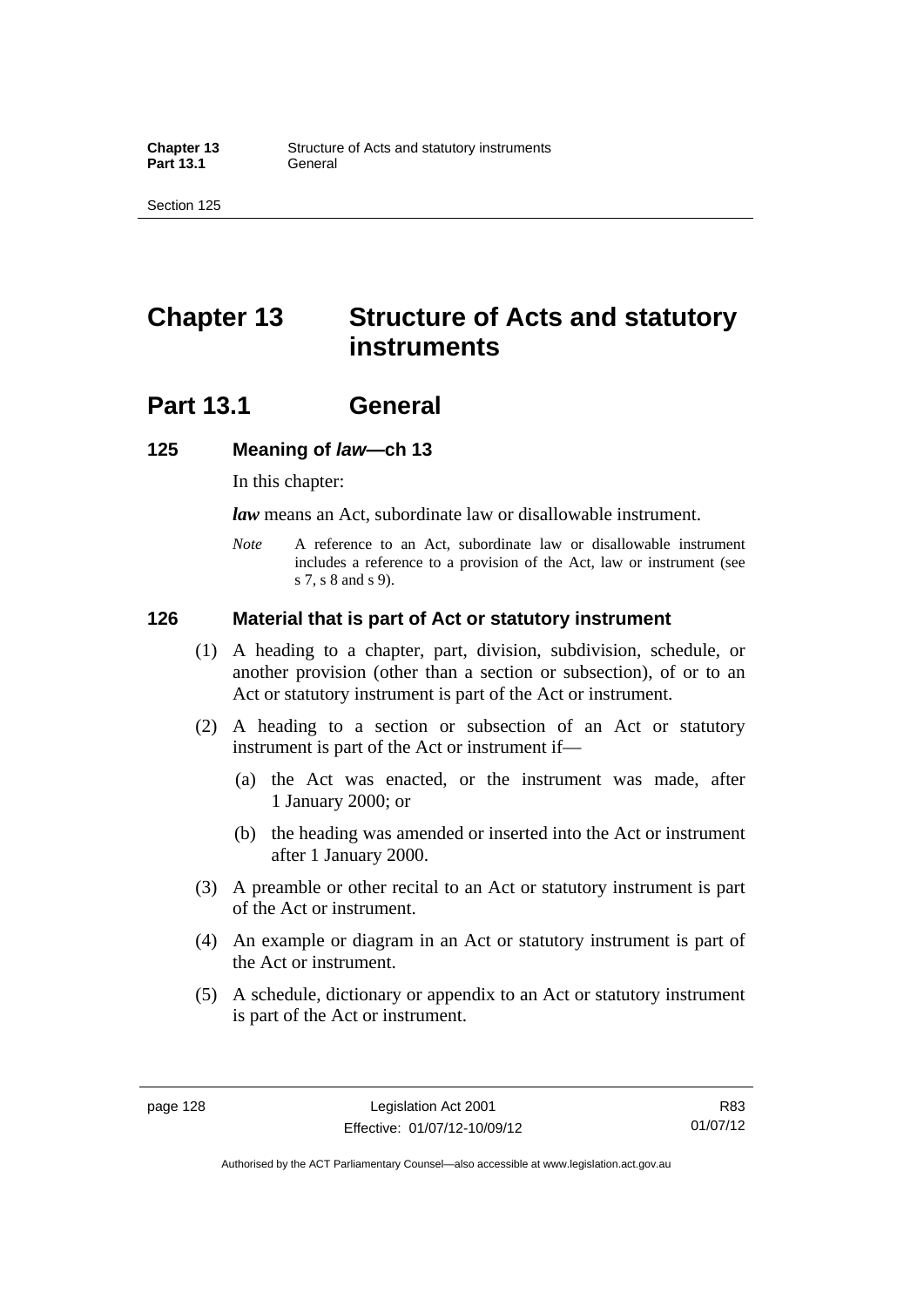- (6) Punctuation in an Act or statutory instrument is part of the Act or instrument.
- (7) A provision number in an Act or statutory instrument is part of the Act or instrument.
- (8) In applying this section to an Act or statutory instrument that is divided otherwise than into sections, a reference to a section or subsection is a reference to a corresponding provision of the Act or instrument.
	- *Note* A reference to an Act or statutory instrument includes a reference to a provision of the Act or instrument (see s 7 and s 13).
- (9) This section is a determinative provision.
	- *Note* See s 5 for the meaning of determinative provisions, and s 6 for their displacement.

## **127 Material that is not part of Act or statutory instrument**

- (1) A footnote, endnote, or other note, in or to an Act or statutory instrument is not part of the Act or instrument.
- (2) A table of contents (however described), or reader's guide or index, in or to an Act or statutory instrument is not part of the Act or instrument.
- (3) A heading to a section or subsection of an Act or statutory instrument is not part of the Act or instrument if section 126 (2) does not apply to the heading.
- (4) This section does not prevent the amendment of a note, table, guide, index or heading mentioned in subsection (1), (2) or (3).
- (5) However, such a note, table, guide or index does not become part of the Act or statutory instrument because it is amended or inserted by an Act or instrument.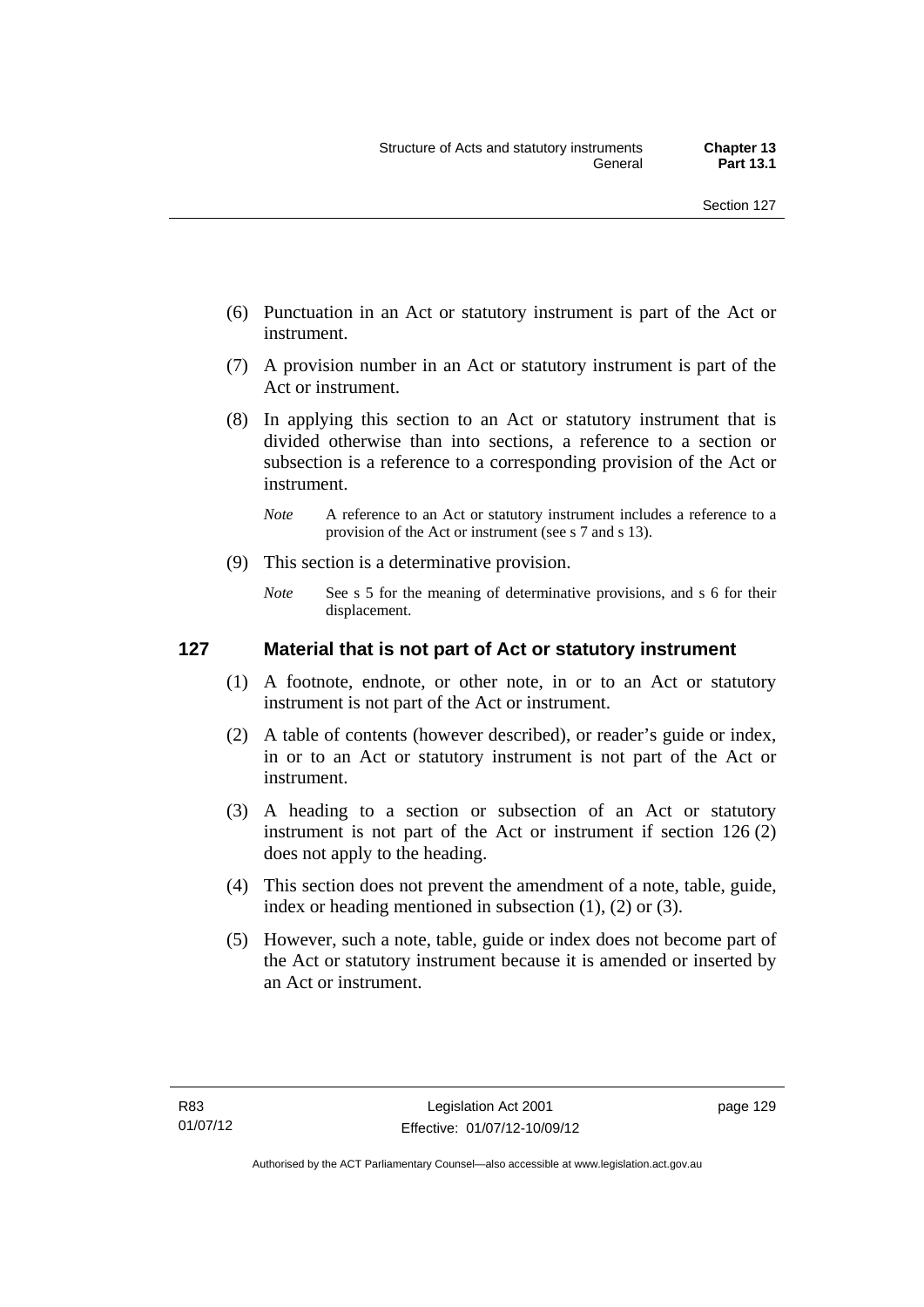| <b>Chapter 13</b> | Structure of Acts and statutory instruments |
|-------------------|---------------------------------------------|
| <b>Part 13.1</b>  | General                                     |

- (6) In applying this section to an Act or statutory instrument that is divided otherwise than into sections, a reference to a section or subsection is a reference to a corresponding provision of the Act or instrument.
	- *Note* A reference to an Act or statutory instrument includes a reference to a provision of the Act or instrument (see s 7 and s 13).
- (7) This section is a determinative provision.
	- *Note* See s 5 for the meaning of determinative provisions, and s 6 for their displacement.

page 130 Legislation Act 2001 Effective: 01/07/12-10/09/12

R83 01/07/12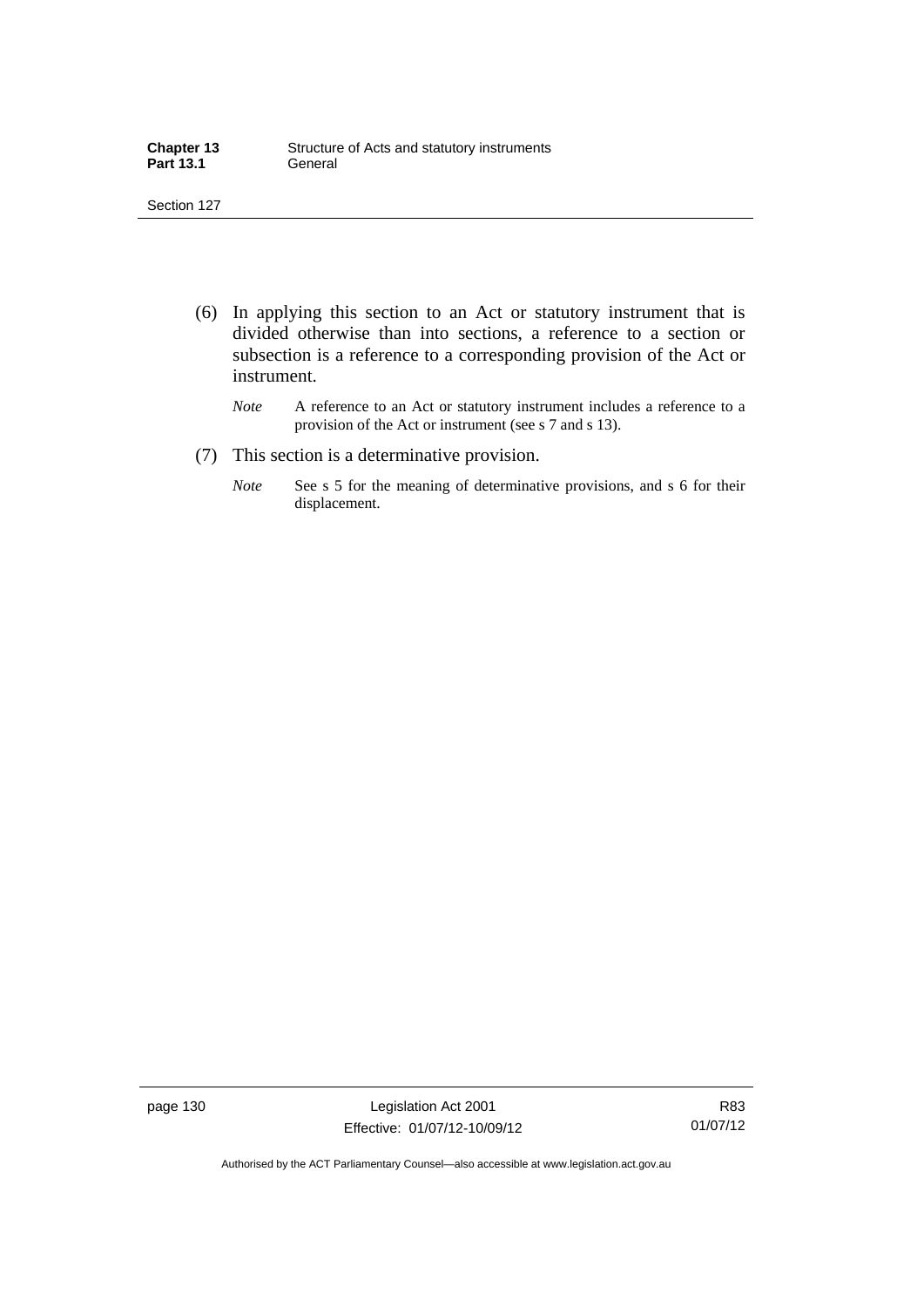page 131

# **Part 13.2 Particular kinds of provisions**

#### **130 What is a** *definition***?**

A *definition* is a provision (however expressed) of an Act or statutory instrument that—

- (a) gives a meaning to a term; or
- (b) limits or extends the meaning of a term.

#### **Examples—definitions**

- 1 *X* means Y.
- 2 *X* includes Y.
- 3 *X* means Y, and includes Z.
- 4 A reference to *X* is a reference to Y.
- 5 *X*—see section Y.
- 6 *X*—see the *XYZ Act 1999*, section Y.
- 7 In a proceeding against a person (the *retailer*), it is a defence if the retailer establishes that the goods were bought honestly.
- 8 *excluded*—a claim is *excluded* if the claim is not brought within 1 year after the day the claimant becomes aware of the failure to account to which the claim relates.
- 9 A term used in the *XYZ Act 2003* has the same meaning in this Act.
- 10 A term defined in the *XYZ Act 2003* has the same meaning in this Act.
- *Note 1* Examples 5 and 6 illustrate signpost definitions, that is, definitions that do not themselves directly define a term but point the reader to the place where the term is defined (see s 131).
- *Note 2* Example 7 illustrates a tagged-term definition (*retailer*) that takes its meaning from the context of the provision where the defined term is found.
- *Note 3* Example 8 illustrates a definition that does not begin with the defined term.
- *Note 4* For other provisions about definitions, see pt 15.2.
- *Note 5* An example is part of the Act, is not exhaustive and may extend, but does not limit, the meaning of the provision in which it appears (see s 126 and s 132).

| R83      | Legislation Act 2001         |
|----------|------------------------------|
| 01/07/12 | Effective: 01/07/12-10/09/12 |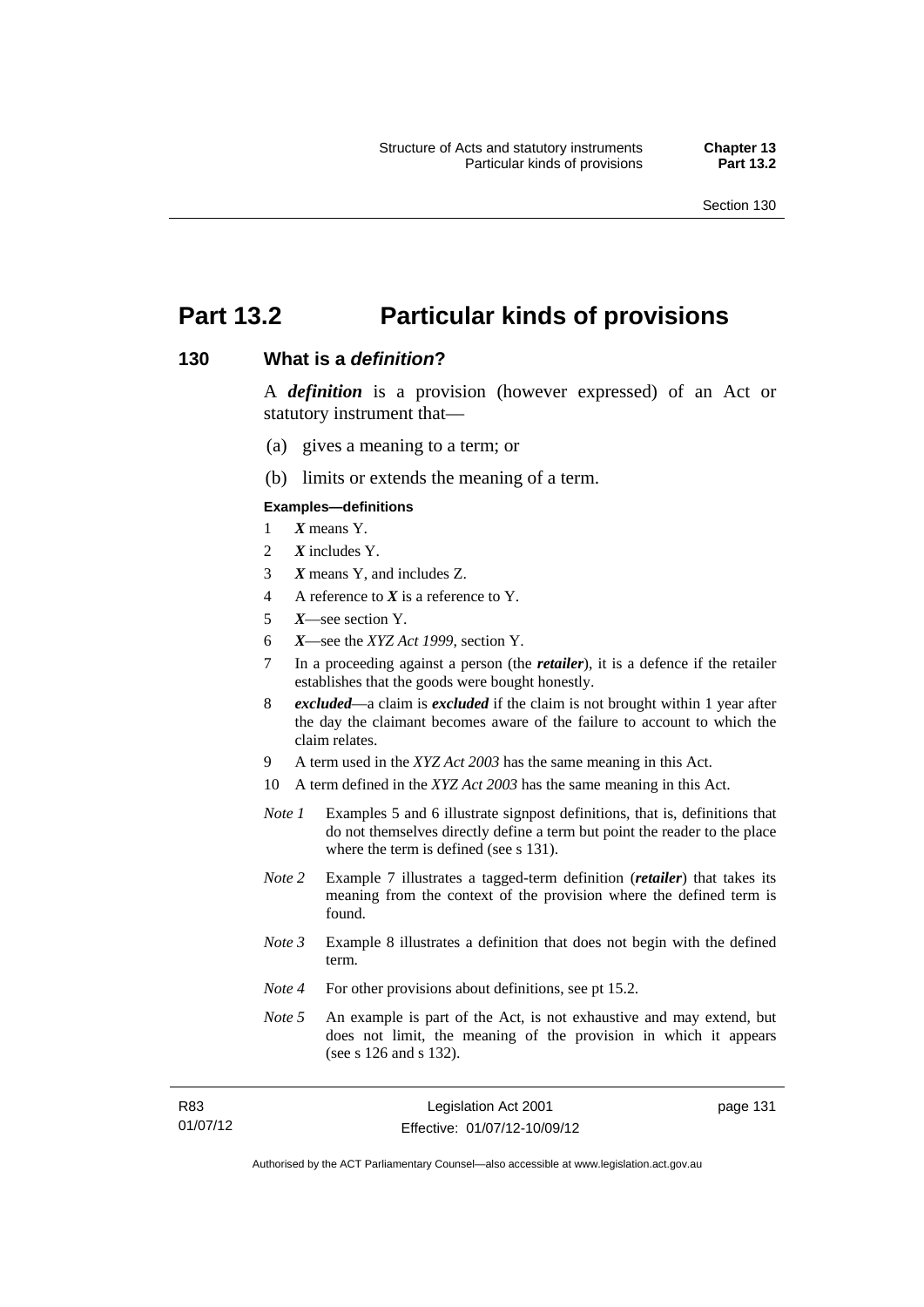## **131 Signpost definitions**

 (1) In an Act or statutory instrument, a definition of a term that includes the word 'see' followed by a reference to a law or instrument (a *signpost definition*) means the term has the same meaning as the term (or, if the reference includes a reference to the definition of another term, that term) has in the law or instrument, as in force from time to time.

#### **Examples**

- 1 A signpost definition '*food*—see section 10.' in the dictionary to an Act means that the word 'food' when used in the Act has the same meaning as it has in section 10, as in force from time to time.
- 2 A signpost definition '*injury*—see the *XYZ Act 2001*, dictionary.' in the dictionary to another Act means that the word 'injury', when used in the other Act, has the same meaning as it has in the definition of *injury* in the *XYZ Act 2001*, dictionary, as in force from time to time.
- 3 A signpost definition 'Work Safety Council—see the *XYZ Act 2000*, dictionary, definition of *council*.' means that the expression 'Work Safety Council' has the same meaning as the word 'council' has in the definition of *council* in the *XYZ Act 2000*, dictionary, as in force from time to time.
- *Note* An example is part of the Act, is not exhaustive and may extend, but does not limit, the meaning of the provision in which it appears (see s 126 and s 132).
- (2) This section is subject to section 47 (Statutory instrument may make provision by applying law or instrument).
- (3) In this section:

*instrument* includes a provision of an instrument.

*law* includes a law, or a provision of a law, of the Commonwealth, a State or another Territory.

*Note* For other provisions about definitions, see pt 15.2.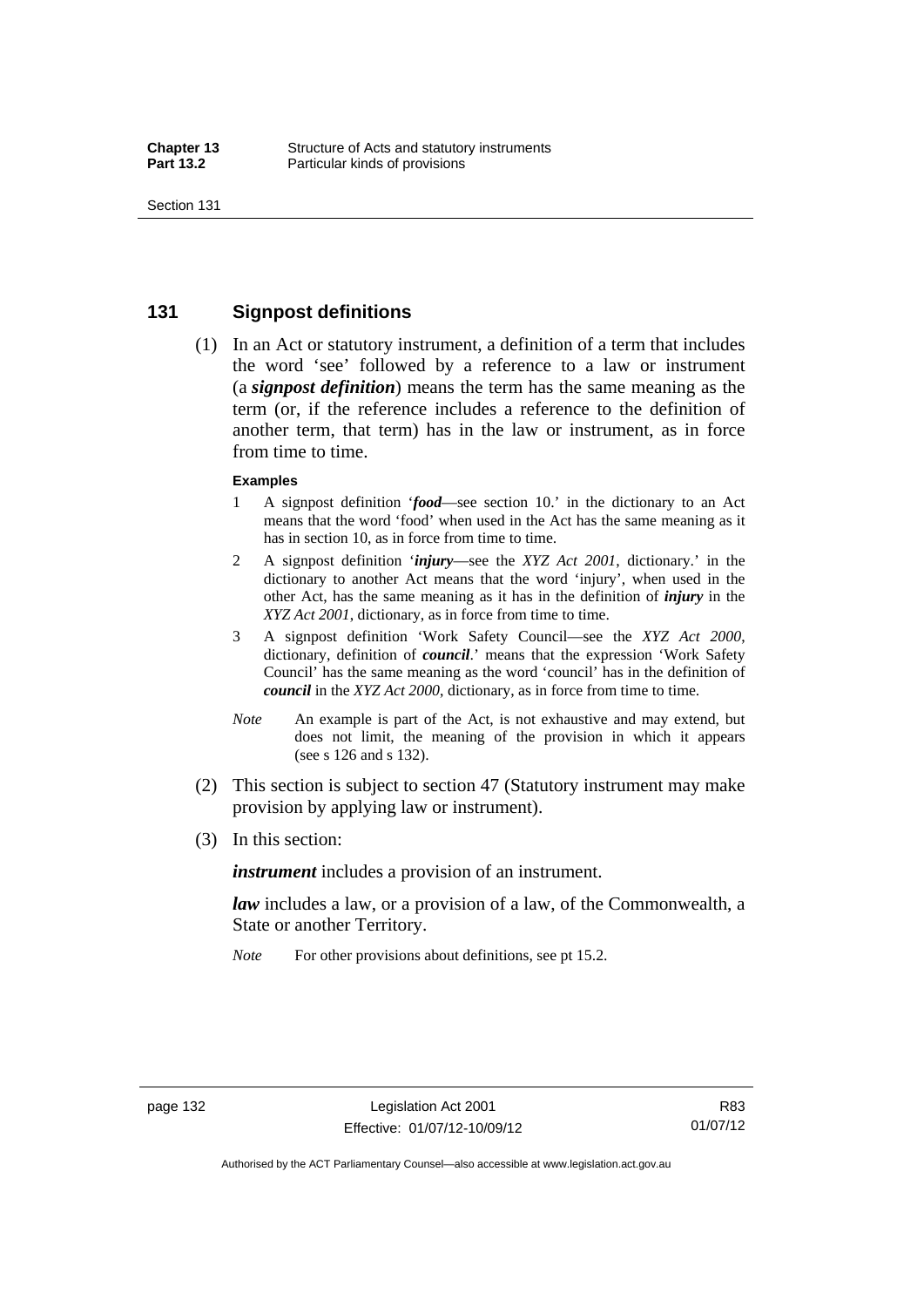## **132 Examples**

- (1) An example in an Act or statutory instrument—
	- (a) is not exhaustive; and
	- (b) may extend, but does not limit, the meaning of the Act or instrument, or the particular provision to which it relates.

#### **Examples**

- 1 A specific case (which may be fictional) that helps to give meaning to the more abstract language of a provision. See the examples in s 43.
- 2 An example (which may be fictional) that clarifies the scope of a provision by illustrating cases that fall within the provision or cases that fall outside the provision, or both. See the examples in s 86.
- *Note 1* These examples may overlap.
- *Note* 2 An example in an Act or statutory instrument is part of the Act or instrument (see s 126 (4)).
- (2) An example may take either of the following forms:
	- (a) a statement at the end of the provision it illustrates (or at the end of a provision containing the provision it illustrates);
	- (b) a statement forming part of the text of a provision that illustrates the operation of the provision, whether or not the words 'for example' are used.

**Examples—par (a)** 

the examples in s 130 or this section, s (1)

#### **Example—par (b)**

the statement beginning 'for example' in s 36 (1) (a)

- (3) Subsection (2) does not limit the form that an example may take.
- (4) This section is a determinative provision.
	- *Note* See s 5 for the meaning of determinative provisions, and s 6 for their displacement.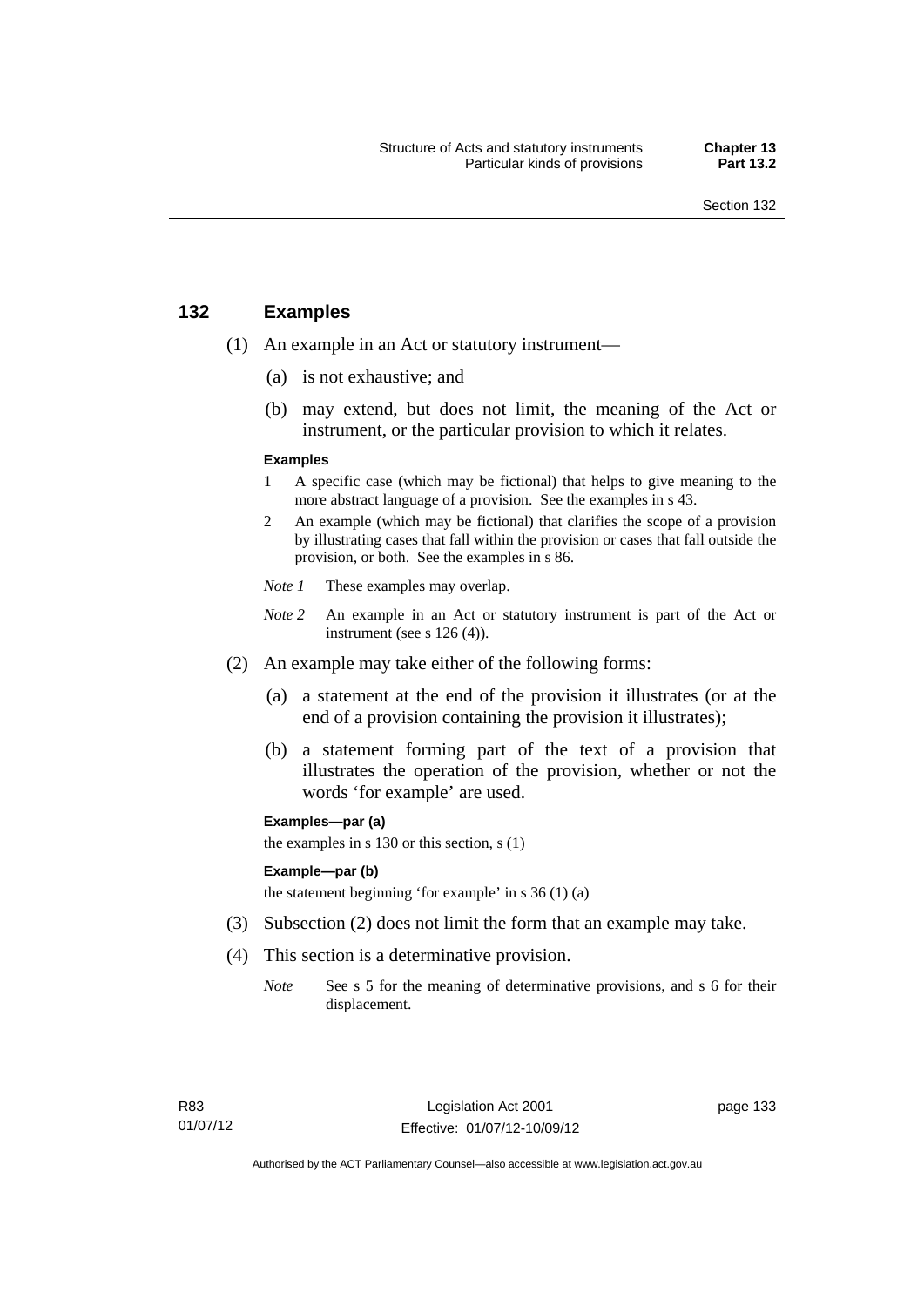## **133 Penalty units**

- (1) In a law, if a penalty for an offence is expressed as a number (whether whole or fractional) of penalty units, the penalty for the offence is a fine of that number of penalty units.
- (2) A *penalty unit* is—
	- (a) for an offence committed by an individual—\$110; or
	- (b) for an offence committed by a corporation—\$550.

#### **Example**

'Maximum penalty: 10 penalty units.' means that a person who is convicted of the relevant offence is liable to a maximum fine of 10 penalty units.

- If the person is an individual, the maximum fine is, therefore, \$1 100 (\$110 x 10).
- If the person is a corporation, the maximum fine is, therefore, \$5 500 (\$550 x 10).
- *Note* An example is part of the Act, is not exhaustive and may extend, but does not limit, the meaning of the provision in which it appears (see s 126 and s 132).
- (3) This section is a determinative provision.
	- *Note* See s 5 for the meaning of determinative provisions, and s 6 for their displacement.

#### **134 Penalties at end of sections and subsections**

- (1) This section applies if a penalty (however expressed) is stated in a law—
	- (a) at the end of a section (whether or not the section is divided into subsections) and not expressed in a way that indicates that it applies only to a provision of the section; or
	- (b) at the end of a subsection (but not at the end of a section) and not expressed in a way that indicates that it applies only to a provision of the subsection; or

Authorised by the ACT Parliamentary Counsel—also accessible at www.legislation.act.gov.au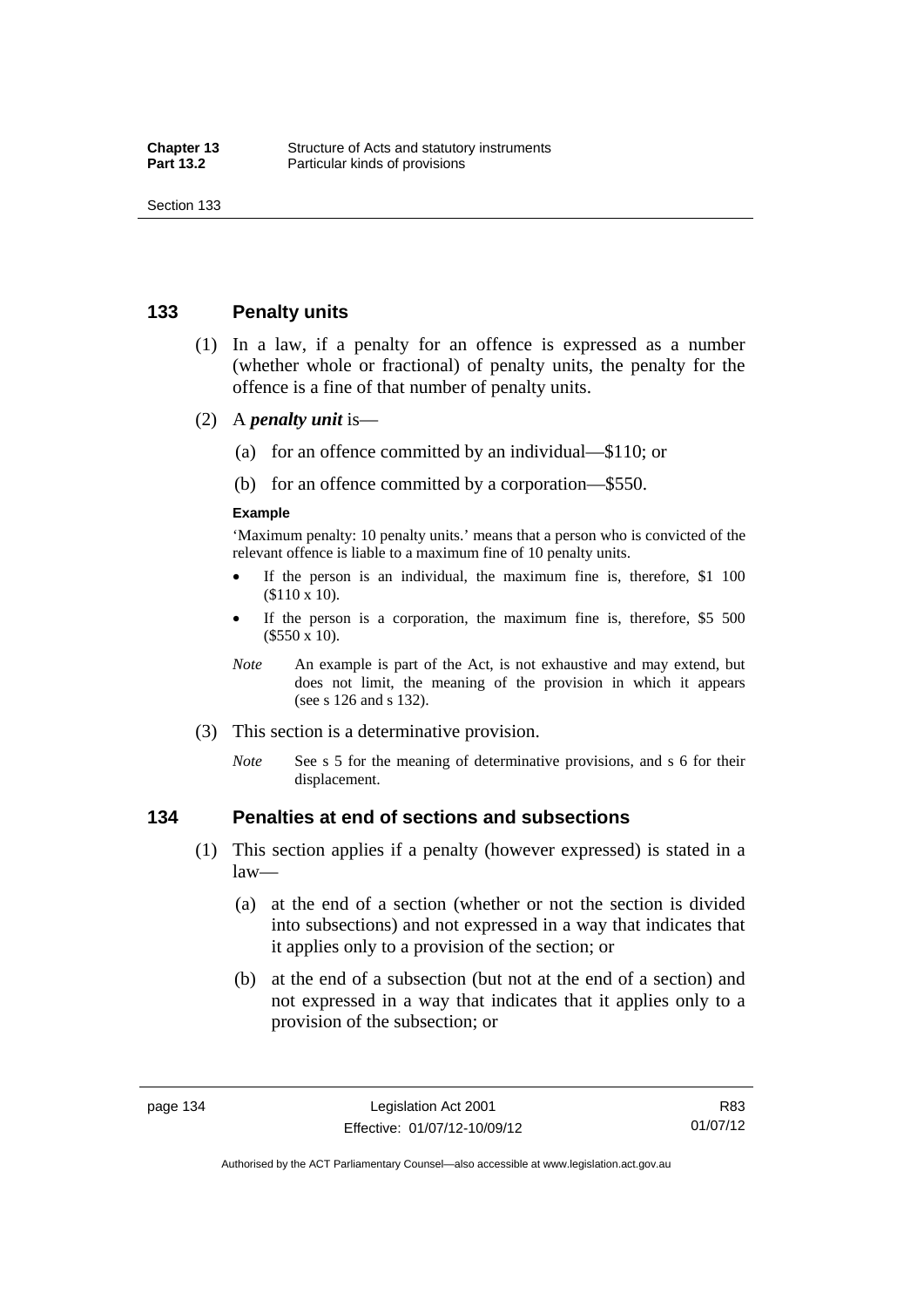(c) at the end of a section or subsection and expressed in a way that indicates that it applies only to a provision of the section or subsection (the *relevant provision*).

#### **Example—par (a)**

the following penalty at the end of a section:

'Maximum penalty: 20 penalty units.'

#### **Example—par (b)**

the following penalty at the end of a subsection, but not at the end of a section: 'Maximum penalty: 20 penalty units.'

#### **Examples—par (c)**

- 1 the following penalty at the end of a section divided into subsections: 'Maximum penalty (subsection (3)): 20 penalty units.'.
- 2 the following penalty at the end of a subsection, but not at the end of a section:

'Maximum penalty:

- (a) for paragraph (b)—20 penalty units; or
- (b) for another paragraph—50 penalty units, imprisonment for 6 months or both.'
- *Note* An example is part of the Act, is not exhaustive and may extend, but does not limit, the meaning of the provision in which it appears (see s 126 and s 132).
- (2) If an offence is not expressly mentioned in the section, subsection or relevant provision, the penalty indicates that contravention of the section, subsection or relevant provision is an offence punishable on conviction as provided by subsection (4).

#### **Example—penalty applying to entire section or subsection**

A person must not contravene a notice. Maximum penalty: 20 penalty units.

#### **Example—penalty applying to a stated provision**

- (2) The register of transactions—
	- (a) may be kept in electronic form; and
	- (b) must contain the particulars mentioned in section 91C.

Maximum penalty (paragraph (b)): 20 penalty units.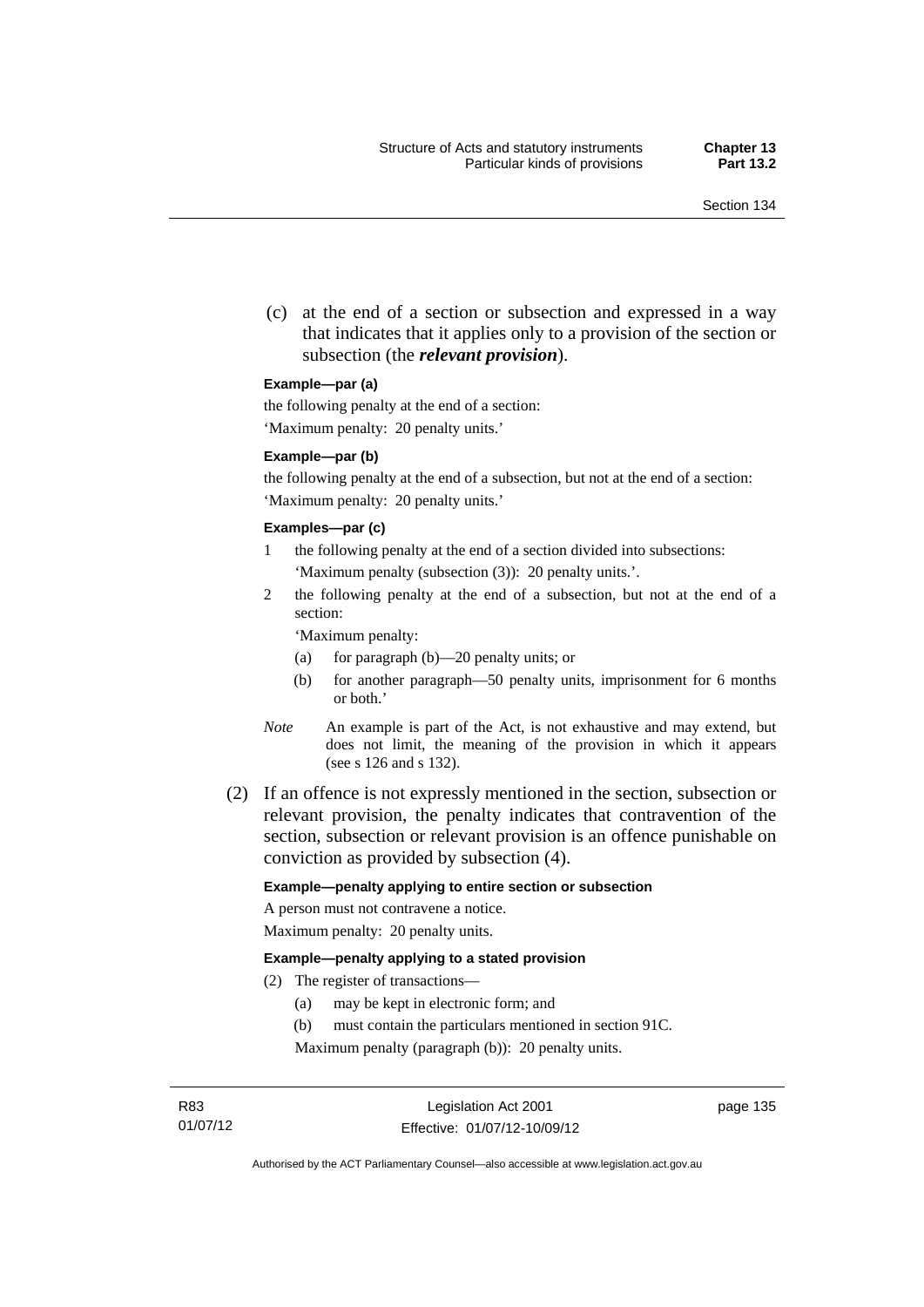(3) If an offence is expressly mentioned in the section, subsection or relevant provision, the penalty indicates that the offence is punishable on conviction as provided by subsection (4).

**Example—penalty applying to entire section or subsection** 

A person who contravenes a notice commits an offence.

Maximum penalty: 20 penalty units.

#### **Example—penalty applying to a stated provision**

- (2) If a person keeps the person's identity card after ceasing to be an officer—
	- (a) the person commits an offence; and
	- (b) the identity card is forfeited to the Territory.
	- Maximum penalty (paragraph (a)): 20 penalty units.
- (4) The penalty that may be imposed for the offence is—
	- (a) if only a single penalty is stated (whether as a maximum penalty or a penalty)—not more than the stated penalty; or
	- (b) if a minimum as well as a maximum penalty is stated—not less than the minimum and not more than the maximum.
- $(5)$  If—
	- (a) a penalty (however expressed) is stated in a law at the end of a section divided into subsections; and
	- (b) another penalty (however expressed) is stated at the end of another subsection of the section; and
	- (c) the first penalty is not expressed in a way that indicates that it applies only to a particular provision of the last subsection;

the first penalty is taken, for this section, to be expressed in a way that indicates that it applies only to the last subsection.

#### **Example**

In the following example, s (4) is the last subsection and the penalty stated at the end applies only to that subsection:

'(2) A permit holder must record all transactions under this Act. Maximum penalty: 20 penalty units.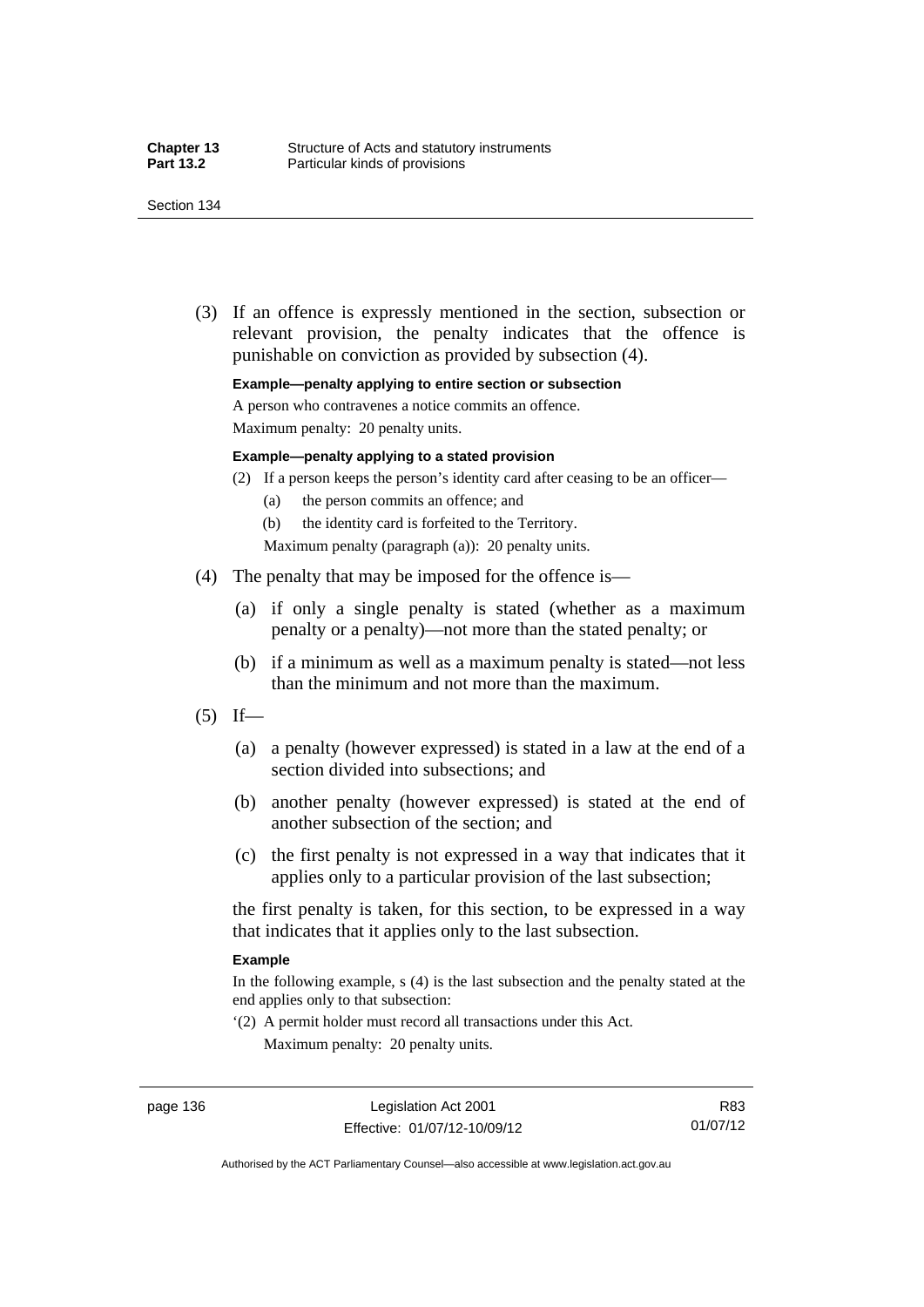- (3) If a permit holder is convicted of an offence against subsection (2), the registrar must cancel the permit.
- (4) A permit holder must not sell a declared substance in contravention of this Act.

Maximum penalty: 100 penalty units, imprisonment for 1 year or both.'.

- (6) In working out for this section whether a penalty is at the end of a section or subsection, the position of any example or note is to be disregarded.
- (7) This section is a determinative provision.
	- *Note* See s 5 for the meaning of determinative provisions, and s 6 for their displacement.

#### **135 Penalties not at end of sections and subsections**

- (1) This section applies if a penalty (however expressed) is stated in a provision of a law other than at the end of a section or subsection.
- (2) If an offence is expressly mentioned in the provision, the penalty indicates that the offence is punishable on conviction as provided by subsection (4).

#### **Example**

A person who contravenes s (3) commits an offence punishable by a fine of not more than 20 penalty units.

- *Note* An example is part of the Act, is not exhaustive and may extend, but does not limit, the meaning of the provision in which it appears (see s 126 and s 132).
- (3) If an offence is not expressly mentioned in the provision, the penalty indicates that contravention of the provision (or a stated part of the provision) is an offence punishable on conviction as provided by subsection (4).

#### **Example**

A person who contravenes s (3) must pay a fine of not more than 20 penalty units.

page 137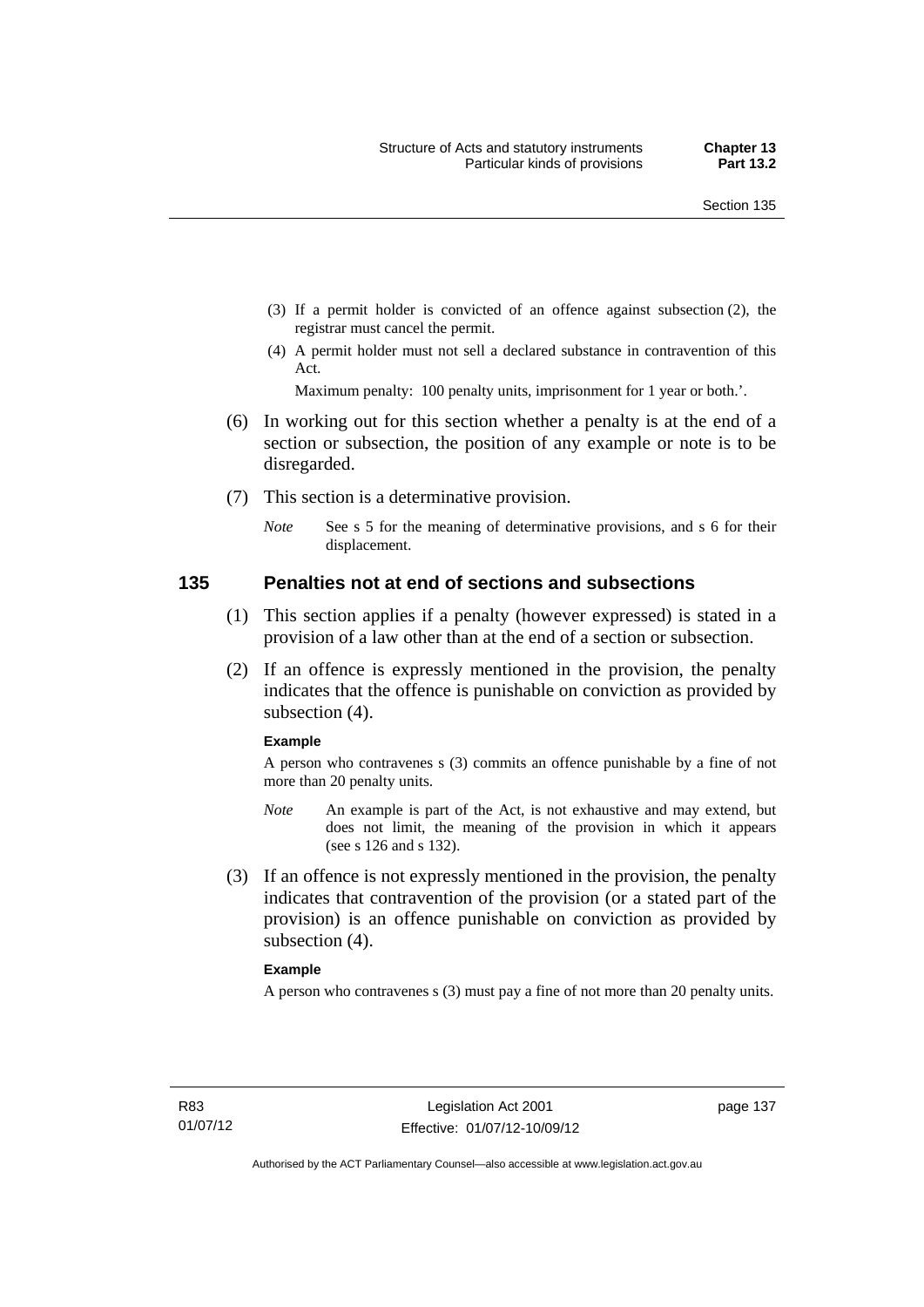- (4) The penalty that may be imposed for the offence is—
	- (a) if only a single penalty is stated (whether as a maximum penalty or a penalty)—not more than the stated penalty; or
	- (b) if a minimum as well as a maximum penalty is stated—not less than the minimum and not more than the maximum.
- (5) In working out for this section whether a penalty is at the end of a section or subsection, the position of any example or note is to be disregarded.
- (6) This section is a determinative provision.
	- *Note* See s 5 for the meaning of determinative provisions, and s 6 for their displacement.

R83 01/07/12

Authorised by the ACT Parliamentary Counsel—also accessible at www.legislation.act.gov.au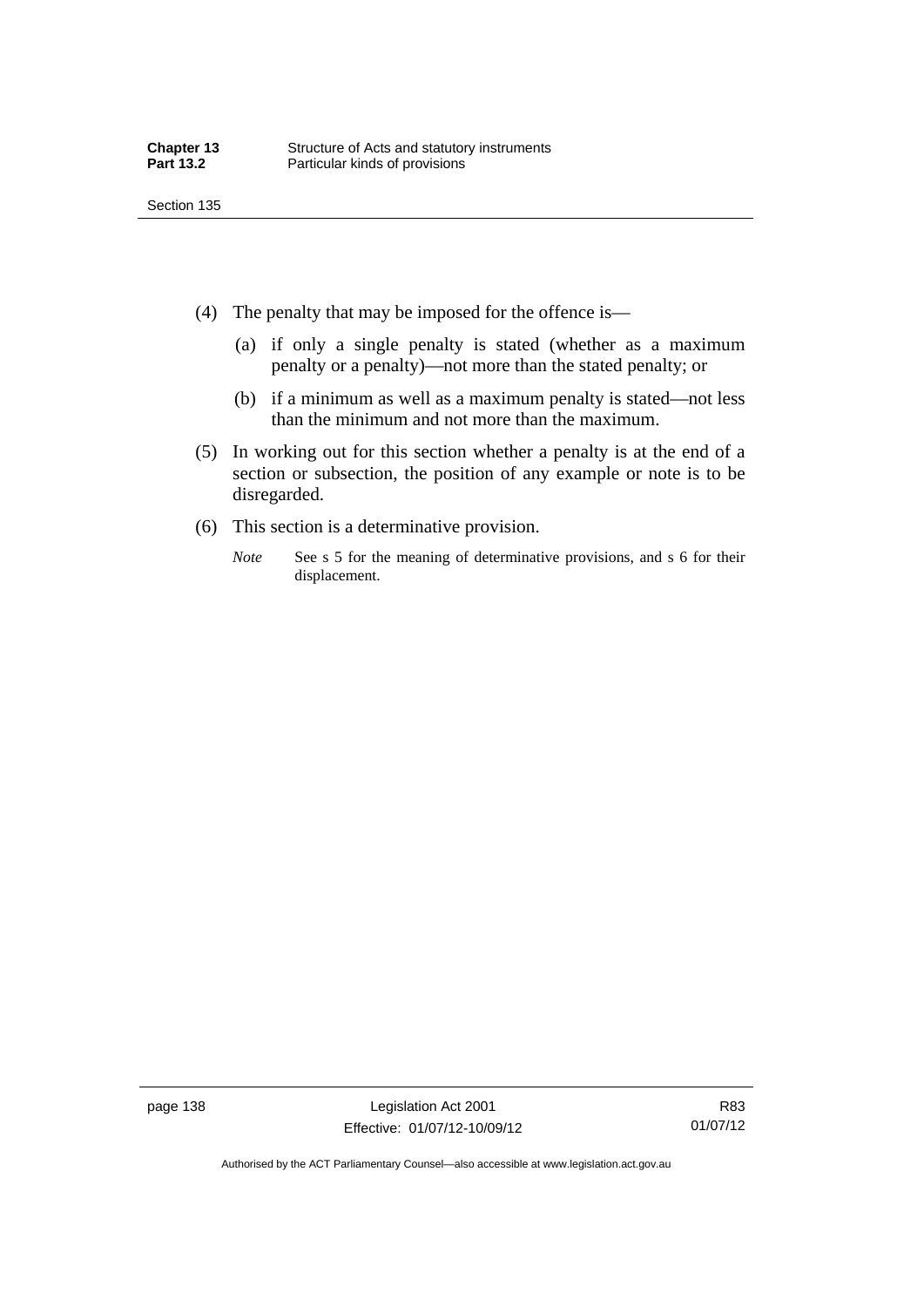# **Chapter 14 Interpretation of Acts and statutory instruments**

# **Part 14.1 Purpose and scope**

## **136 Meaning of** *Act***—ch 14**

In this chapter:

*Act* includes a statutory instrument.

*Note* Section 7 (3) provides that a reference to an Act includes a reference to a provision of an Act. Section 13 (3) provides that a reference to a statutory instrument includes a reference to a provision of a statutory instrument.

## **137 Purpose and scope—ch 14**

- (1) The purpose of this chapter is to provide guidance about the interpretation of Acts.
- (2) This chapter is not intended to be a comprehensive statement of the law of interpretation applying to Acts.
- (3) In particular, this chapter assumes that common law presumptions operate in conjunction with this chapter.
- (4) Subsection (3) also applies to common law presumptions that come into existence after the commencement of this chapter.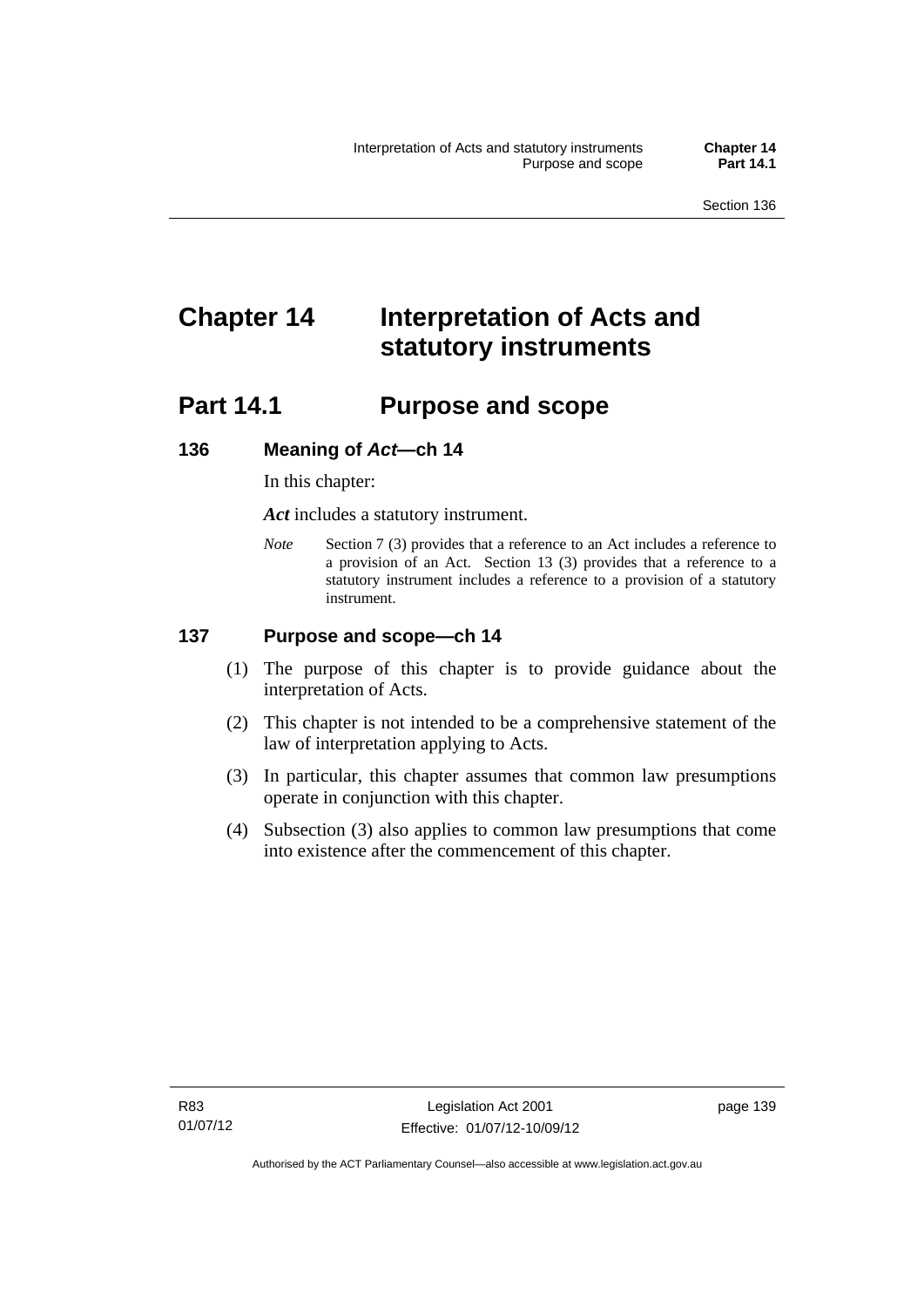# **Part 14.2 Key principles of interpretation**

## **138 Meaning of** *working out the meaning of an Act***—pt 14.2**

In this part:

*working out the meaning of an Act* means—

- (a) resolving an ambiguous or obscure provision of the Act; or
- (b) confirming or displacing the apparent meaning of the Act; or
- (c) finding the meaning of the Act when its apparent meaning leads to a result that is manifestly absurd or is unreasonable; or
- (d) finding the meaning of the Act in any other case.

## **139 Interpretation best achieving Act's purpose**

- (1) In working out the meaning of an Act, the interpretation that would best achieve the purpose of the Act is to be preferred to any other interpretation.
- (2) This section applies whether or not the Act's purpose is expressly stated in the Act.
	- *Note* The *Human Rights Act 2004*, s 30 (1) (which is about interpreting legislation to be consistent with human rights) is also relevant to interpreting territory laws.

R83 01/07/12

Authorised by the ACT Parliamentary Counsel—also accessible at www.legislation.act.gov.au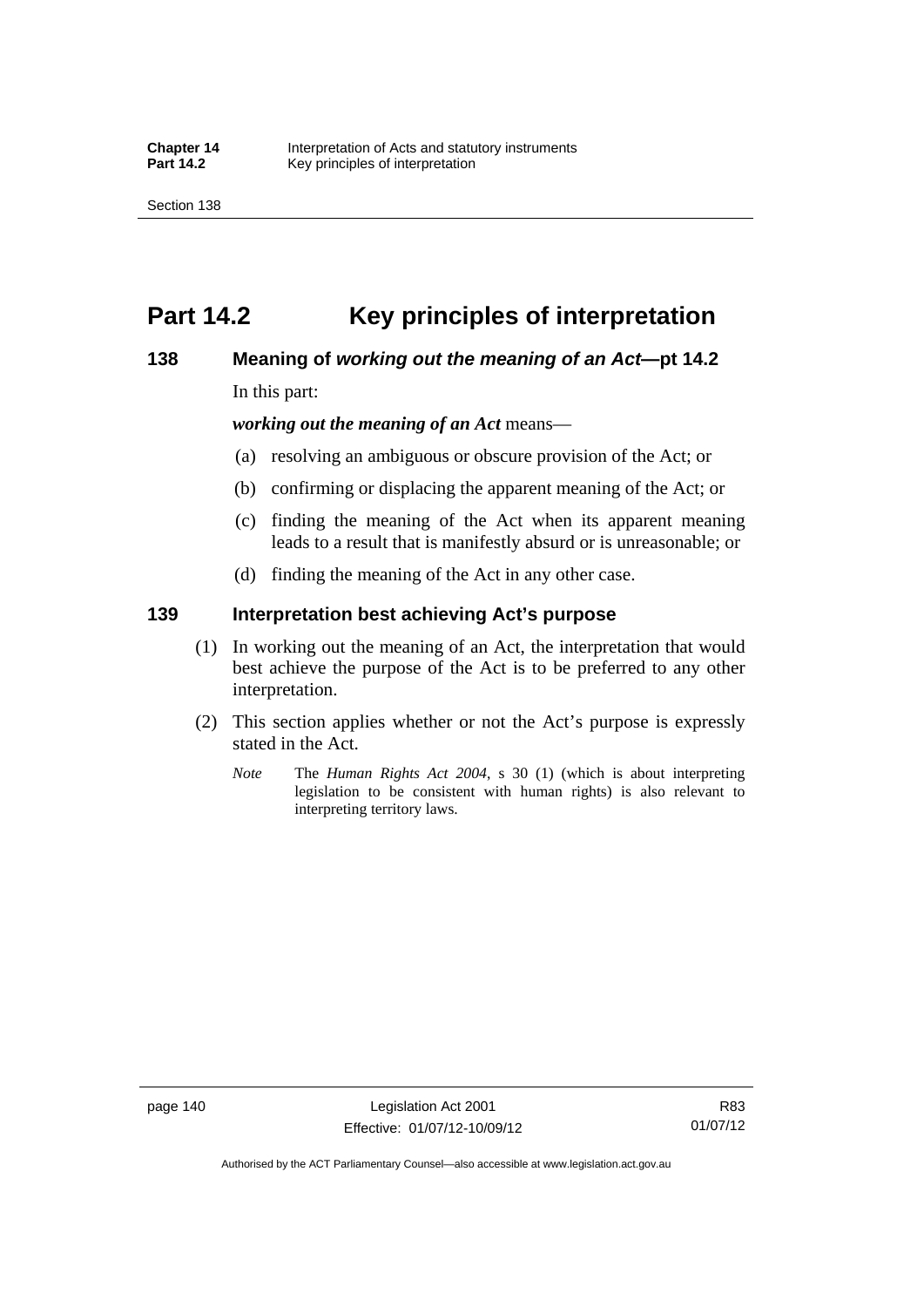## **140 Legislative context**

In working out the meaning of an Act, the provisions of the Act must be read in the context of the Act as a whole.

#### **Examples**

- 1 The long title of an Act provides that it is an Act to give certain benefits to the holders of pensioner cards. Section 4 provides 'This Act applies to a holder of a pensioner card'. Section 22 provides that the commissioner may grant 'a person' an exemption from payment of rates. The Act does not contain a definition of 'person'. Section 22 must be read in the context of the Act as a whole so that the commissioner may only grant exemptions to people who are holders of pensioner cards.
- 2 The *Drug Testing Regulation 2001* (made under the *Drug Testing Act 2000* (hypothetical)), s 6 contains the following heading:

#### **6 Corresponding law—Act, s 100, def** *corresponding law*

The heading indicates that the section has been made for the definition of *corresponding law* in the *Drug Testing Act 2000*, s 100.

- 3 Section 12 (1) of a subordinate law refers to 'a non-conviction order under the *Crimes (Sentencing) Act 2005*'. No other kind of order is mentioned in the section and the word 'order' is not otherwise defined in the subordinate law. Subsections (2), (4), (7) and (9) of the same section, which only refer to 'the order', are to be understood as referring to the order mentioned in s (1).
- *Note 1* See s 126 and s 127 for material that is, or is not, part of an Act or statutory instrument.
- *Note* 2 An example is part of the Act, is not exhaustive and may extend, but does not limit, the meaning of the provision in which it appears (see s 126 and s 132).

## **141 Non-legislative context generally**

- (1) In working out the meaning of an Act, material not forming part of the Act may be considered.
	- *Note 1* See s 146 for the meaning of *may* and *must*.
	- *Note 2* See s 126 and s 127 for material that is, or is not, part of an Act or statutory instrument.
	- *Note 3* See s 142 for material that may be considered in working out the meaning of an Act or statutory instrument.

| R83      | Legislation Act 2001         | page 141 |
|----------|------------------------------|----------|
| 01/07/12 | Effective: 01/07/12-10/09/12 |          |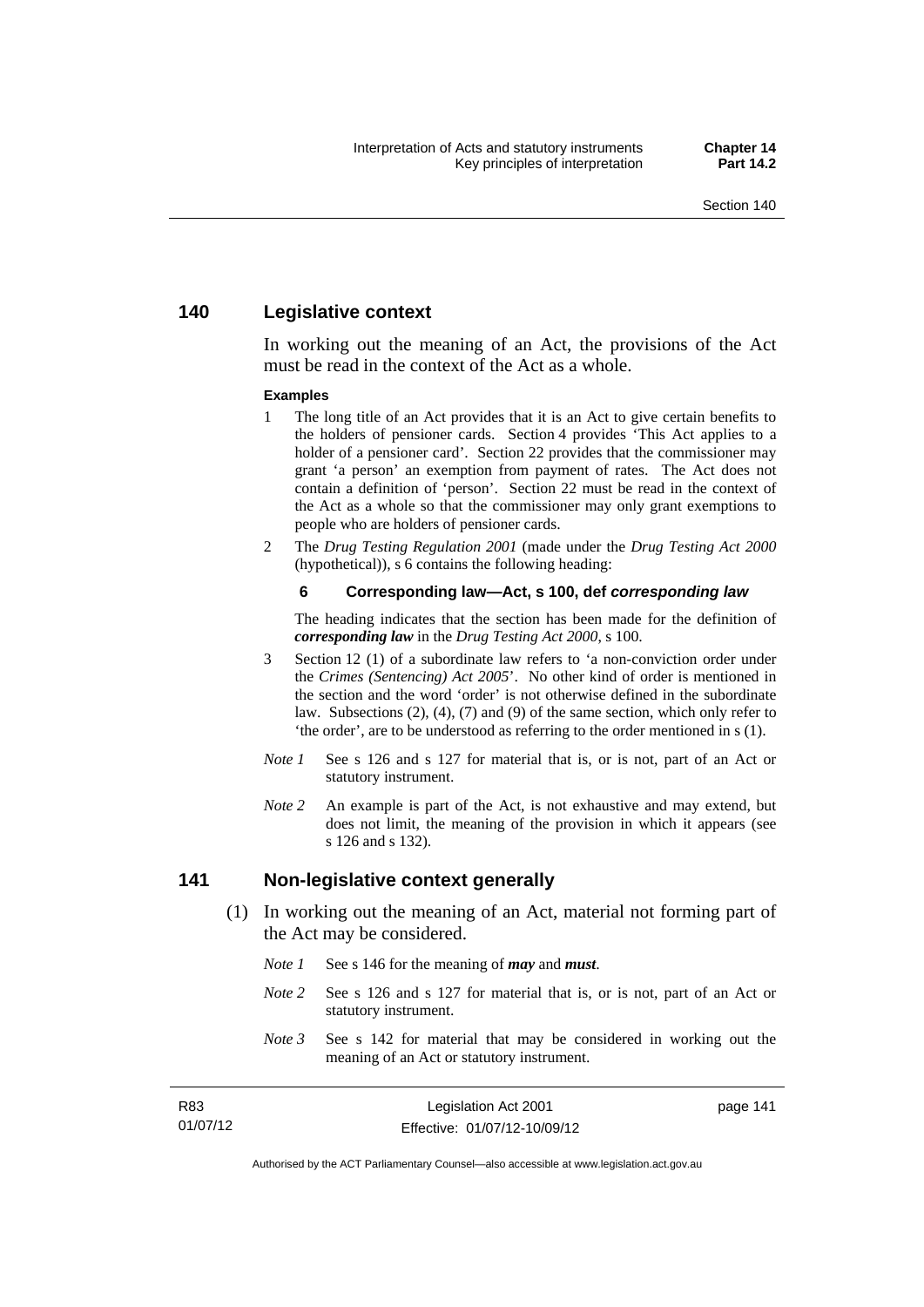- (2) In deciding whether material not forming part of an Act should be considered in working out the meaning of the Act, and the weight to be given to the material, the following matters must be taken into account:
	- (a) the desirability of being able to rely on the ordinary meaning of the Act, having regard to the purpose of the Act and the provisions of the Act read in the context of the Act as a whole;
	- (b) the undesirability of prolonging proceedings without compensating advantage;
	- (c) the accessibility of the material to the public.
- (3) Subsection (2) does not limit the matters that may be taken into account.
- (4) For subsection (2) (c), material in the register is taken to be accessible to the public.

*Note* The register is the ACT legislation register (see dict, pt 2, def *register*).

## **142 Non-legislative context—material that may be considered**

- (1) In working out the meaning of an Act, material mentioned in table 142, column 2 may be considered.
- (2) In working out the meaning of a statutory instrument, material mentioned in table 142, column 3 may be considered.
- (3) This section does not limit the material that may be considered in working out the meaning of an Act or statutory instrument.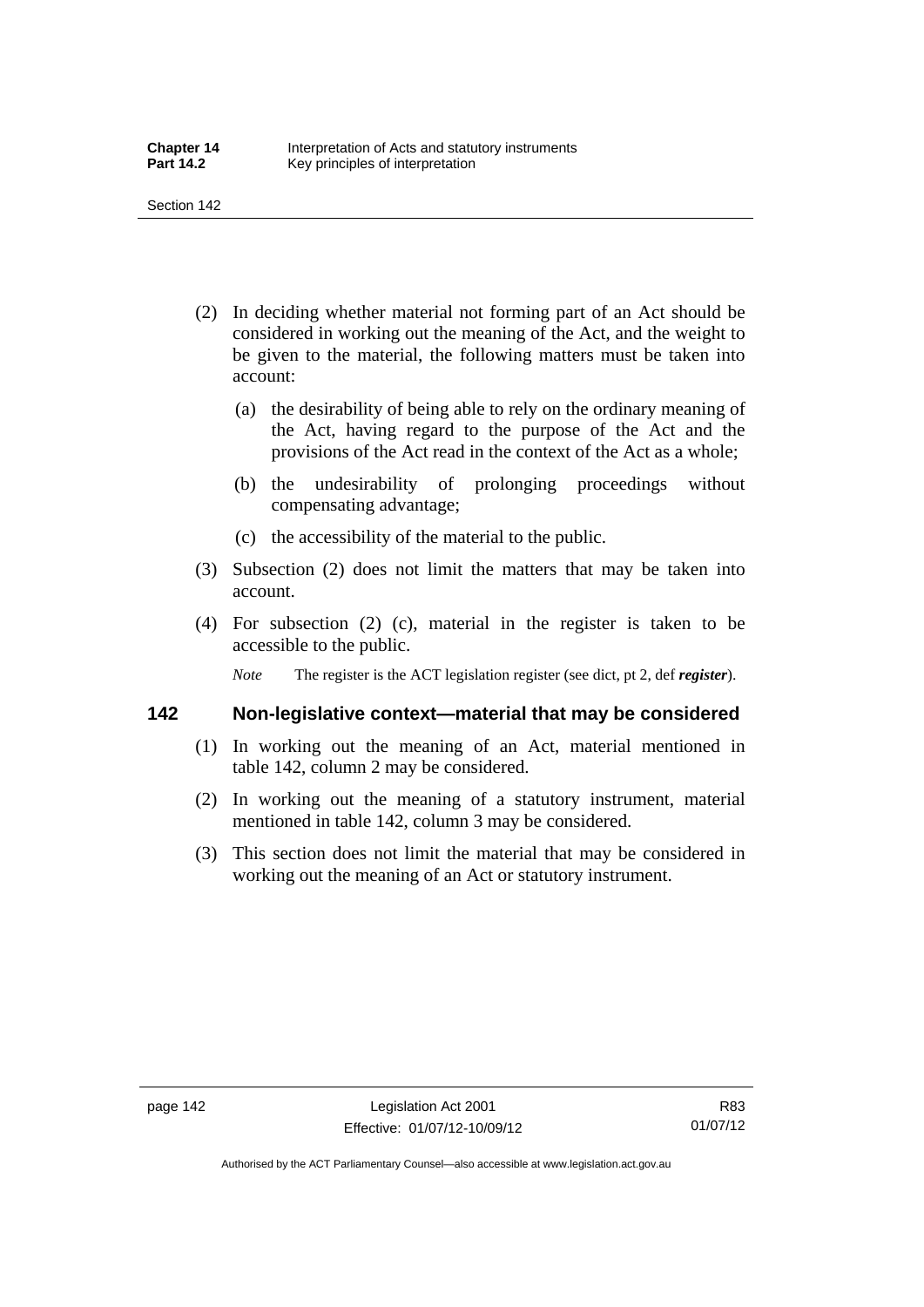| Table 142 |                |                                                                                                                                                                                                            |                                                                                                                                                                                                                                                                                                                                                                                                                       |  |  |  |
|-----------|----------------|------------------------------------------------------------------------------------------------------------------------------------------------------------------------------------------------------------|-----------------------------------------------------------------------------------------------------------------------------------------------------------------------------------------------------------------------------------------------------------------------------------------------------------------------------------------------------------------------------------------------------------------------|--|--|--|
|           | column 1       | column <sub>2</sub>                                                                                                                                                                                        | column 3                                                                                                                                                                                                                                                                                                                                                                                                              |  |  |  |
|           | item           | Act                                                                                                                                                                                                        | statutory instrument                                                                                                                                                                                                                                                                                                                                                                                                  |  |  |  |
|           | 1              | material not forming part of the<br>Act contained in an authorised<br>version of the Act<br>See ch 3 (Authorised versions<br>Note<br>and evidence of laws and<br>legislative material).                    | material not forming part of the statutory<br>instrument contained in an authorised version<br>of the instrument<br>Note<br>See ch 3 (Authorised versions and evidence<br>of laws and legislative material).                                                                                                                                                                                                          |  |  |  |
|           | $\overline{2}$ | any relevant report of a royal<br>commission, law reform<br>commission, committee of inquiry<br>or other similar entity that was<br>presented to the Legislative<br>Assembly before the Act was<br>passed  | any relevant report of a royal commission,<br>law reform commission, committee of<br>inquiry or other similar entity that was<br>presented to the Legislative Assembly-<br>if the statutory instrument was<br>(a)<br>presented to the Assembly-before<br>the end of 6 sitting days after the<br>day the instrument was presented to<br>the Assembly; or<br>in any other case—before the<br>(b)<br>instrument was made |  |  |  |
|           | 3              | any relevant report of a committee<br>of the Legislative Assembly that<br>was made to the Assembly before<br>the Act was passed                                                                            | any relevant report of a committee of the<br>Legislative Assembly that was made to the<br>Assembly-<br>(a)<br>if the statutory instrument was<br>presented to the Assembly-before<br>the end of 6 sitting days after the<br>day the instrument was presented to<br>the Assembly; or<br>in any other case—before the<br>(b)<br>instrument was made                                                                     |  |  |  |
|           | 4              | any explanatory statement<br>(however described) for the bill<br>that became the Act, or any other<br>relevant document, that was<br>presented to the Legislative<br>Assembly before the Act was<br>passed | if the statutory instrument was presented to<br>the Legislative Assembly-any explanatory<br>statement (however described) for the<br>instrument, or any other relevant document,<br>that was presented to the Legislative<br>Assembly before the end of 6 sitting days<br>after the instrument was presented to the<br>Assembly                                                                                       |  |  |  |

R83 01/07/12

Legislation Act 2001 Effective: 01/07/12-10/09/12 page 143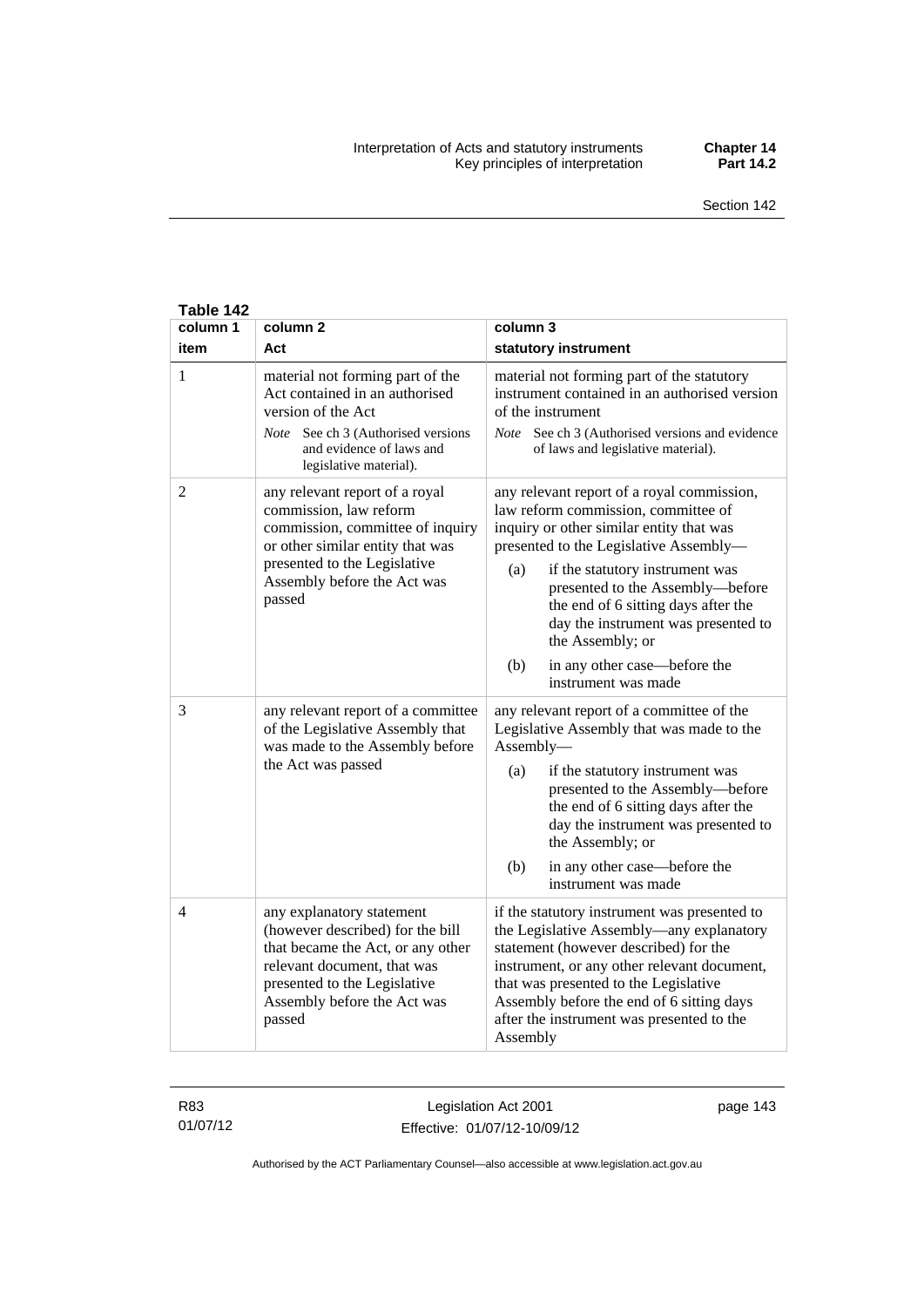**Chapter 14 Interpretation of Acts and statutory instruments**<br>**Part 14.2 ICO** Key principles of interpretation Key principles of interpretation

Section 143

| column 1<br>item | column 2<br>Act                                                                                                      | column 3<br>statutory instrument                                                                                                                                                   |
|------------------|----------------------------------------------------------------------------------------------------------------------|------------------------------------------------------------------------------------------------------------------------------------------------------------------------------------|
| 5                | the presentation speech made to<br>the Legislative Assembly during<br>the passage of the bill that became<br>the Act | if the statutory instrument was presented to<br>the Legislative Assembly by a member of the<br>Assembly—any presentation speech made to<br>the Assembly                            |
| 6                | official reports of proceedings in<br>the Legislative Assembly in<br>relation to the bill that became the<br>Act     | if the statutory instrument was presented to<br>the Legislative Assembly—official reports of<br>proceedings in the Legislative Assembly in<br>relation to the statutory instrument |
|                  | any relevant treaty or other<br>international agreement to which<br>Australia is a party                             | any relevant treaty or other international<br>agreement to which Australia is a party                                                                                              |

## **143 Law stating material for consideration in working out meaning**

 (1) If a relevant law provides that stated material may or must be considered in working out the meaning of an Act or statutory instrument, that does not by implication prevent other material of the same or similar kind being considered in working out the meaning of the Act or instrument.

#### **Example**

The *Computer Crime Act 2000* (hypothetical) contains the following provision:

#### **4 Report may be used as an aid to interpretation**

The *Community Law Reform Report on Computer Crime* (CLRC No X) may be considered in working out the meaning of this Act.

This does not limit access to other non-legislative material of the same or a similar kind for working out the meaning of the *Computer Crime Act 2000*.

- *Note* An example is part of the Act, is not exhaustive and may extend, but does not limit, the meaning of the provision in which it appears (see s 126 and s 132).
- (2) In this section:

*relevant law* means—

page 144 Legislation Act 2001 Effective: 01/07/12-10/09/12

R83 01/07/12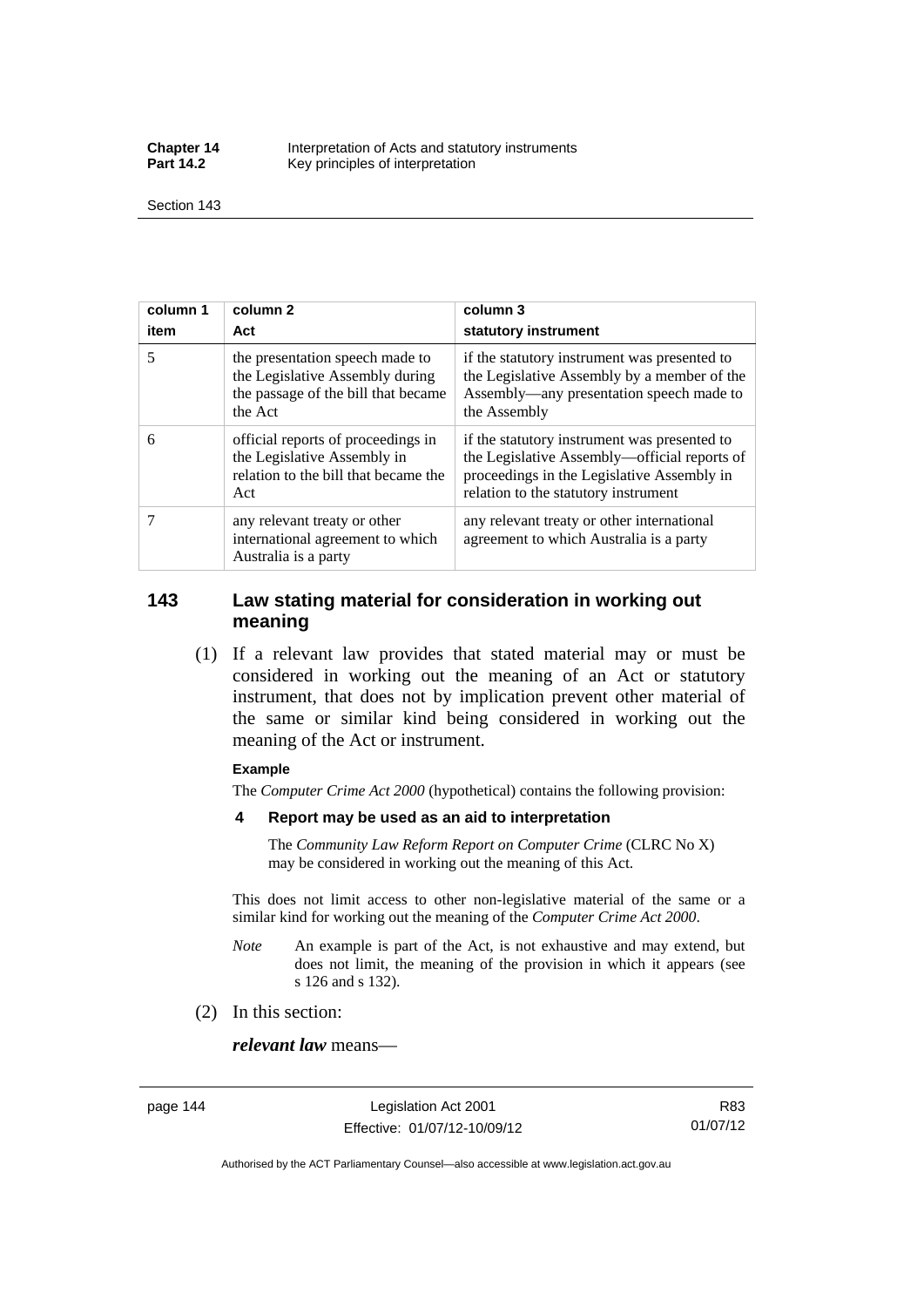- (a) in working out the meaning of an Act—the Act or another Act; or
- (b) in working out the meaning of a statutory instrument made under an Act—the Act, another Act or the instrument; or
- (c) in working out the meaning of a statutory instrument made under another statutory instrument—an Act or either instrument.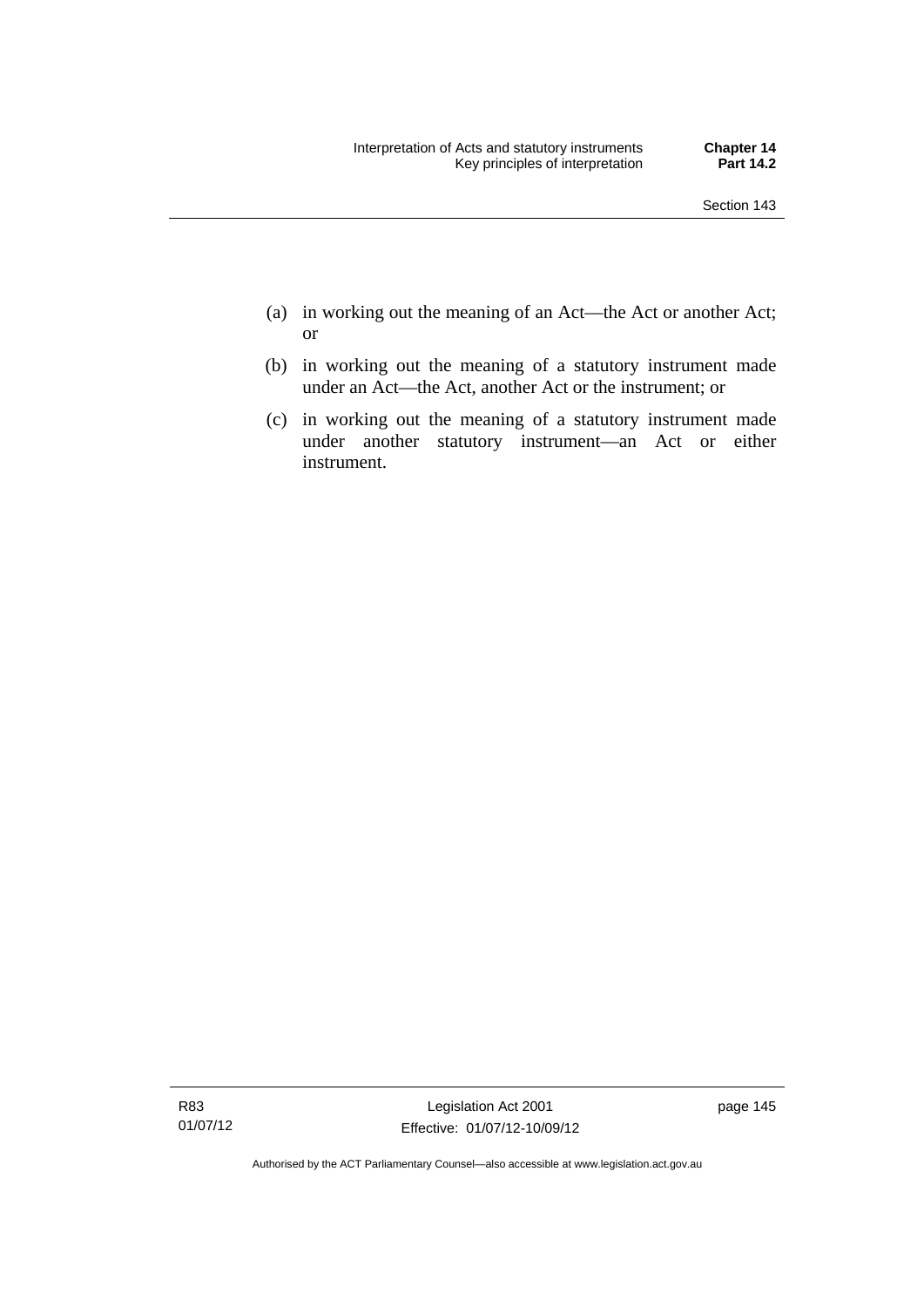**Part 15.1** 

Section 144

# **Chapter 15 Aids to interpretation**

# **Part 15.1 General**

## **144 Meaning of commonly-used terms**

A definition in the dictionary, part 1 applies to all Acts and statutory instruments.

*Note* See s 130 for the def *definition* and s 131 for provisions about signpost definitions.

## **145 Gender and number**

In an Act or statutory instrument—

- (a) words indicating a gender include every other gender; and
- (b) words in the singular number include the plural and words in the plural number include the singular.

## **146 Meaning of** *may* **and** *must*

- (1) In an Act or statutory instrument, the word *may*, or a similar term, used in relation to a function indicates that the function may be exercised or not exercised, at discretion.
	- *Note Function* is defined in the dictionary, pt 1 to include authority, duty and power.
- (2) In an Act or statutory instrument, the word *must*, or a similar term, used in relation to a function indicates that the function is required to be exercised.
- (3) This section is a determinative provision so far as it applies to an applicable law or an applicable provision.
	- *Note* See s 5 for the meaning of determinative provisions, and s 6 for their displacement.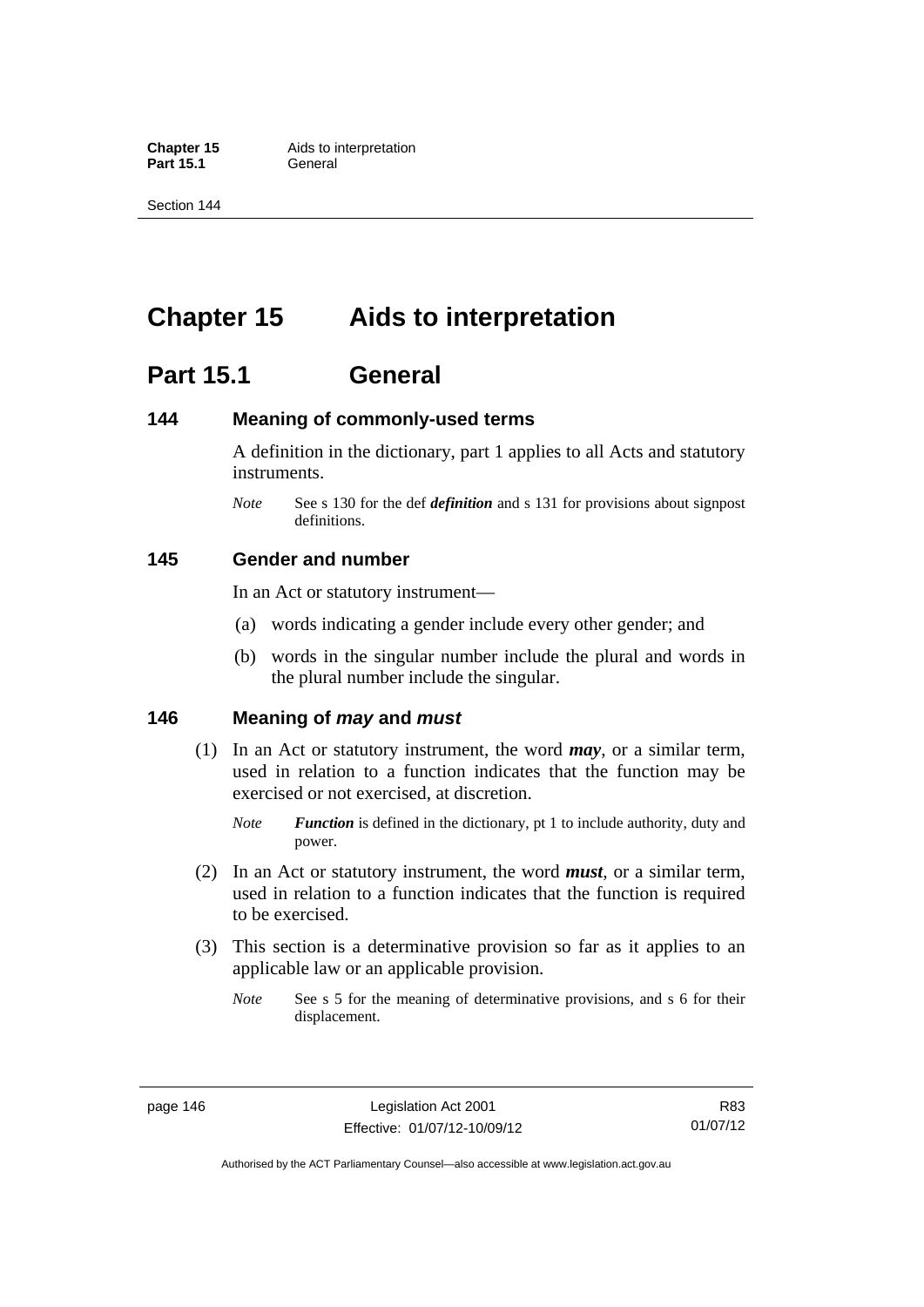(4) In this section:

*applicable law* means an Act enacted, or statutory instrument made, after the application date.

*applicable provision* means a provision inserted after the application date into an Act or statutory instrument that is not an applicable law.

*application date* means—

- (a) for an Act, subordinate law or disallowable instrument— 1 January 2000; and
- (b) for any other statutory instrument—1 January 2006.

*inserted*, for a provision, includes inserted in substitution for another provision.

## **147 Changes of drafting practice not to affect meaning**

(1) The purpose of this section is to encourage the making of progressive improvements in the form of the statute book without inadvertently changing the substantive effect of the law.

*Note* See also s 96 (Relocated provisions).

- (2) This is to be achieved particularly by updating the language and structure of Acts and statutory instruments to replace older forms of legislative expression with forms reflecting current legislative drafting practice.
- (3) If an Act or statutory instrument is amended so that it contains an older form of legislative expression in a provision and a newer form in another, the ideas in the 2 provisions must not be regarded as different only because different words are used or the provisions are structured in different ways.
- (4) Subsection (3) also applies if the provisions are in different Acts or statutory instruments.

page 147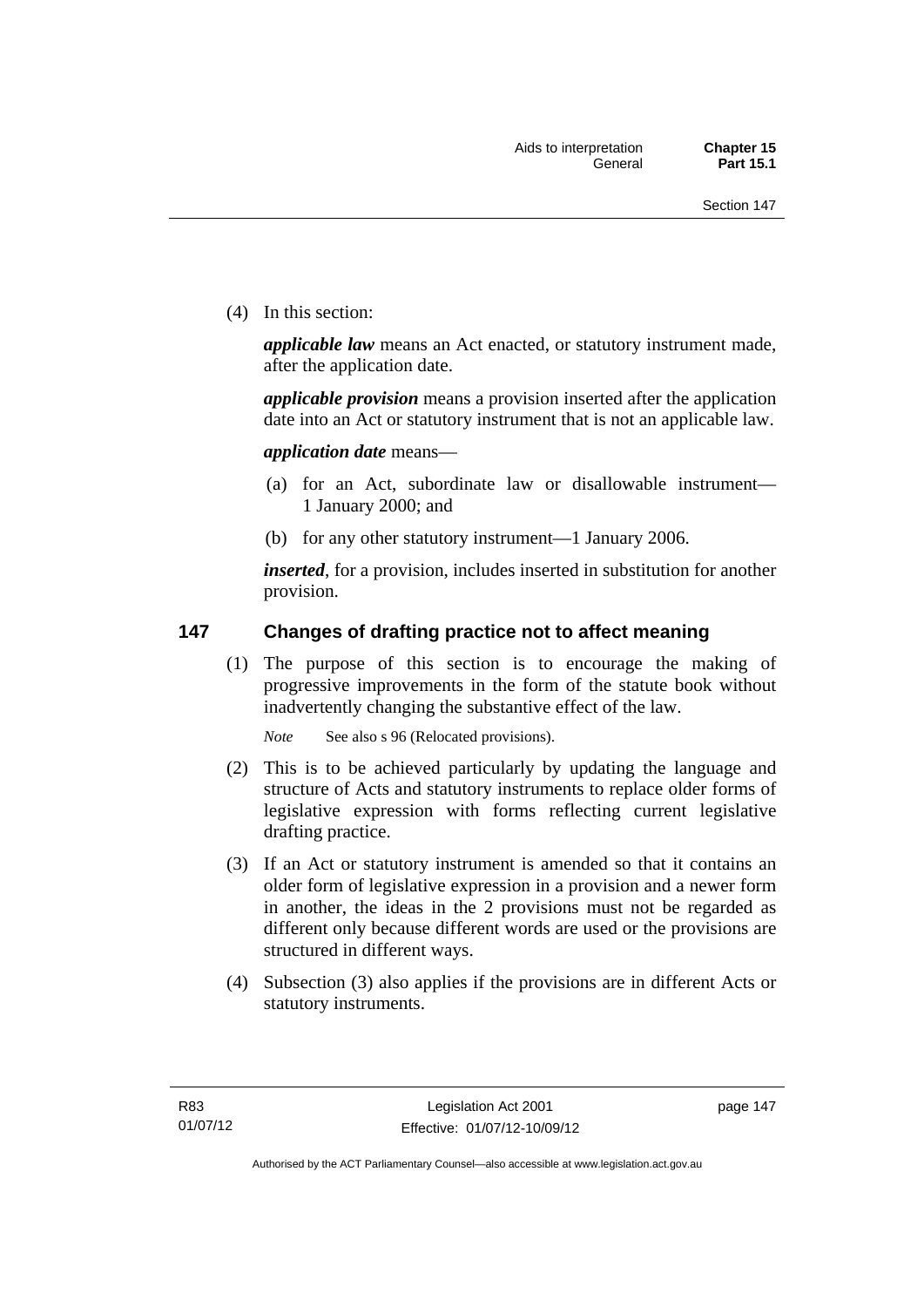- (5) Also, if an Act or statutory instrument is amended so that a provision containing an older form of legislative expression is replaced (whether or not in the same position) by a provision in a newer form, the ideas in the 2 provisions must not be regarded as different only because different words are used or the provisions are structured in different ways.
- (6) In deciding whether the ideas are different, regard must be had to the context and history of the 2 provisions.
- (7) Subsection (6) does not limit the matters to which regard may be had.
- (8) This section is a determinative provision.
	- *Note* See s 5 for the meaning of determinative provisions, and s 6 for their displacement.

## **148 Terms used in instruments have same meanings as in authorising laws**

Terms used in a statutory instrument have the same meanings as they have, from time to time, in the Act or statutory instrument (the *authorising law*), or the relevant provisions of the authorising law, under which the instrument is made or in force.

## **149 Age in years**

For an Act or statutory instrument, a person is an age in years at the beginning of the person's birthday for the age.

## **150 Measurement of distance**

In applying an Act or statutory instrument, distance is to be measured in a straight line on a horizontal plane.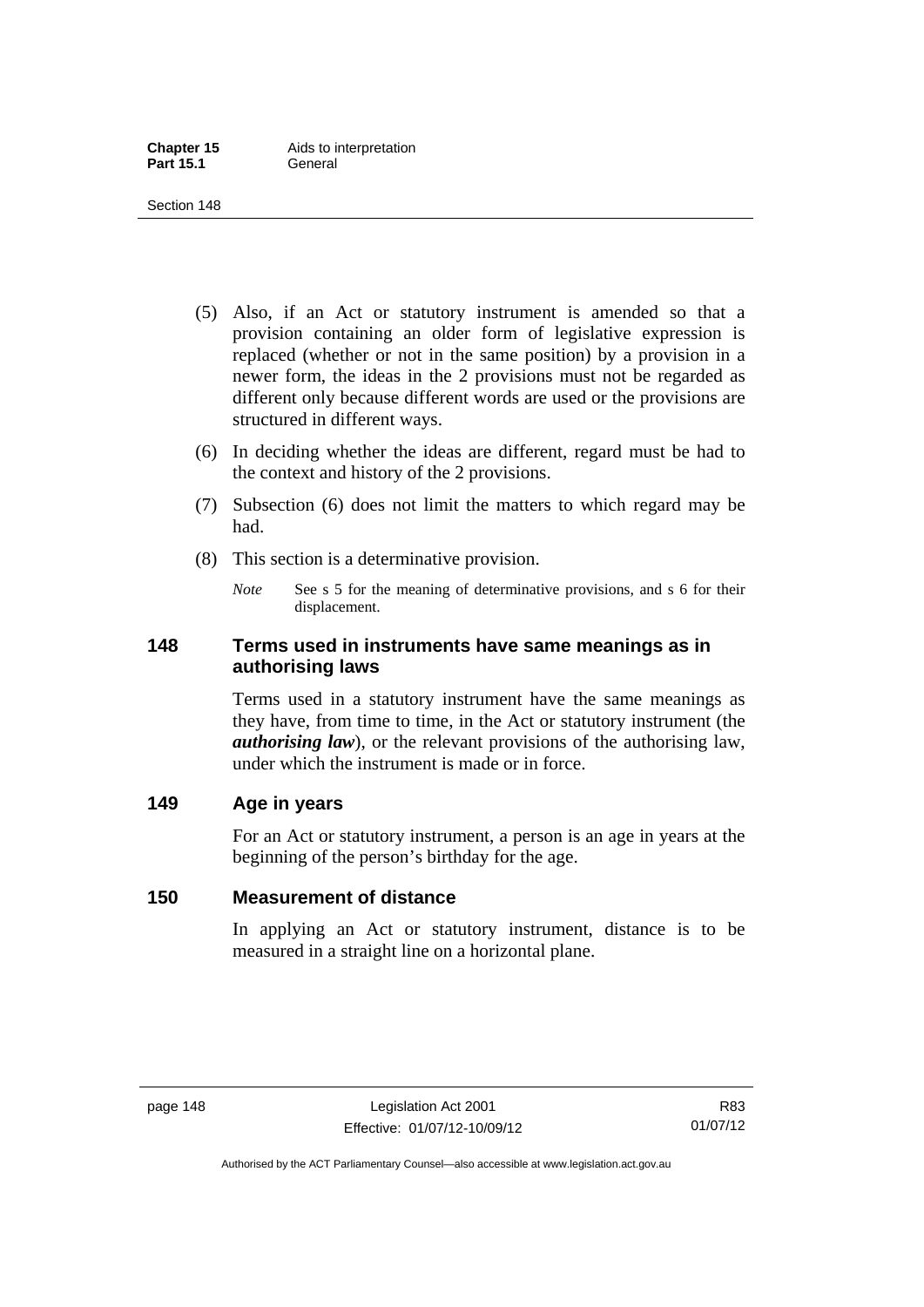## **151 Working out periods of time generally**

- (1) This section applies in working out periods of 1 day or longer for an Act or statutory instrument, whether the period is a period in the future or the past.
	- *Note 1* The following definitions in the dictionary, pt 1 are also relevant to periods of time:
		- *business day*
		- *calendar month*
		- *calendar year*
		- *financial year*
		- *midnight*
		- *month*
		- *named month*
		- *quarter*
		- *working day*
		- *year*.
	- *Note 2* The *Standard Time and Summer Time Act 1972* deals with the meaning of a reference to a time.
- (2) A period of time described as beginning at, on or with a stated day, act or event includes the stated day or the day of the stated act or event.
- (3) A period of time described as beginning from or after a stated day, act or event does not include the stated day or the day of the stated act or event.
- (4) A period of time described as ending at, by, on or with, or as continuing to or until, a stated day, act or event includes the stated day or the day of the stated act or event.
- (5) A period of time described as ending before a stated day, act or event does not include the stated day or the day of the stated act or event.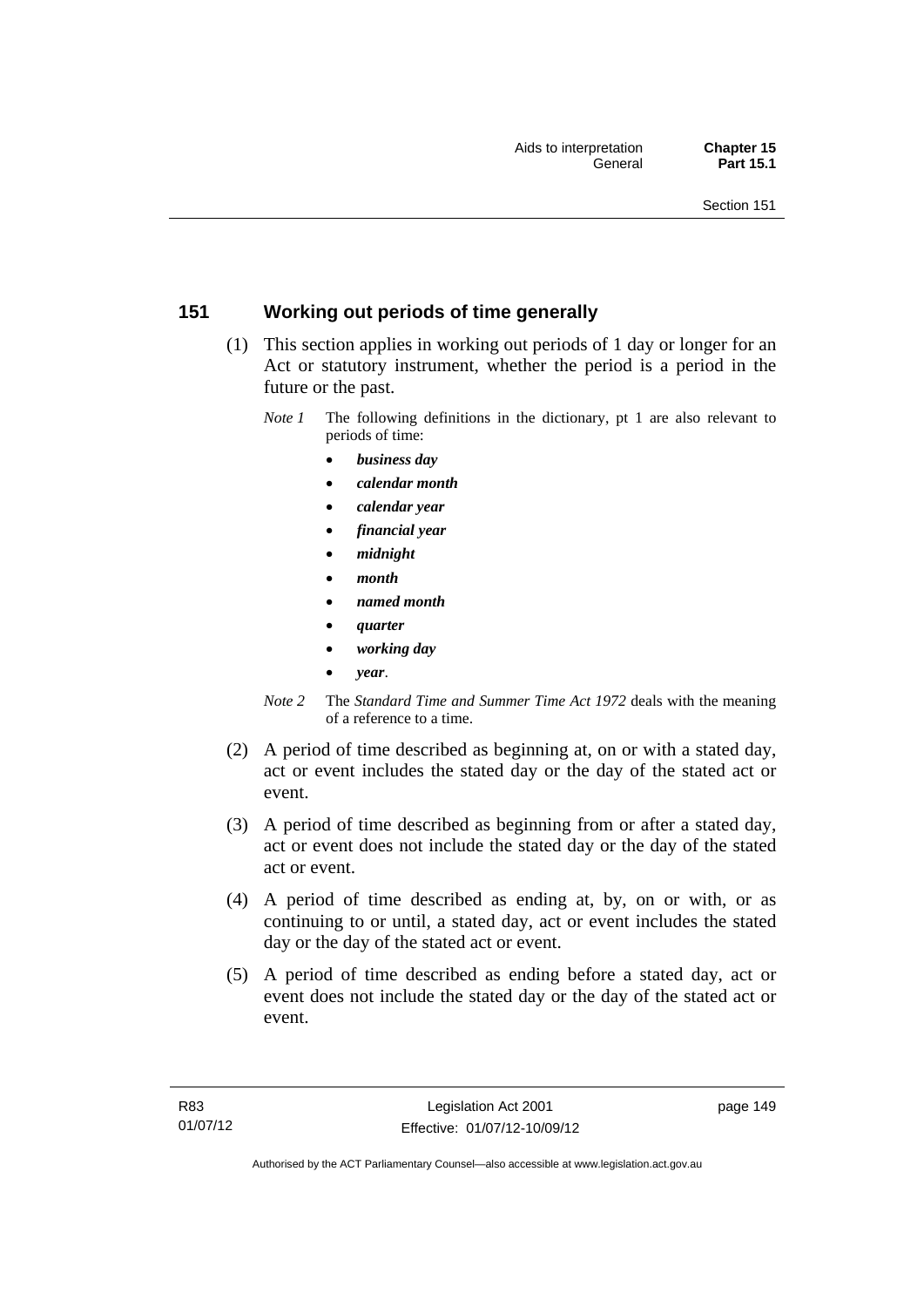(6) A reference to a number of days between 2 events does not include the days when the events happen.

#### **Example**

A court rule requires a notice of motion to be served 2 days before the return date for the application. If the return date is Friday, that day and the day the application is served are not counted in working out the 2 days. For service to be valid, the application must be served on or before the Tuesday before the return date.

- *Note* An example is part of the Act, is not exhaustive and may extend, but does not limit, the meaning of the provision in which it appears (see Legislation Act, s 126 and s 132).
- (7) Despite subsection (3), if, under an Act or statutory instrument, something must or may be done within a particular period of time after a stated day, the thing may be done on the stated day.
- (8) This section is a determinative provision so far as it applies to an applicable law or applicable provision.
	- *Note* See s 5 for the meaning of determinative provisions, and s 6 for their displacement.
- (9) In this section:

*applicable law* means an Act enacted, or statutory instrument made, after 1 January 2006.

*applicable provision* means a provision inserted after 1 January 2006 into an Act or statutory instrument that is not an applicable law.

*inserted*, for a provision, includes inserted in substitution for another provision.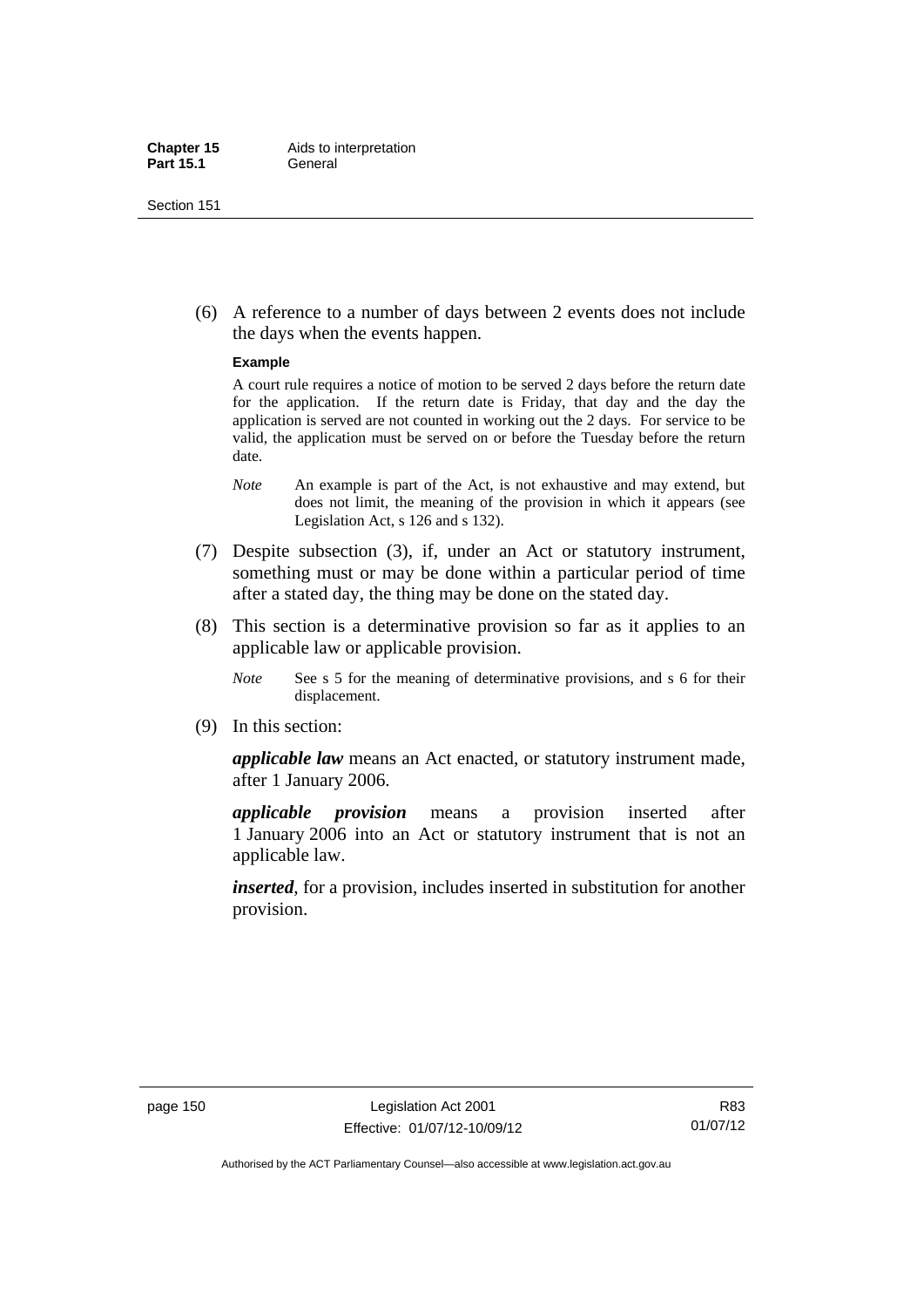## **151A Periods of time ending on non-working days**

- (1) This section applies if—
	- (a) under an Act or statutory instrument, something must or may be done on a particular day or within a particular period of time; and
	- (b) the day, or the last day of the period, is not a working day.
- (2) The thing must or may be done on the next day that is a working day.
- (3) This section is a determinative provision so far as it applies to an applicable law or applicable provision.
	- *Note* See s 5 for the meaning of determinative provisions, and s 6 for their displacement.
- (4) In this section:

*applicable law* means an Act enacted, or statutory instrument made, after 1 January 2006.

*applicable provision* means a provision inserted after 1 January 2006 into an Act or statutory instrument that is not an applicable law.

*inserted*, for a provision, includes inserted in substitution for another provision.

*public entity* means—

- (a) a court or tribunal; or
- (b) an administrative unit; or
- (c) a statutory-office holder; or
- (d) any other entity established for a public purpose under a law.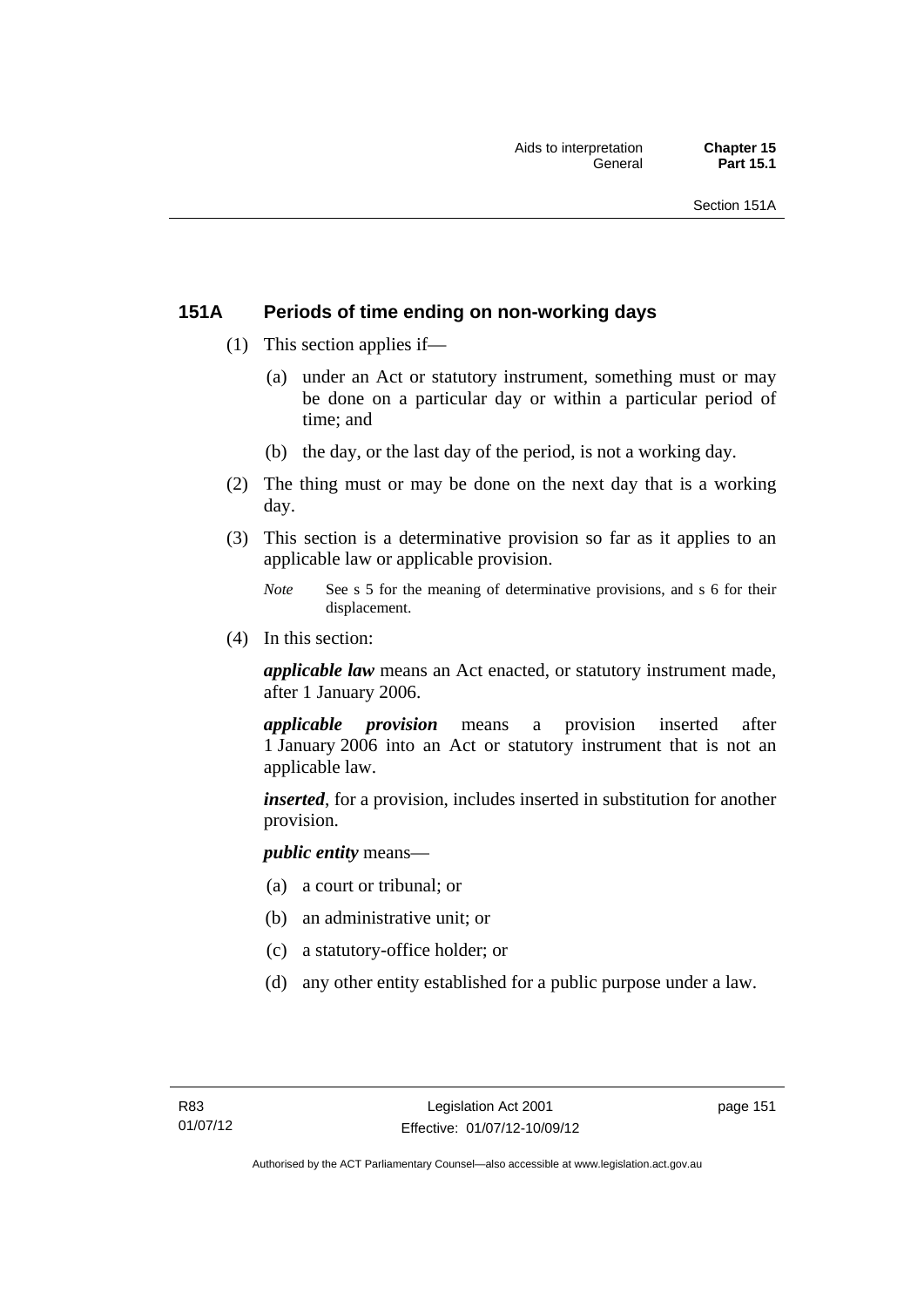Section 151B

*working day* means—

- (a) for doing something at an office (however described) of a public entity where the thing must or may be done—a day when the office is open; and
- (b) for doing anything else—a day that is not—
	- (i) a Saturday or Sunday; or
	- (ii) a public holiday at the place where the thing must or may be done; or
	- (iii) if the thing is to be done by or in relation to an authorised deposit-taking institution—a day observed by the institution as a bank holiday at the place where the thing must or may be done.

#### **Example—par (a)**

filing a document at a court registry

*Note* An example is part of the Act, is not exhaustive and may extend, but does not limit, the meaning of the provision in which it appears (see Legislation Act, s 126 and s 132).

## **151B Doing things for which no time is fixed**

- (1) This section applies if—
	- (a) under an Act or statutory instrument, something must or may be done; but
	- (b) no time is provided for doing the thing.
- (2) The thing must or may be done as soon as possible and as often as needed.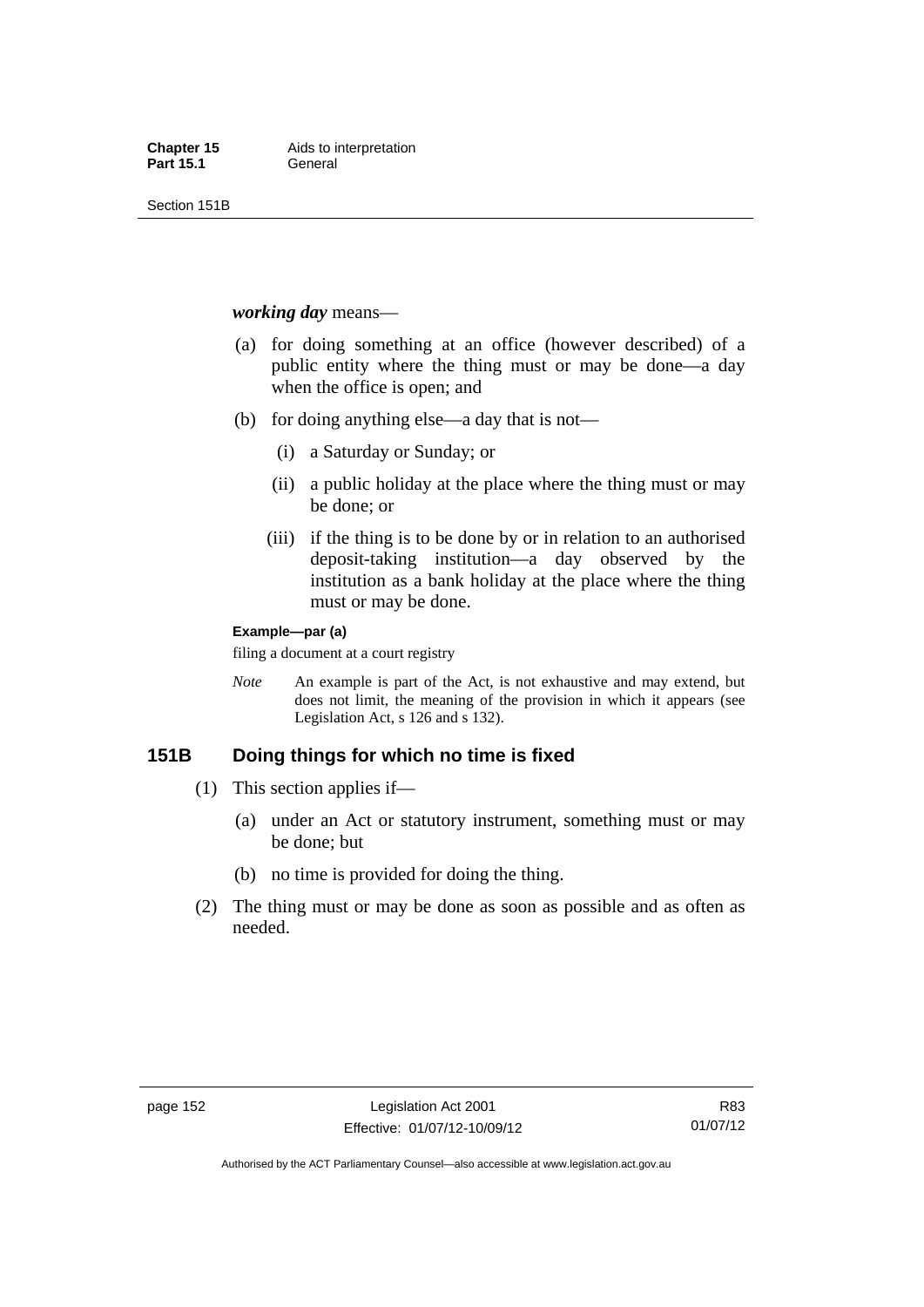## **151C Power to extend time**

- (1) This section applies if, under an Act or statutory instrument—
	- (a) something must or may be done on a particular day or within a particular period of time; but
	- (b) a court or other entity has power to extend the time (the *relevant time*) for doing the thing.
- (2) A person may apply to the court or other entity for the relevant time to be extended even though the relevant time has ended.
- (3) The court or other entity may extend the relevant time even though the relevant time has ended.
- (4) This section is a determinative provision.
	- *Note* See s 5 for the meaning of determinative provisions, and s 6 for their displacement.
- (5) This section applies only to an applicable law or applicable provision.
- (6) In this section:

*applicable law* means an Act enacted, or statutory instrument made, after 1 January 2006.

*applicable provision* means a provision inserted after 1 January 2006 into an Act or statutory instrument that is not an applicable law.

*inserted*, for a provision, includes inserted in substitution for another provision.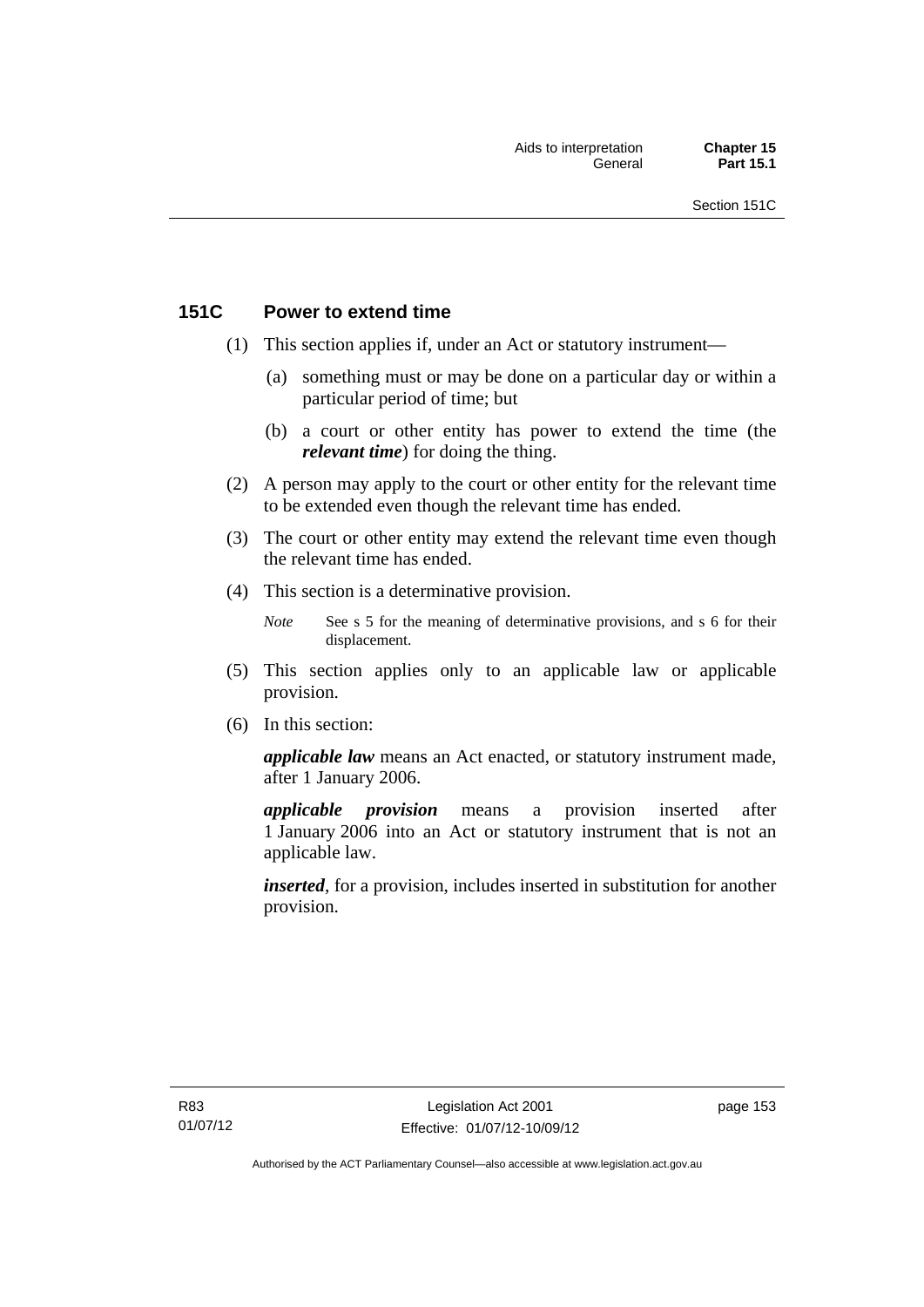## **152 Continuing effect of obligations**

If, under a provision of an Act or statutory instrument, an act is required to be done, the obligation to do the act continues until the act is done even if—

- (a) the provision required the act to be done within a particular period or before a particular time, and the period has ended or the time has passed; or
- (b) someone has been convicted of an offence in relation to failure to do the act.

page 154 Legislation Act 2001 Effective: 01/07/12-10/09/12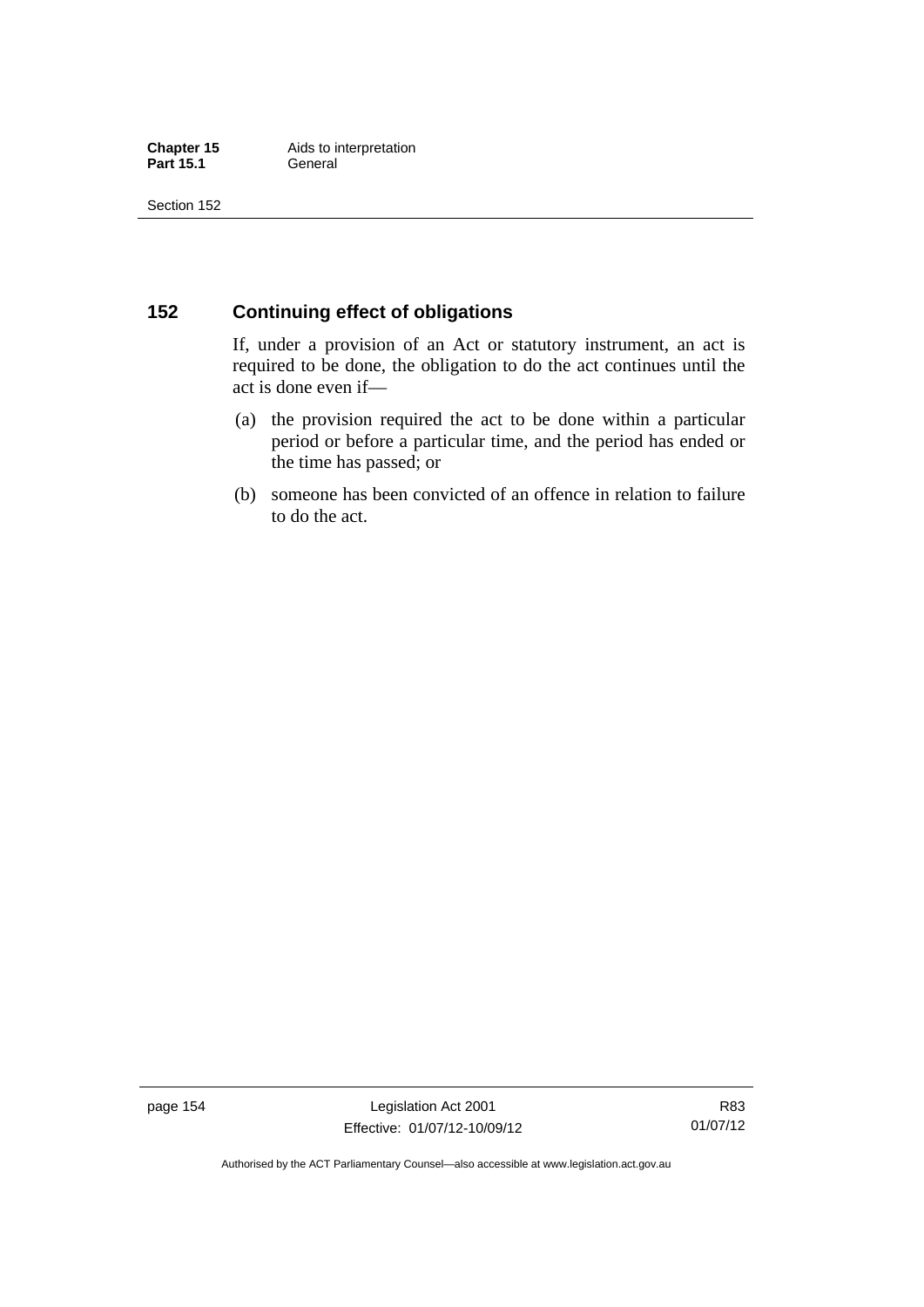# **Part 15.2 Definitions**

*Note* See also s 130 (What is a definition?), s 131 (Signpost definitions) and s 148 (Terms used in instruments have same meanings as in authorising laws).

### **155 Definitions apply subject to contrary intention**

- (1) A definition in an Act or statutory instrument applies except so far as the contrary intention appears.
- (2) This section is a determinative provision.
	- *Note* See s 5 for the meaning of determinative provisions, and s 6 for their displacement.

### **156 Application of definitions in dictionaries and sections**

 (1) A definition in the dictionary to an Act or statutory instrument applies to the entire Act or instrument unless the Act or instrument provides for the definition to have a more limited application.

#### **Examples**

- 1 The dictionary to the *ABC Act 1999* includes the signpost definition '*x*—see the *XYZ Act 1998*, section 3.'. There is nothing in the *ABC Act 1999* indicating the intended application of the definition of  $x$ . The definition of  $x$ in the *XYZ Act 1998*, s 3, therefore, applies to the entire *ABC Act 1999*.
- 2 In an Act, the word *z* is defined in the dictionary. The definition provides, in part, that '*z*, in part 4 (Registration of vehicles), means ...'. The definition of *z* applies only to pt 4.
- 3 In pt 6 of an Act (which is headed 'Part 6 Complaints'), the word *a* is defined in s 50. The section is not divided into subsections but contains a number of definitions. Section 50 begins with the words 'In this part:'. However, the dictionary to the Act contains the following definition:

*a*—see section 50.

The definition of *a* applies to the entire Act (compare s (2) example 2).

- *Note 1* See s 144 (Meaning of commonly-used terms) for the application of the definitions in this Act, dict, pt 1.
- *Note 2* Section 148 (Terms used in instruments have same meanings as in authorising laws) provides that terms used in a statutory instrument

| R83      | Legislation Act 2001         | page 155 |
|----------|------------------------------|----------|
| 01/07/12 | Effective: 01/07/12-10/09/12 |          |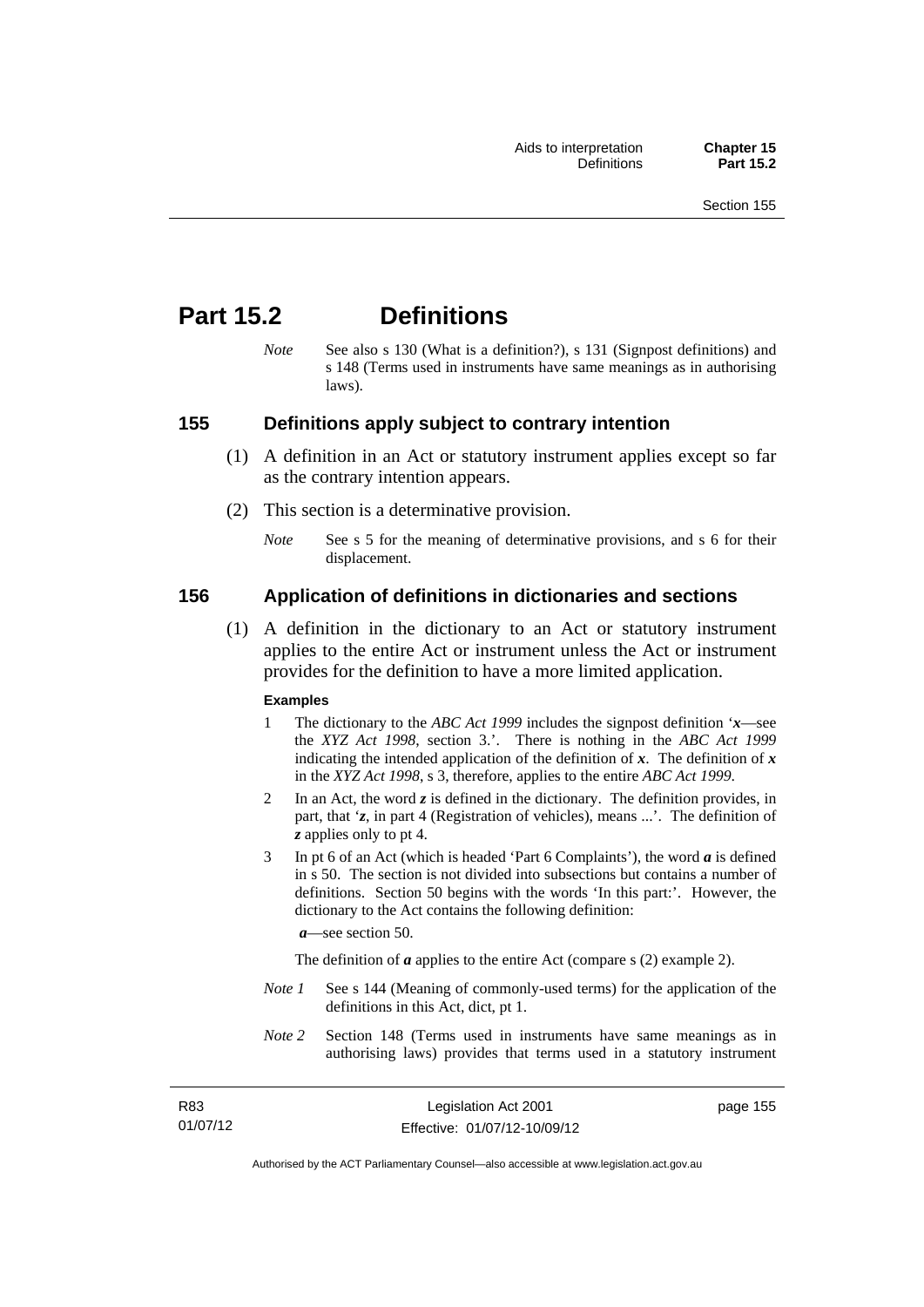Section 156

have the same meaning as they have in the Act or statutory instrument under which the statutory instrument is made.

- *Note 3* An example is part of the Act, is not exhaustive and may extend, but does not limit, the meaning of the provision in which it appears (see s 126 and s 132).
- (2) A definition in a section of an Act or statutory instrument applies only to the section unless the Act or instrument provides for the definition to have a broader application.

#### **Examples**

- 1 This Act, s 255 (7) (Forms) contains definitions of *form 1* and *form 2* as tagged terms. There is nothing in this Act indicating that the definitions apply outside s 255. The definitions apply only to s 255.
- 2 In pt 6 of an Act (which is headed 'Part 6 Complaints'), the word *a* is defined in s 50. The section is not divided into subsections but contains a number of definitions. Section 50 begins with the words 'In this part:'. However, the dictionary to the Act contains the following definition:

a, for part 6 (Complaints)—see section 50.

The definition of *a* applies to all of pt 6, but not to provisions of the Act outside pt 6 (compare s (1) example 3).

- 3 In an Act, the word *b* is defined in a section, which is not divided into subsections but contains a number of definitions. The section begins with the words 'In this Act:'. The definition of *b* applies to the entire Act.
- (3) A definition in a section of an Act or statutory instrument applies to the entire section unless the Act or instrument provides for the definition to have a more limited application.

#### **Example**

In a subsection of a section of an Act, the word  $c$  is defined. The subsection begins with the words 'In subsection  $(3)$ :'. The definition of  $c$  applies only to s (3) of that section.

- (4) In applying this section to an Act or statutory instrument that is divided otherwise than into sections, a reference to a section is a reference to a corresponding provision of the Act or instrument.
	- *Note* A reference to an Act or statutory instrument includes a reference to a provision of the Act or instrument (see s 7 and s 13).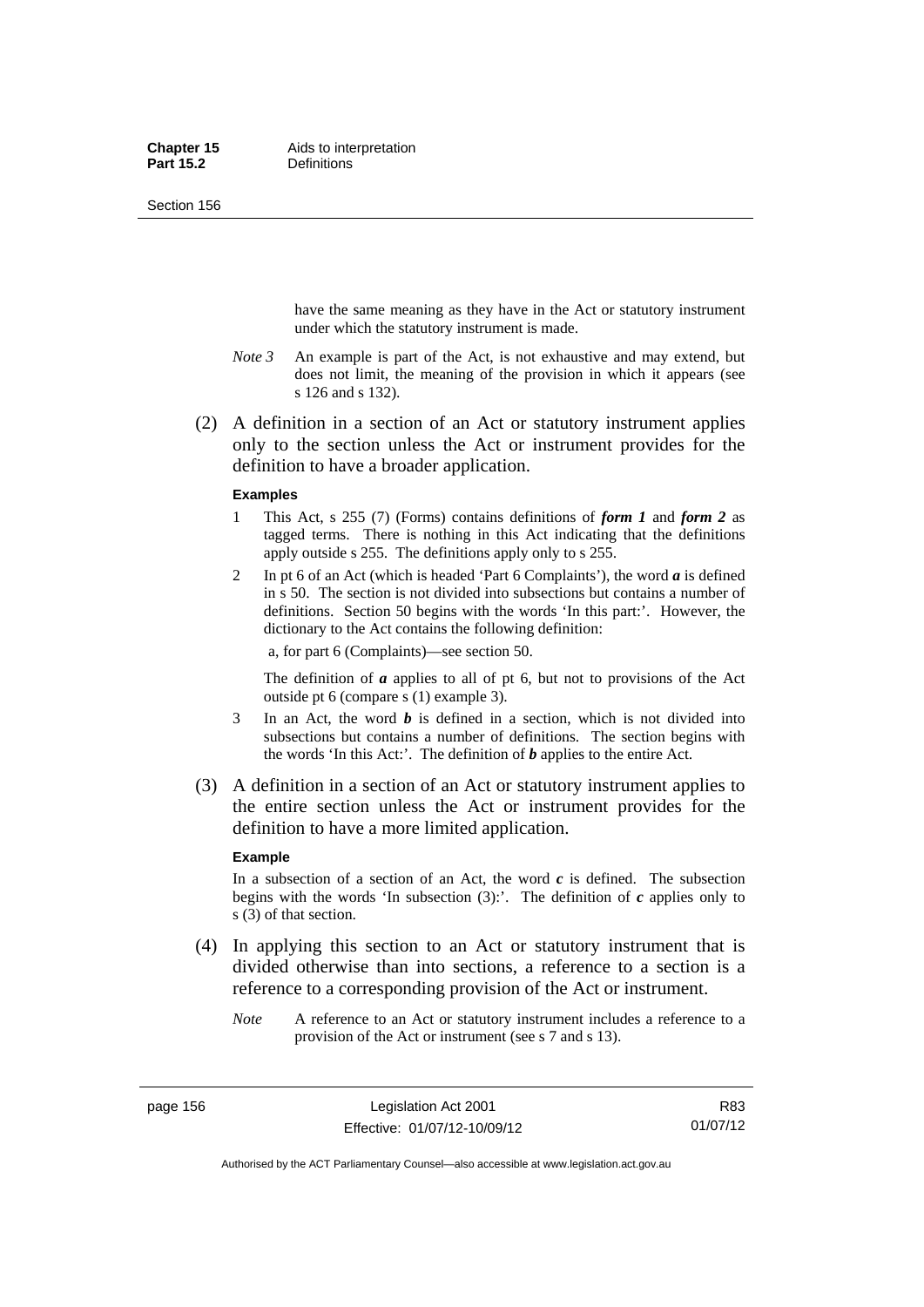## **157 Defined terms—other parts of speech and grammatical forms**

If an Act or statutory instrument defines a term, other parts of speech and grammatical forms of the term have corresponding meanings.

#### **Example**

The *Publication (Grants) Act 2001* contains a definition of *publish* and also contains other forms of the same word ('published', 'publisher', 'publishes', 'publishing' and 'publication'). Because of this section, all forms of the word will have the same meaning except so far as the Act otherwise expressly provides or a contrary intention appears (see s 6 (3)).

*Note* An example is part of the Act, is not exhaustive and may extend, but does not limit, the meaning of the provision in which it appears (see s 126 and s 132).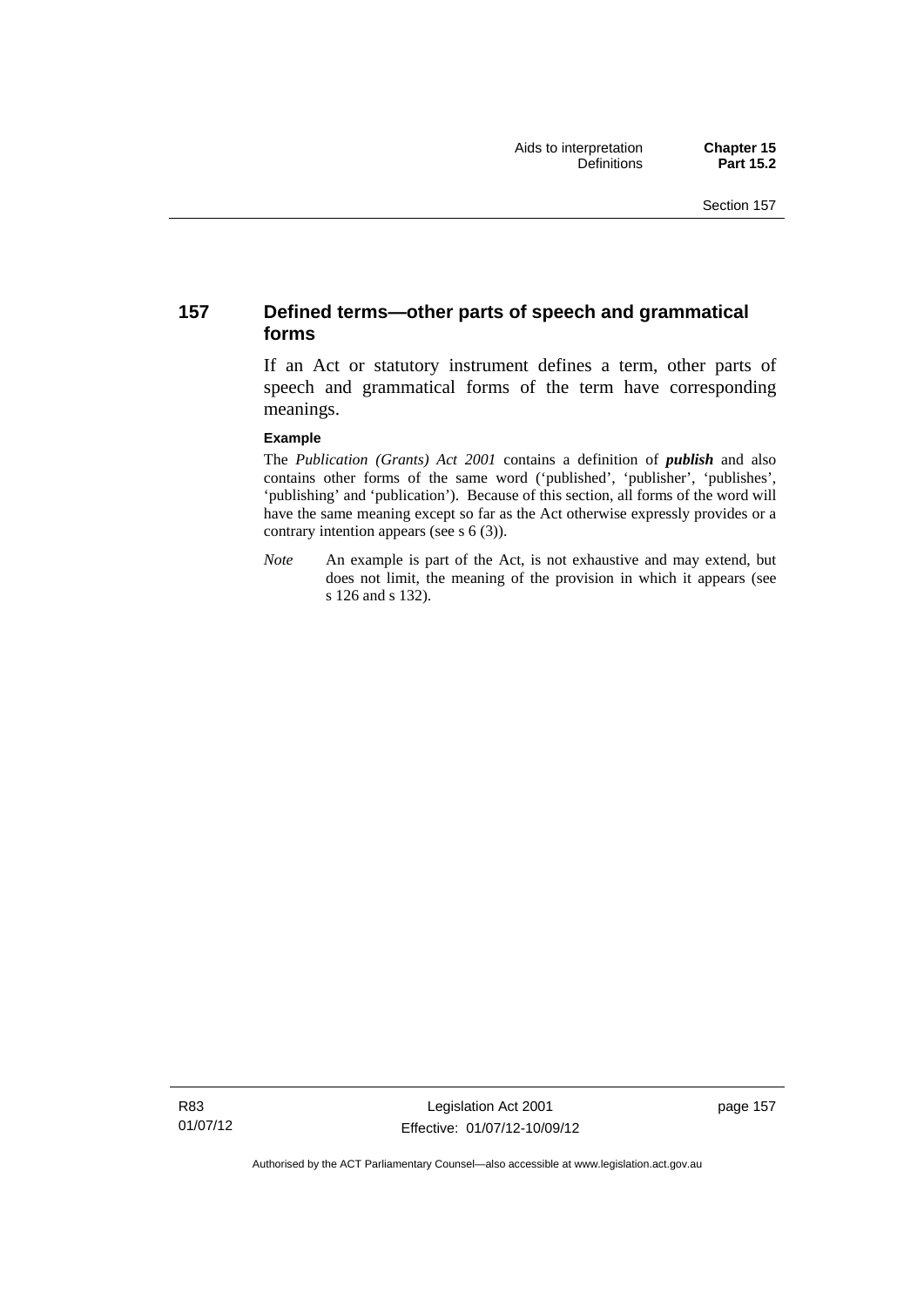Section 160

# **Part 15.3 References to various entities and things**

*Note* See also ch 10 (Referring to laws).

### **160 References to people generally**

- (1) In an Act or statutory instrument, a reference to a *person* generally includes a reference to a corporation as well as an individual.
- (2) Subsection (1) is not displaced only because there is an express reference to either an individual or a corporation elsewhere in the Act or statutory instrument.

#### **Examples—references to a person generally**

- 1 another person
- 2 anyone else
- 3 party
- 4 someone else
- 5 employer

#### **Examples—express references to a corporation**

- 1 body corporate
- 2 company

#### **Examples—express references to an individual**

- 1 adult
- 2 child
- 3 spouse
- 4 driver
- *Note* An example is part of the Act, is not exhaustive and may extend, but does not limit, the meaning of the provision in which it appears (see Legislation Act, s 126 and s 132).
- (3) Subsection (2) does not limit the operation of section 6.
	- *Note* Section 6 deals with the displacement of a provision of this Act.

R83 01/07/12

Authorised by the ACT Parliamentary Counsel—also accessible at www.legislation.act.gov.au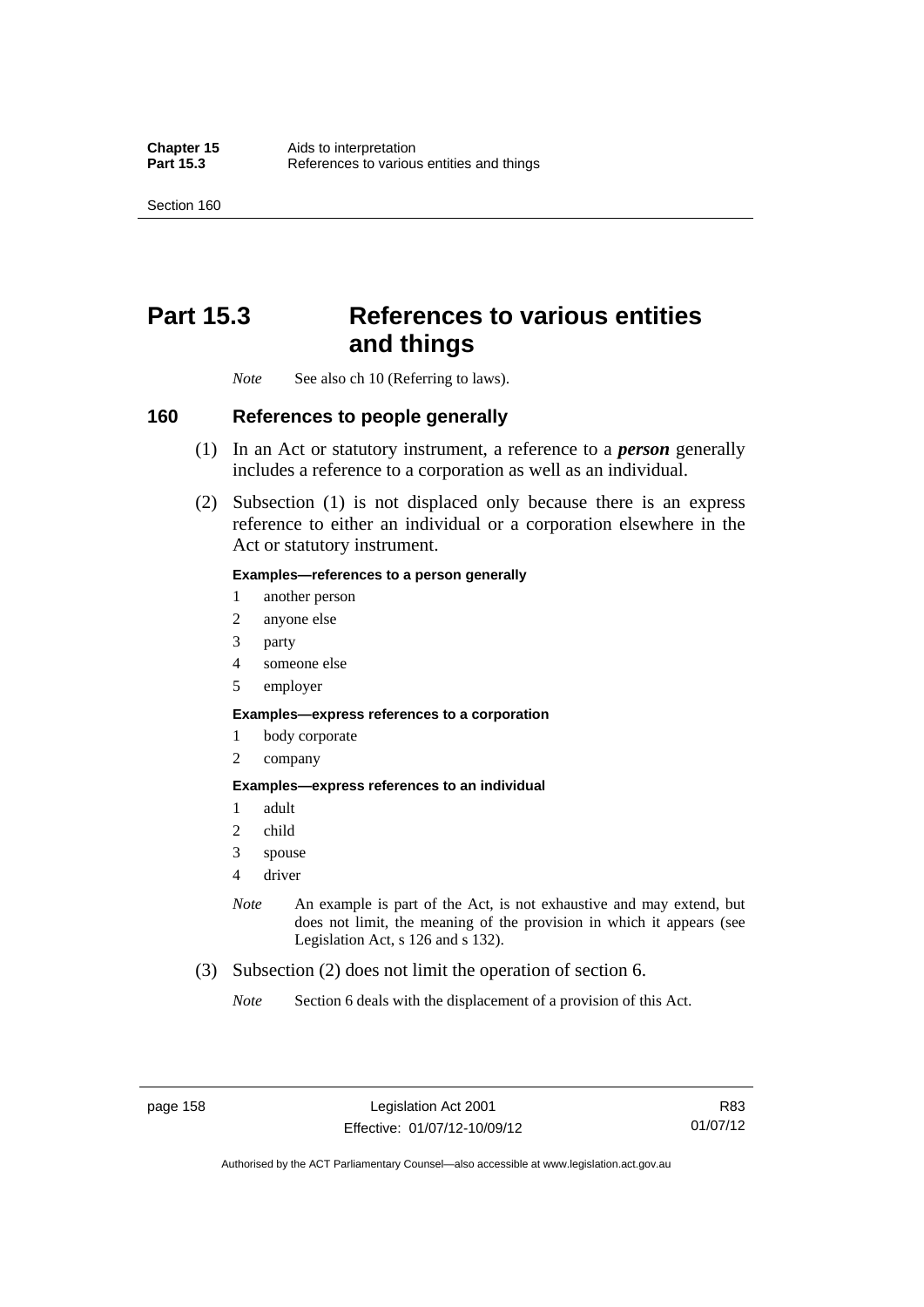## **161 Corporations liable to offences**

- (1) A provision of a law that creates an offence (whether indictable or summary) applies to corporations as well as to individuals.
- (2) A provision of a law that creates an offence can apply to a corporation even though contravention of the provision is punishable by imprisonment (with or without another penalty).

#### **Example**

A provision of an Act contains the following penalty:

'Maximum penalty: 100 penalty units, imprisonment for 1 year or both.' The provision can apply to a corporation.

- *Note* An example is part of the Act, is not exhaustive and may extend, but does not limit, the meaning of the provision in which it appears (see Legislation Act, s 126 and s 132).
- (3) If a corporation is convicted of an offence and, apart from this subsection, the penalty for the offence is a period of imprisonment only, the court may impose a maximum penalty of—
	- (a) if the period of imprisonment is not longer than 6 months— 50 penalty units; and
	- (b) if the period of imprisonment is longer than 6 months but not longer than 1 year—100 penalty units; and
	- (c) if the period of imprisonment is longer than 1 year but not longer than 2 years—200 penalty units; and
	- (d) if the period of imprisonment is longer than 2 years but not longer than 5 years—500 penalty units; and
	- (e) if the period of imprisonment is longer than 5 years but not longer than 10 years—1 000 penalty units; and
	- (f) if the period of imprisonment is longer than 10 years—1 500 penalty units.
	- *Note* Section 133 explains the meaning and value of penalty units.

page 159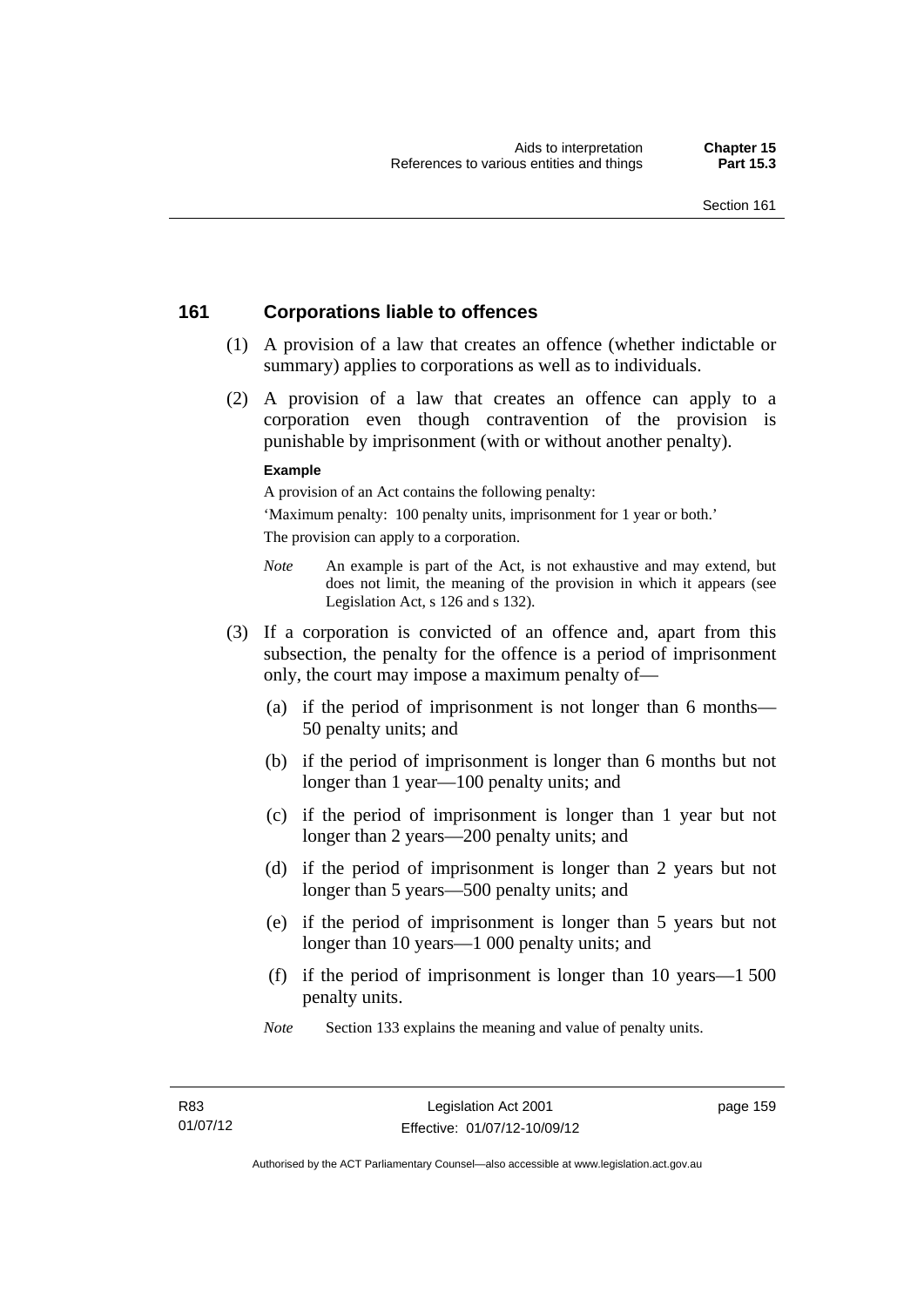(4) In this section:

*law* means an Act, subordinate law or disallowable instrument.

#### **162 References to** *a Minister* **or** *the Minister*

 (1) In an Act or statutory instrument, a reference to *a Minister* is a reference to the Chief Minister or a Minister appointed under the Self-Government Act, section 41.

*Note Chief Minister*—see the dictionary, pt 1.

- (2) In a provision of an Act or statutory instrument, a reference to *the Minister* without identifying the Minister's title or portfolio is a reference to—
	- (a) the Minister for the time being administering the provision; or
	- (b) if, for the time being, different Ministers administer the provision in relation to different matters—
		- (i) if only 1 Minister administers the provision in relation to the relevant matter—the Minister; or
		- (ii) if 2 or more Ministers administer the provision in relation to the relevant matter—any of the Ministers; or
	- (c) if paragraph (b) does not apply and, for the time being, 2 or more Ministers administer the provision—any of the Ministers.
- (3) In subsection (2):

*Minister* includes a Minister for the time being acting on behalf of the Minister or 2 or more Ministers.

 (4) If an Act or statutory instrument mentions a Minister and identifies the Minister by reference to the fact that the Minister administers a stated Act, statutory instrument or provision, subsection (2) applies as if references in paragraphs (a) to (c) to the provision were references to the stated Act, instrument or provision.

*Note Attorney-General* and *Treasurer*—see the dictionary, pt 1.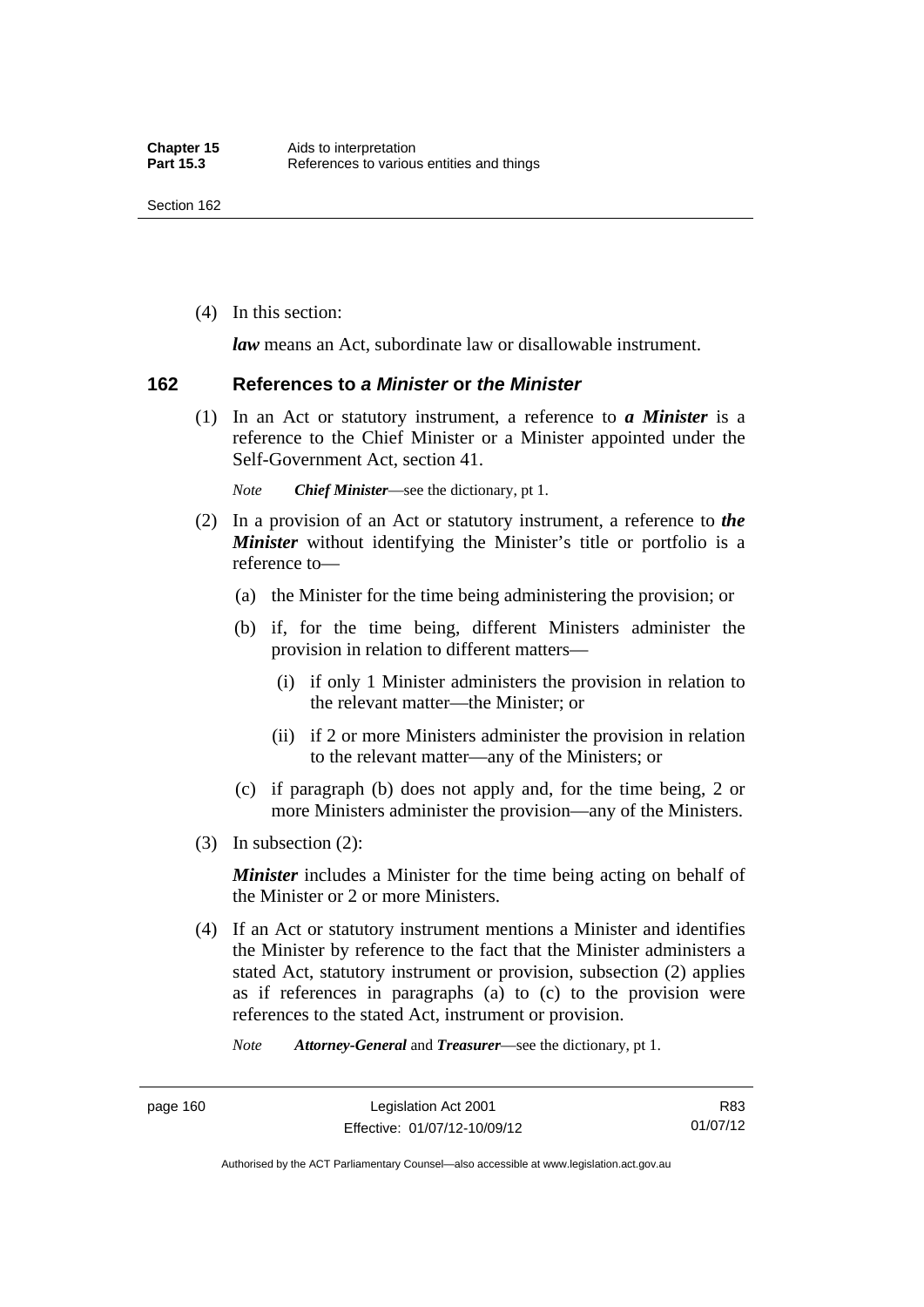## **163 References to** *a director-general* **or** *the director-general*

- (1) In an Act or statutory instrument, a reference to *a director-general* is a reference to a person employed under the Public Sector Management Act, section 28 (Directors-general—engagement) or section 30 (Directors-general—temporary contracts) to perform the duties of an office of director-general.
- (2) In a provision of an Act or statutory instrument, a reference to *the director-general* without identifying the director-general's title is a reference to—
	- (a) the director-general of the administrative unit responsible for the provision; or
	- (b) if, for the time being, different administrative units are responsible for the provision in relation to different matters—
		- (i) if only 1 administrative unit is responsible for the provision in relation to the relevant matter—the director-general of the administrative unit; or
		- (ii) if 2 or more administrative units are responsible for the provision in relation to the relevant matter—the director-general of any of the administrative units; or
	- (c) if paragraph (b) does not apply and, for the time being, 2 or more administrative units are responsible for the provision the director-general of any of the administrative units.
	- *Note Administrative unit*—see the dictionary, pt 1.
- (3) If an Act or statutory instrument mentions a director-general and identifies the director-general by reference to the fact that the director-general is the director-general of the administrative unit responsible for a stated Act, statutory instrument or provision, subsection (2) applies as if references in paragraphs (a) to (c) to the provision were references to the stated Act, instrument or provision.

page 161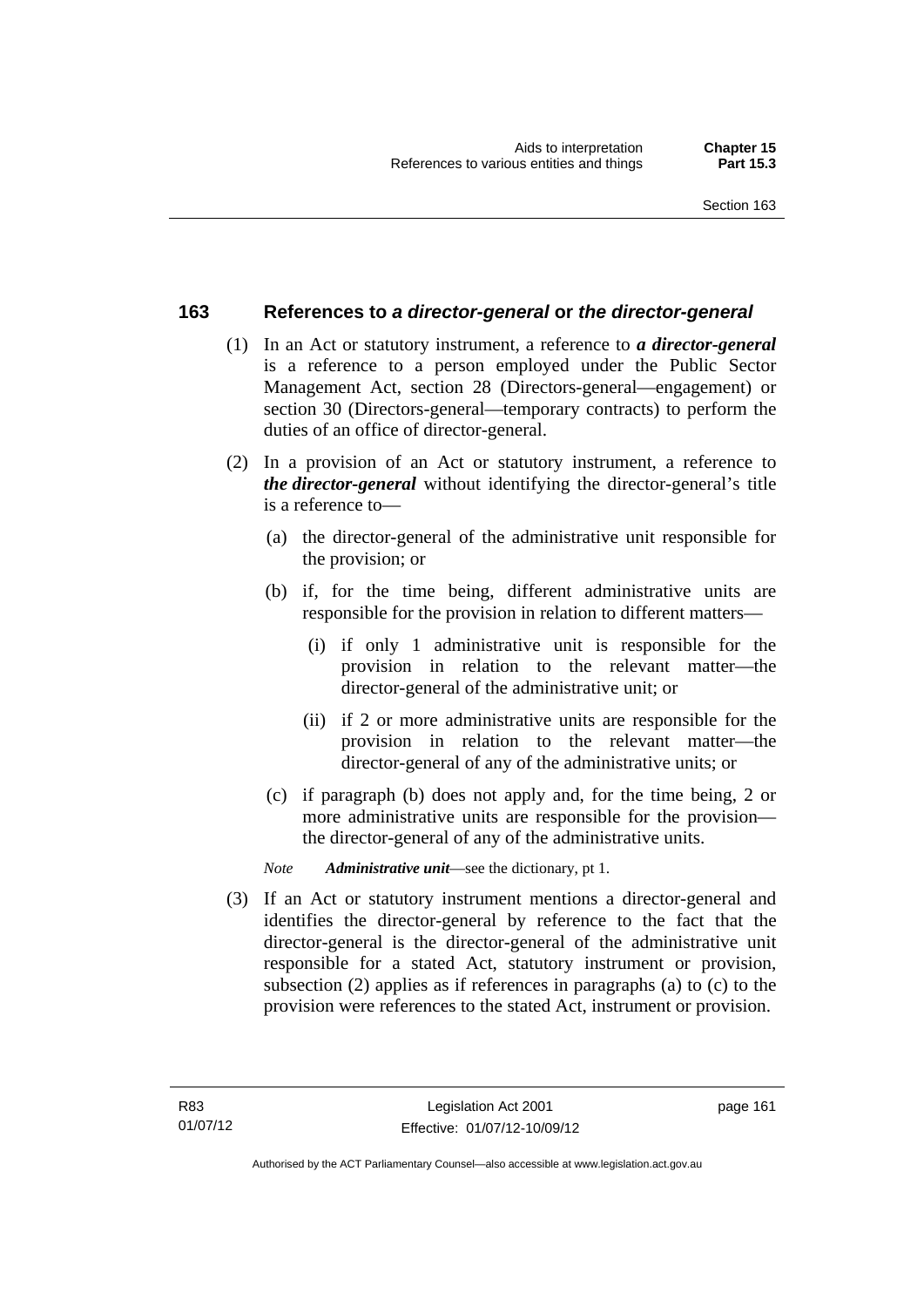(4) In this section:

*director-general*, of an administrative unit, means the person who is employed under the Public Sector Management Act, section 28 or section 30 to perform the duties of the office of director-general in the administrative unit.

*Public Sector Management Act* means the *Public Sector Management Act 1994*.

*responsible*, for a provision, means allocated responsibility for the provision under the Public Sector Management Act, section 14 (1) (b) (Ministerial responsibility and functions of administrative units).

## **164 References to Australian Standards etc**

- (1) In an Act or statutory instrument, a reference consisting of the words 'Australian Standard' or 'AS' followed by a number is a reference to the standard so numbered published by or on behalf of Standards Australia.
- (2) In an Act or statutory instrument, a reference consisting of the words 'Australian/New Zealand Standard' or 'AS/NZS' followed by a number is a reference to the standard so numbered published jointly by or on behalf of Standards Australia and Standards New Zealand.

#### **Examples—s 164**

- 1 AS 4608-1999
- 2 AS/NZS 4906: 1994
- *Note* An example is part of the Act, is not exhaustive and may extend, but does not limit, the meaning of the provision in which it appears (see s 126 and s 132).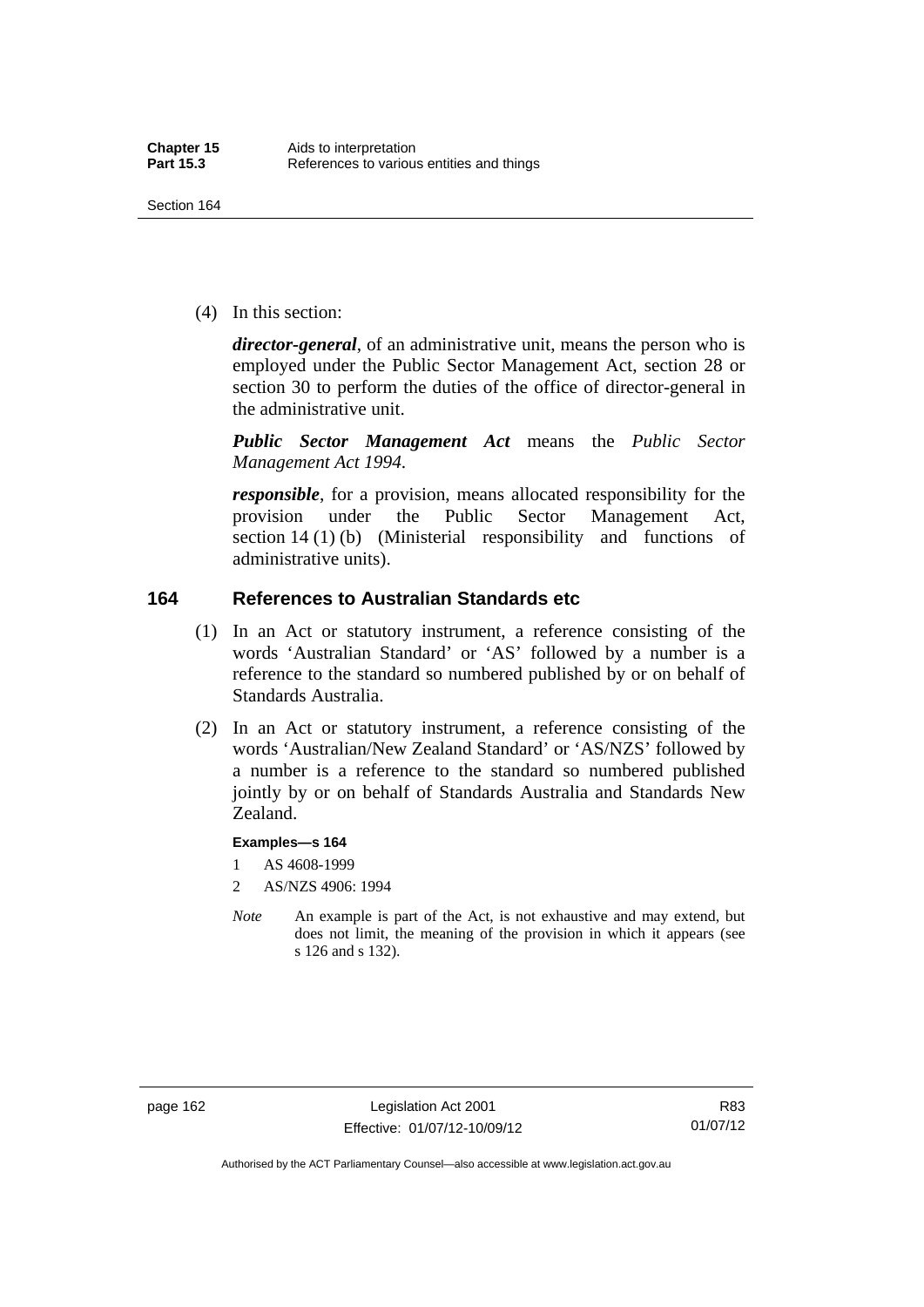## **165 References to Assembly committees that no longer exist**

In an Act or statutory instrument, a reference (whether by name or description) to a committee of the Legislative Assembly that no longer exists is a reference to the committee of the Assembly nominated by the Speaker either generally or for the provision containing the reference.

## **168 References to person with interest in land include personal representative etc**

In an Act or statutory instrument, a reference to a person with an interest in land or other property includes a reference to the person's personal representatives, successors and assigns.

#### **Examples—references to people with interests in land**

- 1 proprietor
- 2 transferor or transferee
- 3 mortgagor or mortgagee
- 4 lessor or lessee
- 5 sublessor or sublessee
- 6 trustee
- *Note* An example is part of the Act, is not exhaustive and may extend, but does not limit, the meaning of the provision in which it appears (see s 126 and s 132).

## **169 References to** *domestic partner* **and** *domestic partnership*

- (1) In an Act or statutory instrument, a reference to a person's *domestic partner* is a reference to someone who lives with the person in a domestic partnership, and includes a reference to a spouse or civil partner of the person.
	- *Note* The Macquarie dictionary, (1997) defines spouse as 'either member of a married pair in relation to the other; one's husband or wife'.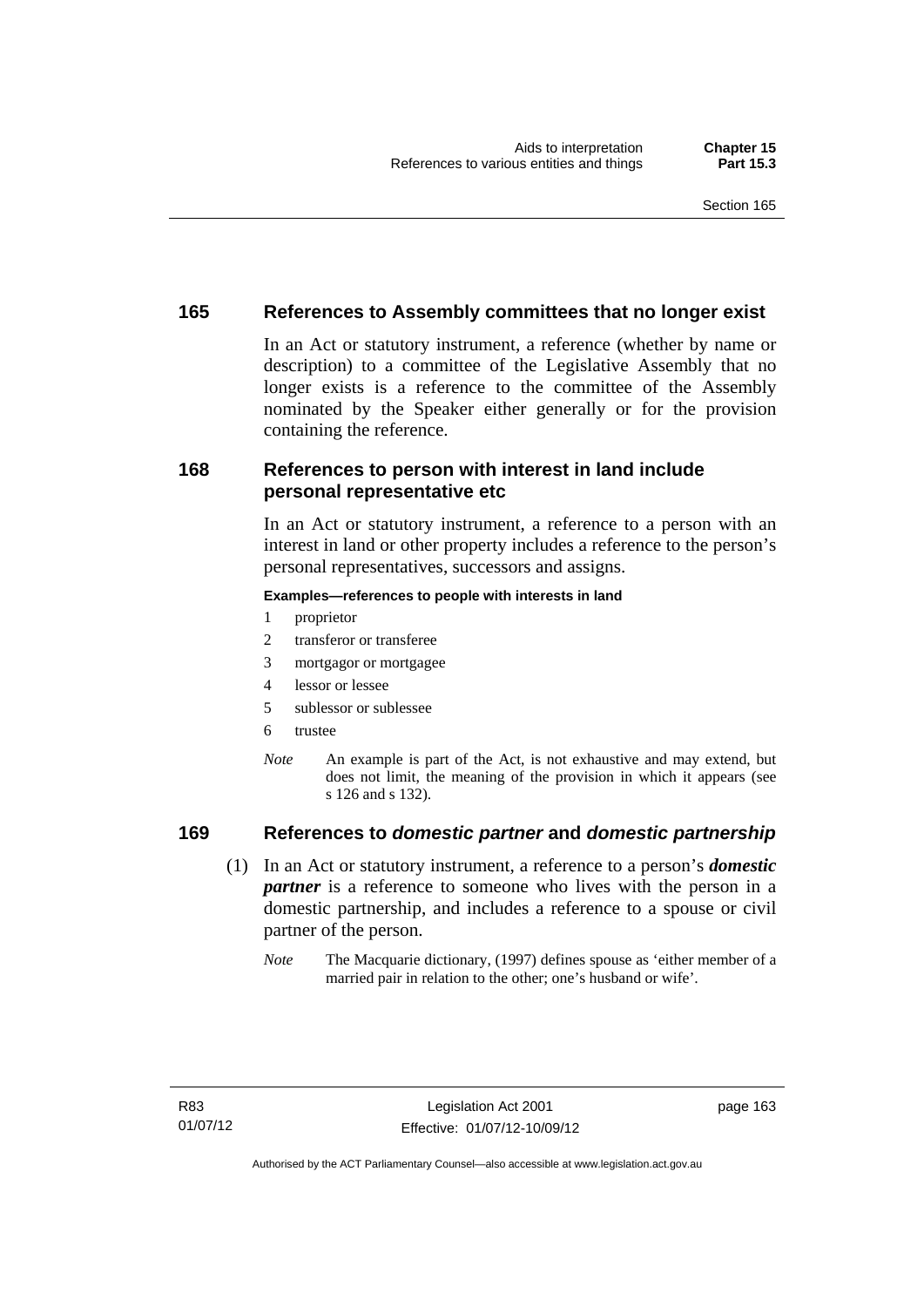(2) In an Act or statutory instrument, a *domestic partnership* is the relationship between 2 people, whether of a different or the same sex, living together as a couple on a genuine domestic basis.

#### **Example—indicators to decide whether 2 people are in a domestic partnership**

- 1 the length of their relationship
- 2 whether they are living together
- 3 if they are living together—how long and under what circumstances they have lived together
- 4 whether there is a sexual relationship between them
- 5 their degree of financial dependence or interdependence, and any arrangements for financial support, between or by them
- 6 the ownership, use and acquisition of their property, including any property that they own individually
- 7 their degree of mutual commitment to a shared life
- 8 whether they mutually care for and support children
- 9 the performance of household duties
- 10 the reputation, and public aspects, of the relationship between them
- *Note* An example is part of the Act, is not exhaustive and may extend, but does not limit, the meaning of the provision in which it appears (see s 126 and s 132).
- (3) In an Act or statutory instrument, a reference to a *domestic partnership* includes a reference to a marriage and a civil partnership.

#### **169A References to** *transgender people*

- (1) A *transgender person* is a person who—
	- (a) identifies as a member of a different sex by living, or seeking to live, as a member of that sex; or
	- (b) has identified as a member of a different sex by living as a member of that sex;

whether or not the person is a recognised transgender person.

page 164 Legislation Act 2001 Effective: 01/07/12-10/09/12

R83 01/07/12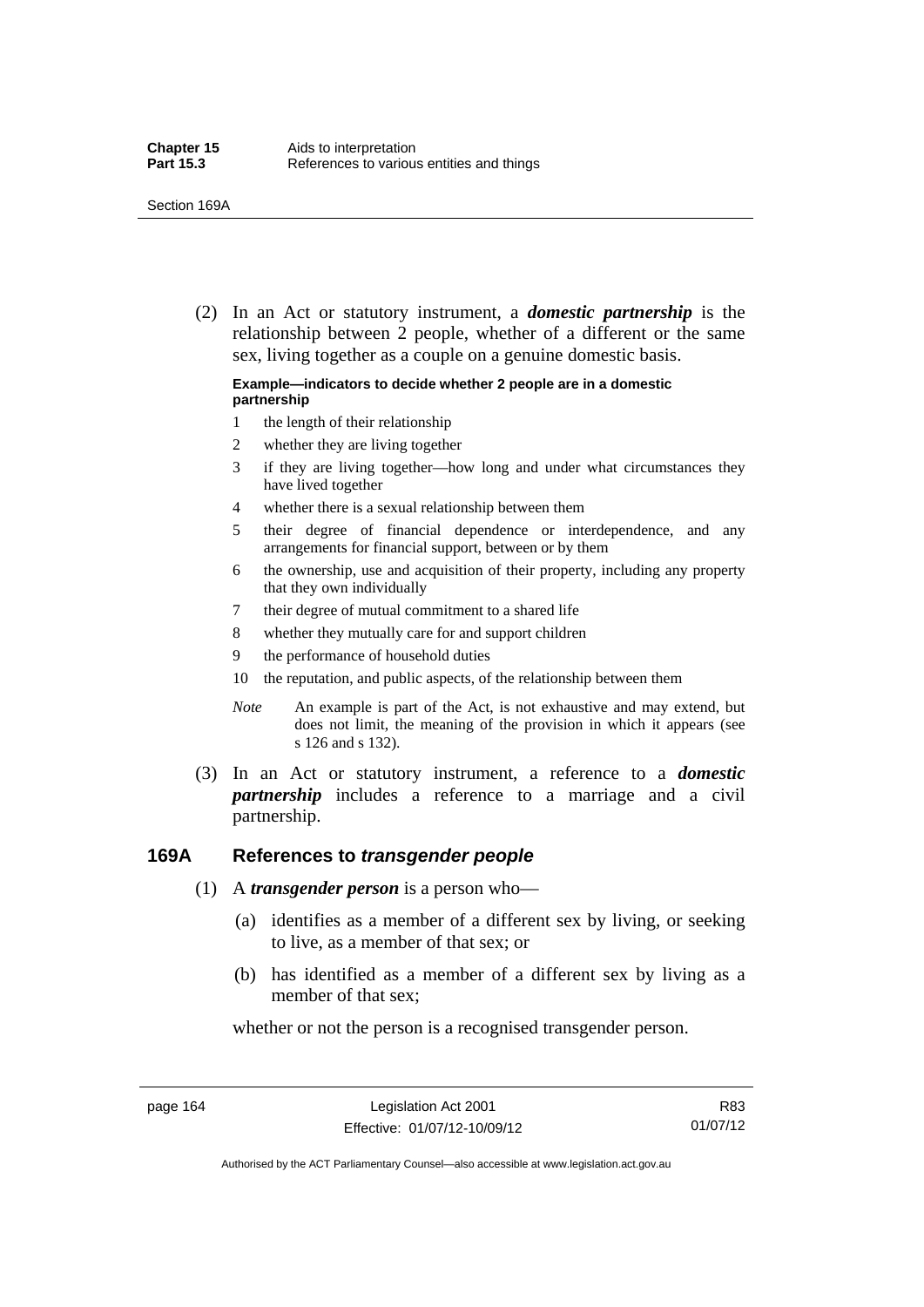- (2) A *transgender person* includes a person who is thought of as a transgender person, whether or not the person is a recognised transgender person.
- (3) A *recognised transgender person* is a person the record of whose sex is altered under the *Births, Deaths and Marriages Registration Act 1997*, part 4 or the corresponding provisions of a law of a State or another Territory.

## **169B References to** *intersex people*

An *intersex person* is a person who, because of a genetic condition, was born with reproductive organs or sex chromosomes that are not exclusively male or female.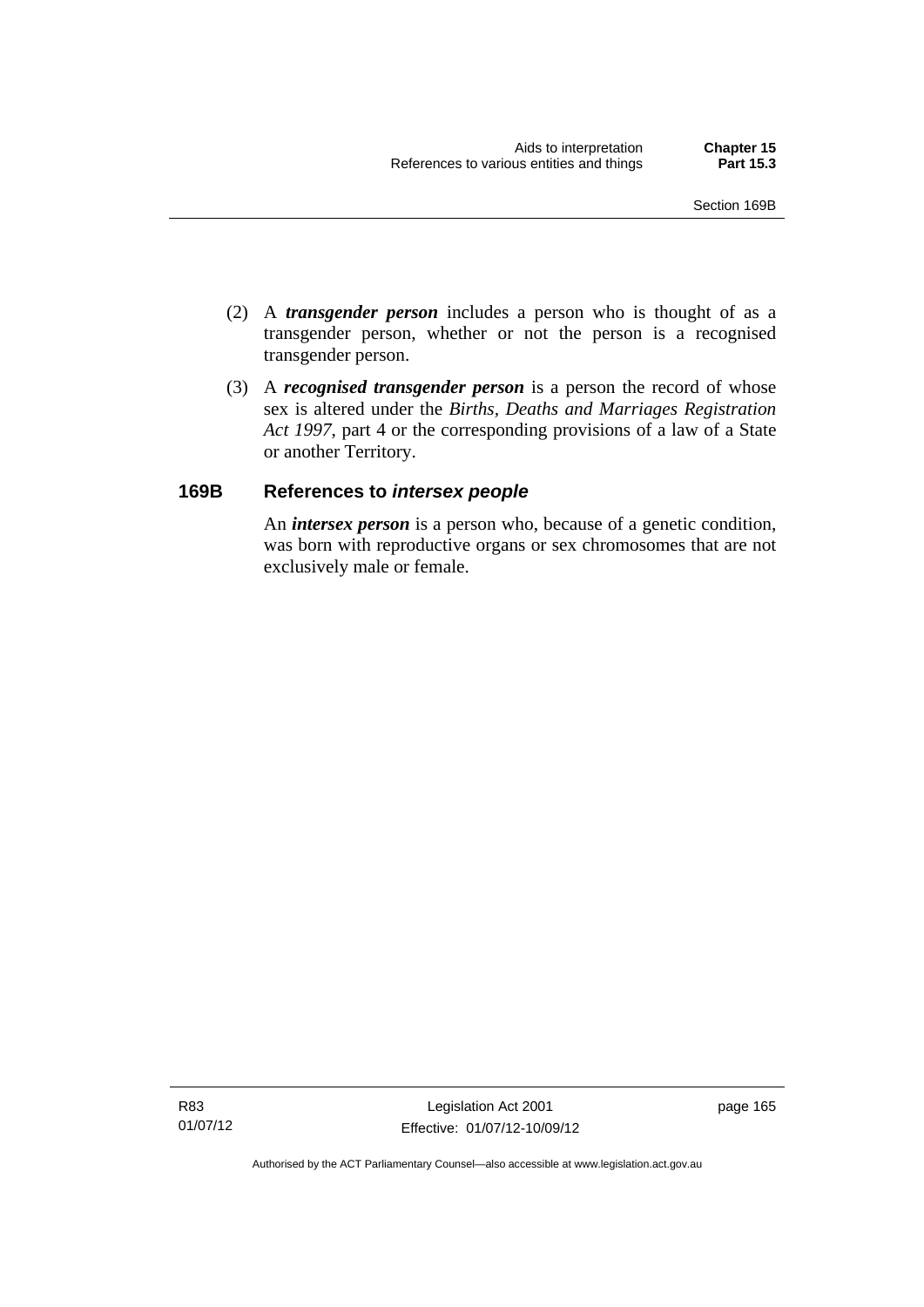# **Part 15.4 Preservation of certain common law privileges**

## **170 Privileges against self-incrimination and exposure to civil penalty**

- (1) An Act or statutory instrument must be interpreted to preserve the common law privileges against self-incrimination and exposure to the imposition of a civil penalty.
- (2) However, this section does not affect the operation of the *Evidence Act 2011*.
	- *Note* The *Evidence Act 2011*, s 128 contains provisions that apply if a witness raises these privileges in a proceeding. The privileges have been abolished for bodies corporate (see *Evidence Act 2011*, s 187).
- (3) This section is a determinative provision.
	- *Note* See s 5 for the meaning of determinative provisions, and s 6 for their displacement.

## **171 Client legal privilege**

- (1) An Act or statutory instrument must be interpreted to preserve the common law privilege in relation to client legal privilege (also known as legal professional privilege).
- (2) However, this section does not affect the operation of the *Evidence Act 2011*.
	- *Note* The *Evidence Act 2011*, div 3.10.1 contains provisions about client legal privilege.
- (3) This section is a determinative provision.
	- *Note* See s 5 for the meaning of determinative provisions, and s 6 for their displacement.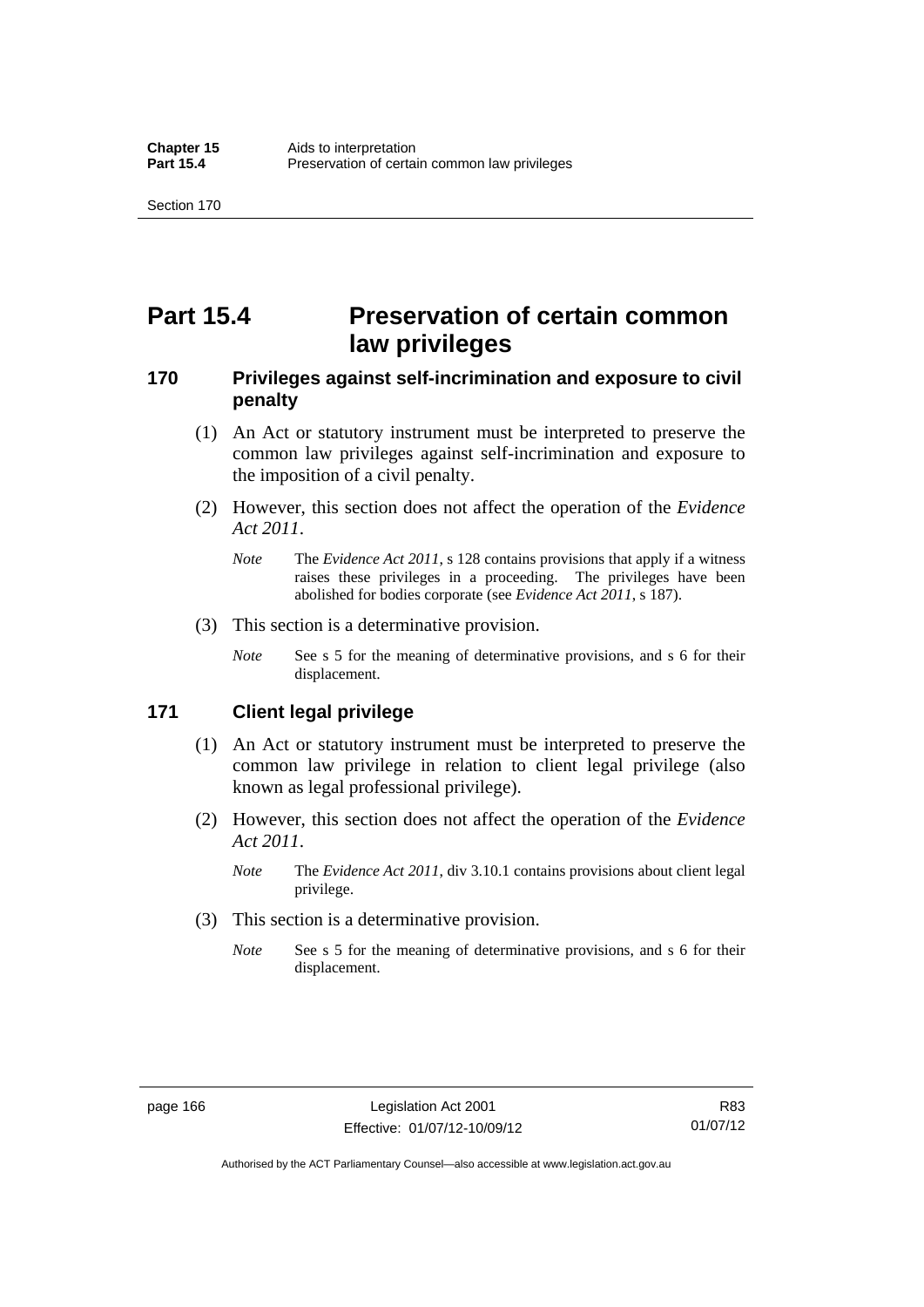# **Chapter 16 Courts, tribunals and other decision-makers**

## **175 Meaning of** *law***—ch 16**

In this chapter:

*law* means an Act, subordinate law or disallowable instrument.

*Note* A reference to an Act, subordinate law or disallowable instrument includes a reference to a provision of the Act, law or instrument (see s 7, s 8 and s 9).

## **176 Jurisdiction of courts and tribunals**

- (1) This section applies if a law, whether expressly or by implication, authorises a proceeding (whether civil or criminal) to be brought in a particular court or tribunal in relation to a matter.
- (2) The law vests the court or tribunal with jurisdiction in the matter.
- (3) The jurisdiction so vested is not limited by any limits to which any other jurisdiction of the court or tribunal may be subject.
	- *Note* See also s 45 which relates to the making of rules carrying out or giving effect to the jurisdiction of the court or tribunal.

## **177 Recovery of amounts owing under laws**

If an amount is owing under a law to a person (the *creditor*) by another person (the *debtor*), the creditor may recover the amount as a debt owing by the debtor to the creditor in a court of competent jurisdiction or the ACAT.

### **178 Power to decide includes power to take evidence etc**

- (1) A court, tribunal or other entity authorised by law to hear and decide a matter (however expressed) has power—
	- (a) to take evidence, including evidence on oath; and

page 167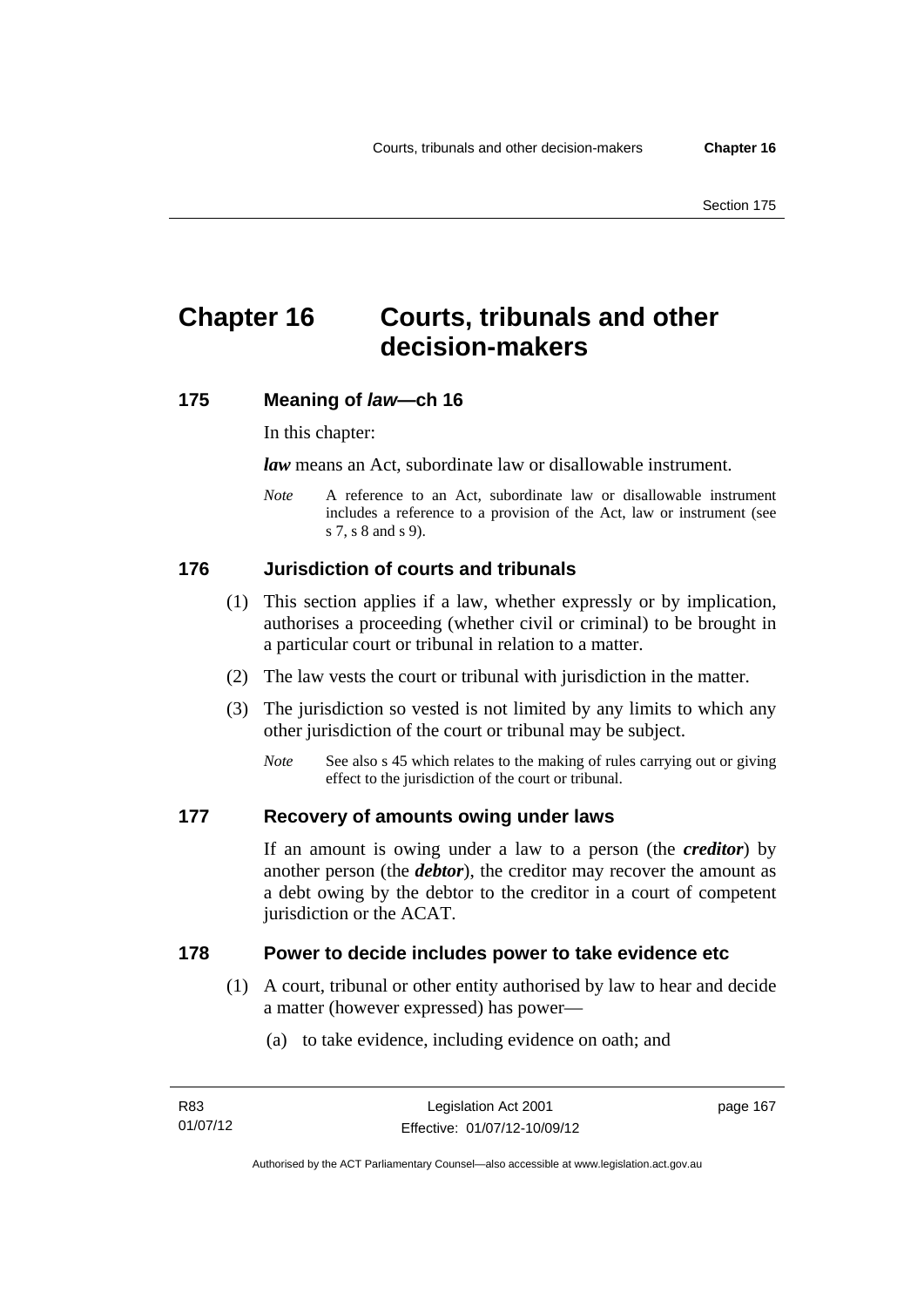- (b) to examine witnesses; and
- (c) to administer oaths to witnesses.
- (2) The court, tribunal or other entity may authorise a person to administer an oath to a witness.
- (3) This section does not limit any other power of the court, tribunal or other entity.

### **179 Content of statements of reasons for decisions**

- (1) This section applies if a law requires a tribunal or other entity making a decision to give written reasons for the decision, whether the term 'reasons', 'grounds' or any other term is used.
- (2) The document giving the reasons must also set out the findings on material questions of fact and refer to the evidence or other material on which the findings were based.
- (3) This section is a determinative provision.
	- *Note* See s 5 for the meaning of determinative provisions, and s 6 for their displacement.

R83 01/07/12

Authorised by the ACT Parliamentary Counsel—also accessible at www.legislation.act.gov.au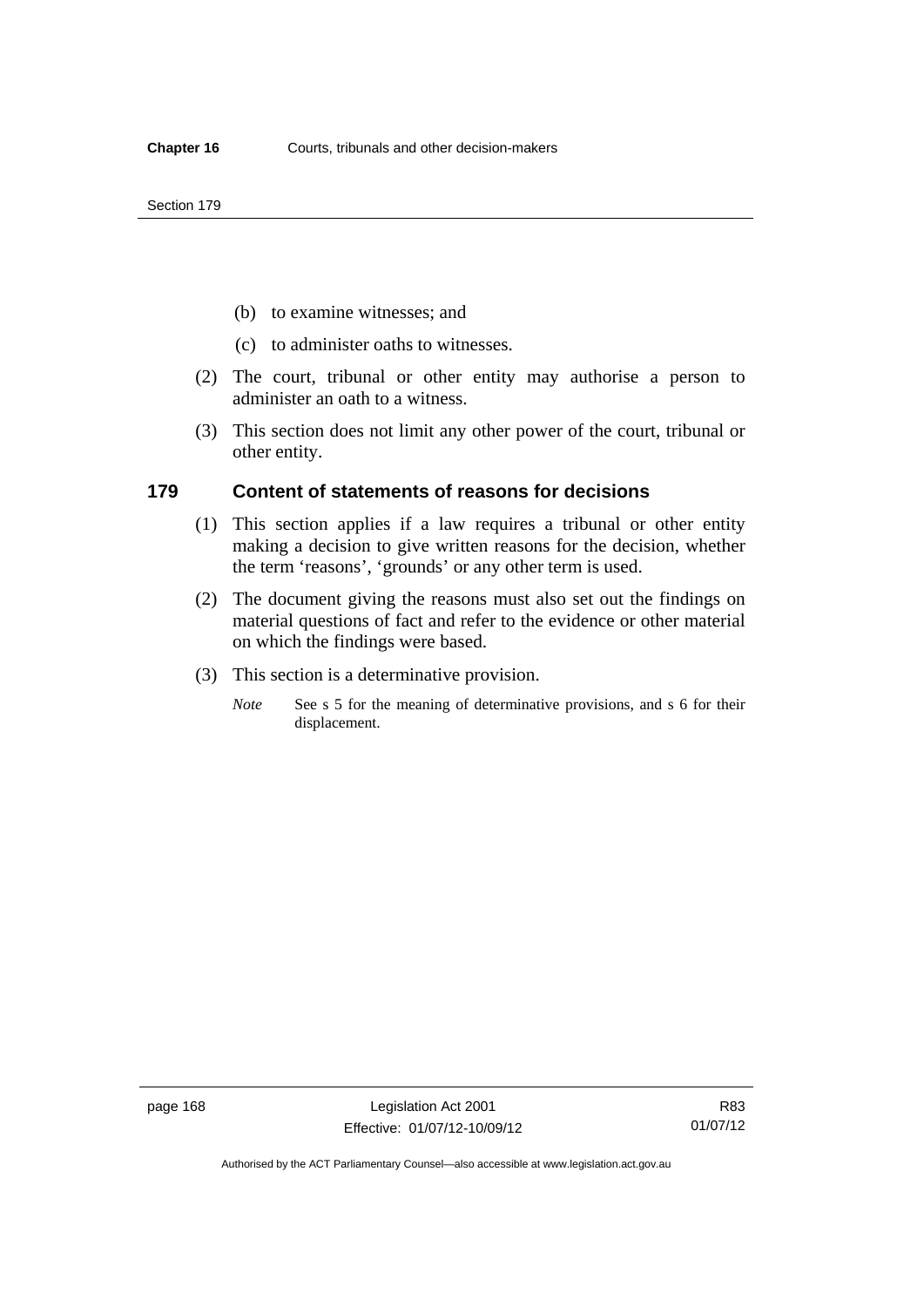## **180 Power to make decision includes power to reverse or change**

- (1) Power given by a law to make a decision includes power to reverse or change the decision.
- (2) The power to reverse or change the decision is exercisable in the same way, and subject to the same conditions, as the power to make the decision.

#### **Example**

If the power to include land in a special reserve is exercisable only on the resolution of the Legislative Assembly, the power to excise land from a special reserve is exercisable only on the resolution of the Assembly.

*Note* An example is part of the Act, is not exhaustive and may extend, but does not limit, the meaning of the provision in which it appears (see s 126 and s 132).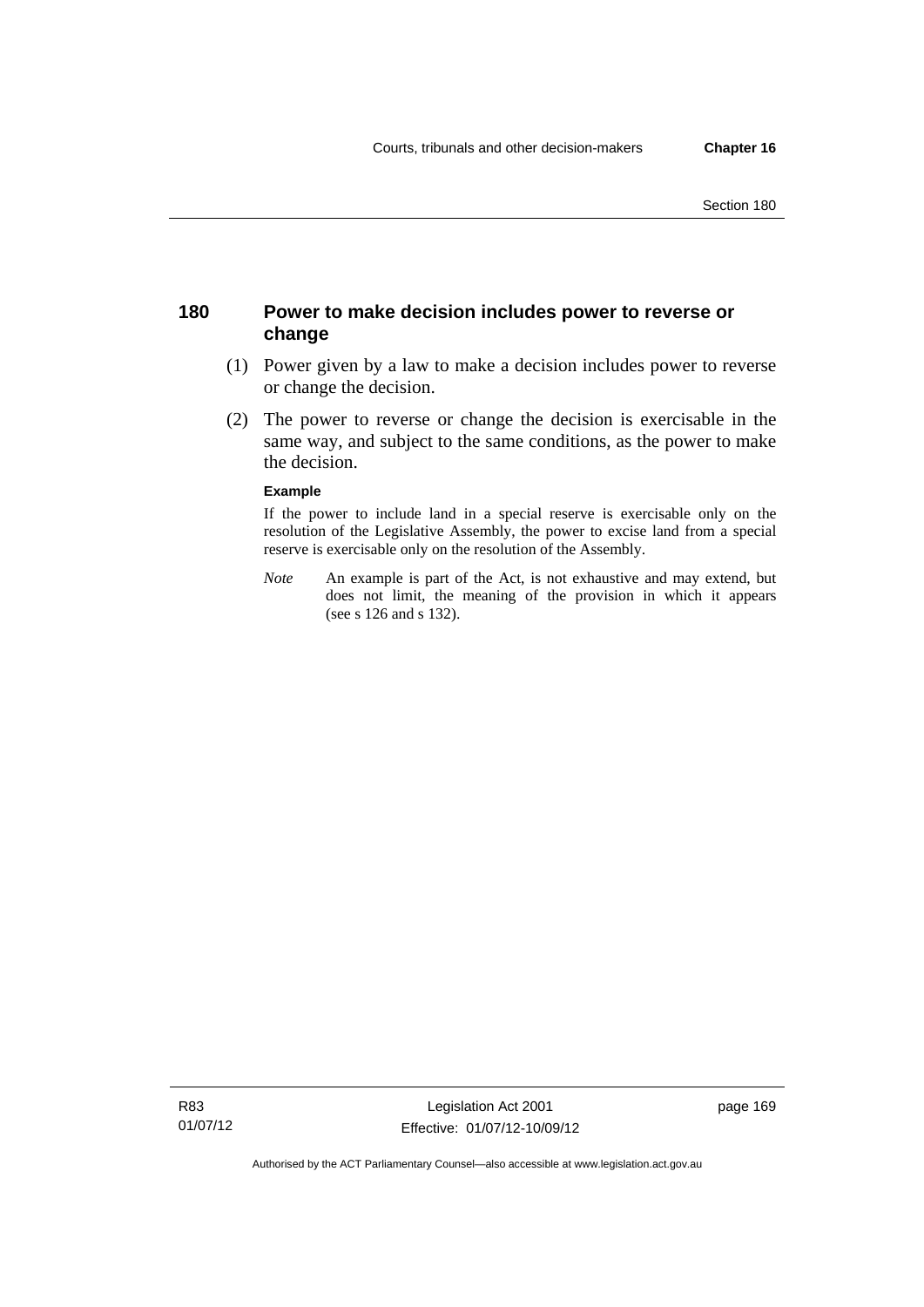# **Chapter 17 Entities and positions**

### **182 Meaning of** *law***—ch 17**

In this chapter:

*law* means an Act or statutory instrument.

*Note* A reference to an Act or statutory instrument includes a reference to a provision of the Act or instrument (see s 7 and s 13).

## **183 Change of name of entity**

- (1) If a law changes the name of an entity established under a law, the entity continues in existence under the new name and its identity is not affected by the change.
- (2) If the name of an entity is changed, a reference in a law to the entity by its previous name is taken, after the change, to be a reference to the entity by its new name.
- (3) To remove any doubt, subsection (2) applies to all entities, whether or not in or for the Territory, including entities established under a law of another jurisdiction.
	- *Note Another jurisdiction* means the Commonwealth, a State, another Territory, the United Kingdom or New Zealand (see dict, pt 2).

## **184 Change in constitution of entity**

- (1) This section applies if a law changes how an entity established under a law is constituted.
- (2) The entity continues in existence as newly constituted and its identity is not affected by the change.
- (3) Without limiting subsection (2), the change does not affect—
	- (a) any function, right, privilege, liability or property of the entity; or

R83 01/07/12

Authorised by the ACT Parliamentary Counsel—also accessible at www.legislation.act.gov.au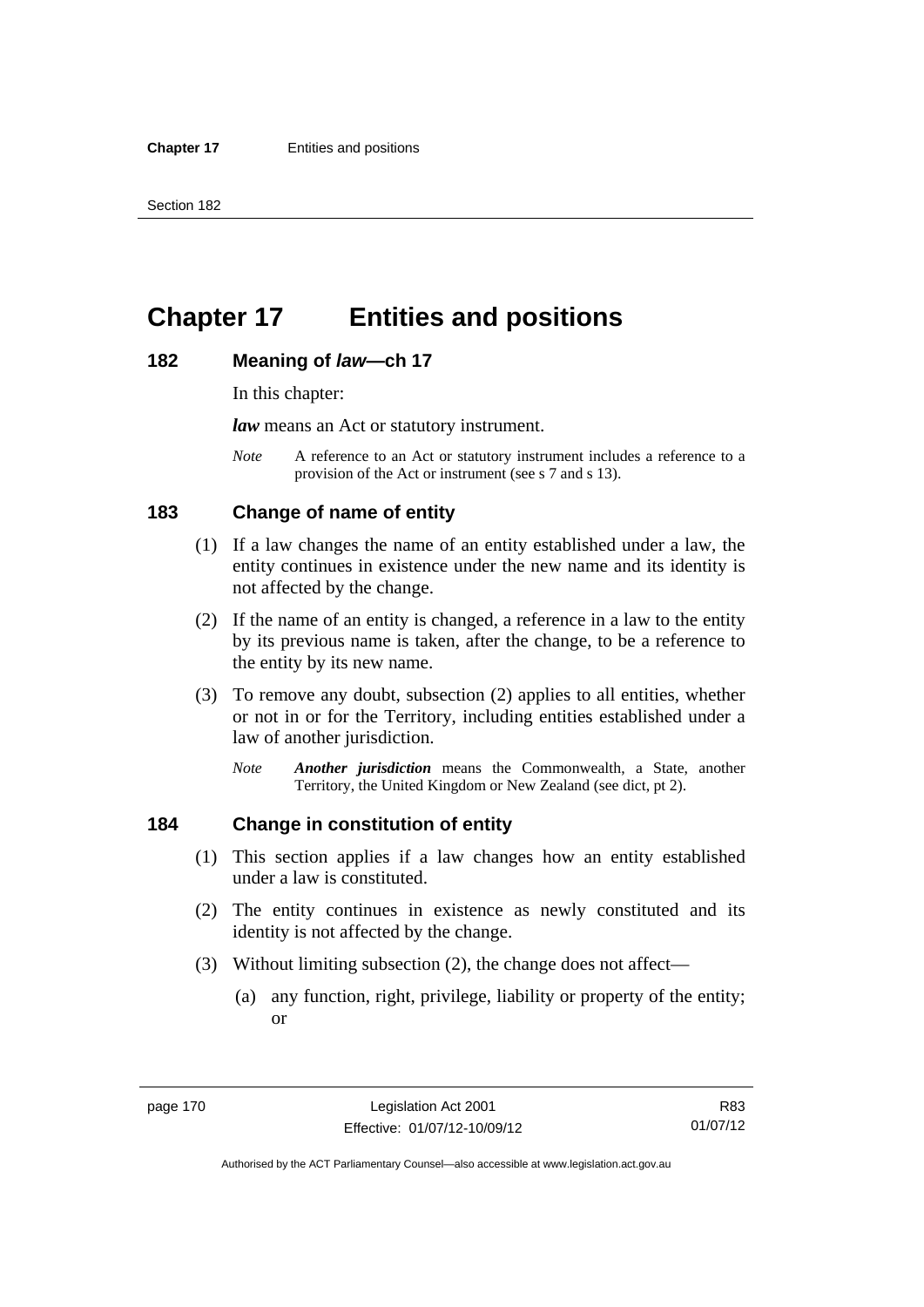- (b) the bringing of a proceeding, or the continuation of a proceeding, by or against the entity; or
- (c) the carrying out of an investigation or inquiry, or the continuation of an investigation or inquiry, in relation to anything done or not done by or in relation to the entity.
- *Note Function* is defined in the dictionary, pt 1 to include authority, duty and power.

# **184A References to entity**

- (1) In a law, a reference to an entity includes a reference to a person exercising a function of the entity, whether under a delegation, subdelegation or otherwise.
- (2) To remove any doubt, this section applies to all entities, whether or not in or for the Territory, including entities established under a law of another jurisdiction.

## **185 References to occupant of position**

- (1) In a law, a reference to the occupant of a position (however expressed) includes a reference to anyone for the time being occupying the position.
- (2) To remove any doubt, this section applies to all positions, whether or not in or for the Territory, including positions established under a law of another jurisdiction.
	- *Note* See s 200 (1) (Functions of occupants of positions) and defs *occupy* and *position* in the dictionary, pt 1.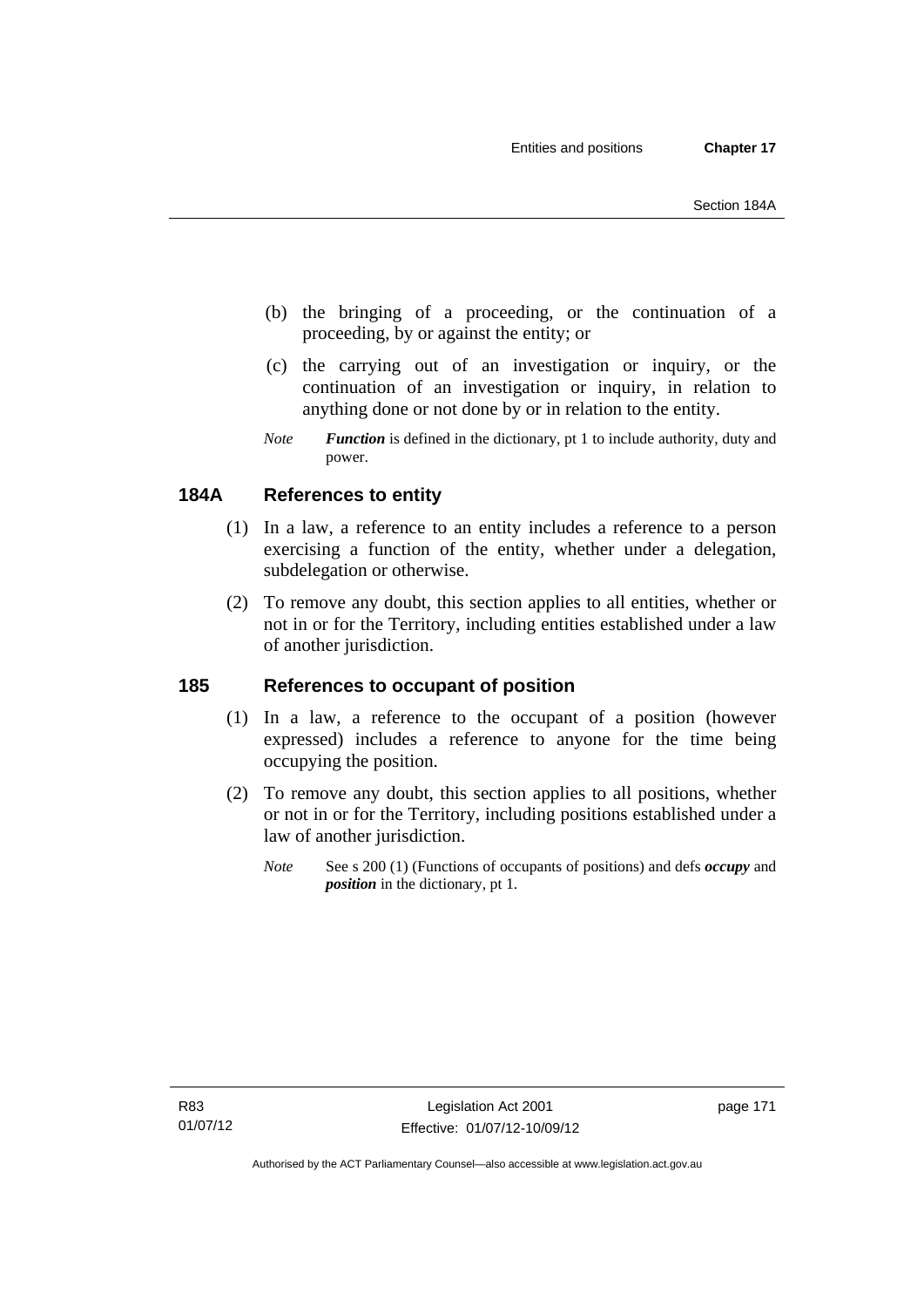## **186 Change of name of position**

- (1) If a law changes the name of a position established under a law, the position continues in existence under the new name and its identity is not affected by the change.
- (2) If the name of a position is changed, a reference in a law to the position by its previous name is taken, after the change, to be a reference to the position by its new name.
- (3) To remove any doubt, subsection (2) applies to all positions, whether or not in or for the Territory, including positions established under a law of another jurisdiction.

## **187 Chair and deputy chair etc**

- (1) If a law establishes a position of chair or chairperson of an entity, the chair or chairperson may be referred to as chairman, chairwoman, chairperson or chair.
- (2) If a law establishes a position of deputy chair or deputy chairperson of an entity, the deputy chair or deputy chairperson may be referred to as deputy chairman, deputy chairwoman, deputy chairperson or deputy chair.

R83 01/07/12

Authorised by the ACT Parliamentary Counsel—also accessible at www.legislation.act.gov.au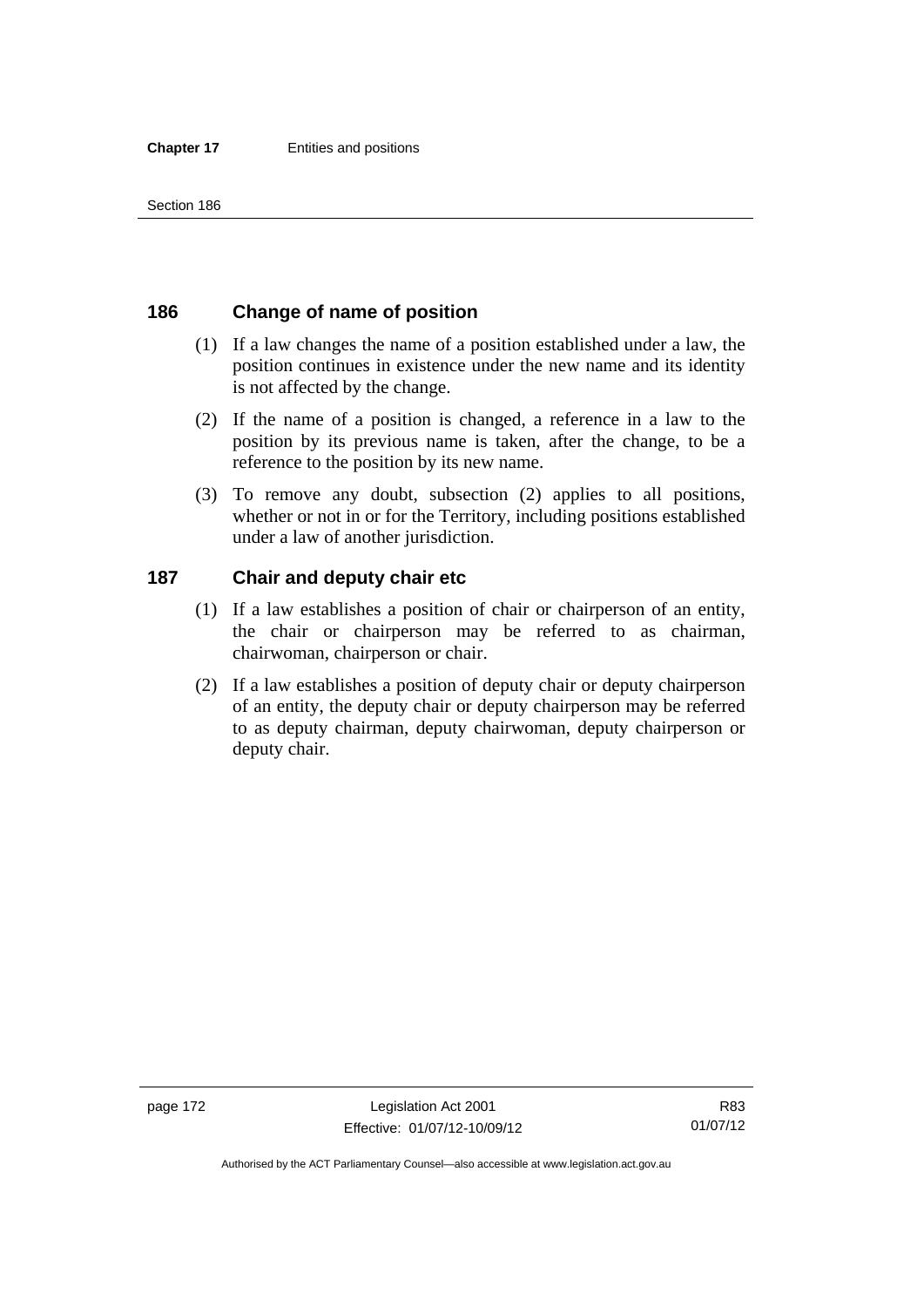# **Chapter 18 Offences**

*Note* See also s 133 to s 135 (which relate to penalty units and penalty provisions) and s 161 (Corporations liable to offences).

### **188 Meaning of** *ACT law***—ch 18**

In this chapter:

*ACT law* means an Act or subordinate law.

*Note* A reference to an Act or subordinate law includes a reference to a provision of the Act or law (see s 7 and s 8).

## **189 Reference to offence includes reference to related ancillary offences**

A reference to an offence against an ACT law includes a reference to an offence against the Criminal Code, part 2.4 (Extensions of criminal responsibility) or section 717 (Accessory after the fact) that relates to the ACT law.

#### **Example**

X is the holder of a licence under the *Plant Development Act 2001* (hypothetical). The Plant Development Act, s 23 provides for the cancellation of a licence if a licence holder commits an offence against the Act. While his business premises are being inspected, X incites an employee to obstruct the inspector. As a result, the employee obstructs the inspector (which is an offence against the Act). X is later convicted of the offence of incitement against the Criminal Code, s 47 (which is an offence in the Criminal Code, pt 2.4). Because of the Legislation Act, s 189, X is taken to have committed an offence against the Plant Development Act and is therefore liable to have his licence cancelled.

*Note 1* The result would be the same if X had been convicted of conspiracy relating to the offence of obstruction in the Plant Development Act.

> Apart from the Legislation Act, s 189, the following offences in the Criminal Code, pt 2.4 could also apply to the offence in the Plant Development Act:

- attempt (s 44 (Attempt))
- aiding and abetting (s 45 (Complicity and common purpose)).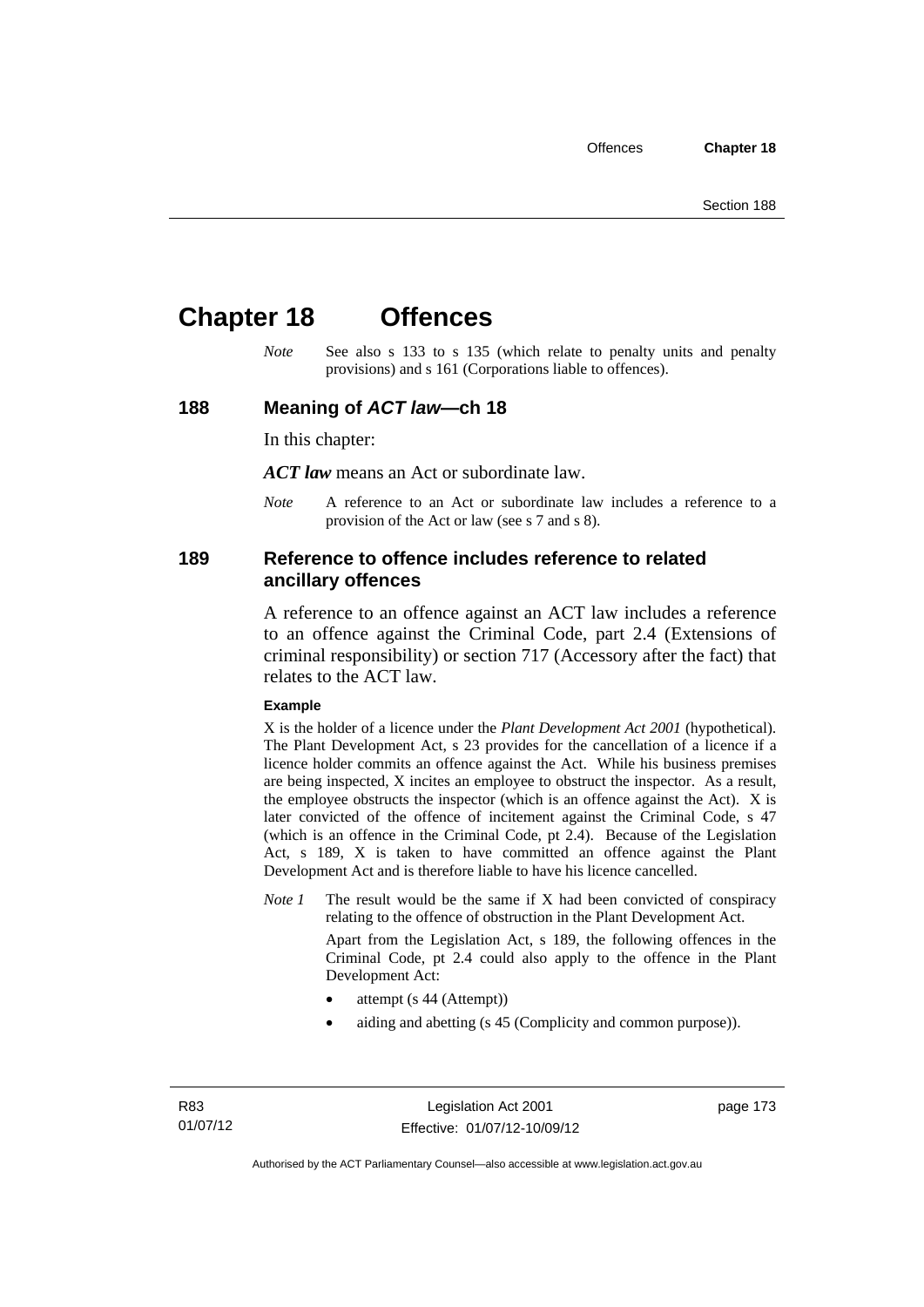*Note 2* An example is part of the Act, is not exhaustive and may extend, but does not limit, the meaning of the provision in which it appears (see s 126 and s 132).

#### **190 Indictable and summary offences**

- (1) An offence is an *indictable offence* if—
	- (a) it is punishable by imprisonment for longer than 2 years; or
	- (b) it is declared by an ACT law to be an indictable offence.
- (2) An *indictable offence* includes an indictable offence that is or may be dealt with summarily.
- (3) Any other offence is a *summary offence* and is punishable on summary conviction.

## **191 Offences against 2 or more laws**

- (1) If an act or omission by a person is an offence against 2 or more ACT laws, the person may be prosecuted for and convicted of any of the offences, but is not liable to be punished more than once for the act or omission.
- $(2)$  If—
	- (a) an act or omission by a person is an offence against both an ACT law and a law of another jurisdiction; and
	- (b) the person has been punished for the offence against the law of the other jurisdiction;

the person is not liable to be punished for the offence against the ACT law.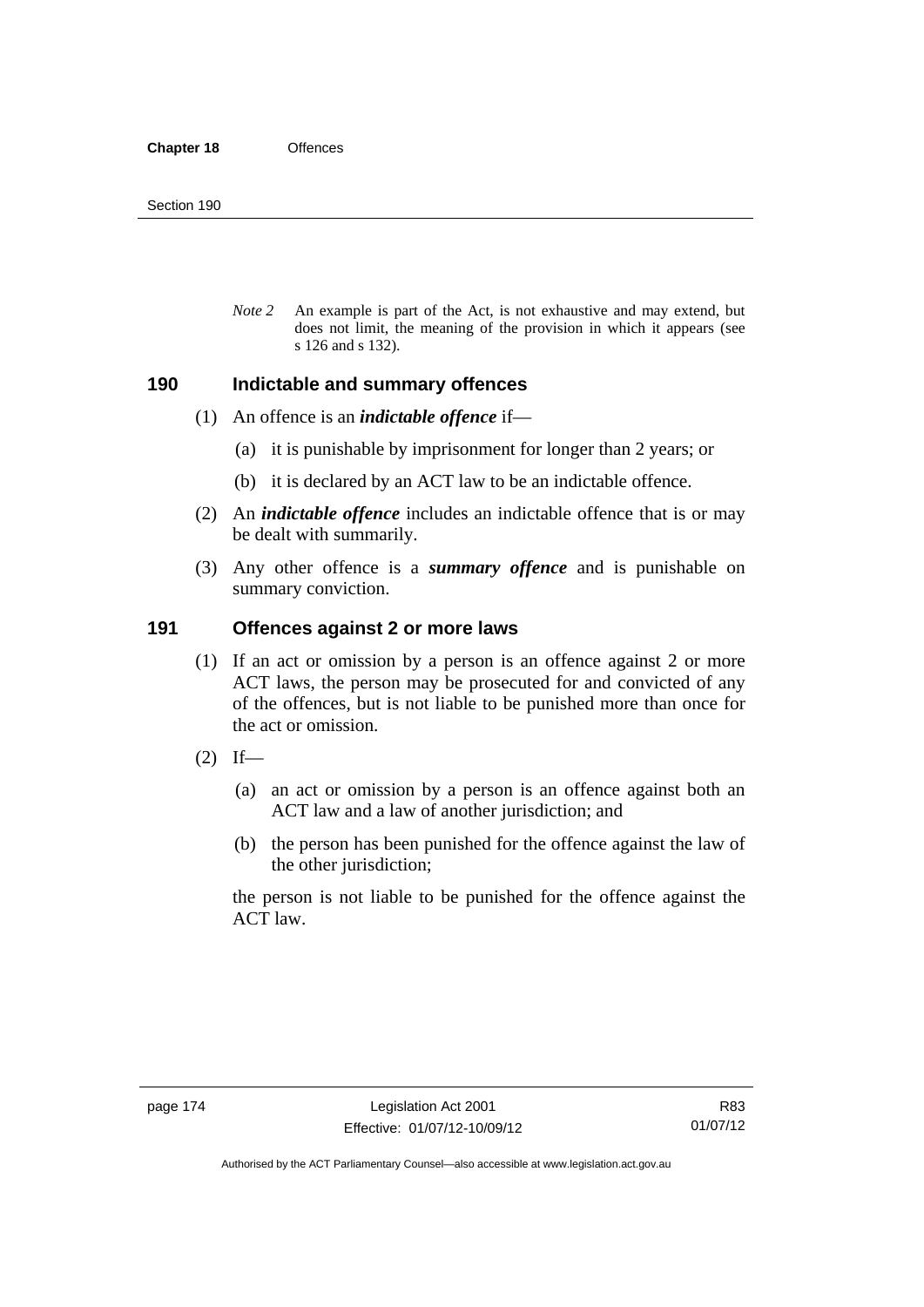## **192 When must prosecutions begin?**

- (1) A prosecution for the following offences against an ACT law may be begun at any time:
	- (a) an offence by an individual punishable by imprisonment for longer than 6 months;
	- (b) an offence by a corporation punishable by a prescribed fine;
		- *Note* See s 161 for the fines that may be imposed on a corporation for offences punishable only by imprisonment.
	- (c) an aiding and abetting offence by an individual in relation to an offence by a corporation punishable by a prescribed fine.
- (2) A prosecution for any other offence against an ACT law must be begun not later than—
	- (a) 1 year after the day of commission of the offence; or
	- (b) if an ACT law provides for another period—that period.
- (3) However, if a coroner's inquest or inquiry, or an inquiry under the *Inquiries Act 1991* or the *Royal Commissions Act 1991*, is held into a matter that discloses or is otherwise found to relate to an offence mentioned in subsection (2), a prosecution for the offence may be begun not later than 1 year after the day when—
	- (a) the coroner's report is made; or
	- (b) the report of the board of inquiry or royal commission is given to the Chief Minister.
- (4) In this section:

*aiding and abetting offence* means an offence against the Criminal Code, section 45 (Complicity and common purpose).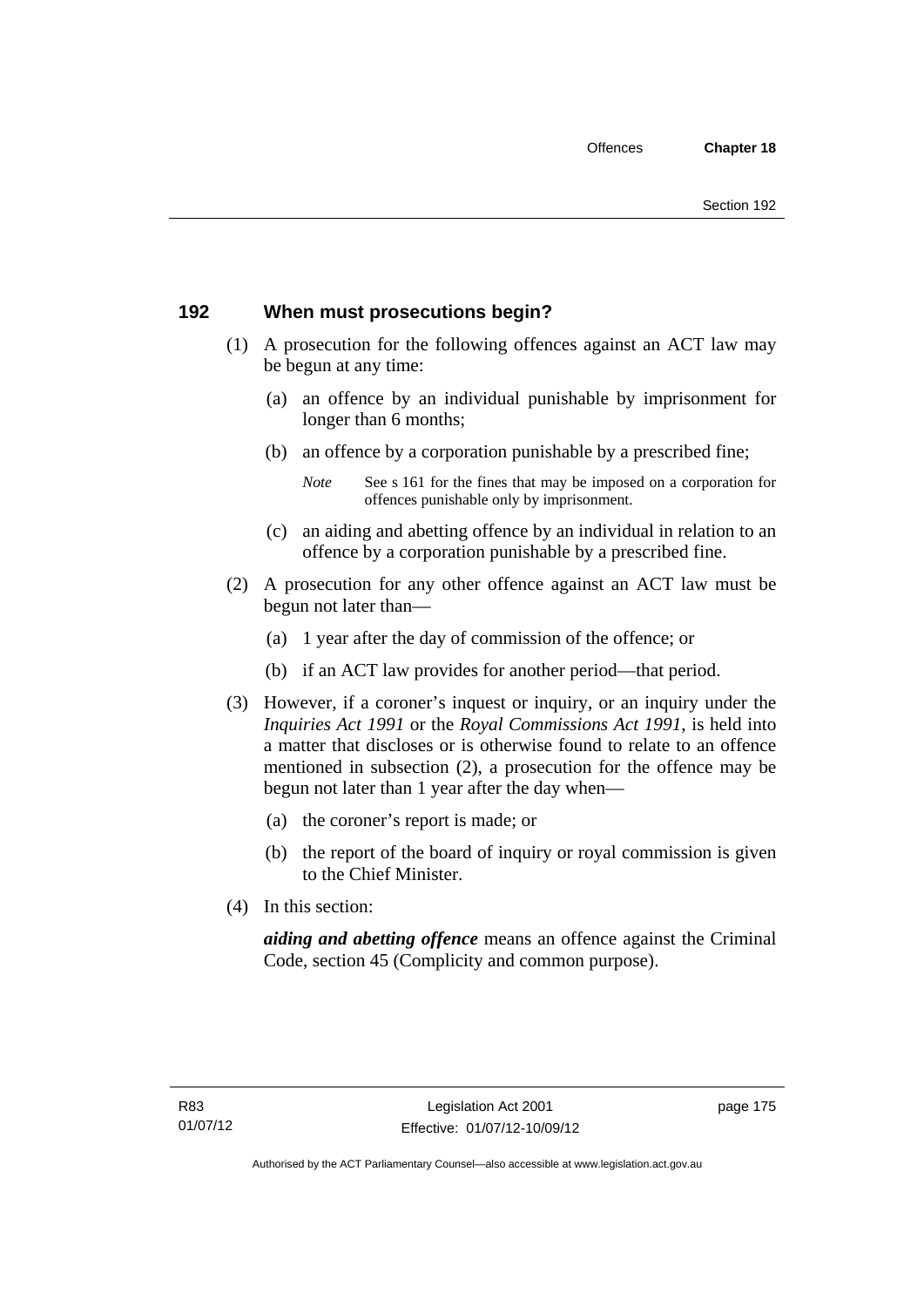*prescribed fine*, for an offence, means—

- (a) if the penalty for the offence is expressed in penalty units— 100 penalty units or more; or
- (b) if the penalty for the offence is expressed as an amount of money—\$50 000 or more.

## **193 Continuing offences**

- (1) This section applies to a requirement to do an act if—
	- (a) the act is required to be done under an ACT law within a particular period or before a particular time; and
	- (b) failure to comply with the requirement is an offence against the law.
- (2) A person who fails to comply with the requirement commits an offence for each day until the act is done.
- (3) A day mentioned in subsection (2) includes any day of conviction for an offence and any later day.

*Note* See also s 152 (Continuing effect of obligations).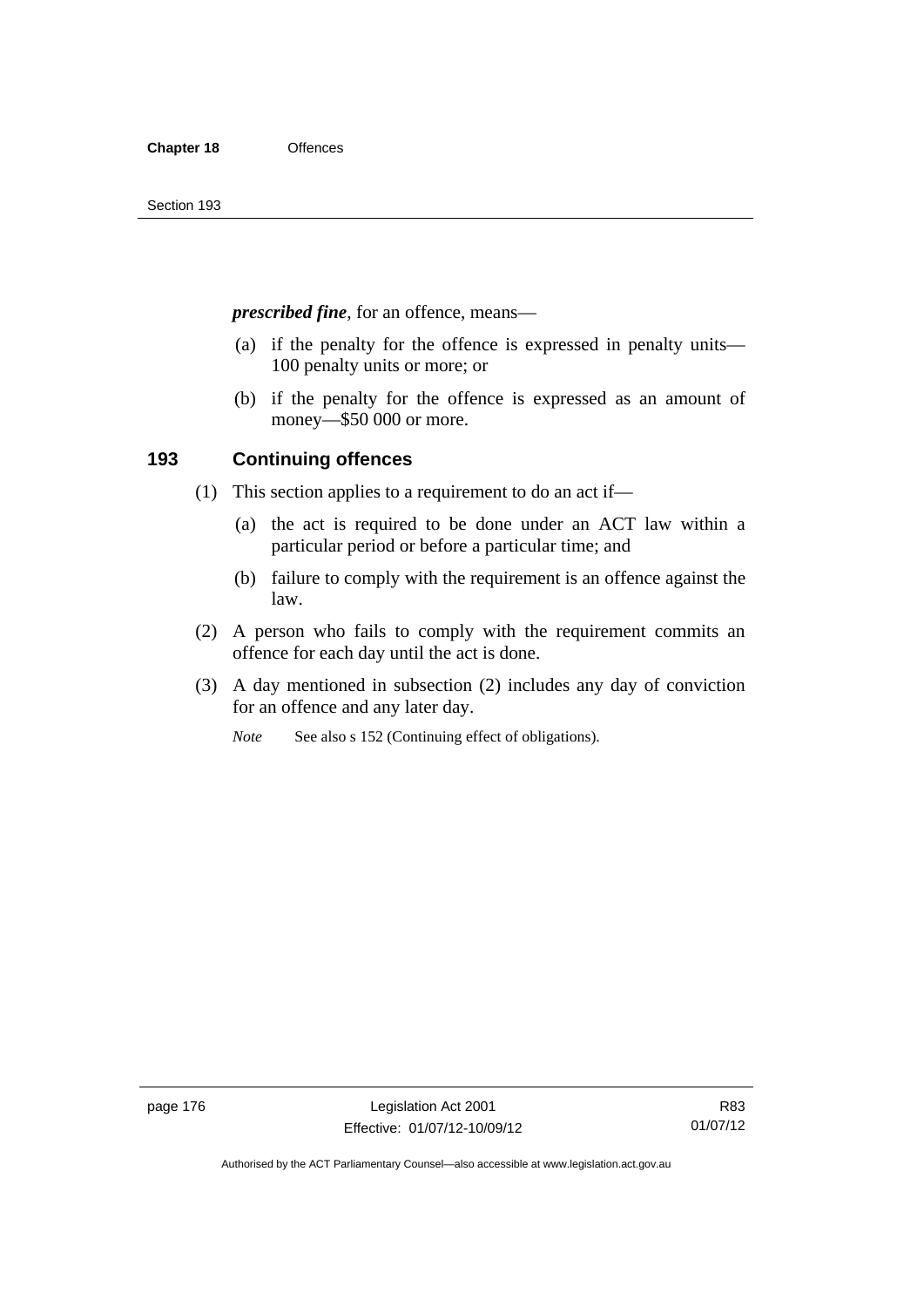# **Chapter 19 Administrative and machinery provisions**

# **Part 19.1 Introductory**

### **195 Meaning of** *law***—ch 19**

In this chapter:

*law* means an Act, subordinate law or disallowable instrument.

*Note* A reference to an Act, subordinate law or disallowable instrument includes a reference to a provision of the Act, law or instrument (see s 7, s 8 and s 9).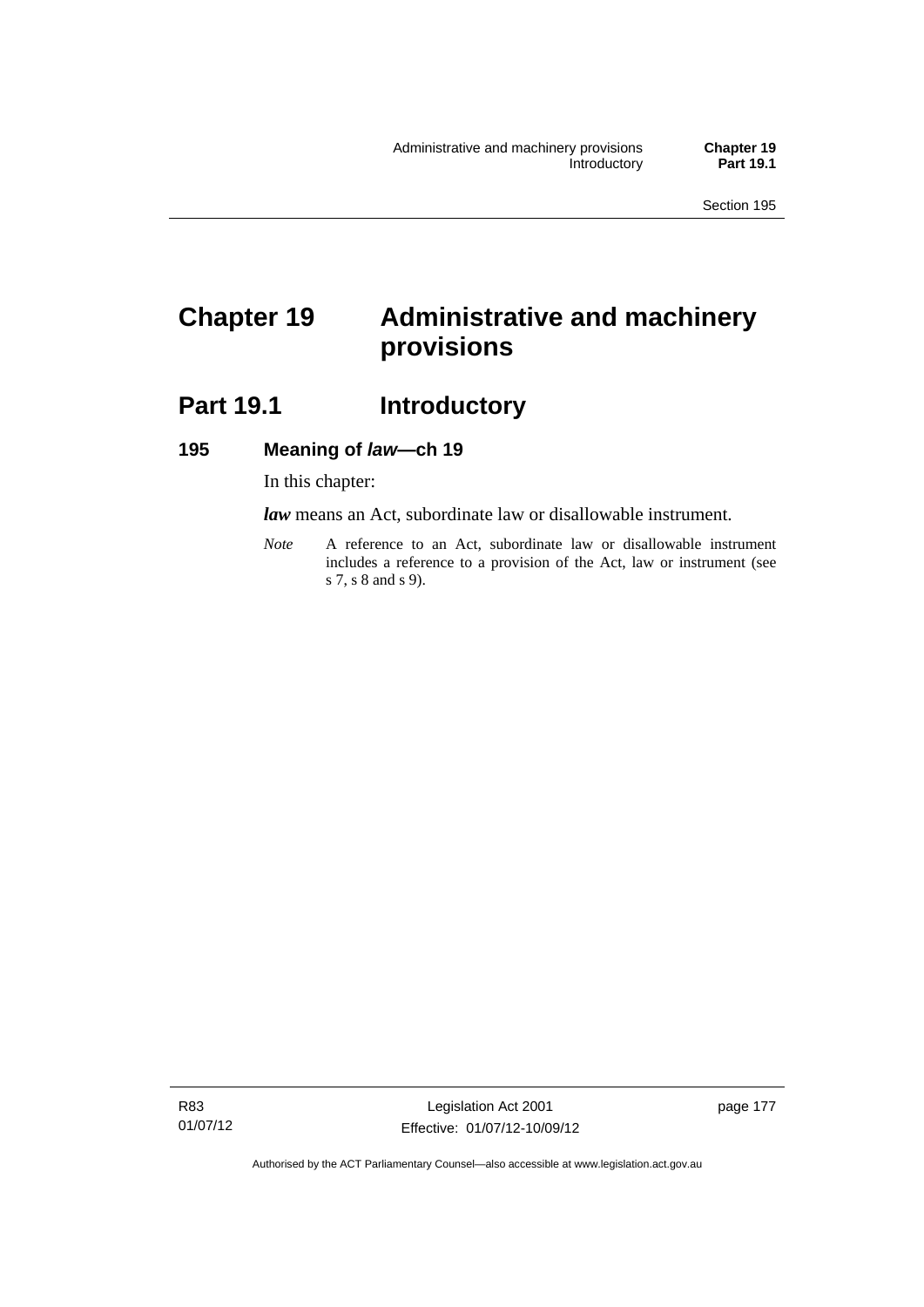# **Part 19.2 Functions**

*Note Function* is defined in the dictionary, pt 1 to include authority, duty and power.

## **196 Provision giving function gives power to exercise function**

 (1) A provision of a law that gives a function to an entity also gives the entity the powers necessary and convenient to exercise the function.

*Note Entity* and *exercise*—see the dictionary, pt 1.

 (2) The powers given to the entity under subsection (1) are in addition to any other powers of the entity under the law.

## **197 Statutory functions may be exercised from time to time**

If a law gives a function to an entity, the function may be exercised from time to time.

*Note* See also s 42 (3) (Power to make statutory instruments).

## **199 Functions of bodies**

 (1) If a law authorises or requires a body to exercise a function, it may do so by resolution.

*Note Body*—see the dictionary, pt 1.

- (2) To remove any doubt, subsection (1) applies in relation to a function even though a law authorises or requires the function to be exercised in writing.
- (3) If a law authorises or requires a signature by a person and the person is a body, the signature of a person authorised by the body for the purpose is taken to be the signature of the body.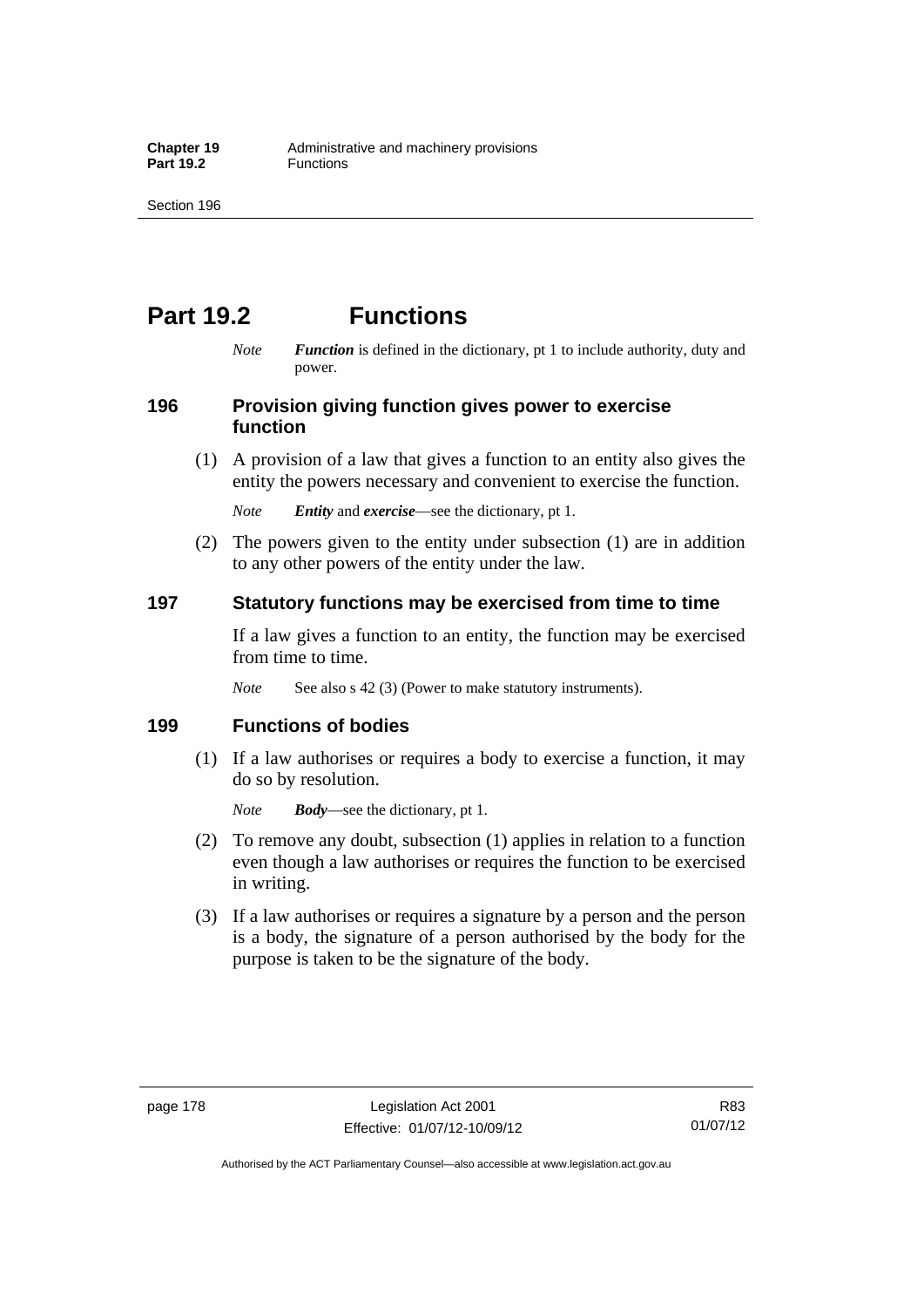(4) If a law gives a function to a body, the function may be exercised by the body as constituted for the time being.

#### **Example**

The ACT Conference Organisers Registration Board is a statutory body consisting of 5 members. At a meeting of the board it is agreed to exempt a conference organiser from registration on certain conditions. On the day after the meeting, 1 of the members of the board (X) resigns and another person (Y) is appointed to the board in  $X$ 's place. At the next meeting of the board, the board considers additional information submitted by the conference organiser and agrees to amend the conditions of exemption. Because of s (4), the board's ability to use its power of exemption is not affected by a change in the membership of the board.

- *Note* An example is part of the Act, is not exhaustive and may extend, but does not limit, the meaning of the provision in which it appears (see s 126 and s 132).
- (5) The exercise of the function is not affected only because of vacancies in the body's membership.
- (6) Subsections (4) and (5) do not affect any quorum requirement applying to the body.

#### **Example**

The Act establishing the board mentioned in the example to s (4) provides that the quorum for a meeting of the board is the chair or deputy chair and 2 other members. If the quorum requirement was complied with at each meeting mentioned in the example, the result mentioned in the example would be the same whether or not X attended the first meeting and whether or not Y attended the second meeting.

- (7) If a body as constituted for the time being does something in exercise of a function given to the body under a law, the effect of the thing done by the body does not end only because the membership of the body changes.
	- *Note* See also s 211 (Appointment not affected by appointer changes), s 224 (Acting appointment not affected by appointer changes), and s 241 (Delegation not affected by appointer changes).
- (8) Subsection (7) does not prevent the thing done by the body being ended or changed by the body as subsequently constituted for the time being.

page 179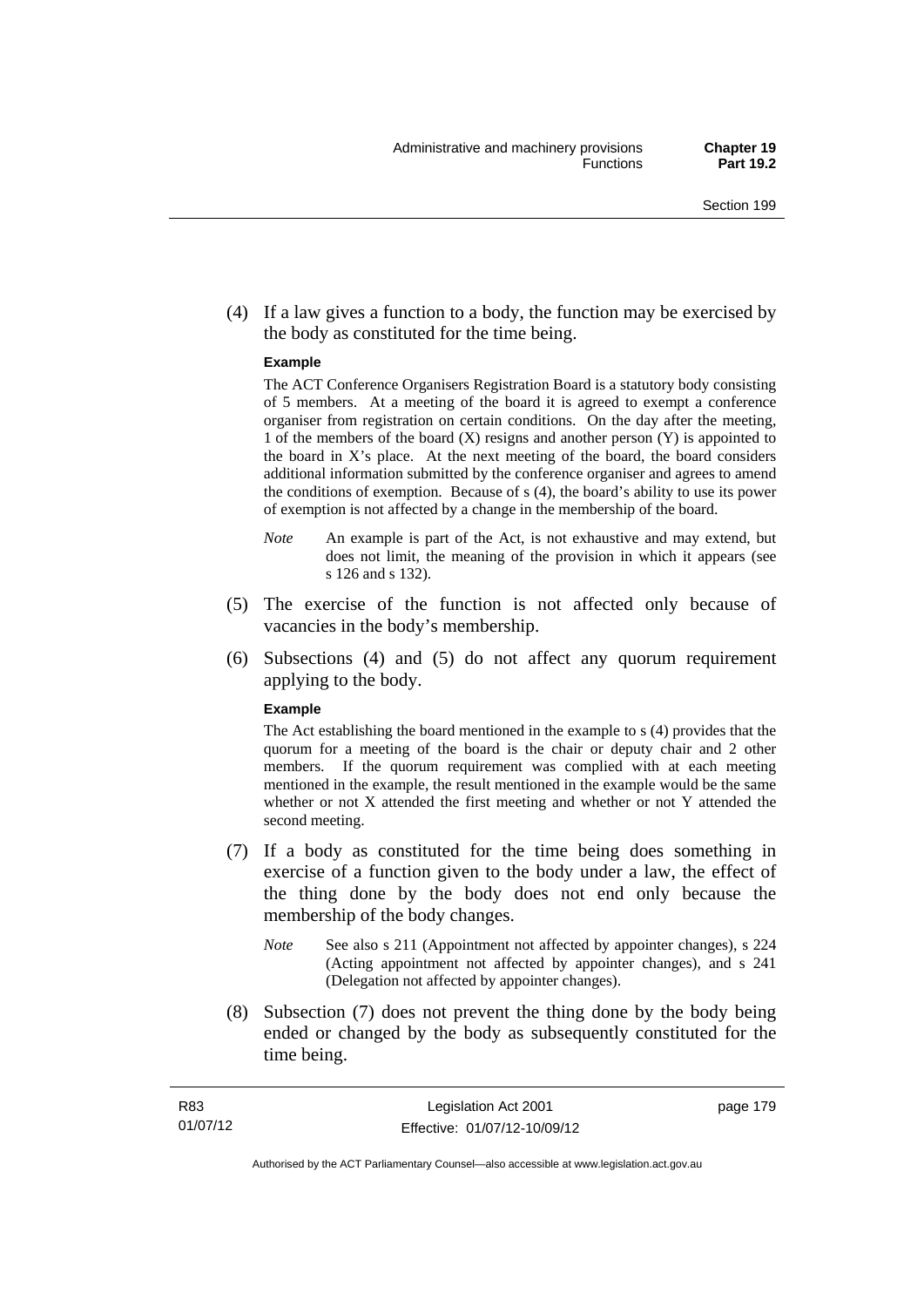## **200 Functions of occupants of positions**

- (1) If a law gives a function to the occupant of a position, the function may be exercised by the person for the time being occupying the position.
	- *Note* See s 185 (References to occupant of position) and dictionary, pt 1, defs *occupy* and *position*.
- (2) If the person for the time being occupying a position does something in exercise of a function given to the occupant of the position under a law, the thing done by the person does not end only because the person ceases to be the occupant of the position.
	- *Note* See also s 211 (Appointment not affected by appointer changes), s 224 (Acting appointment not affected by appointer changes), and s 241 (Delegation not affected by appointer changes).
- (3) Subsection (2) does not prevent the thing done by the person being ended or changed by any person subsequently occupying the position for the time being.

R83 01/07/12

Authorised by the ACT Parliamentary Counsel—also accessible at www.legislation.act.gov.au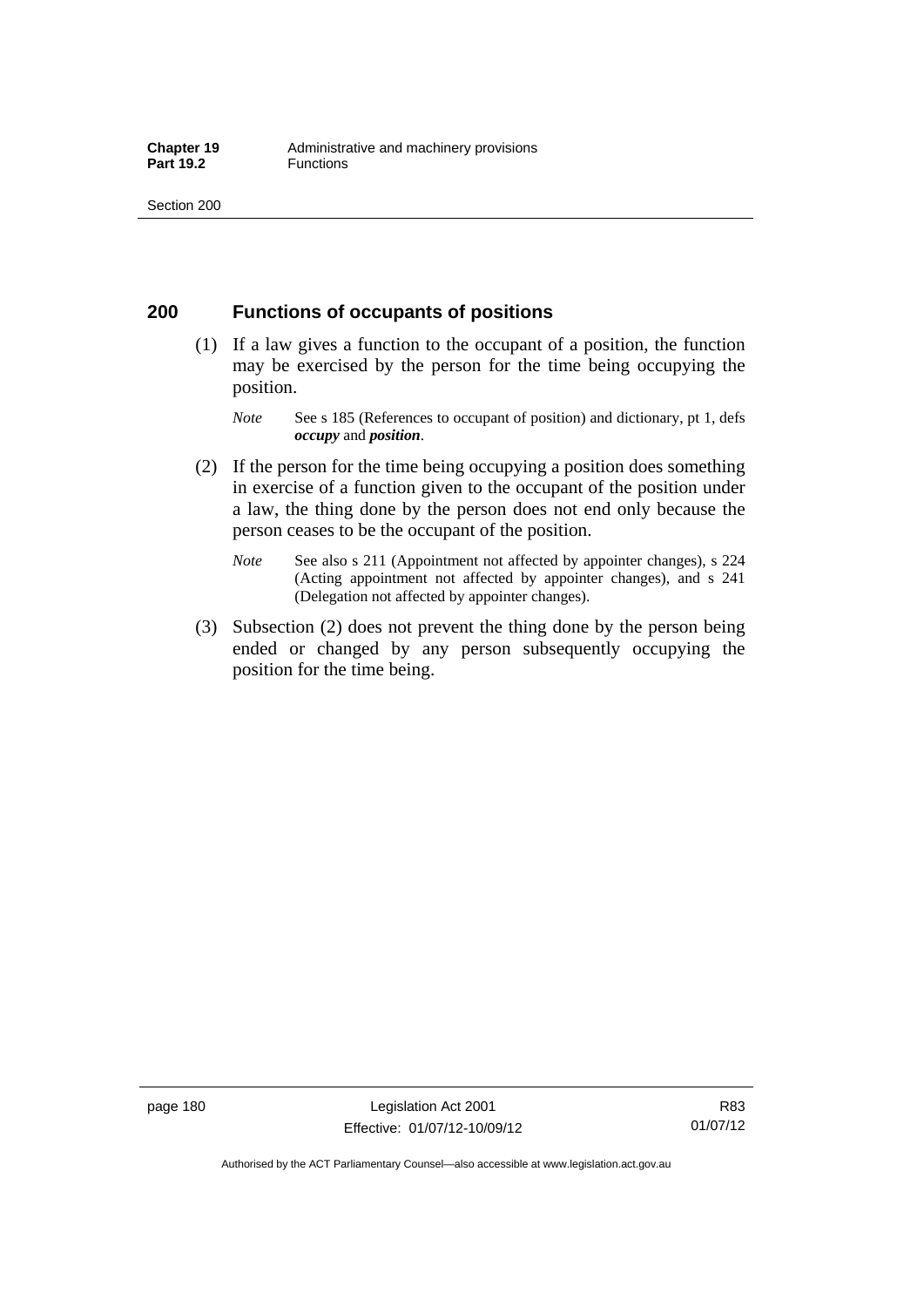# **Part 19.3 Appointments**

# **Division 19.3.1 Appointments—general**

*Note* Certain statutory appointments made by a Minister require consultation with a Legislative Assembly committee and are disallowable (see div 19.3.3 (Appointments—Assembly consultation)).

## **205 Application—div 19.3.1**

This division applies if a law authorises or requires an entity (the *appointer*) to appoint a person—

- (a) to a position under a law; or
- (b) to exercise a function or do anything else under a law.
- *Note Function* is defined in the dictionary, pt 1 to include authority, duty and power.

## **206 Appointments must be in writing etc**

- (1) An appointment must be made, or evidenced, by writing (the *instrument of appointment*) signed by the appointer.
- (2) If a law provides for a maximum or minimum period of appointment, the instrument of appointment must state the period for which the appointment is made.

#### **Examples—stated appointment periods**

- 1 2 years
- 2 until age 65
- *Note* An example is part of the Act, is not exhaustive and may extend, but does not limit, the meaning of the provision in which it appears (see s 126 and s 132).

### **207 Appointment may be by name or position**

- (1) The appointer may make an appointment by—
	- (a) naming the person appointed; or

page 181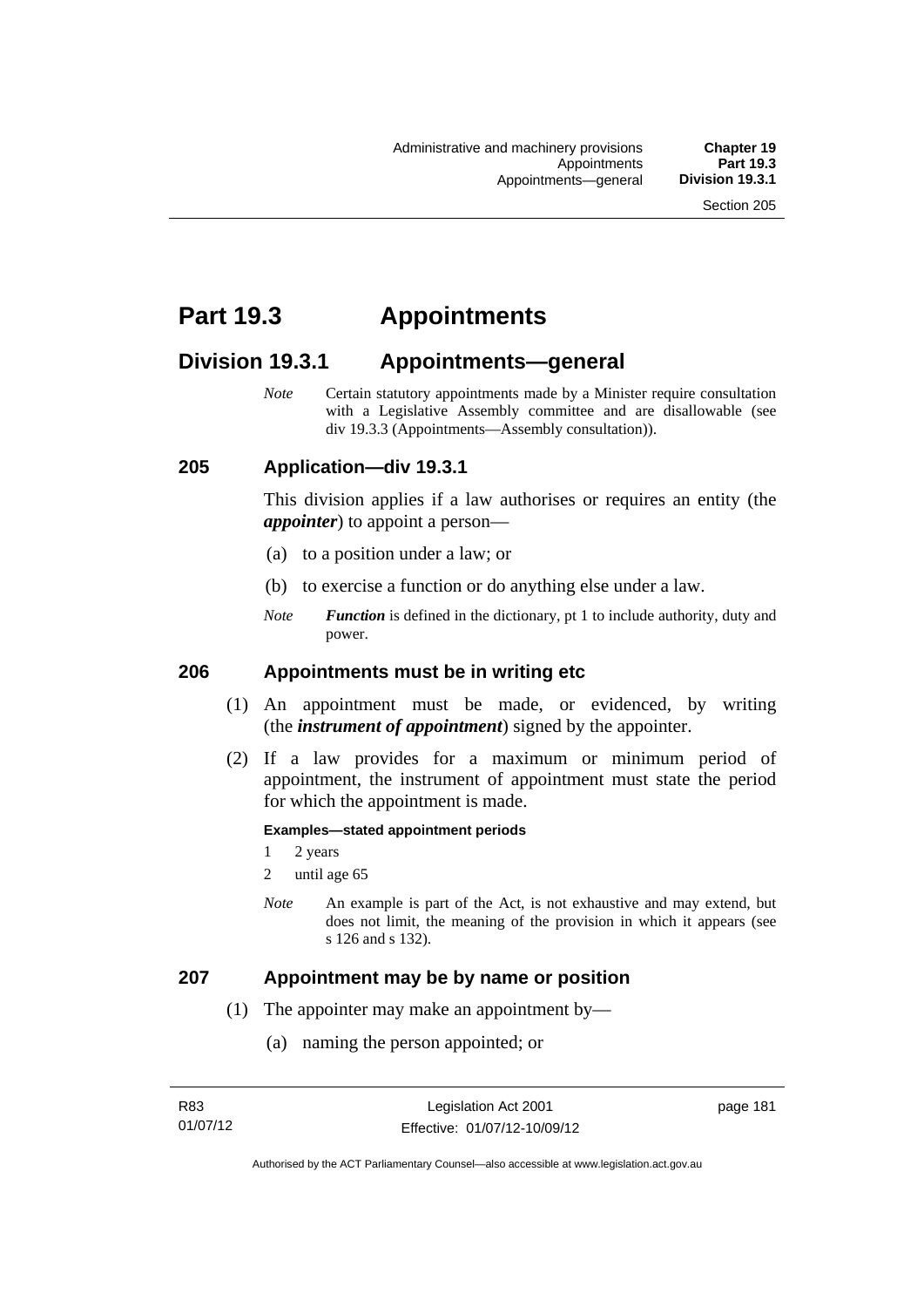Section 208

- (b) nominating the occupant of a position (however described), at a particular time or from time to time.
- (2) For this division, the person named, or the occupant of the position nominated, is the *appointee*.

## **208 Power of appointment includes power to suspend etc**

- (1) The appointer's power to make the appointment includes the power—
	- (a) to suspend the appointee, and end the suspension; or
	- (b) to end the appointment, and appoint someone else or reappoint the appointee if the appointee is eligible to be appointed to the position; or
	- (c) to reappoint the appointee if the appointee is eligible to be appointed to the position.
- (2) The power to suspend the appointee, end the appointment or reappoint the appointee is exercisable in the same way, and subject to the same conditions, as the power to make the appointment.

#### **Example**

If the appointment power is exercisable only on the recommendation of a body, the power to suspend, end the appointment or reappoint is exercisable only on the recommendation of the body.

*Note* An example is part of the Act, is not exhaustive and may extend, but does not limit, the meaning of the provision in which it appears (see s 126 and s 132).

## **209 Power of appointment includes power to make acting appointment**

 (1) If the appointer's power is the power to make an appointment to a position, the power to make the appointment also includes power to appoint a person, or 2 or more people, to act in the position—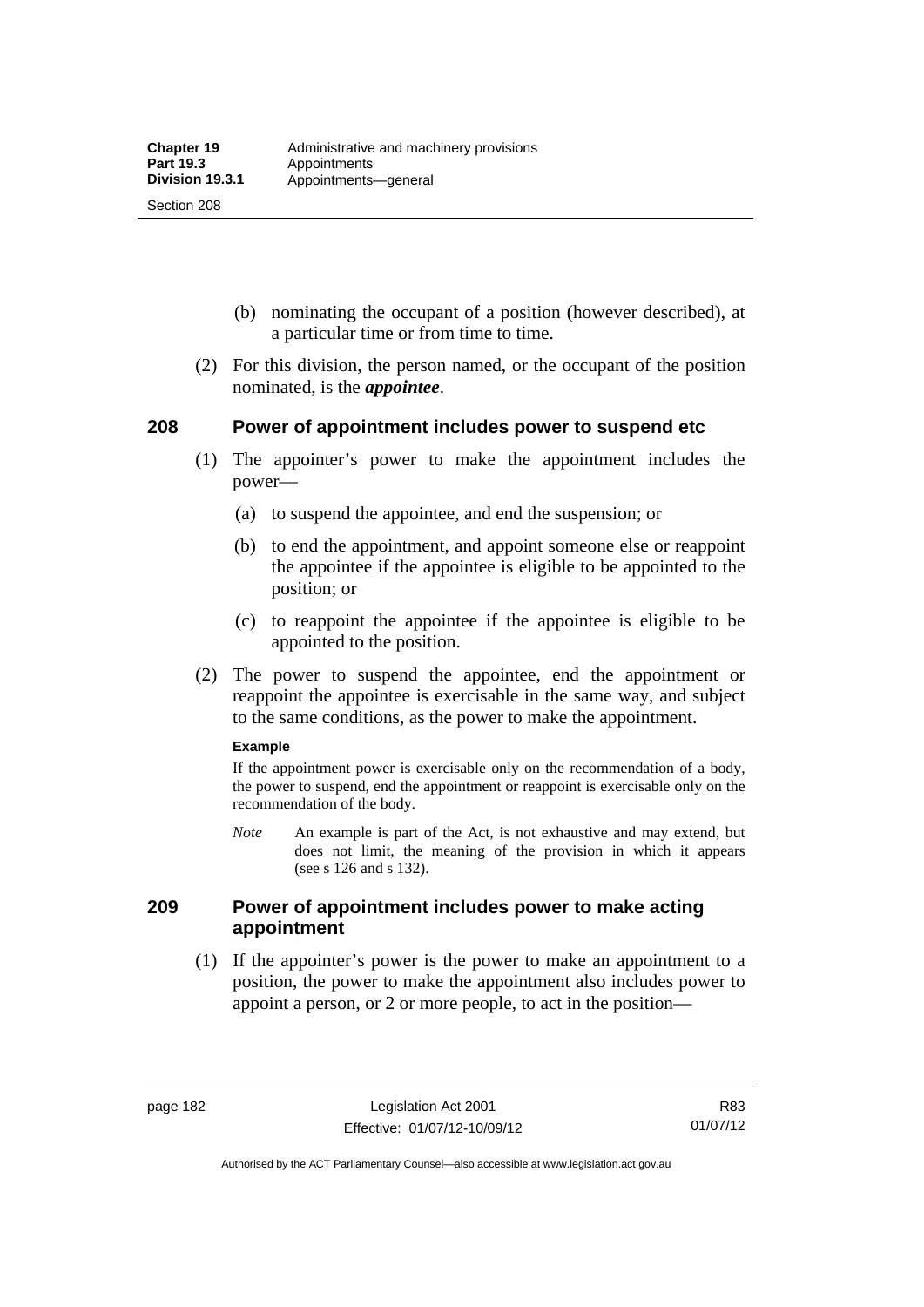- (a) during any vacancy, or all vacancies, in the position, whether or not an appointment has previously been made to the position; or
- (b) during any period, or all periods, when the appointee cannot for any reason exercise functions of the position.

#### **Examples—par (b)**

- 1 the appointee is ill or on leave
- 2 the appointee is acting in another position
- 3 the appointee is outside the ACT or Australia
- *Note 1 Function* is defined in the dictionary, pt 1 to include authority, duty and power.
- *Note 2* An example is part of the Act, is not exhaustive and may extend, but does not limit, the meaning of the provision in which it appears (see s 126 and s 132).
- (2) The power to appoint a person to act is exercisable in the same way, and subject to the same conditions, as the power to make the appointment.

#### **Example**

If the appointment power is exercisable only on the recommendation of a body, the power to appoint a person to act is exercisable only on the recommendation of the body.

- (3) Without limiting subsection (2), if the law (or another law) requires—
	- (a) the appointee to hold a qualification; or
	- (b) the appointer (or someone else) to be satisfied about the appointee's suitability (whether in terms of knowledge, experience, character or any other personal quality) before appointing the appointee to the position;

a person may only be appointed to act in the position if the person holds the qualification or the appointer (or other person) is satisfied about the person's suitability.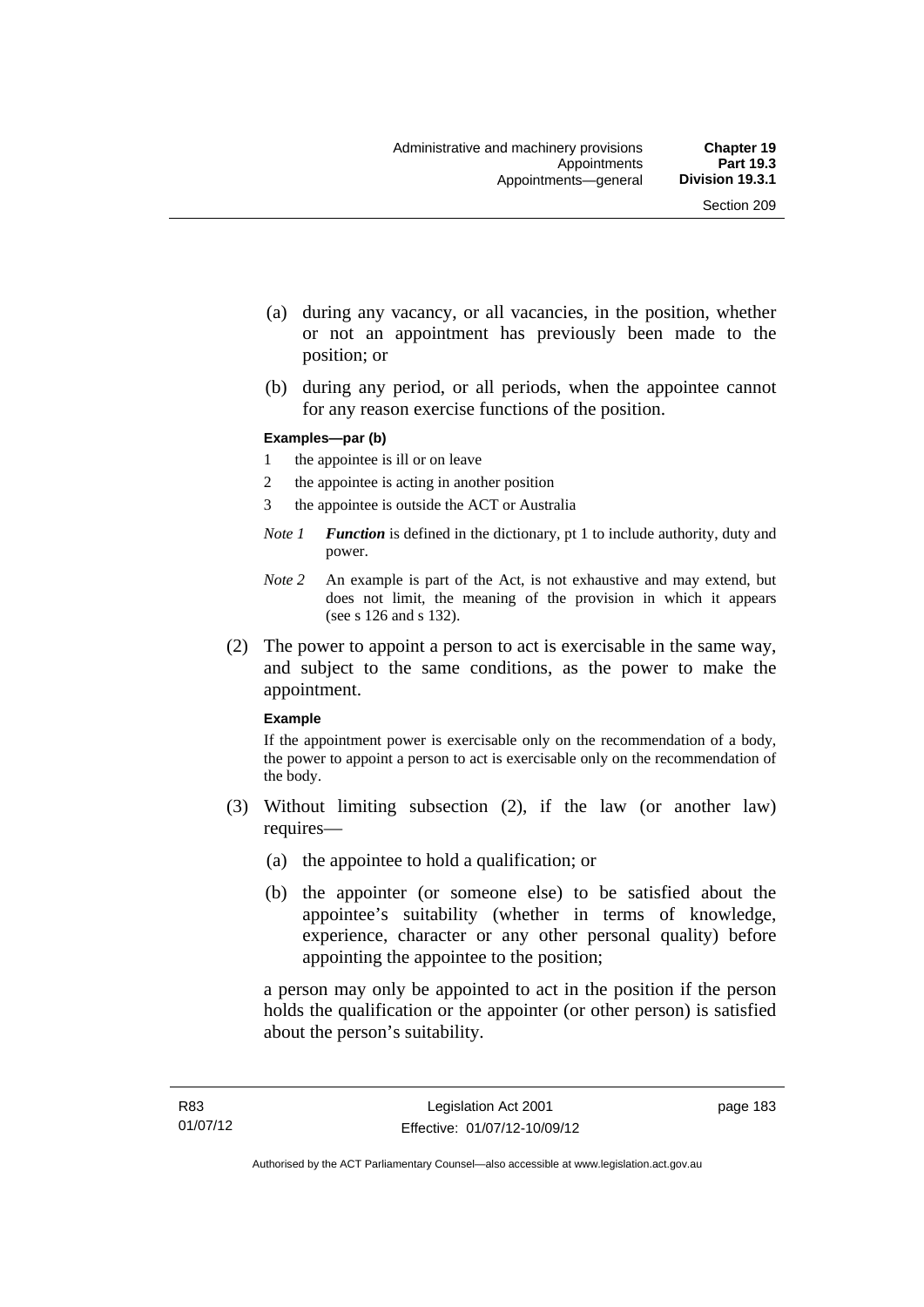Section 210

#### **Examples**

- 1 If an Act requires the appointee to be a magistrate, a person can be appointed to act in the position only if the person is a magistrate.
- 2 If a regulation requires the appointee to be a lawyer of at least 5 years standing, a person can be appointed to act in the position only if the person is a lawyer of at least 5 years standing.
- 3 If an Act requires the appointee to have, in the Executive's opinion, appropriate expertise, training or experience in relation to the needs of a particular group of people, a person can be appointed to act in the position only if the person has, in the Executive's opinion, that expertise, training or experience.

## **210 Resignation of appointment**

- (1) An appointment ends if the appointee resigns by signed notice of resignation given to the appointer.
- (2) However, if the appointer is the Executive, the notice of resignation may be given to a Minister.

## **211 Appointment not affected by appointer changes**

- (1) If the appointer is a body, an appointment made by the body does not end only because the membership of the body changes.
- (2) If the appointer is the person for the time being occupying a position, an appointment made by the person does not end only because the person ceases to be the occupant of the position.
- (3) This section does not limit the following sections:
	- section 199 (Functions of bodies)
	- section 200 (Functions of occupants of positions).

## **212 Appointment not affected by defect etc**

An appointment, or anything done under an appointment, is not invalid only because of a defect or irregularity in or in relation to the appointment.

page 184 Legislation Act 2001 Effective: 01/07/12-10/09/12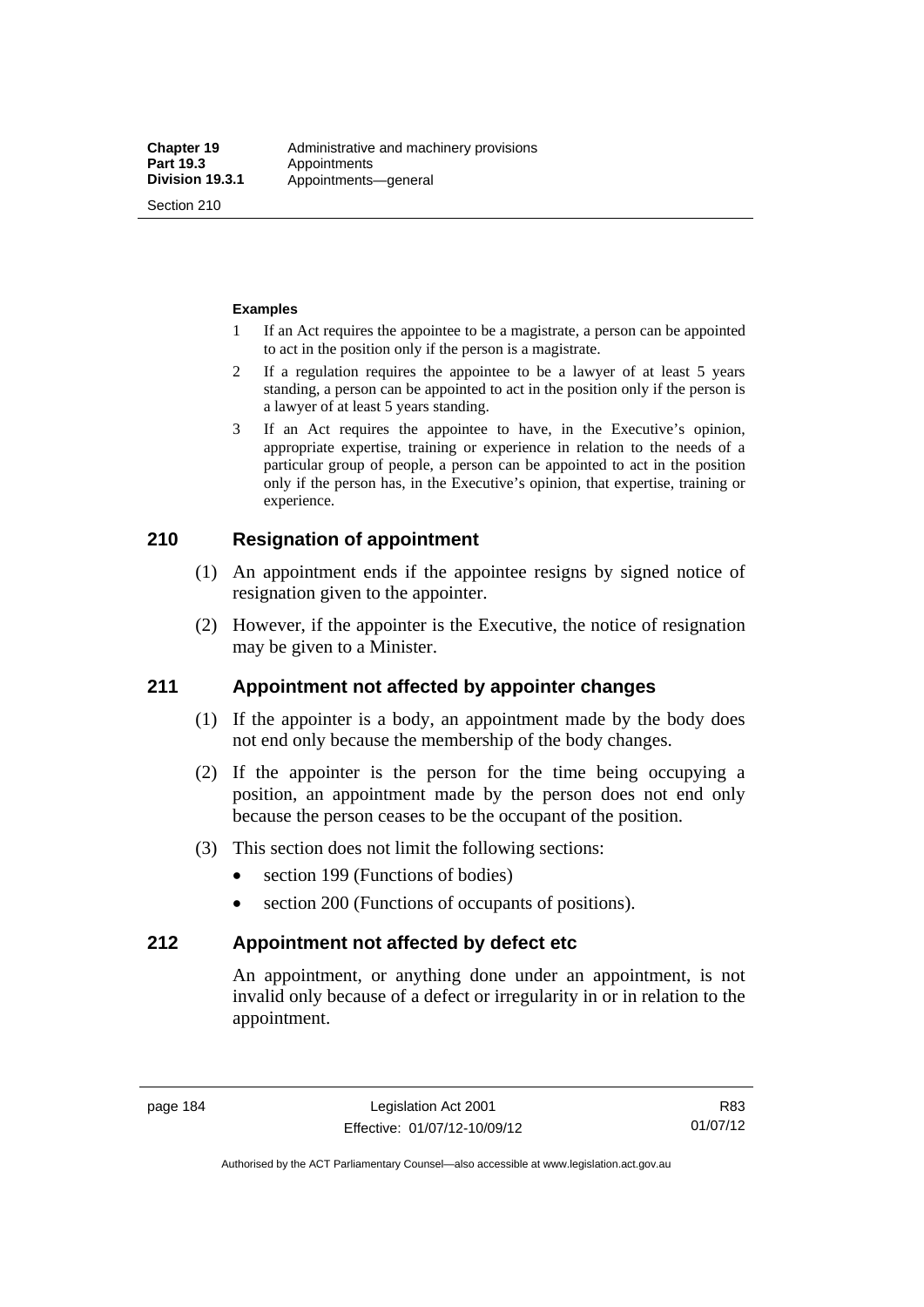# **Division 19.3.2 Acting appointments**

## **215 Application—div 19.3.2**

This division applies if a law gives an entity (the *appointer*) power to appoint a person to act in a position under a law.

## **216 Acting appointments must be in writing etc**

- (1) An acting appointment must be made, or evidenced, by writing (the *instrument of appointment*) signed by the appointer.
- (2) If a law provides for a maximum or minimum period of appointment, the instrument of appointment must state the period for which the acting appointment is made.

### **Examples—stated appointment periods**

- 1 1 year
- 2 until 31 December 2002 (a period of 9 months)
- *Note 1* See also s 219 (Appointer may decide terms of acting appointment etc) and s 221 (How long does an acting appointment operate?)
- *Note 2* An example is part of the Act, is not exhaustive and may extend, but does not limit, the meaning of the provision in which it appears (see s 126 and s 132).

## **217 Acting appointment may be made by name or position**

- (1) The appointer may make an acting appointment by—
	- (a) naming the person appointed; or
	- (b) nominating the occupant of a position (however described), at a particular time or from time to time.
- (2) For this division, the person named, or the occupant of the position nominated, is the *appointee*.

*Note* A power to make an appointment includes power to make an acting appointment (see s 209).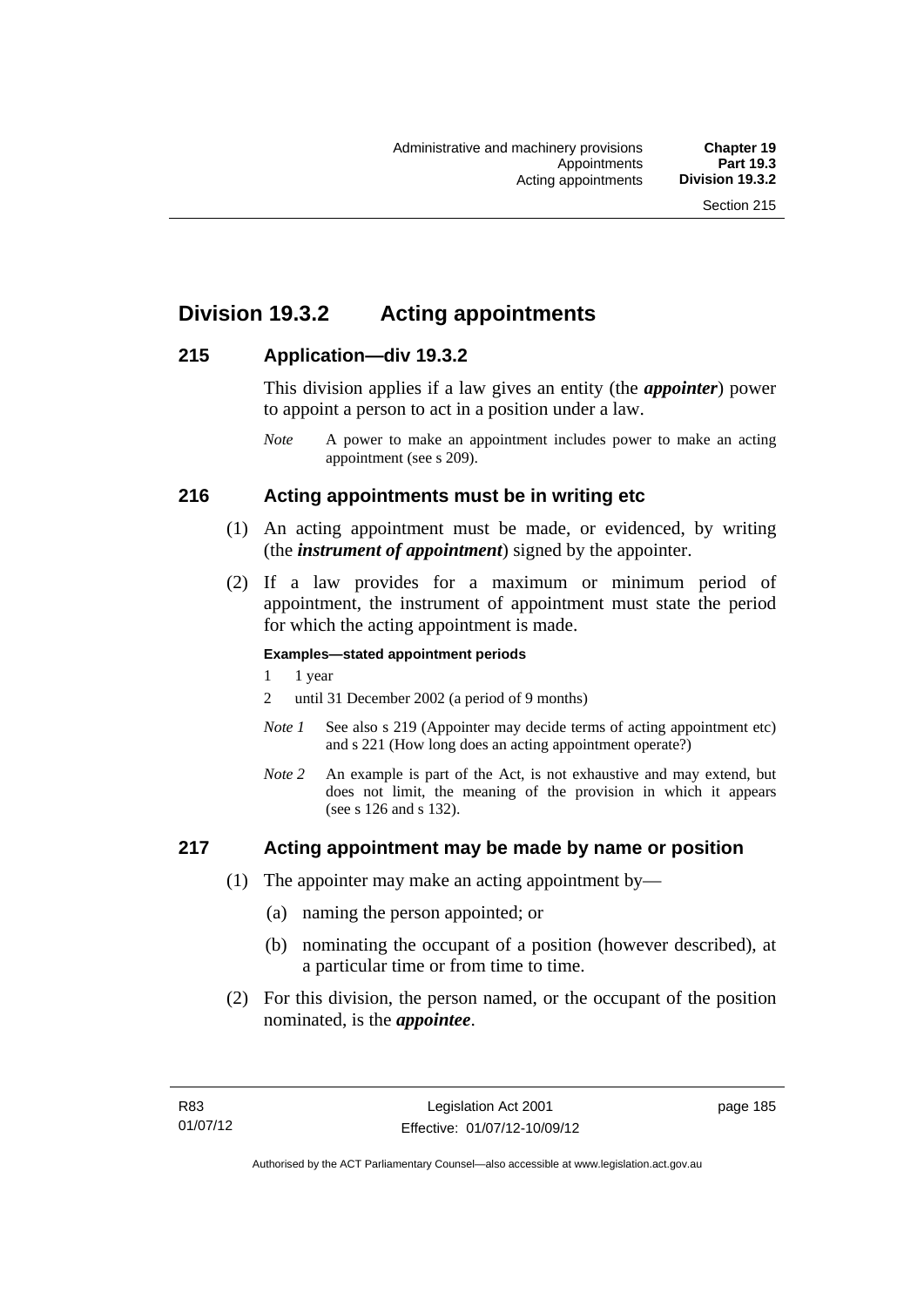Section 218

## **218 Instrument may provide when acting appointment has effect etc**

The instrument making or evidencing the acting appointment may provide that the appointment has effect only in stated circumstances or subject to stated conditions or limitations.

#### **Examples**

- 1 The instrument relating to a standing (or dormant) acting appointment for a position provides that when the substantive occupant of the position (Y) is overseas X may act in the position, but may exercise stated powers of the position only with Y's approval.
- 2 X is appointed to act in Y's position if Y is out of the ACT and a declaration of acute fire danger is published under the *ABC Act 2000*.
- *Note* An example is part of the Act, is not exhaustive and may extend, but does not limit, the meaning of the provision in which it appears (see s 126 and s 132).

# **219 Appointer may decide terms of acting appointment etc**

- (1) The appointer may—
	- (a) decide the terms of the acting appointment, including any remuneration and allowances; and
	- (b) end the appointment at any time.

#### **Example—par (b)**

A appoints X to act in a position for 10 months. Two months after X begins to act, A ends the appointment.

- *Note 1* See also s 221 (How long does an acting appointment operate?)
- *Note 2* An example is part of the Act, is not exhaustive and may extend, but does not limit, the meaning of the provision in which it appears (see s 126 and s 132).

R83 01/07/12

Authorised by the ACT Parliamentary Counsel—also accessible at www.legislation.act.gov.au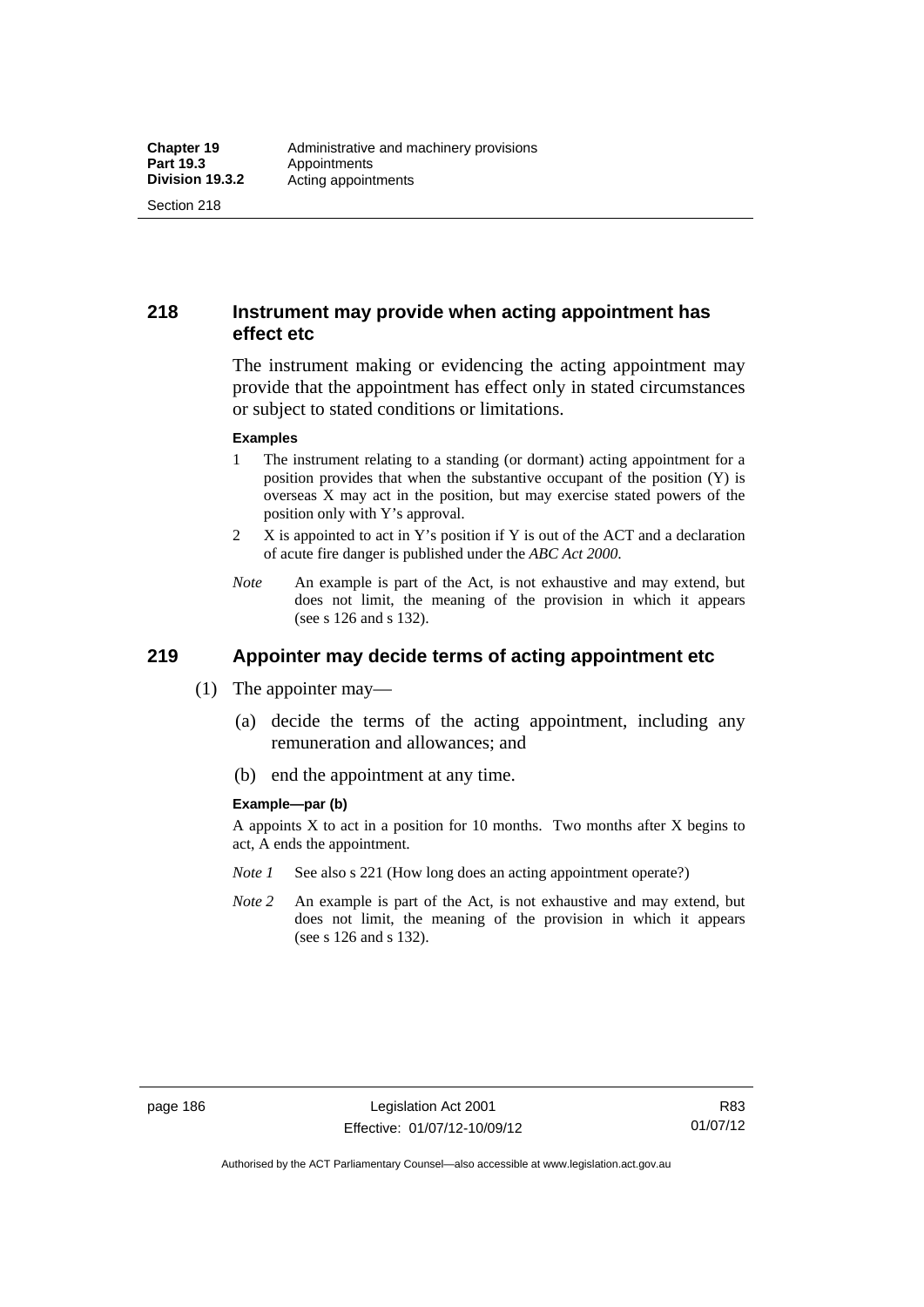(2) The power to end the acting appointment is exercisable in the same way, and subject to the same conditions, as the power to make the acting appointment.

#### **Example**

If the power to make the acting appointment is exercisable only on the recommendation of a body, the power to end the appointment is exercisable only on the recommendation of the body.

## **220 Appointee may exercise functions under acting appointment etc**

While the appointee is acting in the position—

- (a) the appointee has, subject to the instrument making or evidencing the appointment, all the functions of the occupant of the position; and
- (b) all territory laws apply in relation to the appointee as if the appointee were the occupant of the position.
- *Note Function* is defined in the dictionary, pt 1 to include authority, duty and power.

## **221 How long does an acting appointment operate?**

 (1) If the appointee acts in the position because it is vacant, the appointee may not act for more than 1 year after the position became vacant.

*Note* See also s 219 (Appointer may decide terms of acting appointment etc)

- (2) If the appointee is acting in a position that becomes vacant while the appointee is acting, the appointee may continue to act until the first of the following happens:
	- (a) the appointer ends the appointment;
	- (b) the vacancy is filled;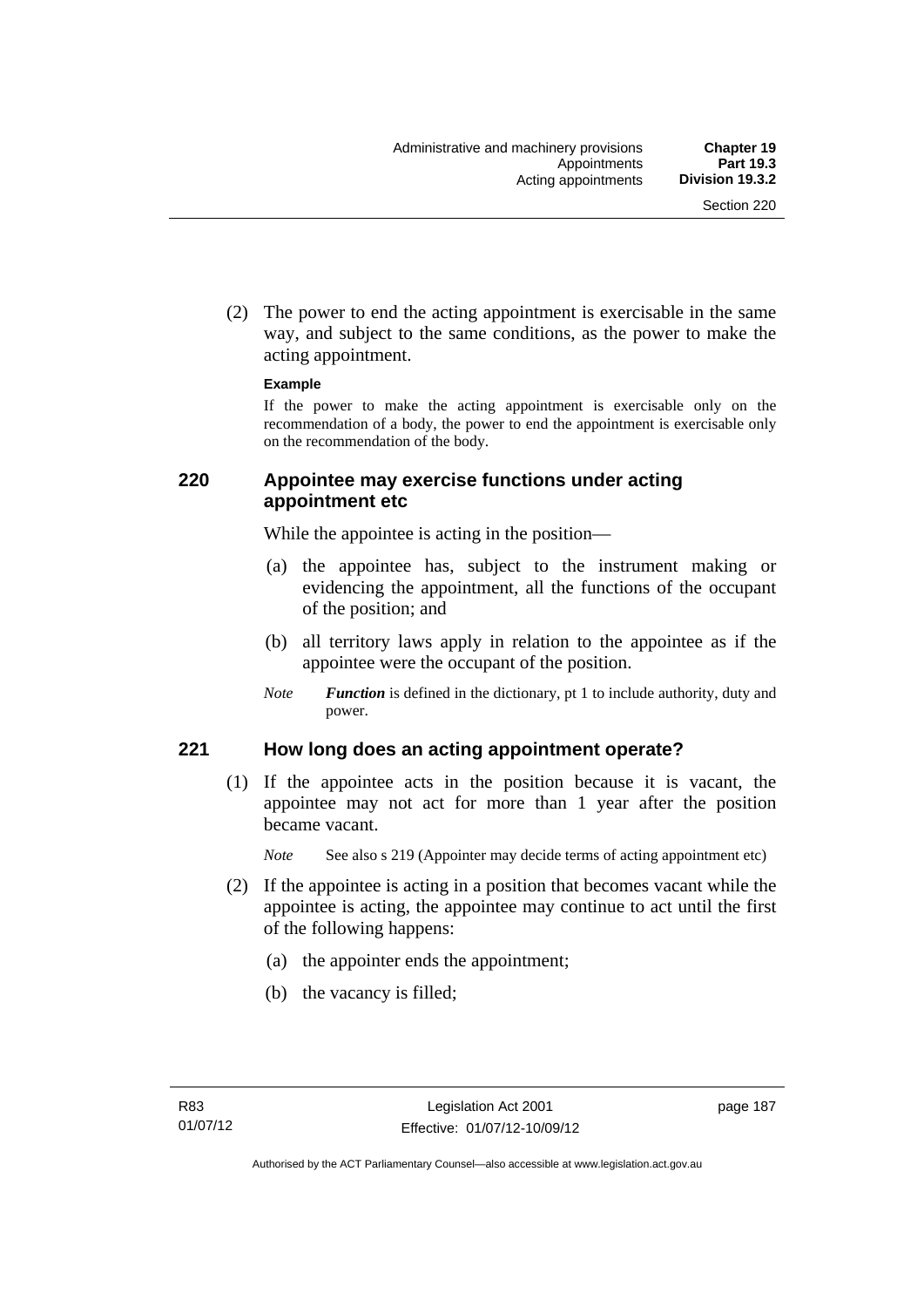Section 222

(c) 1 year after the position became vacant.

#### **Example**

A appoints  $X$  to act in Y's position for a year while Y is on secondment in another agency. Three months after X begins to act, Y is permanently transferred to the other agency. One month later,  $Z$  is appointed to the position in which  $X$  is acting. The appointment of Z brings X's acting appointment to an end.

- *Note* An example is part of the Act, is not exhaustive and may extend, but does not limit, the meaning of the provision in which it appears (see s 126 and s 132).
- (3) If the appointee acts in the position because the occupant of the position cannot exercise functions and the occupant resumes the exercise of the functions, the appointment no longer authorises the appointee to act on that occasion.
	- *Note Function* is defined in the dictionary, pt 1 to include authority, duty and power.

## **222 Resignation of acting appointment**

- (1) An acting appointment ends if the appointee resigns by signed notice of resignation given to the appointer.
- (2) However, if the appointer is the Executive, the notice of resignation may be given to a Minister.

## **223 Effect of acting appointment on substantive appointment etc**

- (1) If the appointee is the occupant of another position under a law (the *substantive position*), the appointee does not cease to occupy the substantive position only because of the appointee's appointment or because the appointee acts under the appointment.
- (2) This section does not prevent an acting appointment being made to the substantive position.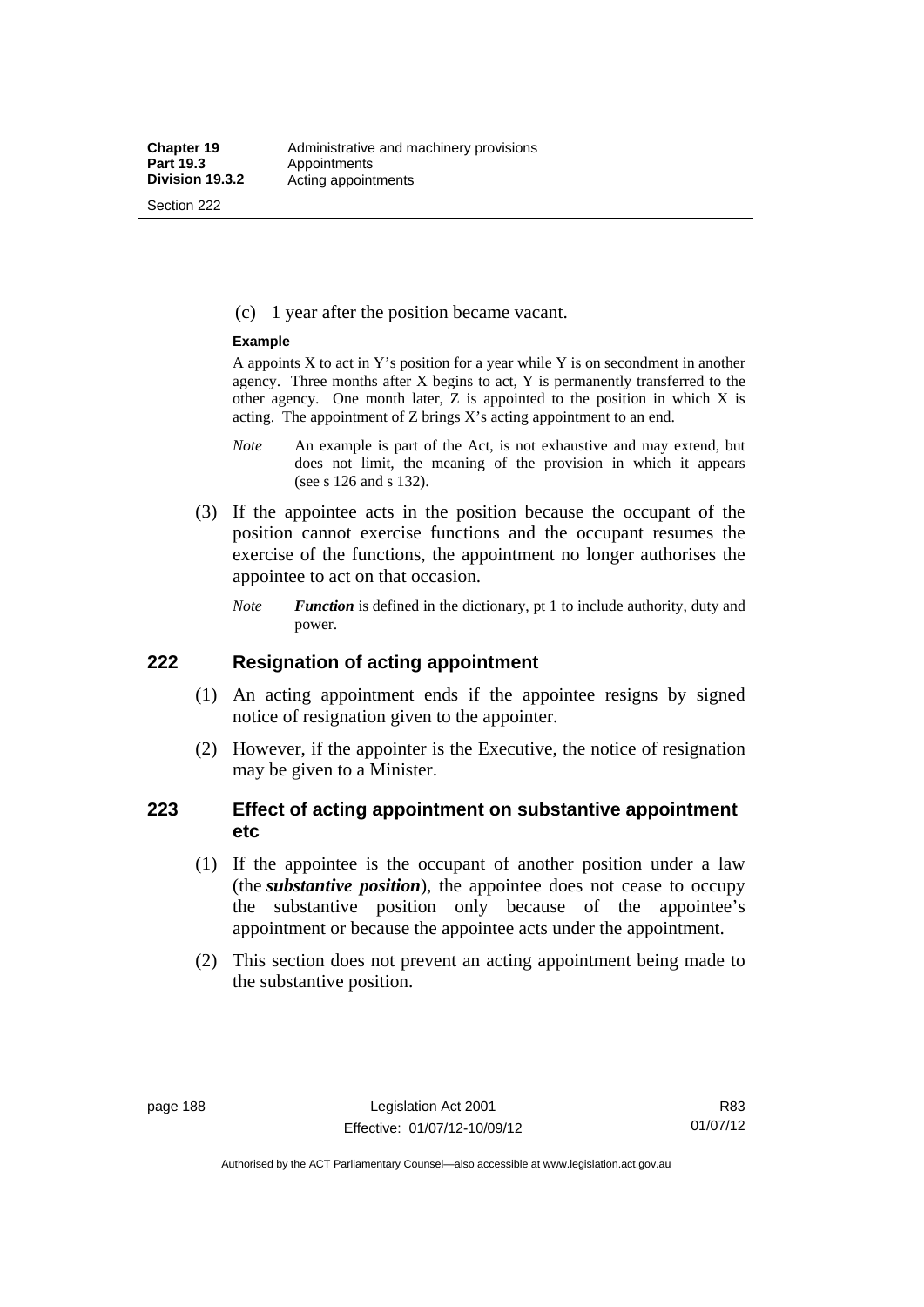## **224 Acting appointment not affected by appointer changes**

- (1) If the appointer is a body, an acting appointment made by the body does not end only because the membership of the body changes.
- (2) If the appointer is the person for the time being occupying a position, an acting appointment made by the person does not end only because the person ceases to be the occupant of the position.
- (3) This section does not limit the following sections:
	- section 199 (Functions of bodies)
	- section 200 (Functions of occupants of positions).

## **225 Acting appointment not affected by defect etc**

- (1) An acting appointment, or anything done under an acting appointment, is not invalid only because of a defect or irregularity in or in relation to the appointment.
- (2) Anything done by or in relation to the appointee while the appointee purports to act in the position is not invalid only because—
	- (a) the occasion for the appointment had not arisen or had ended; or
	- (b) the appointment had ended; or
	- (c) the occasion for the appointee to act had not arisen or had ended.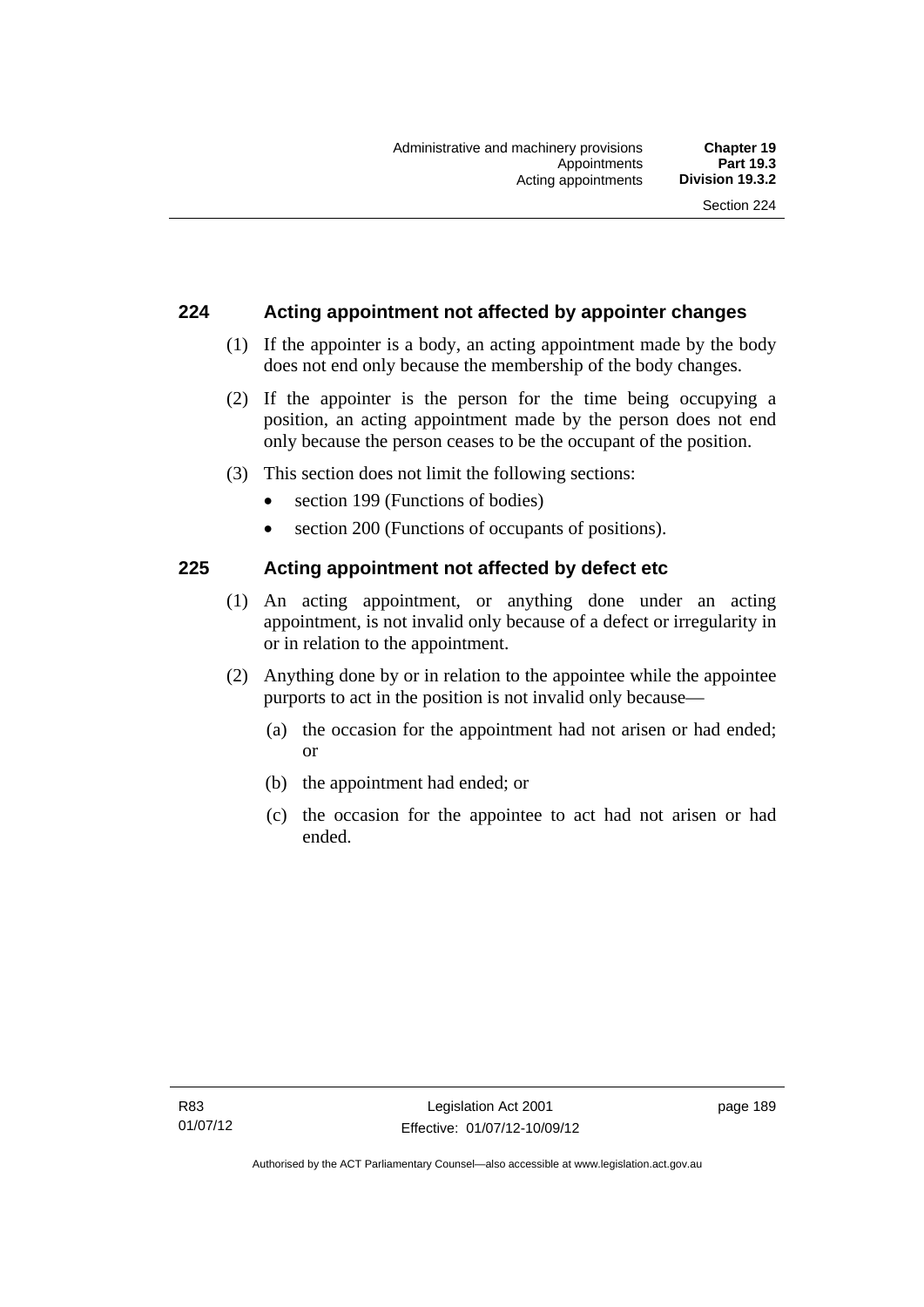Section 225A

# **Division 19.3.2A Standing acting arrangements**

## **225A Application—div 19.3.2A**

This division applies to a position if a law provides that a person acts in the position in stated circumstances.

#### **Example**

The *Hypothetical Act 2003* provides for the deputy director of the hypothetical entity to act in the position of director of the entity if the position is vacant or the director cannot for any reason exercise the functions of the position.

*Note* An example is part of the Act, is not exhaustive and may extend, but does not limit, the meaning of the provision in which it appears (see s 126 and s 132).

## **225B Person acting under standing acting arrangement may exercise functions etc**

- (1) A person acting in the position has, subject to the law providing for the acting or any other law, all the functions of the occupant of the position.
	- *Note Function* is defined in the dictionary, pt 1 to include authority, duty and power.
- (2) All territory laws apply in relation to the person as if the person were the occupant of the position.

# **Division 19.3.3 Appointments—Assembly consultation**

### **226 Meaning of** *statutory position***—div 19.3.3**

In this division:

*statutory position* means a position (including as a member of a territory authority) established under an Act.

*Note Position* includes office (see dict, pt 1, def *position*).

page 190 Legislation Act 2001 Effective: 01/07/12-10/09/12

R83 01/07/12

Authorised by the ACT Parliamentary Counsel—also accessible at www.legislation.act.gov.au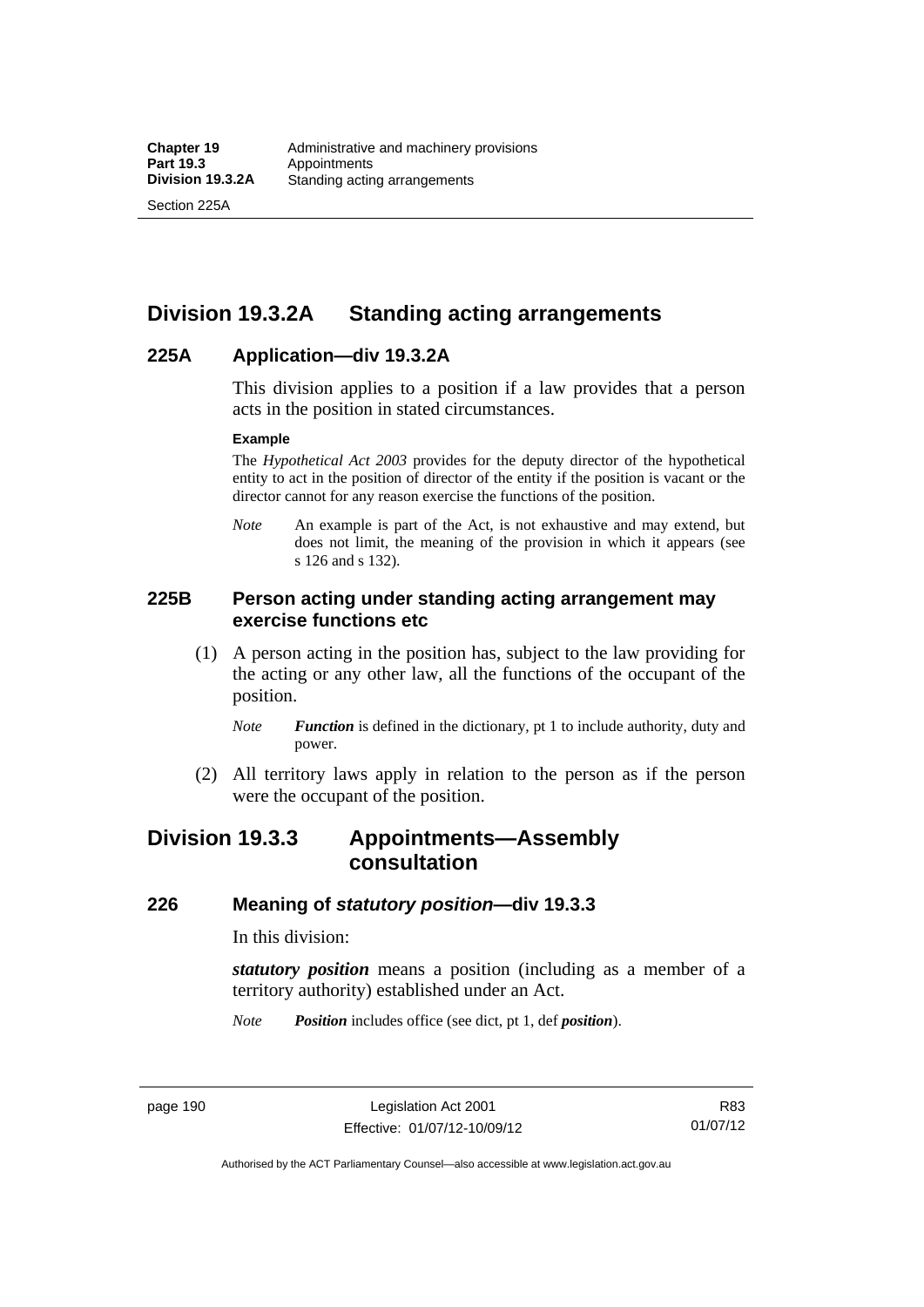## **227 Application—div 19.3.3**

- (1) This division applies if a Minister has the power under an Act to appoint a person to a statutory position.
- (2) However, this division does not apply to an appointment of—
	- (a) a public servant to a statutory position (whether or not the Act under which the appointment is made requires that the appointee be a public servant); or
	- (b) a person to, or to act in, a statutory position for not longer than 6 months, unless the appointment is of the person to, or to act in, the position for a 2nd or subsequent consecutive period; or
	- (c) a person to a statutory position if the only function of the position is to advise the Minister.

### **228 Consultation with appropriate Assembly committee**

- (1) Before making an appointment to a statutory position, a Minister must consult—
	- (a) a standing committee of the Legislative Assembly nominated by the Speaker for the purpose; or
	- (b) if no nomination under paragraph (a) is in force—the standing committee of the Legislative Assembly responsible for the scrutiny of public accounts.
- (2) The committee may make a recommendation to the Minister about the proposed appointment.
- (3) The Minister must not make the appointment until the Minister has received a recommendation or 30 days have passed since the consultation took place, whichever happens first.
- (4) In making the appointment, the Minister must have regard to any recommendation received.

page 191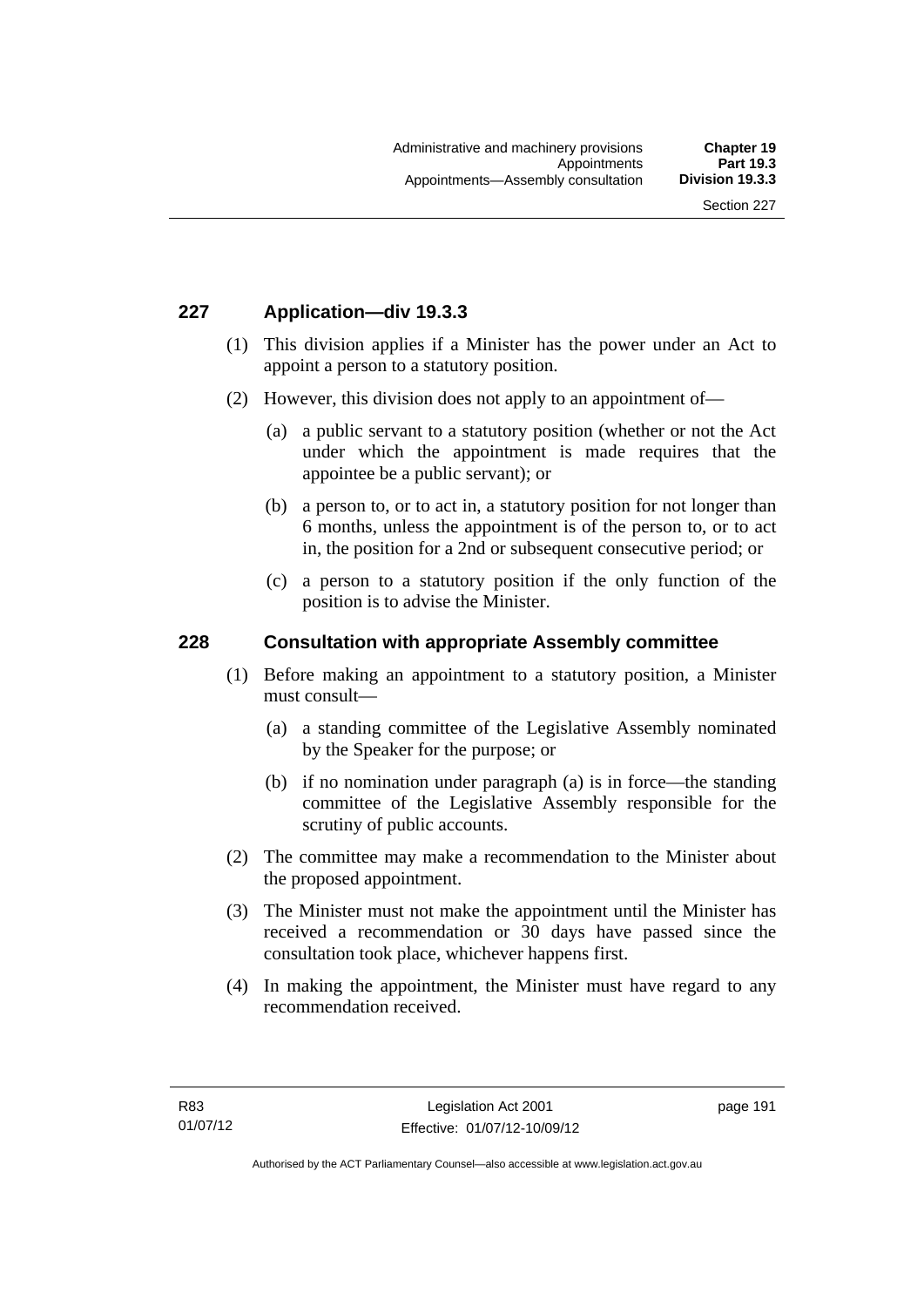Section 229

## **229 Appointment is disallowable instrument**

The instrument making, or evidencing, an appointment to which this division applies is a disallowable instrument.

*Note* A disallowable instrument must be notified and presented to the Legislative Assembly (see ch 7 (Presentation, amendment and disallowance of subordinate laws and disallowable instruments)).

page 192 Legislation Act 2001 Effective: 01/07/12-10/09/12

R83 01/07/12

Authorised by the ACT Parliamentary Counsel—also accessible at www.legislation.act.gov.au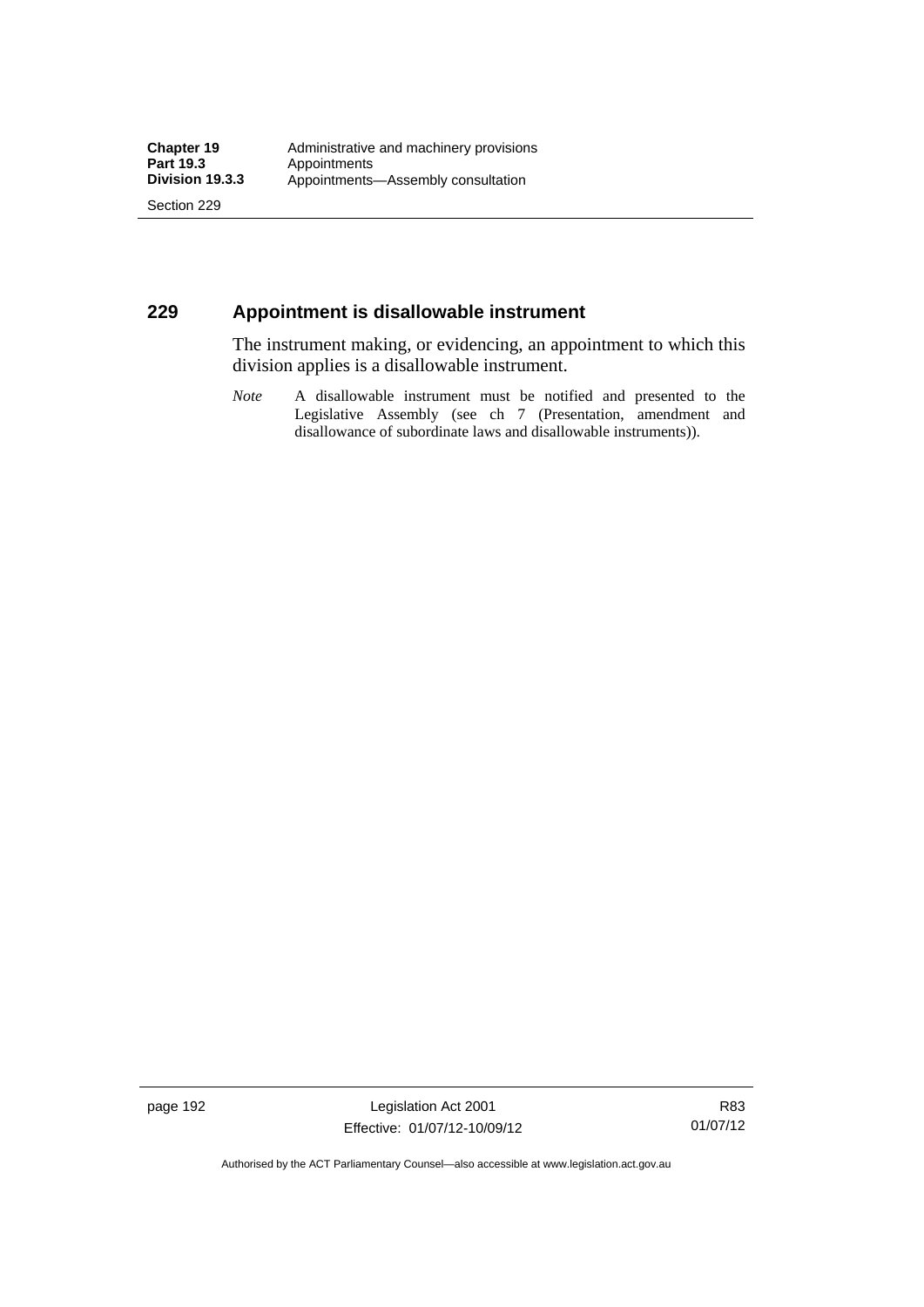# **Part 19.4 Delegations**

## **230 Application—pt 19.4 generally**

This part applies if a law authorises or requires an entity (the *appointer*) to delegate (or subdelegate) a function.

*Note Function* is defined in the dictionary, pt 1 to include authority, duty and power.

## **231 Application—pt 19.4 to subdelegations**

- (1) This part applies to the subdelegation of a function in the same way as it applies to the delegation of the function.
- (2) However, if the appointer delegates a function to a delegate, the delegate may not subdelegate the function.
- (3) Subsection (2) is a determinative provision.

#### **Examples**

- 1 The *ABC Act 2003* provides that an appointer (X) may delegate X's functions to Y. The Act is silent on the subdelegation of the functions. Y may not subdelegate X's functions to Z.
- 2 The *ABC Act 2003* provides that an appointer (X) may delegate X's functions to Y, with authority for Y to subdelegate the functions. Because the Act authorises subdelegation, it expressly displaces this Act, section 231 (2) (see s 6). Y can therefore subdelegate  $\overline{X}$ 's functions to Z (compare s 236, which deals with the subdelegation of a power to delegate)*.*
- *Note 1* See s 5 for the meaning of determinative provisions, and s 6 for their displacement.
- *Note 2* An example is part of the Act, is not exhaustive and may extend, but does not limit, the meaning of the provision in which it appears (see s 126 and s 132).

## **232 Delegation must be in writing etc**

A delegation must be made, or evidenced, by writing signed by the appointer.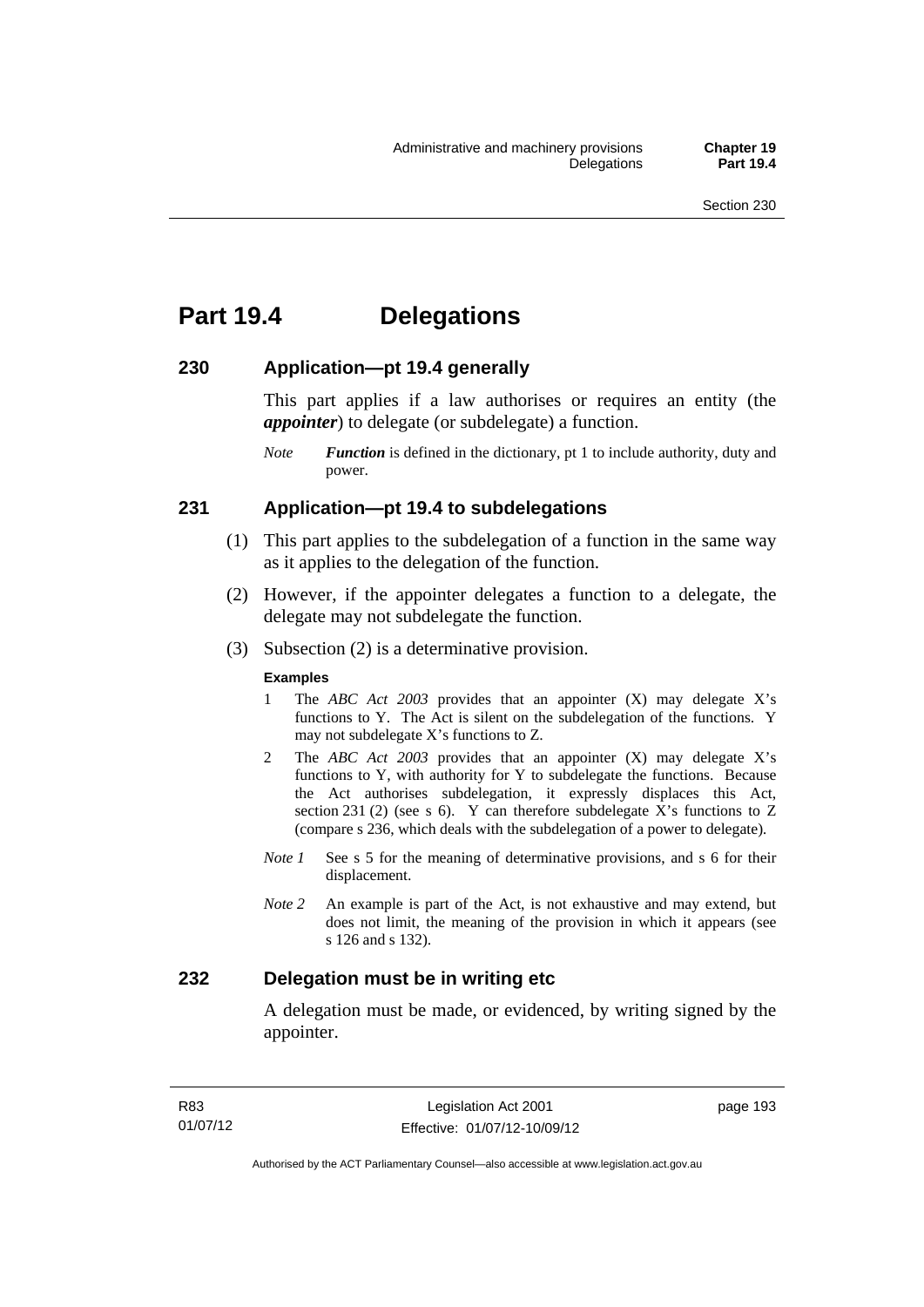### **233 Delegation may be made by name or position**

- (1) The appointer may delegate by—
	- (a) naming the person to whom the delegation is made; or
	- (b) nominating the occupant of a position (however described), at a particular time or from time to time.
- (2) For this part, the person named, or the occupant of the position nominated, is the *delegate*.

## **234 Instrument may provide when delegation has effect etc**

The instrument making or evidencing a delegation may provide—

- (a) that the delegation has effect only in stated circumstances or subject to stated conditions, limitations or directions; or
- (b) that all of a function, or a stated part of the function, is delegated.

#### **Examples**

- 1 The delegation provides that, when the appointer (Y) is outside Australia, the delegate (X) may exercise her functions except that stated functions may only be exercised with Y's approval.
- 2 The delegation provides that X may enter into a contract for the purchase of property of not more than \$50 000 in value.
- 3 The delegation provides that X may grant licences under a stated Act but that, in considering applications, X must take account of the policy of the agency (authorised by the Act) that there should not be more than 100 licences current at any time.
- *Note* An example is part of the Act, is not exhaustive and may extend, but does not limit, the meaning of the provision in which it appears (see s 126 and s 132).

## **235 Delegation may be made to 2 or more delegates**

The appointer may delegate the appointer's function, or any part of the function, to 2 or more delegates.

page 194 Legislation Act 2001 Effective: 01/07/12-10/09/12

Authorised by the ACT Parliamentary Counsel—also accessible at www.legislation.act.gov.au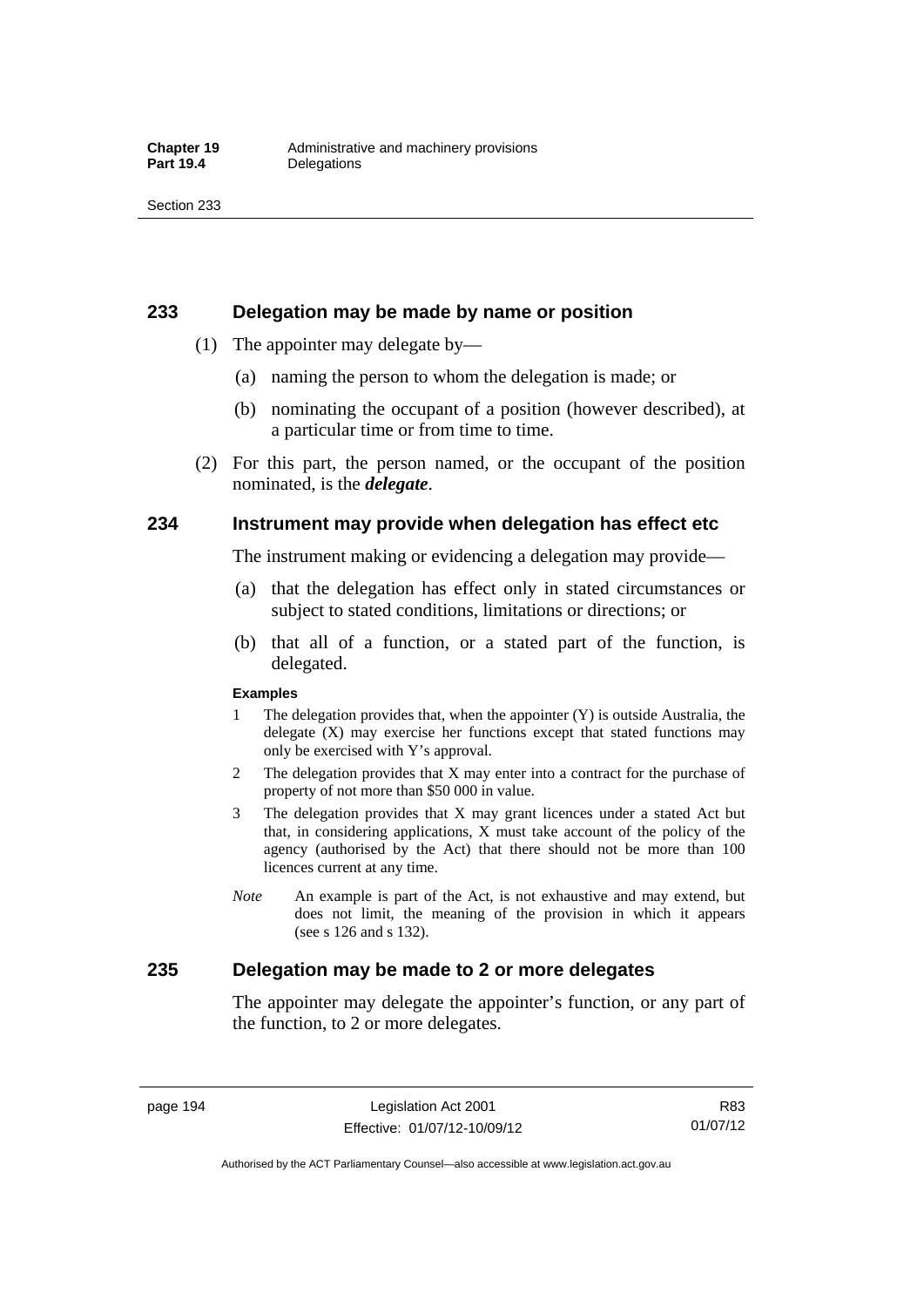## **236 Power to delegate may not be delegated**

- (1) The appointer may not delegate the appointer's power to delegate.
- (2) Subsection (1) is a determinative provision.
	- *Note* See s 5 for the meaning of determinative provisions, and s 6 for their displacement.

#### **Examples**

- 1 The *ABC Act 2003* provides that an appointer (X) may delegate X's functions to Y. The Act is silent on X's power to delegate the power to delegate. X may not delegate X's power to delegate to Y.
- 2 The *ABC Act 2003* provides that an appointer (X) may delegate X's functions to Y, with authority for X to delegate X's power to delegate. Because the Act authorises the delegation of the power to delegate, it expressly displaces this Act, s 236 (1) (see s 6). X can therefore delegate X's power to delegate to Y (compare s 231, which deals with the subdelegation of a delegated function).
- *Note* An example is part of the Act, is not exhaustive and may extend, but does not limit, the meaning of the provision in which it appears (see s 126 and s 132).

### **237 Delegation may be amended or revoked**

- (1) The appointer may amend a delegation or revoke it completely or partly.
- (2) The power to amend or revoke a delegation is exercisable in the same way, and subject to the same conditions, as the power to delegate.

#### **Example**

If the power to delegate is exercisable only with the Minister's approval, the power to revoke the delegation is exercisable only with the Minister's approval.

*Note* An example is part of the Act, is not exhaustive and may extend, but does not limit, the meaning of the provision in which it appears (see s 126 and s 132).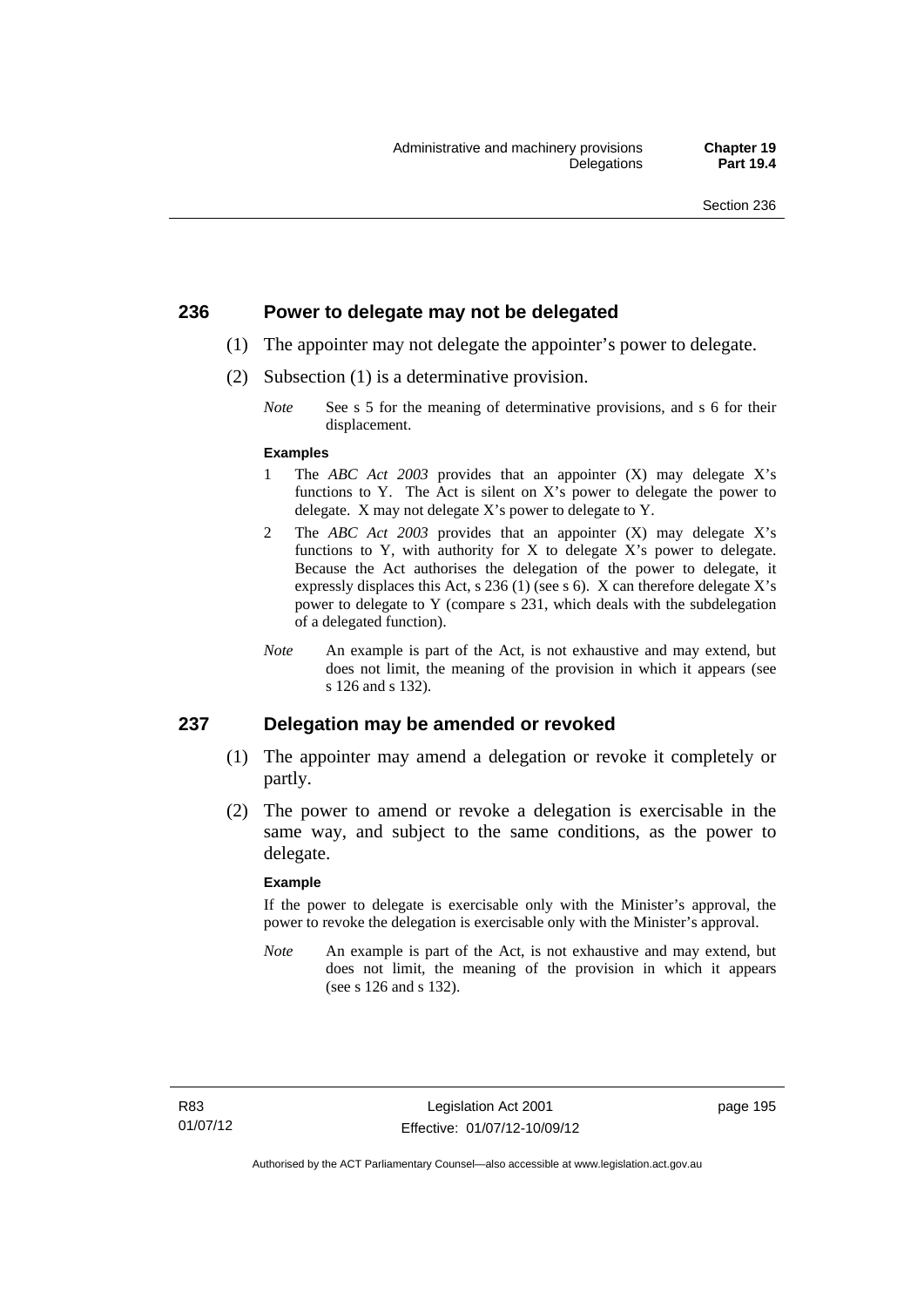## **238 Appointer responsible for delegated function**

The delegation of a function, or a part of a function, does not relieve the appointer of the appointer's obligation to ensure that the function is properly exercised.

## **239 Exercise of delegation by delegate**

- (1) A delegate must exercise the delegation subject to any conditions, limitations or directions in the instrument making or evidencing the delegation.
- (2) All territory laws apply to the delegate in the exercise of the delegation as if the delegate were the appointer.
- (3) Without limiting subsection (2), if the exercise of a function by the appointer is dependent on the appointer's state of mind and the function is delegated, the function may be exercised by the delegate on the delegate's state of mind.
- (4) Anything done by or in relation to the delegate in the exercise of the delegation is taken to have been done by or in relation to the appointer.
	- *Note 1* Section 94 provides that a delegation under a law that is in force immediately before an amendment of the law continues to have effect as if made under the amended law.
	- *Note 2* Section 196 gives a delegate the powers necessary or convenient to exercise a delegated function.
- (5) In this section:

*state of mind* includes knowledge, intention, opinion, belief or purpose.

## **240 Appointer may exercise delegated function**

A function that has been delegated may, despite the delegation, be exercised by the appointer.

page 196 Legislation Act 2001 Effective: 01/07/12-10/09/12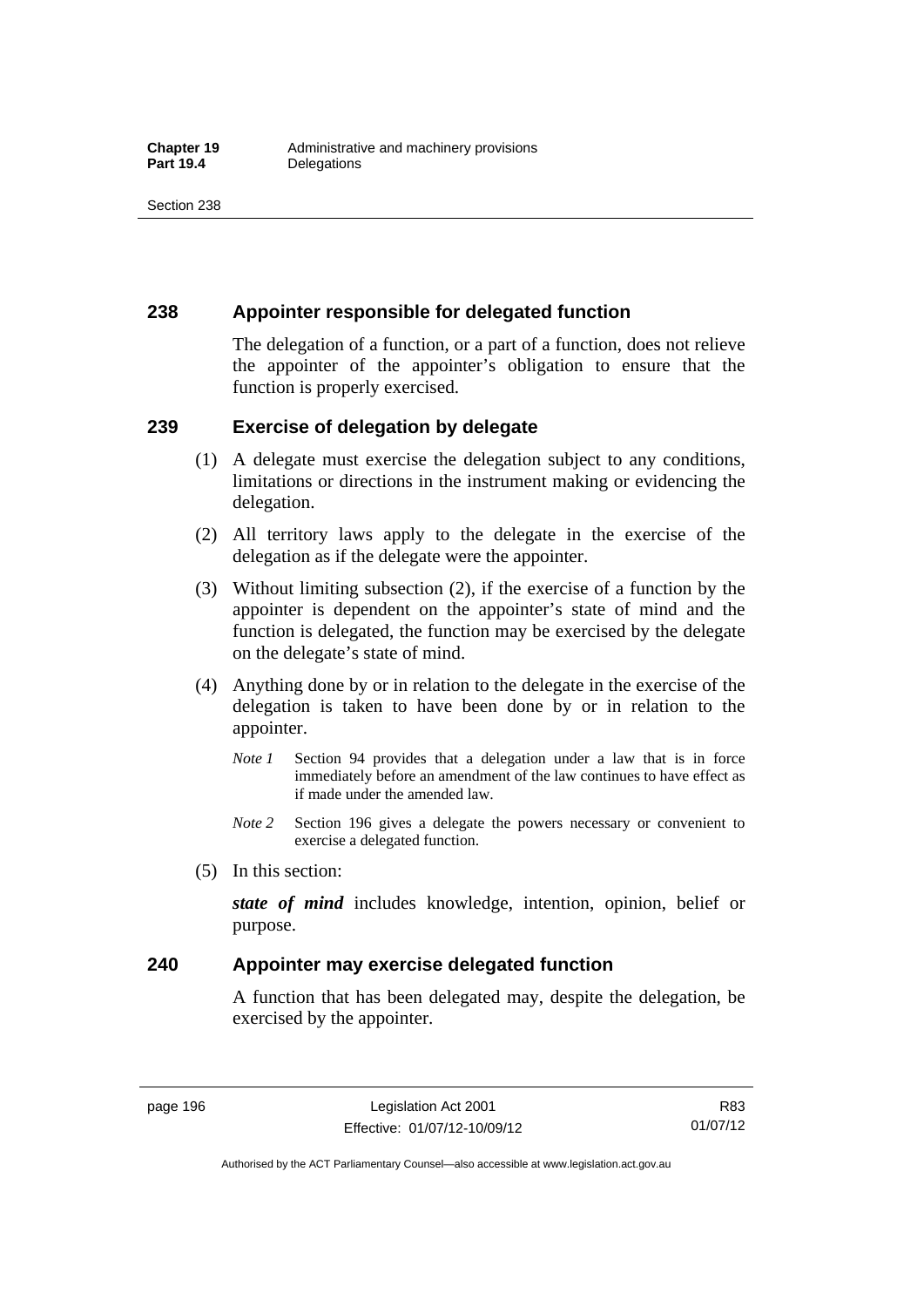# **241 Delegation not affected by appointer changes**

- (1) If the appointer is a body, a delegation made by the body does not end only because the membership of the body changes.
- (2) If the appointer is the person for the time being occupying a position, a delegation made by the person does not end only because the person ceases to be the occupant of the position.
- (3) This section does not limit the following sections:
	- section 199 (Functions of bodies)
	- section 200 (Functions of occupants of positions).

# **242 Delegation not affected by defect etc**

- (1) A delegation, or anything done under a delegation, is not invalid only because of a defect or irregularity in or in relation to the delegation.
- (2) Anything done by or in relation to the delegate while the delegate purports to exercise the delegation is not invalid only because—
	- (a) the delegation had been amended or revoked; or
	- (b) the occasion for the delegate to exercise the delegation had not arisen or had ended.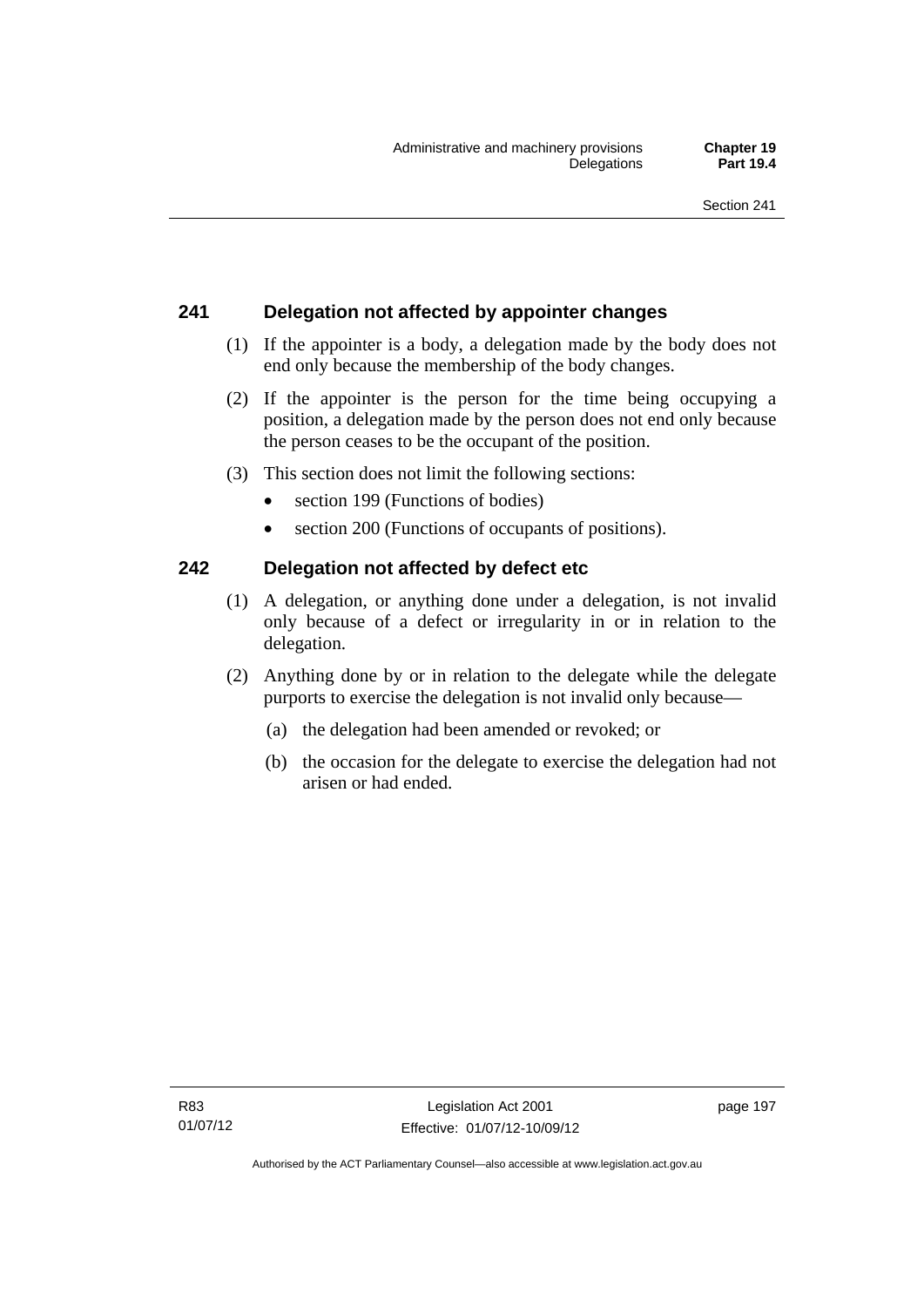Section 245

# **Part 19.5 Service of documents**

## **245 Application—pt 19.5**

This part applies to a document that is authorised or required under a law to be served (whether the word 'serve', 'give', 'notify', 'send' or 'tell' or any other word is used).

## **246 Definitions—pt 19.5**

In this part:

*administrator*, of a law, means the entity administering or responsible for the law.

*agency* means—

- (a) an administrative unit; or
- (b) a statutory office-holder; or
- (c) any other entity established for a public purpose under a law;

and includes a member of, or a member of the staff of, the agency.

*business address*, of an individual, corporation or agency in relation to anything done or to be done under a law, includes the latest business address, or address for service of notices (however described), of the individual, corporation or agency (if any) recorded in a register or other records kept by the administrator of the law.

*corporation* does not include an agency.

*document* includes a notice, an article that may be sent by post or anything else.

*email address*, of an individual, corporation or agency in relation to anything done or to be done under a law, includes the latest email address of the individual, corporation or agency (if any) recorded in a register or other records kept by the administrator of the law.

Authorised by the ACT Parliamentary Counsel—also accessible at www.legislation.act.gov.au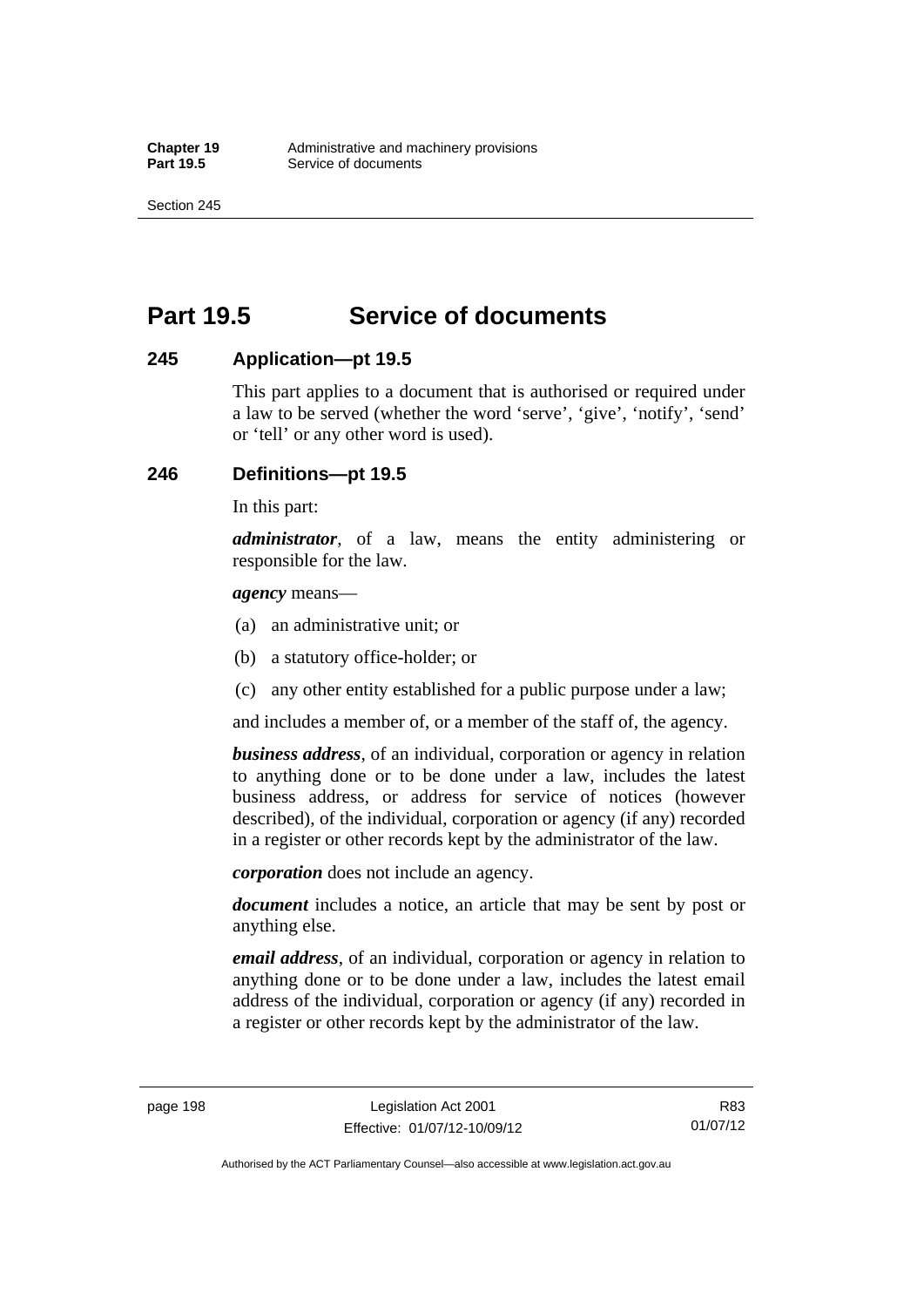### *executive officer* means—

- (a) for a corporation—a person (however described and whether or not the person is a director of the corporation) who is concerned with, or takes part in, the corporation's management; or
- (b) for an agency that is an administrative unit—the director-general of the administrative unit; or
- (c) for an agency that is a statutory office-holder—the occupant of the position; or
- (d) for an agency constituted by 2 or more people—the person who is entitled, because of the position occupied by the person, to preside at any meeting of the agency at which the person is present; or
- (e) for any other agency—the chief executive officer (however described) of the agency; or
- (f) for any agency—a person (however described) who is concerned with, or takes part in, the agency's management.

*fax number*, of an individual, corporation or agency in relation to anything done or to be done under a law, includes the latest fax number of the individual, corporation or agency (if any) recorded in a register or other records kept by the administrator of the law.

*home address*, of an individual in relation to anything done or to be done under a law, includes the latest home address, or address for service of notices (however described), of the person (if any) recorded in a register or other records kept by the administrator of the law.

*responsible*, for a law, means allocated responsibility for the law under the *Public Sector Management Act 1994*, section 14 (1) (b) (Ministerial responsibility and functions of administrative units).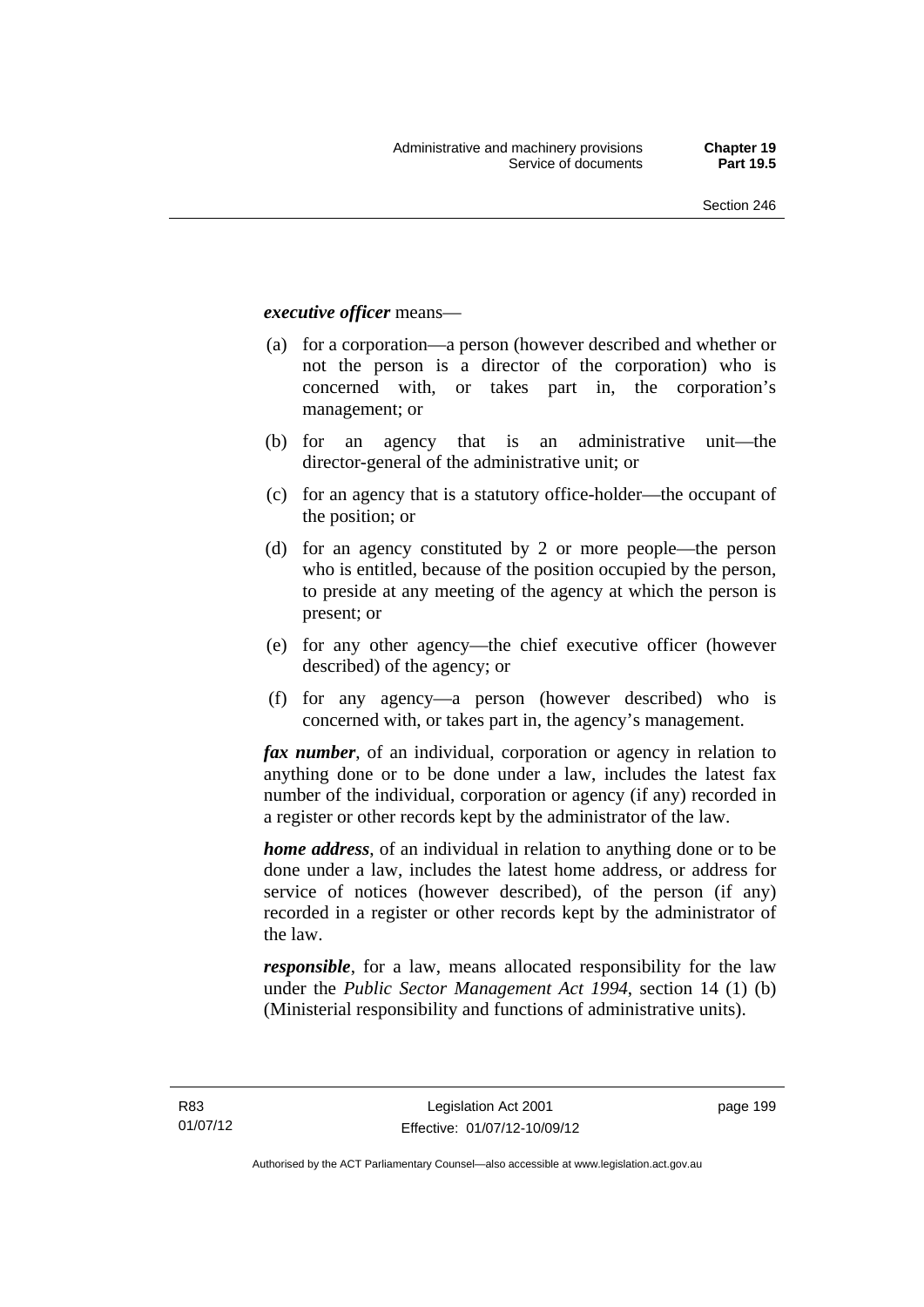## **247 Service of documents on individuals**

- (1) A document may be served on an individual—
	- (a) by giving it to the individual; or
	- (b) by sending it by prepaid post, addressed to the individual, to a home or business address of the individual; or
	- (c) by faxing it to a fax number of the individual; or
	- (d) by emailing it to an email address of the individual; or
	- (e) by leaving it, addressed to the individual, at a home or business address of the individual with someone who appears to be at least 16 years old and to live or be employed at the address.
	- *Note* See s 251 for service of documents under other laws.
- (2) This section applies to service of a document outside the ACT in the same way as it applies to service of the document in the ACT.

## **248 Service of documents on corporations**

- (1) A document may be served on a corporation—
	- (a) by giving it to an executive officer of the corporation; or
	- (b) by sending it by prepaid post, addressed to the corporation (or an executive officer of the corporation), to the address of any of its registered offices or any other business address of the corporation; or
	- (c) by faxing it to a fax number of the corporation; or
	- (d) by emailing it to an email address of the corporation; or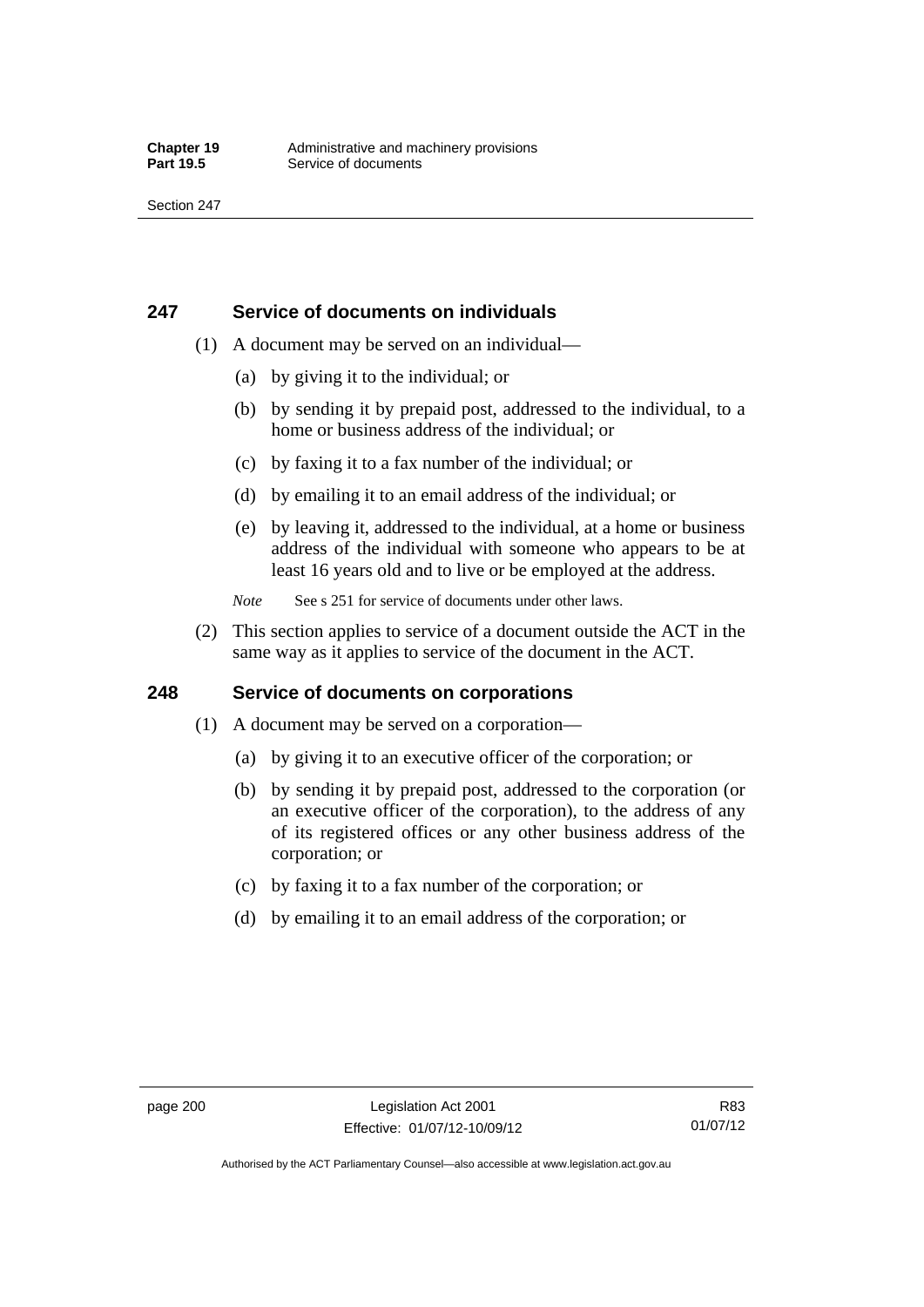(e) by leaving it, addressed to the corporation (or an executive officer of the corporation), at the address of any of the corporation's registered offices, or any other business address of the corporation, with someone who appears to be at least 16 years old and to be employed at the address.

*Note* See s 251 for service of documents under other laws.

 (2) This section applies to service of a document outside the ACT in the same way as it applies to service of the document in the ACT.

### **249 Service of documents on agencies**

A document may be served on an agency—

- (a) by giving it to an executive officer of the agency; or
- (b) by sending it by prepaid post, addressed to the agency (or an executive officer of the agency), to the address of any office of the agency or any other business address of the agency; or
- (c) by faxing it to a fax number of the agency; or
- (d) by emailing it to an email address of the agency; or
- (e) by leaving it, addressed to the agency (or an executive officer of the agency), at the address of any of the agency's offices or any other business address of the agency with someone who appears to be employed at the agency.
- *Note* See s 251 for service of documents under other laws.

#### **250 When document taken to be served**

 (1) A document served by post under this part is taken to be served when the document would have been delivered in the ordinary course of post.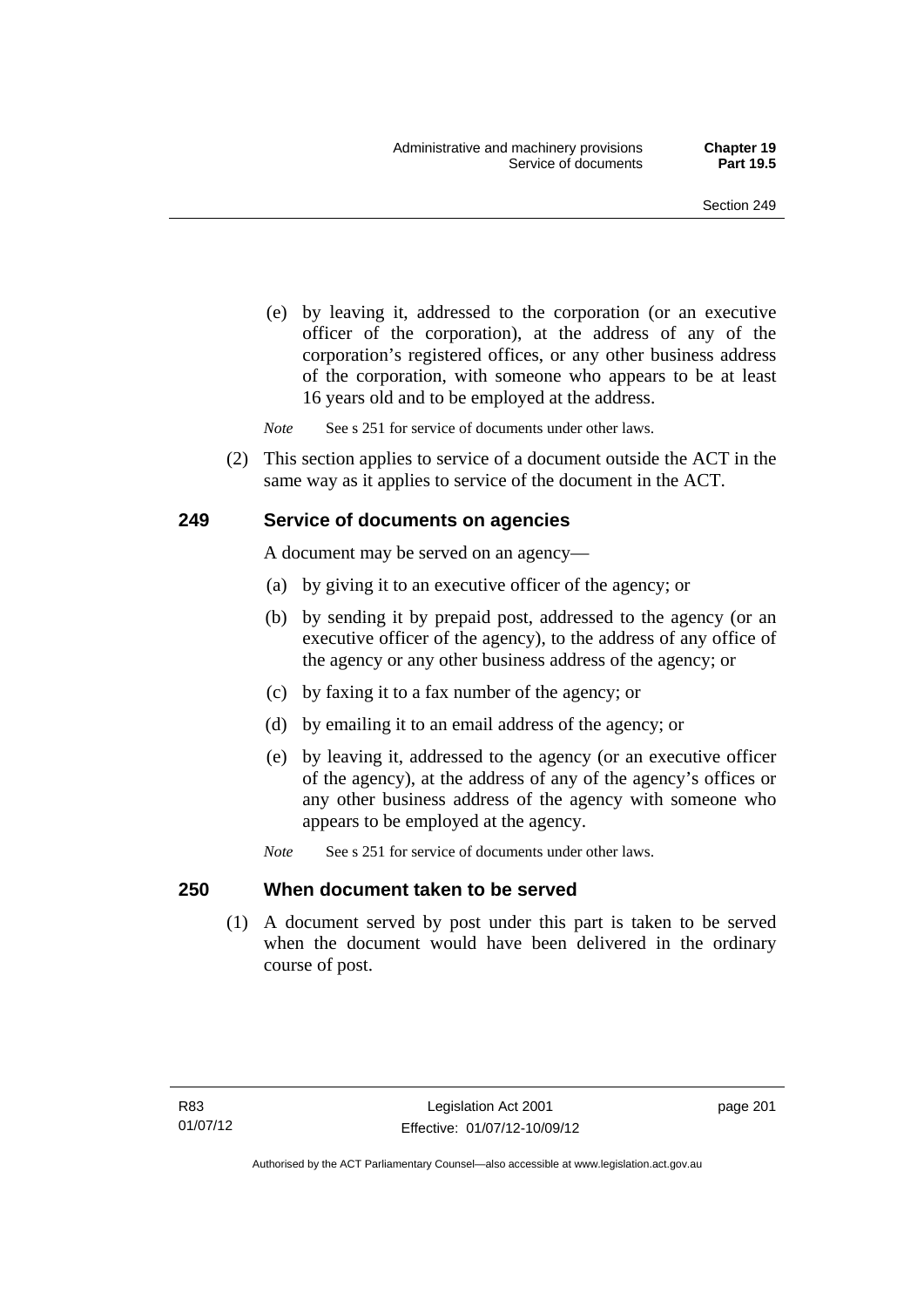- (2) However, subsection (1) does not affect the operation of the *Evidence Act 2011*, section 160 (Postal articles).
	- *Note* The *Evidence Act 2011*, s 160 provides a rebuttable presumption that a postal article sent by prepaid post addressed to a person at an address in Australia or an external territory was received on the 4th working day after posting.
- (3) If the sender has no reason to suspect that a document served by fax or email under this part was not received by the recipient when sent, the document is presumed to be served when sent unless evidence sufficient to raise doubt about the presumption is given.
- (4) For subsection (3), the sender has reason to suspect that a document served by fax or email under this part was not received by the recipient when sent only if, on the day the document was sent or on the next working day, the equipment the sender used to send the document indicated by way of a signal or other message that—
	- (a) the equipment did not send the document when the equipment was used to send the document; or
	- (b) for a fax—the number to which the fax was sent to the recipient was not a fax number of the recipient; or
	- (c) for an email—the address to which the email was sent was not an email address of the recipient.
- (5) A document addressed to the recipient, and left for the recipient as mentioned in section 247 (e), section 248 (e) or section 249 (e), is taken to be served when it was left.
- (6) In this section:

*recipient*, for a document, means the individual, corporation or agency on whom the document is intended to be served.

*sender*, for a document served, or to be served, by fax or email, means the person sending, or seeking to send, the document.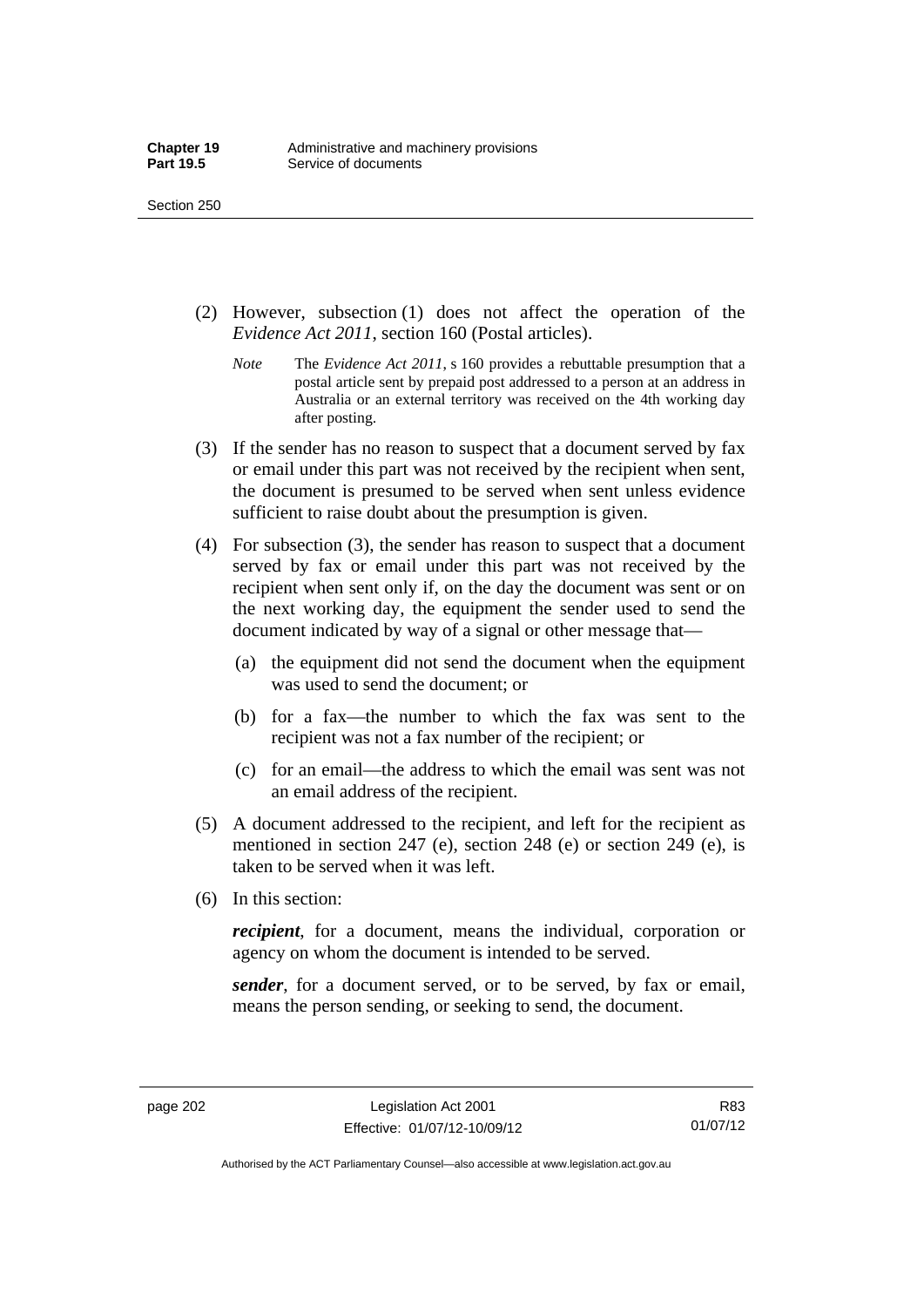### **251 Other laws not affected etc**

- (1) This part does not affect the operation of any other law that authorises or requires service of a document otherwise than as provided under this part.
- (2) Despite this part, a law (or, if the law is an Act, a regulation under the Act) may provide—
	- (a) that a document of a particular kind may or must be served (however described) only in a particular way or to a particular address or number; or
	- (b) for the date (or date and time) when service (however described) of a document is taken to have been made.

### **252 Powers of courts and tribunals not affected**

This part does not affect the power of a court or tribunal to authorise or require service of a document otherwise than as provided under this part.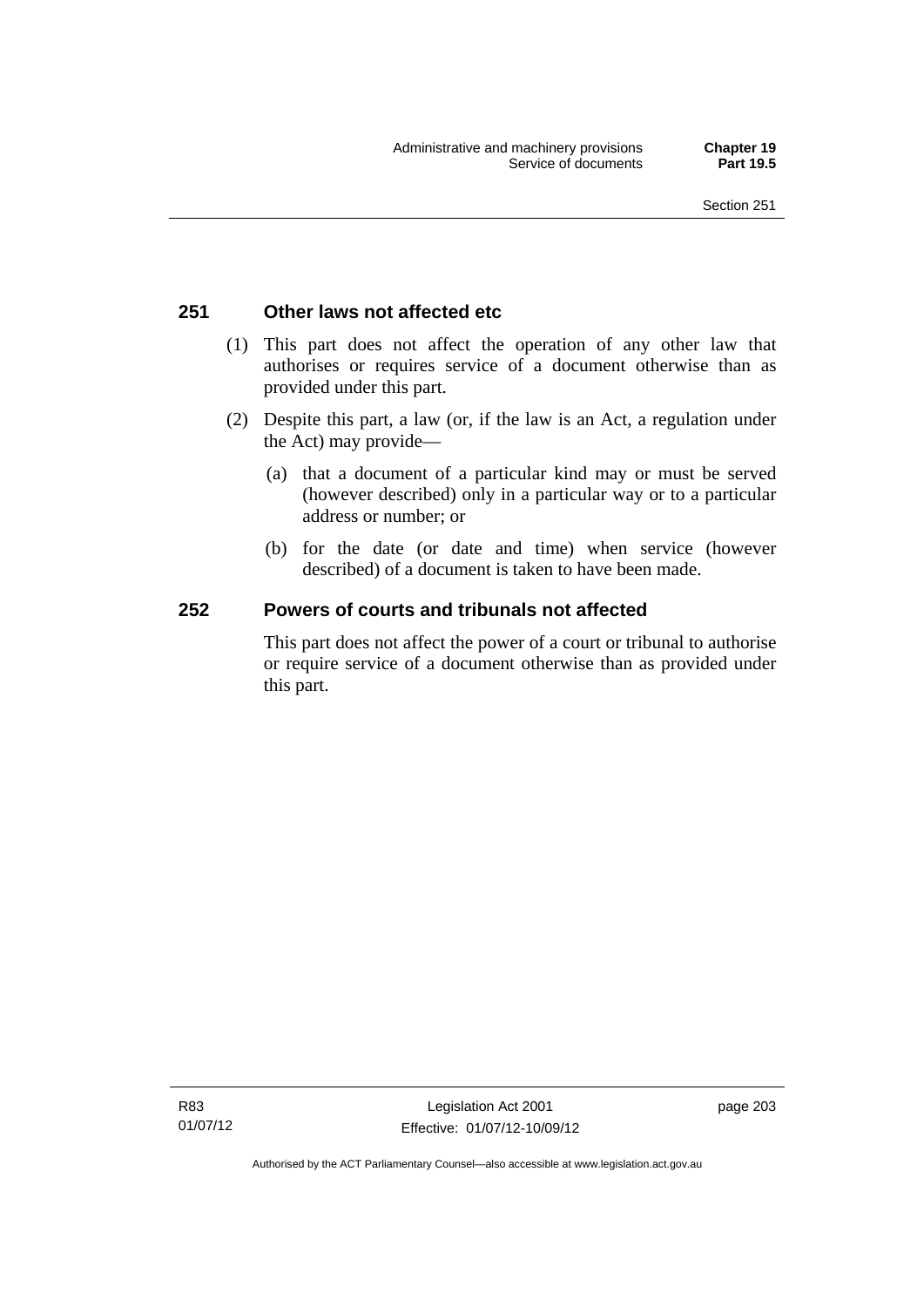Section 253

# **Part 19.6 Functions of Executive and Ministers**

### **253 Exercise of functions of Executive**

- (1) A function given to the Executive under an Act may be exercised by any 2 Ministers acting in concert.
- (2) The exercise of a function under subsection (1) is taken to be the exercise of the function by the Executive.
- (3) A statutory instrument (other than a subordinate law or disallowable instrument) is taken to be made by the Executive if it is signed by 2 or more Ministers who are members of the Executive.
- (4) A statutory instrument mentioned in subsection (3) made in accordance with the subsection is taken to be made when it is signed by the second Minister signing.
- (5) This section is subject to section 41 (Making of certain statutory instruments by Executive).
- (6) In this section:

Act includes an Act of the Commonwealth.

*statutory instrument* includes an instrument (whether or not legislative in nature) made under—

- (a) an Act of the Commonwealth; or
- (b) another statutory instrument of the Commonwealth ; or
- (c) power given by an Act or statutory instrument of the Commonwealth and also power given otherwise by law.

### **254 Administration of matters not allocated**

If a matter relating to the Executive's functions is not allocated under the Self-Government Act, section 43 (1), the Chief Minister administers the matter.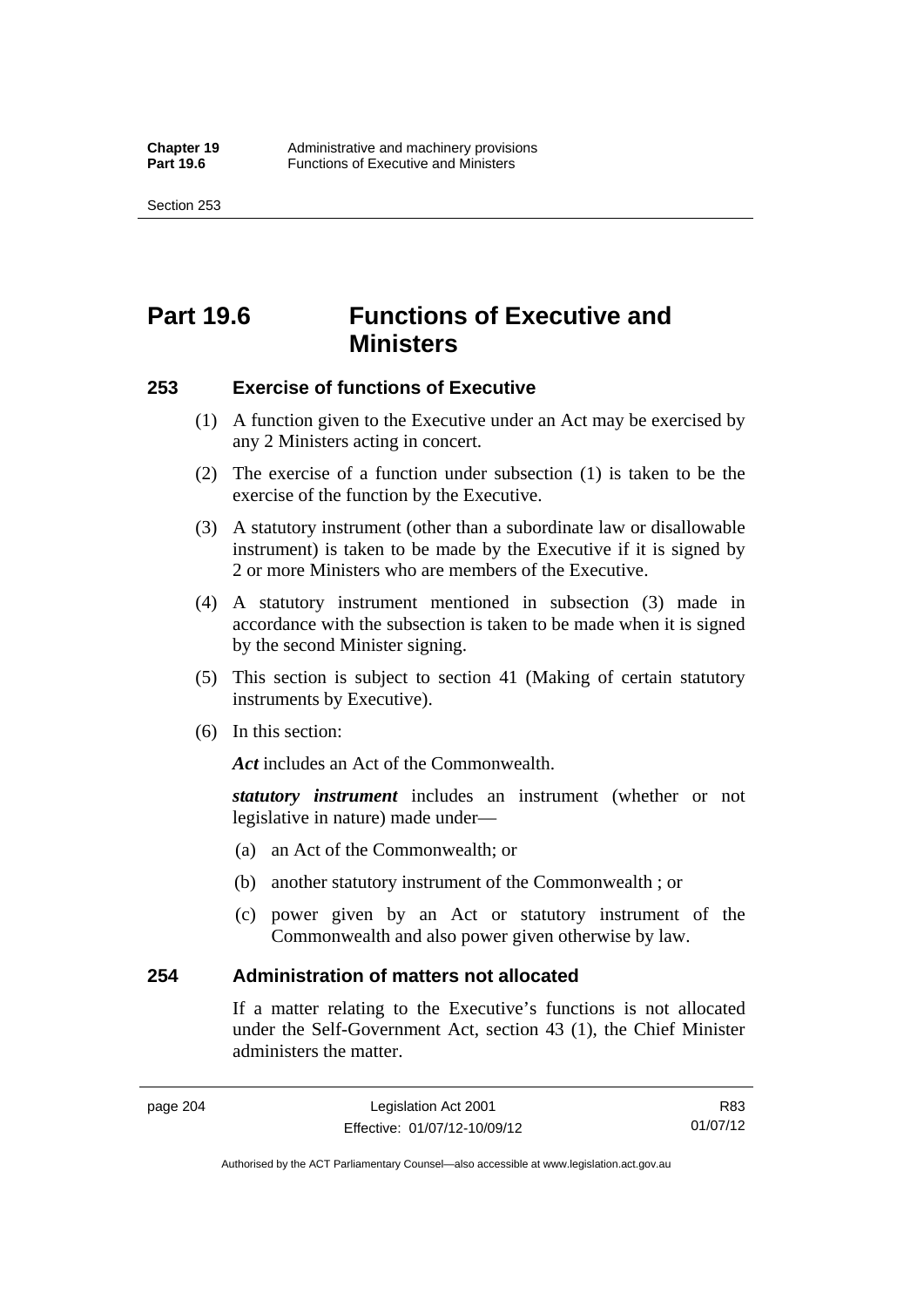## **254A Delegation by Minister**

A Minister may delegate the Minister's functions under an Act or statutory instrument to anyone else.

*Note* For the making of delegations and the exercise of delegated functions, see pt 19.4.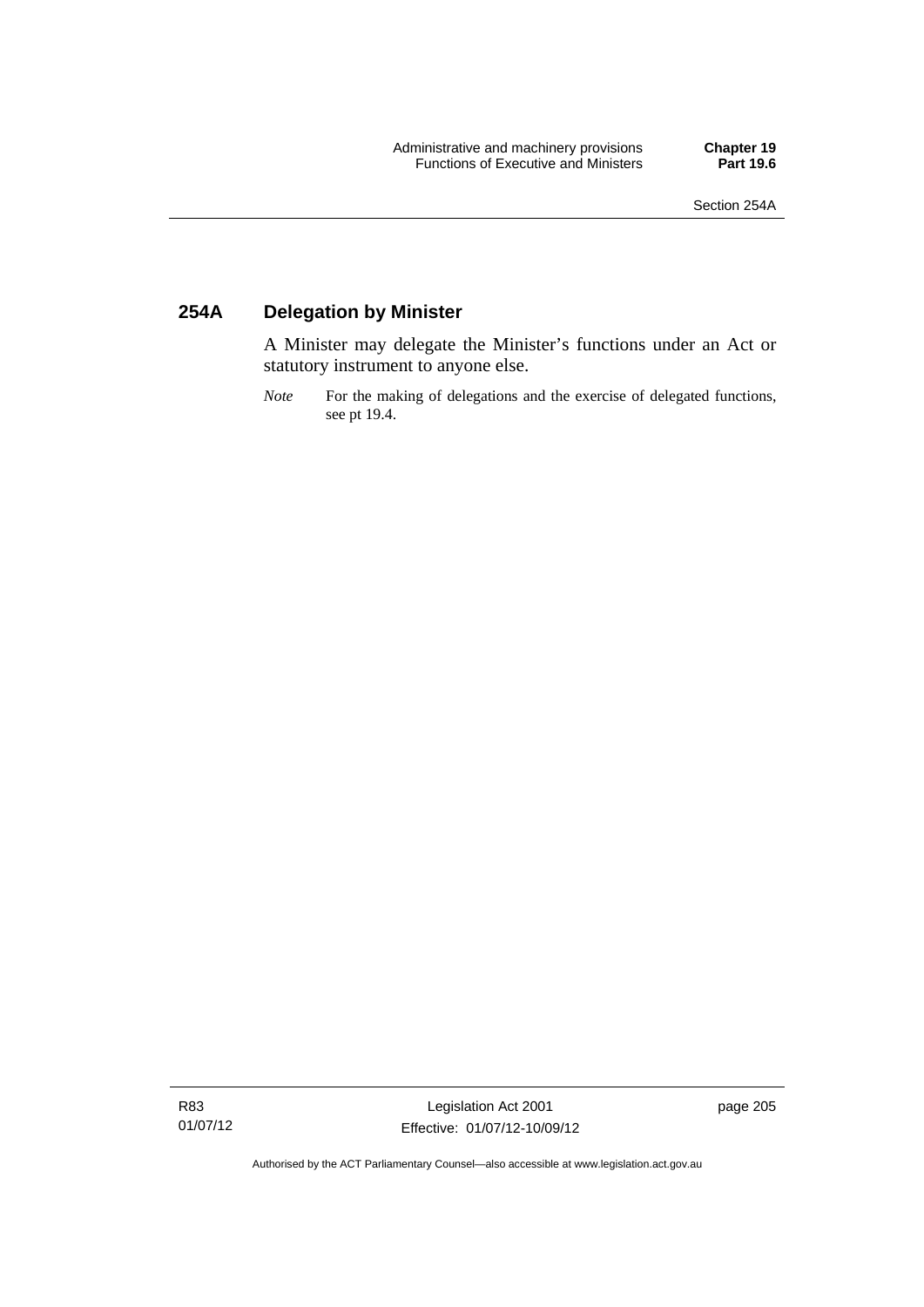# **Part 19.7 Other matters**

### **255 Forms**

- (1) This section applies if an Act, subordinate law or disallowable instrument (the *authorising law*) authorises or requires a form to be approved or prescribed under an Act or statutory instrument (the *relevant law*).
	- *Note* See also s 46 (3), which deals with the repeal and replacement of forms that are legislative instruments and prevents their amendment.
- (2) The authorising law authorises a form to be approved or prescribed in relation to any matter under or in relation to the relevant law.
- (3) To remove any doubt, a form may be approved or prescribed for a provision of the relevant law even though the provision does not mention a form.

#### **Example**

The X Act, s 23 provides for a person to apply for registration but makes no mention of a form for the application. However, the Act, s 80 (1) provides:

(1) The Minister may approve forms for this Act.

Section 80 (3) provides that the approval of a form is a notifiable instrument.

Because s 80 (1) permits a form to be approved 'for this Act', this Act, s 255 applies in relation to s 23 and the Minister may, in writing, approve a form for the application.

- *Note 1* Because the approval is a notifiable instrument, it must be in writing (see s 42 (2)).
- *Note 2* An example is part of the Act, is not exhaustive and may extend, but does not limit, the meaning of the provision in which it appears (see s 126 and s 132).
- (4) Substantial compliance with a form is sufficient.
- (5) However, if a form requires—
	- (a) the form to be signed; or

R83 01/07/12

Authorised by the ACT Parliamentary Counsel—also accessible at www.legislation.act.gov.au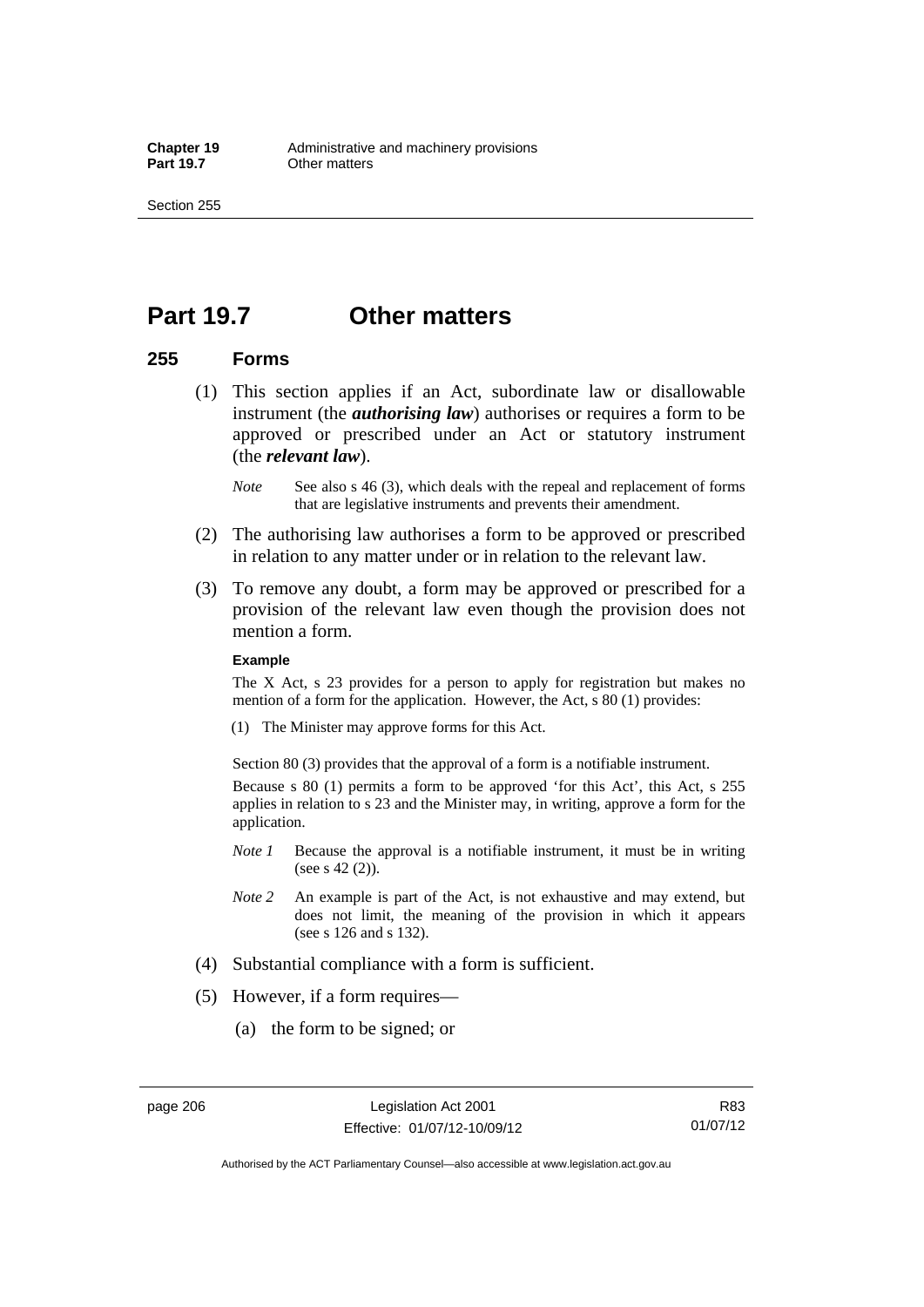- (b) the form to be prepared in a particular way (for example, on paper of a particular size or quality or in a particular electronic form); or
- (c) the form to be completed in a particular way; or
- (d) particular information to be included in the form, or a particular document to be attached to or given with the form; or
- (e) the form, information in the form, or a document attached to or given with the form, to be verified in a particular way (for example, by statutory declaration);

the form is properly completed only if the requirement is complied with.

- (6) Despite subsection (5), the person need not comply with the requirement mentioned in subsection (5) (d) (and the form is taken to be properly completed despite the noncompliance) if—
	- (a) the form is approved or prescribed for a purpose; and
	- (b) the information or document is not reasonably necessary for the purpose.

#### **Examples**

- 1 A person need not comply with a requirement of an approved form to include personal information (eg marital status) irrelevant to a purpose for which the form is required.
- 2 A person need not comply with a requirement of an approved form that has some relevance to a purpose for which the form is required, but intrudes to an unreasonable extent on personal privacy.
- $(7)$  If—
	- (a) a form (*form 1*) may be approved or prescribed for a purpose; and
	- (b) another form (*form 2*) may be approved or prescribed for the same or another purpose; and

page 207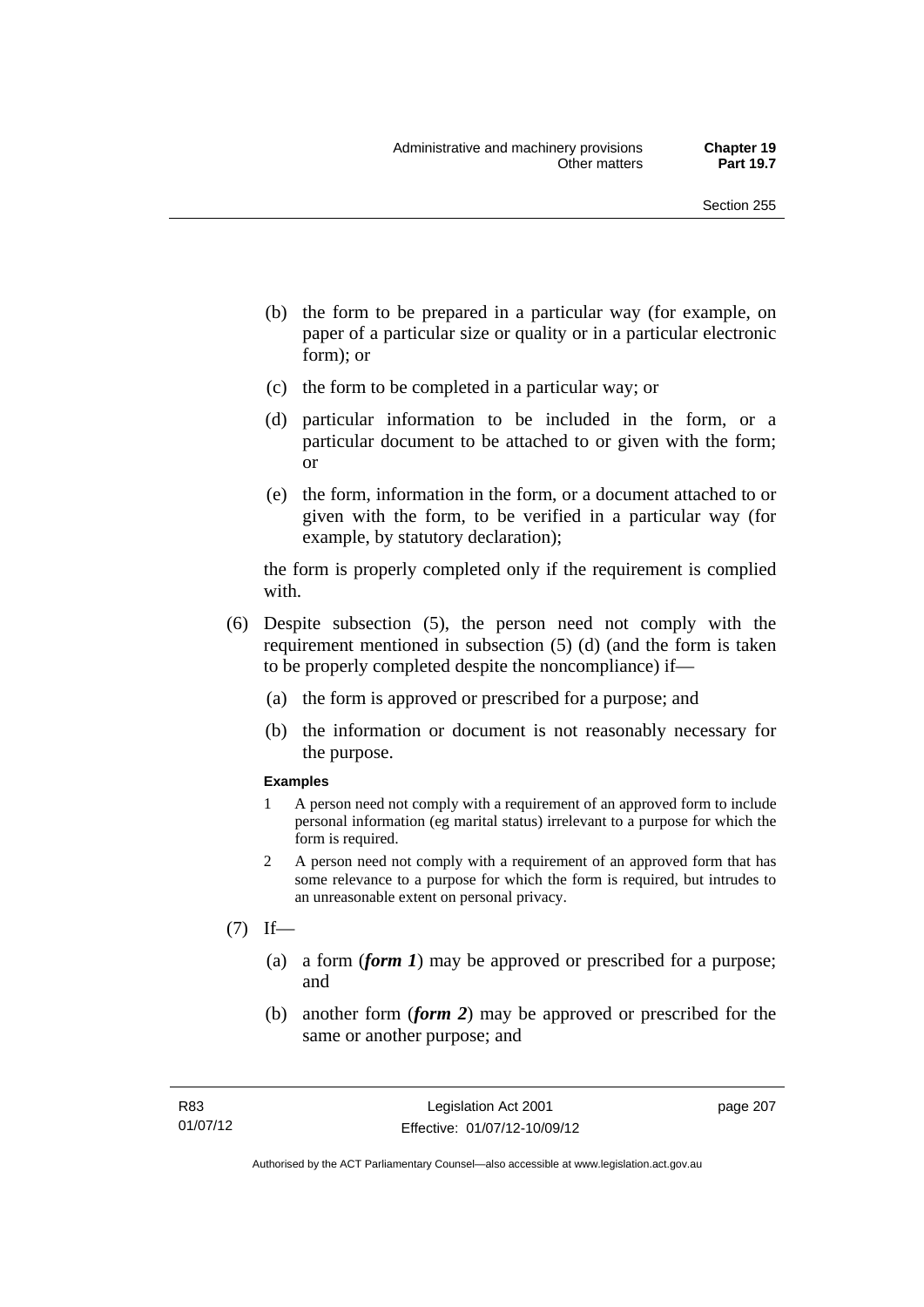(c) separate forms 1 and 2 are approved or prescribed;

a combination form, consisting of forms 1 and 2, may be approved or prescribed and used for the purpose or purposes.

- (8) If, under a law, a form is authorised or required to be filed with (however described), or served on (however described), a person, the form may be filed with, or served on, someone else under arrangements made between them.
- (9) This section is a determinative provision.
	- *Note* See s 5 for the meaning of determinative provisions, and s 6 for their displacement.

### **256 Production of records kept in computers etc**

- (1) This section applies if—
	- (a) a person uses an electronic or other device to keep a record of information; and
	- (b) the person is required under a law (however the law is expressed) to give the information, or a document containing the information, to an authority.
- (2) The requirement obliges the person to give to the authority a document that accurately reproduces or contains the information in a form that can be understood by the authority.
- (3) In this section:

*authority* means a court, tribunal or other entity.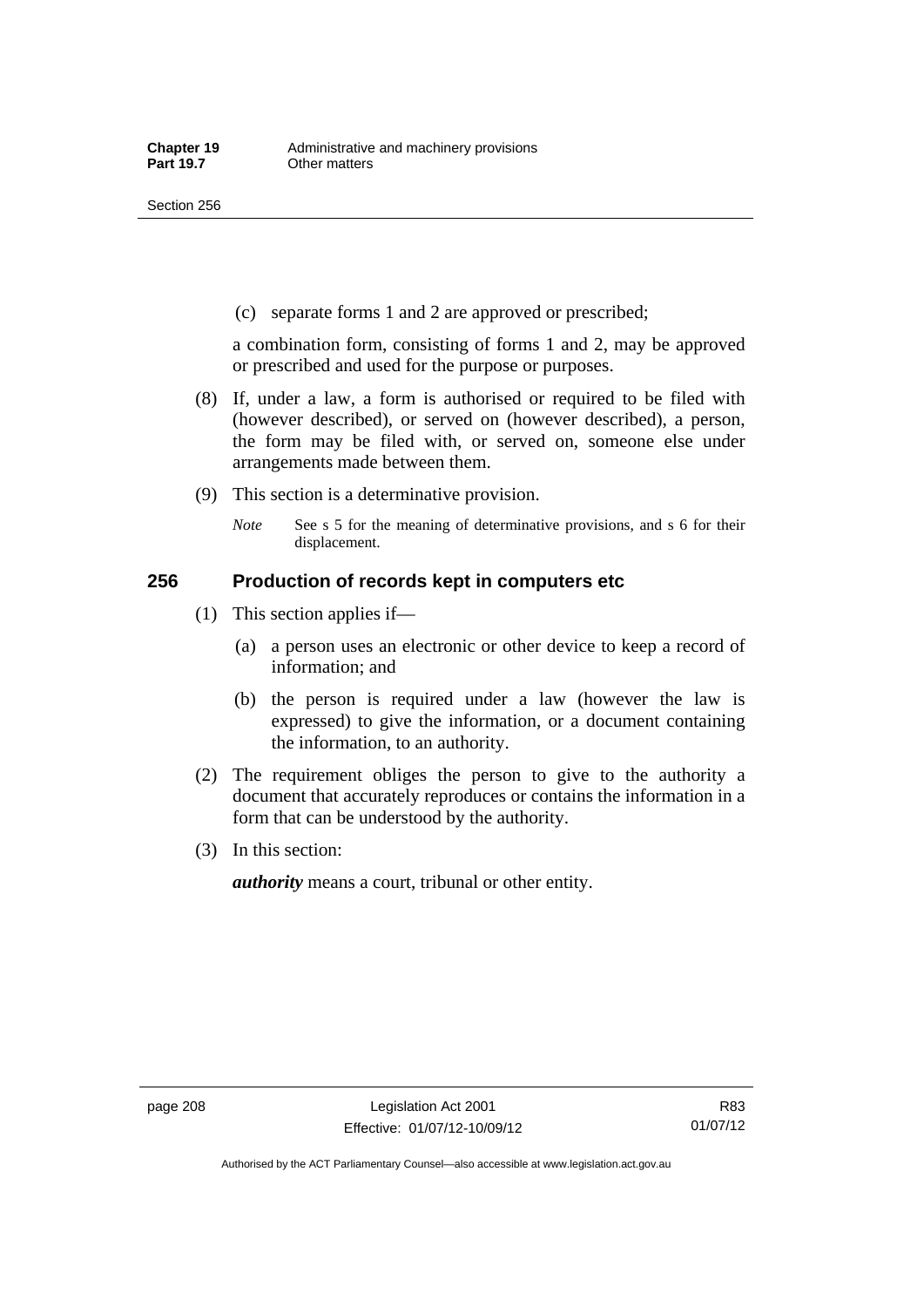# **Chapter 20 Miscellaneous**

### **300 Delegation by parliamentary counsel**

 (1) The parliamentary counsel may delegate the parliamentary counsel's functions under this Act or another territory law to a public servant.

- (2) However, the parliamentary counsel may only delegate a function under part 11.3 (Editorial changes) to—
	- (a) a person performing the duties of deputy parliamentary counsel in the public service; or
	- (b) a public servant prescribed by regulation.

### **301 References to Administration Act 1989 etc**

- (1) In any Act, statutory instrument or document, a reference to the *Administration Act 1989*, the *Interpretation Act 1967*, the *Legislation* (*Republication*) *Act 1996* or the *Subordinate Laws Act 1989* is, in relation to anything dealt with in this Act, a reference to this Act.
- (2) In any Act, statutory instrument or document, a reference to a particular provision of the *Administration Act 1989*, the *Interpretation Act 1967*, the *Legislation (Republication) Act 1996* or the *Subordinate Laws Act 1989* is, in relation to anything dealt with in this Act, a reference to the corresponding provision of this Act.

### **302 Regulation-making power**

The Executive may make regulations for this Act.

*Note* A regulation must be notified, and presented to the Legislative Assembly, under this Act.

page 209

*Note* For the making of delegations and the exercise of delegated functions, see pt 19.4.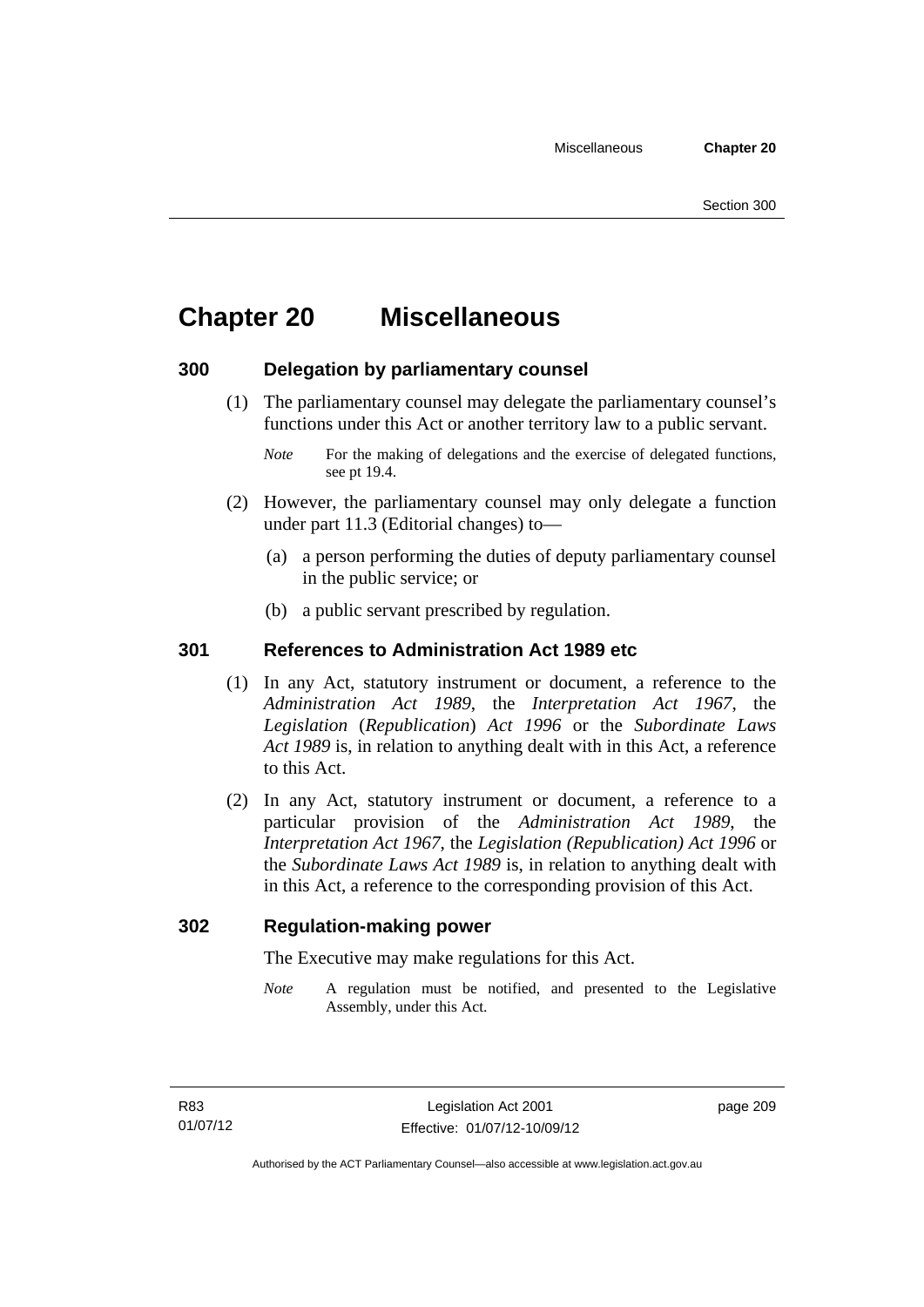# **Schedule 1 Acts included in sources of law in the ACT**

(see s 17)

# **Part 1.1 Former NSW and UK Acts in force before establishment of Territory**

| column 1 | column 2                                               | column 3                                              |
|----------|--------------------------------------------------------|-------------------------------------------------------|
| item     | name of Act                                            | number or date of assent and<br>original jurisdiction |
| 1        | Magna Carta                                            | $(1297)$ 25 Edw 1 c 29 (UK)                           |
| 2        | Criminal and Civil Justice Act 1351                    | 25 Edw 3 St 5 c 4 (UK)                                |
| 3        | Due Process of Law Act 1354                            | 28 Edw 3 c 3 (UK)                                     |
| 4        | Due Process of Law Act 1368                            | 42 Edw 3 c 3 (UK)                                     |
| 5        | Free Access to Courts Act 1400                         | 2 Hen 4 c 1 (UK)                                      |
| 6        | Petition of Right 1627                                 | 3 Chas 1 c 1 (UK)                                     |
| 7        | Bill of Rights 1688                                    | 1 Will and Mary sess 2 c 2 (UK)                       |
| 8        | Act of Settlement 1700                                 | 12 and 13 Will 3 c 2 (UK)                             |
| 9        | Royal Marriages Act 1772                               | 12 Geo 3 c 11 (UK)                                    |
| 10       | Crimes Act 1900                                        | 1900 No 40 (NSW)                                      |
| 11       | Truck Act 1900                                         | 1900 No 55 (NSW)                                      |
| 12       | Pawnbrokers Act 1902                                   | 1902 No 66 (NSW)                                      |
| 13       | Public Roads Act 1902                                  | 1902 No 95 (NSW)                                      |
| 14       | Anglican Church of Australia Constitutions<br>Act 1902 | 24 December 1902 (NSW)                                |
| 15       | Fertilisers (Labelling and Sale) Act 1904              | 1904 No 33 (NSW)                                      |
| 16       | Second-hand Dealers Act 1906                           | 1906 No 30 (NSW)                                      |

page 210 Legislation Act 2001 Effective: 01/07/12-10/09/12

R83 01/07/12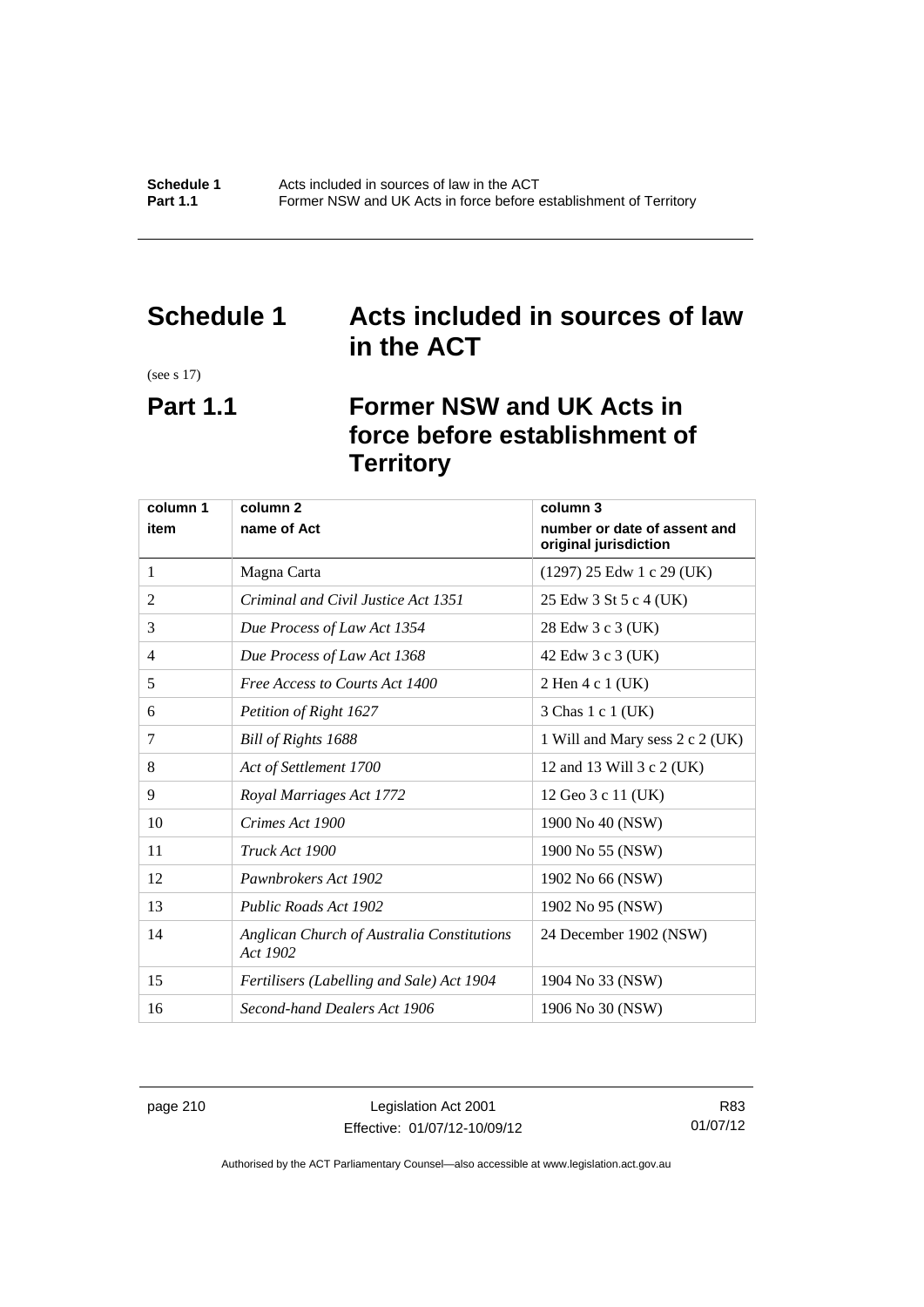# **Part 1.2 Former NSW Acts applied after establishment of Territory**

*Note* The former NSW Acts mentioned in this part are in force in the ACT as Acts of the Legislative Assembly

| column 1<br>item | column 2<br>name of NSW Act                             | column 3<br>applying Territory Act                      |
|------------------|---------------------------------------------------------|---------------------------------------------------------|
|                  | Scaffolding and Lifts Act 1912                          | Scaffolding and Lifts Act 1957 (repealed)               |
|                  | Anglican Church of Australia<br>Trust Property Act 1917 | Anglican Church of Australia Trust Property<br>Act 1928 |
|                  | Trustee Act 1925                                        | <i>Trustee Act 1957</i> (repealed)                      |
| 4                | Anglican Church of Australia<br>Constitution Act 1961   | Anglican Church of Australia Trust Property<br>Act 1928 |

*Note* The written law of the ACT also includes the following Acts that may not be amended or repealed by the Assembly (see Self-Government Act, s 34):

- *Life, Fire and Marine Insurance Act 1902* (NSW)
- *Demise of the Crown Act 1760* (UK)
- *Naval Prize Act 1864* (UK)
- *Naval Prize (Procedure) Act 1916* (UK)
- *Prize Act (1939)* (UK)
- *Prize Courts Act 1894* (UK)
- *Prize Courts Act 1915* (UK)
- *Prize Courts (Procedure) Act 1914* (UK)
- *Territorial Waters Jurisdiction Act 1878* (UK).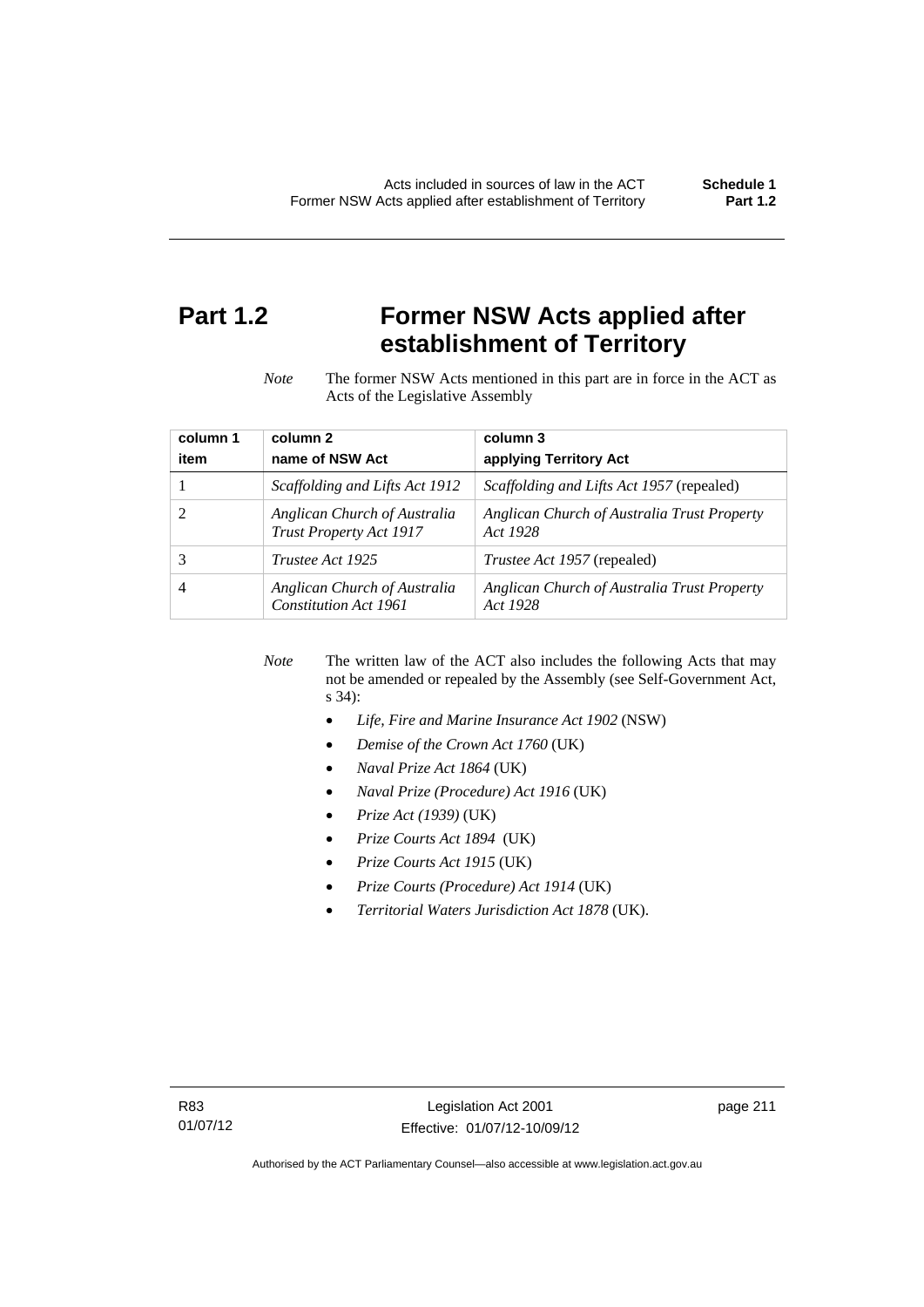**Dictionary** 

# **Dictionary**

(see s 2)

# **Part 1 Meaning of commonly-used terms**

(see s 144)

*Note* Terms that are defined only for this Act are set out in pt 2.

*ACAT* means the ACT Civil and Administrative Tribunal established under the *ACT Civil and Administrative Tribunal Act 2008*.

*Act*—see the following sections:

- (a) section 7 (Meaning of *Act* generally);
- (b) section 17 (References to Acts include references to former Cwlth enactments etc).
- *Note* See also s 102 (References to laws include references to laws as in force from time to time) and s 104 (References to laws include references to instruments under laws).

*ACT* means the Australian Capital Territory.

*ADI*—see *authorised deposit-taking institution*.

*administrative unit* means an administrative unit for the time being established under the *Public Sector Management Act 1994*, section 13 (1).

*adult* means an individual who is at least 18 years old.

*ambulance service* means the ACT Ambulance Service established under the *Emergencies Act 2004*.

*amend* includes—

 (a) for an Act or statutory instrument—omit, insert, substitute, renumber or relocate a provision of the Act or instrument; and

R83 01/07/12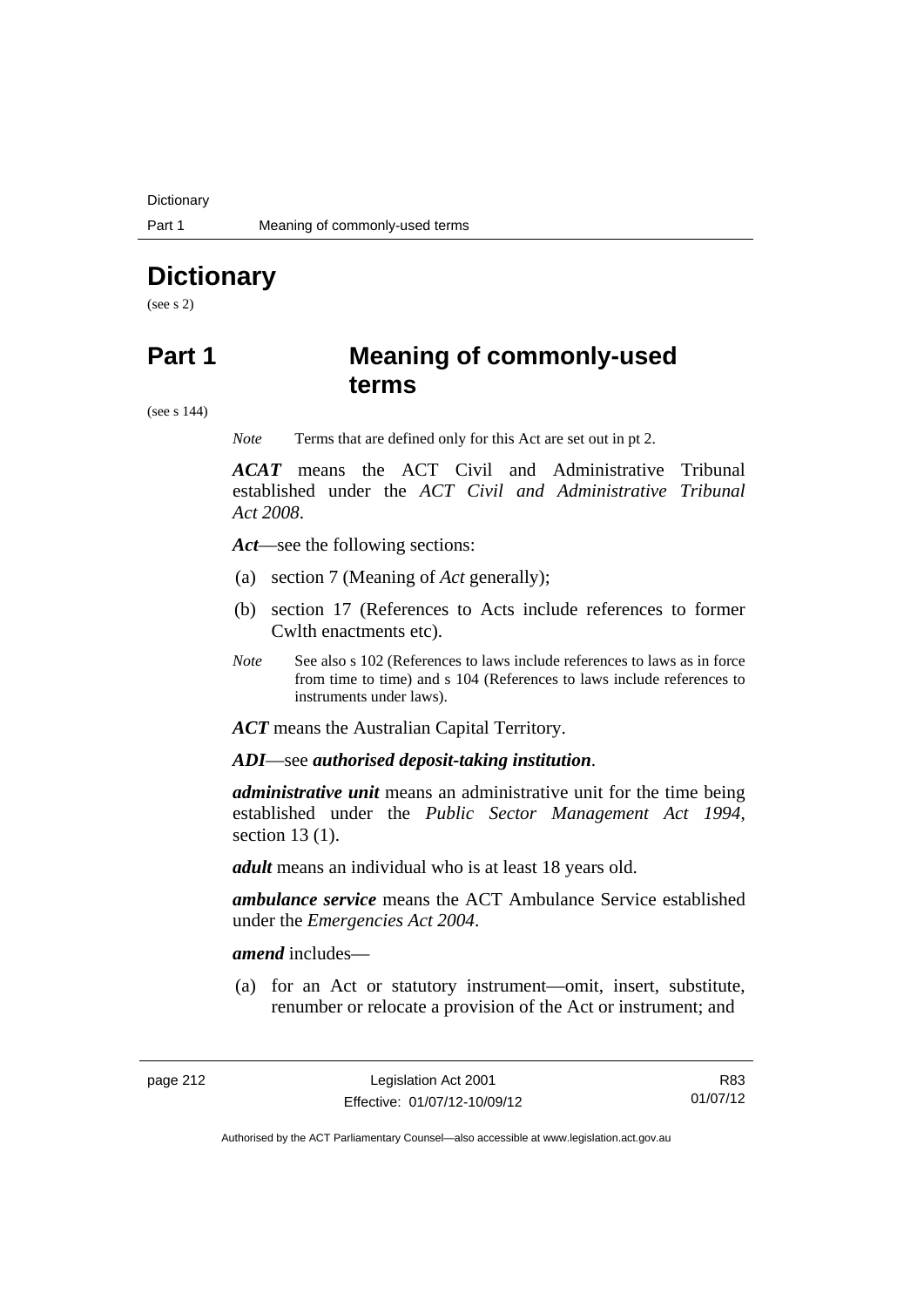- (b) for an Act or statutory instrument (or a provision of it)—amend by implication; and
- (c) for a provision of an Act or statutory instrument—omit the provision (or a part of it), substitute another provision for the provision (or a part of it), renumber the provision (or a part of it) or relocate the provision (or a part of it); and
- (d) for any other instrument, a provision of an instrument or a decision—change or alter.

*appoint* includes reappoint.

*AS*—see section 164 (1) (References to Australian Standards etc).

*AS/NZS*—see section 164 (2) (References to Australian Standards etc).

*asset* includes property of any kind.

*Attorney-General* means the Minister designated Attorney-General by the Chief Minister, and includes a Minister authorised by the Chief Minister to act on behalf of the Attorney-General.

*auditor-general* means the Auditor-General for the Territory under the *Auditor-General Act 1996*.

*Australia* means the Commonwealth of Australia and, when used in a geographical sense, does not include an external territory.

*Australian citizen* means a person who is an Australian citizen under the *Australian Citizenship Act 2007* (Cwlth).

*Australian Consumer Law (ACT)* means the provisions applying because of the *Fair Trading (Australian Consumer Law) Act 1992*, section 7 (Application of Australian Consumer Law).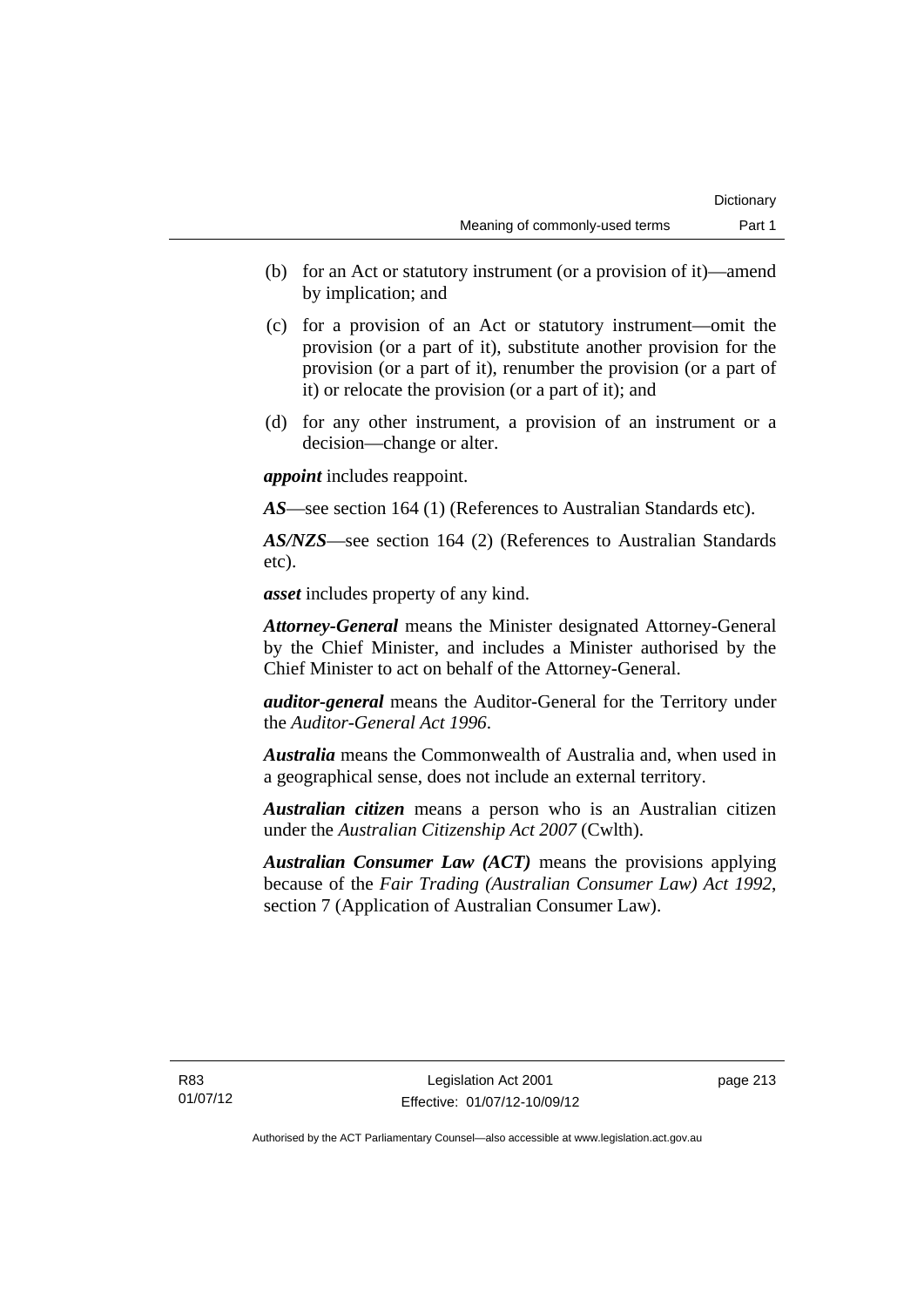*Australian driver licence* means an Australian driver licence under the *Road Transport (Driver Licensing) Act 1999*.

*Note Australian driver licence* is defined in that Act, dictionary to mean a driver licence of any kind issued under the law of the Commonwealth or a State or Territory. It includes a driver licence issued under ACT law (see also def *driver licence*).

*Australian/New Zealand Standard*—see section 164 (2) (References to Australian Standards etc).

*Australian Standard*—see section 164 (1) (References to Australian Standards etc).

*Australian statistician* means the Australian Statistician under the *Australian Bureau of Statistics Act 1975* (Cwlth).

*authorised deposit-taking institution* (or *ADI*) means an authorised deposit-taking institution under the *Banking Act 1959* (Cwlth).

*bank* means an authorised deposit-taking institution that is permitted under the *Banking Act 1959* (Cwlth) to assume or use—

- (a) the word 'bank', 'banker' or 'banking'; or
- (b) any other word (whether or not in English) similar in meaning to a word mentioned in paragraph (a).

*bank holiday* means a day that is a bank holiday in the ACT under the *Holidays Act 1958*, section 4.

*bankrupt or personally insolvent*—an individual is *bankrupt or personally insolvent* if the individual—

- (a) under the *Bankruptcy Act 1966* (Cwlth)—
	- (i) is bankrupt; or
	- (ii) is a party to a debt agreement as a debtor; or
	- (iii) is a party to a personal insolvency agreement as a debtor and the obligations created by the agreement remain undischarged; or

R83 01/07/12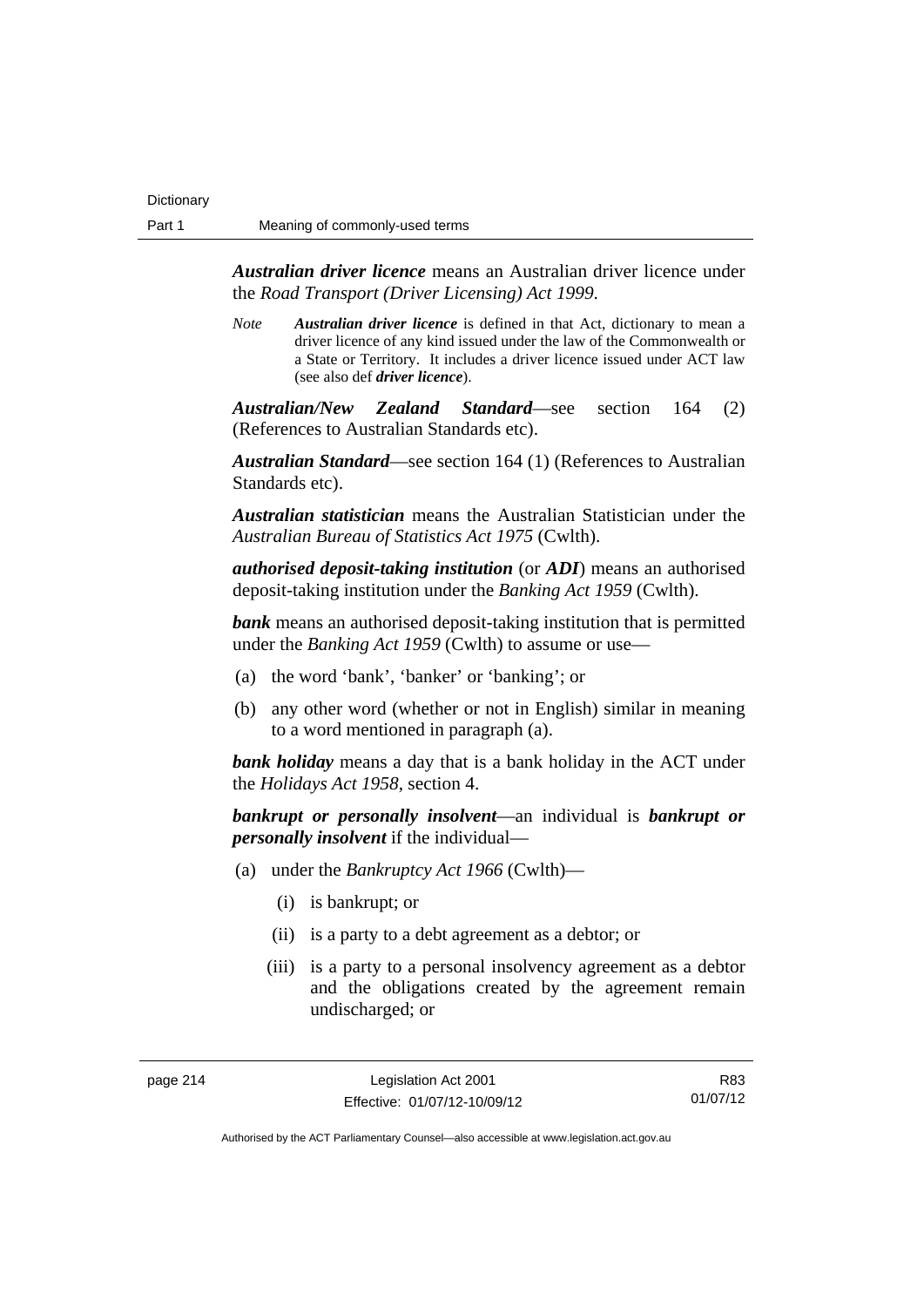- (iv) authorises a controlling trustee to control the individual's property, whether or not the individual has entered into a personal insolvency agreement as a debtor; or
- (b) has a status under a law of a foreign country substantially similar to an individual mentioned in paragraph (a); or
- (c) otherwise applies to take the benefit of any law for the relief of bankrupt or insolvent debtors.

*barrister* means a lawyer who practises as a barrister.

*body* includes any group of people joined together for a common purpose, whether or not incorporated.

#### **Examples**

- 1 a company
- 2 a statutory corporation, whether or not it has members
- 3 an association, club or society
- 4 a partnership
- 5 a joint venture
- 6 a corporation sole
- *Note* An example is part of the Act, is not exhaustive and may extend, but does not limit, the meaning of the provision in which it appears (see s 126 and s 132).

*breach* includes contravene.

*building code* means the building code under the *Building Act 2004*, section 136.

*Note* The building code is the Building Code of Australia, as amended from time to time by the Australian Building Codes Board and the Australian Capital Territory Appendix to the Building Code of Australia.

*building society* means an authorised deposit-taking institution that is permitted under the *Banking Act 1959* (Cwlth) to assume or use—

- (a) the term 'building society'; or
- (b) any other term (whether or not in English) similar in meaning.

page 215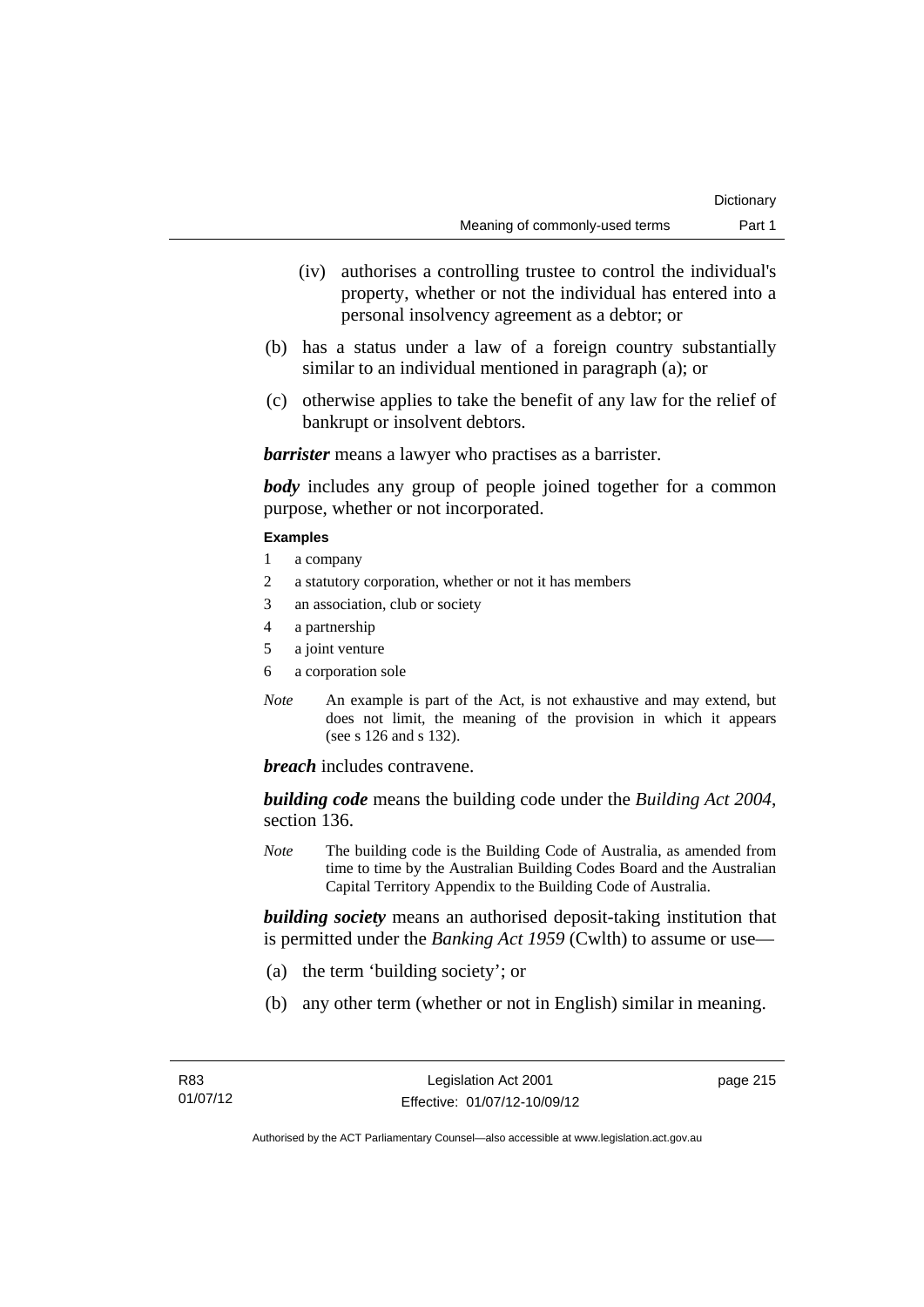*business day* means a day that is not—

- (a) a Saturday or Sunday; or
- (b) a public holiday or bank holiday in the ACT.

*by* regulation includes under a regulation.

*Note* See also def *under*, in relation to an Act or statutory instrument.

*by-law*, in relation to an Act, means a by-law made or in force under the Act.

*calendar month* means a period beginning at the start of any day of a named month and ending—

- (a) at the end of the day before the corresponding day of the next named month; or
- (b) if there is no such corresponding day—at the end of the last day of the next named month.

#### **Examples**

- 1 The period beginning at the start of 5 July 2000 and ending at midnight on 4 August 2000 is a calendar month.
- 2 The period beginning at the start of 30 January 2001 and ending at midnight on 28 February 2001 is a calendar month. The calendar month ends on the last day of February because in that year February does not have a day corresponding to 29 January (because 2001 is not a leap year). If the period began at the start of 30 January 2004 (ie a leap year), the calendar month would end at midnight on 29 February 2004.
- *Note* An example is part of the Act, is not exhaustive and may extend, but does not limit, the meaning of the provision in which it appears (see s 126 and s 132).

*calendar year* means a period of 12 months beginning on 1 January.

*change* includes change by alteration, omission, substitution or addition.

*chief health officer* means the Chief Health Officer under the *Public Health Act 1997*.

*Chief Justice* means the Chief Justice of the Supreme Court.

R83 01/07/12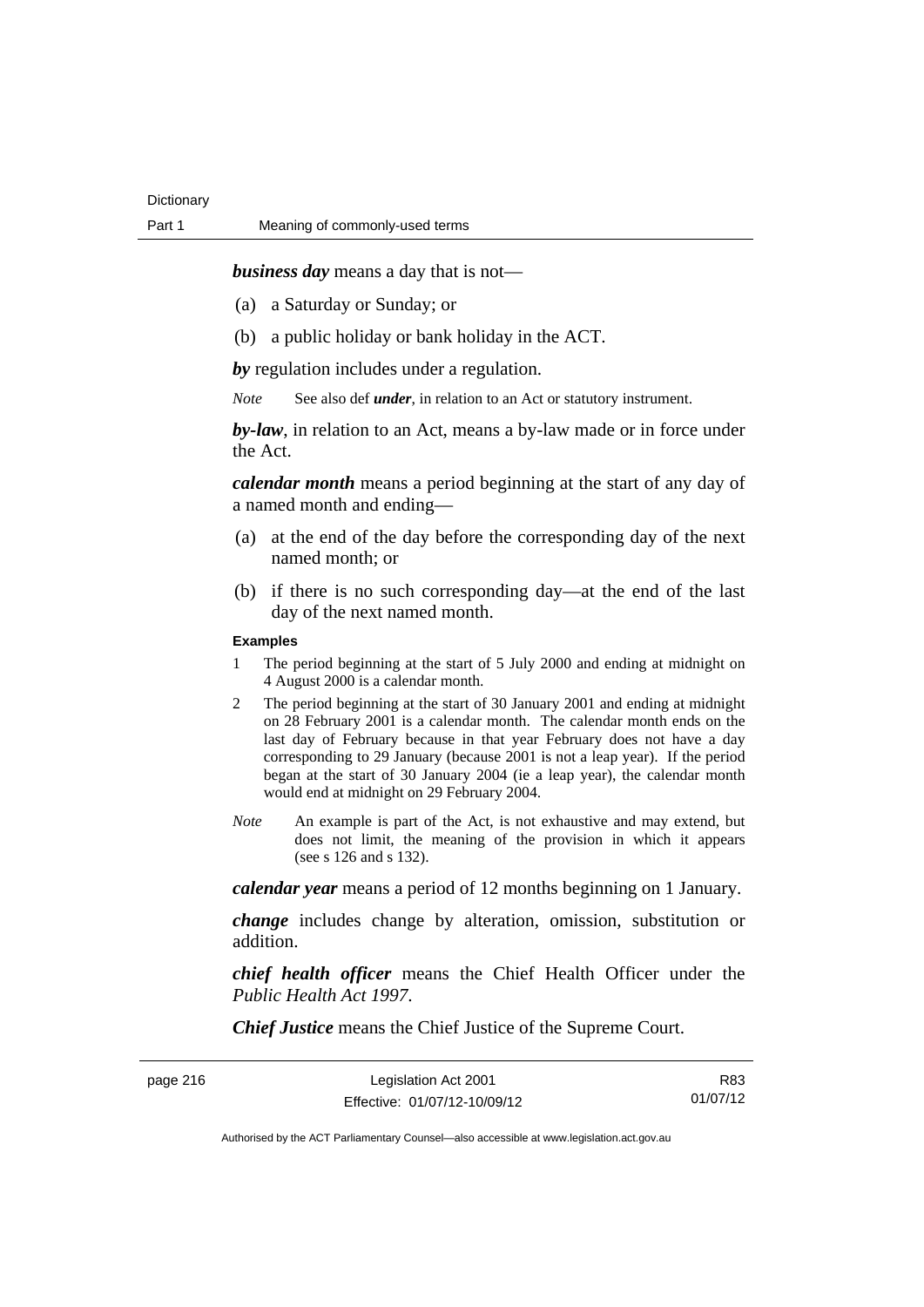*Chief Magistrate* means the Chief Magistrate of the Magistrates Court.

*Chief Minister* means the Chief Minister for the Territory.

*Note* The Chief Minister is elected under the Self-Government Act, s 40.

*chief officer (ambulance service)* means the chief officer (ambulance service) under the *Emergencies Act 2004*.

*chief officer (fire and rescue)* means the chief officer (fire and rescue) under the *Emergencies Act 2004*.

*chief officer (rural fire service)* means the chief officer (rural fire service) under the *Emergencies Act 2004*.

*chief officer (SES)* means the chief officer (SES) under the *Emergencies Act 2004*.

*chief planning executive* means the Chief Planning Executive under the *Planning and Development Act 2007*.

*chief police officer* means the police officer responsible to the commissioner of police for the day-to-day administration and control of police services in the ACT.

*chief solicitor* means the chief solicitor under the *Law Officers Act 2011*.

*child*, if age rather than descendancy is relevant, means an individual who is under 18 years old.

*children and young people commissioner* means the Children and Young People Commissioner under the *Human Rights Commission Act 2005*.

*Childrens Court* means the Childrens Court under the *Magistrates Court Act 1930*, section 287.

*city area* means the area that was *the City Area* under the *City Area Leases Act 1936* (repealed).

*Note* See s 103 for the meaning of references to repealed laws.

page 217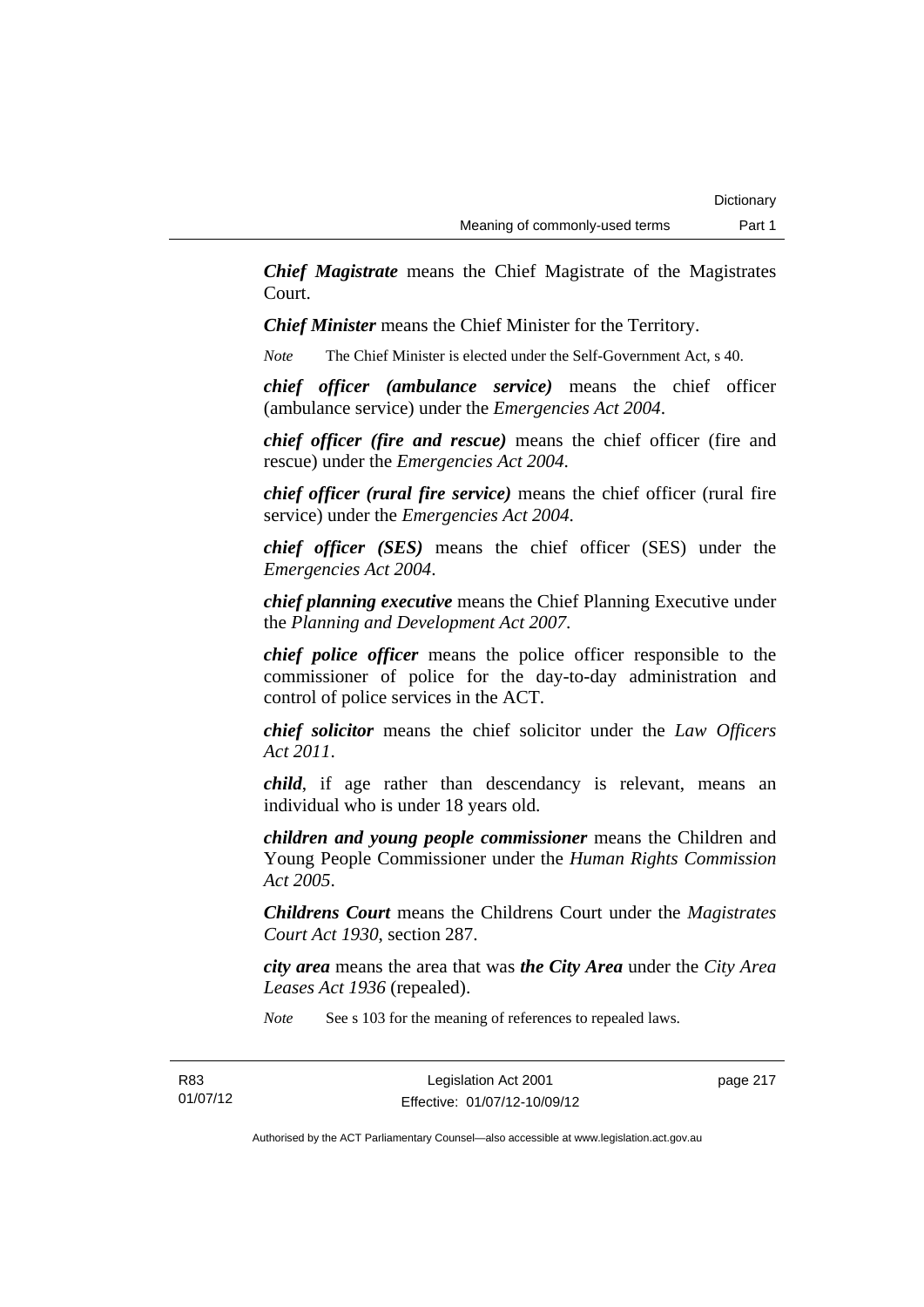**Dictionary** 

*civil partner*—a person who is in a civil partnership with someone else is the *civil partner* of the other person.

*civil partnership* means a civil partnership under the *Civil Partnerships Act 2008*.

*clerk*, in relation to the Legislative Assembly, means the Clerk of the Legislative Assembly.

*Note* The clerk is appointed under the *Legislative Assembly (Office of the Legislative Assembly) Act 2012*.

*commencement*, of an Act or statutory instrument—see section 80.

*commencement notice*—see section 11.

*commissioner for fair trading* means the Commissioner for Fair Trading of the Australian Capital Territory under the *Fair Trading (Australian Consumer Law) Act 1992*.

*commissioner for public administration* means the Commissioner for Public Administration under *the Public Sector Management Act 1994*.

*commissioner for revenue* means the Commissioner for Australian Capital Territory Revenue under the *Taxation Administration Act 1999*.

*commissioner for sustainability and the environment* means the Commissioner for Sustainability and the Environment under the *Commissioner for Sustainability and the Environment Act 1993*.

*commissioner of police* means the Commissioner of Police of the Australian Federal Police.

*commit*, a person for trial, means—

- (a) to order that the person be remanded in custody until tried by the Supreme Court; or
- (b) to grant bail to the person to appear and be tried by the Supreme Court.

page 218 Legislation Act 2001 Effective: 01/07/12-10/09/12

R83 01/07/12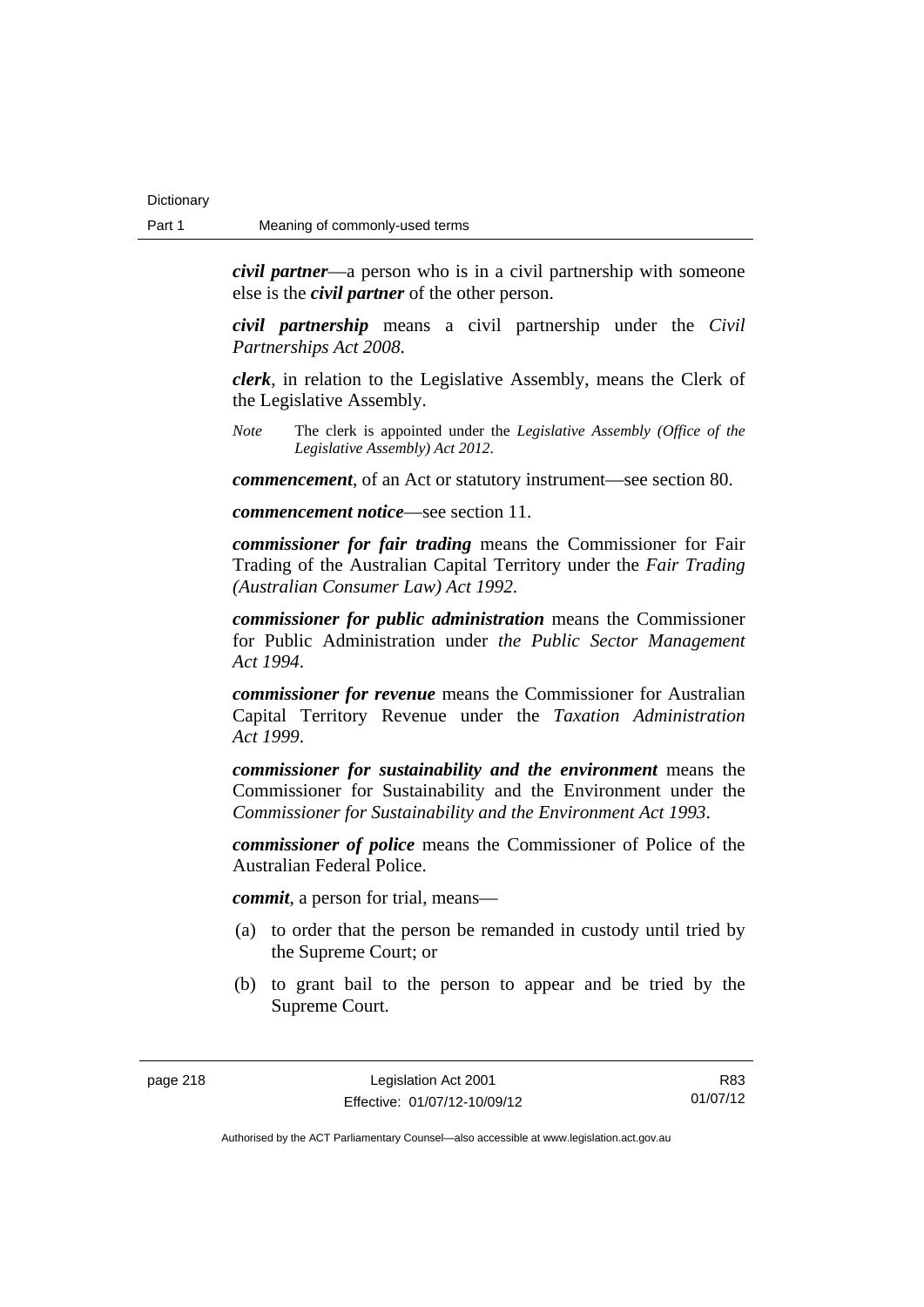*Commonwealth* means the Commonwealth of Australia and, when used in a geographical sense, does not include an external territory.

*Commonwealth country* means a country that forms part of the Commonwealth of Nations, and includes a territory for the international relations of which a Commonwealth country is responsible.

*Commonwealth DPP* means the Director of Public Prosecutions under the *Director of Public Prosecutions Act 1983* (Cwlth).

*Commonwealth gazette* means the Commonwealth of Australia Gazette or the Australian Government Gazette.

*Note* The *Australian Government Gazette* was published from 1 July 1973 to 30 June 1976.

*confer*, in relation to a function, includes impose.

*conservator of flora and fauna* means the Conservator of Flora and Fauna under the *Nature Conservation Act 1980*.

*construction occupations registrar* means the Australian Capital Territory Construction Occupations Registrar under the *Construction Occupations (Licensing) Act 2004*.

*contravene* includes fail to comply with.

*converted ordinance* means an enactment that was an ordinance immediately before self-government day.

*Coroner's Court* means the Coroner's Court under the *Coroners Act 1997*.

*corporation* includes a body politic or corporate.

*Corporations Act* means the *Corporations Act 2001* (Cwlth).

*correctional centre* means a correctional centre under the *Corrections Management Act 2007*.

*corrections officer* means a corrections officer under the *Corrections Management Act 2007*.

page 219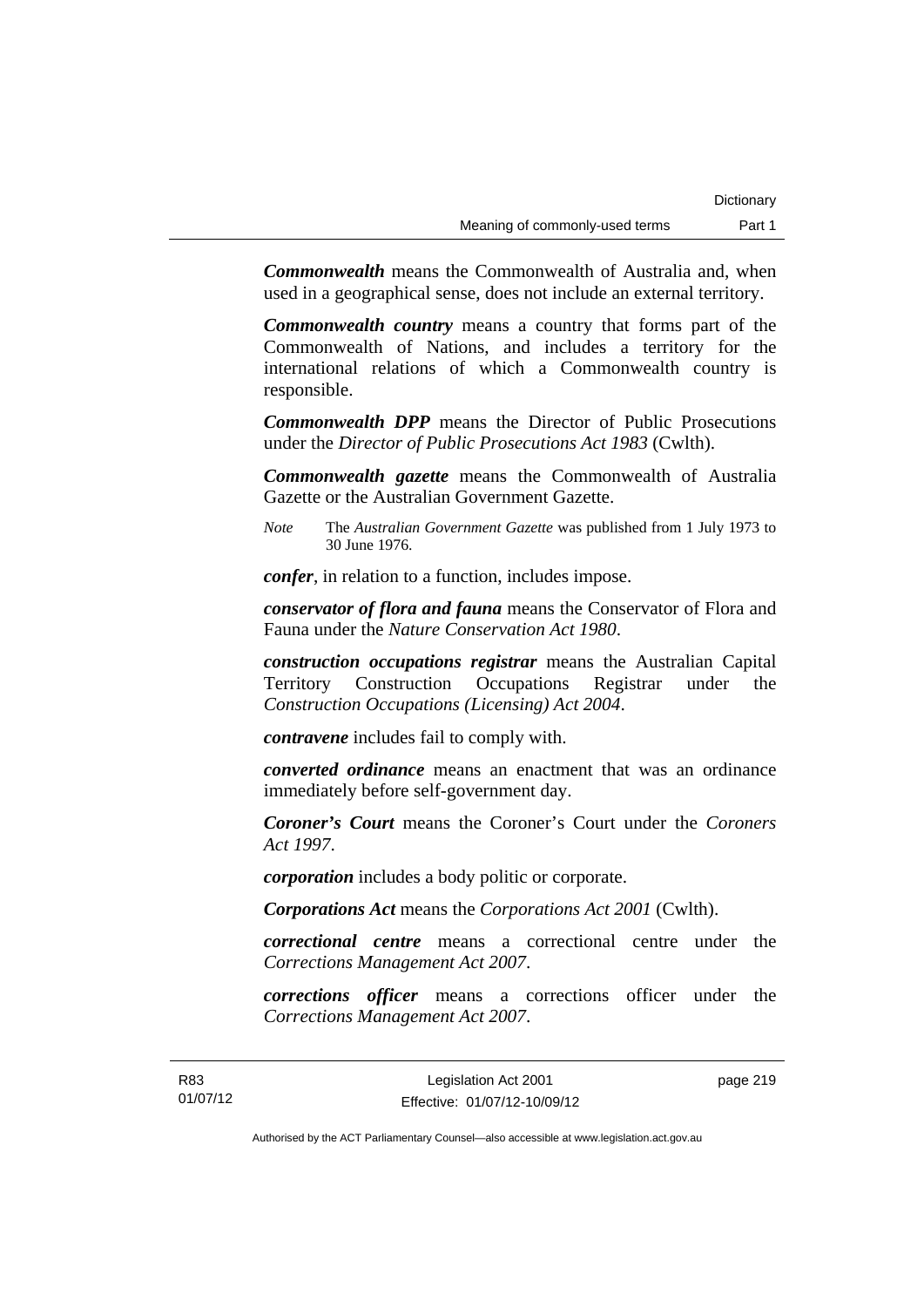*Court of Appeal* means the Court of Appeal constituted under the *Supreme Court Act 1933*.

*court of summary jurisdiction* means the Magistrates Court.

*credit union* means an authorised deposit-taking institution that is permitted under the *Banking Act 1959* (Cwlth) to assume or use—

- (a) the term 'credit union'; or
- (b) any other term (whether or not in English) similar in meaning.

*Criminal Code* means the *Criminal Code 2002*.

*CrimTrac* means the CrimTrac agency established under the *Public Service Act 1999* (Cwlth), section 65 (Establishment etc. of Executive Agencies).

*daily newspaper* means a daily newspaper circulating generally in the ACT.

*daylight* means the period in a day from sunrise to sunset.

*definition*—see section 130.

### *dental prosthetist*—

- (a) means a person registered under the *Health Practitioner Regulation National Law (ACT)* to practise the health profession of dental prosthetist (other than as a student); and
- (b) for an activity, includes a person mentioned in paragraph (a) holding limited or provisional registration, to the extent that the person is allowed to do the activity under the person's registration.

### *dentist*—

 (a) means a person registered under the *Health Practitioner Regulation National Law (ACT)* to practise the health profession of dentist (other than as a student); and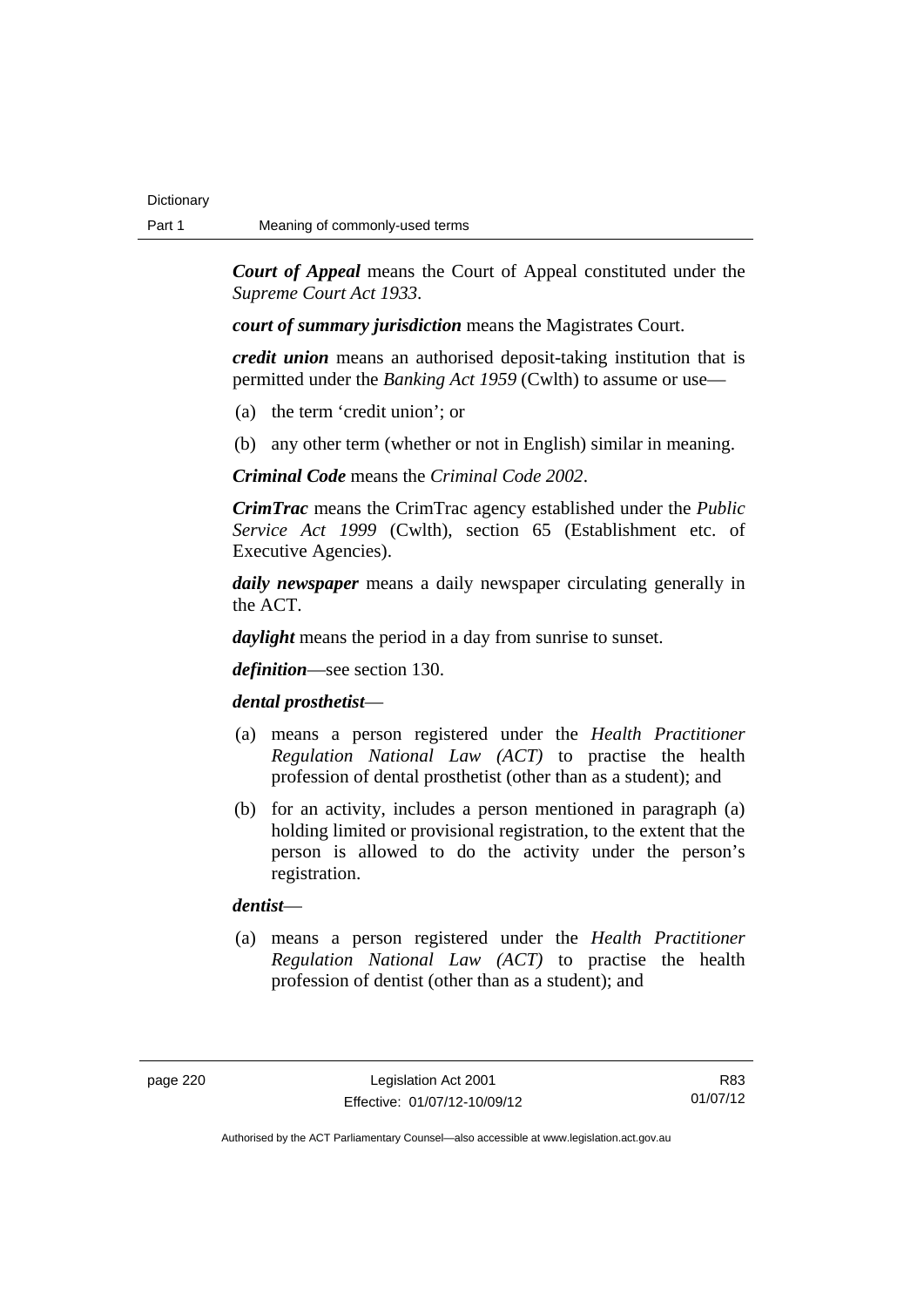(b) for an activity, includes a person mentioned in paragraph (a) holding limited or provisional registration, to the extent that the person is allowed to do the activity under the person's registration.

*Deputy Speaker* means the Deputy Presiding Officer of the Legislative Assembly.

*Note* The Deputy Presiding Officer is elected under the Self-Government Act, s 21 (2).

*designation*, of a position under the *Public Sector Management Act 1994*, includes a designation given under that Act.

*detention place*—see the *Children and Young People Act 2008*, section 142.

*director-general*—see section 163.

*director of public prosecutions* (or *DPP*) means the Director of Public Prosecutions under the *Director of Public Prosecutions Act 1990*.

*disability and community services commissioner* means the Disability and Community Services Commissioner under the *Human Rights Commission Act 2005*.

*disallowable instrument*—see section 9.

*discrimination commissioner* means the Discrimination Commissioner under the *Human Rights Commission Act 2005*.

*doctor*—

- (a) means a person registered under the *Health Practitioner Regulation National Law (ACT)* to practise in the medical profession (other than as a student); and
- (b) for an activity, includes a person mentioned in paragraph (a) holding limited or provisional registration, to the extent that the person is allowed to do the activity under the person's registration.

page 221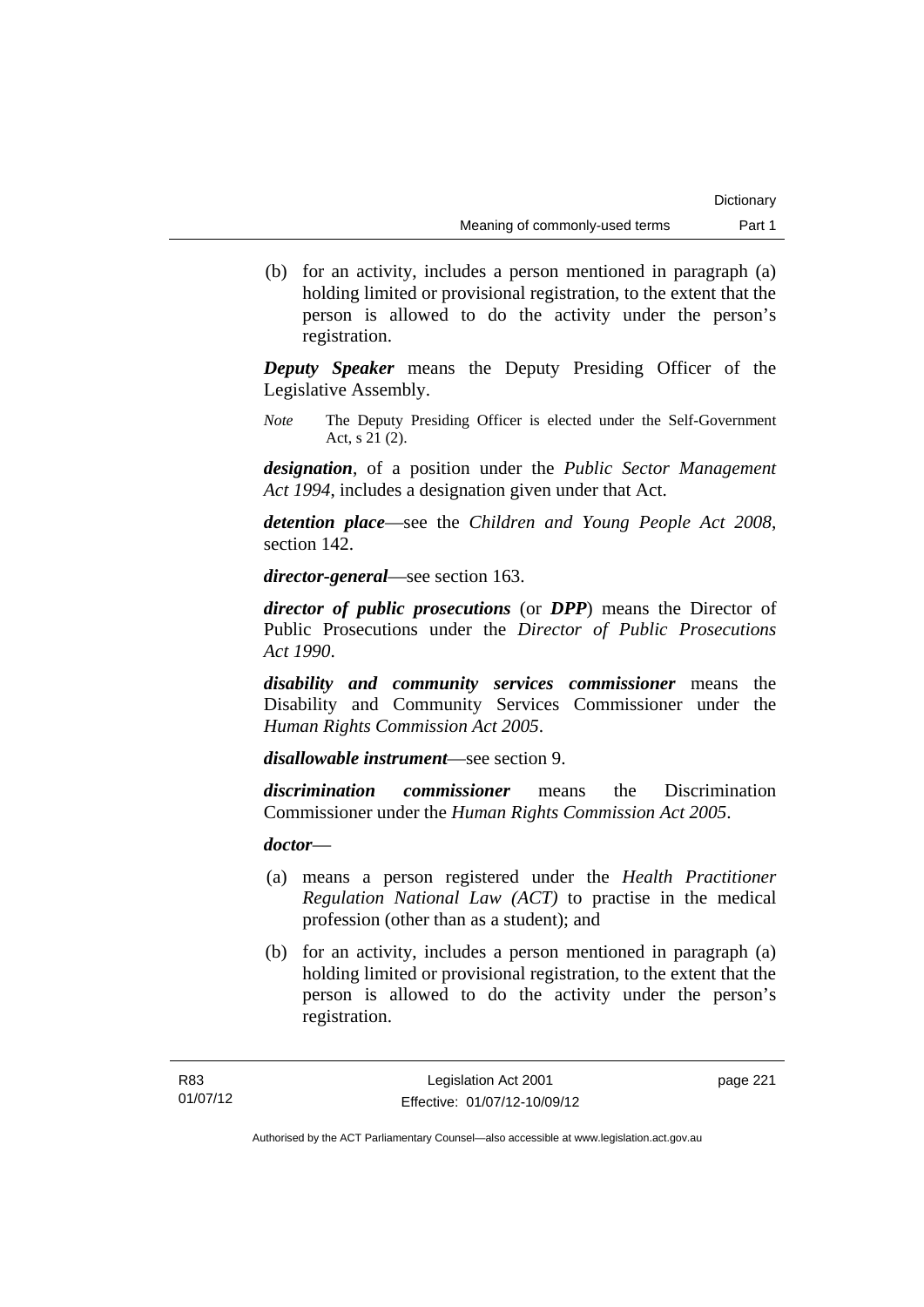*document* means any record of information, and includes—

- (a) anything on which there is writing; or
- (b) anything on which there are figures, marks, numbers, perforations, symbols or anything else having a meaning for people qualified to interpret them; or
- (c) anything from which images, sounds, messages or writings can be produced or reproduced, whether with or without the aid of anything else; or
- (d) a drawing, map, photograph or plan.

*domestic partner*—see section 169 (1).

*domestic partnership*—see section 169 (2).

### *DPP*—see *director of public prosecutions*.

*driver licence* means a driver licence under the *Road Transport (Driver Licensing) Act 1999*.

*Note Driver licence* is defined in that Act, dictionary to mean a driver licence of any kind issued under that Act (see also def *Australian driver licence*).

*electoral commission* means the Australian Capital Territory Electoral Commission established under the *Electoral Act 1992*.

*electoral commissioner* means the Electoral Commissioner under the *Electoral Act 1992*.

*emergency service* means the ambulance service, fire and rescue, the rural fire service or the SES.

*emergency services commissioner* means the ACT Emergency Services Commissioner under the *Emergencies Act 2004*.

*enactment*, of an Act—see section 29 (References to *enactment* or *passing* of Acts).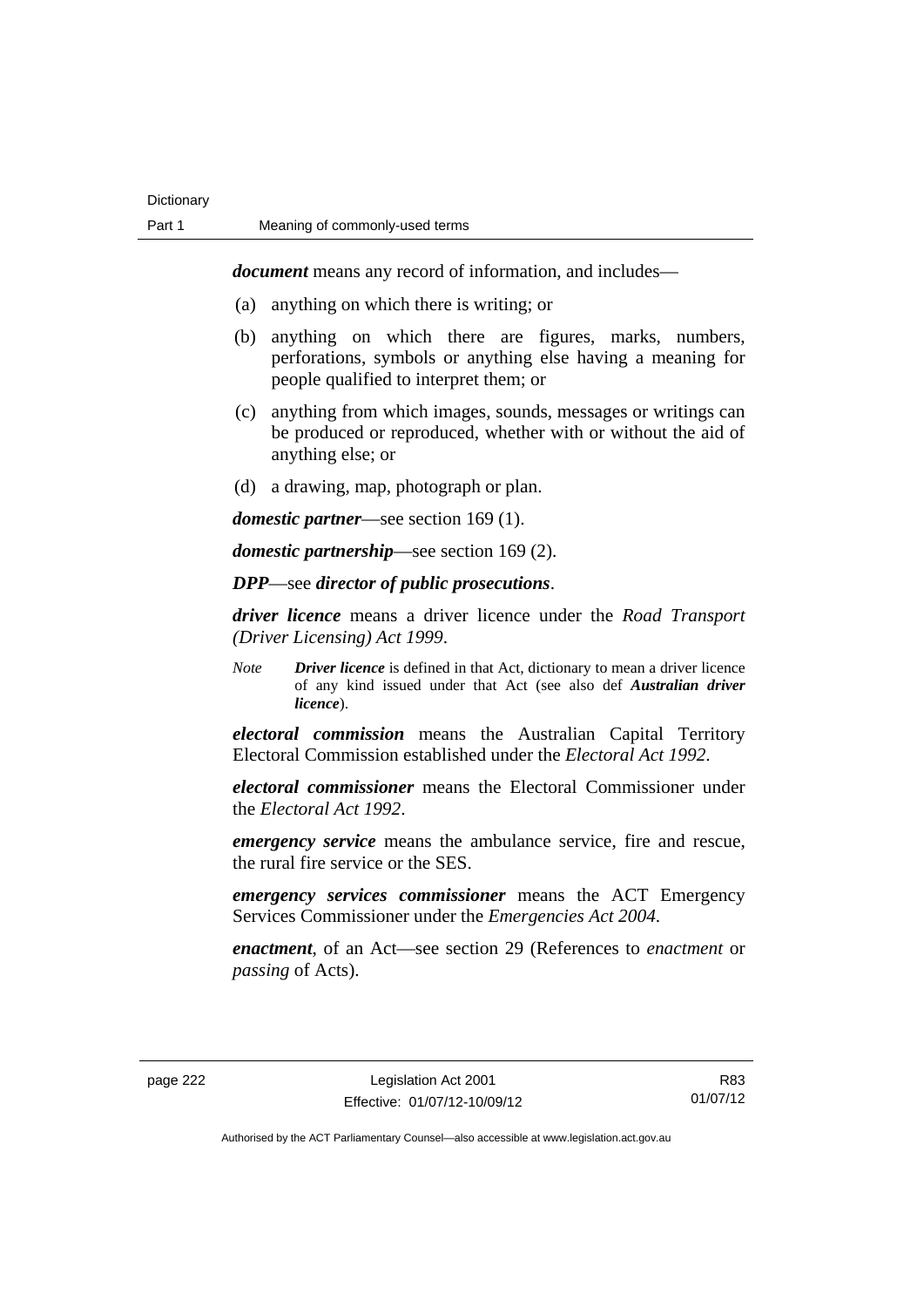### *enrolled nurse*—

- (a) means a person registered under the *Health Practitioner Regulation National Law (ACT)*—
	- (i) to practise in the nursing and midwifery profession (other than as a student); and
	- (ii) in the enrolled nurses (division 2) division; and
- (b) for an activity, includes a person mentioned in paragraph (a) holding limited or provisional registration, to the extent that the person is allowed to do the activity under the person's registration.

*entity* includes an unincorporated body and a person (including a person occupying a position).

*environment protection authority* means the Environment Protection Authority established under the *Environment Protection Act 1997*.

*establish* includes constitute and continue in existence.

*estate* includes any charge, claim, demand, easement, encumbrance, lien, right and title, whether at law or in equity.

*Executive* means the Australian Capital Territory Executive.

*Note* The Executive is established by the Self-Government Act, s 36.

*exercise* a function includes perform the function.

*expire* includes lapse or otherwise cease to have effect.

*external territory* means a Commonwealth territory, other than an internal territory.

*fail* includes refuse.

*Federal Court* means the Federal Court of Australia.

*file* includes lodge.

*financial year* means a period of 12 months beginning on 1 July.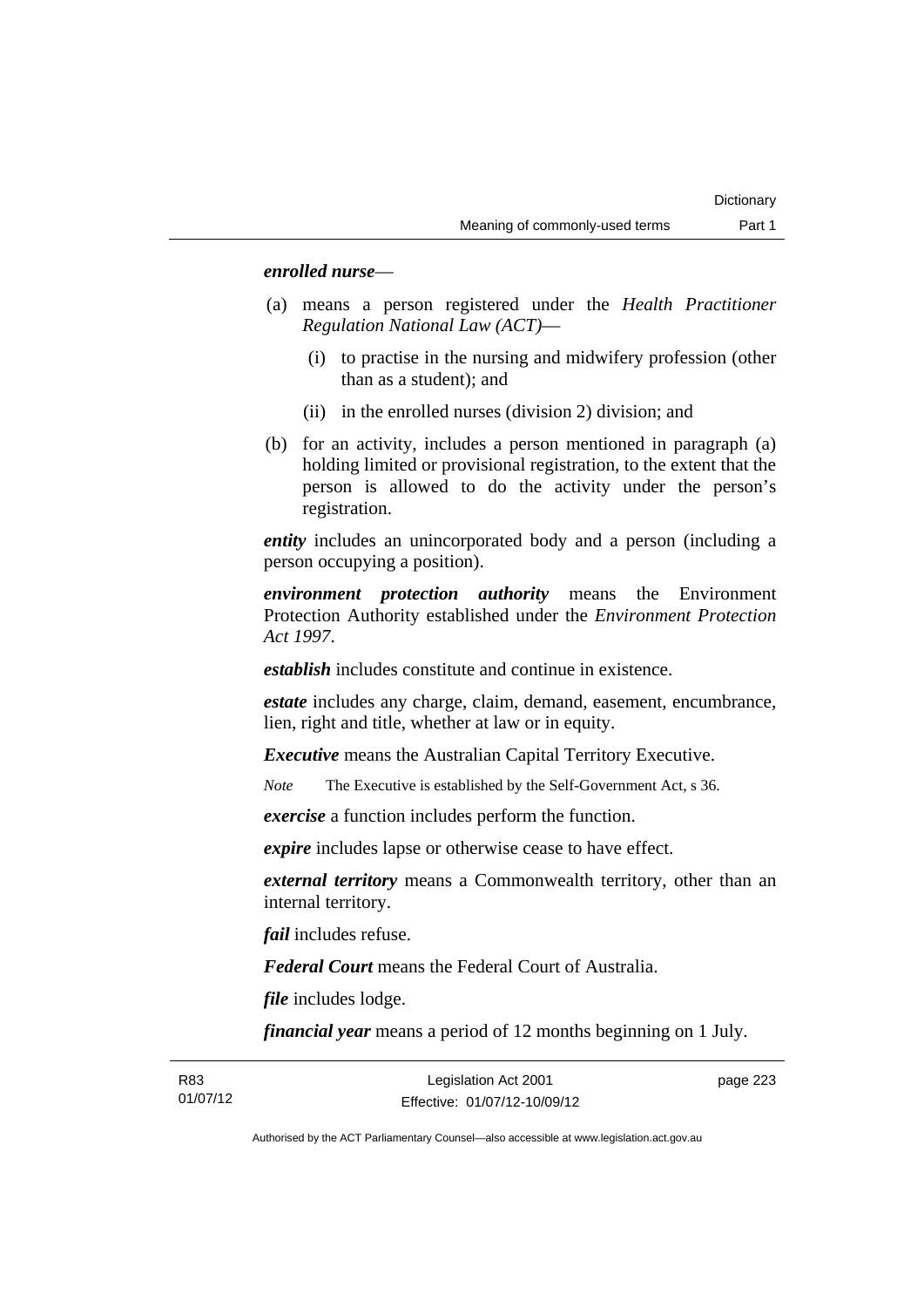*fire and rescue* means ACT Fire and Rescue established under the *Emergencies Act 2004*.

*for*, in relation to an Act or statutory instrument, includes for the purposes of the Act or statutory instrument.

*Note* Under s 7 (3) and s 13 (3) a reference to an Act or statutory instrument includes a reference to a provision of an Act or statutory instrument.

*foreign country* means a country (whether or not an independent sovereign country) outside Australia and the external territories, and includes a state, province or other part of such a country.

*former NSW Act* means an Act corresponding to a NSW Act mentioned in schedule 1.

- *Note 1* The *Crimes Act 1900* is taken to have been enacted by the Legislative Assembly because of the *Crimes Legislation (Status and Citation) Act 1992*. The 1992 Act was repealed by the *Law Reform (Miscellaneous Provisions) Act 1999*, but its previous operation was saved (see s  $5(2)$ ).
- *Note 2* The other former NSW Acts are taken to have been enacted by the Legislative Assembly because of the *Interpretation Act 1967*, s 65. Section 65 has expired, but its previous operation was saved (see s 65 (3)).

*former UK Act* means an Act corresponding to a UK Act mentioned in schedule 1.

*Note* Former UK Acts are also taken to have been enacted by the Legislative Assembly because of the *Interpretation Act 1967*, s 65. Section 65 has expired, but its previous operation was saved (see s 65 (3)).

*found guilty*, of an offence, includes—

- (a) having an order made for the offence under the *Crimes (Sentencing) Act 2005*, section 17 (Non-conviction orders general); and
- (b) having the offence taken into account under the *Crimes (Sentencing) Act 2005*, section 57 (Outstanding additional offences taken into account in sentencing).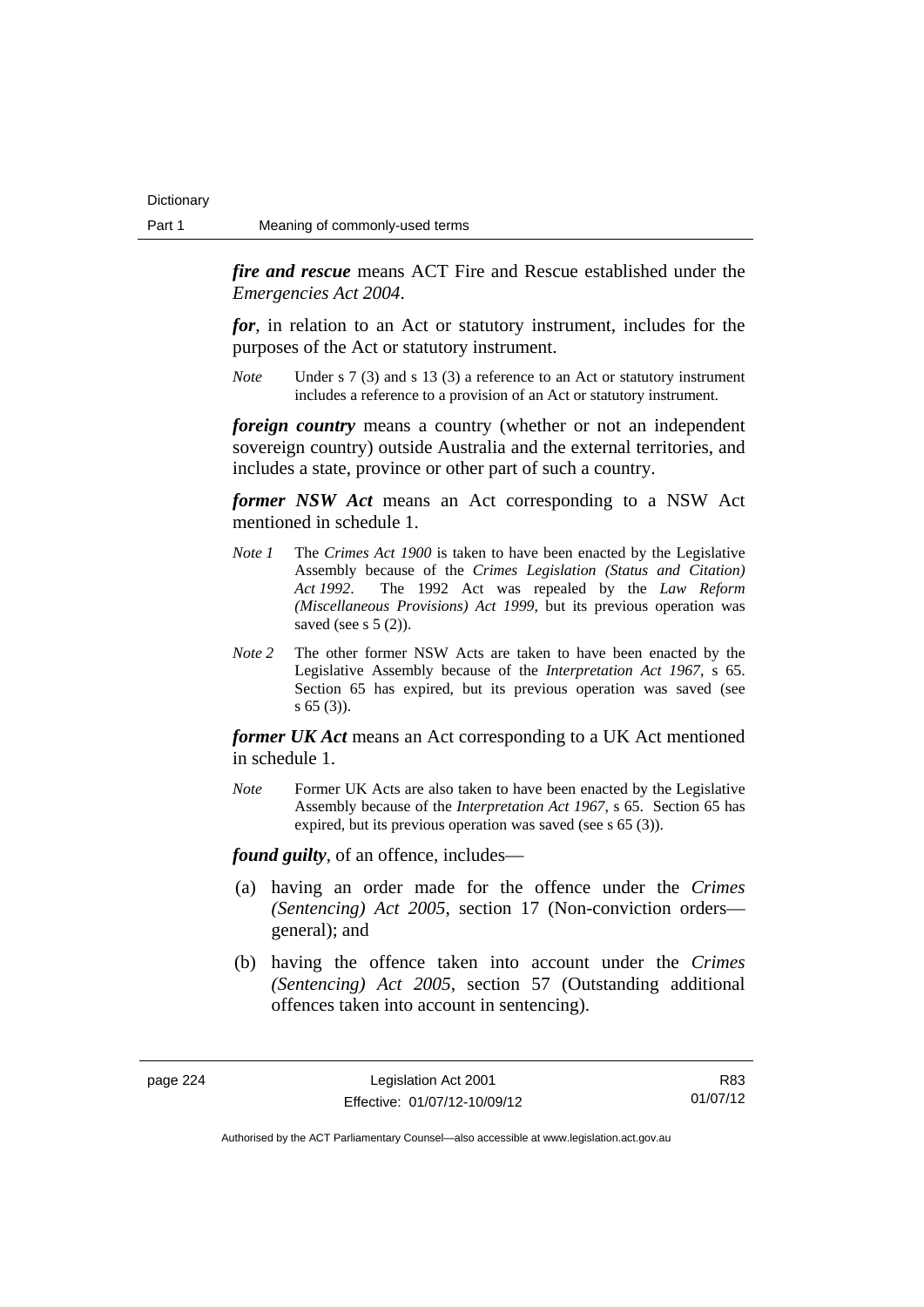*function* includes authority, duty and power.

*gambling and racing commission* means the Gambling and Racing Commission established under the *Gambling and Racing Control Act 1999*.

*gazette* means—

- (a) the Australian Capital Territory Gazette; or
- (b) for a notice or other information that must or may be notified or published in the gazette under the *Public Sector Management Act 1994*—an internet site approved by the commissioner for public administration.

*give*, in relation to a function, includes impose.

*government printer* includes anyone printing for or by the authority of the Executive.

*government solicitor* means the Government Solicitor for the Territory under the *Law Officers Act 2011*.

*Governor* means—

- (a) for a State (other than the Northern Territory)—the Governor of the State, and includes a person administering the Government of the State; or
- (b) for the Northern Territory—the Administrator of the Northern Territory, and includes a person administering the Government of the Northern Territory.

*Governor-General* means the Governor-General of the Commonwealth, and includes a person administering the Government of the Commonwealth.

*GST*—see the *A New Tax System (Goods and Services Tax) Act 1999* (Cwlth), dictionary.

*health practitioner* means a person registered under the *Health Practitioner Regulation National Law (ACT)* to practise a health profession (other than as a student).

| R83      | Legislation Act 2001         | page 225 |
|----------|------------------------------|----------|
| 01/07/12 | Effective: 01/07/12-10/09/12 |          |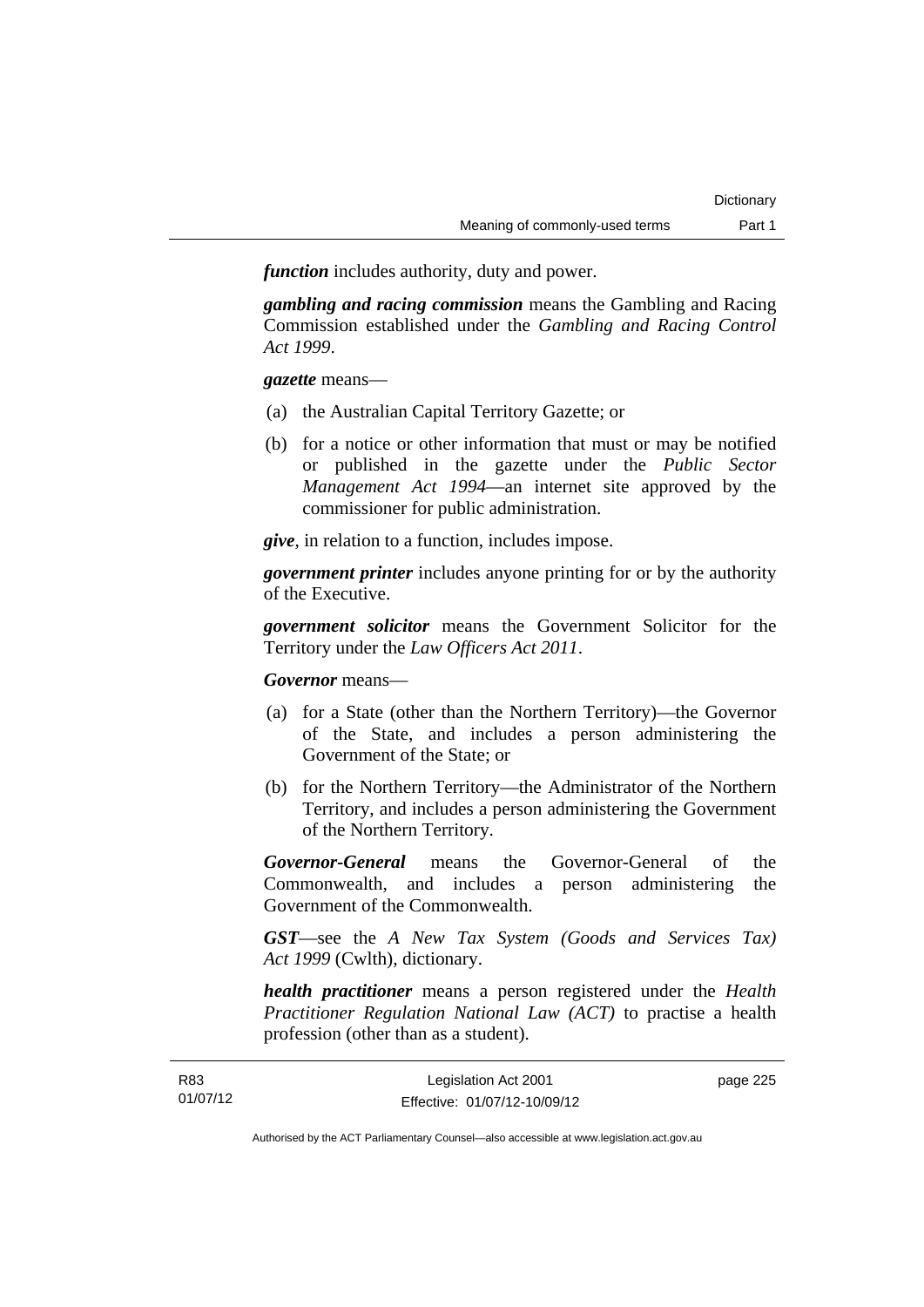*Health Practitioner Regulation National Law (ACT)* means the provisions applying because of the *Health Practitioner Regulation National Law (ACT) Act 2010*, section 6 (Application of Health Practitioner Regulation National Law).

*health services commissioner* means the Health Services Commissioner under the *Human Rights Commission Act 2005*.

*heritage council* means the Australian Capital Territory Heritage Council under the *Heritage Act 2004*.

*heritage register* means the heritage register under the *Heritage Act 2004*.

*High Court* means the High Court of Australia.

*Note* The High Court is established by the Commonwealth Constitution, s 71 and provided for under the *High Court of Australia Act 1979* (Cwlth).

*home address*, for an individual, means the address of the place where the individual usually lives.

*housing commissioner* means the Commissioner for Social Housing under the *Housing Assistance Act 2007*.

*human rights commission* means the Human Rights Commission established under the *Human Rights Commission Act 2005*.

*human rights commissioner* means the Human Rights Commissioner under the *Human Rights Commission Act 2005*.

*Imperial Act* means an Act of the United Kingdom Parliament.

*independent competition and regulatory commission* means the Independent Competition and Regulatory Commission for the Australian Capital Territory established under the *Independent Competition and Regulatory Commission Act 1997*.

*indictable offence*—see section 190.

*indictment* includes information.

*individual* means a natural person.

page 226 Legislation Act 2001 Effective: 01/07/12-10/09/12

R83 01/07/12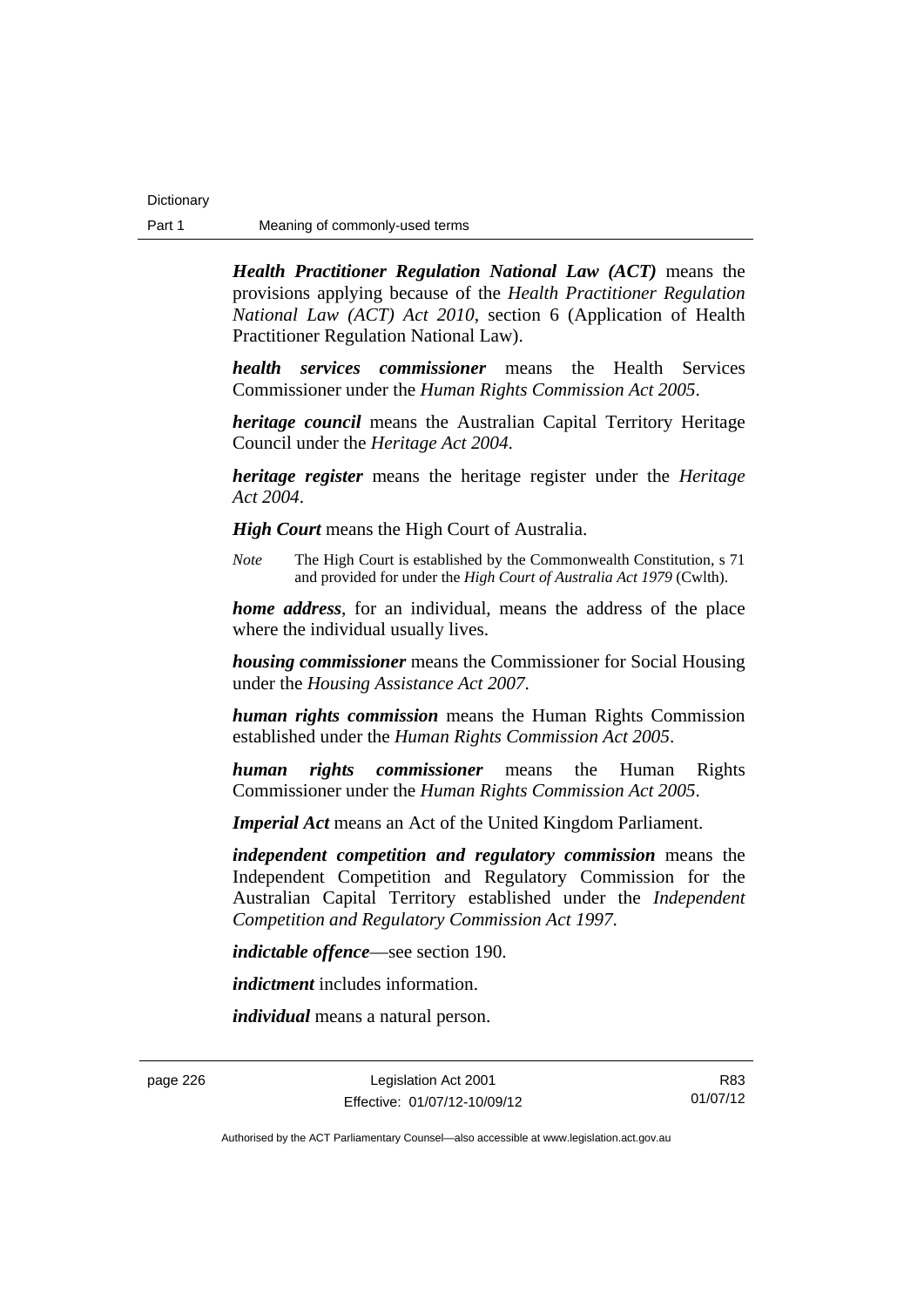*infringement notice* includes an infringement notice under the *Magistrates Court Act 1930* or the *Road Transport (General) Act 1999*.

*in relation to* includes the following:

- (a) in respect of;
- (b) with respect to;
- (c) in connection with;
- (d) in regard to;
- (e) with reference to;
- (f) relating to;
- (g) for or with respect to.

*institute of technology* means the Canberra Institute of Technology under the *Canberra Institute of Technology Act 1987*.

*instrument*—see section 14.

*interest*, in relation to land or other property, means—

- (a) a legal or equitable estate in the land or other property; or
- (b) a right, power or privilege over, or in relation to, the land or other property.

*internal territory* means the Australian Capital Territory, the Jervis Bay Territory or the Northern Territory.

*intersex person*—see section 169B.

*Jervis Bay Territory* means the Territory accepted by the Commonwealth under the *Jervis Bay Territory Acceptance Act 1915* (Cwlth).

*Note* The Jervis Bay Territory is described in the agreement set out in that Act, sch.

page 227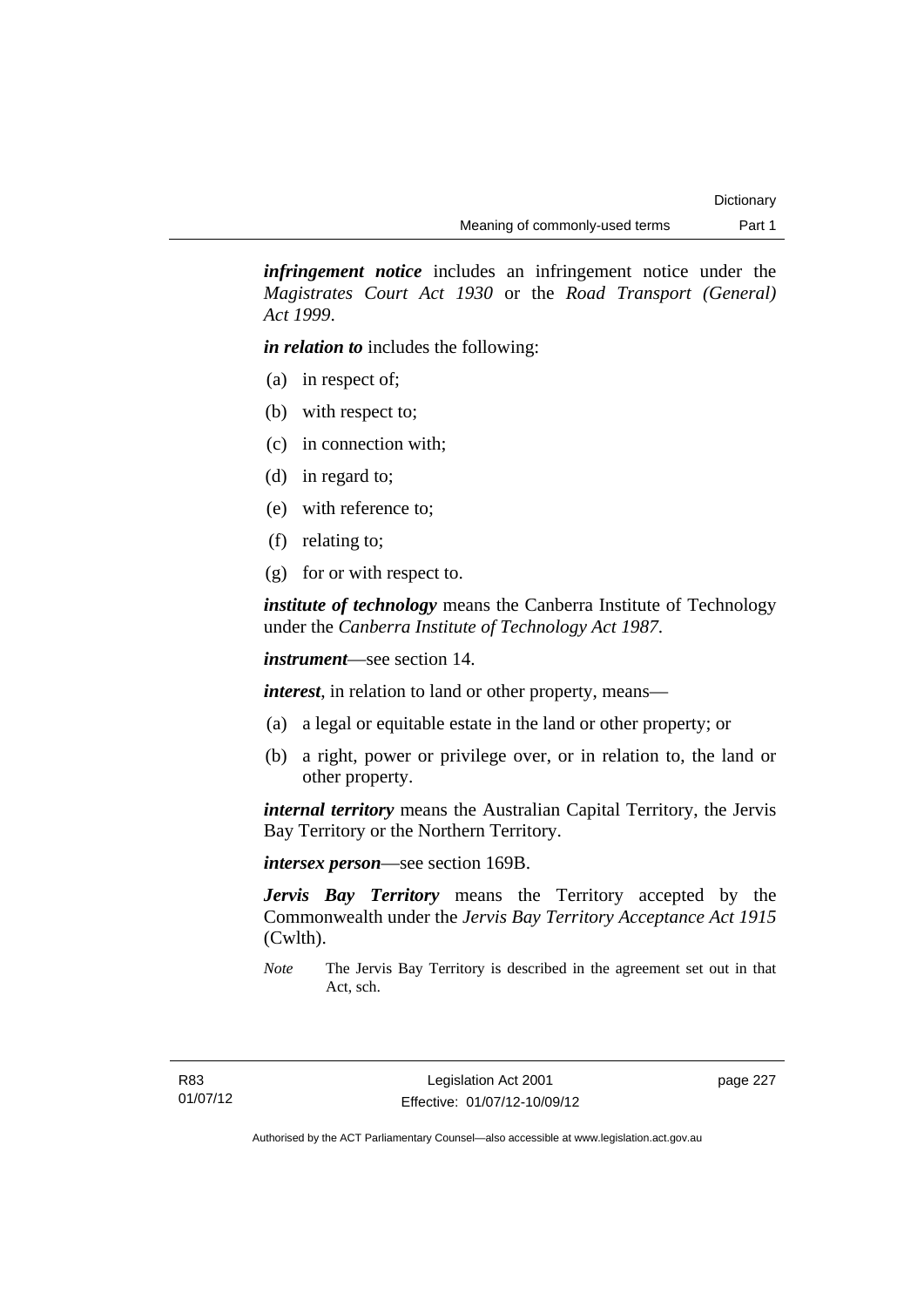**Dictionary** 

*judge* means a resident judge, additional judge or acting judge under the *Supreme Court Act 1933*.

*Lake Burley Griffin* means Lake Burley Griffin as defined in the *Lakes Act 1976*.

*Lake Ginninderra* means Lake Ginninderra as defined in the *Lakes Act 1976*.

*land* includes messuages, tenements and hereditaments, corporeal or incorporeal, of any tenure or description, whatever the interest in the land.

*Note* A number of the terms mentioned in the definition of *land* have a technical meaning at law. A *messuage* is a house together with its gardens, orchards and outbuildings. The term *tenement* signifies land capable of being held in freehold. *Hereditament* refers to real property that can be inherited. Hereditaments may be *corporeal*, that is, tangible things such as lands and buildings, or *incorporeal*, that is, intangible rights attaching to land such as rents, easements, tithes and profits a prendre. (Profits a prendre are the right to take some product of, or part of the soil from, the land of someone else.)

*land development agency* means the Land Development Agency established under the *Planning and Development Act 2007*.

*law*, of the Territory, means—

- (a) an Act; or
- (b) a subordinate law; or
- (c) any other statutory instrument of a legislative nature; or
- (d) the common law.

*lawyer* means a legal practitioner.

*legal aid commission* means the Legal Aid Commission (A.C.T.) established under the *Legal Aid Act 1977*.

*legal practitioner* means a person who is admitted to the legal profession under the *Legal Profession Act 2006* or a law that is a corresponding law for that Act.

R83 01/07/12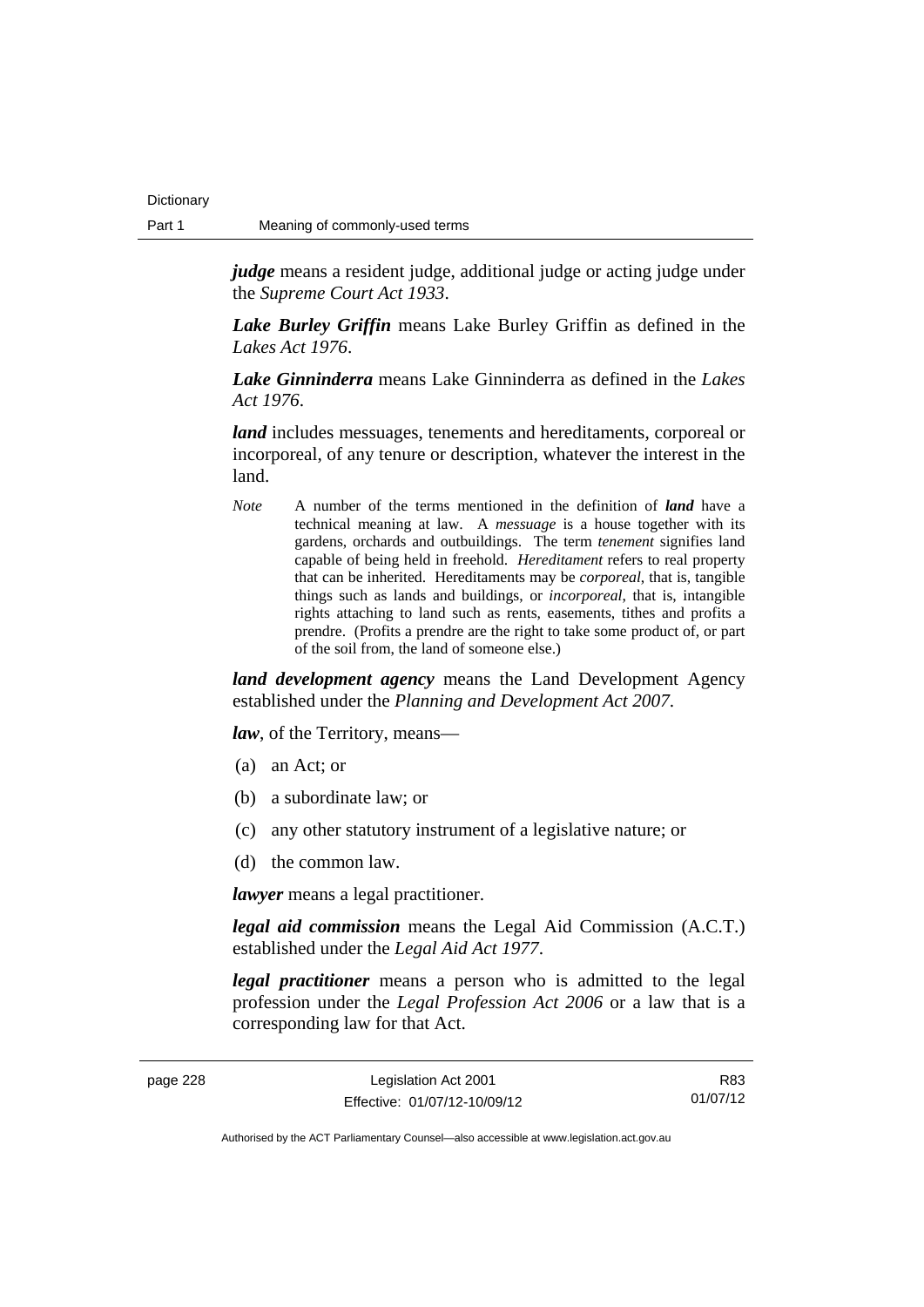*Legislation Act* means the *Legislation Act 2001*.

*Legislative Assembly* means the Legislative Assembly for the Australian Capital Territory.

*Note* The Assembly is established by the Self-Government Act, s 8 (1).

*legislative instrument*—see section 12.

*liability* means any liability or obligation (whether liquidated or unliquidated, certain or contingent, or accrued or accruing).

*magistrate* means a Magistrate under the *Magistrates Court Act 1930*.

*Magistrates Court* means the Magistrates Court established under the *Magistrates Court Act 1930*.

*make* an instrument includes issue and grant the instrument.

*making*, of a statutory instrument, means the signing, sealing, approval or other endorsement of the instrument by the entity authorised or required to make it.

*master*, in relation to the Supreme Court, means the Master of the Supreme Court.

*Note* The office of master is established under the *Supreme Court Act 1933*.

*may*—see section 146.

*medical practitioner* means a doctor.

*midnight*, in relation to a particular day, means the time when the day ends.

### *midwife*—

 (a) means a person registered under the *Health Practitioner Regulation National Law (ACT)* to practise in the nursing and midwifery profession as a midwife (other than as a student); and

page 229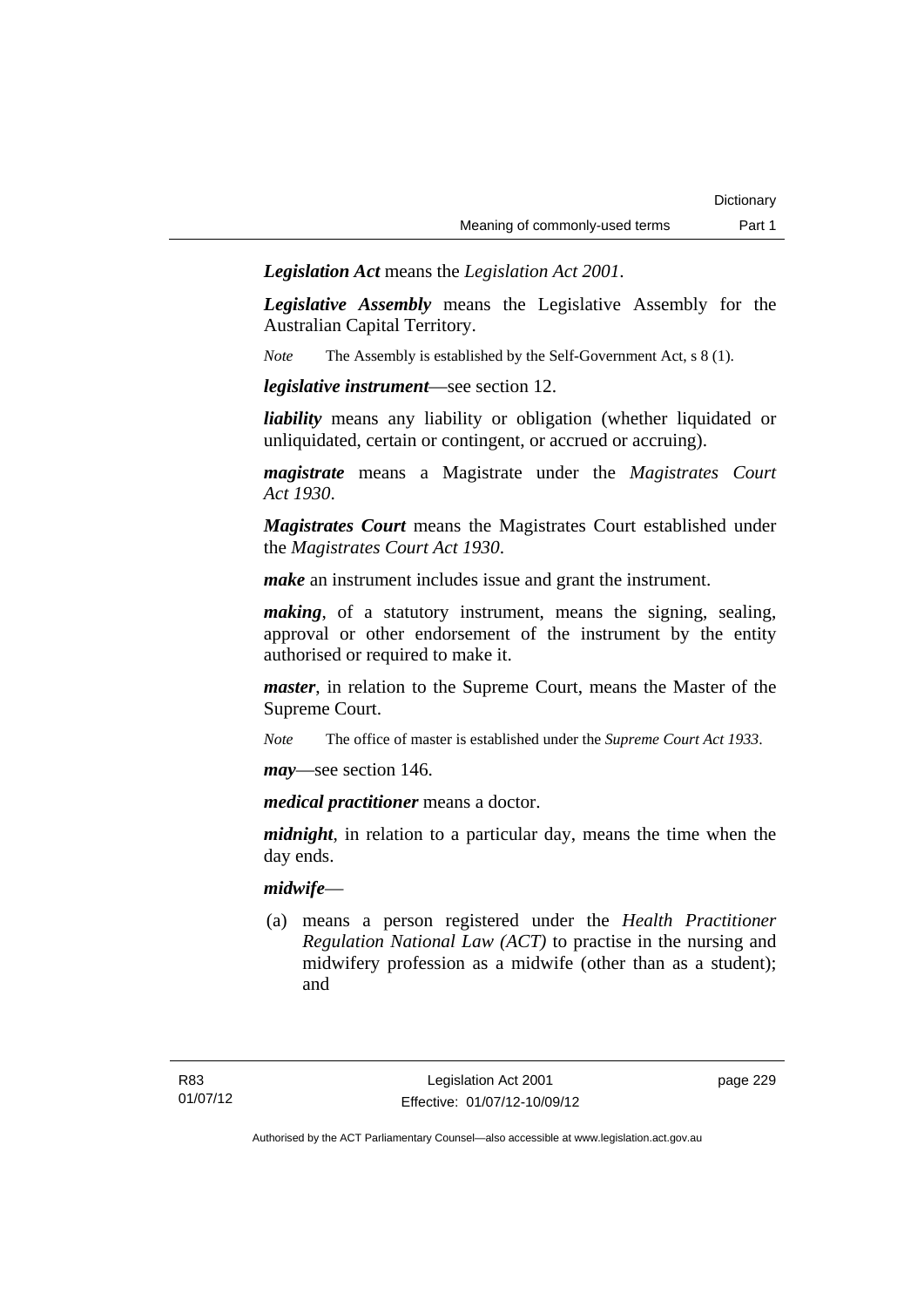| Dictionary |                                |
|------------|--------------------------------|
| Part 1     | Meaning of commonly-used terms |

 (b) for an activity, includes a person mentioned in paragraph (a) holding limited or provisional registration, to the extent that the person is allowed to do the activity under the person's registration.

*Minister*—see section 162.

*modification* includes modification by alteration, omission, substitution and addition.

*month* means calendar month.

*must*—see section 146.

*name* includes—

- (a) for an Act—the Act's short title; and
- (b) for an instrument—the instrument's citation; and
- (c) for a position—the position's title or designation.

*named month* means one of the 12 months of the year.

*national capital authority* means the National Capital Authority established under the *Australian Capital Territory (Planning and Land Management) Act 1988* (Cwlth).

*national capital plan* means the National Capital Plan under the *Australian Capital Territory (Planning and Land Management) Act 1988* (Cwlth).

*National Credit Code*—see the *National Consumer Credit Protection Act 2009* (Cwlth), section 5.

*National Electricity (ACT) Law* means the provisions applying in the ACT because of the *Electricity (National Scheme) Act 1997*, section 5 (Application in ACT of National Electricity Law).

*National Electricity (ACT) Regulation* means the provisions applying because of the *Electricity (National Scheme) Act 1997*, section 6 (Application of regulations under National Electricity Law).

page 230 Legislation Act 2001 Effective: 01/07/12-10/09/12

R83 01/07/12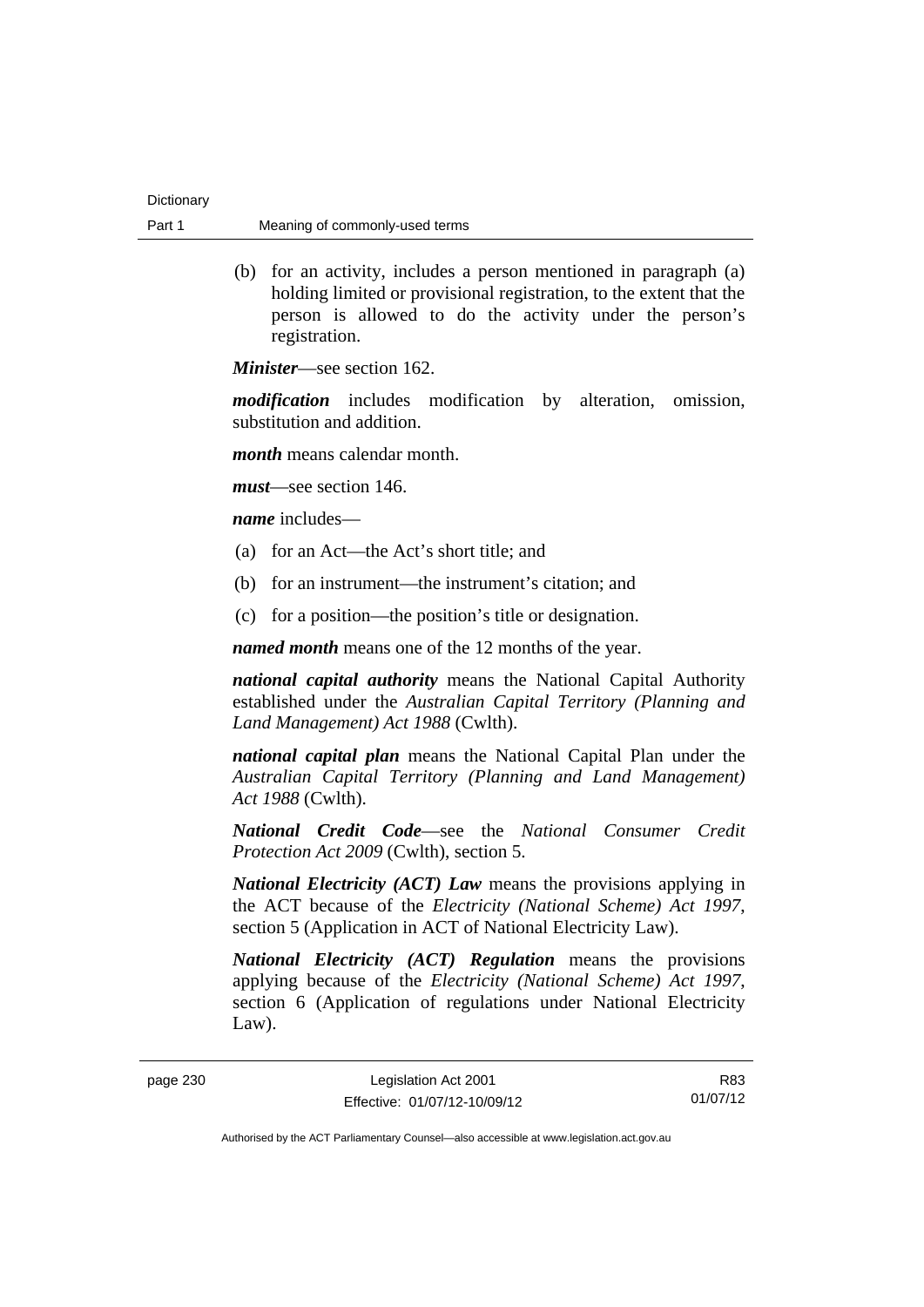*National Energy Retail Law (ACT)* means the provisions applying because of the *National Energy Retail Law (ACT) Act 2012*, section 6 (Application of National Energy Retail Law).

*National Energy Retail Regulation (ACT)* means the provisions applying because of the *National Energy Retail Law (ACT) Act 2012*, section 7 (Application of regulations under National Energy Retail Law).

*National Gas (ACT) Law* means the provisions applying because of the *National Gas (ACT) Act 2008*, section 8 (Application in the ACT of National Gas Law).

*National Gas (ACT) Regulation* means the provisions applying because of the *National Gas (ACT) Act 2008*, section 9 (Application in the ACT of regulations under National Gas Law).

*national land* means National Land under the *Australian Capital Territory (Planning and Land Management) Act 1988* (Cwlth).

*Note* If an area of land in the ACT is, or is intended to be, used by or on behalf of the Commonwealth, it may be declared National Land under the *Australian Capital Territory (Planning and Land Management) Act 1988* (Cwlth), s 27.

*night* means the period between sunset on one day and sunrise on the next day.

*Northern Territory* means the Northern Territory of Australia.

*notifiable instrument*—see section 10.

*notification*—

- (a) of an Act—see section 30; and
- (b) of a legislative instrument—see section 63.

*notification day*, for an Act or statutory instrument, means the day the Act or instrument is notified.

*NSW Act* means an Act of the New South Wales Parliament.

page 231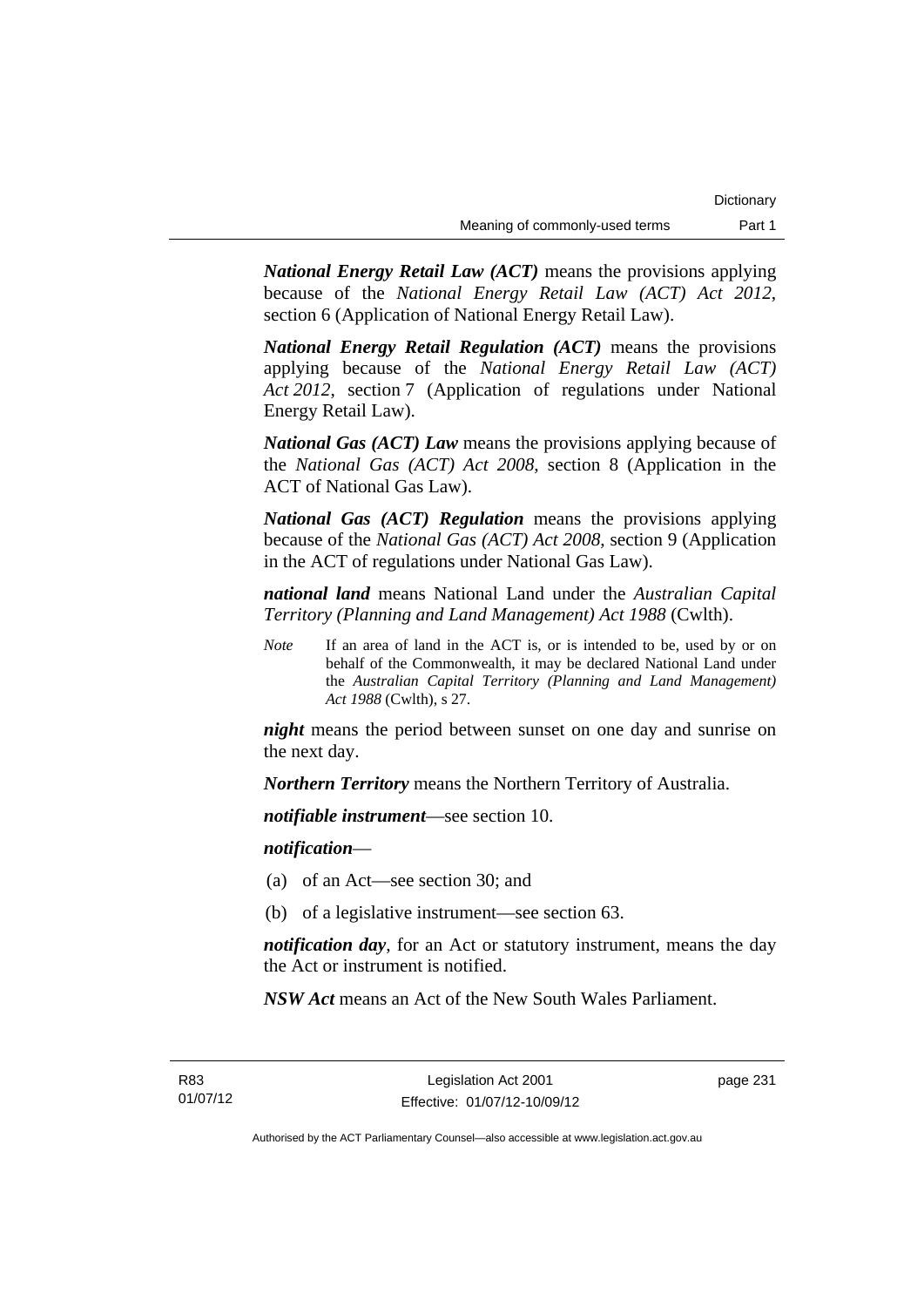*NSW correctional centre* means a correctional centre (however described) under the *Crimes (Administration of Sentences) Act 1999* (NSW).

### *number* means—

- (a) a number expressed in figures or words; or
- (b) a combination of a number expressed in figures or words and of a letter of the alphabet.

#### *nurse*—

- (a) means a person registered under the *Health Practitioner Regulation National Law (ACT)* to practise in the nursing and midwifery profession as a nurse (other than as a student); and
- (b) for an activity, includes a person mentioned in paragraph (a) holding limited or provisional registration, to the extent that the person is allowed to do the activity under the person's registration; and
- (c) does not include an enrolled nurse.

### *nurse practitioner*—

- (a) means a person whose registration as a registered health practitioner under the *Health Practitioner Regulation National Law (ACT)* is endorsed as being qualified to practise as a nurse practitioner; and
- (b) for an activity, includes a person mentioned in paragraph (a) holding limited or provisional registration, to the extent that the person is allowed to do the activity under the person's registration.

### *oath* includes affirmation.

*Note* The *Evidence Act 2011*, div 2.1.2 and the *Oaths and Affirmations Act 1984* deal with oaths and affirmations.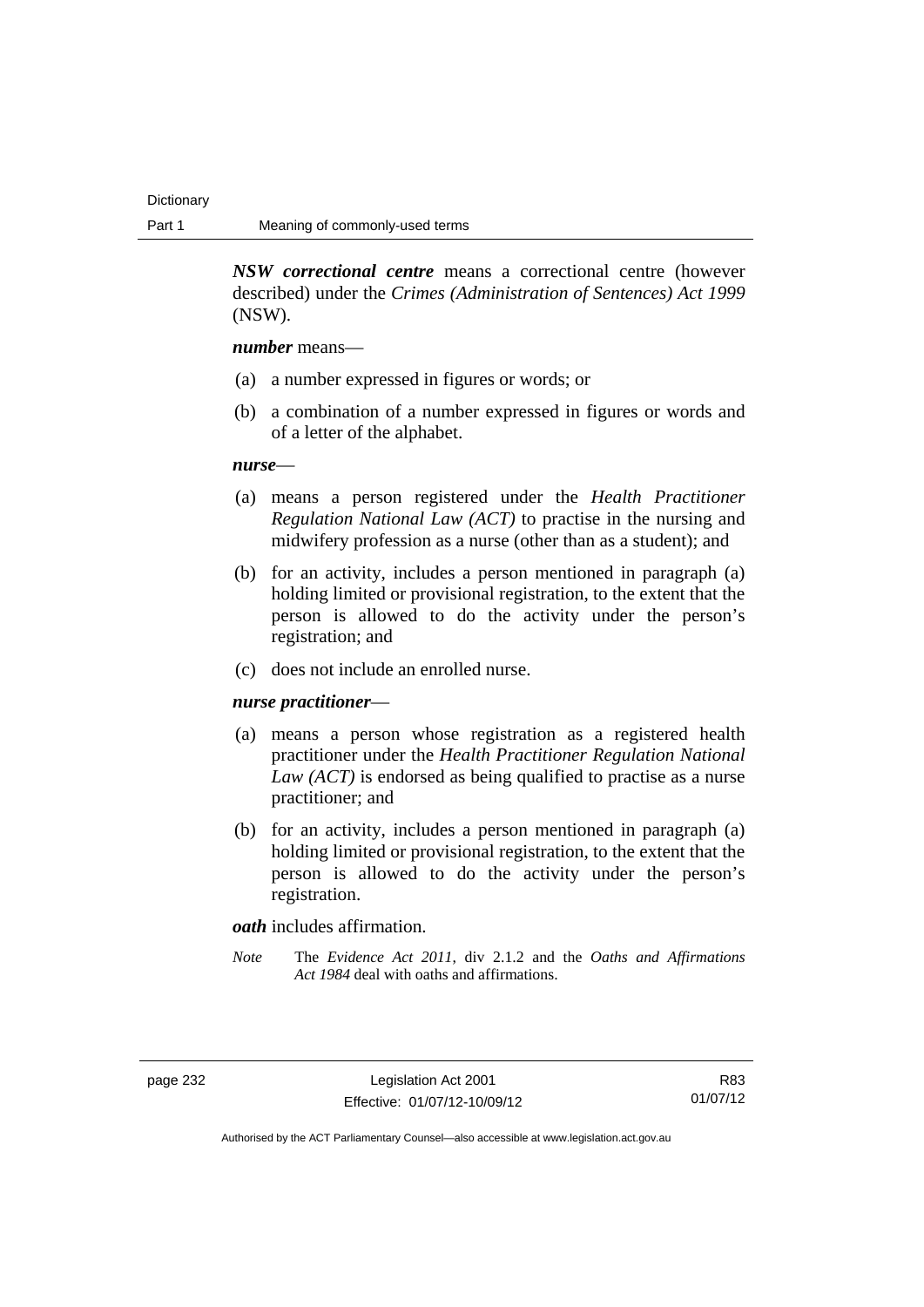*occupational discipline order* means an order for occupational discipline made by the ACAT.

*Note* Occupational discipline orders are made under the *ACT Civil and Administrative Tribunal Act 2008*, s 66 and under authorising laws (*authorising law*—see *ACT Civil and Administrative Tribunal Act 2008*, dict).

*occupy* a position includes hold the position, act in the position or exercise functions of the position (including under a delegation or subdelegation).

*office* includes position.

*Office of the Legislative Assembly* means the Office of the Legislative Assembly established under the *Legislative Assembly (Office of the Legislative Assembly) Act 2012*.

*ombudsman* means the Ombudsman under the *Ombudsman Act 1989*.

*omit*, in relation to a provision of an Act or statutory instrument, includes repeal.

### *optometrist*—

- (a) means a person registered under the *Health Practitioner Regulation National Law (ACT)* to practise in the optometry profession (other than as a student); and
- (b) for an activity, includes a person mentioned in paragraph (a) holding limited or provisional registration, to the extent that the person is allowed to do the activity under the person's registration.

*ordinance* means an ordinance made under the *Seat of Government (Administration) Act 1910* (Cwlth), section 12.

*parent*, of a child, means—

- (a) the child's mother; or
- (b) the child's father; or

page 233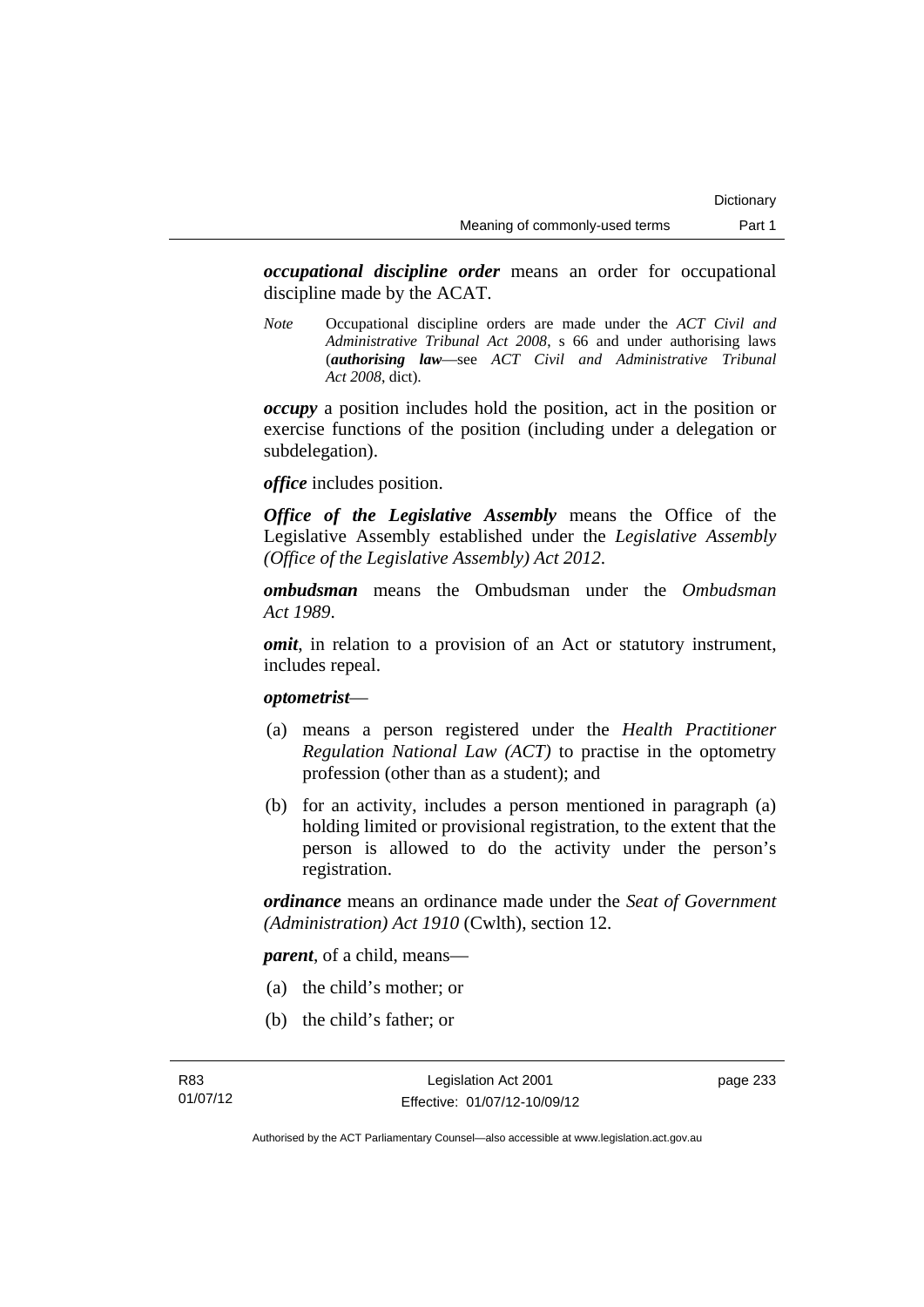| Dictionary |                                |  |
|------------|--------------------------------|--|
| Part 1     | Meaning of commonly-used terms |  |

- (c) someone else who is presumed under the *Parentage Act 2004*, part 2 to be a parent of the child.
- *Note* A child cannot have more than 2 parents at any one time (see *Parentage Act 2004*, s 14).

*parliamentary counsel* means the person performing the duties of Parliamentary Counsel in the public service.

*passing*, of an Act—see section 29.

*penalty unit*—see section 133.

*person—*see section 160 (References to people generally).

#### *pharmacist***—**

- (a) means a person registered under the *Health Practitioner Regulation National Law (ACT)* to practise in the pharmacy profession (other than as a student); and
- (b) for an activity, includes a person mentioned in paragraph (a) holding limited or provisional registration, to the extent that the person is allowed to do the activity under the person's registration.

*planning and land authority* means the Planning and Land Authority established under the *Planning and Development Act 2007*.

*police officer* means a member or special member of the Australian Federal Police.

*position* includes office.

*power* includes authority.

*prescribed*, in an Act, means prescribed by the Act or by regulation under the Act.

*present* an indictment includes lay an information.

*privacy commissioner* means the Privacy Commissioner under the *Privacy Act 1998* (Cwlth).

page 234 Legislation Act 2001 Effective: 01/07/12-10/09/12

R83 01/07/12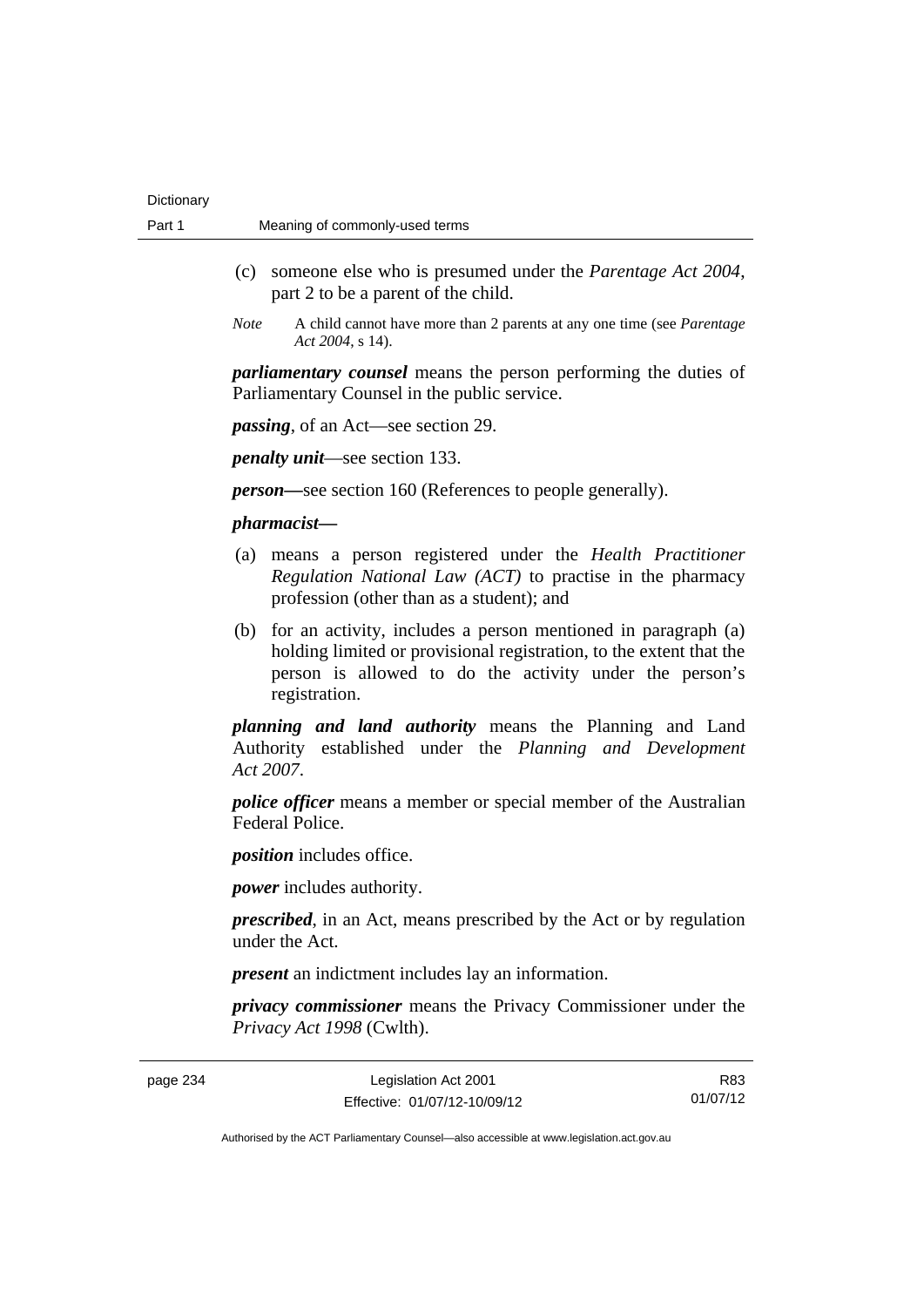*proceeding* means a legal or other action or proceeding.

*property* means any legal or equitable estate or interest (whether present or future, vested or contingent, or tangible or intangible) in real or personal property of any description (including money), and includes a thing in action.

*Note* A *thing in action* is an intangible personal property right recognised and protected by the law. Examples include debts, money held in a bank, shares, rights under a trust, copyright and right to sue for breach of contract.

*provision*, of an Act or instrument—see section 16.

*public advocate* means the Public Advocate under the *Public Advocate Act 2005*.

### *public employee* means—

- (a) a public servant; or
- (b) a person employed by a territory instrumentality; or
- (c) a statutory office-holder or a person employed by a statutory office-holder.

*public health officer* means a public health officer under the *Public Health Act 1997.*

*public holiday* means a day that is a public holiday in the ACT under the *Holidays Act 1958*, section 3.

*public money*, of the Territory, means revenues, loans and other money received by the Territory.

*public servant* means a person employed in the public service.

*public service* means the Australian Capital Territory Public Service.

*Note* The *Public Sector Management Act 1994*, s 12 deals with the constitution of the public service.

*public trustee* means the Public Trustee for the Australian Capital Territory under the *Public Trustee Act 1985*.

| R83      | Legislation Act 2001         | page 235 |
|----------|------------------------------|----------|
| 01/07/12 | Effective: 01/07/12-10/09/12 |          |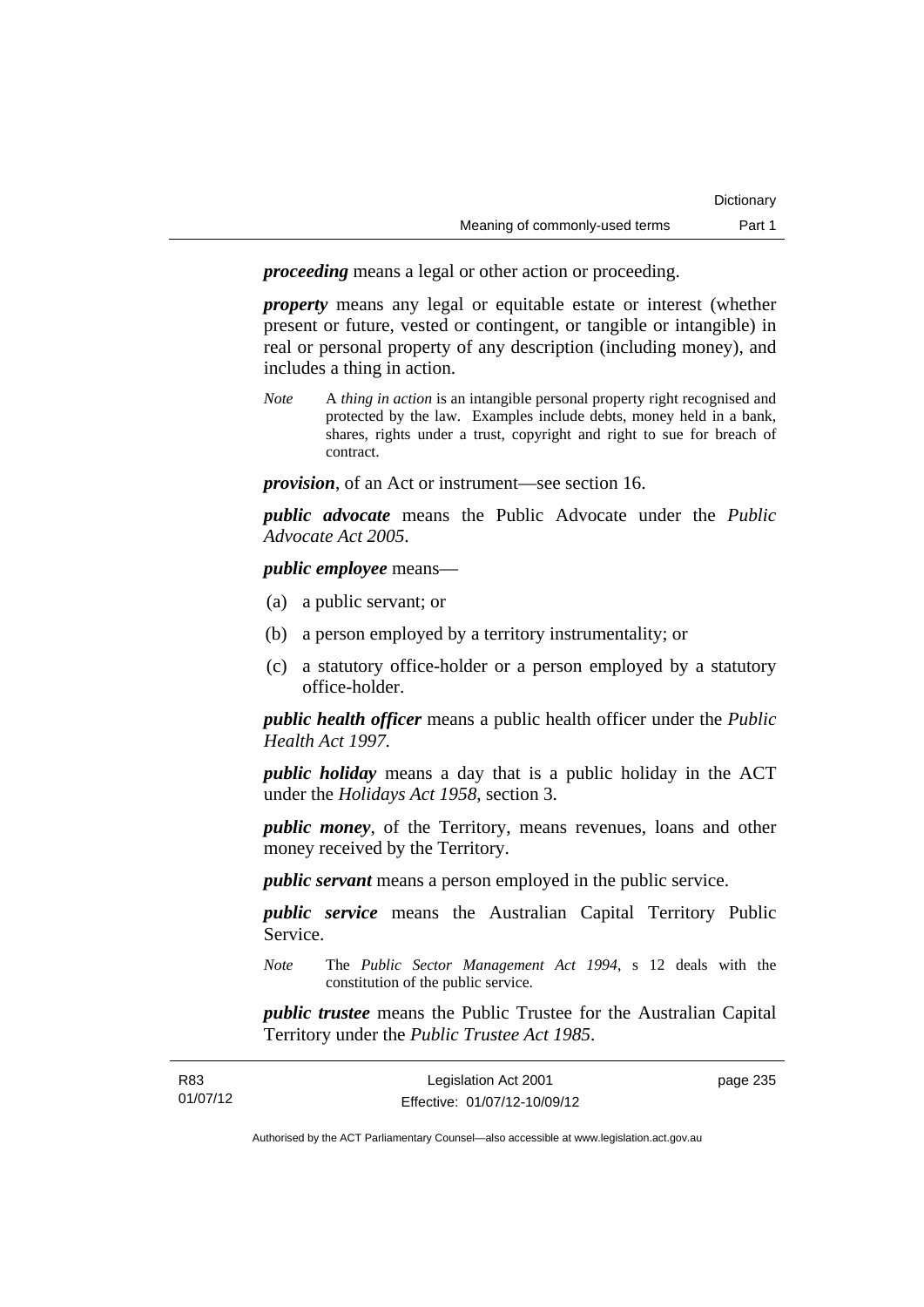*quarter* means a period of 3 months beginning on 1 January, 1 April, 1 July or 1 October in any year.

*recognised transgender person*—see section 169A (3).

*registered surveyor* means a surveyor under the *Surveyors Act 2007*.

*registrar* means—

- (a) in relation to the Supreme Court—the Registrar of the Supreme Court; or
- (b) in relation to the Magistrates Court—the Registrar of the Magistrates Court; or
- (c) in relation to a tribunal—the registrar of the tribunal.

*registrar-general* means the Registrar-General under the *Registrar-General Act 1993*.

*registrar of firearms* means the Registrar of Firearms under the *Firearms Act 1996*.

*regulation*, in relation to an Act, means a regulation made or in force under the Act.

*remuneration tribunal* means the Remuneration Tribunal established under the *Remuneration Tribunal Act 1995*.

*repeal* includes—

- (a) for an Act or statutory instrument—omit a provision of the Act or instrument; and
- (b) for a provision of an Act or statutory instrument—omit the provision (or a part of it); and
- (c) for an Act or statutory instrument (or a provision of it) abrogate or limit its effect, or exclude from its application any circumstance, matter, person, place or purpose; and
- (d) for an Act or statutory instrument (or a provision of it)—any other implied repeal; and

R83 01/07/12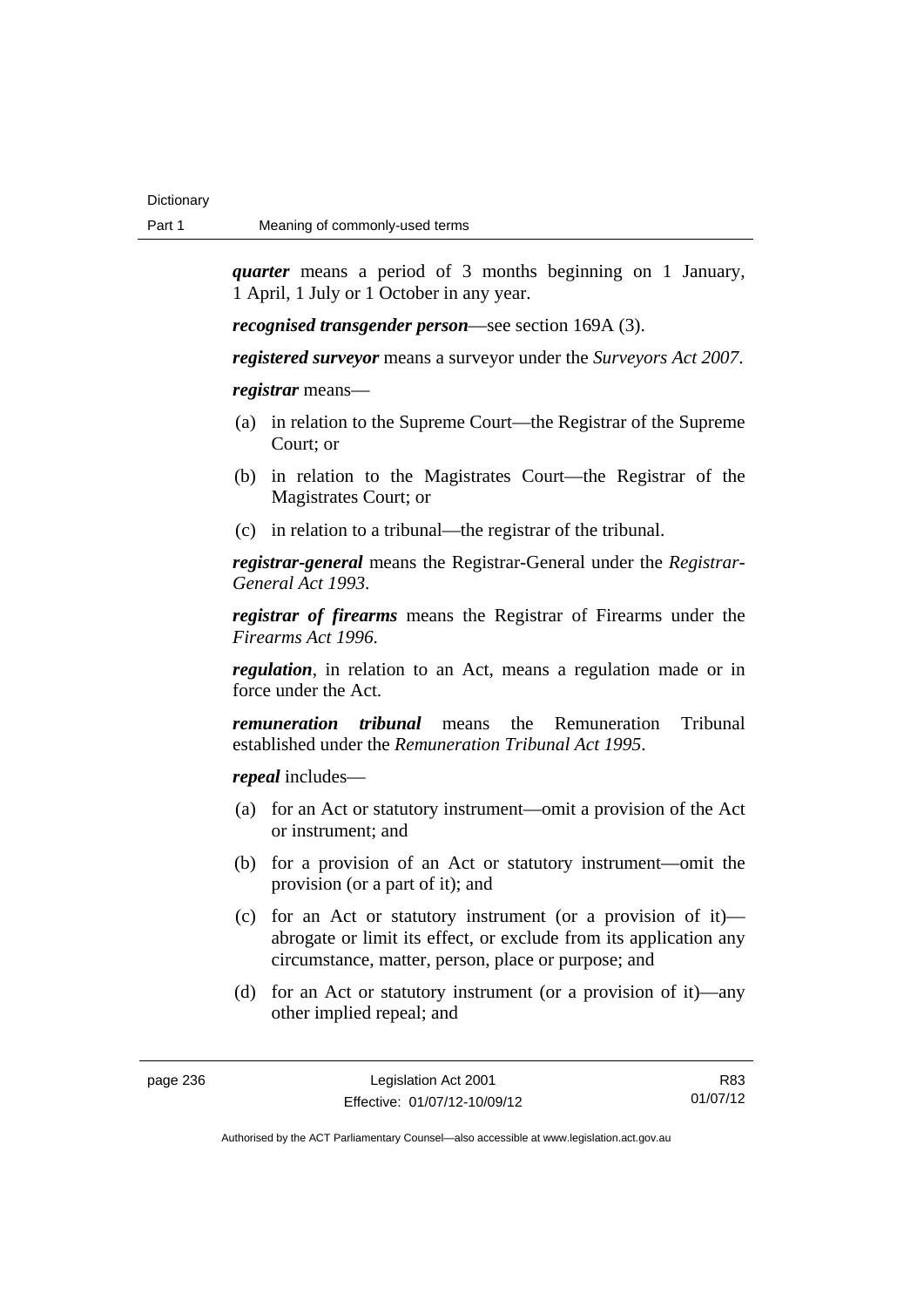- (e) for a statutory instrument—revoke the instrument (or part of it); and
- (f) for a decision—revoke it or cancel it.

*resident judge* means a resident judge under the *Supreme Court Act 1933*.

*retrospectively*, for the commencement of legislation—see section 75A.

*reviewable decision notice*—see the *ACT Civil and Administrative Tribunal Act* 2008, section 67A.

*road transport authority* means the Australian Capital Territory Road Transport Authority.

- *Note 1* In relation to the exercise of a function by the road transport authority under a provision of the road transport legislation, the director-general of the administrative unit responsible for the provision is the road transport authority.
- *Note 2 Road transport legislation––*see the *Road Transport (General) Act 1999*, s 6.

*rules* means—

- (a) of a court or tribunal—rules made by the entity having power to make rules (however described) regulating the practice and procedure of the court or tribunal; and
- (b) in relation to an Act—rules made or in force under the Act.

*rural fire service* means the ACT Rural Fire Service under the *Emergencies Act 2004*.

*Self-Government Act* means the *Australian Capital Territory (Self-Government) Act 1988* (Cwlth).

## *self-government day* means 11 May 1989.

*Note* This is the day when the remaining provisions of the Self-Government Act commenced and, in particular, the Australian Capital Territory was established as a body politic, the Legislative Assembly was empowered to make laws for the ACT and the Executive was established.

| R83      | Legislation Act 2001         | page 237 |
|----------|------------------------------|----------|
| 01/07/12 | Effective: 01/07/12-10/09/12 |          |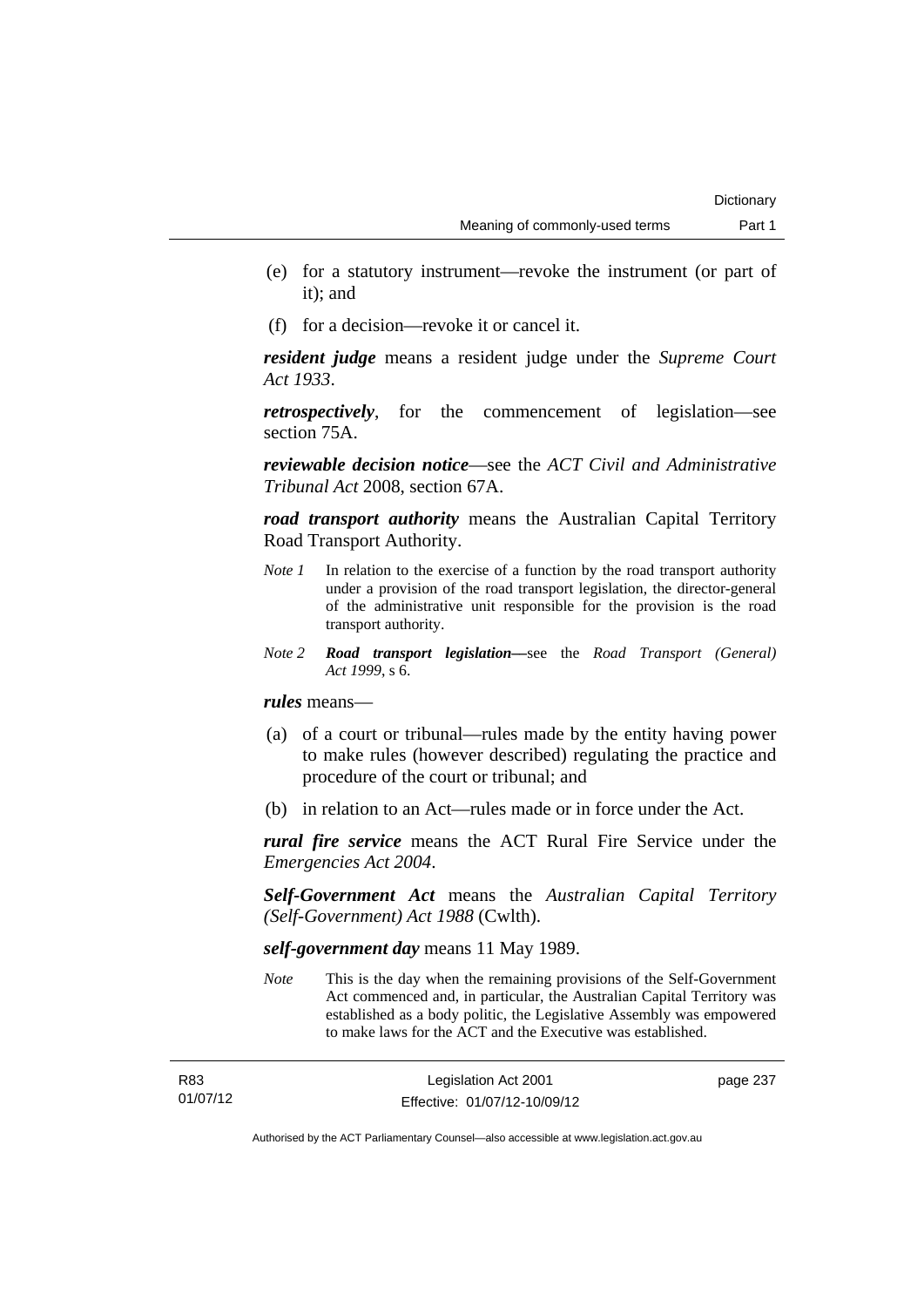*sentence administration board* means the Sentence Administration Board under the *Crimes (Sentence Administration) Act 2005*.

*SES* means the ACT State Emergency Service established under the *Emergencies Act 2004*.

*sign* includes attach a seal and make a mark.

*signpost definition*—see section 131 (Signpost definition).

*sitting day*, of the Legislative Assembly, means a period that commences on a day the Assembly meets and continues until the Assembly next adjourns.

*Note* A sitting day may continue for 1 or more days.

*solicitor* means a lawyer who practises as a solicitor.

*solicitor-general* means the Solicitor-General for the Territory under the *Law Officers Act 2011*.

*Speaker* means the Presiding Officer of the Legislative Assembly.

*Note* The Presiding Officer is elected under the Self-Government Act, s 11.

*Standards Australia* means the company named Standards Australia International Limited (ACN 087 326 690).

*State* means a State of the Commonwealth, and includes the Northern Territory.

*statutory declaration* means a statutory declaration made under the *Statutory Declarations Act 1959* (Cwlth).

*statutory instrument*—see section 13.

*statutory office-holder* means a person occupying a position under an Act or statutory instrument (other than a position in the public service).

*subordinate law*—see section 8.

*summary offence*—see section 190.

page 238 Legislation Act 2001 Effective: 01/07/12-10/09/12

R83 01/07/12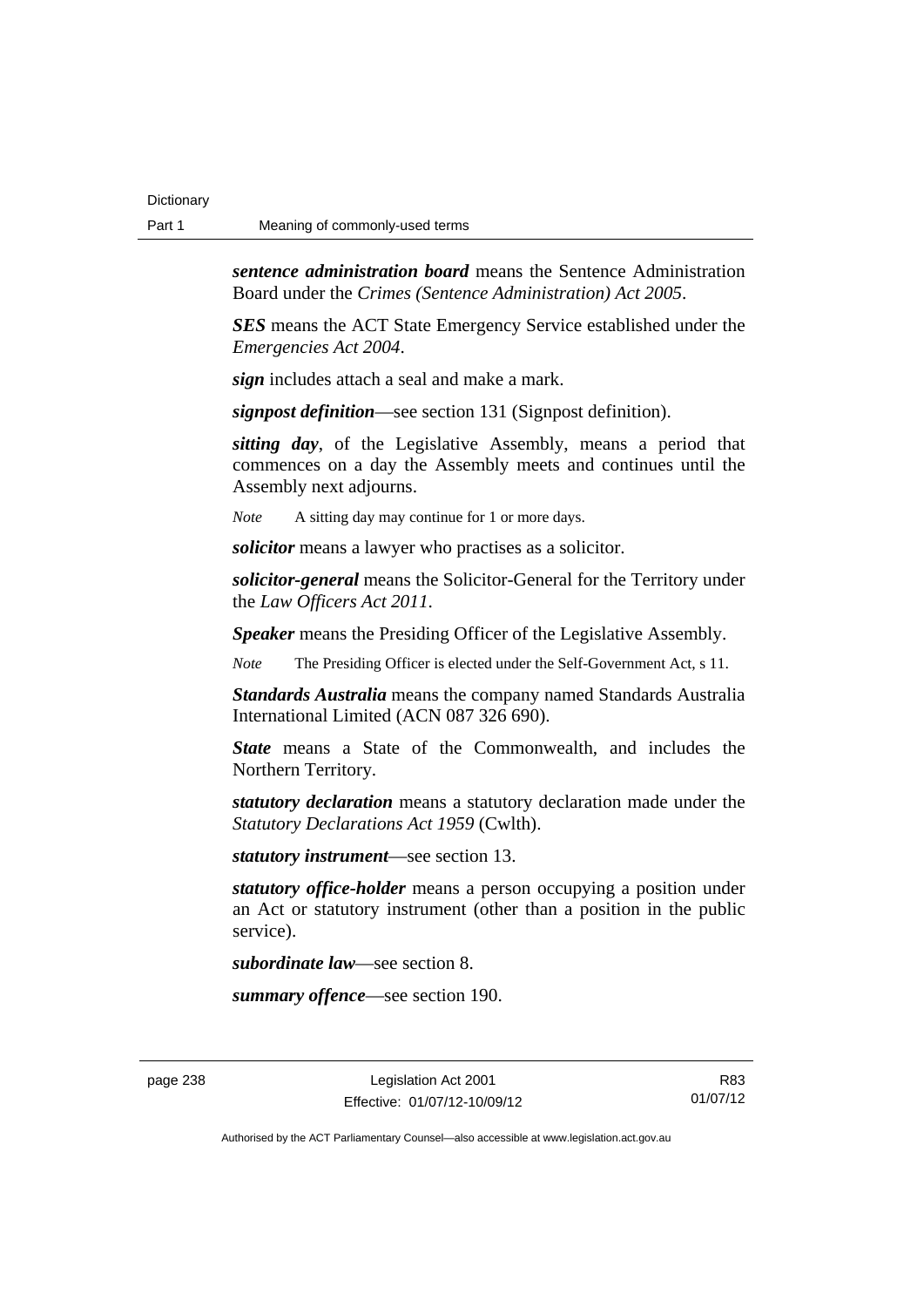*Supreme Court* means the Supreme Court of the Australian Capital Territory.

*Note* The Supreme Court is established by the *Supreme Court Act 1933*, s 3. The Self-Government Act, s 48A deals with the jurisdiction and powers of the court.

*surveyor-general* means the surveyor-general under the *Surveyors Act 2007*.

*swear* an oath includes make an affirmation.

*take* an oath includes make an affirmation.

*territory authority* means a body established for a public purpose under an Act, but does not include a body declared by regulation not to be a territory authority.

*territory instrumentality* means a corporation that—

- (a) is established under an Act or statutory instrument, or under the Corporations Act; and
- (b) is a territory instrumentality under the *Public Sector Management Act 1994*.
- *Note Territory instrumentality* is defined in the *Public Sector Management Act 1994*, dict.

*territory land* means Territory Land under the *Australian Capital Territory (Planning and Land Management) Act 1988* (Cwlth).

*Note* The *Australian Capital Territory (Planning and Land Management) Act 1988* (Cwlth), s 28 provides that if land in the ACT is not national land it is territory land.

*territory law*—see *law*, of the Territory.

#### *territory lease*—

- (a) means—
	- (i) a lease granted under the *Planning and Development Act 2007*; or

page 239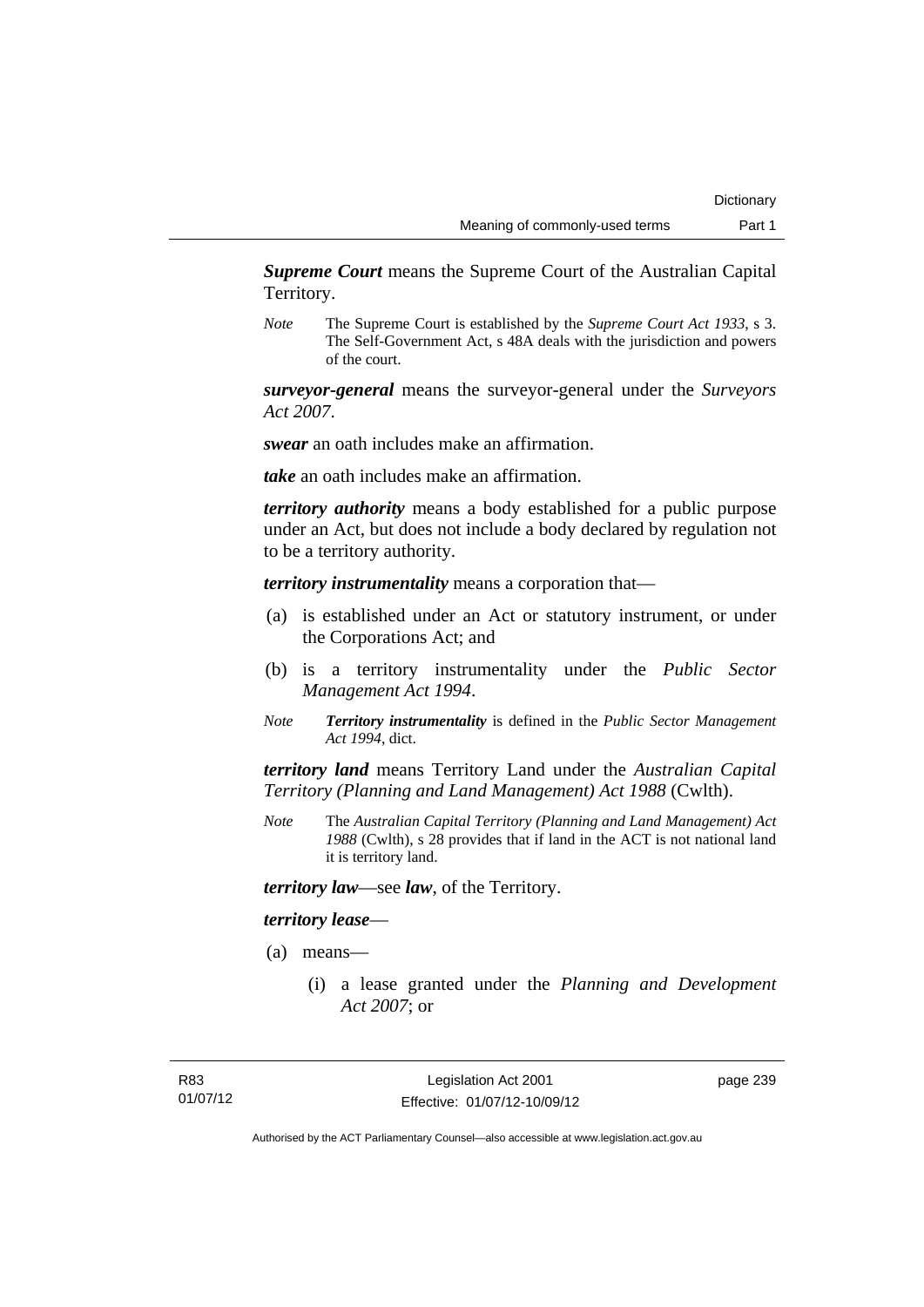- (ii) a lease under the *Unit Titles Act 2001*; but
- (b) does not include a sublease.

*territory-owned corporation* means a Territory owned corporation under the *Territory-owned Corporations Act 1990*.

*territory plan* means the territory plan under the *Planning and Development Act 2007*.

*the Territory* means—

- (a) when used in a geographical sense—the Australian Capital Territory; or
- (b) in any other case—the body politic established by the Self-Government Act, section 7.

*transgender person*—see section 169A (1) and (2).

*transitional* includes application and saving.

*Treasurer* means the Minister designated Treasurer by the Chief Minister, and includes a Minister authorised by the Chief Minister to act on behalf of the Treasurer.

*tribunal* includes any entity that is authorised to hear, receive and examine evidence.

*UK Act* means an Act of the United Kingdom Parliament.

*under*, in relation to an Act or statutory instrument, includes the following:

- (a) by;
- (b) by virtue of:
- (c) for or for the purposes of;
- (d) in accordance with;
- (e) in pursuance of;
- (f) pursuant to;

page 240 Legislation Act 2001 Effective: 01/07/12-10/09/12

R83 01/07/12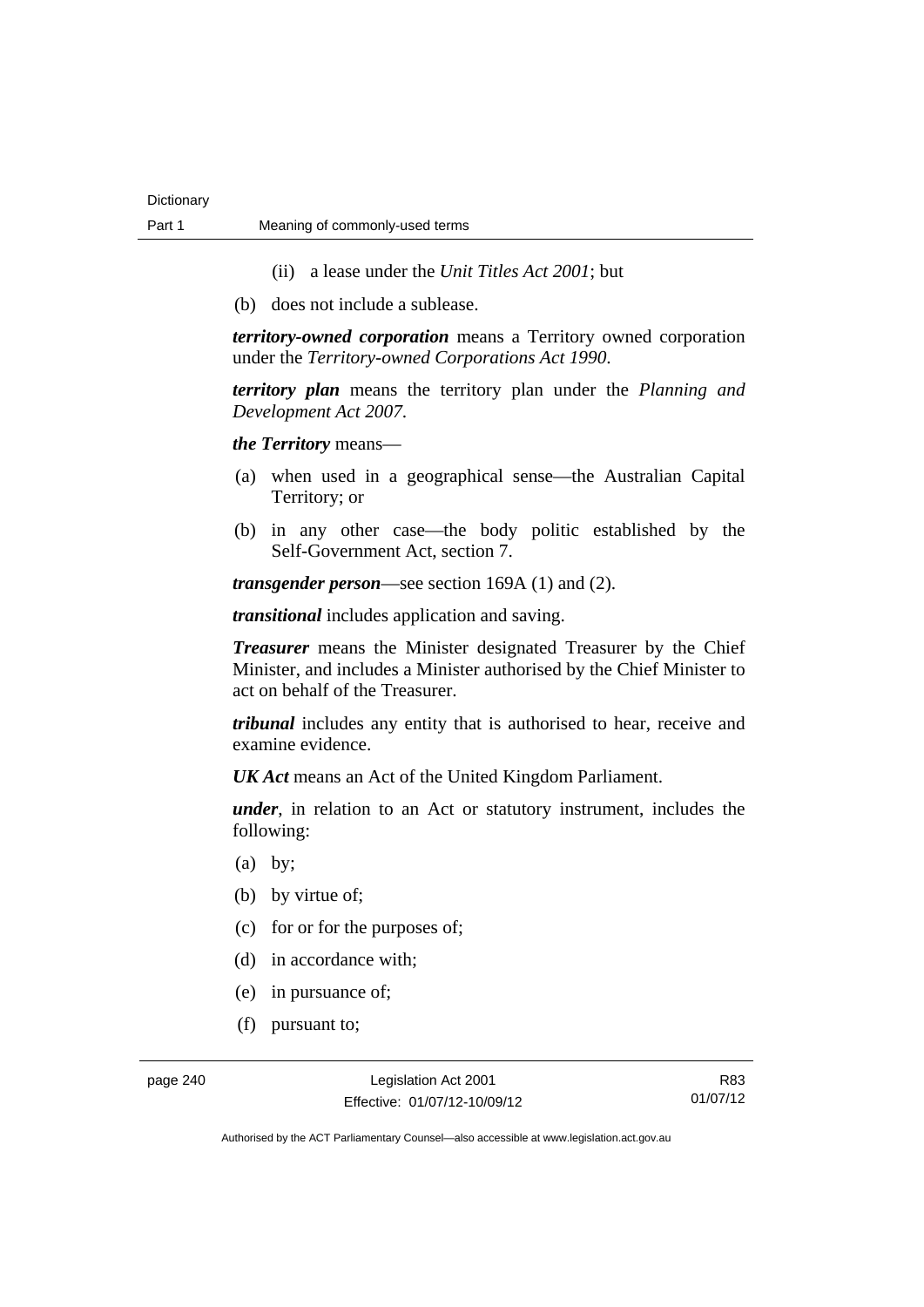- (g) within the meaning of.
- *Note* A reference to an Act or statutory instrument includes a reference to a provision of the Act or instrument (see s 7 and s 13).

*United Kingdom* means the United Kingdom of Great Britain and Northern Ireland.

# *United Kingdom Parliament* means—

- (a) the Parliament of England; or
- (b) the Parliament of Great Britain; or
- (c) the Parliament of the United Kingdom of Great Britain and Ireland; or
- (d) the Parliament of the United Kingdom of Great Britain and Northern Ireland.

*veterinary surgeon*—

- (a) means a person unconditionally registered as a veterinary surgeon under the *Health Professionals Act 2004*; and
- (b) for an activity, includes a person conditionally registered as a veterinary surgeon under the *Health Professionals Act 2004* to the extent that the person is allowed to do the activity under the person's conditional registration.

*will* includes a codicil.

*word* includes any drawing, figure, number and symbol.

*working day* means a day that is not—

- (a) a Saturday or Sunday; or
- (b) a public holiday in the ACT.

*work safety commissioner* means the work safety commissioner under the *Work Health and Safety Act 2011*.

page 241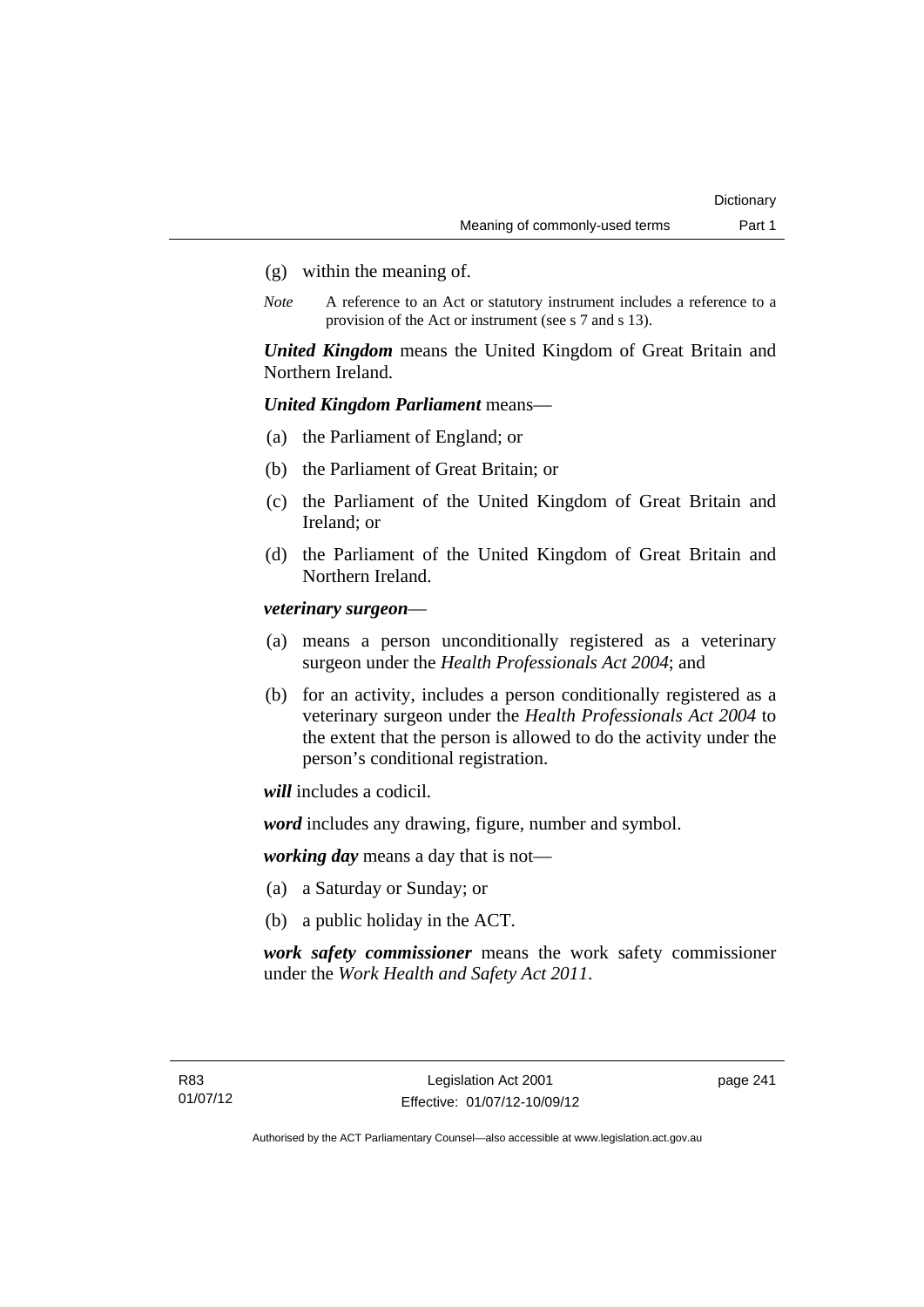*writing* includes any way of representing or reproducing words in visible form.

#### **Examples**

printing, photocopying, photography, typewriting

*Note* An example is part of the Act, is not exhaustive and may extend, but does not limit, the meaning of the provision in which it appears (see s 126 and s 132).

*year*, without specifying the kind of year, means calendar year.

page 242 Legislation Act 2001 Effective: 01/07/12-10/09/12

R83 01/07/12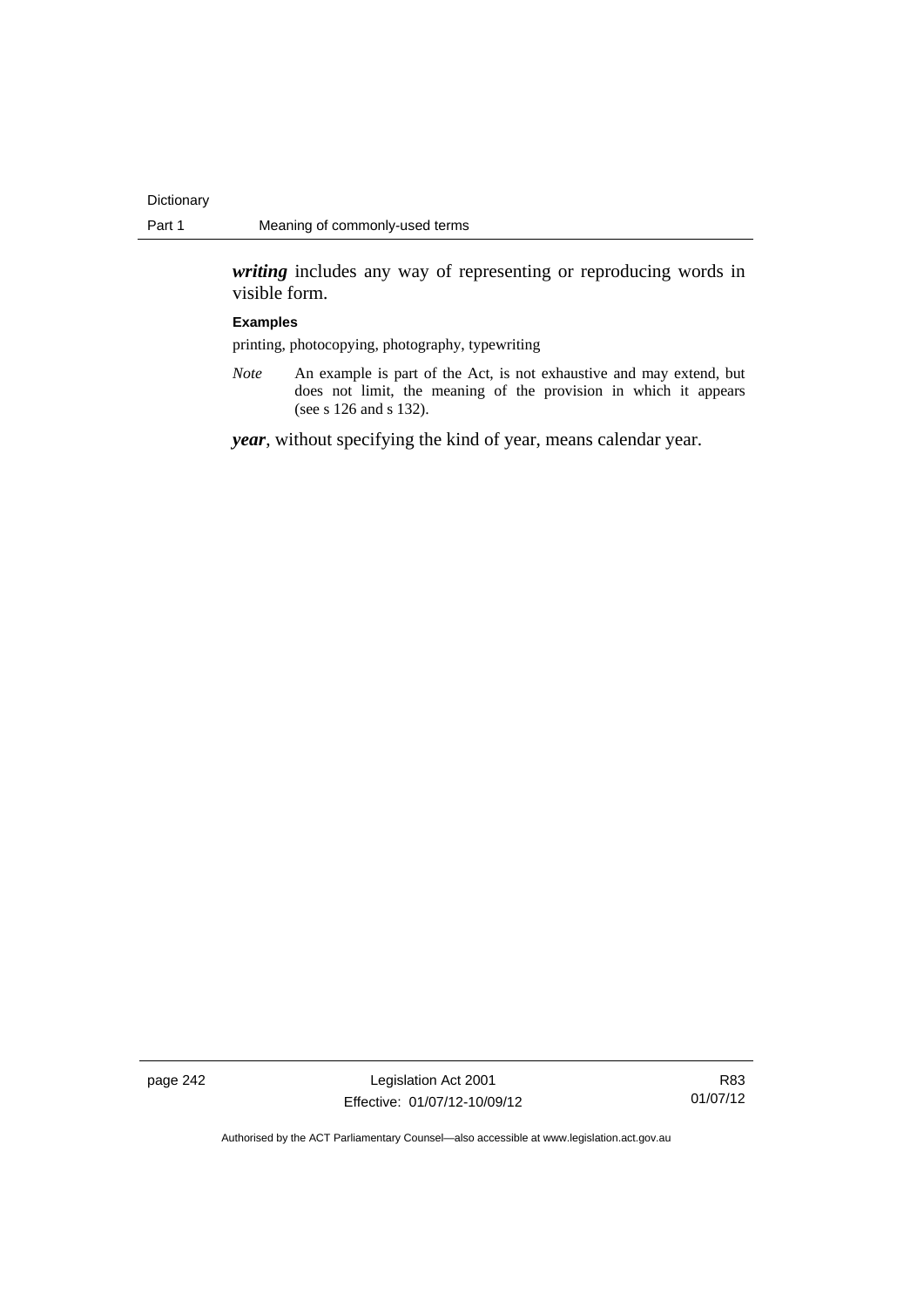# **Part 2 Terms for Legislation Act 2001 only**

*Note* Terms that apply to all Acts and statutory instruments are set out in pt 1.

*Act*, for chapter 14 (Interpretation of Acts and statutory instruments)—see section 136.

*Note* See also def *Act* in the dictionary, pt 1.

## *ACT law*—

- (a) for chapter 10 (Referring to laws)—see section 97 (1); and
- (b) for chapter 18 (Offences)—see section 188.

*administrator*, for part 19.5 (Service of documents)—see section 246.

*agency*, for part 19.5 (Service of documents)—see section 246.

*amend*, for chapter 9 (Repeal and amendment of laws)—see section 82.

*another jurisdiction* means the Commonwealth, a State, another Territory, the United Kingdom or New Zealand.

## *appointee*—

- (a) for division 19.3.1 (Appointments—general)—see section 207 (2); and
- (b) for division 19.3.2 (Acting appointments)—see section 217 (2).

# *appointer*—

- (a) for division 19.3.1 (Appointments—general)—see section 205; and
- (b) for division 19.3.2 (Acting appointments)—see section 215; and
- (c) for part 19.4 (Delegations)—see section 230 (1).

| R83      | Legislation Act 2001         | page 243 |
|----------|------------------------------|----------|
| 01/07/12 | Effective: 01/07/12-10/09/12 |          |

Authorised by the ACT Parliamentary Counsel—also accessible at www.legislation.act.gov.au

**Dictionary**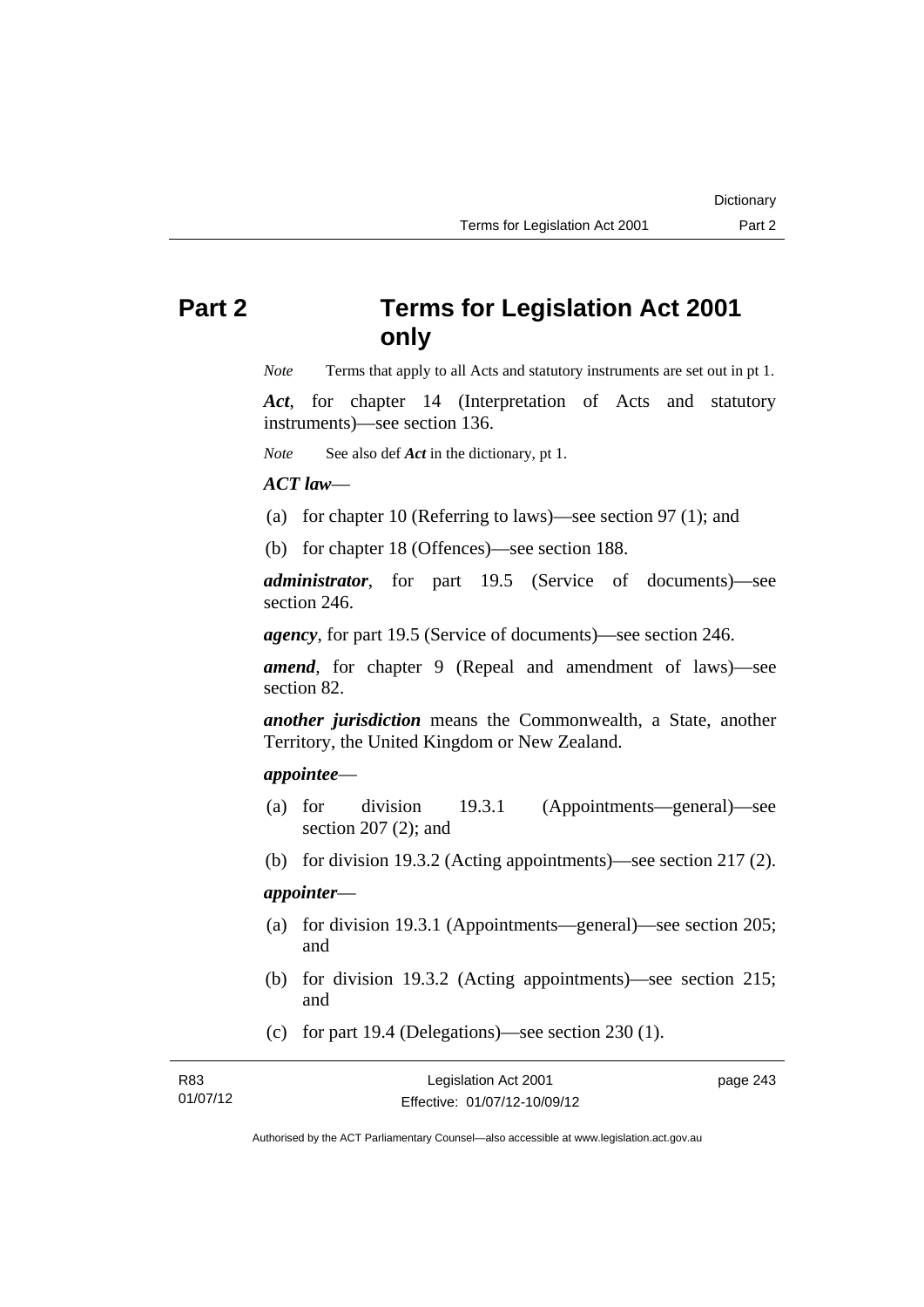*approved website* means an internet site approved under section 21.

*authorised republication*—see section 15.

*authorising law*, for chapter 5 (Regulatory impact statements for subordinate laws and disallowable instruments)—see section 31.

*benefits*, for chapter 5 (Regulatory impact statements for subordinate laws and disallowable instruments)—see section 31.

*business address*, for part 19.5 (Service of documents)—see section 246.

*corporation*, for part 19.5 (Service of documents)—see section 246.

*costs*, for chapter 5 (Regulatory impact statements for subordinate laws and disallowable instruments)—see section 31.

*current legislative drafting practice* means the legislative drafting practices from time to time used in the Parliamentary Counsel's Office.

*delegate*, for part 19.4 (Delegations)—see section 233 (2).

*determinative provision*—see section 5 (2).

*document*, for part 19.5 (Service of documents)—see section 246.

*Note* See also def *document* in the dictionary, pt 1

*editorial amendment*, of a law—see section 116.

*email address*, for part 19.5 (Service of documents)—see section 246.

*executive officer*, for part 19.5 (Service of documents)—see section 246.

*fax number*, for part 19.5 (Service of documents)—see section 246.

*fee*, for part 6.3 (Making of certain statutory instruments about fees)—see section 55.

*home address*, for part 19.5 (Service of documents)—see section 246.

page 244 Legislation Act 2001 Effective: 01/07/12-10/09/12 R83 01/07/12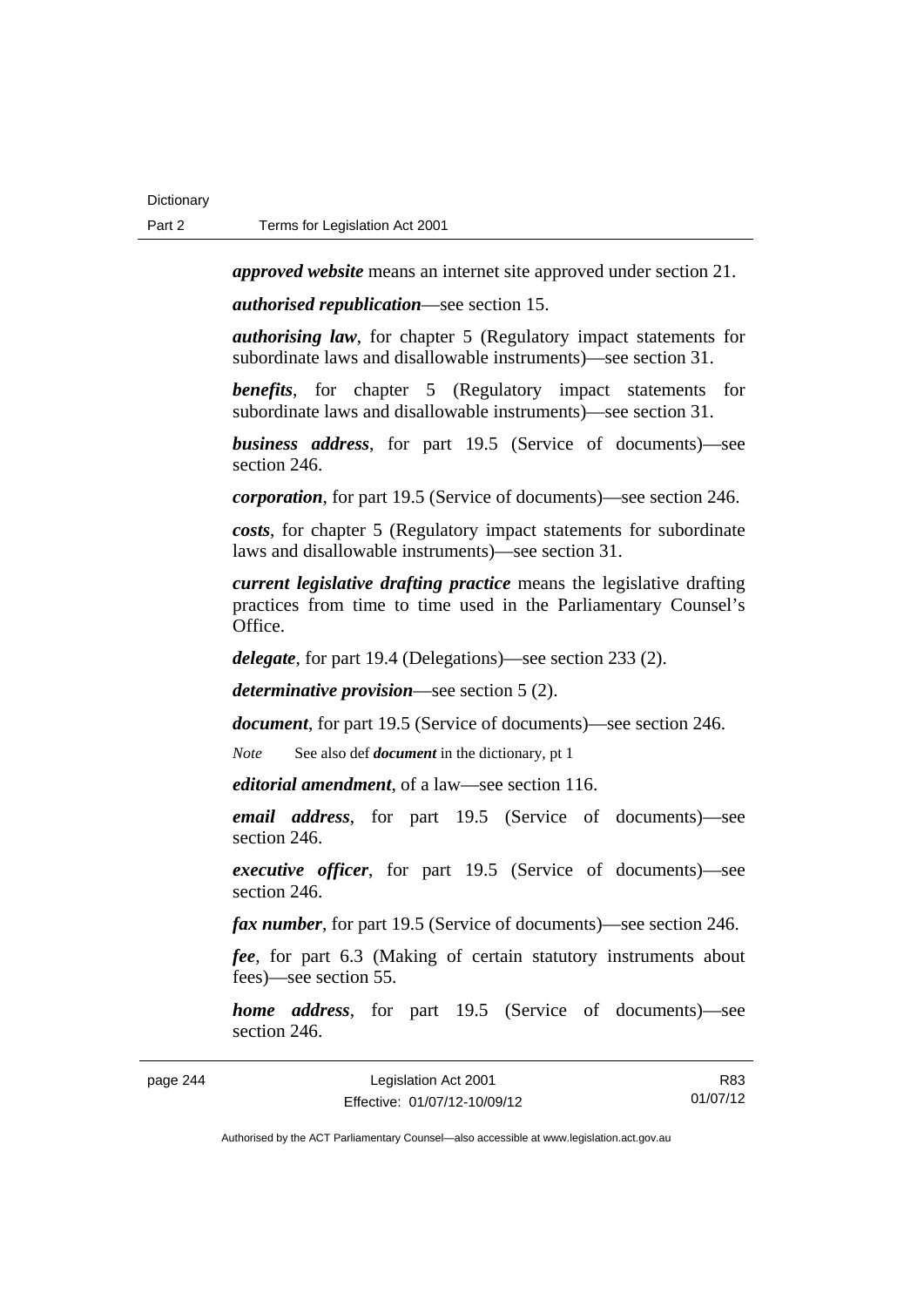## *law*—

- (a) for chapter 3 (Authorised versions and evidence of laws and legislative material)—see section 22A; and
- (b) for chapter 8 (Commencement and exercise of powers before commencement)—see section 72; and
- (c) for chapter 9 (Repeal and amendment of laws)—see section 82; and
- (d) for chapter 10 (Referring to laws)—see section 97 (1); and
- (e) for chapter 11 (Republication of Acts and statutory instruments)—see section 107; and
- (f) for chapter 13 (Structure of Acts and statutory instruments) see section 125; and
- (g) for chapter 16 (Courts, tribunals and other decision-makers) see section 175; and
- (h) for chapter 17 (Entities and positions)—see section 182; and
- (i) for chapter 19 (Administrative and machinery provisions)—see section 195.

*law of another jurisdiction*, for chapter 10 (Referring to laws)—see section 97 (1).

*legislative material*, for chapter 3 (Authorised versions and evidence of laws and legislative material)—see section 22A.

*non-determinative provision*—see section 5 (3).

*provide* a service, for part 6.3 (Making of certain statutory instruments about fees)—see section 55.

*register* means the ACT legislation register.

*repeal*, for chapter 9 (Repeal and amendment of laws)—see section 82.

page 245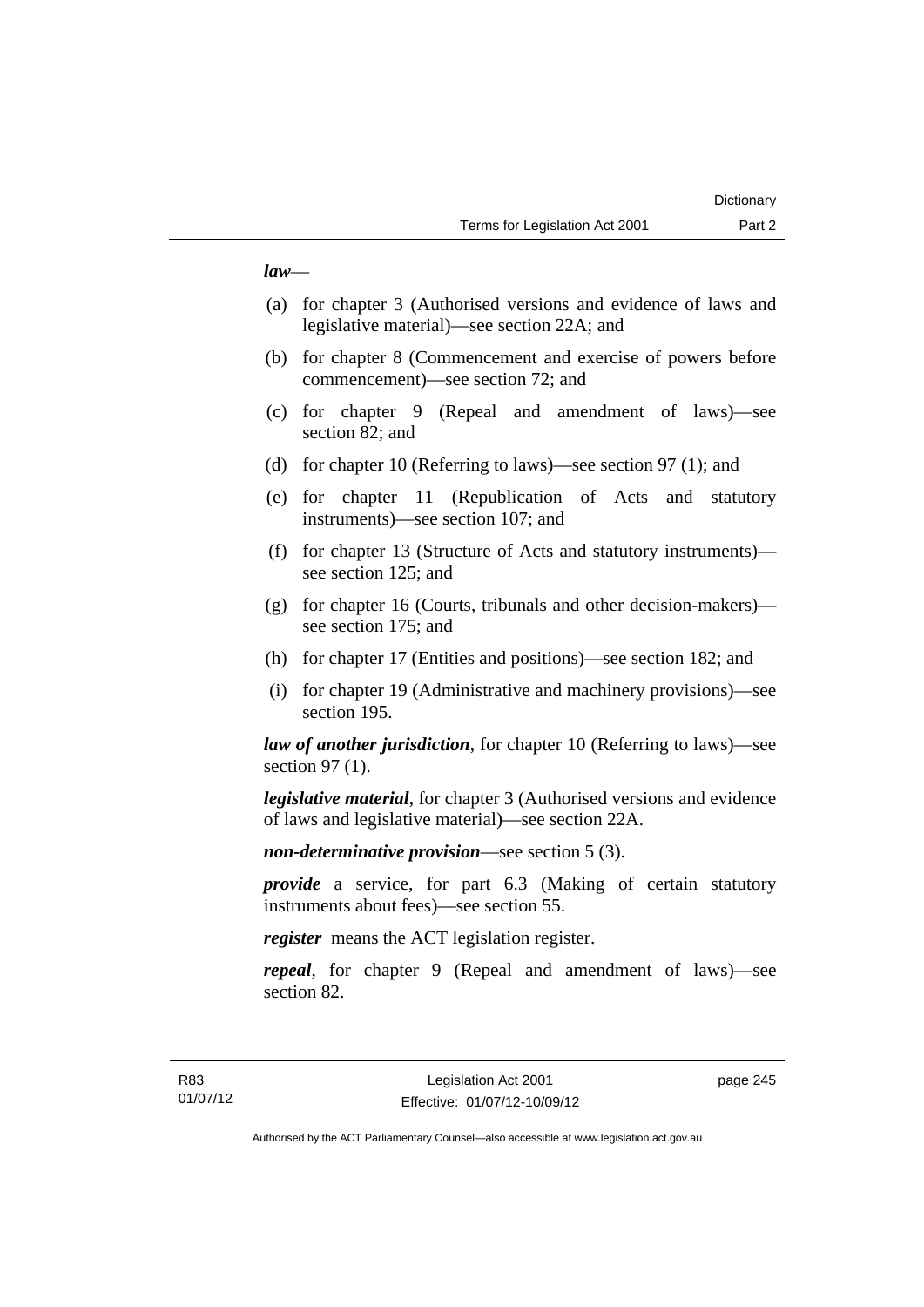## *republication—*

- (a) for chapter 3 (Authorised versions and evidence of laws and legislative material)—see section 22A; and
- (b) for chapter 11 (Republication of Acts and statutory instruments)—see section 107.

*republication date*, for an authorised republication, means the date stated in the republication as the republication date.

*responsible*, for part 19.5 (Service of documents)—see section 246.

*scrutiny committee principles*, for chapter 5 (Regulatory impact statements for subordinate laws and disallowable instruments)—see section 31.

*service*, for part 6.3 (Making of certain statutory instruments about fees)—see section 55.

*working out the meaning of an Act*, for part 14.2 (Key principles of interpretation)—see section 138.

page 246 Legislation Act 2001 Effective: 01/07/12-10/09/12

R83 01/07/12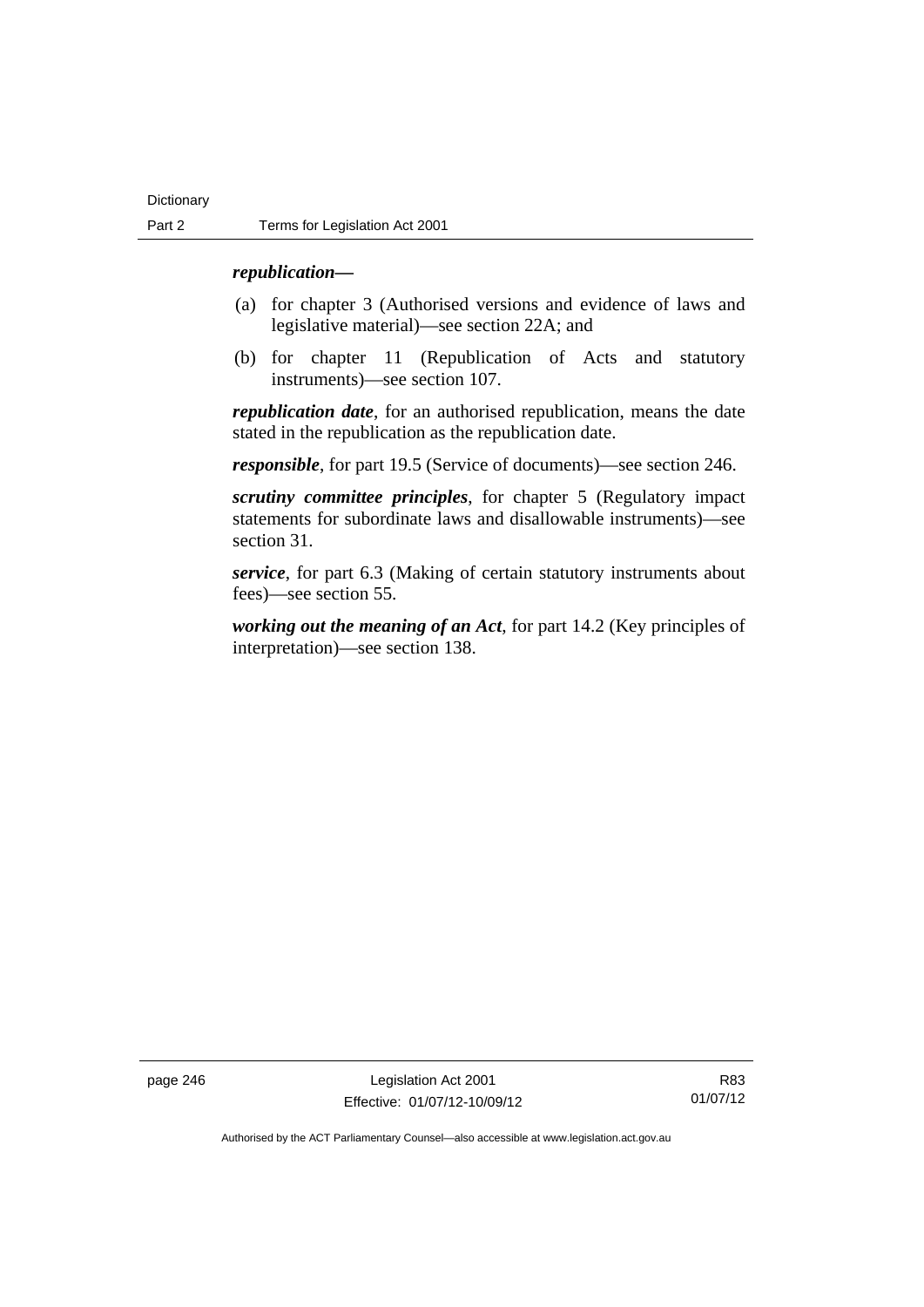# **Endnotes**

# **1 About the endnotes**

Amending and modifying laws are annotated in the legislation history and the amendment history. Current modifications are not included in the republished law but are set out in the endnotes.

Not all editorial amendments made under the *Legislation Act 2001*, part 11.3 are annotated in the amendment history. Full details of any amendments can be obtained from the Parliamentary Counsel's Office.

Uncommenced amending laws are not included in the republished law. The details of these laws are underlined in the legislation history. Uncommenced expiries are underlined in the legislation history and amendment history.

If all the provisions of the law have been renumbered, a table of renumbered provisions gives details of previous and current numbering.

The endnotes also include a table of earlier republications.

| $A = Act$                                    | $NI = Notifiable$ instrument                |
|----------------------------------------------|---------------------------------------------|
| $AF =$ Approved form                         | $o = order$                                 |
| $am = amended$                               | om = omitted/repealed                       |
| $amdt = amendment$                           | $ord = ordinance$                           |
| $AR = Assembly resolution$                   | $orig = original$                           |
| $ch = chapter$                               | par = paragraph/subparagraph                |
| $CN =$ Commencement notice                   | $pres = present$                            |
| $def = definition$                           | $prev = previous$                           |
| $DI = Disallowable instrument$               | $(\text{prev}) = \text{previously}$         |
| $dict = dictionary$                          | $pt = part$                                 |
| disallowed = disallowed by the Legislative   | $r = rule/subrule$                          |
| Assembly                                     | $reloc = relocated$                         |
| $div = division$                             | $renum = renumbered$                        |
| $exp = expires/expired$                      | $R[X]$ = Republication No                   |
| $Gaz = gazette$                              | $RI = reissue$                              |
| $hdg = heading$                              | s = section/subsection                      |
| $IA = Interpretation Act 1967$               | $sch = schedule$                            |
| ins = inserted/added                         | $sdiv = subdivision$                        |
| $LA =$ Legislation Act 2001                  | $SL = Subordinate$ law                      |
| $LR =$ legislation register                  | $sub =$ substituted                         |
| $LRA =$ Legislation (Republication) Act 1996 | $underlining = whole or part not commenced$ |
| $mod = modified/modification$                | or to be expired                            |
|                                              |                                             |

# **2 Abbreviation key**

R83 01/07/12

Legislation Act 2001 Effective: 01/07/12-10/09/12 page 247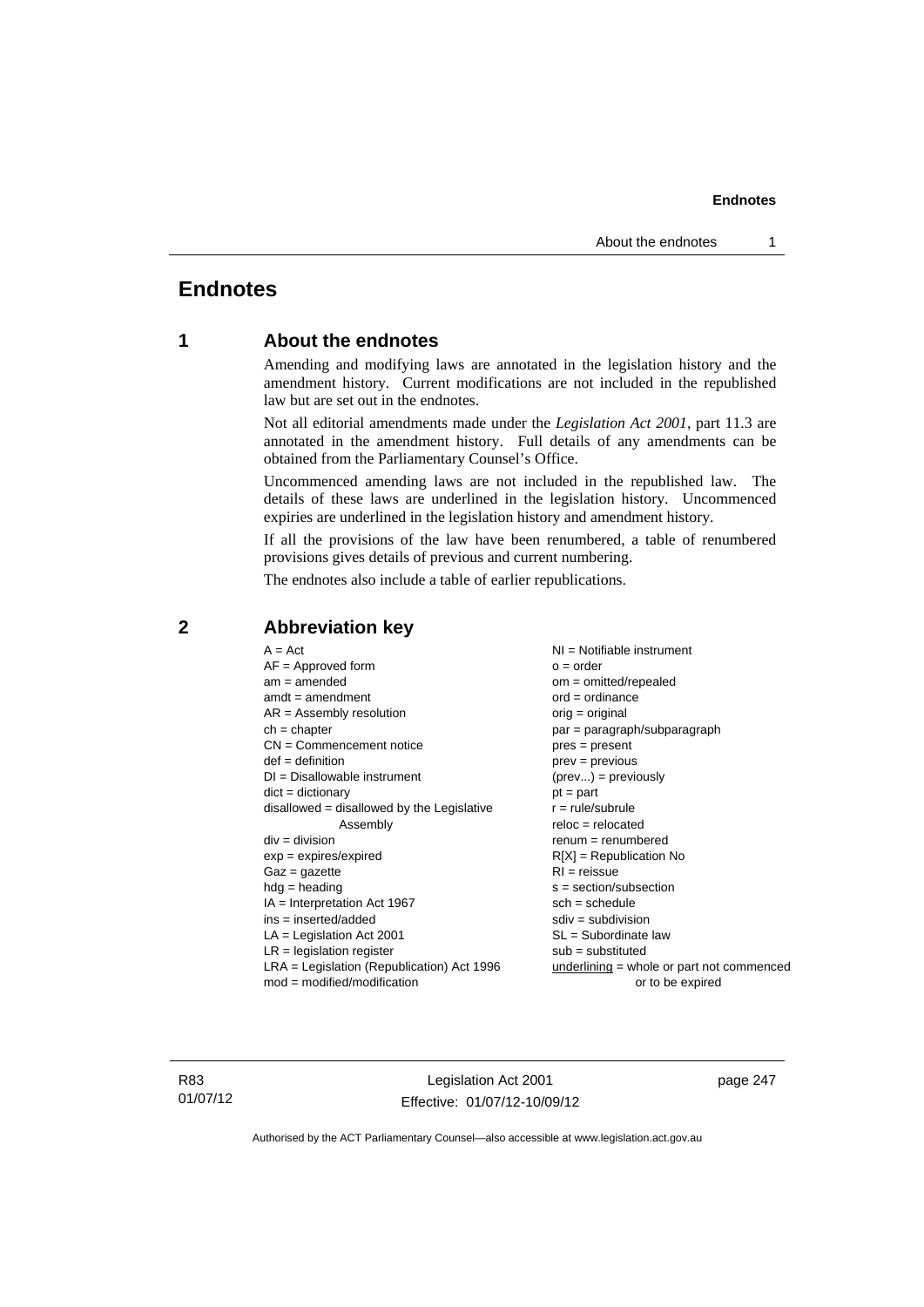3 Legislation history

# **3 Legislation history**

## **Legislation Act 2001 No 14**

notified 5 April 2001 (Gaz 2001 No 14) s 1, s 2 commenced 5 April 2001 (IA s 10B) remainder commenced 12 September 2001 (s 2 and Gaz 2001 No S65)

as amended by

# **Legislation (Consequential Amendments) Act 2001 No 44 pt 220**

notified 26 July 2001 (Gaz 2001 No 30) s 1, s 2 commenced 26 July 2001 (IA s 10B) pt 220 commenced 12 September 2001 (s 2 and see Gaz 2001

No S65)

## **Statute Law Amendment Act 2001 (No 2) 2001 No 56 pt 2.2**

notified 5 September 2001 (Gaz 2001 No S65) s 1, s 2 commenced 5 September 2001 (IA s 10B) amdts 2.67, 2.69, 2.78, 2.81 commenced 12 September 2001 (s 2 (2)) pt 2.2 remainder commenced 5 September 2001 (s 2 (1))

as modified by

## **Legislation Regulations 2001 SL 2001 No 34 reg 6**  notified LR 13 September 2001 commenced 13 September 2001 (reg 2)

as amended by

# **Justice and Community Safety Legislation Amendment Act 2001 No 70 sch 1**  notified LR 14 September 2001

amdt commenced 14 September 2001 (s 2 (5))

## **Defamation Act 2001 No 88 s 43 (2)**

notified LR 24 September 2001

s 1, s 2 commenced 24 September 2001 (LA s 75)

s 43 (2) commenced 1 July 2002 (s 2)

page 248 Legislation Act 2001 Effective: 01/07/12-10/09/12

R83 01/07/12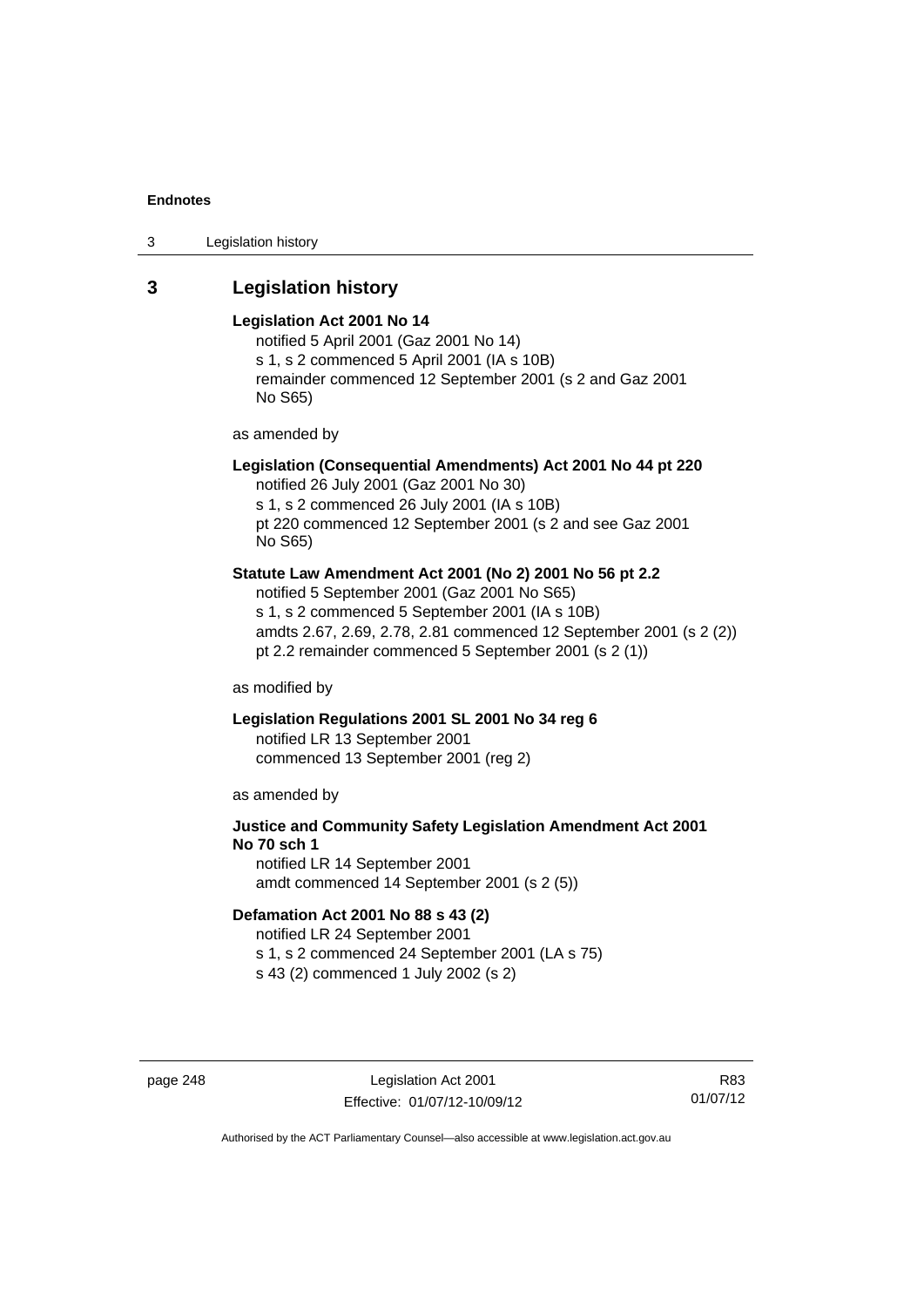#### **Legislation Amendment Act 2002 No 11 ss 3-29, sch 1, pt 2.29**

notified LR 27 May 2002 s 1, s 2 commenced 27 May 2002 (LA s 75) ss 3-29, sch 1, pt 2.29 commenced 28 May 2002 (s 2 (1))

#### **Justice and Community Safety Legislation Amendment Act 2002 No 27 pt 8**

notified LR 9 September 2002 s 1, s 2 commenced 9 September 2002 (LA s 75)

pt 8 commenced 7 October 2002 (s 2 (2))

#### **Statute Law Amendment Act 2002 No 30 pt 2.1**

notified LR 16 September 2002 s 1, s 2 taken to have commenced 19 May 1997 (LA s 75 (2)) amdt 2.3 taken to have commenced 12 September 2001 (s 2 (2)) pt 2.1 remainder commenced 17 September 2002 (s 2 (1))

#### **Civil Law (Wrongs) Act 2002 No 40 div 3.2.8**

notified LR 10 October 2002 s 1, s 2 commenced 10 October 2002 (LA s 75 (1)) div 3.2.8 commenced 1 November 2002 (s 2 (2) and CN2002-13)

#### **Statute Law Amendment Act 2002 (No 2) No 49 pt 2.1**

notified LR 20 December 2002

s 1, s 2 taken to have commenced 7 October 1994 (LA s 75 (2)) pt 2.1 commenced 17 January 2003 (s 2 (1))

## **Criminal Code 2002 No 51 pt 1.12**

notified LR 20 December 2002

s 1, s 2 commenced 20 December 2002 (LA 75 (1))

pt 1.12 commenced 1 January 2003 (s 2 (1))

#### **Planning and Land (Consequential Amendments) Act 2002 No 56 pt 3.13**

#### notified LR 20 December 2002

s 1, s 2 commenced 20 December 2002 (LA s 75 (1)) sch 3 pt 3.13 commenced 1 July 2003 (s 2 and see Planning and Land

Act 2002 A2002-55, s 2)

page 249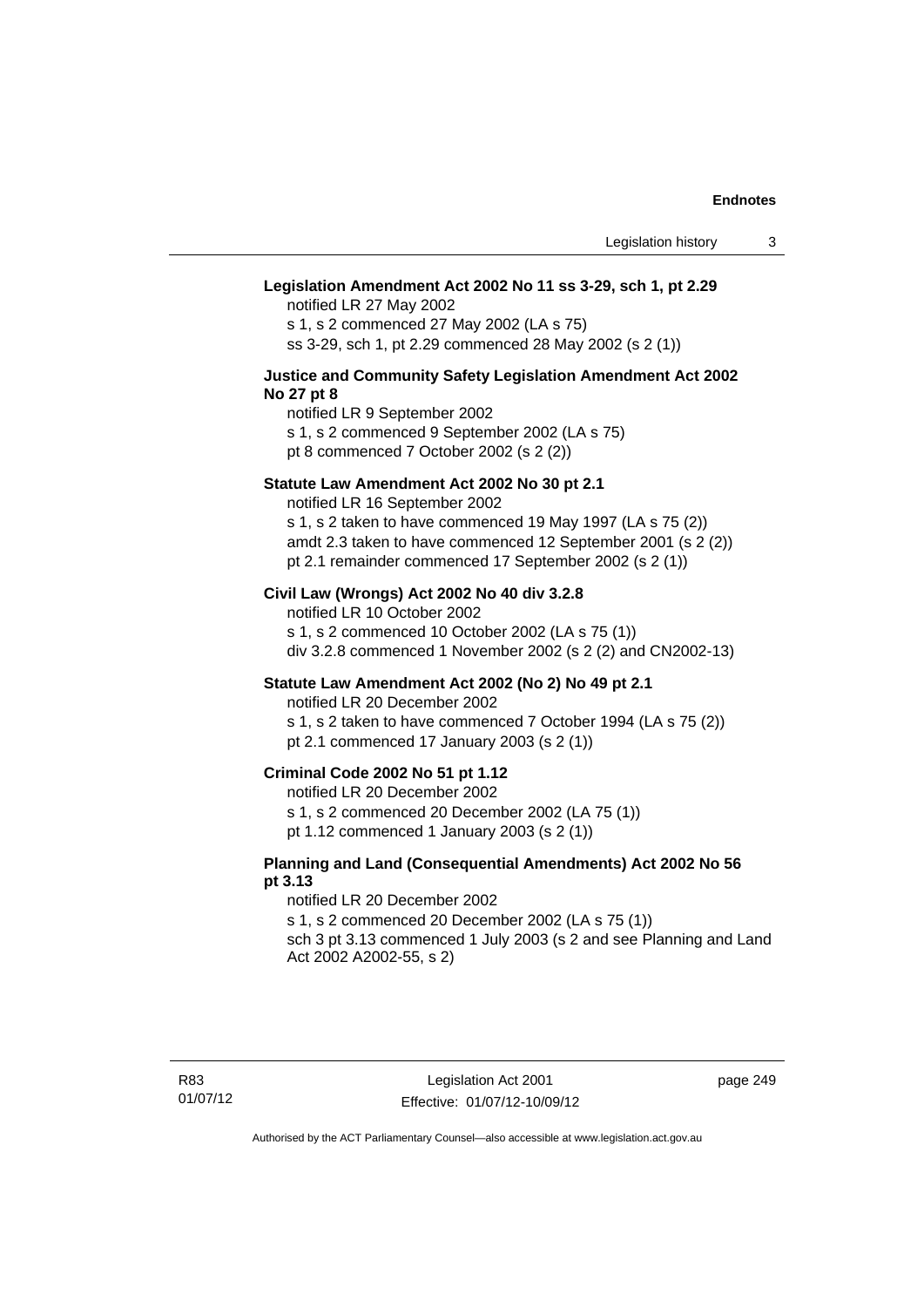3 Legislation history

# page 250 Legislation Act 2001 Effective: 01/07/12-10/09/12 R83 01/07/12 **Legislation (Gay, Lesbian and Transgender) Amendment Act 2003 A2003-14 pt 2**  notified LR 27 March 2003 s 1, s 2 commenced 27 March 2003 (LA s 75 (1)) pt 2 commenced 28 March 2003 (s 2) **Consumer and Trader Tribunal Act 2003 A2003-16 s 70**  notified LR 9 April 2003 s 1, s 2 commenced 9 April 2003 (LA s 75 (1)) s 70 commenced 9 October 2003 (s 2 and LA s 79) **Legislation (Statutory Interpretation) Amendment Act 2003 A2003-18**  notified LR 9 April 2003 s 1, s 2 commenced 9 April 2003 (LA s 75 (1)) remainder commenced 10 April 2003 (s 2) **Statute Law Amendment Act 2003 A2003-41 sch 2 pt 2.1**  notified LR 11 September 2003 s 1, s 2 commenced 11 September 2003 (LA s 75 (1)) sch 2 pt 2.1 commenced 9 October 2003 (s 2 (1)) **Statute Law Amendment Act 2003 (No 2) A2003-56 sch 2 pt 2.1**  notified LR 5 December 2003 s 1, s 2 commenced 5 December 2003 (LA s 75 (1)) sch 2 pt 2.1 commenced 19 December 2003 (s 2) **Parentage Act 2004 A2004-1 sch 1 pt 1.7**  notified LR 18 February 2004 s 1, s 2 commenced 18 February 2004 (LA s 75 (1)) sch 1 pt 1.7 commenced 22 March 2004 (s 2 and CN2004-3) **Human Rights Act 2004 A2004-5 sch 2 pt 2.3**  notified LR 10 March 2004 s 1, s 2 commenced 10 March 2004 (LA s 75 (1)) sch 2 pt 2.3 commenced 1 July 2004 (s 2) **Dangerous Substances Act 2004 A2004-7 sch 1 pt 1.4**  notified LR 19 March 2004 s 1, s 2 commenced 19 March 2004 (LA s 75 (1)) sch 1 pt 1.4 commenced 5 April 2004 (s 2 and CN2004-6)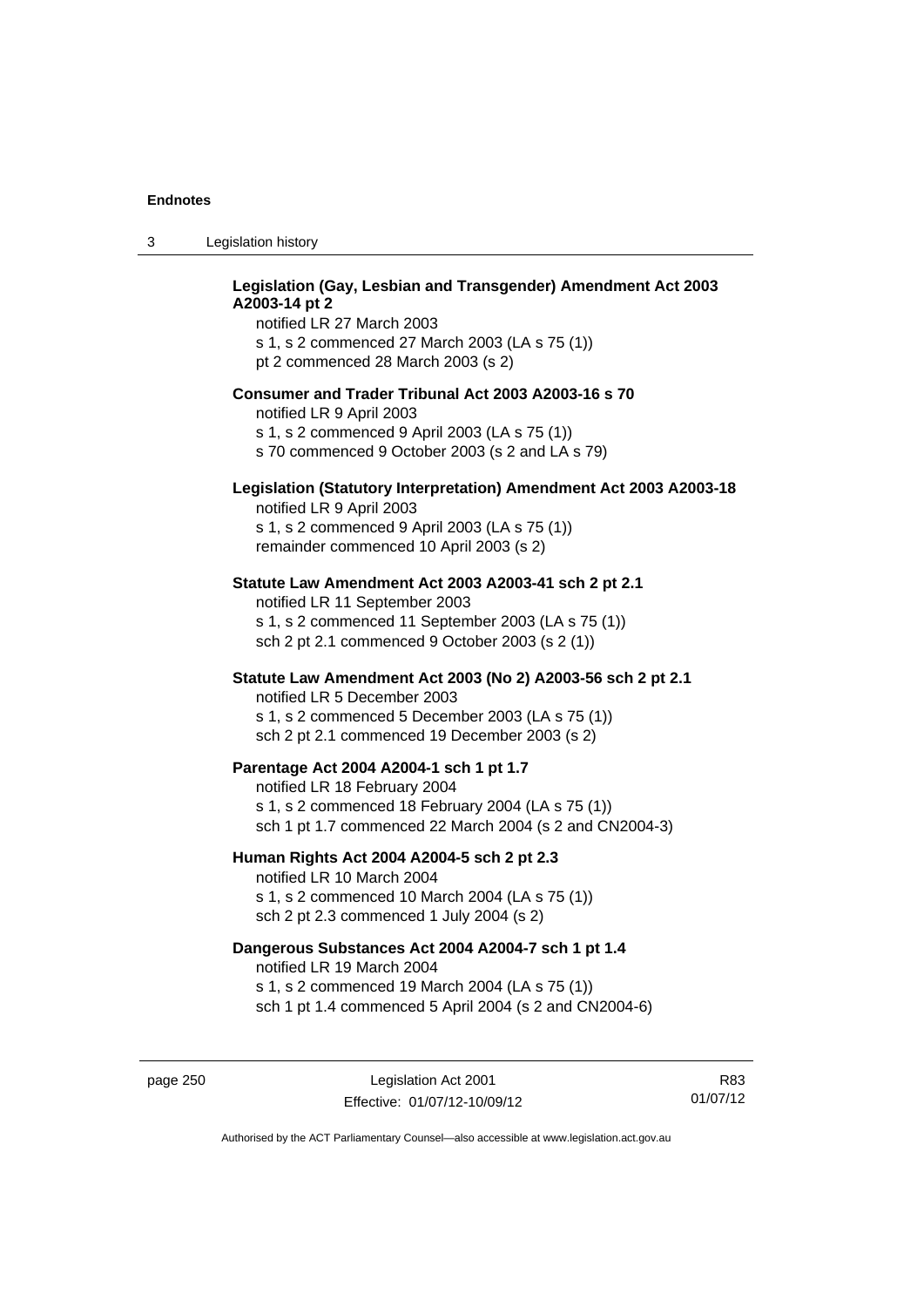#### **Nurse Practitioners Legislation Act 2004 A2004-10 pt 3**

notified LR 19 March 2004

s 1, s 2 commenced 19 March 2004 (LA s 75 (1)) pt 3 commenced 27 May 2004 (s 2 and CN2004-9)

#### **Construction Occupations Legislation Amendment Act 2004 A2004-13 sch 2 pt 2.20**

notified LR 26 March 2004

s 1, s 2 commenced 26 March 2004 (LA s 75 (1))

sch 2 pt 2.20 commenced 1 September 2004 (s 2 and see

Construction Occupations (Licensing) Act 2004 A2004-12, s 2 and CN2004-8)

#### **Education Act 2004 A2004-17 sch 2 pt 2.5**

notified LR 8 April 2004 s 1, s 2 commenced 8 April 2004 (LA s 75 (1)) sch 2 pt 2.5 commenced 1 January 2005 (s 2)

#### **Emergencies Act 2004 A2004-28 sch 3 pt 3.12**

notified LR 29 June 2004 s 1, s 2 commenced 29 June 2004 (LA s 75 (1)) sch 3 pt 3.12 commenced 1 July 2004 (s 2 (1) and CN2004-11)

#### **Justice and Community Safety Legislation Amendment Act 2004 (No 2) A2004-32 pt 13**

notified LR 29 June 2004 s 1, s 2 commenced 29 June 2004 (LA s 75 (1)) pt 13 commenced 13 July 2004 (s 2 (3))

#### **Health Professionals Legislation Amendment Act 2004 A2004-39 sch 3 pt 3.1, sch 4 pt 4.3, sch 5 pt 5.9, sch 6 pt 6.6, sch 8 pt 8.2, sch 11A pt 11A.1 (as am by A2005-28 amdt 1.61)**

notified LR 8 July 2004

s 1, s 2 commenced 8 July 2004 (LA s 75 (1))

sch 5 pt 5.9 commenced 7 July 2005 (s 2 and see Health Professionals Act 2004 A2004-38, s 2 and CN2005-11)

sch 6 pt 6.6 commenced 17 January 2006 (s 2 and see Health Professionals Act 2004 A2004-38, s 2 (as am by A2005-28 amdt 1.1) and CN2006-2)

sch 3 pt 3.1, sch 4 pt 4.3, sch 8 pt 8.2, sch 11A pt 11A.1 commenced 9 January 2007 (s 2 and see Health Professionals Act 2004 A2004-38, s 2 (as am by A2005-28 amdt 1.1; A2006-27 s 12))

| R83      | Legislation Act 2001         | page 251 |
|----------|------------------------------|----------|
| 01/07/12 | Effective: 01/07/12-10/09/12 |          |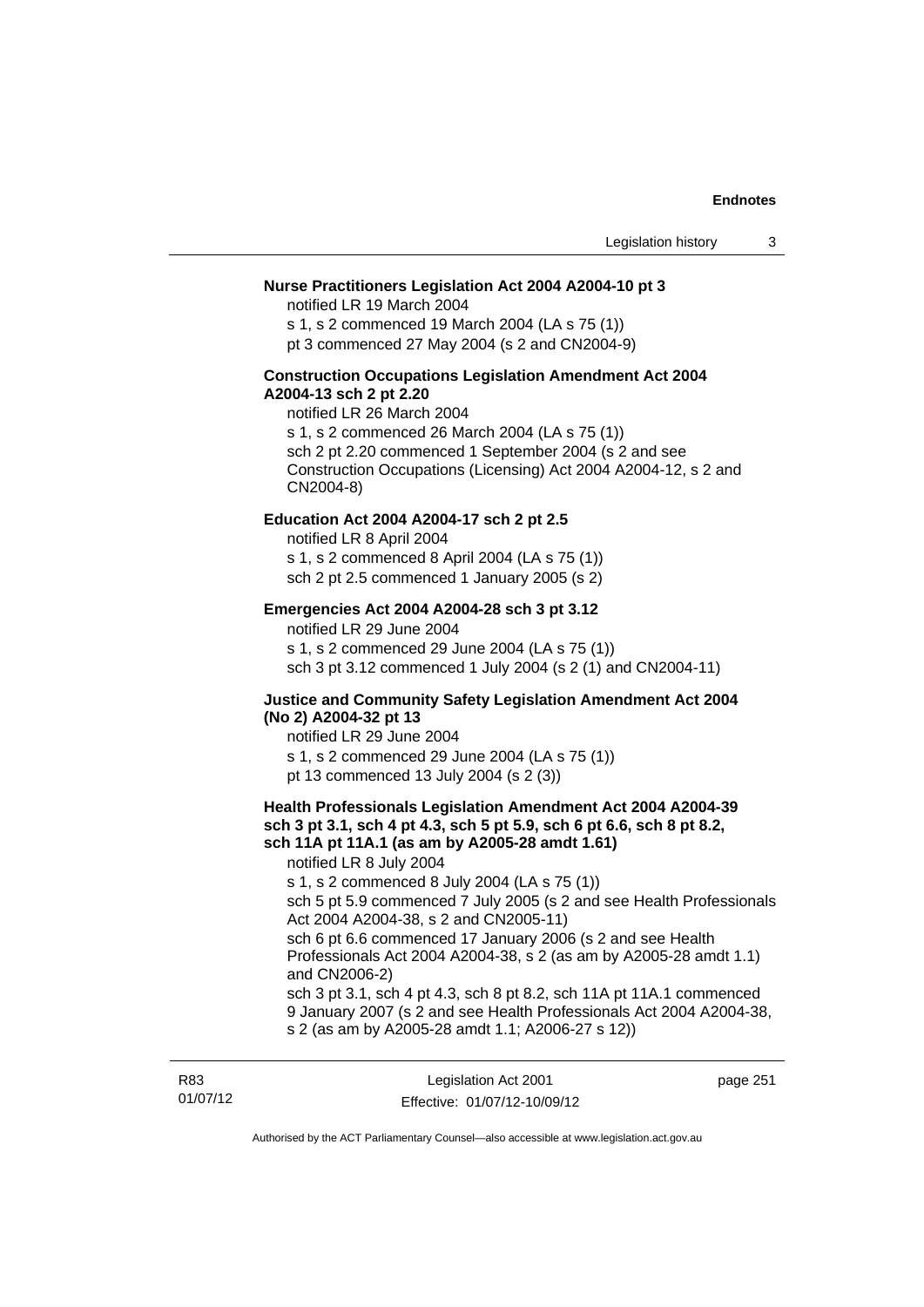3 Legislation history

page 252 Legislation Act 2001 Effective: 01/07/12-10/09/12

R83 01/07/12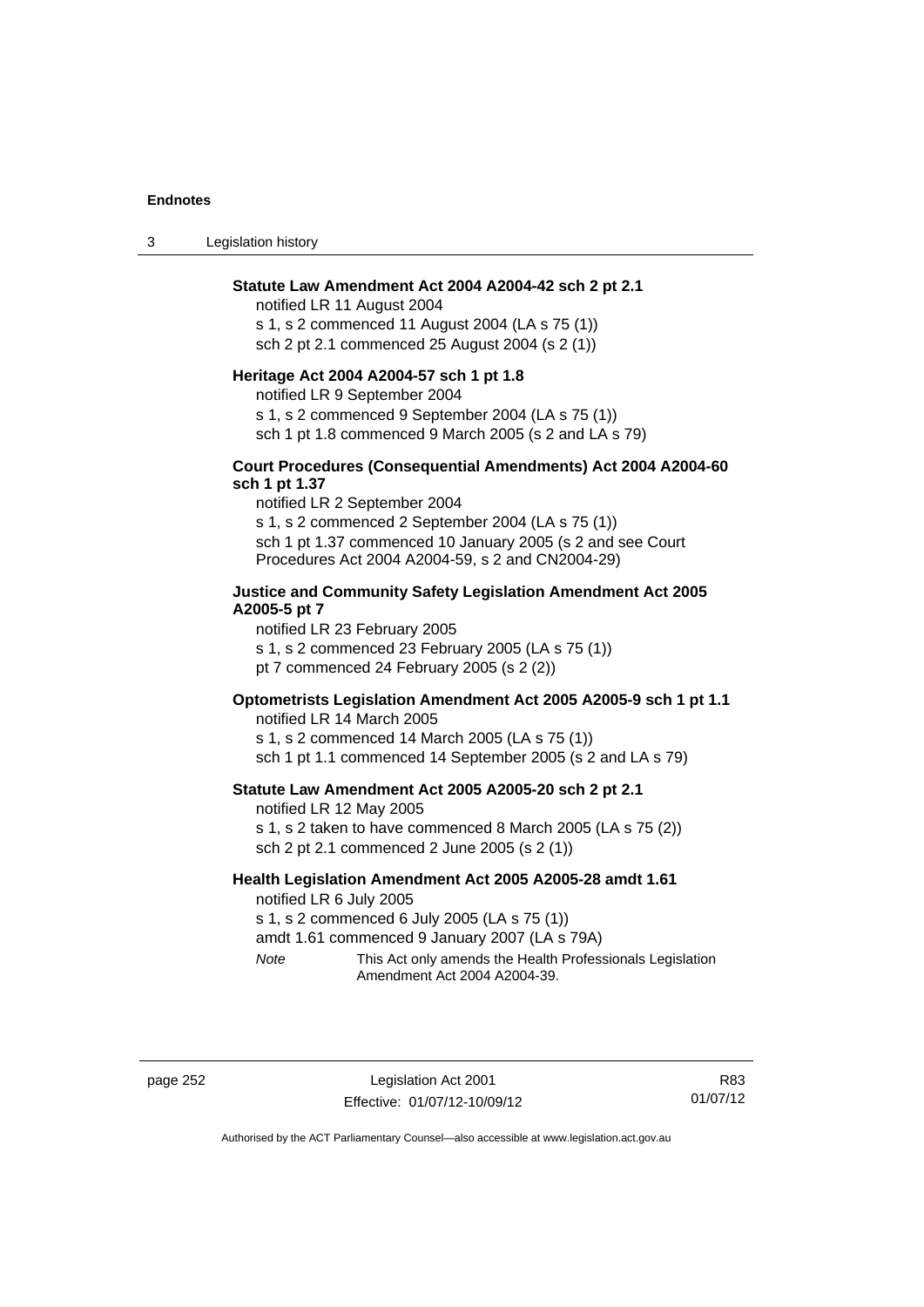## **Human Rights Commission Legislation Amendment Act 2005 A2005-41 sch 1 pt 1.8 (as am by A2006-3 amdt 1.3)**

notified LR 1 September 2005

s 1, s 2 commenced 1 September 2005 (LA s 75 (1)) sch 1 pt 1.8 commenced 1 November 2006 (s 2 (3) (as am by A2006-3 amdt 1.3) and see Human Rights Commission Act 2005 A2005-40, s 2 (as am by A2006-3 s 4) and CN2006-21)

#### **Public Sector Management Amendment Act 2005 (No 2) A2005-44 sch 1 pt 1.4**

notified LR 30 August 2005

s 1, s 2 commenced 30 August 2005 (LA s 75 (1))

sch 1 pt 1.4 commenced 8 September 2005 (s 2 and CN2005-19)

## **Human Rights Commission (Children and Young People Commissioner) Amendment Act 2005 A2005-46 sch 1 pt 1.1 (as am by A2006-3 amdt 1.2)**

notified LR 2 September 2005

s 1, s 2 commenced 2 September 2005 (LA s 75 (1)) sch 1 pt 1.1 commenced 1 November 2006 (s 2 (as am by A2006-3 amdt 1.2) and see Human Rights Commission Act 2005 A2005-40, s 2 (as am by A2006-3 s 4) and CN2006-21)

#### **Public Advocate Act 2005 A2005-47 sch 1 pt 1.6 (as am by A2006-3 amdt 1.8)**

notified LR 2 September 2005

s 1, s 2 commenced 2 September 2005 (LA s 75 (1))

sch 1 pt 1.6 commenced 1 March 2006 (s 2 (1) as am by A2006-3 amdt 1.8)

# **Criminal Code (Administration of Justice Offences) Amendment Act 2005 A2005-53 sch 1 pt 1.18**

notified LR 26 October 2005

s 1, s 2 commenced 26 October 2005 (LA s 75 (1)) sch 1 pt 1.18 commenced 23 November 2005 (s 2)

## **Statute Law Amendment Act 2005 (No 2) A2005-62 sch 2 pt 2.1**

notified LR 21 December 2005

s 1, s 2 commenced 21 December 2005 (LA s 75 (1)) sch 2 pt 2.1 commenced 11 January 2006 (s 2 (1))

R83 01/07/12 page 253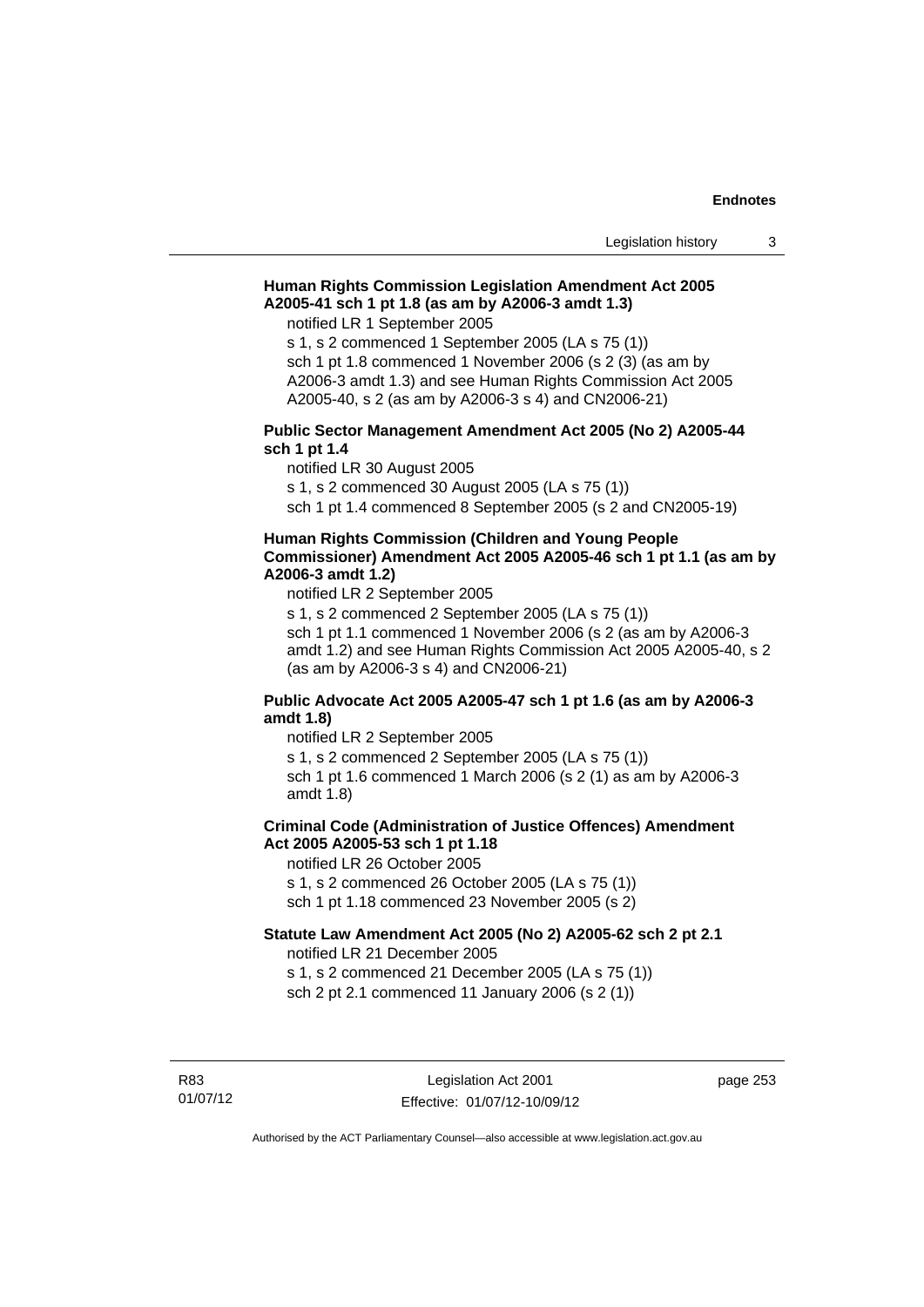3 Legislation history

## **Human Rights Commission Legislation Amendment Act 2006 A2006-3 amdts 1.2, 1.3, 1.8**

notified LR 22 February 2006

s 1, s 2 commenced 22 February 2006 (LA s 75 (1))

amdts 1.2, 1.3, 1.8 commenced 23 February 2006 (s 2)

*Note* This Act only amends the Human Rights Commission Legislation Amendment Act 2005 A2005-41, Human Rights Commission (Children and Young People Commissioner) Amendment Act 2005 A2005-46 and the Public Advocate Act 2005 A2005-47

#### **Civil Unions Act 2006 A2006-22 sch 1 pt 1.21**

notified LR 19 May 2006

s 1, s 2 commenced 19 May 2006 (LA s 75 (1))

sch 1 pt 1.21 never commenced

*Note* **Act repealed by disallowance 14 June 2006 (see Cwlth Gaz** 2006 No S93)

# **Sentencing Legislation Amendment Act 2006 A2006-23 sch 1 pt 1.26**

notified LR 18 May 2006

s 1, s 2 commenced 18 May 2006 (LA s 75 (1)) sch 1 pt 1.26 commenced 2 June 2006 (s 2 (1) and see Crimes (Sentence Administration) Act 2005 A2005-59 s 2, Crimes (Sentencing) Act 2005 A2005-58, s 2 and LA s 79)

#### **Legal Profession Act 2006 A2006-25 sch 2 pt 2.8**

notified LR 21 June 2006 s 1, s 2 commenced 21 June 2006 (LA s 75 (1)) sch 2 pt 2.8 commenced 1 July 2006 (s 2)

## **Administrative (Miscellaneous Amendments) Act 2006 A2006-30 sch 1 pt 1.7**

notified LR 16 June 2006 s 1, s 2 commenced 16 June 2006 (LA s 75 (1)) sch 1 pt 1.7 commenced 1 July 2006 (s 2 (1))

# **Civil Law (Property) Act 2006 A2006-38 sch 1 pt 1.6**

notified LR 28 September 2006

s 1, s 2 commenced 28 September 2006 (LA s 75 (1))

sch 1 pt 1.6 commenced 28 March 2007 (s 2 and LA s 79)

page 254 Legislation Act 2001 Effective: 01/07/12-10/09/12

R83 01/07/12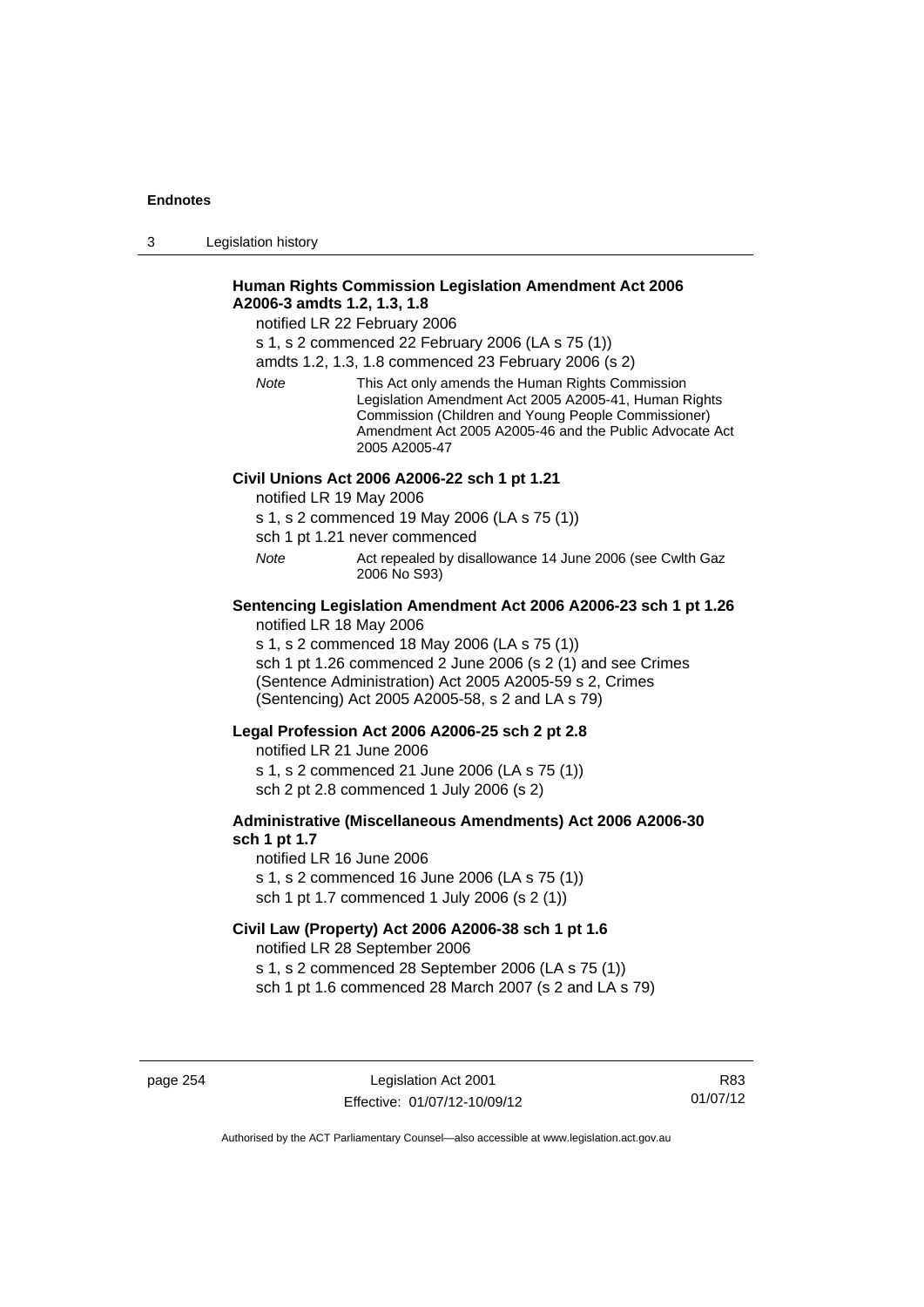#### **Statute Law Amendment Act 2006 A2006-42 sch 2 pt 2.1**

notified LR 26 October 2006

s 1, s 2 taken to have commenced 12 November 2005 (LA s 75 (2)) sch 2 pt 2.1 commenced 16 November 2006 (s 2 (1))

#### **Health Legislation Amendment Act 2006 (No 2) A2006-46 sch 2 pt 2.11**

notified LR 17 November 2006 s 1, s 2 commenced 17 November 2006 (LA s 75 (1)) sch 2 pt 2.11 commenced 18 November 2006 (s 2 (1))

#### **Statute Law Amendment Act 2007 A2007-3 sch 2 pt 2.1**

notified LR 22 March 2007 s 1, s 2 taken to have commenced 1 July 2006 (LA s 75 (2)) sch 2 pt 2.1 commenced 12 April 2007 (s 2 (1))

#### **Housing Assistance Act 2007 A2007-8 sch 1 pt 1.6**

notified LR 10 May 2007 s 1, s 2 commenced 10 May 2007 (LA s 75 (1)) sch 1 pt 1.6 commenced 10 November 2007 (s 2 and LA s 79)

## **Statute Law Amendment Act 2007 (No 2) A2007-16 sch 2**

notified LR 20 June 2007 s 1, s 2 taken to have commenced 12 April 2007 (LA s 75 (2)) sch 2 commenced 11 July 2007 (s 2 (1))

#### **Planning and Development (Consequential Amendments) Act 2007 A2007-25 sch 1 pt 1.22**

notified LR 13 September 2007 s 1, s 2 commenced 13 September 2007 (LA s 75 (1)) sch 1 pt 1.22 commenced 31 March 2008 (s 2 and see Planning and Development Act 2007 A2007-24, s 2 and CN2008-1)

#### **Surveyors Act 2007 A2007-33 sch 1 pt 1.4**

notified LR 25 October 2007

s 1, s 2 commenced 25 October 2007 (LA s 75 (1))

sch 1 pt 1.4 commenced 14 November 2007 (s 2 and CN2007-15)

#### **Civil Partnerships Act 2008 A2008-14 sch 1 pt 1.17**

notified LR 15 May 2008

s 1, s 2 commenced 15 May 2008 (LA s 75 (1))

sch 1 pt 1.17 commenced 19 May 2008 (s 2 and CN2008-8)

R83 01/07/12 page 255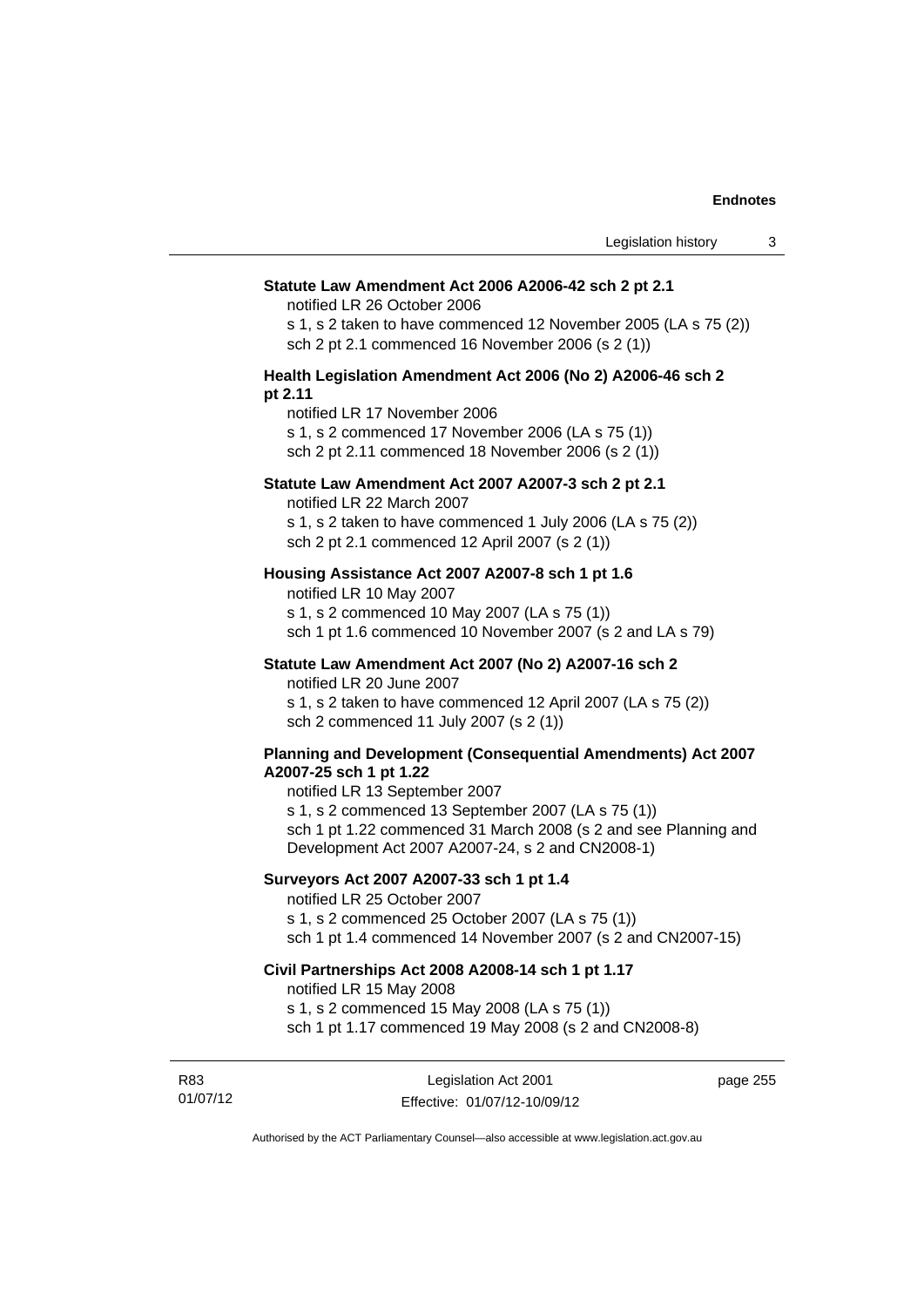3 Legislation history

## **National Gas (ACT) Act 2008 A2008-15 sch 2 pt 2.3**

notified LR 30 June 2008

s 1, s 2 commenced 30 June 2008 (LA s 75 (1))

sch 2 pt 2.3 commenced 1 July 2008 (s 2 (1) and see National Gas (South Australia) Act 2008 (SA), s 7)

## **Children and Young People (Consequential Amendments) Act 2008 A2008-20 sch 2 pt 2.11, sch 4 pt 4.18**

notified LR 17 July 2008

s 1, s 2 commenced 17 July 2008 (LA s 75 (1))

s 3 commenced 18 July 2008 (s 2 (1))

sch 2 pt 2.11 commenced 9 September 2008 (s 2 (3) and see Children and Young People Act 2008 A2008-19, s 2 and CN2008-13) sch 4 pt 4.18 commenced 27 February 2009 (s 2 (5) and see Children and Young People Act 2008 A2008-19, s 2 and CN2008-17 (and see CN2008-13))

#### **Statute Law Amendment Act 2008 A2008-28 sch 2**

notified LR 12 August 2008 s 1, s 2 commenced 12 August 2008 (LA s 75 (1)) sch 2 commenced 26 August 2008 (s 2)

#### **ACT Civil and Administrative Tribunal Legislation Amendment Act 2008 A2008-36 sch 1 pt 1.34**

notified LR 4 September 2008

s 1, s 2 commenced 4 September 2008 (LA s 75 (1))

sch 1 pt 1.34 commenced 2 February 2009 (s 2 (1) and see ACT Civil and Administrative Tribunal Act 2008 A2008-35, s 2 (1) and CN2009-2)

## **ACT Civil and Administrative Tribunal Legislation Amendment Act 2008 (No 2) A2008-37 sch 1 pt 1.66**

notified LR 4 September 2008

s 1, s 2 commenced 4 September 2008 (LA s 75 (1))

sch 1 pt 1.66 commenced 2 February 2009 (s 2 (1) and see ACT Civil and Administrative Tribunal Act 2008 A2008-35, s 2 (1) and CN2009-2)

# **Crimes Legislation Amendment Act 2008 A2008-44 sch 1 pt 1.10**

notified LR 9 September 2008

s 1, s 2 commenced 9 September 2008 (LA s 75 (1))

sch 1 pt 1.10 commenced 30 May 2009 (s 2 and CN2009-4)

page 256 Legislation Act 2001 Effective: 01/07/12-10/09/12

R83 01/07/12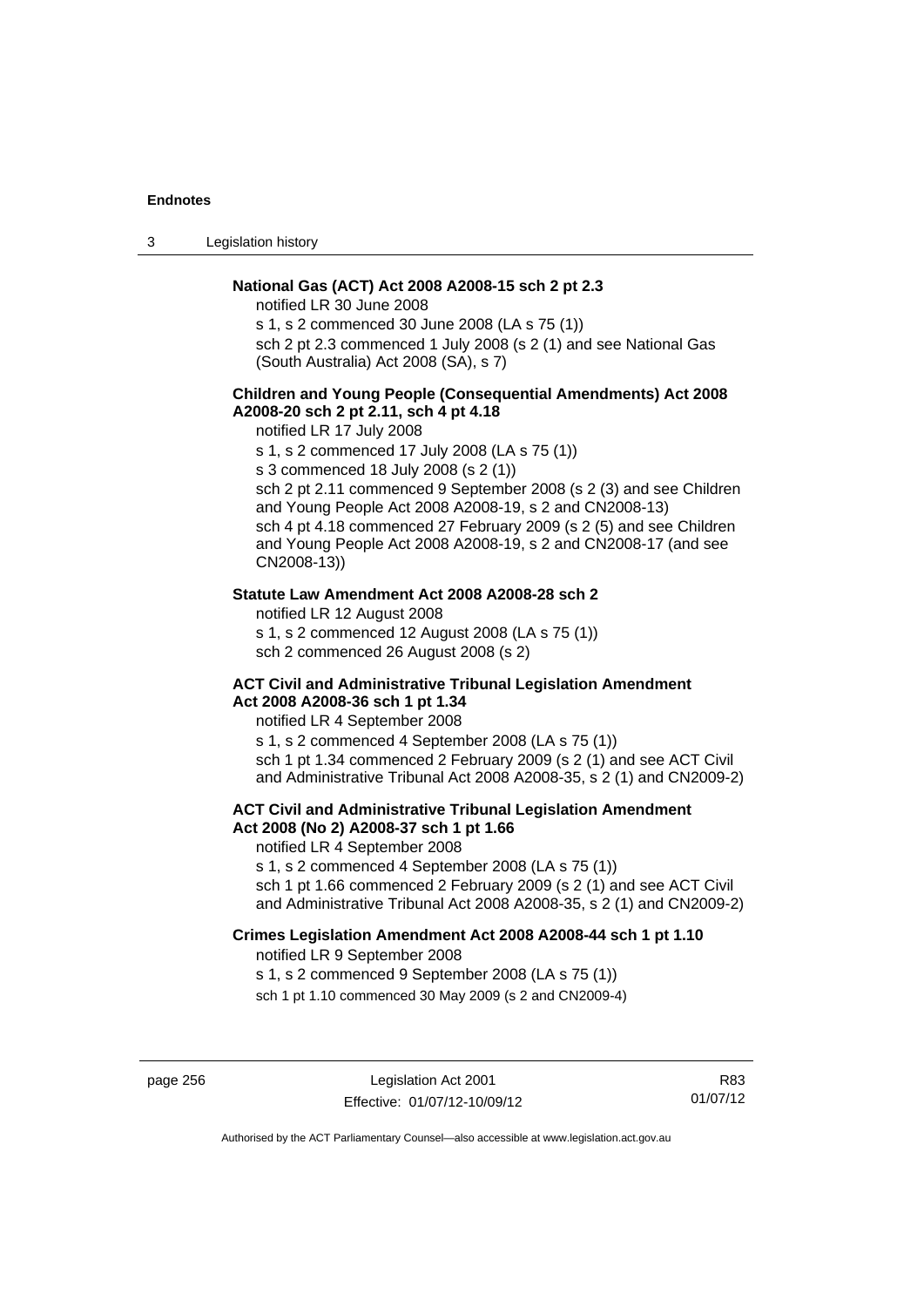page 257

#### **Statute Law Amendment Act 2009 A2009-20 sch 2**

notified LR 1 September 2009 s 1, s 2 commenced 1 September 2009 (LA s 75 (1)) sch 2 commenced 22 September 2009 (s 2)

# **Work Safety Legislation Amendment Act 2009 A2009-28 sch 2 pt 2.8**

notified LR 9 September 2009 s 1, s 2 commenced 9 September 2009 (LA s 75 (1)) sch 2 pt 2.8 commenced 1 October 2009 (s 2 and see Work Safety Act 2008 A2008-51 s 2 (1) (b) and CN2009-11)

#### **Legislation (Penalty Units) Amendment Act 2009 A2009-35**

notified LR 20 October 2009 s 1, s 2 commenced 20 October 2009 (LA s 75 (1)) remainder commenced 21 October 2009 (s 2)

#### **Unlawful Gambling Act 2009 A2009-39 sch 2 pt 2.2**

notified LR 17 November 2009 s 1, s 2 commenced 17 November 2009 (LA s 75 (1)) sch 2 pt 2.2 commenced 22 March 2010 (s 2 and CN2010-2)

#### **Statute Law Amendment Act 2009 (No 2) A2009-49 sch 2**

notified LR 26 November 2009 s 1, s 2 commenced 26 November 2009 (LA s 75 (1))

sch 2 commenced 17 December 2009 (s 2)

#### **Building and Construction Industry (Security of Payment) Act 2009 A2009-50 s 50**

notified LR 15 October 2009

s 1, s 2 commenced 15 October 2009 (LA s 75 (1))

s 50 commenced 1 July 2010 (s 2)

#### **Surveyors Amendment Act 2010 A2010-6 sch 1 pt 1.4**

notified LR 2 March 2010

s 1, s 2 commenced 2 March 2010 (LA s 75 (1))

sch 1 pt 1.4 commenced 3 March 2010 (s 2)

#### **Health Practitioner Regulation National Law (ACT) Act 2010 A2010-10 sch 2 pt 2.13**

notified LR 31 March 2010

s 1, s 2 commenced 31 March 2010 (LA s 75 (1)) sch 2 pt 2.13 commenced 1 July 2010 (s 2 (1) (a))

R83 01/07/12 Legislation Act 2001 Effective: 01/07/12-10/09/12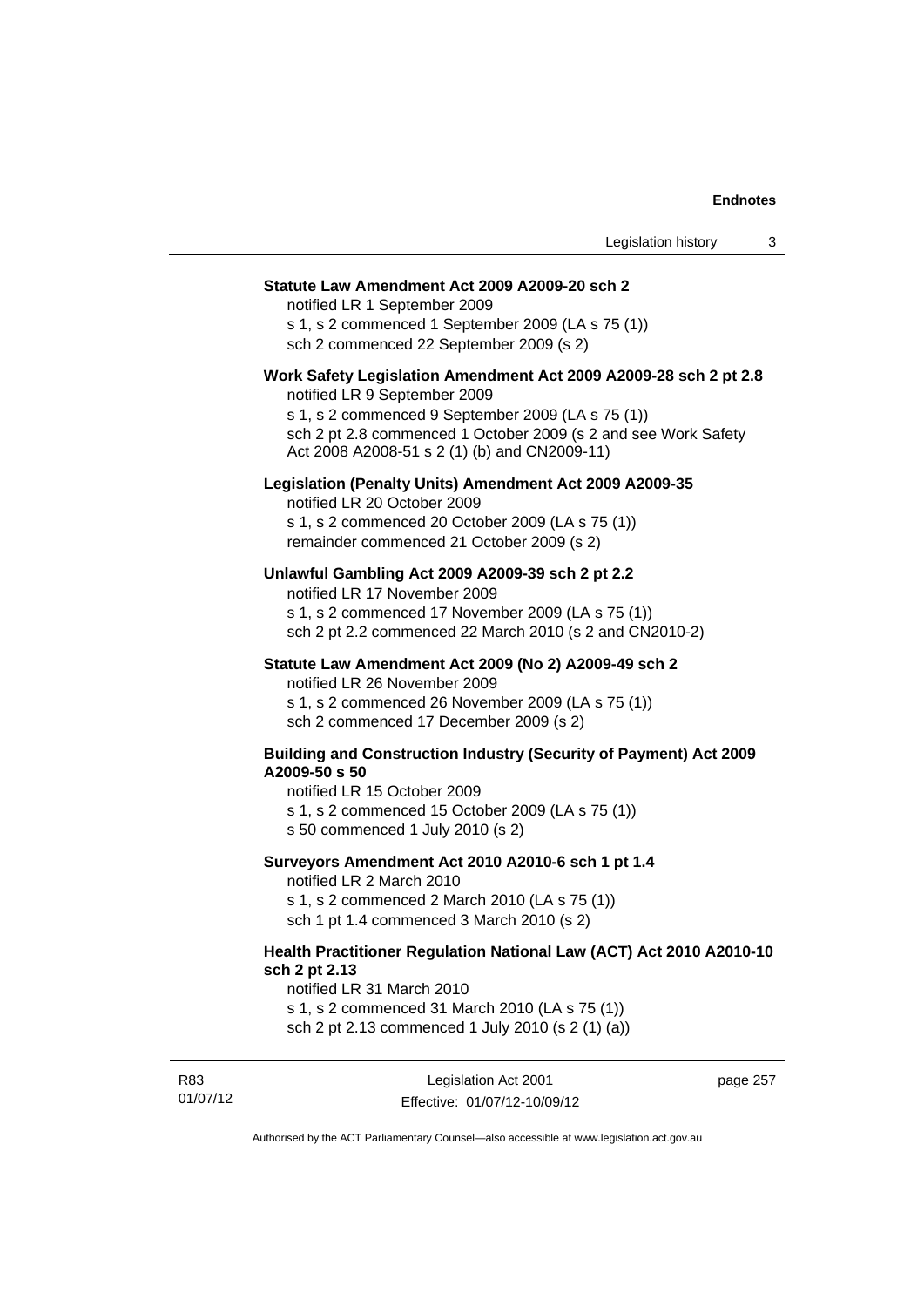3 Legislation history

# **Justice and Community Safety Legislation Amendment Act 2010 (No 3) A2010-40 sch 1 pt 1.8**

notified LR 5 October 2010 s 1, s 2 commenced 5 October 2010 (LA s 75 (1)) s 3, sch 1 pt 1.8 commenced 6 October 2010 (s 2 (1))

#### **Fair Trading (Australian Consumer Law) Amendment Act 2010 A2010-54 sch 3 pt 3.15**

notified LR 16 December 2010 s 1, s 2 commenced 16 December 2010 (LA s 75 (1)) sch 3 pt 3.15 commenced 1 January 2011 (s 2 (1))

## **Administrative (One ACT Public Service Miscellaneous Amendments) Act 2011 A2011-22 sch 1 pt 1.91**

notified LR 30 June 2011 s 1, s 2 commenced 30 June 2011 (LA s 75 (1)) sch 1 pt 1.91 commenced 1 July 2011 (s 2 (1))

#### **Statute Law Amendment Act 2011 (No 2) A2011-28 sch 2**

notified LR 31 August 2011 s 1, s 2 commenced 31 August 2011 (LA s 75 (1)) sch 2 commenced 21 September 2011 (s 2 (1))

#### **Law Officers Act 2011 A2011-30 sch 1 pt 1.4**

notified LR 29 August 2011 s 1, s 2 commenced 29 August 2011 (LA s 75 (1)) sch 1 pt 1.4 commenced 31 August 2011 (s 2 and CN2011-9)

## **Evidence (Consequential Amendments) Act 2011 A2011-48 sch 1 pt 1.22**

notified LR 22 November 2011 s 1, s 2 commenced 22 November 2011 (LA s 75 (1)) sch 1 pt 1.22 commenced 1 March 2012 (s 2 (1) and see Evidence Act 2011 A2011-12, s 2 and CN2012-4)

## **Justice and Community Safety Legislation Amendment Act 2011 (No 3) A2011-49 sch 1 pt 1.5**

notified LR 22 November 2011 s 1, s 2 commenced 22 November 2011 (LA s 75 (1)) sch 1 pt 1.5 commenced 23 November 2011 (s 2 (1))

page 258 Legislation Act 2001 Effective: 01/07/12-10/09/12

R83 01/07/12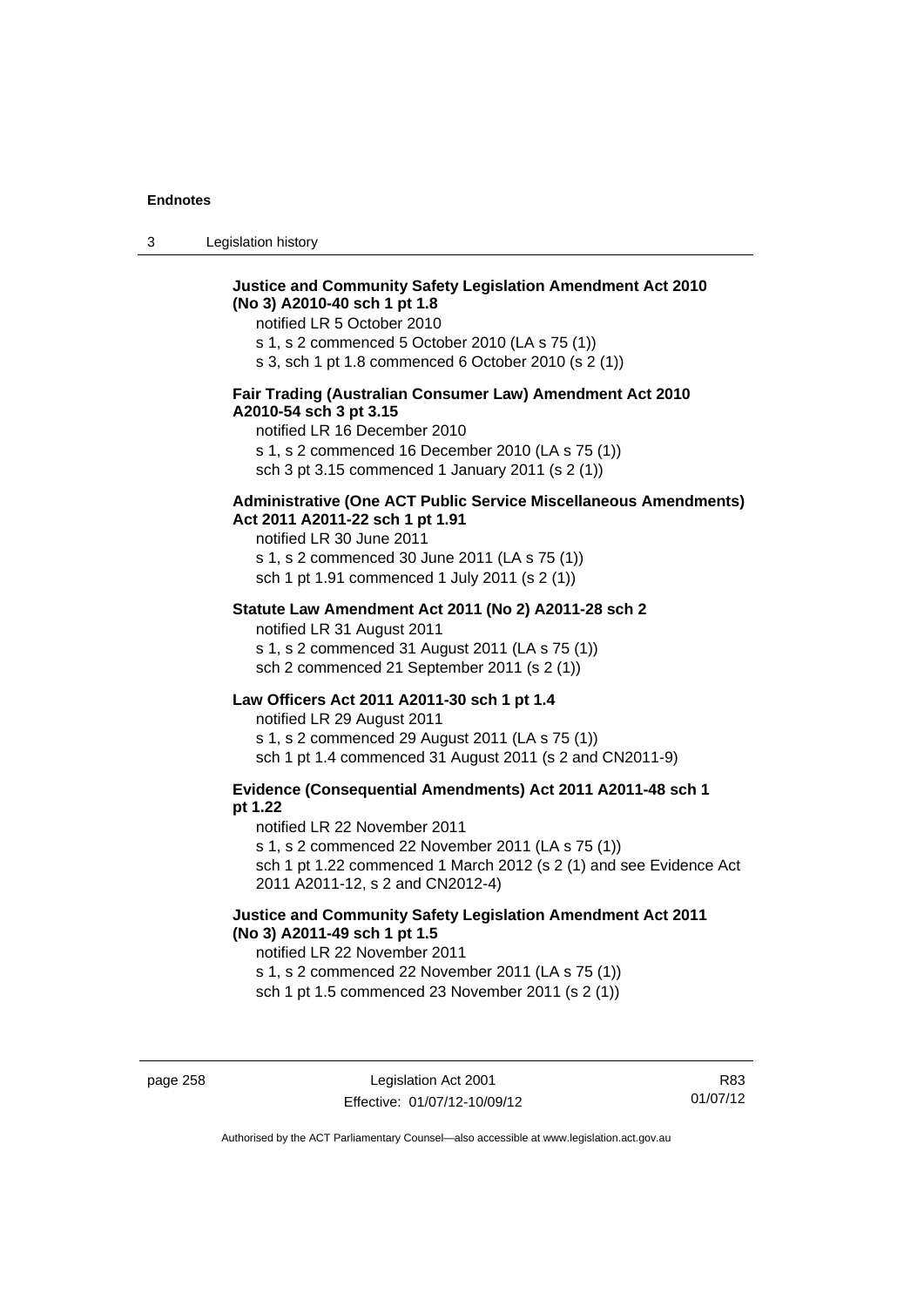#### **Statute Law Amendment Act 2011 (No 3) A2011-52 sch 2**

notified LR 28 November 2011

s 1, s 2 commenced 28 November 2011 (LA s 75 (1)) sch 2 commenced 12 December 2011 (s 2)

#### **Work Health and Safety (Consequential Amendments) Act 2011 A2011-55 sch 1 pt 1.9**

notified LR 14 December 2011

s 1, s 2 commenced 14 December 2011 (LA s 75 (1))

sch 1 pt 1.9 commenced 1 January 2012 (s 2 and see Work Health and Safety Act 2011 A2011-35, s 2 and CN2011-12)

# **Statute Law Amendment Act 2012 A2012-21 sch 2**

notified LR 22 May 2012 s 1, s 2 commenced 22 May 2012 (LA s 75 (1)) amdt 2.1 commenced 5 June 2012 (s 2 (1)) sch 2 remainder commenced 5 June 2012 (s 2 (2))

## **Commissioner for the Environment Amendment Act 2012 A2012-25 sch 1 pt 1.2**

notified LR 28 May 2012 s 1, s 2 commenced 28 May 2012 (LA s 75 (1)) sch 1 pt 1.2 commenced 29 May 2012 (s 2)

## **Legislative Assembly (Office of the Legislative Assembly) Act 2012 A2012-26 sch 1 pt 1.6**

notified LR 24 May 2012 s 1, s 2 commenced 24 May 2012 (LA s 75 (1)) sch 1 pt 1.6 commenced 1 July 2012 (s 2)

## **National Energy Retail Law (Consequential Amendments) Act 2012 A2012-32 pt 11**

notified LR 14 June 2012 s 1, s 2 commenced 14 June 2012 (LA s 75 (1)) pt 11 commenced 1 July 2012 (s 2 (1) and see National Energy Retail Law (ACT) Act 2012 A2012-31, s 2 (1) and CN2012-12)

page 259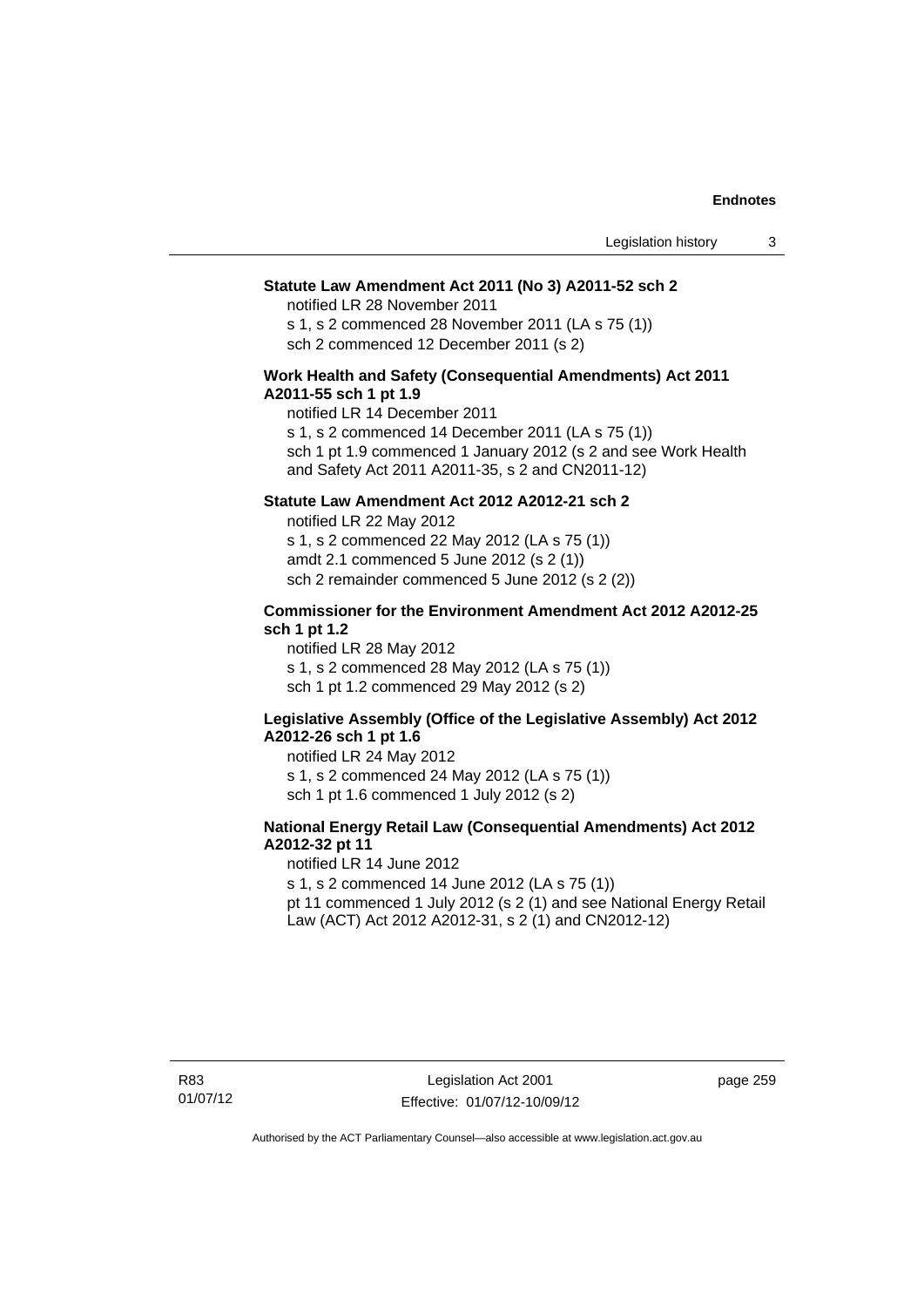| 4        | Amendment history                       |                                                                                                                                                                                                                                                                                                                          |     |
|----------|-----------------------------------------|--------------------------------------------------------------------------------------------------------------------------------------------------------------------------------------------------------------------------------------------------------------------------------------------------------------------------|-----|
| 4        | <b>Amendment history</b>                |                                                                                                                                                                                                                                                                                                                          |     |
|          |                                         |                                                                                                                                                                                                                                                                                                                          |     |
|          | <b>Dictionary</b><br>s 2                | orig s 2 om LA s 89 (4)<br>(prev s 3) am 2001 No 56 amdt 2.18<br>renum 2002 No 11 s 5<br>am A2003-56 amdt 2.1                                                                                                                                                                                                            |     |
|          | <b>Notes</b>                            |                                                                                                                                                                                                                                                                                                                          |     |
|          | s 2A                                    | (prev s 4) am 2001 No 56 amdt 2.19; 2002 No 11 amdt 1.1<br>renum 2002 No 11 s 5<br>$(2)$ , $(3)$ exp 2 September 2003 (s 2A $(3)$ )                                                                                                                                                                                      |     |
|          | <b>Objects</b>                          |                                                                                                                                                                                                                                                                                                                          |     |
|          | s 3                                     | orig s 3 renum as s 2<br>(prev s 5) am 2002 No 11 s 4<br>renum 2002 No 11 s 5                                                                                                                                                                                                                                            |     |
|          | <b>Application of Act</b>               |                                                                                                                                                                                                                                                                                                                          |     |
|          | s 4                                     | orig s 4 renum as s 2A<br>ins 2002 No 11 s 6<br>am A2006-42 amdt 2.1, amdt 2.2                                                                                                                                                                                                                                           |     |
|          | s 5                                     | Determinative and non-determinative provisions<br>orig s 5 renum as s 3<br>ins 2002 No 11 s 6                                                                                                                                                                                                                            |     |
|          | s 6                                     | Legislation Act provisions must be applied<br>sub 2002 No 11 s 6                                                                                                                                                                                                                                                         |     |
|          | <b>Meaning of Act generally</b><br>s 7  | am A2005-20 amdt 2.1                                                                                                                                                                                                                                                                                                     |     |
|          | s 12                                    | <b>Meaning of legislative instrument</b><br>sub A2006-42 amdt 2.3                                                                                                                                                                                                                                                        |     |
|          | <b>Meaning of instrument</b><br>s 14    | am 2001 No 56 amdt 2.20                                                                                                                                                                                                                                                                                                  |     |
|          | <b>Meaning of provision</b><br>s 16     | am 2001 No 56 amdt 2.21                                                                                                                                                                                                                                                                                                  |     |
|          | <b>ACT legislation register</b><br>s 18 | am 2001 No 56 amdt 2.22                                                                                                                                                                                                                                                                                                  |     |
|          | <b>Contents of register</b><br>s 19     | sub 2001 No 56 amdt 2.23<br>am 2002 No 11 s 7; 2002 No 11 amdt 1.2; ss renum R5 LA<br>(see 2002 No 11 amdt 1.3); 2002 No 49 amdt 2.1, amdt 2.1;<br>pars renum R13 LA (see 2002 No 49 amdt 2.3); A2003-41<br>amdt 2.1, amdt 2.2; A2004-5 amdt 2.6; A2004-42 amdt 2.1;<br>A2005-20 amdt 2.2; A2006-42 amdt 2.18, amdt 2.19 |     |
| page 260 |                                         | Legislation Act 2001                                                                                                                                                                                                                                                                                                     | R83 |

Authorised by the ACT Parliamentary Counsel—also accessible at www.legislation.act.gov.au

01/07/12

Effective: 01/07/12-10/09/12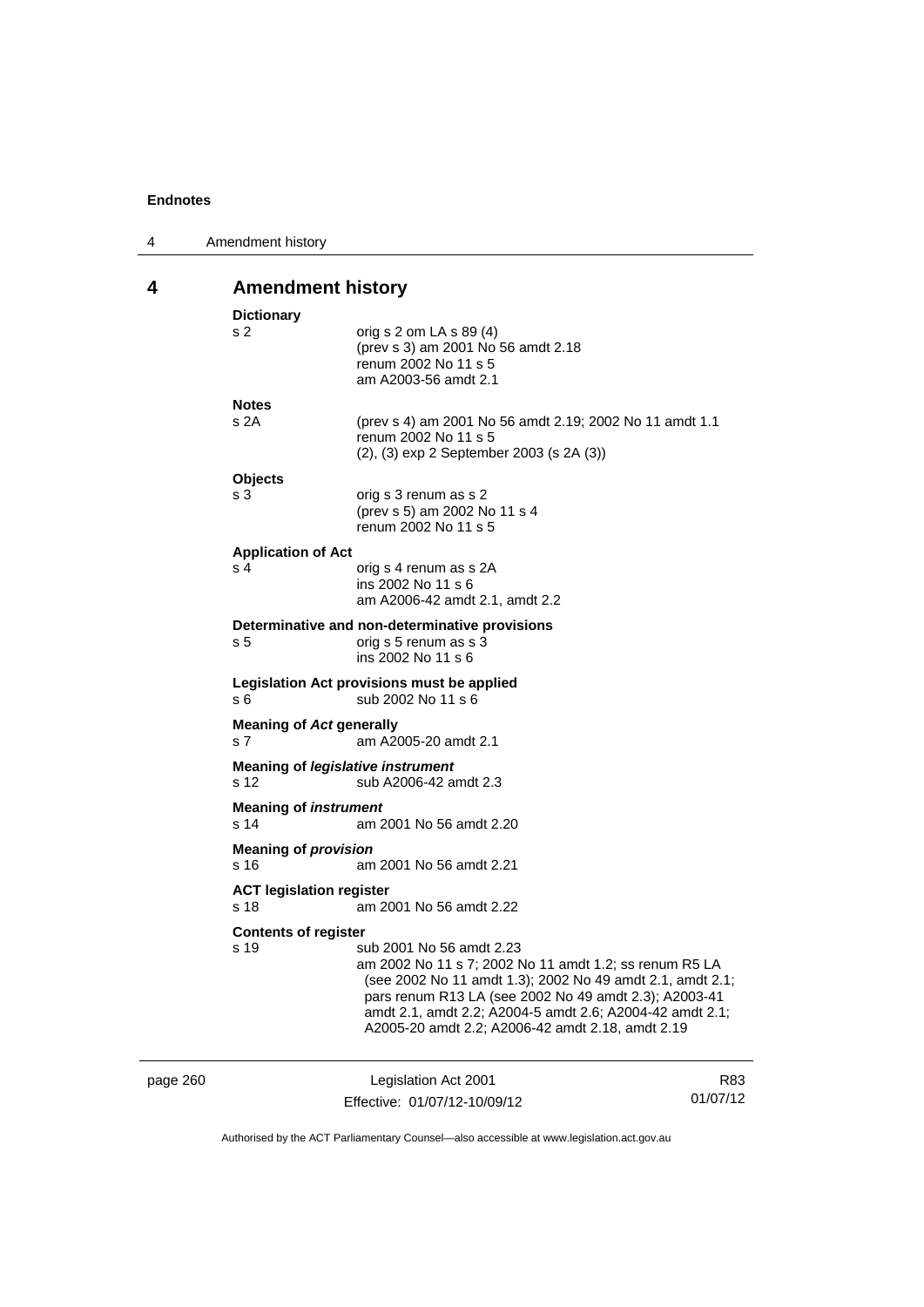|                                                       | Amendment history<br>4                                                                                                                                                                         |
|-------------------------------------------------------|------------------------------------------------------------------------------------------------------------------------------------------------------------------------------------------------|
| s 22                                                  | Access to registered material at approved website<br>am 2001 No 56 amdt 2.24                                                                                                                   |
| ch 3 hdg                                              | Authorised versions and evidence of laws and legislative material<br>sub A2003-41 amdt 2.3                                                                                                     |
| Definitions-ch 3<br>s 22A                             | ins A2003-41 amdt 2.4<br>def <i>law</i> ins A2003-41 amdt 2.4<br>def legislative material ins A2003-41 amdt 2.4<br>am A2005-20 amdt 2.3<br>def republication ins A2003-41 amdt 2.4             |
| s 23                                                  | Authorisation of versions by parliamentary counsel<br>sub A2003-41 amdt 2.5                                                                                                                    |
| <b>Authorised electronic versions</b><br>s 24         | am 2001 No 56 amdt 2.25, amdt 2.26; 2002 No 11 amdt 1.4<br>sub A2003-41 amdt 2.6                                                                                                               |
| <b>Authorised written versions</b><br>s <sub>25</sub> | sub A2003-41 amdt 2.7                                                                                                                                                                          |
| Judicial notice of certain matters<br>s 26            | am A2003-41 amdt 2.8, amdt 2.9; A2005-20 amdt 2.4; A2011-<br>28 amdt 2.1, amdt 2.2                                                                                                             |
| <b>Notification of Acts</b>                           |                                                                                                                                                                                                |
| s 28                                                  | am 2001 No 56 amdts 2.27-2.29; 2002 No 11 amdt 1.5;<br>A2003-41 amdt 2.10, amdt 2.11; ss renum R20 LA (see<br>A2003-41 amdt 2.12); A2005-62 amdt 2.1, amdt 2.2;<br>A2011-28 amdt 2.3, amdt 2.4 |
| s 29                                                  | References to enactment or passing of Acts<br>am A2011-28 amdt 2.5                                                                                                                             |
| References to <i>notification</i> of Acts<br>s 30     | am 2001 No 56 amdt 2.30, amdt 2.31; A2011-28 amdt 2.5                                                                                                                                          |
|                                                       | Guidelines about costs of proposed subordinate laws and disallowable                                                                                                                           |
| instruments<br>s 33                                   | $(3)$ , $(4)$ exp 12 March 2002 (s 33 $(4)$ )<br>am A2005-20 amdt 2.5, amdt 2.6                                                                                                                |
| s 34                                                  | Preparation of regulatory impact statements<br>am A2005-20 amdts 2.7-2.9; A2005-62 amdt 2.3                                                                                                    |
| s 36                                                  | When is preparation of regulatory impact statement unnecessary?<br>am 2002 No 30 amdt 2.1; A2005-20 amdt 2.10                                                                                  |
| s 37                                                  | When must regulatory impact statement be presented?<br>am A2005-20 amdt 2.11                                                                                                                   |

R83 01/07/12

Legislation Act 2001 Effective: 01/07/12-10/09/12 page 261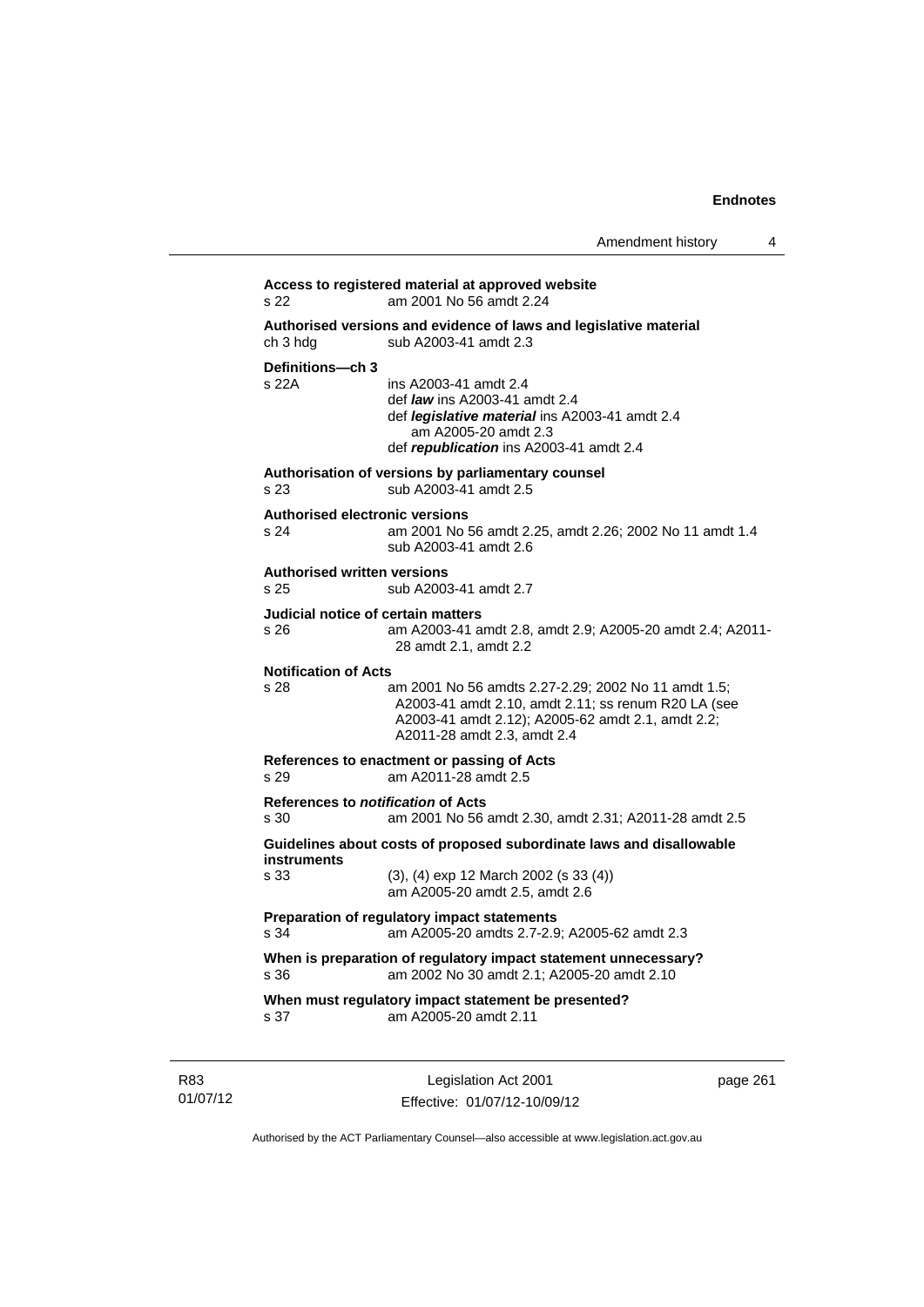| 4        | Amendment history                 |                                                                                                                                                                        |    |
|----------|-----------------------------------|------------------------------------------------------------------------------------------------------------------------------------------------------------------------|----|
|          | s 41 hdg<br>s 41                  | Making of certain statutory instruments by Executive<br>sub 2001 No 56 amdt 2.32<br>sub 2002 No 11 s 8<br>am 2001 No 56 amdts 2.33-2.36<br>sub 2002 No 11 s 8          |    |
|          | s 42                              | Power to make statutory instruments<br>am 2002 No 11 amdt 1.6; A2005-20 amdt 2.12, amdt 2.13;<br>A2006-42 amdt 2.18                                                    |    |
|          | authorising law<br>s 43           | Statutory instruments to be interpreted not to exceed powers under<br>am 2002 No 11 amdt 1.7; A2003-56 amdt 2.2, amdt 2.3                                              |    |
|          | s 44                              | Power to make statutory instruments for Act etc<br>am 2002 No 11 amdt 1.8, amdt 1.9; 2002 No 49 amdt 2.54;<br>A2005-20 amdt 2.14                                       |    |
|          | Power to make court rules<br>s 45 | sub 2002 No 11 s 9<br>am 2002 No 49 amdt 2.4, amdt 2.54; A2005-20 amdt 2.15,<br>amdt $2.16$                                                                            |    |
|          | s 46                              | Power to make instrument includes power to amend or repeal<br>am 2002 No 11 s 10; A2006-42 amdt 2.18                                                                   |    |
|          | s 47                              | Statutory instrument may make provision by applying law or instrument<br>sub 2002 No 11 s 11<br>am 2002 No 49 amdt 2.5; A2003-56 amdt 2.4; A2005-20<br>amdts 2.17-2.19 |    |
|          | different categories etc<br>s 48  | Power to make instrument includes power to make different provision for<br>am 2002 No 11 amdt 1.10; 2002 No 49 amdt 2.54                                               |    |
|          | requirements<br>s 49              | Single instrument may exercise several powers or satisfy several<br>am 2002 No 11 amdt 1.11                                                                            |    |
|          | matter<br>s 50                    | Relationship between authorising law and instrument dealing with same<br>am 2002 No 11 amdt 1.12, amdt 1.13; 2002 No 49 amdt 2.54                                      |    |
|          | s 51                              | Instrument may make provision in relation to land by reference to map etc<br>am A2005-20 amdt 2.20                                                                     |    |
|          | s 52                              | Instrument may authorise determination of matter etc<br>am 2002 No 11 amdt 1.14; ss renum R5 LA (see 2002 No 11<br>amdt 1.15)                                          |    |
|          | Instrument may prohibit<br>s 53   | am 2002 No 11 amdt 1.16, amdt 1.17                                                                                                                                     |    |
| page 262 |                                   | Legislation Act 2001                                                                                                                                                   | R8 |

Effective: 01/07/12-10/09/12

R83 01/07/12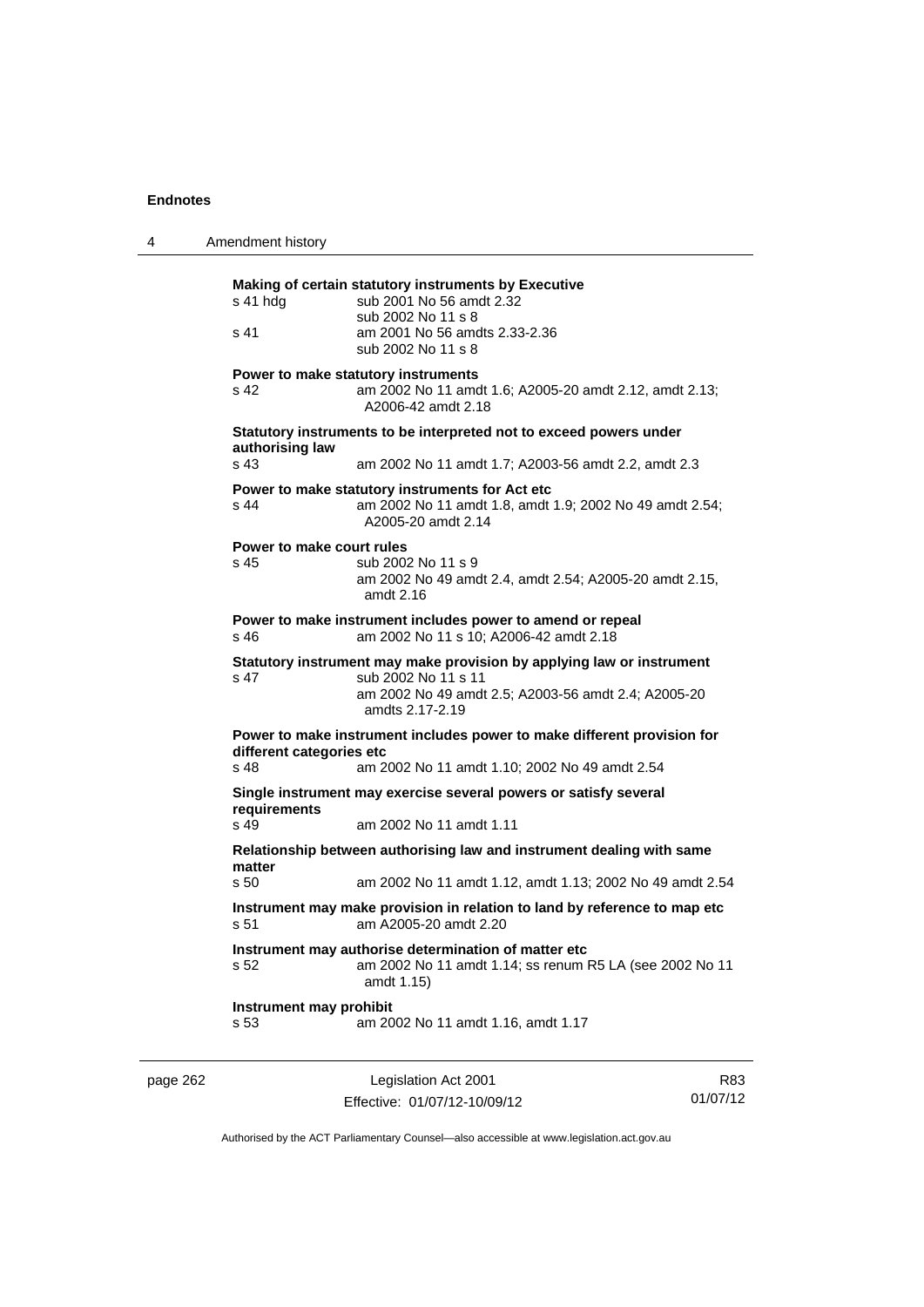|                          | Amendment history                                                                                                                                                                                                                                                                                                                                                                                                | 4 |
|--------------------------|------------------------------------------------------------------------------------------------------------------------------------------------------------------------------------------------------------------------------------------------------------------------------------------------------------------------------------------------------------------------------------------------------------------|---|
| s 54                     | Instrument may require making of statutory declaration<br>am 2002 No 11 amdt 1.18; 2002 No 30 amdt 2.2                                                                                                                                                                                                                                                                                                           |   |
| s 56                     | Determination of fees by disallowable instrument<br>am 2001 No 56 amdt 2.37, amdt 2.38; ss renum R1 LA (see<br>2001 No 56 amdt 2.39); 2002 No 11 amdt 1.19, amdt 1.20;<br>2002 No 49 amdt 2.54; A2005-20 amdts 2.21-2.27; A2006-42<br>amdt 2.4                                                                                                                                                                   |   |
| s 57                     | Fees payable in accordance with determination etc<br>am 2002 No 11 amdt 1.21                                                                                                                                                                                                                                                                                                                                     |   |
| s 58                     | Regulations may make provision about fees<br>am 2001 No 56 amdt 2.40; 2002 No 11 amdt 1.22; ss renum<br>R5 LA (see 2002 No 11 amdt 1.23); A2005-20 amdt 2.28                                                                                                                                                                                                                                                     |   |
| pt 6.4 hdg               | Numbering and notification of legislative instruments<br>am A2006-42 amdt 2.19                                                                                                                                                                                                                                                                                                                                   |   |
| <b>Numbering</b><br>s 59 | am 2001 No 56 amdt 2.41; A2003-41 amdt 2.13; A2005-20<br>amdt 2.29; A2006-42 amdt 2.18, amdt 2.19                                                                                                                                                                                                                                                                                                                |   |
| s 60 hdg<br>s 60         | Correction etc of name of instrument<br>sub A2003-41 amdt 2.14<br>am A2006-42 amdt 2.18<br>sub A2009-20 amdt 2.1<br>am 2001 No 56 amdt 2.42, amdt 2.43; 2001 No 70 amdt 1.8;<br>2002 No 49 amdt 2.6, amdt 2.7; A2003-41 amdt 2.15;<br>A2004-42 amdt 2.2, amdt 2.3; A2006-42 amdt 2.18,<br>amdt 2.19; A2009-20 amdts 2.1-2.5                                                                                      |   |
| s 60A                    | Correction of name of explanatory statement etc<br>ins A2004-42 amdt 2.4<br>am A2006-42 amdt 2.18                                                                                                                                                                                                                                                                                                                |   |
| s 61 hdg<br>s 61         | Notification of legislative instruments<br>am A2006-42 amdt 2.19<br>sub 2001 No 56 amdt 2.44<br>am 2002 No 11 s 12, amdt 1.24; ss renum R5 LA (see 2002<br>No 11 amdt 1.25); A2003-41 amdts 2.16-2.19; A2004-60<br>amdt 1.173; pars renum R31 LA (see A2004-60 amdt 1.174);<br>A2005-20 amdts 2.30-2.33; A2005-62 amdt 2.4, amdt 2.5;<br>A2006-42 amdt 2.18; A2011-22 amdt 1.275; A2011-28 amdt<br>2.6, amdt 2.7 |   |
| s 62 hdg<br>s 62         | Effect of failure to notify legislative instrument<br>am A2006-42 amdt 2.18<br>am 2002 No 11 amdt 1.26, amdt 1.27; A2006-42 amdt 2.18                                                                                                                                                                                                                                                                            |   |

R83 01/07/12

Legislation Act 2001 Effective: 01/07/12-10/09/12 page 263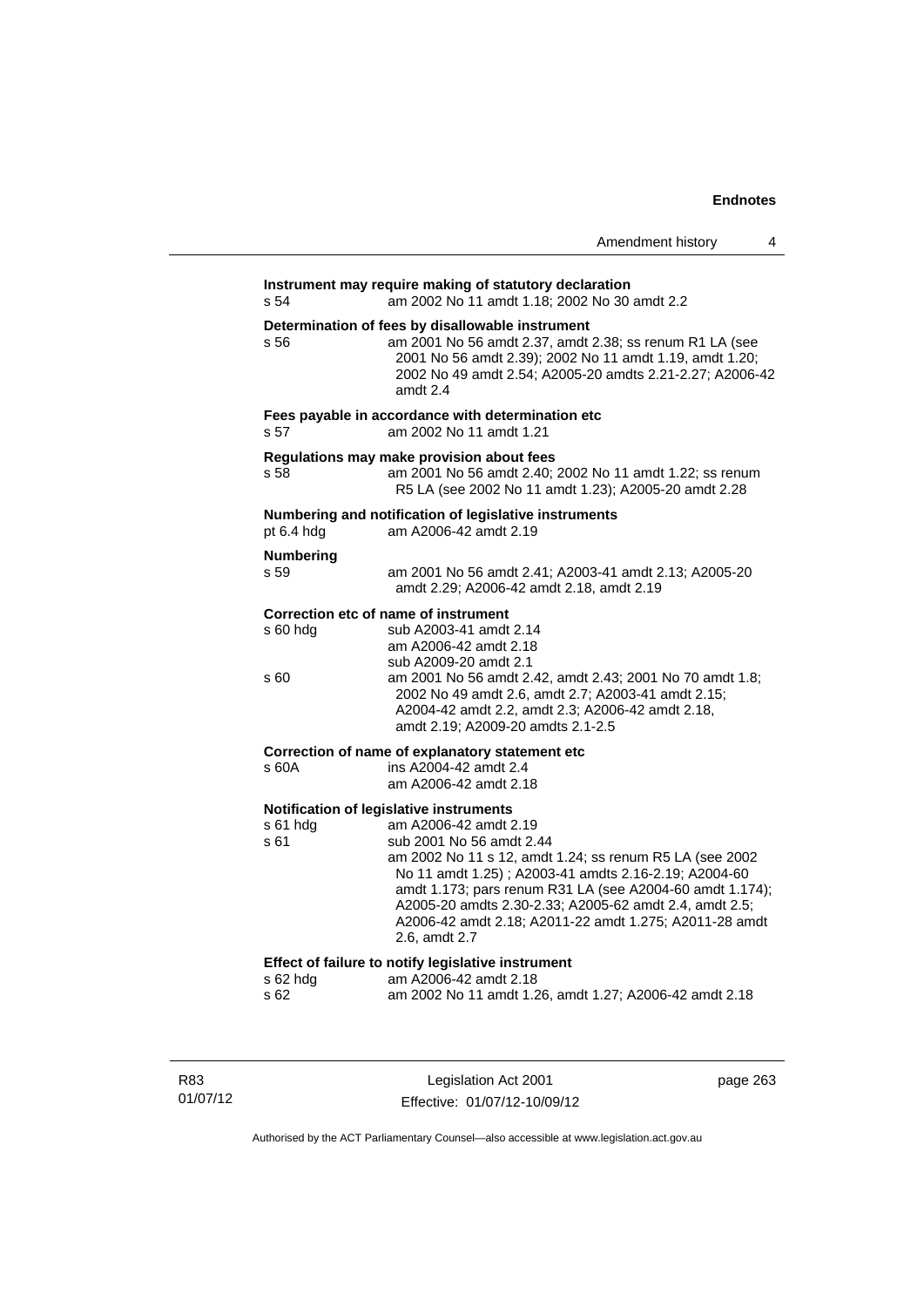| 4        | Amendment history                       |                                                                                                                                                                                                                                                                         |     |
|----------|-----------------------------------------|-------------------------------------------------------------------------------------------------------------------------------------------------------------------------------------------------------------------------------------------------------------------------|-----|
|          | $s$ 63 hdg<br>s 63                      | References to notification of legislative instruments<br>am A2006-42 amdt 2.19<br>am 2001 No 56 amdt 2.45, amdt 2.46; A2006-42 amdt 2.18;<br>A2011-28 amdt 2.8                                                                                                          |     |
|          | s 64 hdg<br>s 64                        | Presentation of subordinate laws and disallowable instruments<br>sub 2002 No 11 amdt 1.28<br>am 2002 No 11 amdt 1.29; A2005-20 amdt 2.34; A2005-62<br>amdt 2.6                                                                                                          |     |
|          | s 65 hdg<br>s 65                        | Disallowance by resolution of Assembly<br>sub 2001 No 56 amdt 2.47<br>am 2001 No 56 amdt 2.48, amdt 2.49; 2002 No 11 amdt 1.30;<br>A2003-56 amdt 2.5; ss renum R21 LA (see A2003-56<br>amdt 2.6); A2004-42 amdt 2.5, amdt 2.6; A2005-20<br>amdt 2.35; A2005-62 amdt 2.7 |     |
|          | s 65A                                   | Notification of disallowance by resolution of Assembly<br>ins 2001 No 56 amdt 2.50<br>am 2002 No 11 amdt 1.31; A2003-41 amdt 2.20; A2005-62<br>amdt 2.8; A2011-28 amdts 2.9-2.12                                                                                        |     |
|          | <b>Revival of affected laws</b><br>s 66 | am 2002 No 11 amdt 1.32                                                                                                                                                                                                                                                 |     |
|          | s 67                                    | Making of instrument same in substance within 6 months after disallowance<br>am 2002 No 11 amdt 1.33; A2005-20 amdt 2.36; A2005-62<br>amdt 2.9                                                                                                                          |     |
|          | s 68                                    | <b>Amendment by resolution of Assembly</b><br>am 2001 No 56 amdts 2.51-2.53; ss renum R1 LA (see 2001<br>No 56 amdt 2.54); 2002 No 11 amdt 1.34; A2004-42<br>amdt 2.7, amdt 2.8; A2005-20 amdt 2.37; A2005-62<br>amdt 2.10                                              |     |
|          | s 69                                    | Notification of amendments made by resolution of Assembly<br>am 2001 No 56 amdt 2.55, amdt 2.56; 2002 No 11 amdt 1.35;<br>2002 No 49 amdt 2.8; A2005-62 amdt 2.11; A2011-28<br>amdts 2.13-2.16                                                                          |     |
|          | amendment                               | Making of amendment restoring effect of law within 6 months after                                                                                                                                                                                                       |     |
|          | s 70                                    | am 2002 No 11 amdt 1.36; A2005-20 amdt 2.38; A2005-62<br>amdt 2.12                                                                                                                                                                                                      |     |
|          | s 71                                    | Effect of dissolution or expiry of Assembly on notice of motion<br>am 2002 No 11 amdt 1.37; A2005-20 amdt 2.39, amdt 2.40;<br>A2005-62 amdt 2.13                                                                                                                        |     |
|          | Meaning of law-ch 8<br>s 72             | am A2004-42 amdt 2.9; A2005-20 amdt 2.41                                                                                                                                                                                                                                |     |
| page 264 |                                         | Legislation Act 2001                                                                                                                                                                                                                                                    | R83 |

Authorised by the ACT Parliamentary Counsel—also accessible at www.legislation.act.gov.au

01/07/12

Effective: 01/07/12-10/09/12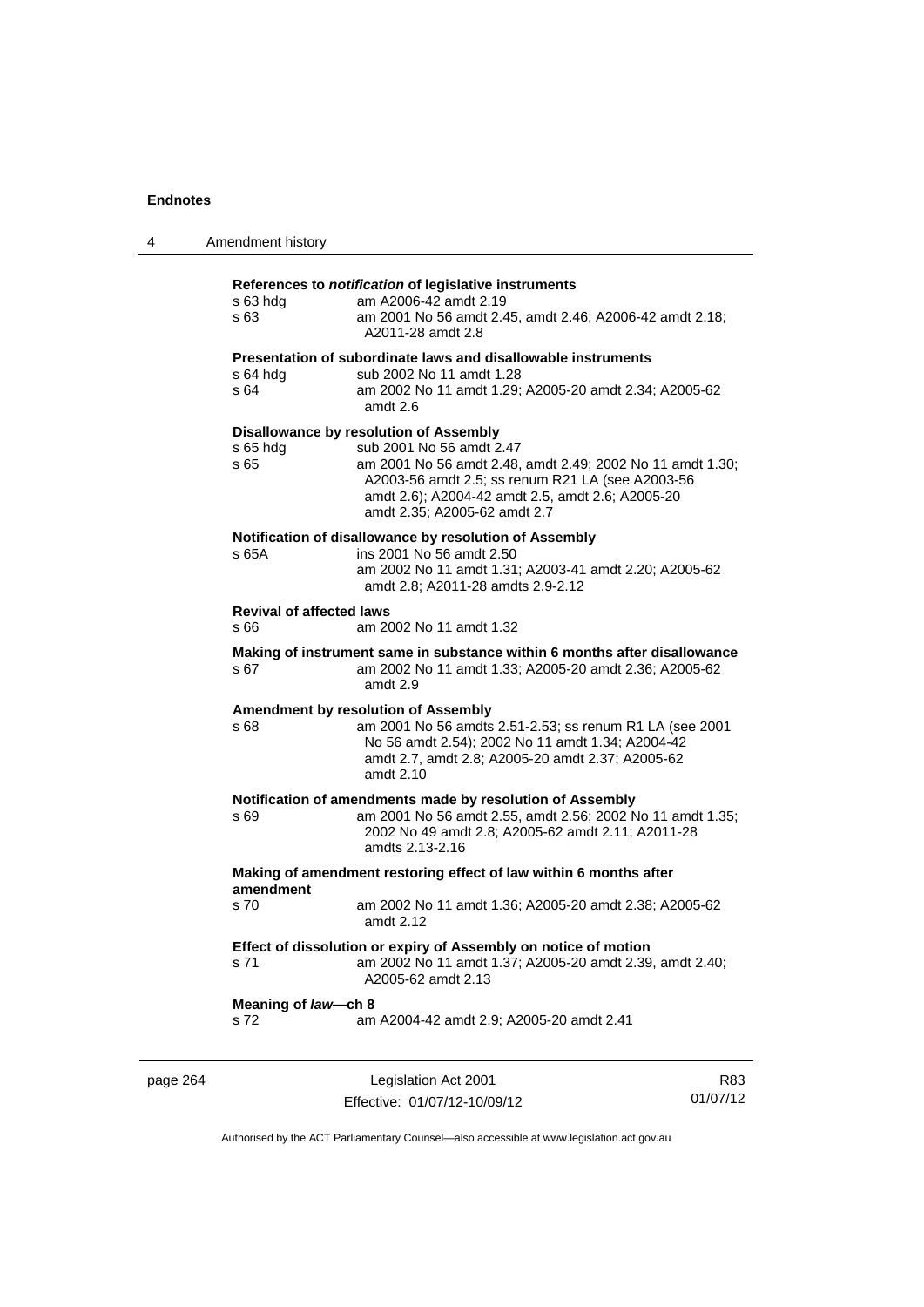| s 73                         | General rules about commencement<br>am 2002 No 11 s 13, s 14, amdt 1.38, amdt 1.39; A2003-41<br>amdt 2.21; A2003-56 amdts 2.7-2.9; A2004-42 amdt 2.10;<br>A2005-20 amdt 2.42; A2006-42 amdt 2.18                                                           |
|------------------------------|------------------------------------------------------------------------------------------------------------------------------------------------------------------------------------------------------------------------------------------------------------|
| Time of commencement<br>s 74 | sub 2002 No 11 s 15                                                                                                                                                                                                                                        |
| s 75 hdg<br>s 75             | Commencement of naming and commencement provisions<br>sub A2004-42 amdt 2.11<br>am 2002 No 11 s 16; 2002 No 49 amdt 2.9, amdt 2.10; A2003-<br>56 amdt 2.10, amdt 2.11; A2004-42 amdt 2.12; ss renum R27<br>LA (see A2004-42 amdt 2.13); A2006-42 amdt 2.18 |
| s 75AA                       | Commencement of provisions identifying amended laws<br>ins A2006-42 amdt 2.5                                                                                                                                                                               |
| s 75A                        | Meaning of commences retrospectively<br>ins A2003-56 amdt 2.12<br>am A2006-42 amdt 2.18                                                                                                                                                                    |
| s 75B                        | Retrospective commencement requires clear indication<br>ins A2003-56 amdt 2.12<br>am A2004-42 amdt 2.14; ss renum R27 LA (see A2004-42<br>amdt 2.15)                                                                                                       |
| s 76                         | Non-prejudicial provision may commence retrospectively<br>am 2002 No 11 amdt 1.40; ss renum R5 LA (see 2002 No 11<br>amdt 1.41); A2003-56 amdt 2.13, amdt 2.14; A2005-20<br>amdt 2.46                                                                      |
| s 77                         | <b>Commencement by commencement notice</b><br>am 2002 No 11 s 17, amdt 1.42; 2002 No 49 amdt 2.11;<br>A2004-42 amdts 2.16-2.18                                                                                                                             |
| s 78                         | Separate commencement of amendments<br>sub 2002 No 11 amdt 1.43                                                                                                                                                                                            |
| s 79                         | Automatic commencement of postponed law<br>am 2002 No 11 amdt 1.44; 2002 No 49 amdt 2.12; A2003-41<br>amdt 2.22; A2003-56 amdt 2.15, amdt 2.16; ss renum R21<br>LA (see A2003-56 amdt 2.17); A2004-42 amdt 2.19;<br>A2005-20 amdt 2.44, amdt 2.45          |
| s 79A                        | Commencement of amendment of uncommenced law<br>ins A2003-41 amdt 2.23                                                                                                                                                                                     |
| s 80                         | References to commencement of law<br>am 2002 No 49 amdt 2.13                                                                                                                                                                                               |

R83 01/07/12

Legislation Act 2001 Effective: 01/07/12-10/09/12 page 265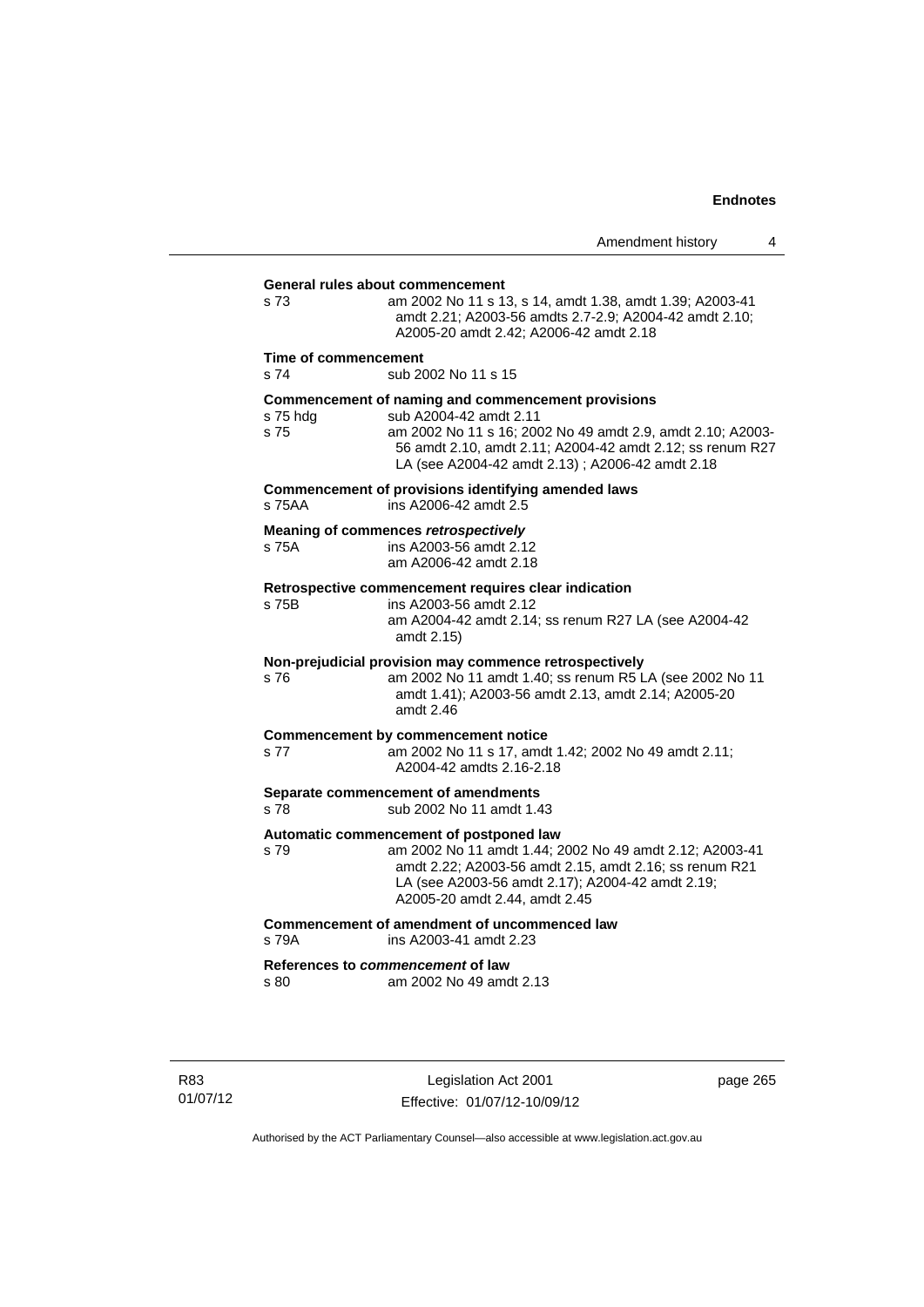| 4 | Amendment history                                                                                                                                                                                                                                                                                                                                                                                                                                                                      |
|---|----------------------------------------------------------------------------------------------------------------------------------------------------------------------------------------------------------------------------------------------------------------------------------------------------------------------------------------------------------------------------------------------------------------------------------------------------------------------------------------|
|   | Exercise of powers between notification and commencement<br>am 2002 No 11 amdts 1.45-1.47; A2004-42 amdt 2.20,<br>s 81<br>amdt 2.21; ss renum R27 LA (see A2004-42 amdt 2.22);<br>A2005-5 s 25; ss renum R32 LA (see A2005-5 s 26);<br>A2005-20 amdt 2.46; A2006-42 amdt 2.18                                                                                                                                                                                                          |
|   | Definitions-ch 9<br>s 82<br>def law sub A2004-42 amdt 2.23; A2005-20 amdt 2.47<br>def repeal sub 2002 No 49 amdt 2.14<br>am A2004-42 amdt 2.24                                                                                                                                                                                                                                                                                                                                         |
|   | Consequences of amendment of statutory instrument by Act<br>s 83<br>am 2002 No 11 amdt 1.48, amdt 1.49                                                                                                                                                                                                                                                                                                                                                                                 |
|   | Saving of operation of repealed and amended laws<br>am 2002 No 11 amdt 1.50; ss renum R5 LA (see 2002 No 11<br>s 84<br>amdt 1.51); A2005-20 amdt 2.48                                                                                                                                                                                                                                                                                                                                  |
|   | Creation of offences and changes in penalties<br>ins 2001 No 56 amdt 2.57<br>s 84A<br>am 2002 No 11 amdt 1.52; A2004-42 amdt 2.25; ss renum<br>R27 LA (see A2004-42 amdt 2.26); A2005-20 amdt 2.49                                                                                                                                                                                                                                                                                     |
|   | When repeal takes effect<br>s 85<br>sub 2002 No 11 s 18                                                                                                                                                                                                                                                                                                                                                                                                                                |
|   | Repealed and amended laws not revived on repeal of repealing and<br>amending laws<br>s 86<br>am 2002 No 11 amdt 1.53; ss renum R5 LA (see 2002 No 11<br>amdt 1.54)                                                                                                                                                                                                                                                                                                                     |
|   | Commencement not undone if repealed<br>am 2002 No 11 amdt 1.55<br>s 87                                                                                                                                                                                                                                                                                                                                                                                                                 |
|   | Repeal does not end effect of transitional laws etc<br>s 88 hdg<br>sub 2002 No 49 amdt 2.15<br>am 2002 No 11 amdt 1.56; A2003-56 amdt 2.18; A2005-20<br>s 88<br>amdt 2.50, amdt 2.51; ss renum R34 LA (see A2005-20<br>amdt 2.52); A2006-42 amdt 2.6, amdt 2.7                                                                                                                                                                                                                         |
|   | Automatic repeal of certain laws and provisions<br>am 2002 No 11 amdts 1.57-1.59; ss renum R5 LA (see 2002<br>s 89<br>No 11 amdt 1.60); 2002 No 30 amdt 2.3; 2002 No 49<br>amdts 2.16-2.18, 2.20-2.23; ss renum R13 LA (see 2002<br>No 49 amdt 2.19); A2003-56 amdts 2.19-2.23; ss renum R21<br>LA (see A2003-56 amdt 2.24); A2004-42 amdt 2.27,<br>amdt 2.28, amdts 2.30-2.32; ss renum R27 LA (see<br>A2004-42 amdt 2.29); A2005-20 amdts 2.53-2.56; A2006-42<br>amdt 2.8, amdt 2.18 |

| page 266 |  |
|----------|--|
|----------|--|

page 266 Legislation Act 2001 Effective: 01/07/12-10/09/12

R83 01/07/12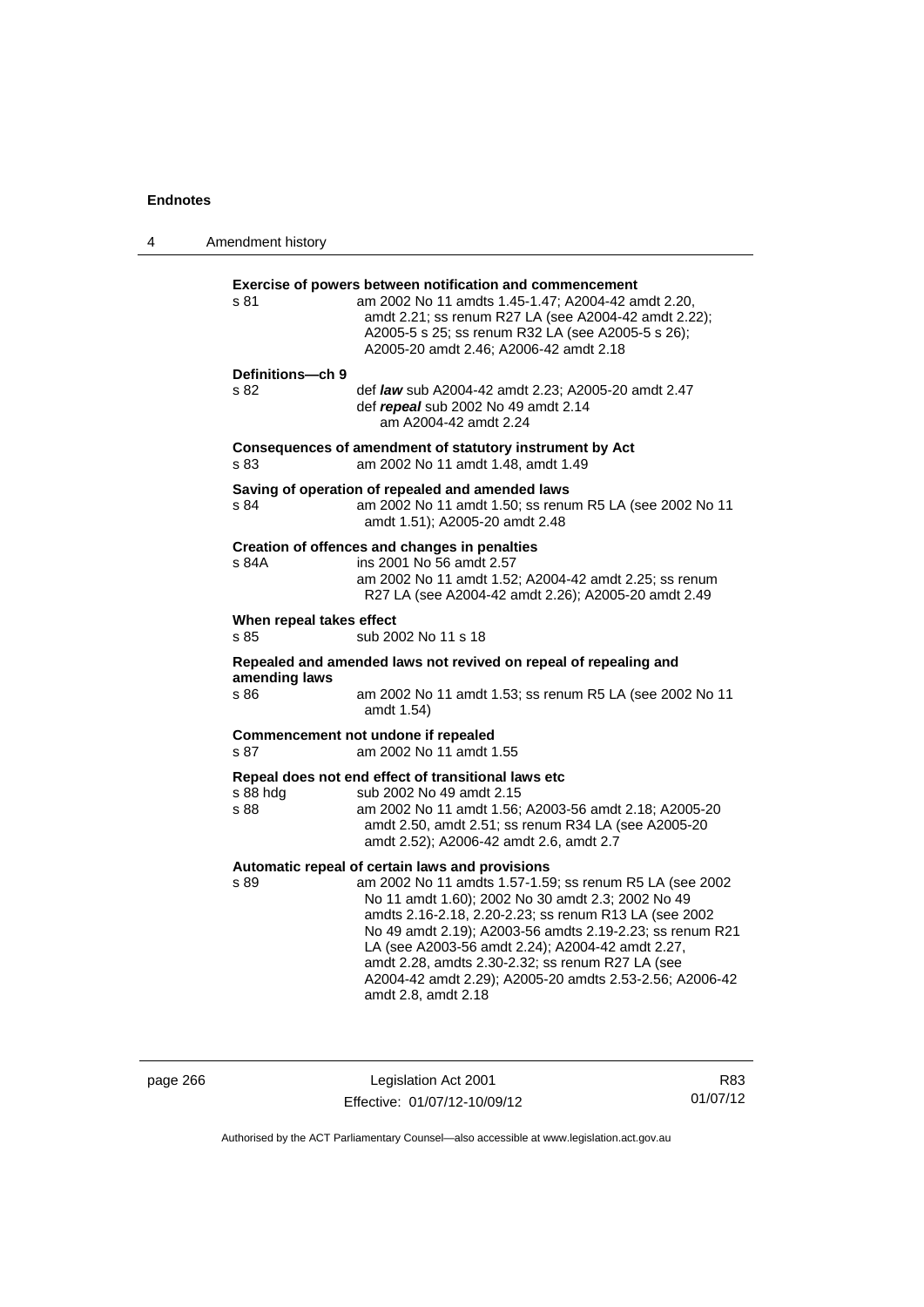| Amendment history |  |
|-------------------|--|
|-------------------|--|

| s 91                                   | am 2001 No 56 amdt 2.58; 2002 No 11 amdts 1.61-1.63;<br>ss renum R5 LA (see 2002 No 11 amdt 1.64); A2003-41<br>amdt 2.24; A2004-42 amdt 2.33, amdt 2.34; A2005-20<br>amdt 2.57; A2009-20 amdt 2.6                      |
|----------------------------------------|------------------------------------------------------------------------------------------------------------------------------------------------------------------------------------------------------------------------|
| s 92                                   | Amendment to be made whenever possible<br>am 2002 No 11 amdts 1.65-1.68; A2005-20 amdt 2.58                                                                                                                            |
| s 93                                   | Provisions included in another provision for amendment purposes<br>am 2001 No 56 amdt 2.59, amdt 2.60; 2002 No 11 amdt 1.69;<br>A2004-42 amdt 2.35, amdt 2.36; A2005-20 amdt 2.59                                      |
| s 94                                   | Continuance of appointments etc made under amended provisions<br>am 2002 No 11 amdt 1.70; ss renum R5 LA (see 2002 No 11<br>amdt 1.71); 2002 No 49 amdt 2.24; A2003-41 amdt 2.25                                       |
| <b>Status of modifications</b><br>s 95 | am 2002 No 11 amdt 1.72, amdt 1.73                                                                                                                                                                                     |
| <b>Relocated provisions</b><br>s 96    | am 2002 No 11 amdt 1.74; A2005-20 amdt 2.60                                                                                                                                                                            |
| <b>Referring to laws</b><br>ch 10 hda  | sub A2005-20 amdt 2.61                                                                                                                                                                                                 |
| Definitions-ch 10<br>s 97 hda<br>s 97  | sub 2001 No 56 amdt 2.61<br>am 2001 No 56 amdt 2.62<br>sub A2005-20 amdt 2.61<br>def ACT law ins A2005-20 amdt 2.61<br>def <i>law</i> ins A2005-20 amdt 2.61<br>def law of another jurisdiction ins A2005-20 amdt 2.61 |
| s 98                                   | References to ACT law include law containing reference<br>am 2002 No 11 amdt 1.75<br>sub A2005-20 amdt 2.61                                                                                                            |
| s 99                                   | References in ACT statutory instruments to the Act<br>am A2003-56 amdt 2.25<br>sub A2005-20 amdt 2.61                                                                                                                  |
| s 100                                  | <b>Referring to particular ACT laws</b><br>am A2003-56 amdt 2.26<br>sub A2005-20 amdt 2.61<br>am A2011-28 amdt 2.17                                                                                                    |
| s 101                                  | Referring to particular laws of other jurisdictions etc<br>am 2002 No 49 amdt 2.25<br>sub A2005-20 amdt 2.61                                                                                                           |

R83 01/07/12

Legislation Act 2001 Effective: 01/07/12-10/09/12 page 267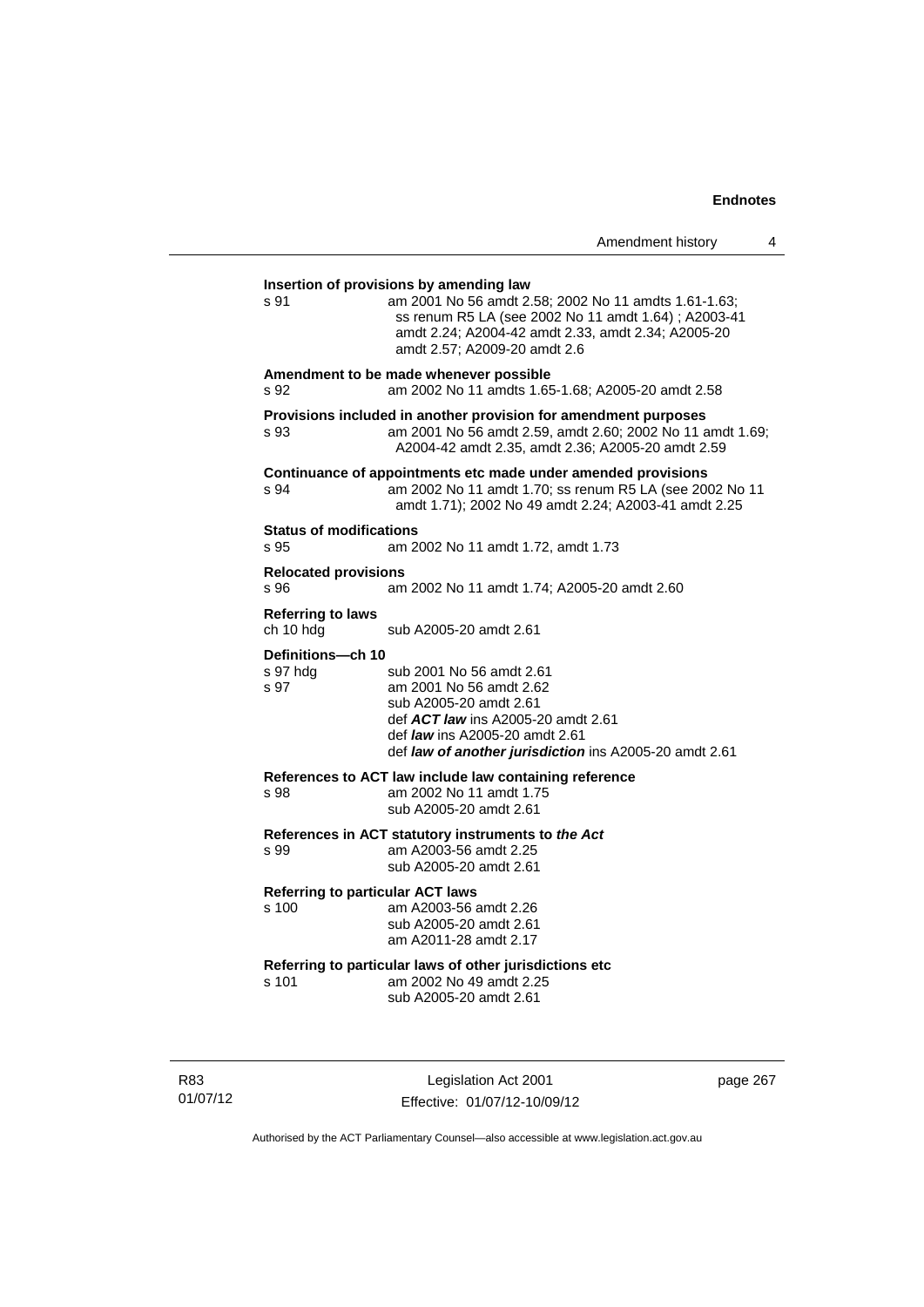| 4 | Amendment history                                     |                                                                                                                                                                                                              |
|---|-------------------------------------------------------|--------------------------------------------------------------------------------------------------------------------------------------------------------------------------------------------------------------|
|   | s 101A                                                | Reference to provisions of law or instrument is inclusive<br>ins 2001 No 56 amdt 2.63<br>om A2005-20 amdt 2.61                                                                                               |
|   | References to paragraphs etc<br>s 101B                | ins 2001 No 56 amdt 2.63<br>om A2005-20 amdt 2.61                                                                                                                                                            |
|   | s 102                                                 | References to laws include references to laws as in force from time to time<br>am 2002 No 11 amdt 1.76, amdt 1.77; A2003-56 amdt 2.27;<br>ss renum R21 LA (see A2003-56 amdt 2.28)<br>sub A2005-20 amdt 2.61 |
|   | <b>References to repealed laws</b><br>$s$ 103         | sub A2005-20 amdt 2.61                                                                                                                                                                                       |
|   | s 104                                                 | References to laws include references to instruments under laws<br>am 2001 No 56 amdt 2.64<br>sub A2005-20 amdt 2.61                                                                                         |
|   | Referring to provisions of laws<br>s 105              | am 2002 No 11 amdt 1.78, amdt 1.79<br>sub A2005-20 amdt 2.61                                                                                                                                                 |
|   | s 106                                                 | References to provisions of laws are inclusive<br>am 2002 No 30 amdt 2.4<br>sub A2005-20 amdt 2.61                                                                                                           |
|   | s 106A                                                | References to paragraphs etc of laws<br>ins A2005-20 amdt 2.61                                                                                                                                               |
|   | Meaning of law-ch 11<br>s 107 hdg<br>s <sub>107</sub> | sub A2004-42 amdt 2.37<br>def law am A2003-41 amdt 2.26; A2005-20 amdt 2.62<br>def republication ins A2004-42 amdt 2.38                                                                                      |
|   | <b>Republication in register</b><br>s 108             | am 2001 No 56 amdt 2.65                                                                                                                                                                                      |
|   | s 109                                                 | Republications may be published with other information<br>am A2003-41 amdt 2.27                                                                                                                              |
|   | <b>Incorporation of amendments</b><br>s 111           | am A2005-20 amdt 2.63, amdt 2.64                                                                                                                                                                             |
|   | s 114                                                 | Authorisation for parliamentary counsel<br>am 2001 No 70 amdt 1.8                                                                                                                                            |
|   | Ambit of editorial amendments<br>s 116                | am A2003-56 amdt 2.29; A2005-20 amdts 2.65-2.68,<br>amdt 2.146                                                                                                                                               |

page 268 Legislation Act 2001 Effective: 01/07/12-10/09/12

R83 01/07/12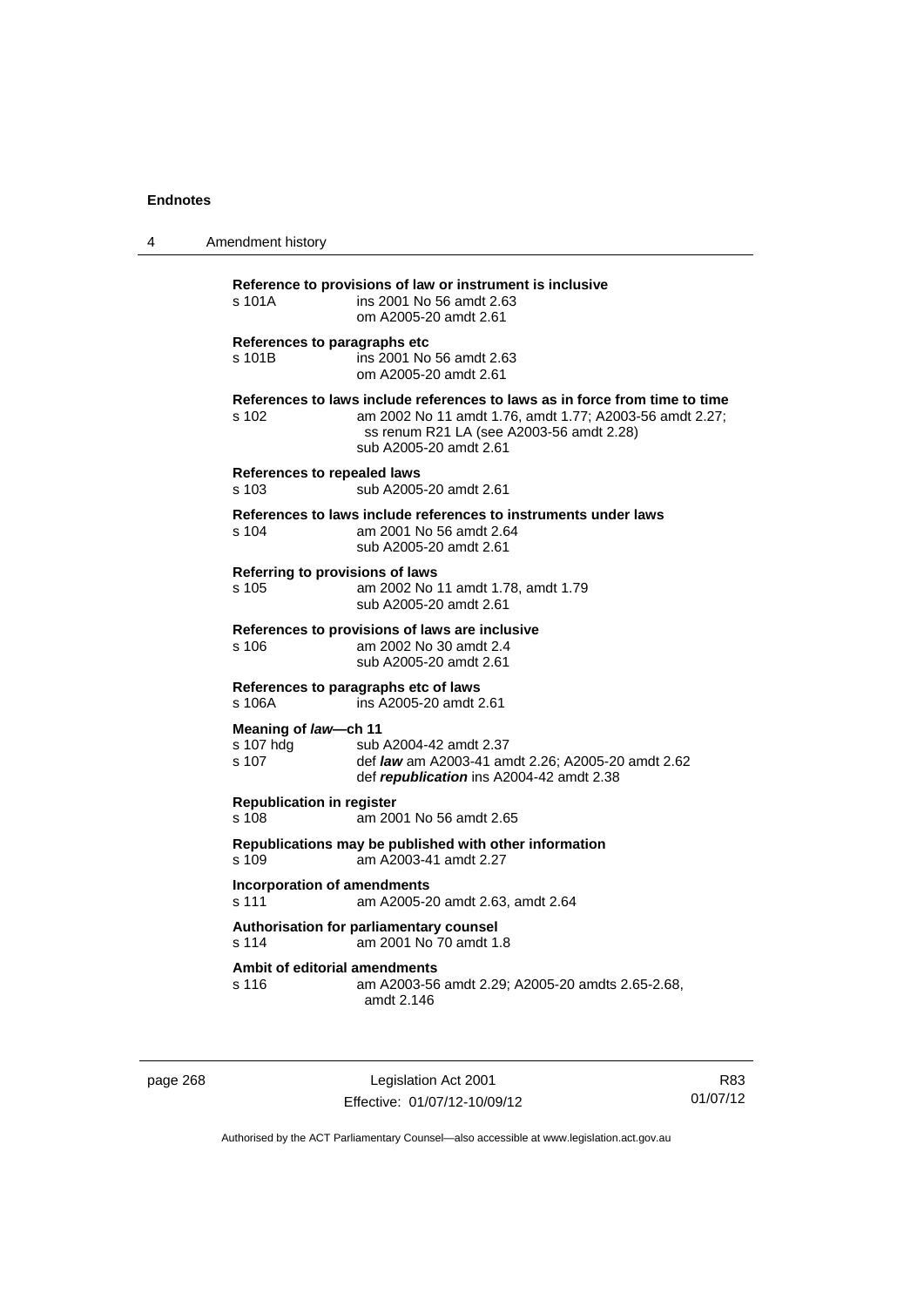| s 119                                     | renum as s 260                                                                                                                                                                                                                                                       |
|-------------------------------------------|----------------------------------------------------------------------------------------------------------------------------------------------------------------------------------------------------------------------------------------------------------------------|
| ch 12 hdg                                 | Scope of Acts and statutory instruments<br>orig ch 12 hdg renum as ch 19 hdg and then ch 20 hdg<br>ins 2001 No 56 amdt 2.68                                                                                                                                          |
| s 120                                     | Act to be interpreted not to exceed legislative powers of Assembly<br>orig s 120 renum as s 261<br>ins 2001 No 56 amdt 2.68<br>am 2002 No 11 amdt 1.80                                                                                                               |
| <b>Binding effect of Acts</b><br>s 121    | orig s 121 renum as s 262 and then s 302<br>ins 2002 No 11 s 19<br>am A2006-38 amdt 1.8                                                                                                                                                                              |
| <b>Application to Territory</b><br>s 122  | orig s 122 renum as s 263<br>ins 2001 No 56 amdt 2.68<br>am 2002 No 11 amdt 1.81                                                                                                                                                                                     |
| Application of s 47 (2) and (3)<br>s 122A | renum as s 264 and then s 304                                                                                                                                                                                                                                        |
| Application of s 61 and s 62<br>s 123     | renum as s 265 and then s 305                                                                                                                                                                                                                                        |
| <b>Application of s 69</b><br>s 124       | renum as s 266                                                                                                                                                                                                                                                       |
| ch 13 hdg                                 | <b>Structure of Acts and statutory instruments</b><br>orig ch 13 hdg renum as ch 20 hdg and then ch 21 hdg<br>ins 2001 No 56 amdt 2.68                                                                                                                               |
| General<br>pt 13.1 hdg                    | ins 2001 No 56 amdt 2.68                                                                                                                                                                                                                                             |
| Meaning of law-ch 13<br>s 125             | orig s 125 renum as s 267 and then s 306<br>ins 2001 No 56 amdt 2.68<br>am A2005-20 amdt 2.69                                                                                                                                                                        |
| s 126                                     | Material that is part of Act or statutory instrument<br>orig s 126 renum as s 268 and then s 307<br>ins 2001 No 56 amdt 2.68<br>am 2002 No 11 amdt 1.82; 2002 No 30 amdt 2.5; A2003-56<br>amdt 2.30; ss renum R21 LA (see A2003-56 amdt 2.31);<br>A2005-20 amdt 2.70 |

R83 01/07/12

Legislation Act 2001 Effective: 01/07/12-10/09/12 page 269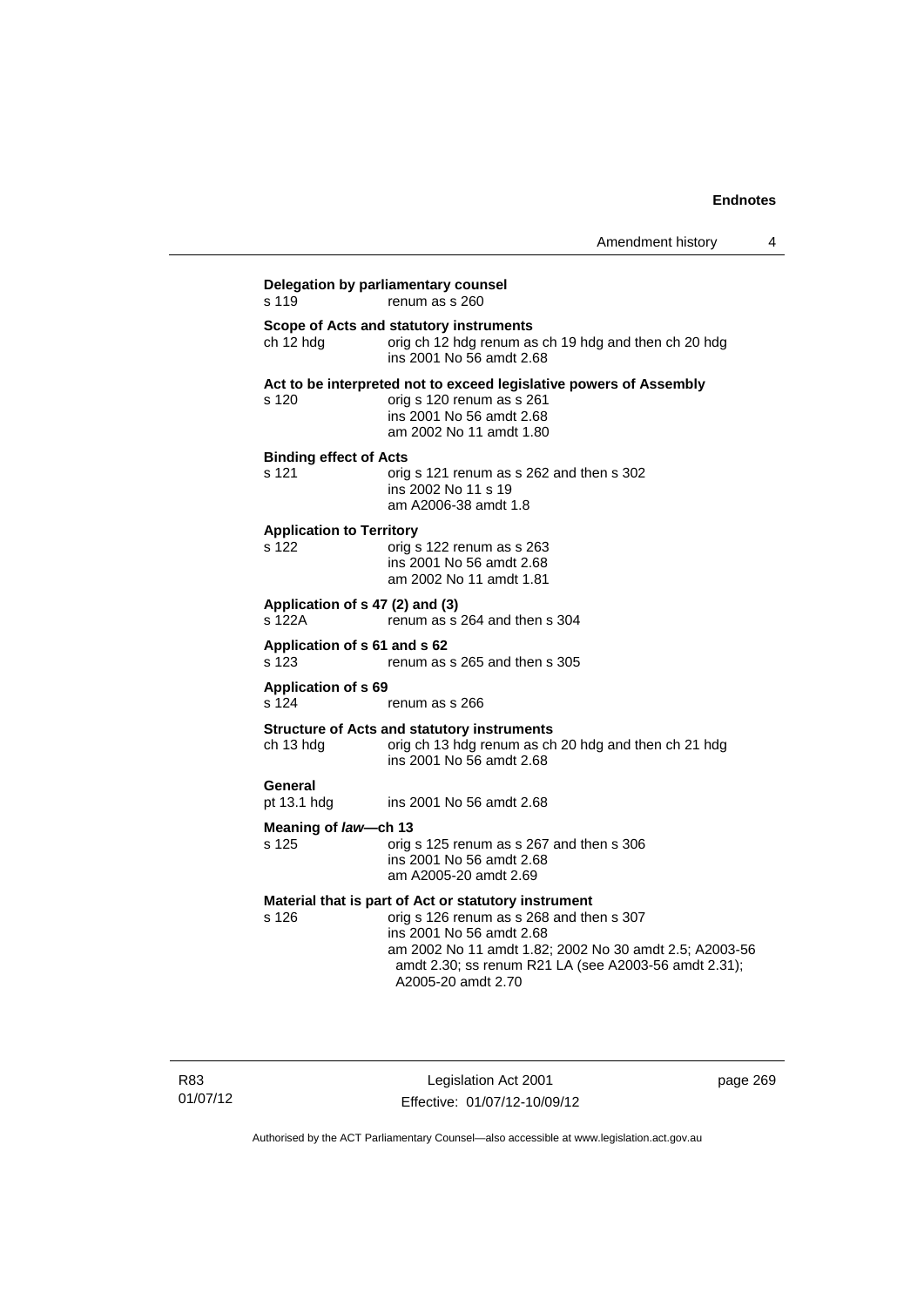| 4 | Amendment history                                    |                                                                                                                                                                                      |
|---|------------------------------------------------------|--------------------------------------------------------------------------------------------------------------------------------------------------------------------------------------|
|   | s 127                                                | Material that is not part of Act or statutory instrument<br>orig s 127 renum as s 269 and then s 308<br>ins 2001 No 56 amdt 2.68<br>am 2002 No 11 amdt 1.83; A2005-20 amdt 2.71      |
|   | s 128                                                | Status of certain instruments as notifiable instruments<br>renum as s 270 and then s 309                                                                                             |
|   | gazette<br>s 129                                     | Compliance with authorisation or requirement to do something by notice in<br>renum as s 271 and then s 310                                                                           |
|   | <b>Particular kinds of provisions</b><br>pt 13.2 hdg | ins 2001 No 56 amdt 2.68                                                                                                                                                             |
|   | What is a definition?<br>s 130                       | orig s 130 renum as s 272 and then s 313<br>ins 2001 No 56 amdt 2.68<br>am A2003-56 amdts 2.32-2.34                                                                                  |
|   | <b>Signpost definitions</b><br>s 131                 | ins 2001 No 56 amdt 2.68<br>am 2002 No 49 amdt 2.26, amdt 2.27; A2003-56 amdt 2.35,<br>amdt 2.36; ss renum R21 LA (see A2003-56 amdt 2.37);<br>A2009-20 amdt 2.7; A2009-28 amdt 2.20 |
|   | <b>Examples</b><br>s 132                             | ins 2001 No 56 amdt 2.68<br>am 2002 No 11 amdt 1.84                                                                                                                                  |
|   | <b>Penalty units</b><br>s 133                        | ins 2001 No 56 amdt 2.68<br>am 2002 No 11 amdt 1.85; A2009-35 s 4; ss renum R67 LA                                                                                                   |
|   | s 134                                                | Penalties at end of sections and subsections<br>ins 2001 No 56 amdt 2.68<br>am 2002 No 11 amdt 1.86; 2002 No 49 amdt 2.28; A2005-20<br>amdt 2.72; amdt 2.73                          |
|   | s 135                                                | Penalties not at end of sections and subsections<br>ins 2001 No 56 amdt 2.68<br>am 2002 No 11 amdt 1.87; 2002 No 49 amdt 2.29; A2005-20<br>amdt 2.74, amdt 2.75                      |
|   | ch 14 hdg                                            | Interpretation of Acts and statutory instruments<br>ins 2002 No 11 s 20<br>sub A2003-18 s 4                                                                                          |
|   | <b>Purpose and scope</b><br>pt 14.1 hdg              | ins A2003-18 s 4                                                                                                                                                                     |

page 270 Legislation Act 2001 Effective: 01/07/12-10/09/12

R83 01/07/12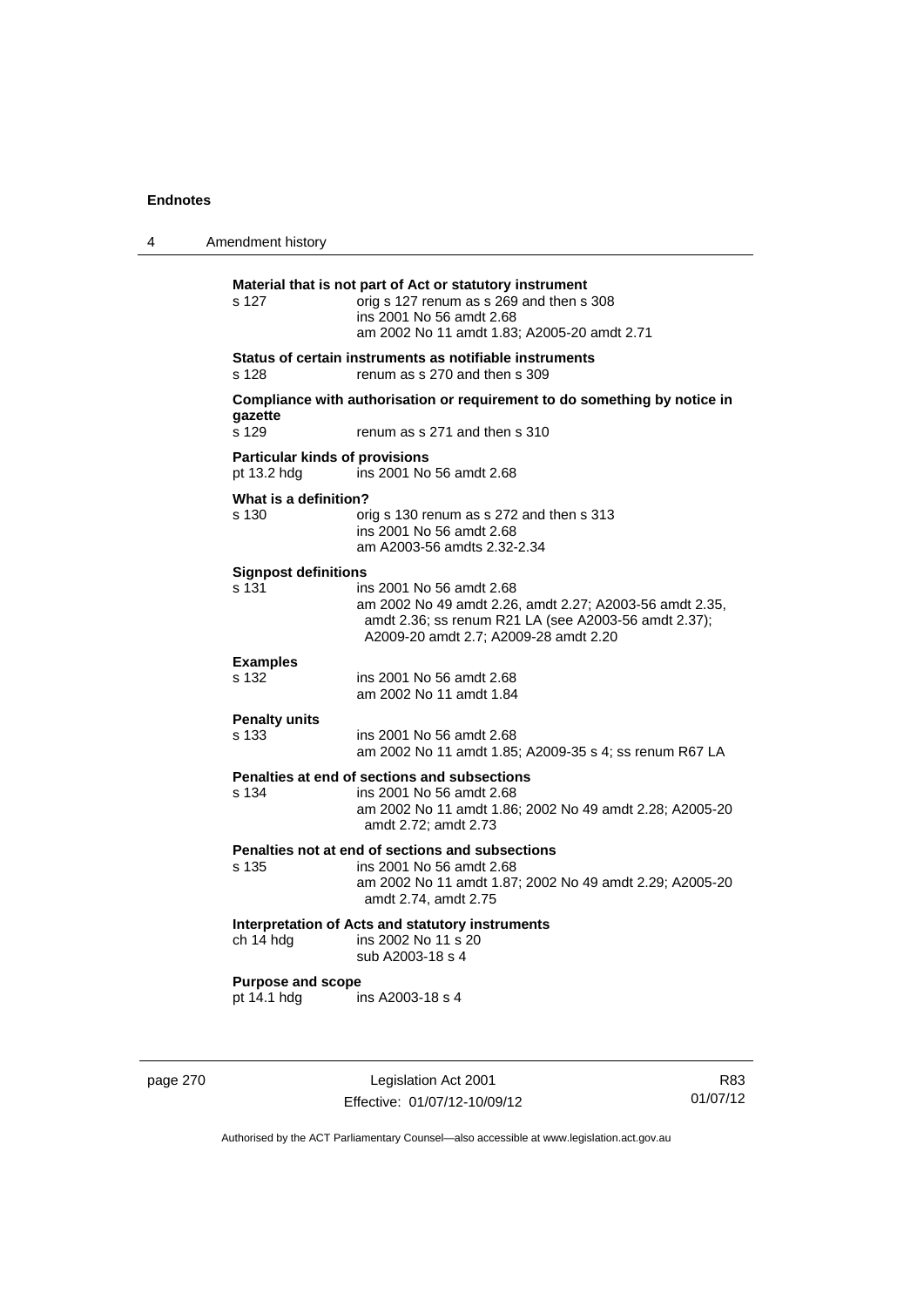| Meaning of Act-ch 14<br>s 136                   | ins 2001 No 56 amdt 2.68<br>om 2002 No 11 amdt 1.88<br>ins A2003-18 s 4                                                                                                     |
|-------------------------------------------------|-----------------------------------------------------------------------------------------------------------------------------------------------------------------------------|
| Purpose and scope-ch 14<br>s <sub>137</sub>     | ins 2002 No 11 s 20<br>sub A2003-18 s 4                                                                                                                                     |
| Key principles of interpretation<br>pt 14.2 hdg | ins A2003-18 s 4                                                                                                                                                            |
| s 138                                           | Meaning of working out the meaning of an Act-pt 14.2<br>reloc from IA 2002 No 11 amdt 2.63<br>sub A2003-18 s 4                                                              |
| s 139                                           | Interpretation best achieving Act's purpose<br>reloc from IA 2002 No 11 amdt 2.63<br>pars renum R5 LA<br>am 2002 No 49 amdt 2.30<br>sub A2003-18 s 4<br>am A2004-5 amdt 2.7 |
| Legislative context<br>s 140                    | ins A2003-18 s 4<br>am A2006-23 amdt 1.211                                                                                                                                  |
| s 141                                           | Non-legislative context generally<br>ins A2003-18 s 4<br>am A2003-41 amdt 2.28                                                                                              |
| s 142                                           | Non-legislative context-material that may be considered<br>ins A2003-18 s 4<br>am A2003-41 amdt 2.29; table renum R22 LA; A2005-20<br>amdt 2.76                             |
| s 143                                           | Law stating material for consideration in working out meaning<br>ins A2003-18 s 4                                                                                           |
| Aids to interpretation<br>ch 15 hdg             | ins 2001 No 56 amdt 2.68<br>ch 15 hdg note om 2002 No 11 amdt 1.89                                                                                                          |
| General<br>pt 15.1 hdg                          | ins 2001 No 56 amdt 2.68                                                                                                                                                    |
| s 144 hda<br>s 144                              | <b>Meaning of commonly-used terms</b><br>sub A2003-56 amdt 2.38<br>ins 2001 No 56 amdt 2.68                                                                                 |

R83 01/07/12

Legislation Act 2001 Effective: 01/07/12-10/09/12 page 271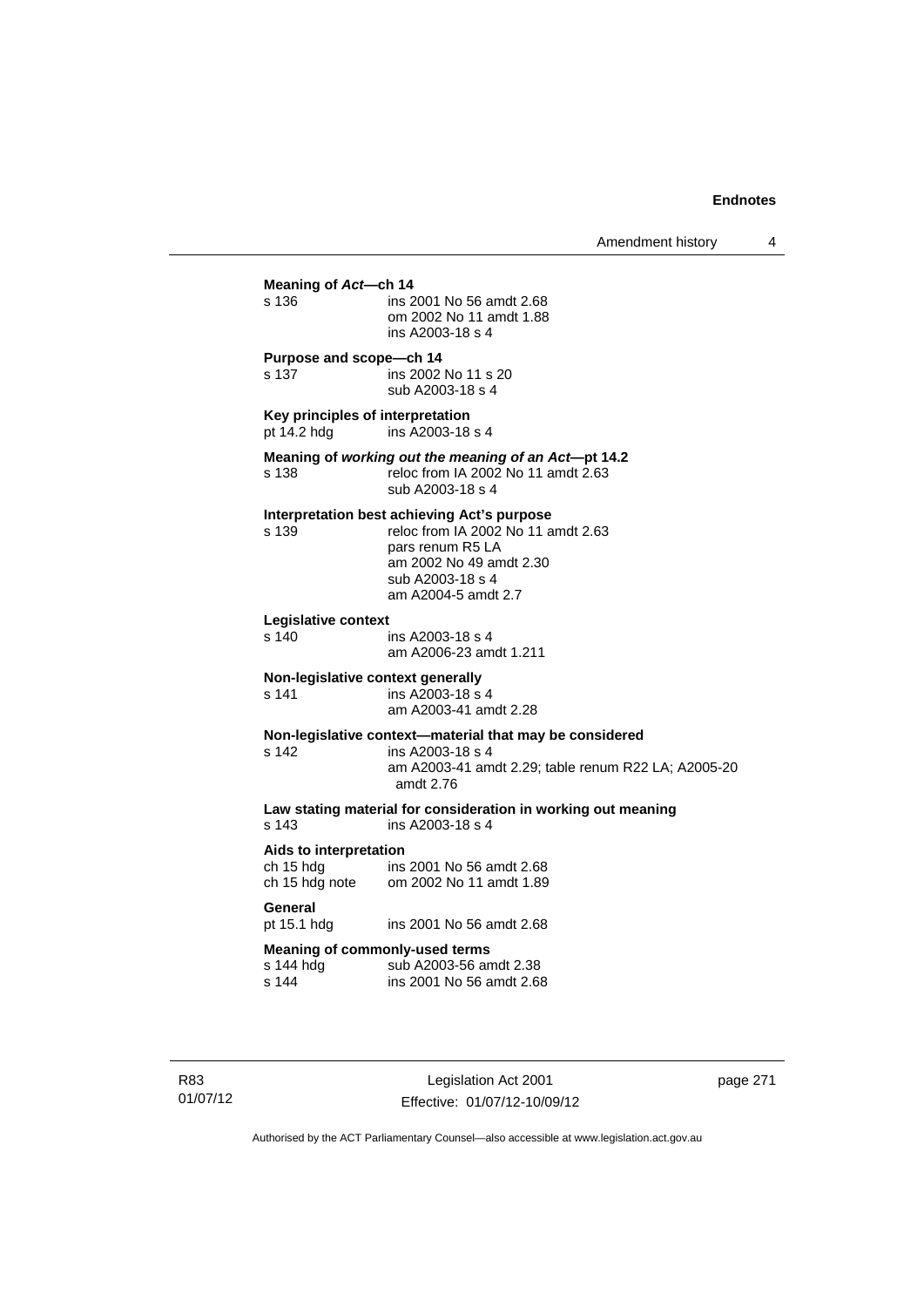| 4 | Amendment history                                |                                                                                                                                                                                                                                         |
|---|--------------------------------------------------|-----------------------------------------------------------------------------------------------------------------------------------------------------------------------------------------------------------------------------------------|
|   | <b>Gender and number</b><br>s 145                | ins 2001 No 56 amdt 2.68<br>am 2002 No 11 amdt 1.90                                                                                                                                                                                     |
|   | Meaning of <i>may</i> and <i>must</i><br>s 146   | ins 2001 No 56 amdt 2.68<br>am 2002 No 11 amdt 1.91, amdt 1.92; 2002 No 30 amdt 2.6;<br>A2003-56 amdt 2.39; A2005-20 amdt 2.77                                                                                                          |
|   | s 147                                            | Changes of drafting practice not to affect meaning<br>ins 2001 No 56 amdt 2.68<br>am 2002 No 11 amdt 1.93                                                                                                                               |
|   | s 148                                            | Terms used in instruments have same meanings as in authorising laws<br>ins 2001 No 56 amdt 2.68<br>am 2002 No 11 amdt 1.94; A2003-56 amdt 2.40                                                                                          |
|   | Age in years<br>s 149                            | ins 2001 No 56 amdt 2.68<br>am 2002 No 11 amdt 1.95                                                                                                                                                                                     |
|   | <b>Measurement of distance</b><br>s 150          | ins 2001 No 56 amdt 2.68<br>am 2002 No 11 amdt 1.96                                                                                                                                                                                     |
|   | s 151                                            | Working out periods of time generally<br>ins 2002 No 11 s 21<br>am 2002 No 49 amdt 2.31; A2003-56 amdt 2.41<br>sub A2005-62 amdt 2.14<br>am A2006-42 amdt 2.9, amdt 2.10; ss renum R47 LA<br>(10)-(12) exp 11 January 2007 (s 151 (12)) |
|   | s 151A                                           | Periods of time ending on non-working days<br>ins A2005-62 amdt 2.14<br>am A2006-42 amdt 2.11<br>(5)-(7) exp 11 January 2007 (s 151A (7))                                                                                               |
|   | s 151B                                           | Doing things for which no time is fixed<br>ins A2005-62 amdt 2.14                                                                                                                                                                       |
|   | <b>Power to extend time</b><br>s 151C            | ins A2005-62 amdt 2.14                                                                                                                                                                                                                  |
|   | <b>Continuing effect of obligations</b><br>s 152 | ins 2002 No 11 s 21<br>sub 2002 No 49 amdt 2.32                                                                                                                                                                                         |
|   | <b>Definitions</b><br>pt 15.2 hdg                | ins 2001 No 56 amdt 2.68                                                                                                                                                                                                                |

page 272 Legislation Act 2001 Effective: 01/07/12-10/09/12

R83 01/07/12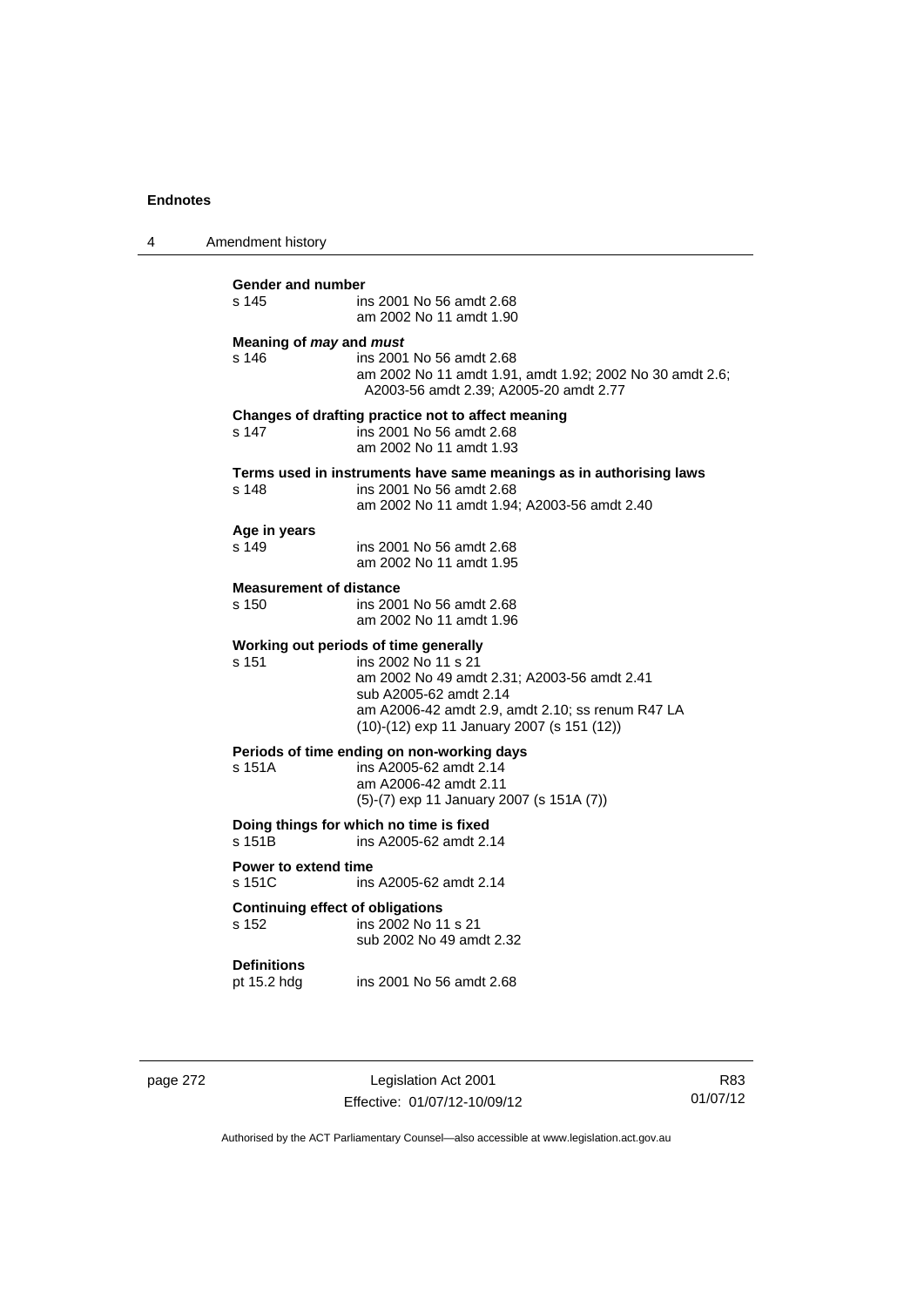Amendment history 4

# **Definitions apply subject to contrary intention**  s 155 ins 2001 No 56 amdt 2.68 am 2002 No 11 amdt 1.97, amdt 1.98 **Application of definitions in dictionaries and sections**  s 156 ins 2001 No 56 amdt 2.68 am A2003-56 amdt 2.42; A2005-20 amdts 2.78-2.80 **Defined terms—other parts of speech and grammatical forms**  s 157 ins 2001 No 56 amdt 2.68 sub 2002 No 11 amdt 1.99 am A2003-56 amdt 2.43 **References to various entities and things**  pt 15.3 hdg ins 2001 No 56 amdt 2.68 **References to people generally**  s 160 ins 2001 No 56 amdt 2.68 am 2002 No 11 amdt 1.100, amdt 1.101; A2009-20 amdt 2.8 **Corporations liable to offences**  s 161 ins 2001 No 56 amdt 2.68 am 2002 No 11 amdt 1.102; 2002 No 51 amdt 1.23; 2002 No 49 amdt 2.33 **References to** *a Minister* **or** *the Minister* s 162 ins 2001 No 56 amdt 2.68 **References to** *a director-general* **or** *the director-general* s 163 ins 2001 No 56 amdt 2.68 am A2005-44 amdt 1.5 sub A2011-22 amdt 1.276 **References to Australian Standards etc**  ins 2001 No 56 amdt 2.68 sub A2003-56 amdt 2.44 **References to Assembly committees that no longer exist**  s 165 ins 2001 No 56 amdt 2.68 **References to person with interest in land include personal representative etc**  s 168 ins 2001 No 56 amdt 2.68 am 2002 No 11 amdt 1.103 **References to** *domestic partner* **and** *domestic partnership*  s 169 ins A2003-14 s 4 am A2006-22 amdt 1.72, amdt 1.73 (A2006-22 rep before commenced by disallowance (see Cwlth Gaz 2006 No S93)); A2008-14 amdt 1.42, amdt 1.43

R83 01/07/12

Legislation Act 2001 Effective: 01/07/12-10/09/12 page 273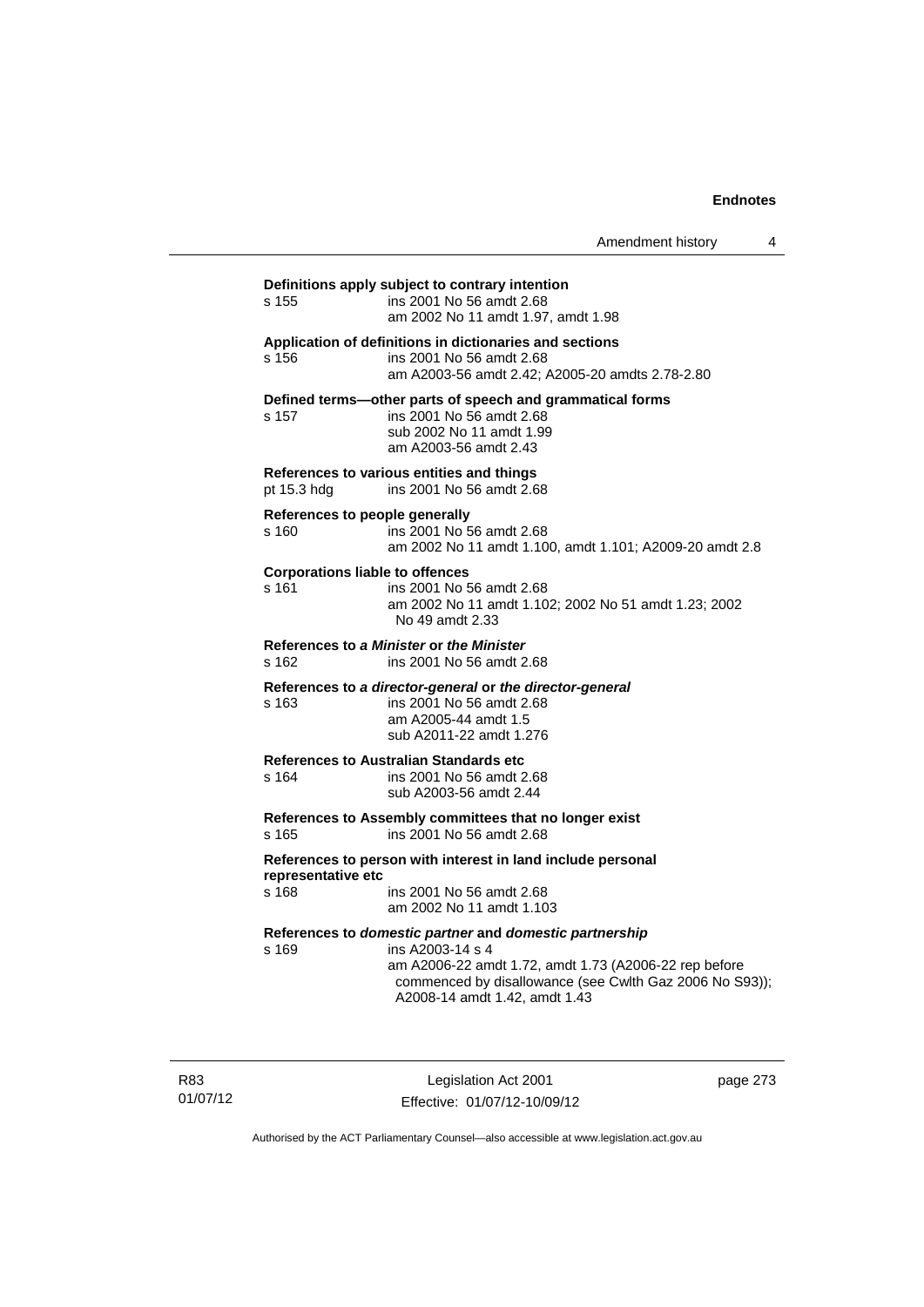| 4 | Amendment history                                                                                                                                                                                                    |
|---|----------------------------------------------------------------------------------------------------------------------------------------------------------------------------------------------------------------------|
|   | References to transgender people<br>ins A2003-14 s 4<br>s 169A                                                                                                                                                       |
|   | References to intersex people<br>s 169B<br>ins A2003-14 s 4                                                                                                                                                          |
|   | Preservation of certain common law privileges<br>pt 15.4 hdg<br>ins 2002 No 11 s 22                                                                                                                                  |
|   | Privileges against self-incrimination and exposure to civil penalty<br>s 170<br>ins 2002 No 11 s 22<br>am A2011-48 amdt 1.34                                                                                         |
|   | <b>Client legal privilege</b><br>s 171<br>ins 2002 No 11 s 22<br>am A2011-48 amdt 1.35                                                                                                                               |
|   | Courts, tribunals and other decision-makers<br>ins 2001 No 56 amdt 2.68<br>ch 16 hdg                                                                                                                                 |
|   | Meaning of law—ch 16<br>s 175<br>ins 2001 No 56 amdt 2.68<br>am A2005-20 amdt 2.81                                                                                                                                   |
|   | Jurisdiction of courts and tribunals<br>s 176<br>ins 2001 No 56 amdt 2.68<br>am 2002 No 11 amdt 1.104                                                                                                                |
|   | Recovery of amounts owing under laws<br>s 177<br>ins 2001 No 56 amdt 2.68<br>am 2002 No 11 amdt 1.105<br>sub A2008-37 amdt 1.296                                                                                     |
|   | Power to decide includes power to take evidence etc<br>am A2003-41 amdt 2.30<br>s 178 hdg<br>s 178<br>ins 2001 No 56 amdt 2.68<br>am 2002 No 11 amdt 1.106, amdt 1.107; A2003-41 amdt 2.31<br>sub A2005-53 amdt 1.92 |
|   | Content of statements of reasons for decisions<br>s 179<br>ins 2001 No 56 amdt 2.68<br>am 2002 No 11 amdt 1.108; A2003-56 amdt 2.45                                                                                  |
|   | Power to make decision includes power to reverse or change<br>s 180<br>ins 2001 No 56 amdt 2.68<br>am 2002 No 11 amdt 1.109                                                                                          |
|   | <b>Entities and positions</b><br>ch 17 hdg<br>ins 2001 No 56 amdt 2.68                                                                                                                                               |

page 274 Legislation Act 2001 Effective: 01/07/12-10/09/12

R83 01/07/12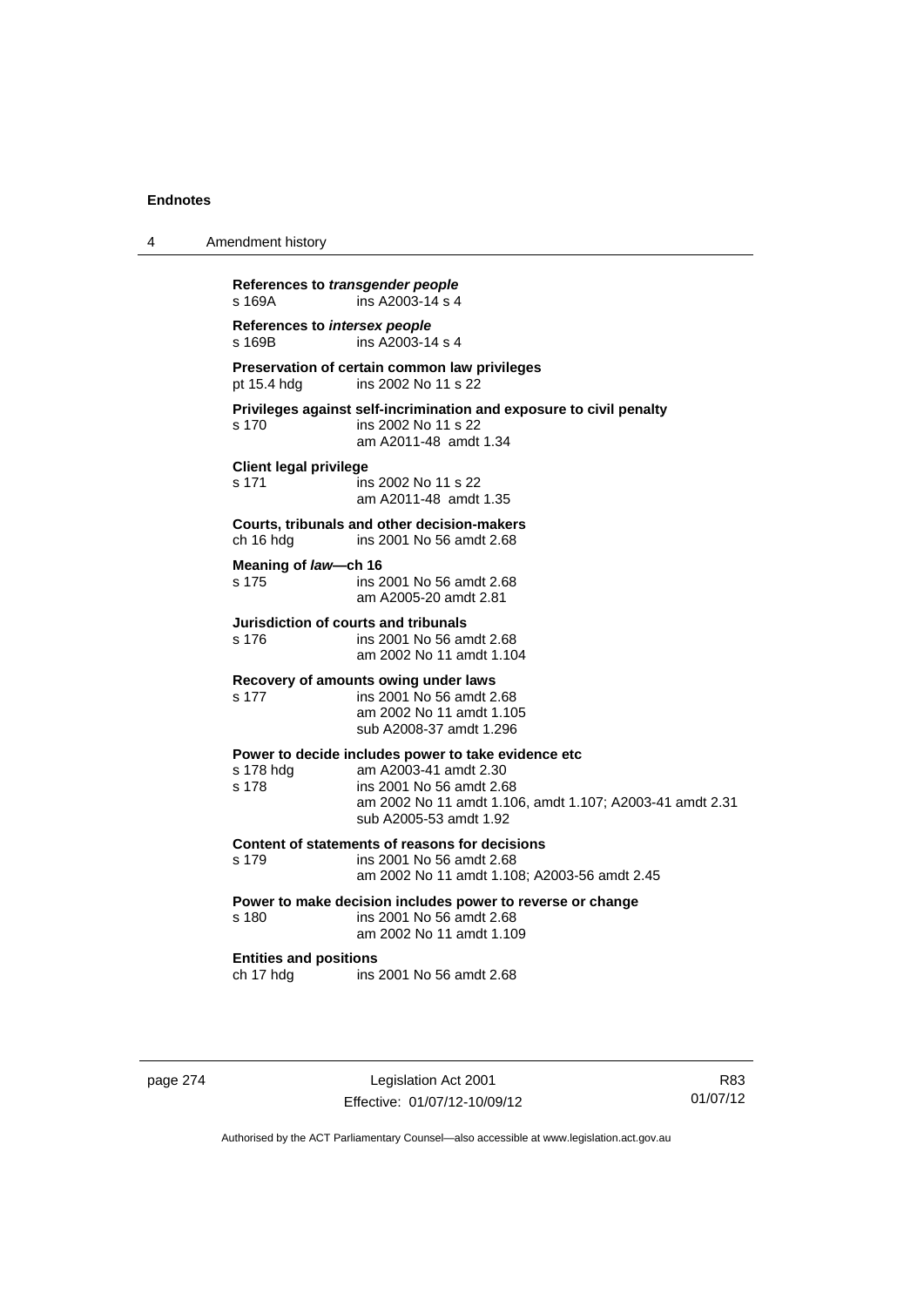# **Meaning of** *law***—ch 17**<br>s 182 (pre s 182 (prev s 185) ins 2001 No 56 amdt 2.68 renum 2002 No 11 amdt 1.110 sub A2003-56 amdt 2.46 am A2005-20 amdt 2.81 **Change of name of entity**  s 183 (prev s 187) ins 2001 No 56 amdt 2.68 renum 2002 No 11 amdt 1.112 am A2003-56 amdt 2.47 sub A2005-20 amdt 2.83 **Change in constitution of entity**  s 184 (prev s 188) ins 2001 No 56 amdt 2.68 renum 2002 No 11 amdt 1.112 **References to entity**  ins A2005-20 amdt 2.84 **References to occupant of position**  s 185 orig s 185 renum as s 182 (prev s 189) ins 2001 No 56 amdt 2.68 renum 2002 No 11 amdt 1.112 am A2003-56 amdt 2.48; A2005-20 amdt 2.85, amdt 2.86 **Change of name of position**<br>s 186 (orig s 186 s 186 (orig s 186) ins 2001 No 56 amdt 2.68 om 2002 No 11 amdt 1.111 (prev s 190) ins 2001 No 56 amdt 2.68 renum 2002 No 11 amdt 1.112 am A2003-56 amdt 2.49 sub A2005-20 amdt 2.87 **Chair and deputy chair etc**<br>s 187 orig s 18 orig s 187 renum as s 183 (prev s 191) ins 2001 No 56 amdt 2.68 renum 2002 No 11 amdt 1.112 sub A2005-20 amdt 2.88 **Offences**  ch 18 hdg orig ch 18 hdg renum as ch 19 hdg ins 2002 No 11 s 23 **Introductory**  pt 18.1 hdg renum as pt 19.1 hdg **Functions**  pt 18.2 hdg renum as pt 19.2 hdg **Appointments**  pt 18.3 hdg renum as pt 19.3 hdg

R83 01/07/12

Legislation Act 2001 Effective: 01/07/12-10/09/12 page 275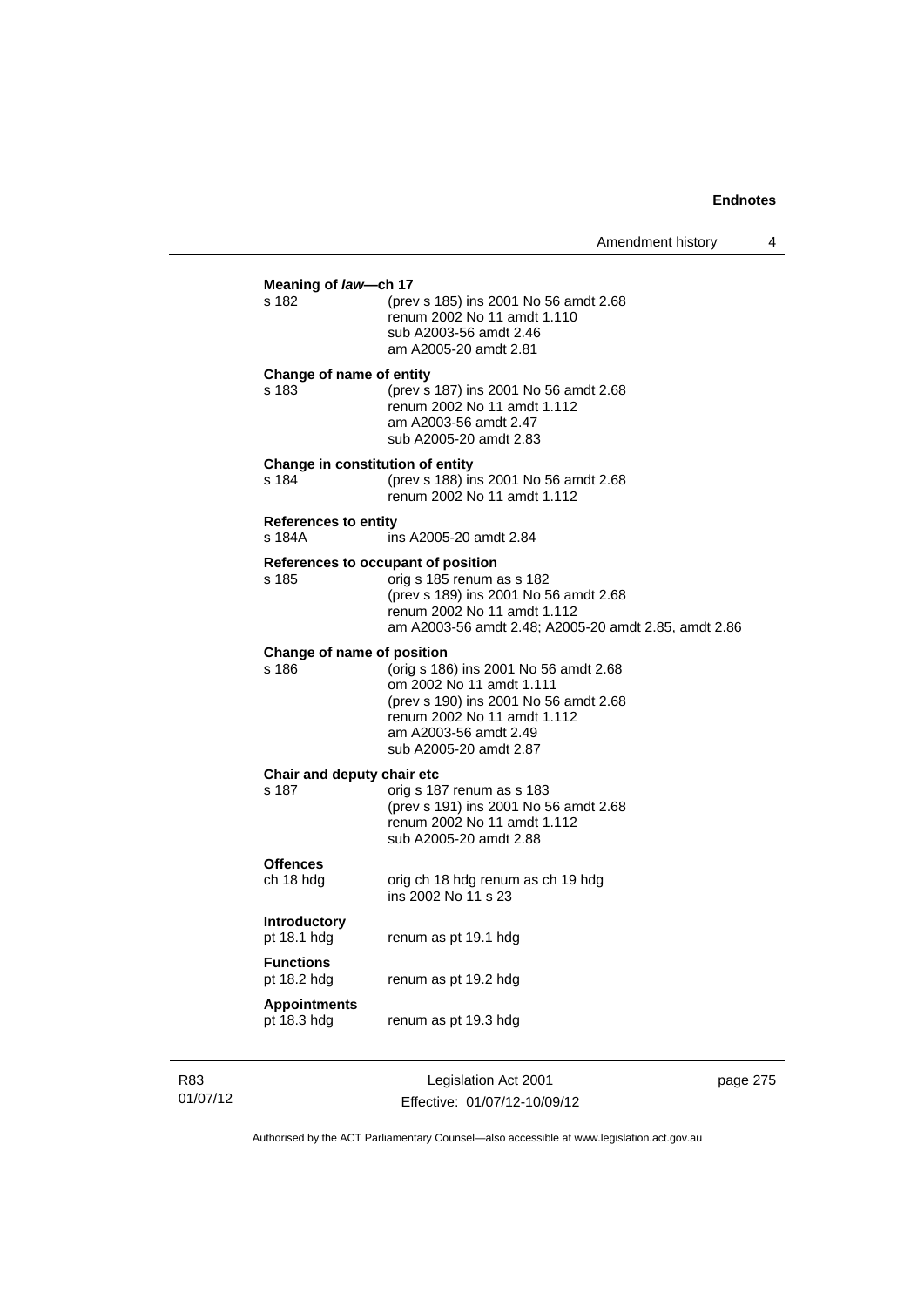| 4 | Amendment history |
|---|-------------------|
|---|-------------------|

## **Appointments—other than acting appointments**

 $div 18.3.1$  hdg renum as div  $19.3.1$ .hdg

## **Acting appointments**  div 18.3.2 hdg renum as div 19.3.2 hdg

**Delegations** 

pt 18.4 hdg renum as pt 19.4 hdg

## **Service of documents**

pt 18.5 hdg renum as pt 19.5 hdg

# **Other matters**<br>pt 18.6 hdg

renum as pt 19.7 hdg

### **Meaning of** *ACT law***—ch 18**

s 188 orig s 188 renum as s 184 ins 2002 No 11 s 23 sub A2005-20 amdt 2.89

#### **Reference to offence includes reference to related ancillary offences**

s 189 orig s 189 renum as s 185 ins 2002 No 11 s 23 am 2002 No 51 amdt 1.24, amdt 1.25; A2005-20 amdt 2.90, amdt 2.91; A2005-53 amdt 1.93

# **Indictable and summary offences**

orig s 190 renum as s 186 ins 2002 No 11 s 23

am A2003-56 amdt 2.50; ss renum R21 LA (see A2003-56 amdt 2.51); A2005-20 amdt 2.92; A2008-44 amdt 1.62

## **Offences against 2 or more laws**

s 191 orig s 191 renum as s 187 ins 2002 No 11 s 23 am A2005-20 amdts 2.93-2.96

#### **When must prosecutions begin?**

s 192 ins 2002 No 11 s 23 am 2002 No 51 amdt 1.26; A2004-32 s 90; A2005-5 s 27; A2005-20 amdt 2.97; A2005-53 amdt 1.94; A2005-62 amdt 2.15, amdt 2.16; A2007-16 amdt 2.1, amdt 2.2

# **Continuing offences**

ins 2002 No 11 s 23 am A2005-20 amdt 2.98

## **Administrative and machinery provisions**

ch 19 hdg (prev ch 12 hdg) renum as ch 19 hdg and then ch 20 hdg (prev ch 18 hdg) ins 2001 No 56 amdt 2.68 renum as ch 19 hdg 2002 No 11 s 24

page 276 Legislation Act 2001 Effective: 01/07/12-10/09/12

R83 01/07/12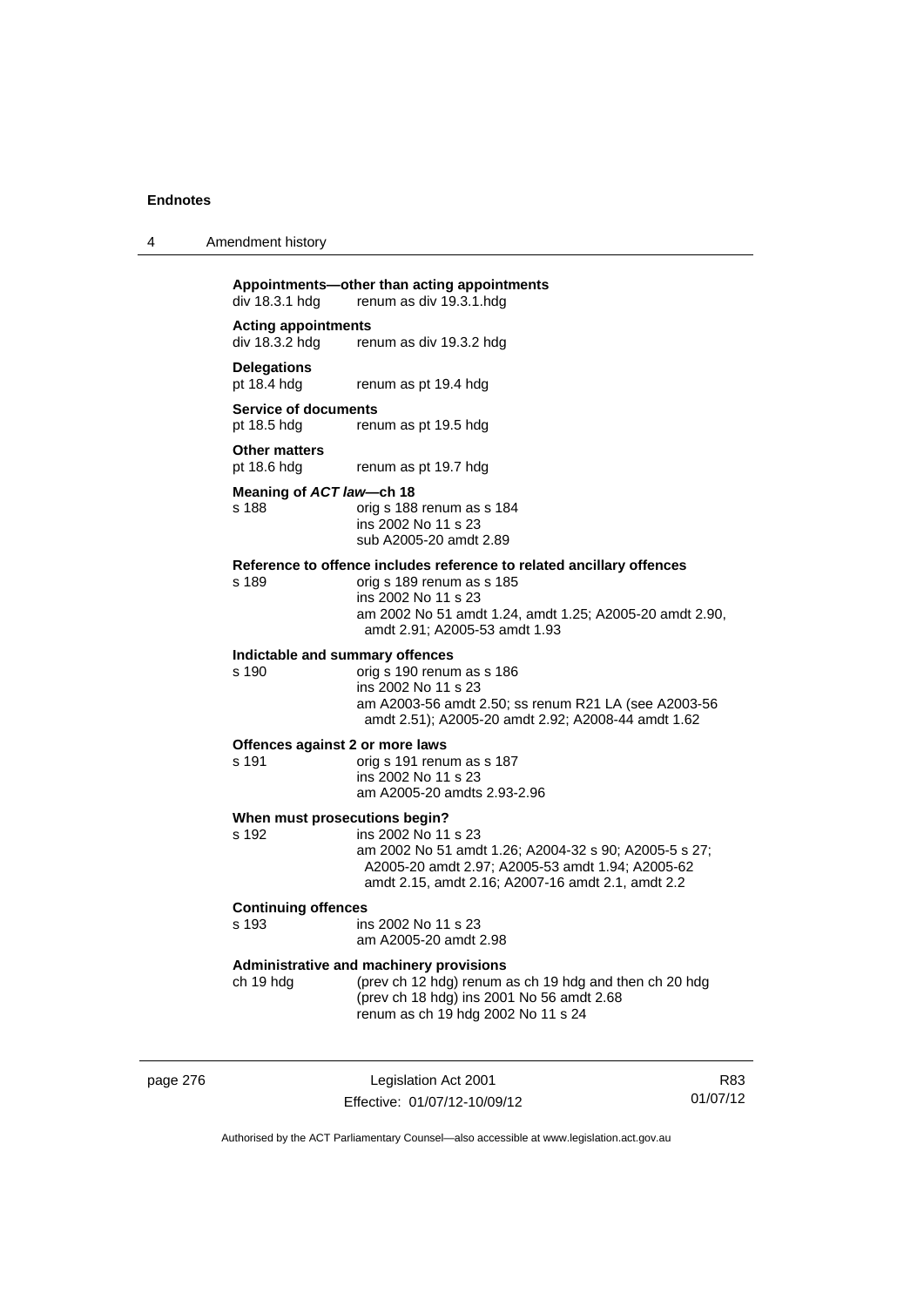Amendment history 4 **Introductory**  (prev pt 18.1 hdg) ins 2001 No 56 amdt  $2.68$  renum 2002 No 11 s 24 **Meaning of** *law***—ch 19**  s 195 ins 2001 No 56 amdt 2.68 am A2005-20 amdt 2.99 **Functions**  pt 19.2 hdg (prev pt 18.2 hdg) ins 2001 No 56 amdt 2.68 renum 2002 No 11 s 24 **Provision giving function gives power to exercise function**  s 196 ins 2001 No 56 amdt 2.68 **Statutory functions may be exercised from time to time**  s 197 ins 2001 No 56 amdt 2.68 am 2002 No 11 amdt 1.113, amdt 1.114; A2005-20 amdt 2.100 **Functions of bodies**  ins 2001 No 56 amdt 2.68 am 2002 No 11 amdt 1.115, amdt 1.116; ss renum R5 LA (see 2002 No 11 amdt 1.117); A2003-41 amdt 2.32, amdt 2.33; ss renum R20 LA (see A2003-41 amdt 2.34) **Functions of occupants of positions**  s 200 ins 2001 No 56 amdt 2.68 **Appointments**  pt 19.3 hdg (prev pt 18.3 hdg) ins 2001 No 56 amdt 2.68 renum 2002 No 11 s 24 **Appointments—general**<br>div 19.3.1 hdg (prev (prev div 18.3.1 hdg) ins 2001 No 56 amdt 2.68 renum 2002 No 11 s 24 sub A2003-56 amdt 2.52 div 19.3.1 note ins 2002 No 11 amdt 1.118 **Application—div 19.3.1**  s 205 ins 2001 No 56 amdt 2.68 am 2002 No 11 amdt 1.119, amdt 1.120 **Appointments must be in writing etc**  s 206 ins 2001 No 56 amdt 2.68 sub 2002 No 11 s 25 **Appointment may be by name or position**  s 207 ins 2001 No 56 amdt 2.68

Legislation Act 2001 Effective: 01/07/12-10/09/12 page 277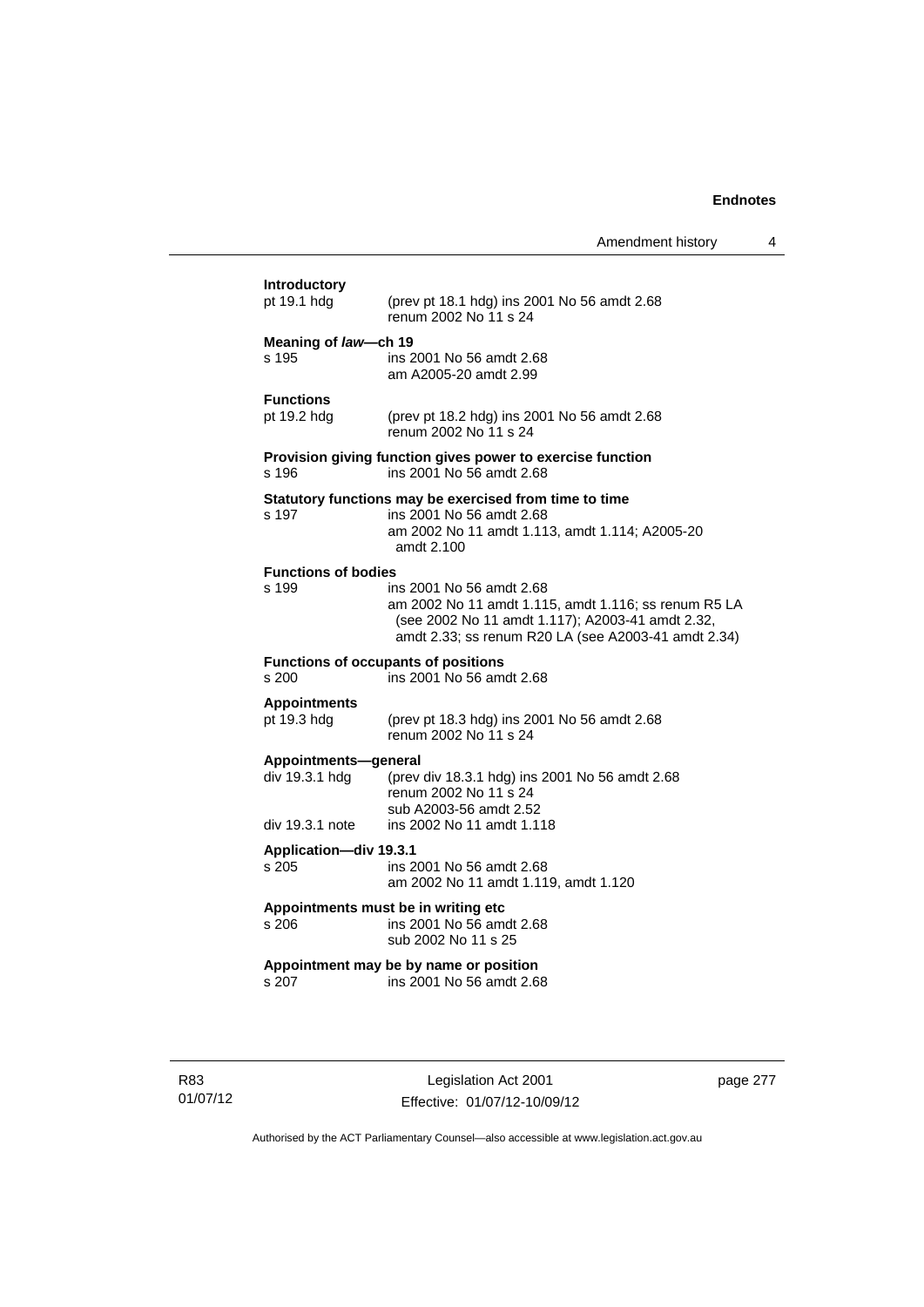| 4 | Amendment history                                                                                                       |
|---|-------------------------------------------------------------------------------------------------------------------------|
|   | Power of appointment includes power to suspend etc<br>ins 2001 No 56 amdt 2.68<br>s 208<br>am A2005-20 amdt 2.101       |
|   | Power of appointment includes power to make acting appointment<br>ins 2001 No 56 amdt 2.68<br>s 209                     |
|   | <b>Resignation of appointment</b><br>s 210<br>ins 2001 No 56 amdt 2.68                                                  |
|   | Appointment not affected by appointer changes<br>ins 2001 No 56 amdt 2.68<br>s 211                                      |
|   | Appointment not affected by defect etc<br>ins 2001 No 56 amdt 2.68<br>s 212                                             |
|   | <b>Acting appointments</b><br>div 19.3.2 hdg<br>(prev div 18.3.2 hdg) ins 2001 No 56 amdt 2.68<br>renum 2002 No 11 s 24 |
|   | Application-div 19.3.2<br>s 215<br>ins 2001 No 56 amdt 2.68<br>am 2002 No 11 amdt 1.121, amdt 1.122                     |
|   | Acting appointments must be in writing etc<br>s 216<br>ins 2001 No 56 amdt 2.68<br>sub 2002 No 11 s 26                  |
|   | Acting appointment may be made by name or position<br>s 217<br>ins 2001 No 56 amdt 2.68                                 |
|   | Instrument may provide when acting appointment has effect etc<br>ins 2001 No 56 amdt 2.68<br>s 218                      |
|   | Appointer may decide terms of acting appointment etc<br>s 219<br>ins 2001 No 56 amdt 2.68<br>am 2002 No 11 amdt 1.123   |
|   | Appointee may exercise functions under acting appointment etc<br>s 220<br>ins 2001 No 56 amdt 2.68                      |
|   | How long does an acting appointment operate?<br>s 221<br>ins 2001 No 56 amdt 2.68<br>am 2002 No 11 amdt 1.124           |
|   | <b>Resignation of acting appointment</b><br>ins 2001 No 56 amdt 2.68<br>s 222                                           |
|   | Effect of acting appointment on substantive appointment etc<br>ins 2001 No 56 amdt 2.68<br>s 223                        |
|   | Acting appointment not affected by appointer changes<br>s 224<br>ins 2001 No 56 amdt 2.68                               |
|   |                                                                                                                         |

page 278 Legislation Act 2001 Effective: 01/07/12-10/09/12

R83 01/07/12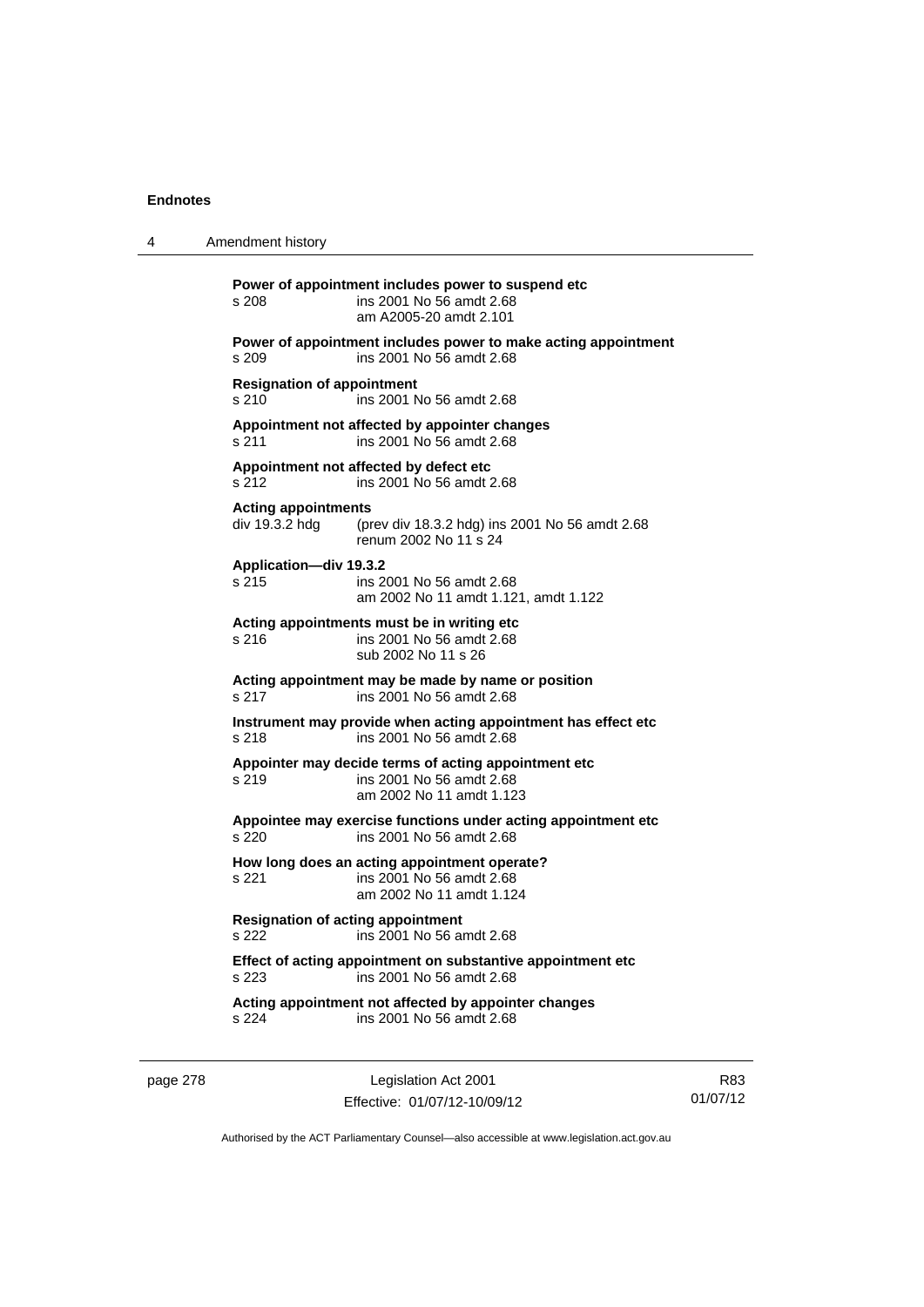## **Acting appointment not affected by defect etc**  s 225 ins 2001 No 56 amdt 2.68

**Standing acting arrangements**  div 19.3.2A hdg ins A2003-41 amdt 2.35

**Application—div 19.3.2A** 

s 225A ins A2003-41 amdt 2.35

## **Person acting under standing acting arrangement may exercise functions etc**

s 225B hdg sub A2005-20 amdt 2.102 s 225B ins A2003-41 amdt 2.35

## **Appointments—Assembly consultation**

div 19.3.3 hdg ins 2002 No 11 s 27

#### **Meaning of** *statutory position***—div 19.3.3**  s 226 ins 2002 No 11 s 27

## **Application—div 19.3.3**

s 227 ins 2002 No 11 s 27 am 2002 No 49 amdt 2.34; A2004-28 amdt 3.32 (3), (4) exp 22 December 2004 (s 227 (4) and see A2004-28, s 211 (1) and NI2004-486) am A2007-3 amdt 2.1

## **Consultation with appropriate Assembly committee**

s 228 ins 2002 No 11 s 27

## **Appointment is disallowable instrument**

| s 229 hdg | sub 2002 No 49 amdt 2.35 |
|-----------|--------------------------|
| s 229     | ins 2002 No 11 s 27      |

## **Delegations**

pt 19.4 hdg (prev pt 18.4 hdg) ins 2001 No 56 amdt 2.68 renum 2002 No 11 s 24

#### **Application—pt 19.4 generally**

s 230 ins 2001 No 56 amdt 2.68 am 2002 No 11 amdt 1.125; A2005-20 amdt 2.103, amdt 2.104

## **Application—pt 19.4 to subdelegations**

s 231 ins 2001 No 56 amdt 2.68

am 2002 No 11 amdt 1.126; A2003-56 amdt 2.53, amdt 2.54

## **Delegation must be in writing etc**  s 232 ins 2001 No 56 amdt 2.68

**Delegation may be made by name or position**  s 233 ins 2001 No 56 amdt 2.68

R83 01/07/12

Legislation Act 2001 Effective: 01/07/12-10/09/12 page 279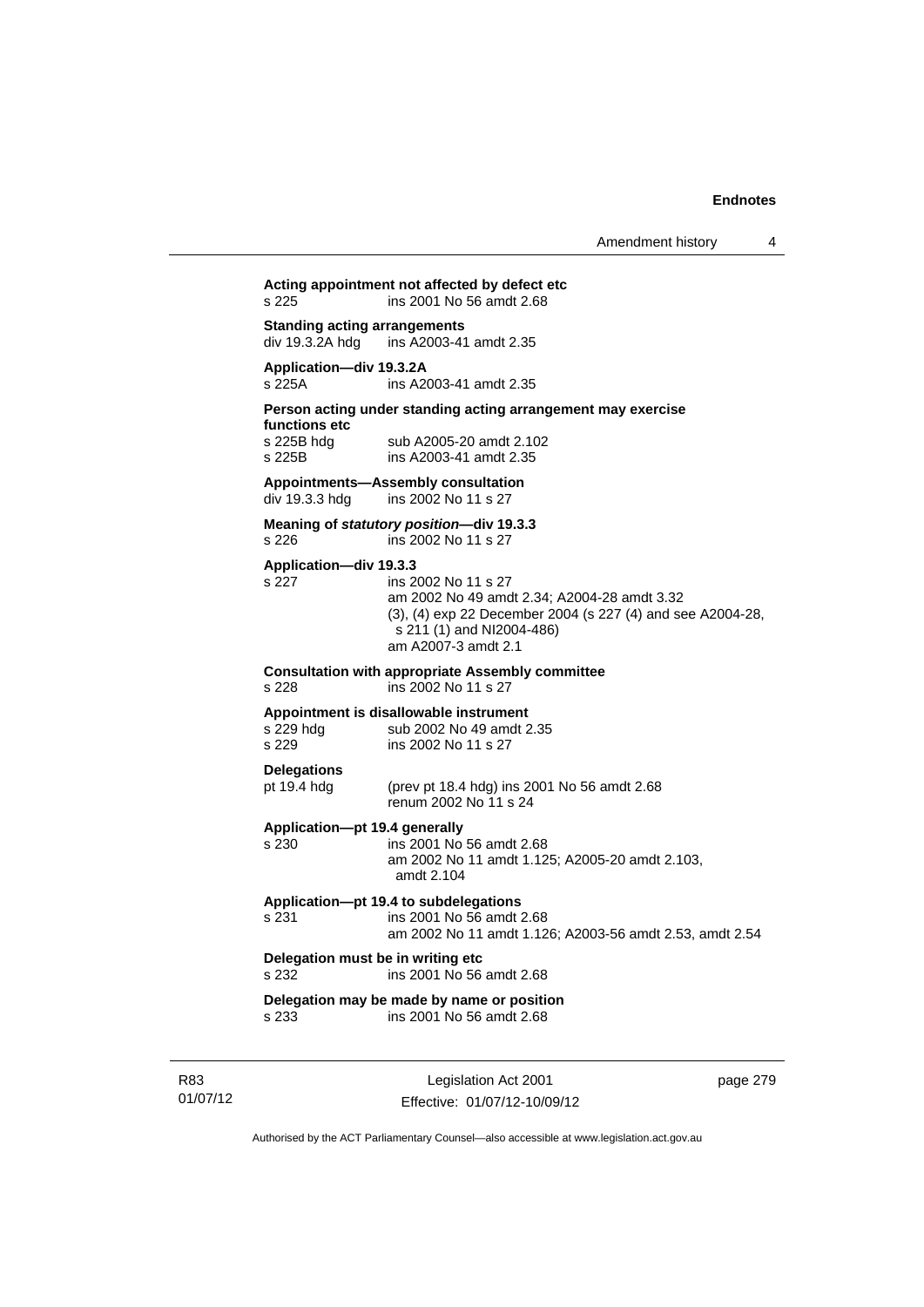| 4 | Amendment history                                                                                                                                          |  |  |
|---|------------------------------------------------------------------------------------------------------------------------------------------------------------|--|--|
|   | Instrument may provide when delegation has effect etc<br>ins 2001 No 56 amdt 2.68<br>s 234<br>am A2003-41 amdt 2.36                                        |  |  |
|   | Delegation may be made to 2 or more delegates<br>ins 2001 No 56 amdt 2.68<br>s 235                                                                         |  |  |
|   | Power to delegate may not be delegated<br>ins 2001 No 56 amdt 2.68<br>s 236<br>am 2002 No 11 amdt 1.127<br>sub A2003-56 amdt 2.55                          |  |  |
|   | Delegation may be amended or revoked<br>s 237<br>ins 2001 No 56 amdt 2.68<br>am A2005-20 amdt 2.105                                                        |  |  |
|   | Appointer responsible for delegated function<br>ins 2001 No 56 amdt 2.68<br>s 238                                                                          |  |  |
|   | Exercise of delegation by delegate<br>ins 2001 No 56 amdt 2.68<br>s 239<br>am 2002 No 49 amdt 2.36, amdt 2.37; A2003-56 amdt 2.56                          |  |  |
|   | Appointer may exercise delegated function<br>ins 2001 No 56 amdt 2.68<br>s 240                                                                             |  |  |
|   | Delegation not affected by appointer changes<br>ins 2001 No 56 amdt 2.68<br>s 241                                                                          |  |  |
|   | Delegation not affected by defect etc<br>ins 2001 No 56 amdt 2.68<br>s 242                                                                                 |  |  |
|   | <b>Service of documents</b><br>pt 19.5 hdg<br>(prev pt 18.5 hdg) ins 2001 No 56 amdt 2.68<br>renum 2002 No 11 s 24                                         |  |  |
|   | <b>Application-pt 19.5</b><br>s 245<br>ins 2001 No 56 amdt 2.68                                                                                            |  |  |
|   | Definitions-pt 19.5<br>s 246<br>ins 2001 No 56 amdt 2.68<br>def executive officer am A2011-22 amdt 1.277<br>def <i>home address</i> am 2002 No 30 amdt 2.7 |  |  |
|   | Service of documents on individuals<br>s 247<br>ins 2001 No 56 amdt 2.68<br>am 2002 No 49 amdt 2.38, amdt 2.39                                             |  |  |
|   | Service of documents on corporations<br>ins 2001 No 56 amdt 2.68<br>s 248<br>am 2002 No 49 amdt 2.40, amdt 2.41                                            |  |  |

page 280 Legislation Act 2001 Effective: 01/07/12-10/09/12

R83 01/07/12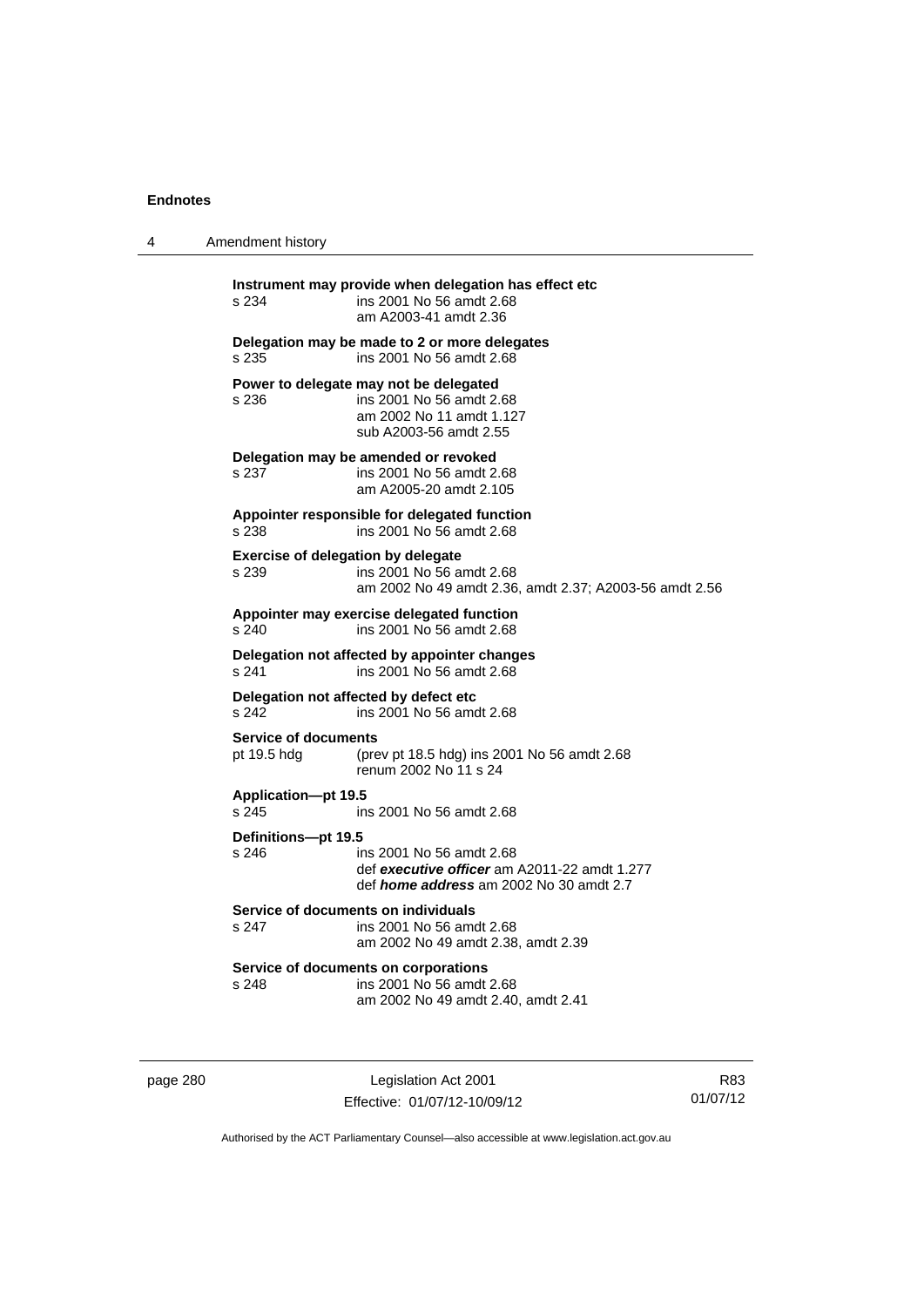| Amendment history |  |
|-------------------|--|
|-------------------|--|

**Service of documents on agencies**  s 249 ins 2001 No 56 amdt 2.68 **When document taken to be served**<br>s 250 hda<br>sub A2005-20 among s 250 hdg sub A2005-20 amdt 2.106<br>s 250 s 250 ins 2001 No 56 amdt 2.68 ins 2001 No 56 amdt 2.68 am 2002 No 11 amdt 1.128; A2011-48 amdt 1.36 **Other laws not affected etc**  s 251 ins 2001 No 56 amdt 2.68 am 2002 No 11 amdt 1.129 **Powers of courts and tribunals not affected**  s 252 ins 2001 No 56 amdt 2.68 **Functions of Executive and Ministers**  pt 19.6 hdg ins 2002 No 11 s 29 **Exercise of functions of Executive**  s 253 ins 2002 No 11 s 29 am A2003-41 amdt 2.37; A2005-62 amdt 2.17 **Administration of matters not allocated**  s 254 ins 2002 No 11 s 29 **Delegation by Minister**<br>**s** 254A **ins** 2 ins 2002 No 11 s 29 **Other matters**  pt 19.7 hdg (prev pt 18.6 hdg) ins 2001 No 56 amdt 2.68 sub 2002 No 11 s 28 **Forms**  ins 2001 No 56 amdt 2.68 am 2002 No 11 amdt 1.130, amdt 1.131; 2002 No 49 amdt 2.42; A2003-41 amdt 2.38; A2005-20 amdt 2.107, amdt 2.108; A2006-42 amdt 2.12, amdt 2.19 **Production of records kept in computers etc**  s 256 ins 2001 No 56 amdt 2.68 am A2005-20 amdt 2.109 **Delegation by parliamentary counsel**  s 260 (prev s 119) renum 2001 No 56 amdt 2.67 om 2002 No 11 amdt 1.132 **References to Administration Act 1989 etc**  s 261 (prev s 120) renum 2001 No 56 amdt 2.67 om 2002 No 11 amdt 1.132 **Regulation-making power**  s 262 (prev s 121) renum as s 262 and then s 302

R83 01/07/12

Legislation Act 2001 Effective: 01/07/12-10/09/12 page 281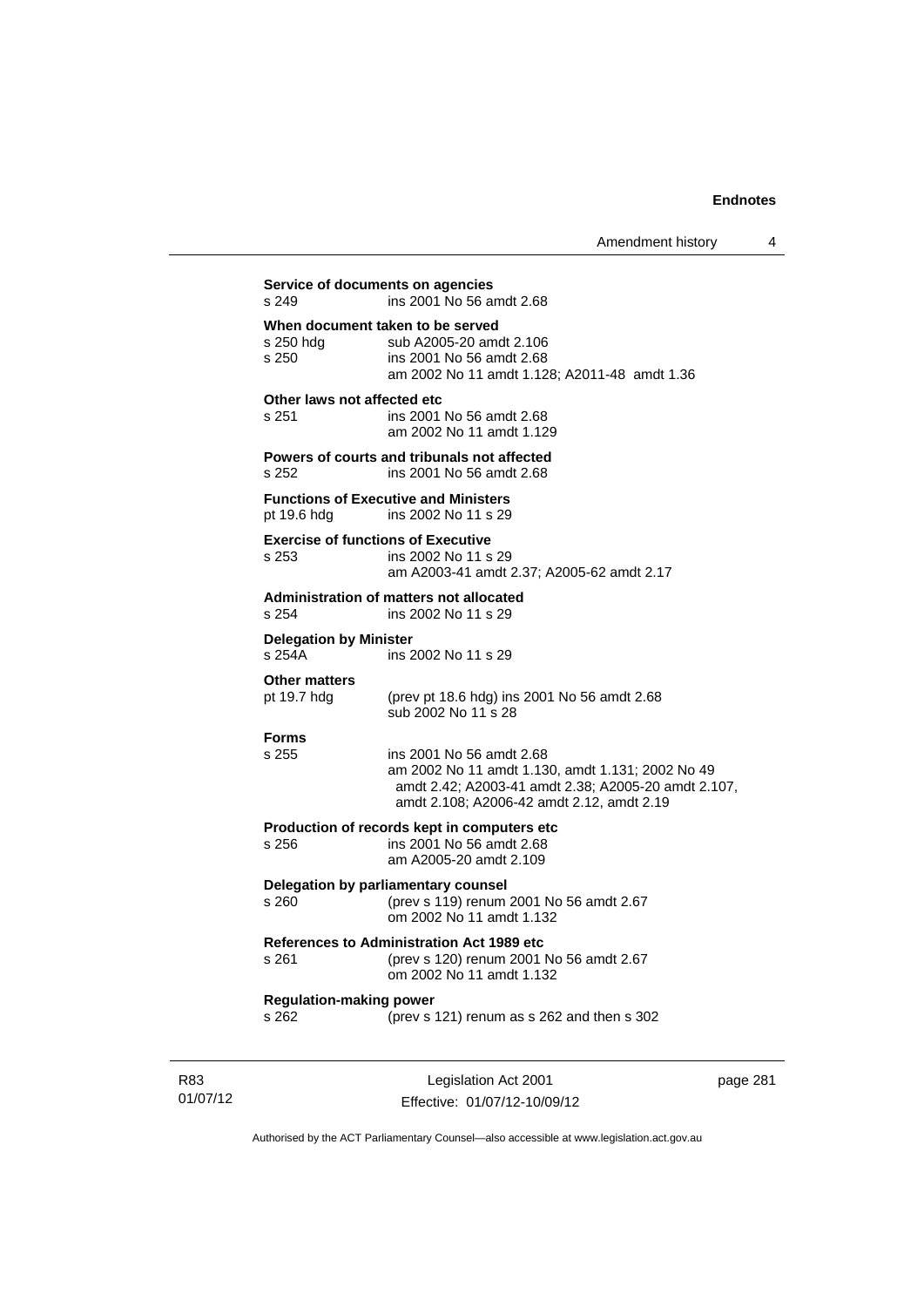| 4                                                                  | Amendment history                                                                                                          |                                                                                                                                                          |                 |
|--------------------------------------------------------------------|----------------------------------------------------------------------------------------------------------------------------|----------------------------------------------------------------------------------------------------------------------------------------------------------|-----------------|
|                                                                    | <b>Application of s 28</b><br>s 263                                                                                        | (prev s 122) renum 2001 No 56 amdt 2.67<br>exp 12 March 2002 (s 263 (2))                                                                                 |                 |
|                                                                    | Application of s 47 (2) to (6)<br>s 264                                                                                    | (prev s 122A) renum as s 264 and then s 304                                                                                                              |                 |
|                                                                    | Application of s 61 and s 62<br>s 265                                                                                      | (prev s $123$ ) renum as s $265$ and then s $305$                                                                                                        |                 |
|                                                                    | <b>Application of s 69</b><br>s 266                                                                                        | (prev s 124) renum 2001 No 56 amdt 2.67<br>exp 12 March 2002 (s 266 (2))                                                                                 |                 |
|                                                                    | <b>Transitional regulations</b><br>s 267                                                                                   | (prev s $125$ ) renum as s $267$ and then s $306$                                                                                                        |                 |
|                                                                    | Modification of ch 20's operation<br>s 268                                                                                 | (prev s 126) renum as s 268 and then s 307                                                                                                               |                 |
|                                                                    | s 269                                                                                                                      | Status of certain instruments as disallowable instruments<br>(prev s 127) renum as s 269 and then s 308                                                  |                 |
|                                                                    | s 270                                                                                                                      | Status of certain instruments as notifiable instruments<br>(prev s 128) renum as s 270 and then s 309                                                    |                 |
|                                                                    | gazette<br>s.271                                                                                                           | Compliance with authorisation or requirement to do something by notice in<br>(prev s $129$ ) renum as s 271 and then s 310                               |                 |
|                                                                    | s 271B                                                                                                                     | Commencement of Acts that refer to notification or notice in the gazette<br>renum as s 311                                                               |                 |
|                                                                    | Commencement of registrable instruments that refer to notification or notice<br>in the gazette<br>s 271C<br>renum as s 312 |                                                                                                                                                          |                 |
|                                                                    | s 272                                                                                                                      | Status of republications under Legislation (Republication) Act 1996<br>(prev s 130) renum as s 272 and then s 313                                        |                 |
|                                                                    | s 273                                                                                                                      | <b>Transitional provisions about penalties</b><br>renum as s 314                                                                                         |                 |
| <b>Status of certain determinations</b><br>s 274<br>renum as s 315 |                                                                                                                            |                                                                                                                                                          |                 |
|                                                                    | <b>Miscellaneous</b><br>ch 20 hdg                                                                                          | (prev ch 13 hdg) renum as ch 20 hdg and then ch 21 hdg<br>(prev ch 12 hdg) renum as ch 19 hdg 2001 No 56 amdt 2.66<br>renum as ch 20 hdg 2002 No 11 s 24 |                 |
|                                                                    | s 300                                                                                                                      | Delegation by parliamentary counsel<br>ins 2002 No 11 amdt 1.132<br>am A2004-60 amdt 1.175                                                               |                 |
| page 282                                                           |                                                                                                                            | Legislation Act 2001<br>Effective: 01/07/12-10/09/12                                                                                                     | R83<br>01/07/12 |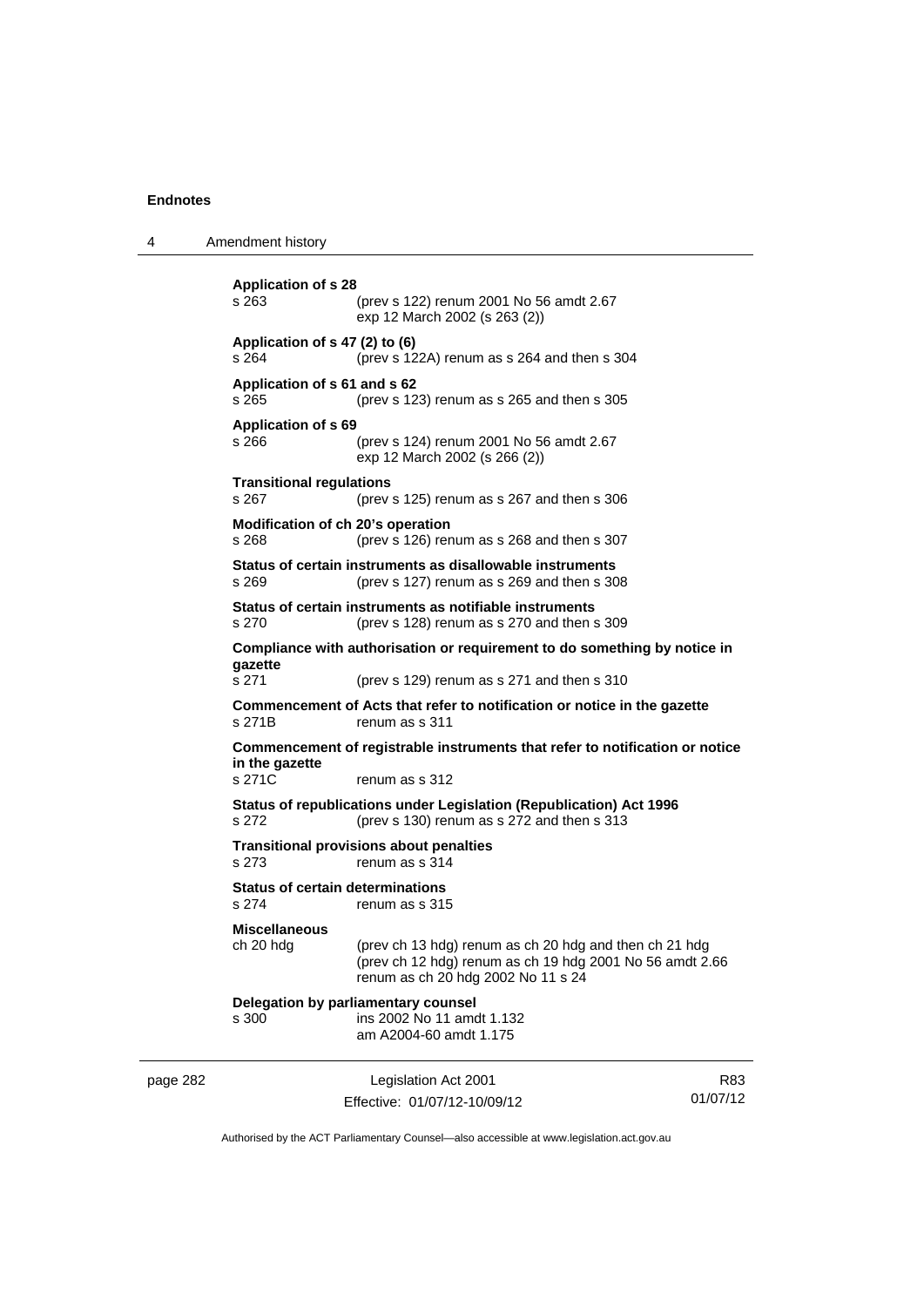| s 301                           | ins 2002 No 11 amdt 1.132                                                                                                                       |
|---------------------------------|-------------------------------------------------------------------------------------------------------------------------------------------------|
| <b>Regulation-making power</b>  |                                                                                                                                                 |
| s 302                           | (prev s 121) renum as s 262 2001 No 56 amdt 2.67<br>renum as s 302 R5 LA (see 2002 No 11 amdt 1.133)<br>sub A2003-41 amdt 2.39                  |
|                                 | am A2006-42 amdt 2.19; A2011-28 amdt 2.18                                                                                                       |
| <b>Transitional</b>             |                                                                                                                                                 |
| ch 21 hdg                       | (prev ch 13 hdg) renum as ch 20 hdg 2001 No 56 amdt 2.66<br>renum as ch 21 hdg 2002 No 11 s 24<br>om R29 LA                                     |
|                                 | Transitional-meaning of optometrist                                                                                                             |
| s 303                           | ins A2005-9 amdt 1.1<br>exp 9 January 2007 (see the Health Professionals Act 2004<br>s 136 (1) (h)) (s 303 (2))                                 |
| Application of s 47 (2) to (6)  |                                                                                                                                                 |
| s 304 hdg                       | (prev s 122A hdg) renum as s 264 hdg and then s 304 hdg<br>sub 2002 No 11 amdt 1.134                                                            |
| s 304                           | (prev s 122A) ins 2001 No 44 amdt 1.2623<br>renum as s 264 2001 No 56 amdt 2.67<br>am 2002 No 11 amdt 1.135                                     |
|                                 | renum as s 304 R5 LA (see 2002 No 11 amdt 1.136)<br>exp 12 September 2004 (s 304 (4))                                                           |
| Application of s 61 and s 62    |                                                                                                                                                 |
| s 305                           | (prev s 123) renum as s 265 2001 No 56 amdt 2.67<br>renum as s 305 R5 LA (see 2002 No 11 amdt 1.136)<br>exp 12 September 2002 (s 305 (3))       |
| <b>Transitional regulations</b> |                                                                                                                                                 |
| s 306                           | (prev s 125) am 2001 No 44 amdt 1.2624<br>renum as s 267 2001 No 56 amdt 2.67<br>am 2001 No 56 amdts 2.69-2.71; 2002 No 11<br>amdts 1.137-1.140 |
|                                 | renum as s 306 R5 LA (see 2002 No 11 amdt 1.136)<br>exp 28 May 2003 (s 306 (5))                                                                 |
|                                 | Modification of ch 20's operation                                                                                                               |
| s 307 hdg<br>s 307              | (prev s 268 hdg) sub 2001 No 56 amdt 2.72<br>(prev s 126) renum as s 268 2001 No 56 amdt 2.67<br>am 2002 No 11 amdt 1.141                       |
|                                 | renum as s 307 R5 LA (see 2002 No 11 amdt 1.13)<br>am 2002 No 49 amdt 2.54<br>exp 28 May 2003 (s 307 (2))                                       |

R83 01/07/12

Legislation Act 2001 Effective: 01/07/12-10/09/12 page 283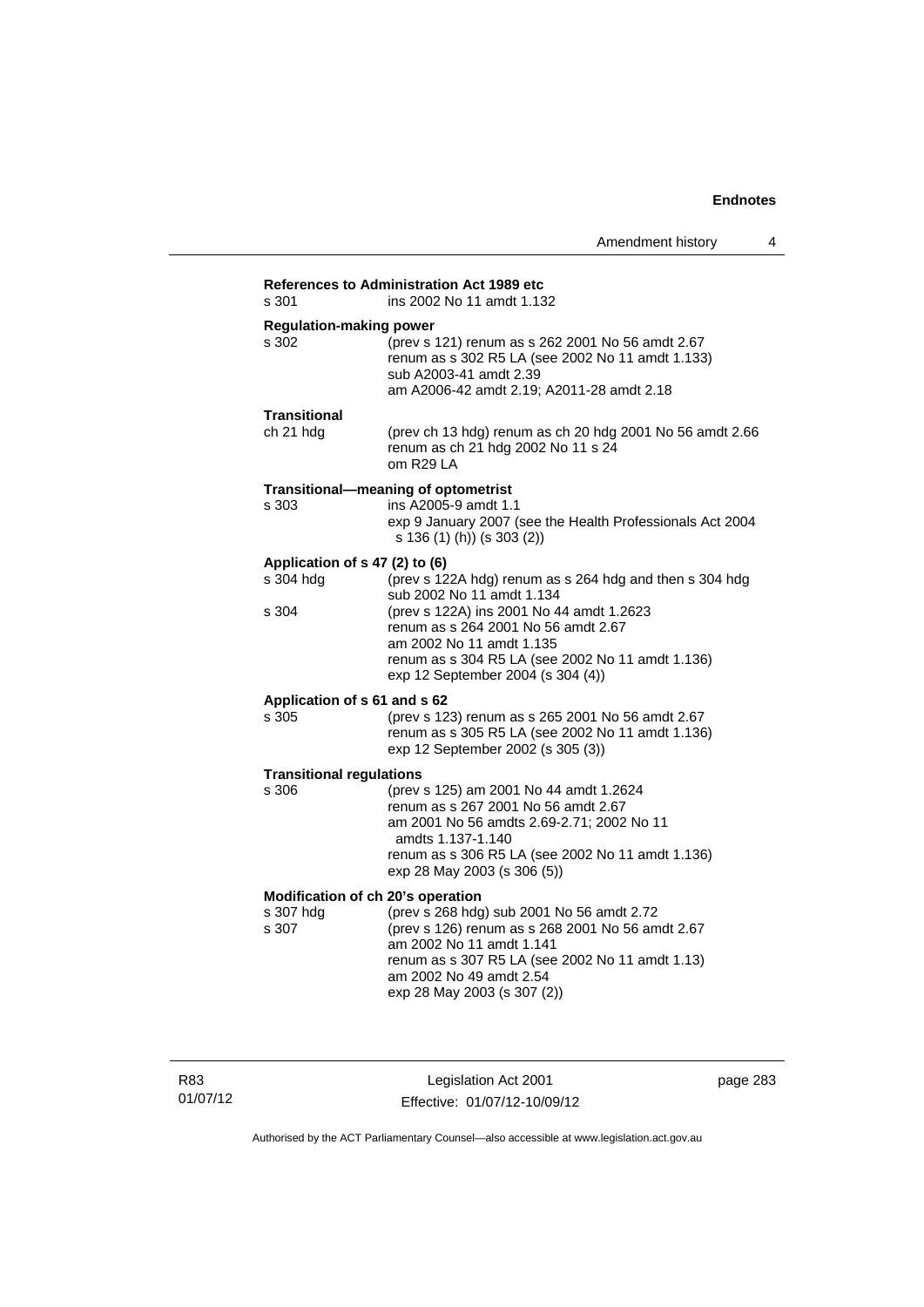| 4 | Amendment history                                                                    |                                                                                                                                                                                                                  |
|---|--------------------------------------------------------------------------------------|------------------------------------------------------------------------------------------------------------------------------------------------------------------------------------------------------------------|
|   | s 308                                                                                | Status of certain instruments as disallowable instruments<br>(prev s 127) renum as s 269 2001 No 56 amdt 2.67<br>renum as s 308 R5 LA (see 2002 No 11 amdt 1.136)<br>exp 12 September 2004 (s 308 (4))           |
|   | s 309                                                                                | Status of certain instruments as notifiable instruments<br>(prev s 128) renum as s 270 2001 No 56 amdt 2.67<br>renum as s 309 R5 LA (see 2002 No 11 amdt 1.136)<br>exp 12 September 2004 (s 309 (7))             |
|   | Compliance with authorisation or requirement to do something by notice in<br>gazette |                                                                                                                                                                                                                  |
|   | s 310                                                                                | (prev s 129) renum as s 271 2001 No 56 amdt 2.67<br>am 2001 No 56 amdt 2.73<br>renum as s 310 R5 LA (see 2002 No 11 amdt 1.136)<br>exp 12 September 2004 (s 310 (5))                                             |
|   | s 310A                                                                               | Application of s 89 to registrable instrument<br>ins A2003-56 amdt 2.57<br>exp 12 September 2004 (s 310A (2))                                                                                                    |
|   | s 311                                                                                | Commencement of Acts that refer to notification or notice in the gazette<br>(prev s 271B) ins as mod SL 2001 No 34 reg 6<br>renum R5 LA (see 2002 No 11 amdt 1.136)<br>exp 13 September 2002 (s 311 (5))         |
|   | Commencement of registrable instruments that refer to notification or notice         |                                                                                                                                                                                                                  |
|   | in the gazette<br>s 312                                                              | (prev s 271C) ins as mod SL 2001 No 34 reg 6<br>renum R5 LA (see 2002 No 11 amdt 1.136)<br>exp 13 September 2002 (s 312 (5))                                                                                     |
|   | s 313                                                                                | Status of republications under Legislation (Republication) Act 1996<br>(prev s 130) renum as s 272 2001 No 56 amdt 2.67<br>renum as s 313 R5 LA (see 2002 No 11 amdt 1.136)<br>exp 12 September 2004 (s 313 (3)) |
|   | s 314                                                                                | <b>Transitional provisions about penalties</b><br>(prev s 273) ins 2001 No 56 amdt 2.74<br>renum R5 LA (see 2002 No 11 amdt 1.136)<br>exp 12 September 2003 (s 314 (5))                                          |
|   | <b>Status of certain determinations</b><br>s 315                                     | (prev s 274) ins 2001 No 56 amdt 2.74<br>renum R5 LA (see 2002 No 11 amdt 1.136)<br>exp 12 September 2003 (s 315 (6))                                                                                            |
|   | s 316                                                                                | <b>Delegations under Administration Act 1989</b><br>ins A2003-56 amdt 2.58<br>exp 12 September 2004 (s 316 (3))                                                                                                  |

page 284 **Legislation Act 2001** Effective: 01/07/12-10/09/12

R83 01/07/12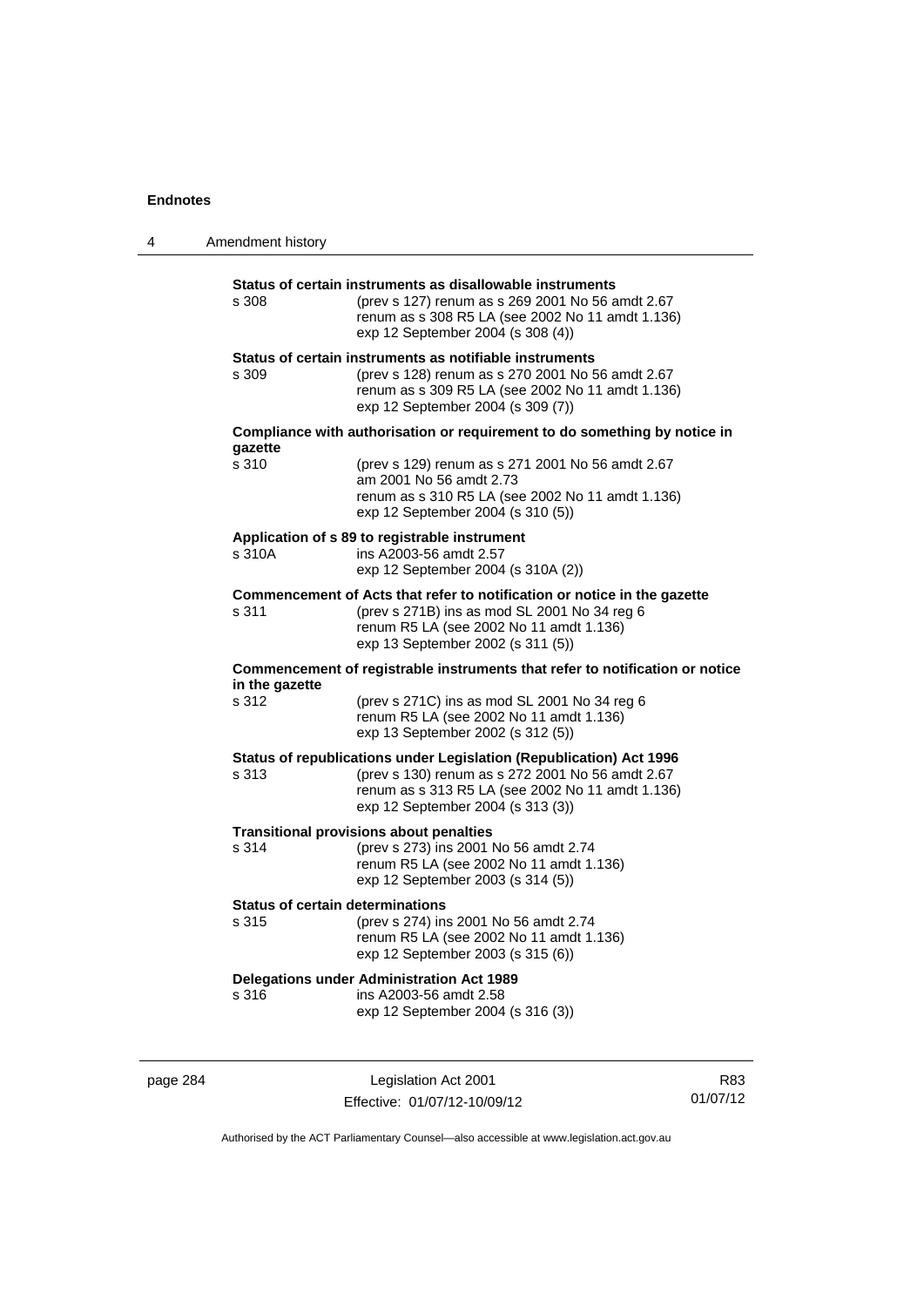## **Former NSW and UK Acts in force before establishment of Territory**

| sch 1 pt 1.1 hdg<br>sch 1 pt 1.1      | (prev sch 1 pt 1 hdg) sub and renum 2001 No 56 amdt 2.75<br>am 2001 No 44 amdt 1.2625; 2001 No 56 amdts 2.76-2.79;<br>2001 No 88 s 43 (2); 2002 No 40 amdt 3.28; items renum<br>R11 LA (see 2002 No 40 amdt 3.29)<br>sub 2002 No 49 amdt 2.43<br>am A2003-56 amdt 2.59; items renum R21 LA (see A2003-56<br>amdt 2.60); A2004-17 amdt 2.10; items renum R30 LA (see<br>A2004-17 amdt 2.11); A2004-60 amdt 1.176; items renum<br>R31 LA (see A2004-60 amdt 1.177); A2006-38 amdt 1.9;<br>items renum R52 LA (see A2006-38 amdt 1.10); A2009-39<br>amdt 2.5; items renum R70 LA; A2009-50 s 50; items renum<br><b>R71 LA</b> |
|---------------------------------------|----------------------------------------------------------------------------------------------------------------------------------------------------------------------------------------------------------------------------------------------------------------------------------------------------------------------------------------------------------------------------------------------------------------------------------------------------------------------------------------------------------------------------------------------------------------------------------------------------------------------------|
|                                       | Former NSW Acts applied after establishment of Territory                                                                                                                                                                                                                                                                                                                                                                                                                                                                                                                                                                   |
| sch 1 pt 1.2 hdg<br>sch 1 pt 1.2      | (prev sch 1 pt 2 hdg) sub and renum 2001 No 56 amdt 2.80<br>am 2001 No 44 amdt 1.2626, amdt 1.2627; 2001 No 56<br>amdt 2.81; A2004-7 amdt 1.5; A2006-38 amdt 1.11; items<br>renum R52 LA (see A2006-38 amdt 1.12)                                                                                                                                                                                                                                                                                                                                                                                                          |
| <b>Meaning of commonly-used terms</b> |                                                                                                                                                                                                                                                                                                                                                                                                                                                                                                                                                                                                                            |
| dict pt 1 hdg                         | sub A2003-56 amdt 2.61                                                                                                                                                                                                                                                                                                                                                                                                                                                                                                                                                                                                     |
| dict pt 1 note                        | sub A2003-56 amdt 2.61                                                                                                                                                                                                                                                                                                                                                                                                                                                                                                                                                                                                     |
| dict pt 1                             | def AAT ins 2002 No 49 amdt 2.44                                                                                                                                                                                                                                                                                                                                                                                                                                                                                                                                                                                           |
|                                       | om A2008-37 amdt 1.297                                                                                                                                                                                                                                                                                                                                                                                                                                                                                                                                                                                                     |
|                                       | def ACAT ins A2008-36 amdt 1.409                                                                                                                                                                                                                                                                                                                                                                                                                                                                                                                                                                                           |
|                                       | def Act sub 2001 No 56 amdt 2.82                                                                                                                                                                                                                                                                                                                                                                                                                                                                                                                                                                                           |
|                                       | am A2005-20 amdt 2.110                                                                                                                                                                                                                                                                                                                                                                                                                                                                                                                                                                                                     |
|                                       | def ACT reloc from IA 2001 No 56 amdt 2.16                                                                                                                                                                                                                                                                                                                                                                                                                                                                                                                                                                                 |
|                                       | def ADI reloc from IA 2001 No 56 amdt 2.16                                                                                                                                                                                                                                                                                                                                                                                                                                                                                                                                                                                 |
|                                       | sub 2002 No 49 amdt 2.45                                                                                                                                                                                                                                                                                                                                                                                                                                                                                                                                                                                                   |
|                                       | def <i>administrative appeals tribunal</i> reloc from IA 2001 No 56<br>amdt 2.16                                                                                                                                                                                                                                                                                                                                                                                                                                                                                                                                           |
|                                       | om A2008-37 amdt 1.297                                                                                                                                                                                                                                                                                                                                                                                                                                                                                                                                                                                                     |
|                                       | def <i>administrative unit</i> reloc from IA 2001 No 56 amdt 2.16                                                                                                                                                                                                                                                                                                                                                                                                                                                                                                                                                          |
|                                       | def adult reloc from IA 2001 No 56 amdt 2.16                                                                                                                                                                                                                                                                                                                                                                                                                                                                                                                                                                               |
|                                       | def affidavit reloc from IA 2001 No 56 amdt 2.16                                                                                                                                                                                                                                                                                                                                                                                                                                                                                                                                                                           |
|                                       | om A2005-53 amdt 1.95                                                                                                                                                                                                                                                                                                                                                                                                                                                                                                                                                                                                      |
|                                       | def <b>ambulance service</b> reloc from IA 2001 No 56 amdt 2.16                                                                                                                                                                                                                                                                                                                                                                                                                                                                                                                                                            |
|                                       | sub A2004-28 amdt 3.33                                                                                                                                                                                                                                                                                                                                                                                                                                                                                                                                                                                                     |
|                                       | def <i>amend</i> sub 2001 No 56 amdt 2.82                                                                                                                                                                                                                                                                                                                                                                                                                                                                                                                                                                                  |
|                                       | am A2005-20 amdt 2.111, amdt 2.112                                                                                                                                                                                                                                                                                                                                                                                                                                                                                                                                                                                         |
|                                       | def appoint reloc from IA 2001 No 56 amdt 2.16                                                                                                                                                                                                                                                                                                                                                                                                                                                                                                                                                                             |
|                                       | def AS ins A2009-20 amdt 2.9                                                                                                                                                                                                                                                                                                                                                                                                                                                                                                                                                                                               |
|                                       | def AS/NZS ins A2009-20 amdt 2.9                                                                                                                                                                                                                                                                                                                                                                                                                                                                                                                                                                                           |
|                                       | def asset reloc from IA 2001 No 56 amdt 2.16                                                                                                                                                                                                                                                                                                                                                                                                                                                                                                                                                                               |
|                                       | def Attorney-General ins 2001 No 56 amdt 2.82                                                                                                                                                                                                                                                                                                                                                                                                                                                                                                                                                                              |

R83 01/07/12

Legislation Act 2001 Effective: 01/07/12-10/09/12 page 285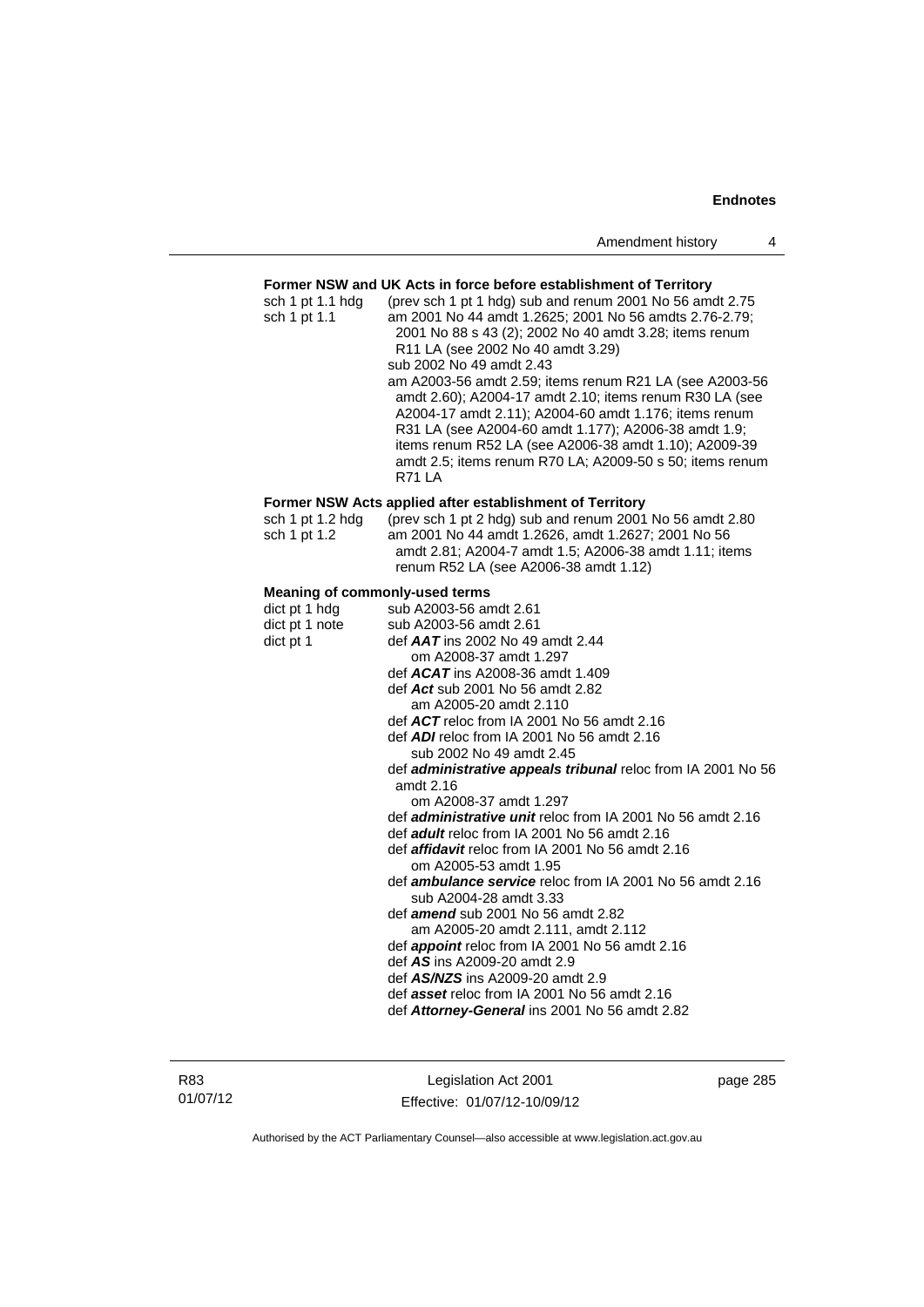| 4 | Amendment history |                                                                                         |
|---|-------------------|-----------------------------------------------------------------------------------------|
|   |                   |                                                                                         |
|   |                   | def <b>auditor-general</b> reloc from IA 2001 No 56 amdt 2.16                           |
|   |                   | sub A2005-20 amdt 2.113                                                                 |
|   |                   | def <b>Australia</b> reloc from IA 2001 No 56 amdt 2.16                                 |
|   |                   | def <b>Australian citizen</b> ins A2012-21 amdt 2.1                                     |
|   |                   | def Australian Consumer Law (ACT) ins A2010-54                                          |
|   |                   | amdt 3.38<br>def <b>Australian driver licence</b> reloc from IA 2001 No 56              |
|   |                   | amdt 2.16                                                                               |
|   |                   | def Australian/New Zealand Standard ins A2009-20<br>amdt 2.9                            |
|   |                   | def <b>Australian Standard</b> ins A2009-20 amdt 2.9                                    |
|   |                   | def Australian Statistician ins A2005-20 amdt 2.114                                     |
|   |                   | def authorised deposit-taking institution reloc from IA 2001<br>No 56 amdt 2.16         |
|   |                   | sub 2002 No 49 amdt 2.46                                                                |
|   |                   | def bank reloc from IA 2001 No 56 amdt 2.16                                             |
|   |                   | def bank holiday ins A2011-28 amdt 2.19                                                 |
|   |                   | def bankrupt or personally insolvent ins A2009-49 amdt 2.1                              |
|   |                   | def barrister reloc from IA 2001 No 56 amdt 2.16                                        |
|   |                   | def body reloc from IA 2001 No 56 amdt 2.16                                             |
|   |                   | def breach reloc from IA 2001 No 56 amdt 2.16                                           |
|   |                   | def <b>building code</b> ins A2004-13 amdt 2.79                                         |
|   |                   | def building society reloc from IA 2001 No 56 amdt 2.16                                 |
|   |                   | sub A2003-56 amdt 2.62                                                                  |
|   |                   | def business day reloc from IA 2001 No 56 amdt 2.16<br>am A2011-28 amdt 2.20            |
|   |                   | def by ins A2005-20 amdt 2.115                                                          |
|   |                   | def by-law ins A2005-20 amdt 2.116                                                      |
|   |                   | def by-laws ins 2002 No 11 amdt 1.142                                                   |
|   |                   | om A2005-20 amdt 2.116                                                                  |
|   |                   | def calendar month reloc from IA 2001 No 56 amdt 2.16                                   |
|   |                   | def calendar year reloc from IA 2001 No 56 amdt 2.16                                    |
|   |                   | def <i>change</i> reloc from IA 2001 No 56 amdt 2.16                                    |
|   |                   | sub A2006-42 amdt 2.13                                                                  |
|   |                   | def <i>chief executive</i> ins 2001 No 56 amdt 2.82                                     |
|   |                   | om A2011-22 amdt 1.278                                                                  |
|   |                   | def <i>chief fire control officer</i> ins 2001 No 56 amdt 2.82<br>om A2004-28 amdt 3.34 |
|   |                   | def chief health officer reloc from IA 2001 No 56 amdt 2.16                             |
|   |                   | def Chief Justice reloc from IA 2001 No 56 amdt 2.16                                    |
|   |                   | def Chief Magistrate reloc from IA 2001 No 56 amdt 2.16                                 |
|   |                   | def Chief Minister reloc from IA 2001 No 56 amdt 2.16                                   |
|   |                   | def chief officer (ambulance service) ins A2004-28<br>amdt 3.35                         |
|   |                   | def chief officer (fire and rescue) ins A2012-21 amdt 2.2                               |
|   |                   | def chief officer (fire brigade) ins A2004-28 amdt 3.35<br>om A2012-21 amdt 2.2         |
|   |                   |                                                                                         |
|   |                   |                                                                                         |

page 286 **Legislation Act 2001** Effective: 01/07/12-10/09/12

R83 01/07/12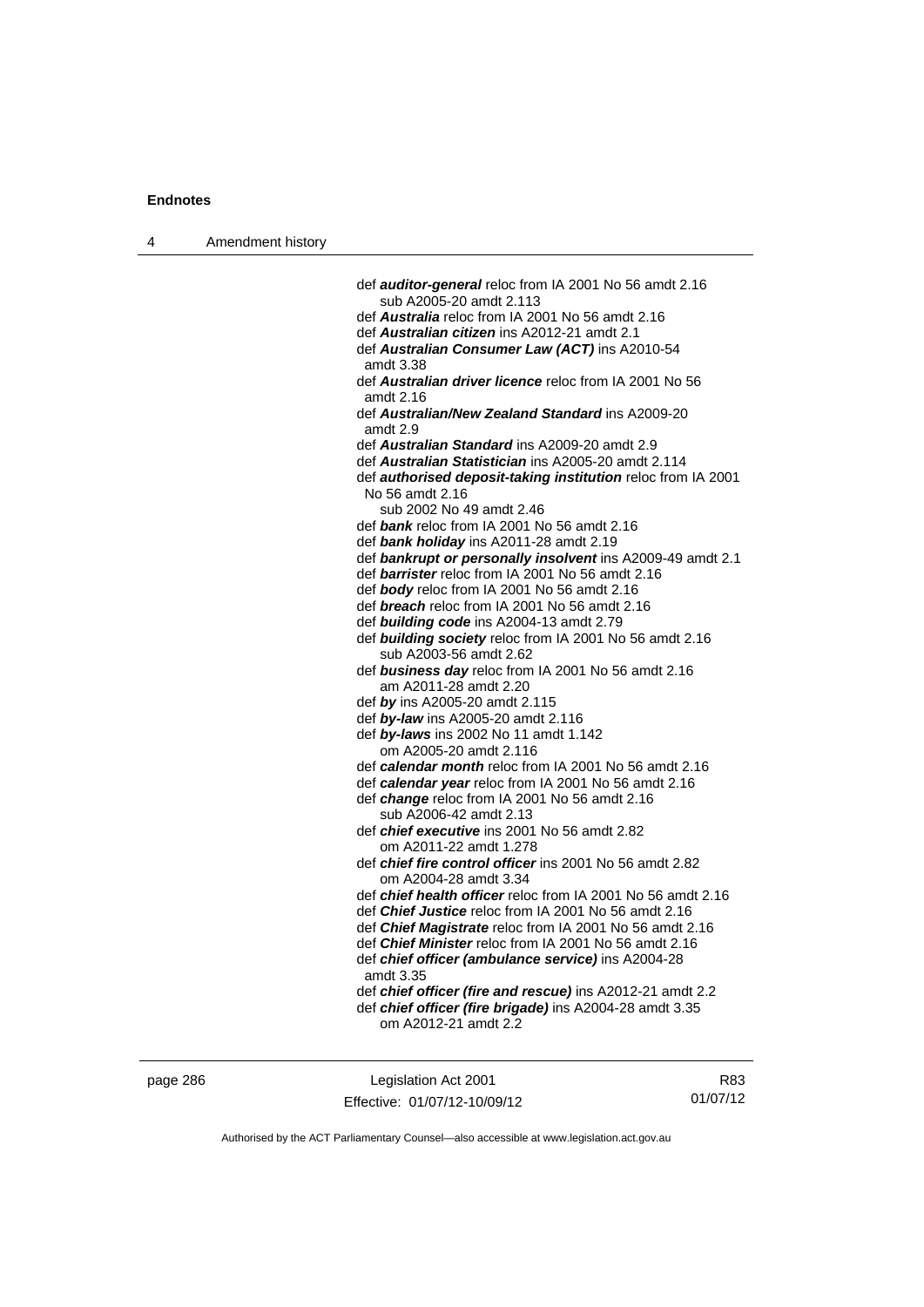def *chief officer (rural fire service)* ins A2004-28 amdt 3.35 def *chief officer (SES)* ins A2004-28 amdt 3.35 def *chief planning executive* ins 2002 No 56 amdt 3.43 sub A2005-20 amdt 2.117; A2007-25 amdt 1.96 def *chief police officer* reloc from IA 2001 No 56 amdt 2.16 def *chief solicitor* ins A2004-42 amdt 2.39 am A2011-30 amdt 1.8 def *chief surveyor* ins A2007-33 amdt 1.9 om A2010-6 amdt 1.10 def *child* reloc from IA 2001 No 56 amdt 2.16 def *children and young people commissioner* ins A2005-46 amdt 1.1 def *Childrens Court* reloc from IA 2001 No 56 amdt 2.16 sub A2008-20 amdt 4.42 def *city area* reloc from IA 2001 No 56 amdt 2.16 am A2005-20 amdt 2.118 def *civil partner* ins A2008-14 amdt 1.44 def *civil partnership* ins A2008-14 amdt 1.44 def *civil union* ins A2006-22 amdt 1.74 (A2006-22 rep before commenced by disallowance (see Cwlth Gaz 2006 No S93)) def *clerk* reloc from IA 2001 No 56 amdt 2.16 am A2012-26 amdt 1.31 def *commencement* sub 2001 No 56 amdt 2.82 def *commencement notice* sub 2001 No 56 amdt 2.82 def *commissioner for fair trading* reloc from IA 2001 No 56 amdt 2.16 sub A2005-20 amdt 2.119 am A2010-54 amdt 3.39 def *commissioner for health complaints* ins 2001 No 56 amdt 2.82 om A2005-41 amdt 1.110 def *commissioner for housing* reloc from IA 2001 No 56 amdt 2.16 om A2007-8 amdt 1.12 def *commissioner for land and planning* reloc from IA 2001 No 56 amdt 2.16 om 2002 No 56 amdt 3.44 def *commissioner for public administration* reloc from IA 2001 No 56 amdt 2.16 def *commissioner for revenue* reloc from IA 2001 No 56 amdt 2.16 def *commissioner for surveys* reloc from IA 2001 No 56 amdt 2.16 om A2007-33 amdt 1.10 def *commissioner for sustainability and the environment* ins A2012-25 amdt 1.2

R83 01/07/12

Legislation Act 2001 Effective: 01/07/12-10/09/12 page 287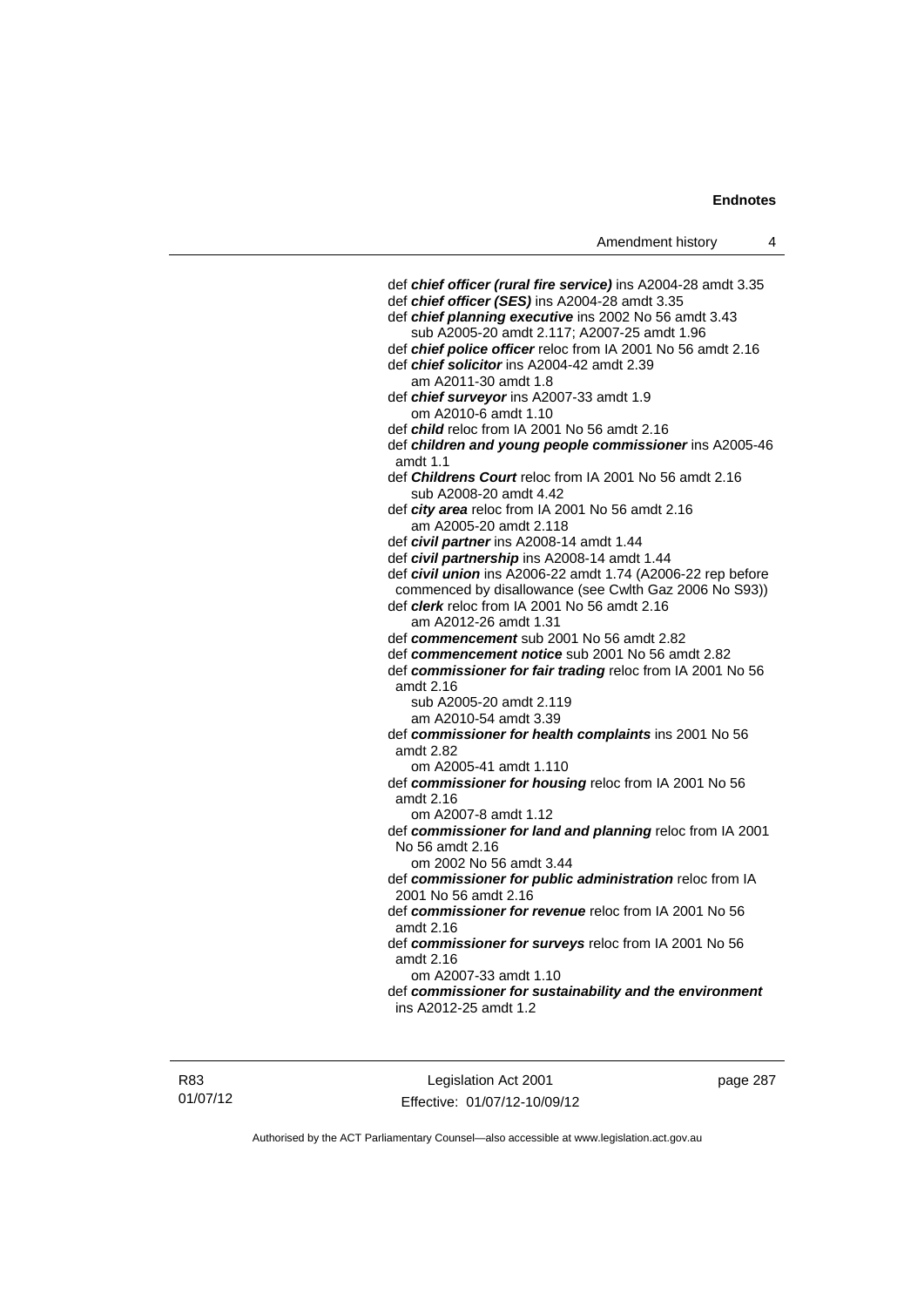| 4 | Amendment history |                                                                                                 |
|---|-------------------|-------------------------------------------------------------------------------------------------|
|   |                   |                                                                                                 |
|   |                   | def commissioner for the environment ins 2001 No 56<br>amdt 2.82                                |
|   |                   | om A2012-25 amdt 1.2                                                                            |
|   |                   | def commissioner of police reloc from IA 2001 No 56                                             |
|   |                   | amdt 2.16<br>def <i>commit</i> ins A2006-23 amdt 1.212                                          |
|   |                   | def committed for trial reloc from IA 2001 No 56 amdt 2.16<br>om A2006-23 amdt 1.212            |
|   |                   | def <b>Commonwealth</b> reloc from IA 2001 No 56 amdt 2.16                                      |
|   |                   | def Commonwealth country reloc from IA 2001 No 56<br>amdt 2.16                                  |
|   |                   | def Commonwealth DPP ins A2005-20 amdt 2.120                                                    |
|   |                   | def Commonwealth gazette reloc from IA 2001 No 56<br>amdt 2.16                                  |
|   |                   | def community advocate reloc from IA 2001 No 56 amdt 2.16<br>om A2005-47 amdt 1.12              |
|   |                   | def confer reloc from IA 2001 No 56 amdt 2.16                                                   |
|   |                   | def conservator of flora and fauna reloc from IA 2001 No 56<br>amdt 2.16                        |
|   |                   | def construction occupations registrar ins A2004-13<br>amdt 2.80                                |
|   |                   | sub A2005-20 amdt 2.121                                                                         |
|   |                   | def consumer and trader tribunal ins A2003-16 s 70<br>om A2008-36 amdt 1.410                    |
|   |                   | def Consumer Credit (Australian Capital Territory) Code<br>reloc from IA 2001 No 56 amdt 2.16   |
|   |                   | om A2010-40 amdt 1.25<br>def Consumer Credit (Australian Capital Territory)                     |
|   |                   | Regulations reloc from IA 2001 No 56 amdt 2.16<br>om A2010-40 amdt 1.25                         |
|   |                   | def contravene reloc from IA 2001 No 56 amdt 2.16                                               |
|   |                   | def converted ordinance reloc from IA 2001 No 56 amdt 2.16                                      |
|   |                   | def Coroner's Court reloc from IA 2001 No 56 amdt 2.16                                          |
|   |                   | def corporation reloc from IA 2001 No 56 amdt 2.16                                              |
|   |                   | def <b>Corporations Act</b> ins in IA 2001No 56 amdt 2.14<br>reloc from IA 2001 No 56 amdt 2.16 |
|   |                   | def correctional centre ins A2006-23 amdt 1.213                                                 |
|   |                   | def corrections officer ins A2006-23 amdt 1.213                                                 |
|   |                   | def Court of Appeal ins A2004-42 amdt 2.39                                                      |
|   |                   | def court of summary jurisdiction reloc from IA 2001 No 56<br>amdt 2.16                         |
|   |                   | def credit tribunal reloc from IA 2001 No 56 amdt 2.16<br>sub A2005-20 amdt 2.122               |
|   |                   | om A2008-36 amdt 1.410                                                                          |
|   |                   | def <i>credit union</i> reloc from IA 2001 No 56 amdt 2.16<br>sub A2003-56 amdt 2.63            |
|   |                   | def <i>Criminal Code</i> ins 2002 No 51 amdt 1.27                                               |
|   |                   |                                                                                                 |

page 288 Legislation Act 2001 Effective: 01/07/12-10/09/12

R83 01/07/12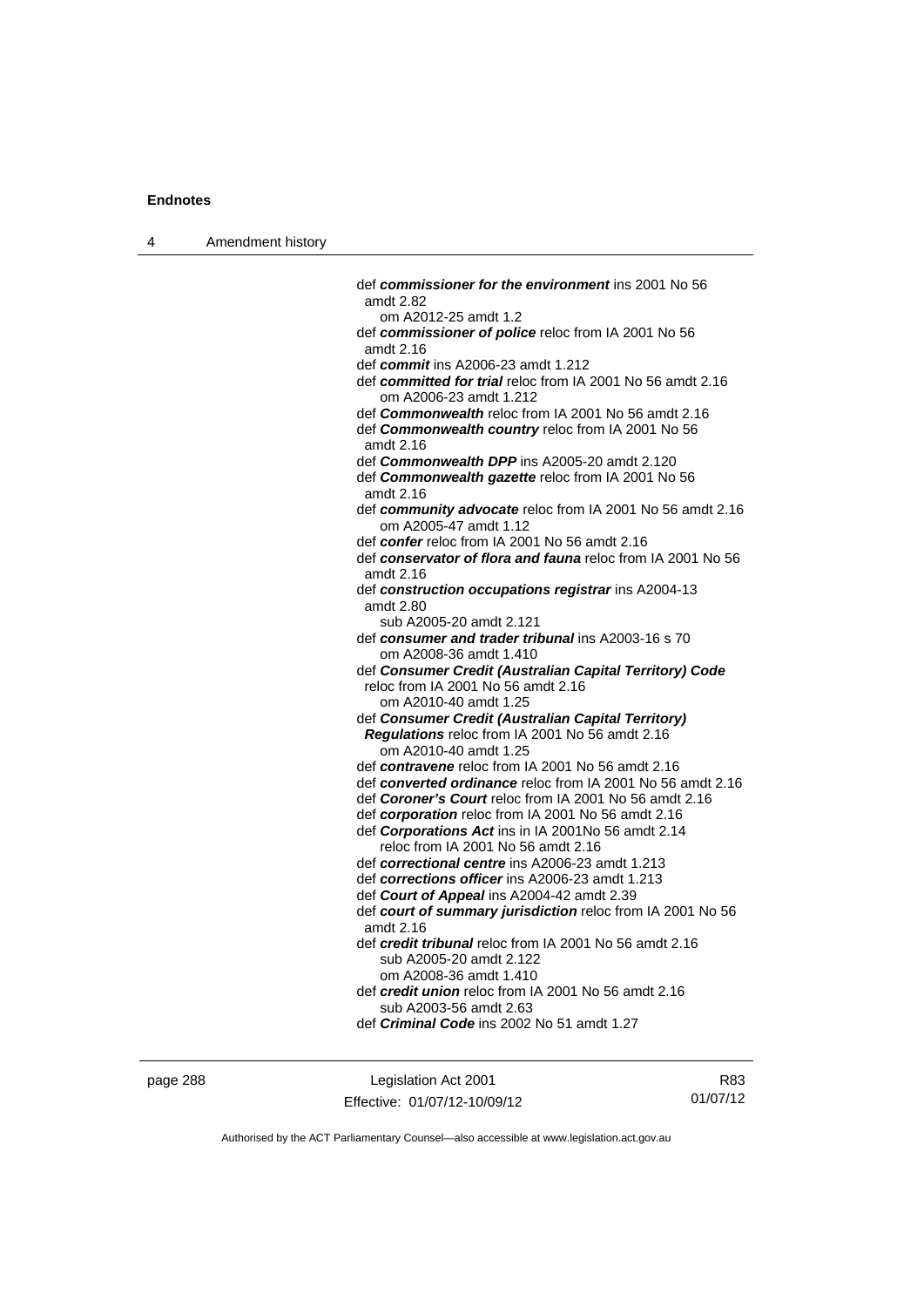def *CrimTrac* ins A2011-52 amdt 2.1 def *custodial escort* ins 2002 No 30 amdt 2.8 om A2006-23 amdt 1.214 def *daily newspaper* ins A2009-20 amdt 2.10 def *daylight* reloc from IA 2001 No 56 amdt 2.16 def *definition* ins 2001 No 56 amdt 2.82 def *dental prosthetist* reloc from IA 2001 No 56 amdt 2.16 sub A2004-39 amdt 3.1; A2010-10 amdt 2.69 def *dental technician* reloc from IA 2001 No 56 amdt 2.16 sub A2004-39 amdt 3.2 om A2011-28 amdt 2.21 def *dentist* reloc from IA 2001 No 56 amdt 2.16 sub A2004-39 amdt 4.3; A2010-10 amdt 2.70 def *Deputy Speaker* ins A2005-20 amdt 2.123 def *designation* reloc from IA 2001 No 56 amdt 2.16 def *detention place* ins A2008-20 amdt 2.22 def *director-general* ins A2011-22 amdt 1.279 def *director of corrective services* ins 2002 No 30 amdt 2.8 om A2006-23 amdt 1.215 def *director of public prosecutions* (or *DPP*) reloc from IA 2001 No 56 amdt 2.16 def *disability and community services commissioner* ins A2005-41 amdt 1.111 def *disallowable instrument* sub 2001 No 56 amdt 2.82 def *discrimination commissioner* reloc from IA 2001 No 56 amdt 2.16 sub A2005-41 amdt 1.112 def *discrimination tribunal* reloc from IA 2001 No 56 amdt 2.16 om A2008-36 amdt 1.410 def *doctor* reloc from IA 2001 No 56 amdt 2.16 sub A2004-39 amdt 5.13; A2010-10 amdt 2.71 def *document* reloc from IA 2001 No 56 amdt 2.16 am A2003-56 amdt 2.64 def *domestic partner* ins A2003-14 s 5 def *domestic partnership* ins A2003-14 s 5 def *DPP* ins 2002 No 49 amdt 2.47 def *driver licence* reloc from IA 2001 No 56 amdt 2.16 def *electoral commission* reloc from IA 2001 No 56 amdt 2.16 def *electoral commissioner* reloc from IA 2001 No 56 amdt 2.16 def *emergency service* ins A2004-28 amdt 3.35 sub A2012-21 amdt 2.3 def *emergency services authority* ins A2004-28 amdt 3.35 om A2007-3 amdt 2.2

Legislation Act 2001 Effective: 01/07/12-10/09/12 page 289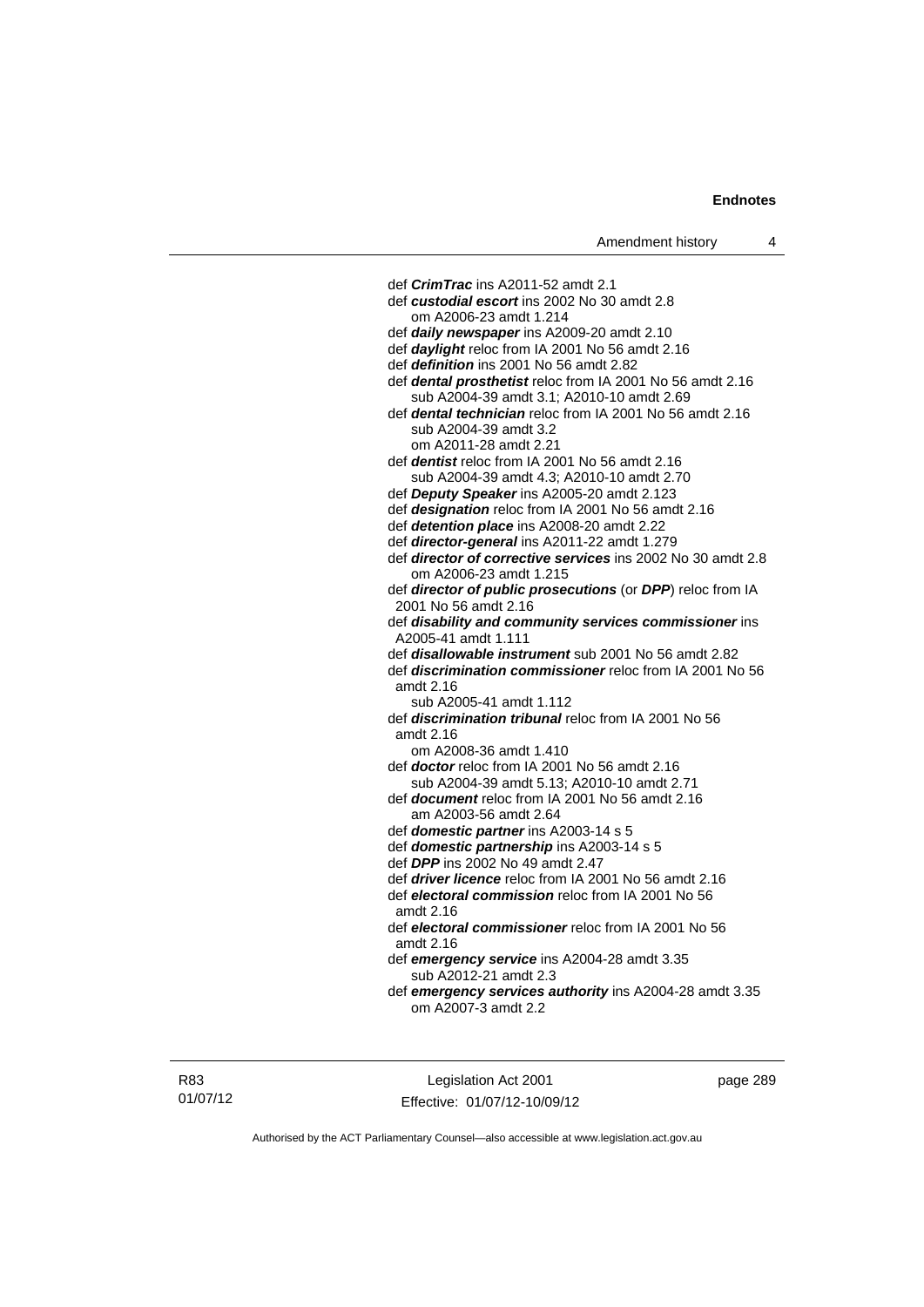| 4 | Amendment history |                                                                                                                |
|---|-------------------|----------------------------------------------------------------------------------------------------------------|
|   |                   | def emergency services commissioner ins A2004-28                                                               |
|   |                   | amdt 3.35                                                                                                      |
|   |                   | def enactment sub 2001 No 56 amdt 2.82                                                                         |
|   |                   | def enrolled nurse ins A2006-46 amdt 2.28                                                                      |
|   |                   | sub A2010-10 amdt 2.72                                                                                         |
|   |                   | def entity ins 2001 No 56 amdt 2.82                                                                            |
|   |                   | def environment protection authority ins 2002 No 11                                                            |
|   |                   | amdt 1.142                                                                                                     |
|   |                   | def establish reloc from IA 2001 No 56 amdt 2.16                                                               |
|   |                   | def estate reloc from IA 2001 No 56 amdt 2.16                                                                  |
|   |                   | def Executive reloc from IA 2001 No 56 amdt 2.16                                                               |
|   |                   | def exercise reloc from IA 2001 No 56 amdt 2.16                                                                |
|   |                   | def expire reloc from IA 2001 No 56 amdt 2.16                                                                  |
|   |                   | def external territory reloc from IA 2001 No56 amdt 2.16<br>def <i>fail</i> reloc from IA 2001 No 56 amdt 2.16 |
|   |                   | def Federal Court reloc from IA 2001 No 56 amdt 2.16                                                           |
|   |                   | def <i>file</i> reloc from IA 2001 No 56 amdt 2.16                                                             |
|   |                   | def <i>financial year</i> reloc from IA 2001 No 56 amdt 2.16                                                   |
|   |                   | def fire and rescue ins A2012-21 amdt 2.4                                                                      |
|   |                   | def fire brigade reloc from IA 2001 No 56 amdt 2.16                                                            |
|   |                   | sub A2004-28 amdt 3.36                                                                                         |
|   |                   | om A2012-21 amdt 2.5                                                                                           |
|   |                   | def fire commissioner reloc from IA 2001 No 56 amdt 2.16                                                       |
|   |                   | om A2004-28 amdt 3.37                                                                                          |
|   |                   | def for ins 2002 No 11 amdt 1.142                                                                              |
|   |                   | def foreign country reloc from IA 2001 No 56 amdt 2.16                                                         |
|   |                   | sub A2006-42 amdt 2.14                                                                                         |
|   |                   | def former NSW Act sub 2001 No 56 amdt 2.82; 2002 No 11                                                        |
|   |                   | amdt 1.143                                                                                                     |
|   |                   | def former UK Act sub 2001 No 56 amdt 2.82; 2002 No 11<br>amdt 1.143                                           |
|   |                   | def found guilty reloc from IA 2001 No 56 amdt 2.16                                                            |
|   |                   | sub 2002 No 49 amdt 2.48; A2006-23 amdt 1.216                                                                  |
|   |                   | am A2008-20 amdt 4.43                                                                                          |
|   |                   | def function reloc from IA 2001 No 56 amdt 2.16                                                                |
|   |                   | def gambling and racing commission reloc from IA 2001<br>No 56 amdt 2.16                                       |
|   |                   | def gazette reloc from IA 2001 No 56 amdt 2.16                                                                 |
|   |                   | sub A2009-49 amdt 2.2                                                                                          |
|   |                   |                                                                                                                |

def *give* reloc from IA 2001 No 56 amdt 2.16

- def *government printer* reloc from IA 2001 No 56 amdt 2.16
- def *government solicitor* reloc from IA 2001 No 56 amdt 2.16 sub A2011-30 amdt 1.9
- def *Governor* ins 2001 No 56 amdt 2.82
- def *Governor-General* ins 2001 No 56 amdt 2.82
- def *GST* ins 2002 No 27 s 27

page 290 Legislation Act 2001 Effective: 01/07/12-10/09/12

R83 01/07/12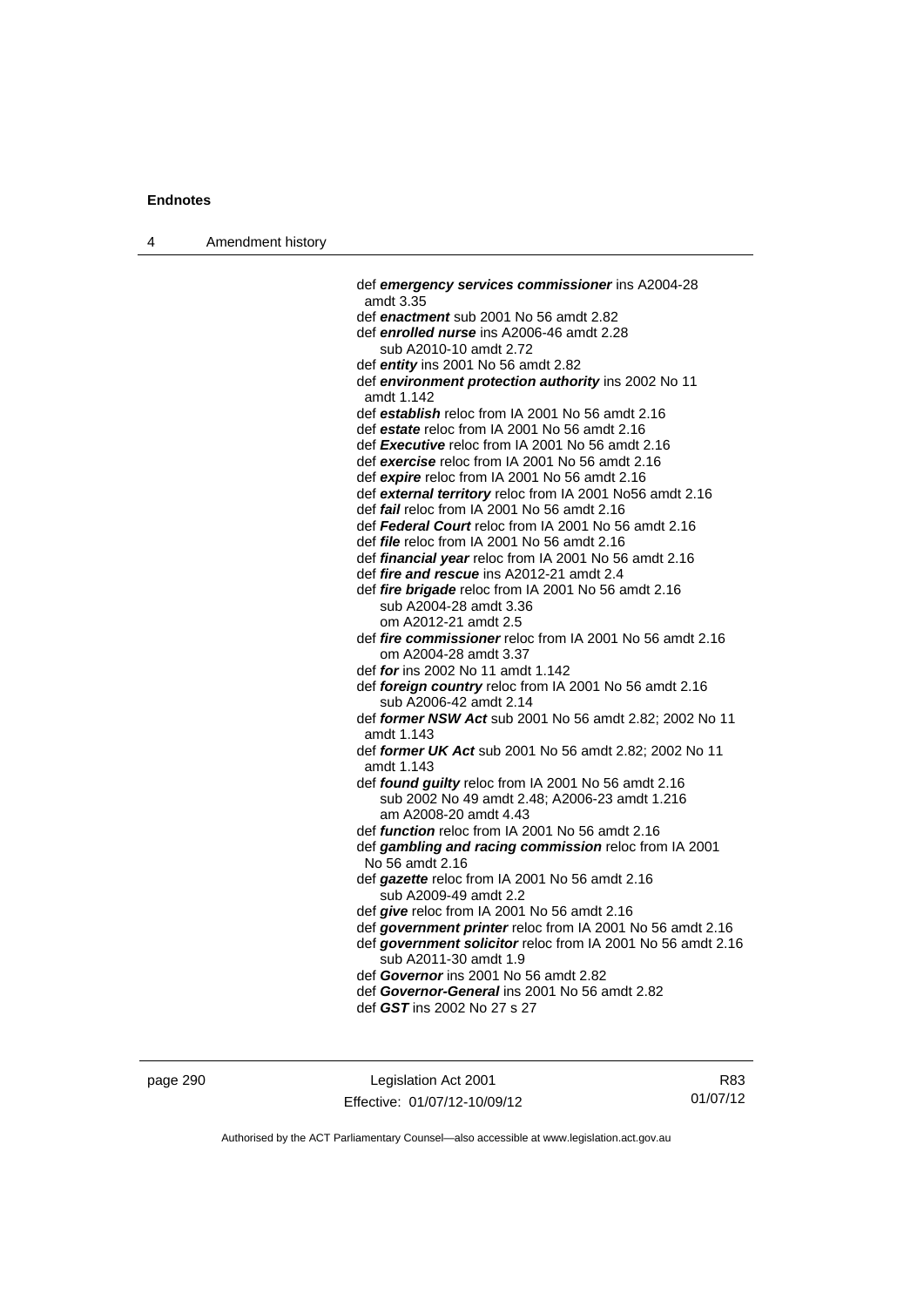def *guardianship tribunal* reloc from IA 2001 No 56 amdt 2.16 om A2008-36 amdt 1.410 def *health practitioner* ins A2010-10 amdt 2.73 def *Health Practitioner Regulation National Law (ACT)* ins A2010-10 amdt 2.73 def *health services commissioner* ins A2005-41 amdt 1.113 def *heritage council* ins A2004-57 amdt 1.53 def *heritage register* ins A2004-57 amdt 1.53 def *High Court* reloc from IA 2001 No 56 amdt 2.16 def *home address* ins A2009-49 amdt 2.3 def *housing commissioner* ins A2007-8 amdt 1.13 def *human rights commission* ins A2005-41 amdt 1.113 def *human rights commissioner* ins A2005-41 amdt 1.113 def *Imperial Act* reloc from IA 2001 No 56 amdt 2.16 def *independent competition and regulatory commission* ins A2004-42 amdt 2.39 def *indictable offence* ins 2001 No 56 amdt 2.82 sub 2002 No 11 amdt 1.144; A2003-56 amdt 2.65 def *indictment* reloc from IA 2001 No 56 amdt 2.16 def *individual* reloc from IA 2001 No 56 amdt 2.16 def *infringement notice* ins A2004-42 amdt 2.39 def *in relation to* ins 2002 No 49 amdt 2.49 def *insolvent under administration* ins A2003-56 amdt 2.66 om A2005-20 amdt 2.124 def *institute of technology* ins A2007-3 amdt 2.3 def *instrument* sub 2001 No 56 amdt 2.82 def *interest* reloc from IA 2001 No 56 amdt 2.16 def *internal territory* reloc from IA 2001 No 56 amdt 2.16 def *intersex person* ins A2003-14 s 5 def *Jervis Bay Territory* reloc from IA 2001 No 56 amdt 2.16 def *judge* reloc from IA 2001 No 56 amdt 2.16 am 2002 No 11 amdt 1.145 def *Lake Burley Griffin* reloc from IA 2001 No 56 amdt 2.16 def *Lake Ginninderra* reloc from IA 2001 No 56 amdt 2.16 def *land* reloc from IA 2001 No 56 amdt 2.16 def *land development agency* ins 2002 No 56 amdt 3.45 sub A2005-20 amdt 2.125; A2007-25 amdt 1.97 def *law* reloc from IA 2001 No 56 amdt 2.16 def *lawyer* reloc from IA 2001 No 56 amdt 2.16 def *legal aid commission* ins 2001 No 56 amdt 2.82 def *legal practitioner* reloc from IA 2001 No 56 amdt 2.16 sub A2006-25 amdt 2.16 def *Legislation Act* ins 2002 No 49 amdt 2.50 def *Legislative Assembly* reloc from IA 2001 No 56 amdt 2.16 def *legislative instrument* ins A2006-42 amdt 2.15

R83 01/07/12

Legislation Act 2001 Effective: 01/07/12-10/09/12 page 291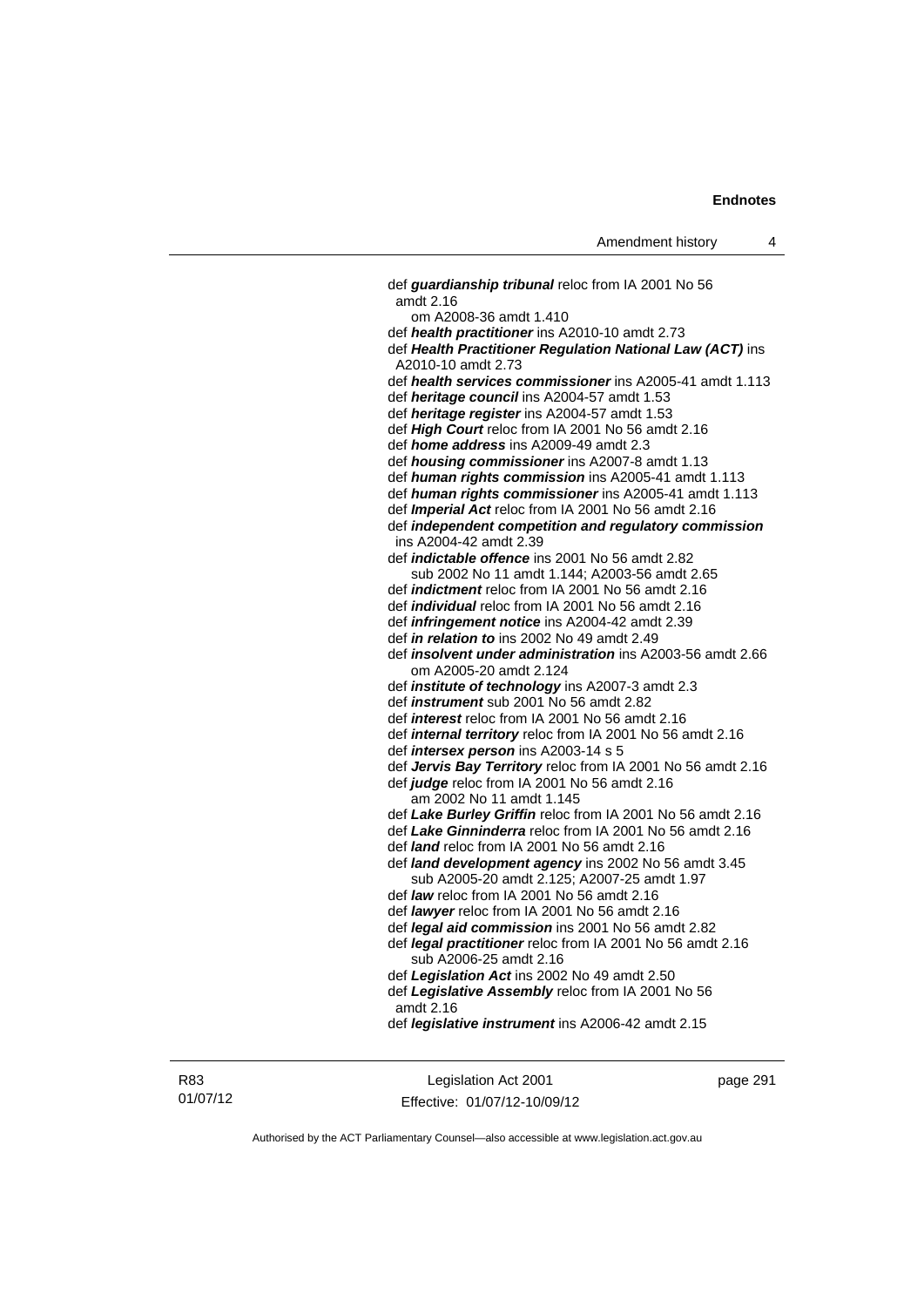| Amendment history<br>$\overline{4}$ |  |
|-------------------------------------|--|
|-------------------------------------|--|

 def *liability* reloc from IA 2001 No 56 amdt 2.16 def *magistrate* reloc from IA 2001 No 56 amdt 2.16 def *Magistrates Court* reloc from IA 2001 No 56 amdt 2.16 def *make* reloc from IA 2001 No 56 amdt 2.16 def *making* sub 2001 No 56 amdt 2.82 def *master* reloc from IA 2001 No 56 amdt 2.16 def may ins 2001 No 56 amdt 2.82 def *medical practitioner* ins 2001 No 56 amdt 2.82 def *mental health tribunal* reloc from IA 2001 No 56 amdt 2.16 om A2008-36 amdt 1.410 def *midnight* reloc from IA 2001 No 56 amdt 2.16 def *midwife* ins A2006-46 amdt 2.28 sub A2010-10 amdt 2.74 def *Minister* ins 2001 No 56 amdt 2.82 def *modification* reloc from IA 2001 No 56 amdt 2.16 sub A2006-42 amdt 2.16 def *month* reloc from IA 2001 No 56 amdt 2.16 def *must* ins 2001 No 56 amdt 2.82 def *name* reloc from IA 2001 No 56 amdt 2.16 def *named month* reloc from IA 2001 No 56 amdt 2.16 def *national capital authority* ins 2002 No 11 amdt 1.146 def *national capital plan* ins A2004-42 amdt 2.39 def *National Credit Code* ins A2010-40 amdt 1.26 def *National Electricity (ACT) Law* ins A2011-52 amdt 2.1 def *National Electricity (ACT) Regulation* ins A2011-52 amdt 2.1 def *National Energy Retail Law (ACT)* ins A2012-32 s 64 def *National Energy Retail Regulation (ACT)* ins A2012-32  $s$  64 def *National Gas (ACT) Law* ins A2008-15 amdt 2.11 def *National Gas (ACT) Regulation* ins A2008-15 amdt 2.11 def *national land* reloc from IA 2001 No 56 amdt 2.16 def *night* reloc from IA 2001 No 56 amdt 2.16 def *Northern Territory* reloc from IA 2001 No 56 amdt 2.16 def *notifiable instrument* sub 2001 No 56 amdt 2.82 def *notification* sub 2001 No 56 amdt 2.82 am A2004-42 amdt 2.40; A2006-42 amdt 2.18 def *notification day* sub 2001 No 56 amdt 2.82 def *NSW Act* reloc from IA 2001 No 56 amdt 2.16 def *NSW correctional centre* ins A2006-23 amdt 1.217 def *number* reloc from IA 2001 No 56 amdt 2.16 def *nurse* reloc from IA 2001 No 56 amdt 2.16 sub A2004-39 amdt 6.7; A2010-10 amdt 2.75 def *nurse practitioner* ins A2004-10 s 6 sub A2004-39 amdt 6.8; A2010-10 amdt 2.76

page 292 Legislation Act 2001 Effective: 01/07/12-10/09/12

R83 01/07/12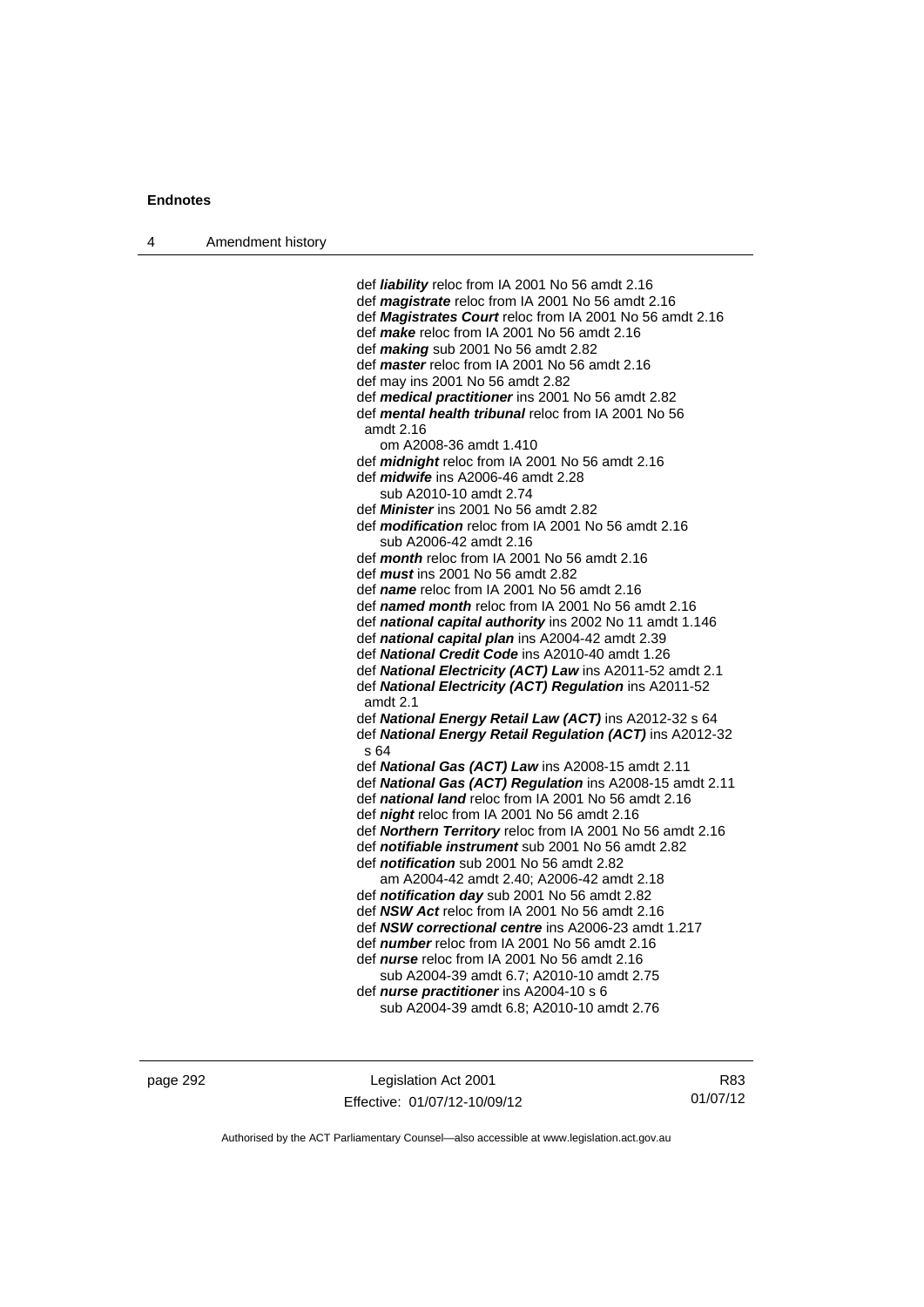def *oath* reloc from IA 2001 No 56 amdt 2.16 sub A2005-53 amdt 1.96 am A2011-48 amdt 1.37 def *occupational discipline order* ins A2008-36 amdt 1.411 def *occupy* ins 2001 No 56 amdt 2.82 sub A2005-20 amdt 2.126 def *office* reloc from IA 2001 No 56 amdt 2.16 def *office of fair trading* reloc from IA 2001 No 56 amdt 2.16 sub A2005-20 amdt 2.127 om A2010-54 amdt 3.40 def *Office of the Legislative Assembly* ins A2012-26 amdt 1.32 def *OH&S commissioner* ins A2003-41 amdt 2.40 om A2009-28 amdt 2.21 def *ombudsman* reloc from IA 2001 No 56 amdt 2.16 def *omit* ins 2001 No 56 amdt 2.82 def *optometrist* ins A2005-9 amdt 1.2 note exp 9 January 2007 (see the Health Professionals Act 2004 s 136 (1) (h)) (s 303 (2)) sub A2010-10 amdt 2.77 def *ordinance* reloc from IA 2001 No 56 amdt 2.16 def *parent* ins A2004-1 amdt 1.22 def *parliamentary counsel* sub 2001 No 56 amdt 2.82 def *passing* sub 2001 No 56 amdt 2.82 def *penalty unit* ins 2001 No 56 amdt 2.82 def *person* ins 2001 No 56 amdt 2.82 sub A2009-20 amdt 2.11 def *pharmacist* reloc from IA 2001 No 56 amdt 2.16 sub A2004-39 amdt 8.2; A2010-10 amdt 2.78 def *planning and land authority* ins 2002 No 56 amdt 3.47 sub A2005-20 amdt 2.128; A2007-25 amdt 1.98 def *planning and land council* ins 2002 No 56 amdt 3.46 sub A2005-20 amdt 2.129 om A2006-30 amdt 1.70 def *planning authority* reloc from IA 2001 No 56 amdt 2.16 om 2002 No 56 amdt 3.47 def *police officer* reloc from IA 2001 No 56 amdt 2.16 def *position* reloc from IA 2001 No 56 amdt 2.16 def *power* reloc from IA 2001 No 56 amdt 2.16 def *prescribed* reloc from IA 2001 No 56 amdt 2.16 am 2002 No 49 amdt 2.51; A2005-20 amdt 2.130 def *present* ins A2005-5 s 28 def *privacy commissioner* reloc from IA 2001 No 56 amdt 2.16 def *proceeding* reloc from IA 2001 No 56 amdt 2.16 def *property* reloc from IA 2001 No 56 amdt 2.16 def *provision* sub 2001 No 56 amdt 2.82

R83 01/07/12

Legislation Act 2001 Effective: 01/07/12-10/09/12 page 293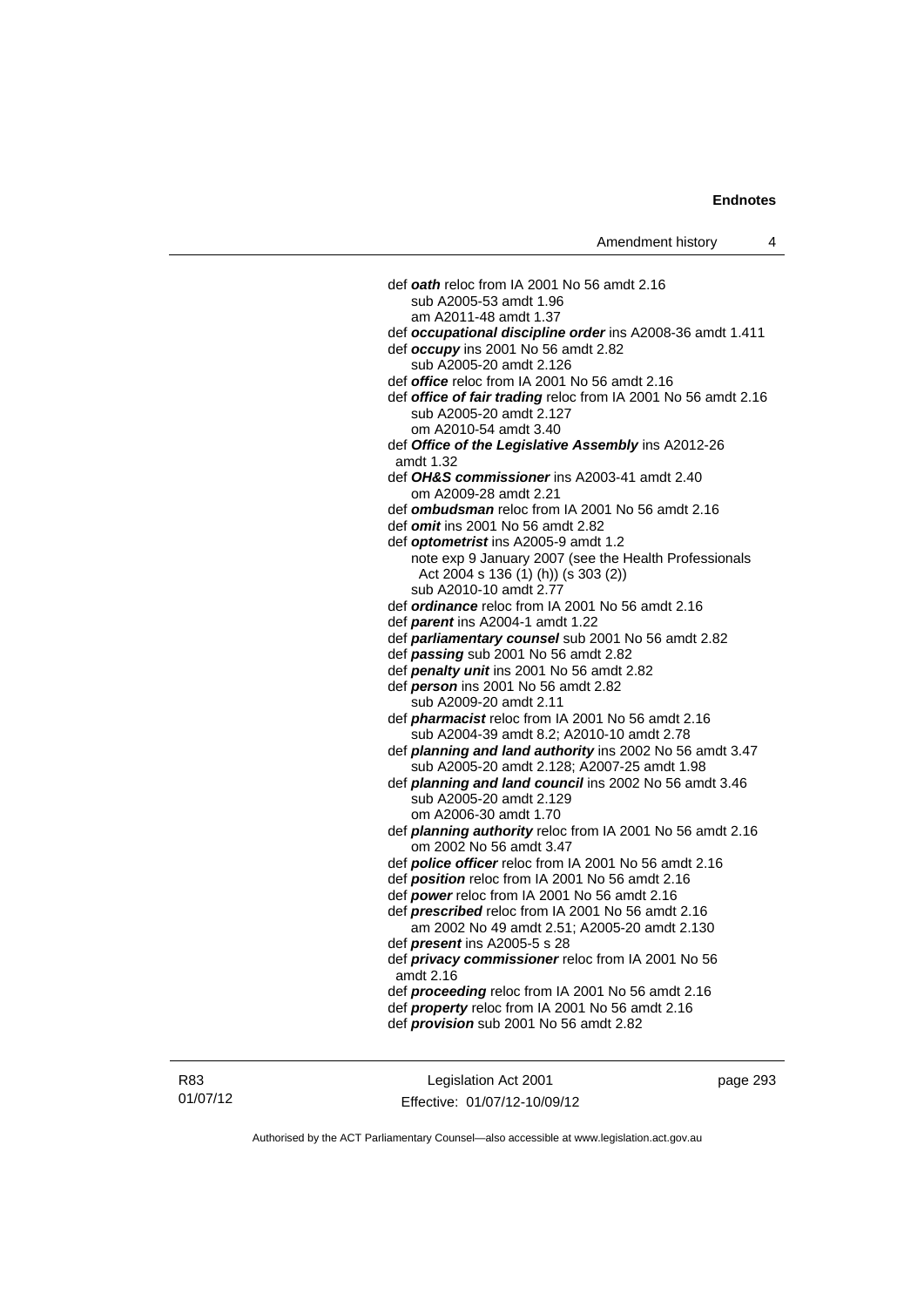| 4 | Amendment history |                                                                                     |
|---|-------------------|-------------------------------------------------------------------------------------|
|   |                   |                                                                                     |
|   |                   | def <b>public advocate</b> ins A2005-47 amdt 1.13                                   |
|   |                   | def <i>public</i> employee reloc from IA 2001 No 56 amdt 2.16                       |
|   |                   | def <i>public health officer</i> reloc from IA 2001 No 56 amdt 2.16                 |
|   |                   | sub A2005-20 amdt 2.131                                                             |
|   |                   | def <i>public holiday</i> ins A2011-28 amdt 2.22                                    |
|   |                   | def <b>public money</b> reloc from IA 2001 No 56 amdt 2.16                          |
|   |                   | def <i>public servant</i> reloc from IA 2001 No 56 amdt 2.16                        |
|   |                   | def <i>public</i> service reloc from IA 2001 No 56 amdt 2.16                        |
|   |                   | def <i>public trustee</i> reloc from IA 2001 No 56 amdt 2.16                        |
|   |                   | def quarter ins 2002 No 30 amdt 2.8                                                 |
|   |                   |                                                                                     |
|   |                   | def recognised transgender person ins A2003-14 s 5                                  |
|   |                   | def registered surveyor reloc from IA 2001 No 56 amdt 2.16<br>am A2007-33 amdt 1.11 |
|   |                   | def registrable instrument sub 2001 No 56 amdt 2.82                                 |
|   |                   | om A2006-42 amdt 2.17                                                               |
|   |                   | def registrar reloc from IA 2001 No 56 amdt 2.16                                    |
|   |                   | def registrar-general reloc from IA 2001 No 56 amdt 2.16                            |
|   |                   | def registrar of firearms reloc from IA 2001 No 56 amdt 2.16                        |
|   |                   | def registrar of liquor licences reloc from IA 2001 No 56                           |
|   |                   | amdt 2.16                                                                           |
|   |                   | om A2009-20 amdt 2.12                                                               |
|   |                   | def regulations reloc from IA 2001 No 56 amdt 2.16                                  |
|   |                   | om A2005-20 amdt 2.132                                                              |
|   |                   |                                                                                     |
|   |                   | def regulation ins $A2005-20$ amdt 2.132                                            |
|   |                   | def remand centre ins 2002 No 30 amdt 2.8                                           |
|   |                   | om A2006-23 amdt 1.218                                                              |
|   |                   | def remand centre administrator ins 2002 No 30 amdt 2.8                             |
|   |                   | om A2006-23 amdt 1.218                                                              |
|   |                   | def remuneration tribunal reloc from IA 2001 No 56                                  |
|   |                   | amdt 2.16                                                                           |
|   |                   | def repeal sub 2001 No 56 amdt 2.82                                                 |
|   |                   | pars renum 2002 No 11 amdt 1.147                                                    |
|   |                   | am 2002 No 11 amdt 1.148; A2004-42 amdts 2.41-2.43;                                 |
|   |                   | pars renum R27 LA (see A2004-42 amdt 2.44); A2005-20                                |
|   |                   | amdt 2.133, amdt 2.134                                                              |
|   |                   | def residential tenancies tribunal reloc from IA 2001 No 56                         |
|   |                   | amdt 2.16                                                                           |
|   |                   | om A2008-36 amdt 1.412                                                              |
|   |                   | def resident judge ins A2004-42 amdt 2.45                                           |
|   |                   | def retrospectively reloc from dict, pt 2 A2005-20 amdt 2.148                       |
|   |                   | def reviewable decision notice ins A2008-36 amdt 1.413                              |
|   |                   | def road transport authority reloc from IA 2001 No 56                               |
|   |                   | amdt 2.16                                                                           |
|   |                   | am A2011-22 amdt 1.280; A2011-49 amdt 1.10                                          |
|   |                   | def <i>rules</i> reloc from IA 2001 No 56 amdt 2.16                                 |
|   |                   | sub 2002 No 11 amdt 1.149                                                           |
|   |                   | am A2005-20 amdt 2.135                                                              |
|   |                   |                                                                                     |

page 294 **Legislation Act 2001** Effective: 01/07/12-10/09/12

R83 01/07/12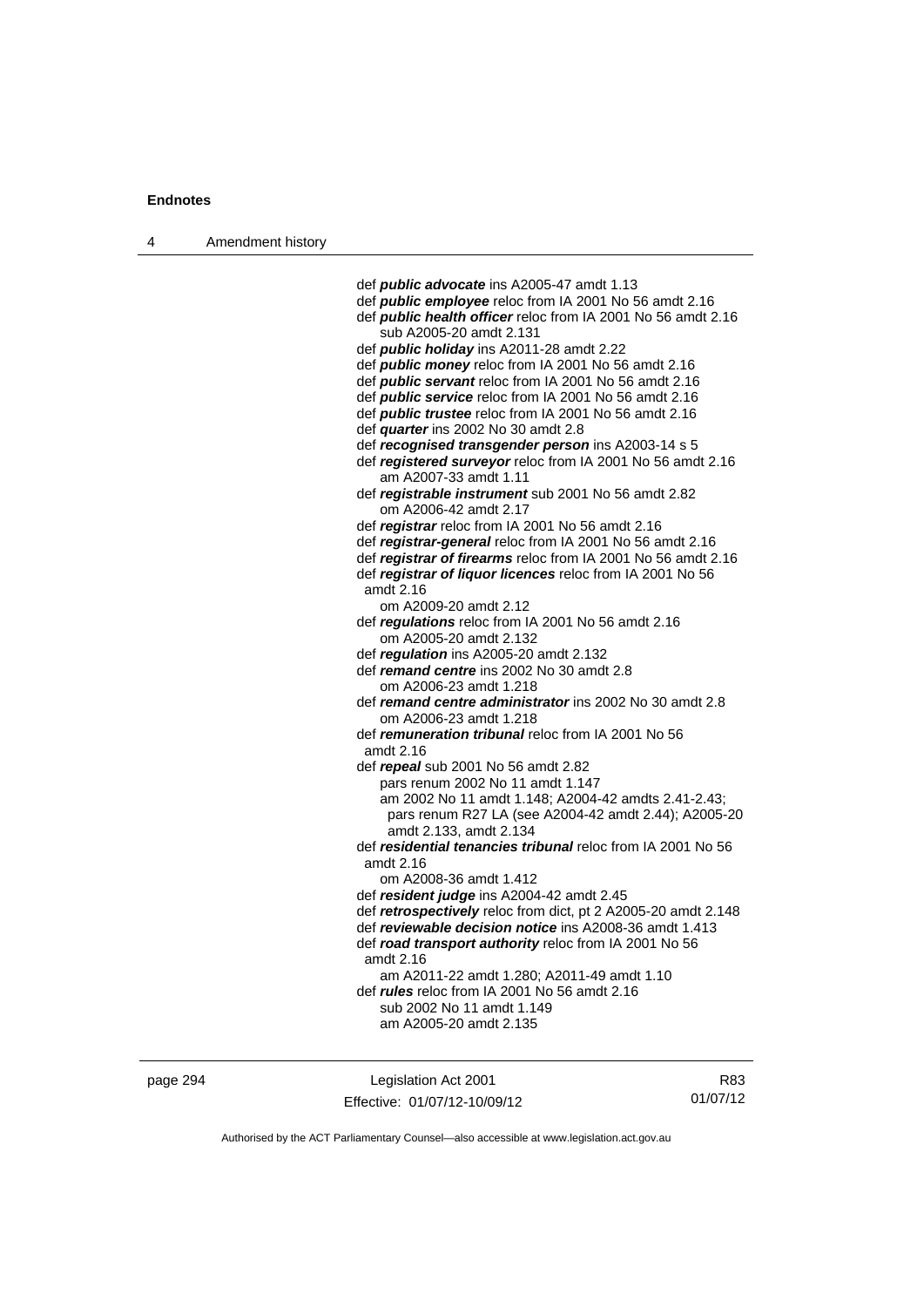def *rural firefighting service* reloc from IA 2001 No 56 amdt 2.16 om A2004-28 amdt 3.38 def *rural fire service* ins A2004-28 amdt 3.38 def *see* ins 2001 No 56 amdt 2.82 om A2009-20 amdt 2.13 def *Self-Government Act* reloc from IA 2001 No 56 amdt 2.16 def *self-government day* reloc from IA 2001 No 56 amdt 2.16 def *sentence administration board* ins 2002 No 30 amdt 2.8 sub A2006-23 amdt 1.219 def *SES* ins A2004-28 amdt 3.39 def *sign* reloc from IA 2001 No 56 amdt 2.16 def *signpost definition* ins A2009-20 amdt 2.14 def *sitting day* reloc from IA 2001 No 56 amdt 2.16 sub A2009-20 amdt 2.15 def *Small Claims Court* reloc from IA 2001 No 56 amdt 2.16 sub A2004-60 amdt 1.178 om A2008-36 amdt 1.414 def *solicitor* reloc from IA 2001 No 56 amdt 2.16 def *solicitor-general* ins A2011-30 amdt 1.10 def *Speaker* reloc from IA 2001 No 56 amdt 2.16 def *Standards Australia* reloc from IA 2001 No 56 amdt 2.16 def *State* reloc from IA 2001 No 56 amdt 2.16 def *statutory declaration* reloc from IA 2001 No 56 amdt 2.16 def *statutory instrument* sub 2001 No 56 amdt 2.82 def *statutory office-holder* ins 2001 No 56 amdt 2.82 sub 2002 No 11 amdt 1.150 def *subordinate law* sub 2001 No 56 amdt 2.82 def *summary offence* ins 2001 No 56 amdt 2.82 sub 2002 No 11 amdt 1.151; A2003-56 amdt 2.67 def *Supreme Court* reloc from IA 2001 No 56 amdt 2.16 def *surveyor-general* ins A2010-6 amdt 1.11 def *swear* reloc from IA 2001 No 56 amdt 2.16 sub A2005-53 amdt 1.97 def *take* ins A2005-53 amdt 1.98 def *tenancy tribunal* reloc from IA 2001 No 56 amdt 2.16 om 2002 No 49 amdt 2.52 def *territory authority* reloc from IA 2001 No 56 amdt 2.16 sub A2003-41 amdt 2.41; A2008-28 amdt 2.1 def *territory instrumentality* ins 2001 No 56 amdt 2.82 am A2007-3 amdt 2.4 def *territory land* reloc from IA 2001 No 56 amdt 2.16 def *territory law* ins A2005-62 amdt 2.18 def *territory lease* ins A2007-25 amdt 1.99 def *territory-owned corporation* reloc from IA 2001 No 56 amdt 2.16

R83 01/07/12

Legislation Act 2001 Effective: 01/07/12-10/09/12 page 295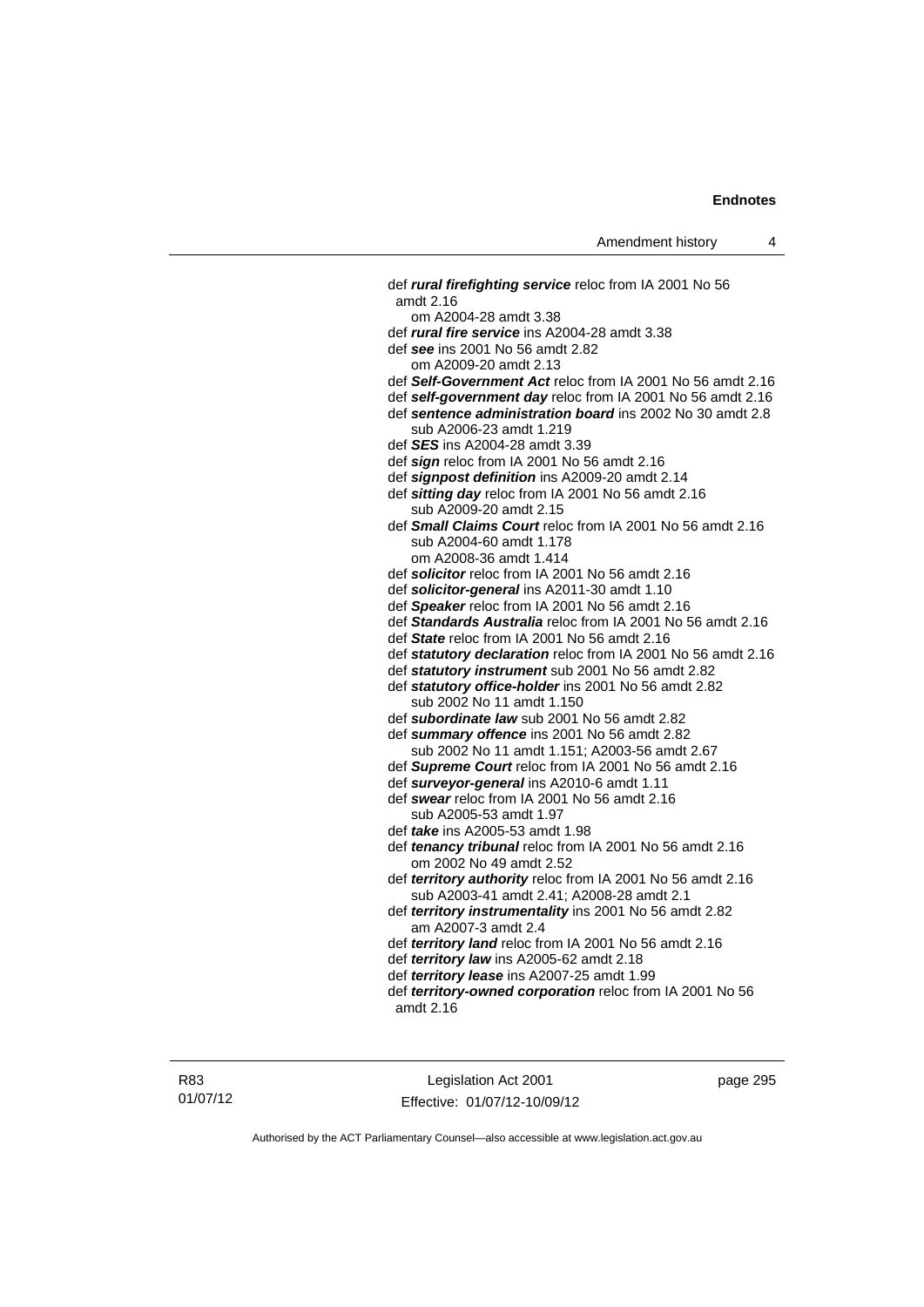| 4 | Amendment history                            |                                                                                                                                                                                                                                                                                                                                                                                                                                                                                                                                                                                                                                                                                                                                                                                                                                                                      |
|---|----------------------------------------------|----------------------------------------------------------------------------------------------------------------------------------------------------------------------------------------------------------------------------------------------------------------------------------------------------------------------------------------------------------------------------------------------------------------------------------------------------------------------------------------------------------------------------------------------------------------------------------------------------------------------------------------------------------------------------------------------------------------------------------------------------------------------------------------------------------------------------------------------------------------------|
|   |                                              | def territory plan reloc from IA 2001 No 56 amdt 2.16<br>am 2002 No 49 amdt 2.53<br>sub A2007-25 amdt 1.100<br>def the Territory ins 2001 No 56 amdt 2.82<br>def <i>transgender person</i> ins A2003-14 s 5<br>def <i>transitional</i> reloc from IA 2001 No 56 amdt 2.16<br>sub A2005-20 amdt 2.136<br>def Treasurer ins 2001 No 56 amdt 2.82                                                                                                                                                                                                                                                                                                                                                                                                                                                                                                                       |
|   |                                              | def <i>tribunal</i> sub 2001 No 56 amdt 2.82<br>def $UK$ Act reloc from IA 2001 No 56 amdt 2.16<br>def <i>under</i> ins 2001 No 52 amdt 2.82<br>sub 2002 No 30 amdt 2.9<br>am A2005-20 amdt 2.137, amdt 2.138<br>def United Kingdom reloc from IA 2001 No 56 amdt 2.16                                                                                                                                                                                                                                                                                                                                                                                                                                                                                                                                                                                               |
|   |                                              | def United Kingdom Parliament reloc from IA 2001 No 56<br>amdt 2.16<br>def veterinary surgeon reloc from IA 2001 No 56 amdt 2.16<br>sub A2004-39 amdt 11A.1 (as am by A2005-28 amdt 1.61)<br>def will ins 2001 No 56 amdt 2.82<br>def word reloc from IA 2001 No 56 amdt 2.16<br>def working day ins 2002 No 11 amdt 1.152<br>sub A2003-56 amdt 2.68                                                                                                                                                                                                                                                                                                                                                                                                                                                                                                                 |
|   |                                              | am A2011-28 amdt 2.23<br>def work safety commissioner ins A2009-28 amdt 2.22<br>sub A2011-55 amdt 1.23<br>def writing reloc from IA 2001 No 56 amdt 2.16<br>def year reloc from IA 2001 No 56 amdt 2.16                                                                                                                                                                                                                                                                                                                                                                                                                                                                                                                                                                                                                                                              |
|   | dict pt 2 hdg<br>dict pt 2 note<br>dict pt 2 | <b>Terms for Legislation Act 2001 only</b><br>sub A2003-56 amdt 2.69<br>sub A2003-56 amdt 2.69<br>def Act ins A2003-41 amdt 2.42<br>def ACT law ins A2005-20 amdt 2.139<br>def <i>administrator</i> ins 2001 No 56 amdt 2.82<br>def agency ins 2001 No 56 amdt 2.82<br>def <i>amend</i> ins A2005-20 amdt 2.140<br>def another jurisdiction ins A2005-20 amdt 2.141<br>def <i>appointee</i> ins 2001 No 56 amdt 2.82<br>am A2003-56 amdt 2.70<br>def <i>appointer</i> ins 2001 No 56 amdt 2.82<br>am A2003-56 amdt 2.71<br>def approved website sub 2001 No 56 amdt 2.82<br>def <b>authorised republication</b> sub 2001 No 56 amdt 2.82<br>def authorising law sub 2001 No 56 amdt 2.82<br>def benefits sub 2001 No 56 amdt 2.82<br>def business address ins 2001 No 56 amdt 2.82<br>def corporation ins 2001 No 56 amdt 2.82<br>def costs sub 2001 No 56 amdt 2.82 |

| page 296 | Legislation Act 2001         | R83      |
|----------|------------------------------|----------|
|          | Effective: 01/07/12-10/09/12 | 01/07/12 |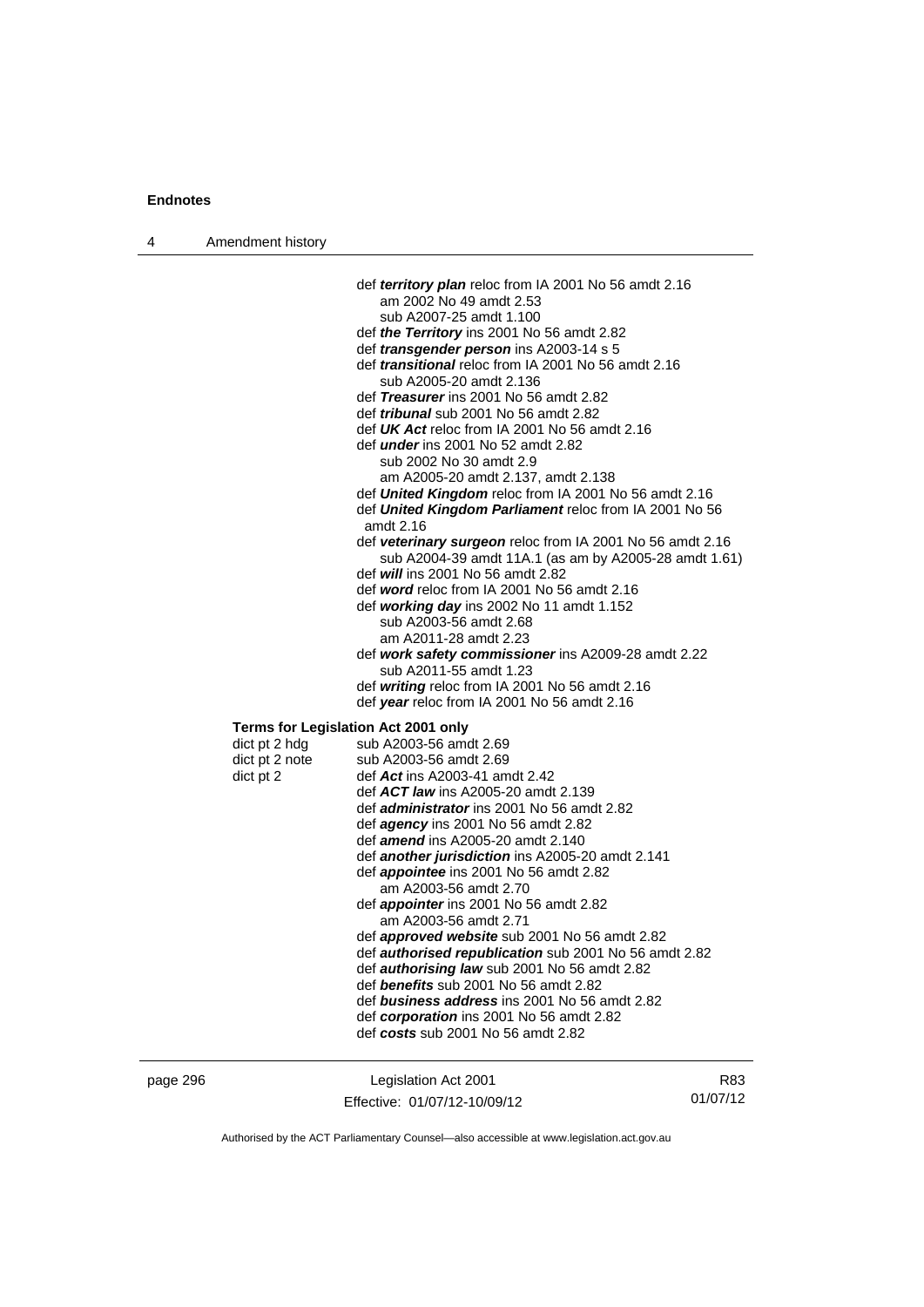def *current legislative drafting practice* sub 2001 No 56 amdt 2.82 def *delegate* ins 2001 No 56 amdt 2.82 def *determinative provision* ins 2002 No 11 amdt 1.153 def *document* ins 2001 No 56 amdt 2.82 def *editorial amendment* sub 2001 No 56 amdt 2.82 def *email address* ins 2001 No 56 amdt 2.82 def *executive officer* ins 2001 No 56 amdt 2.82 def *fax number* ins 2001 No 56 amdt 2.82 def *fee* sub 2001 No 56 amdt 2.82 def *home address* ins 2001 No 56 amdt 2.82 def *law* sub 2001 No 56 amdt 2.82 am 2002 No 11 amdt 1.154; pars renum 2002 No 11 amdt 1.155; A2003-41 amdt 2.43; pars renum R20 LA (see A2003-41 amdt 2.44); A2005-20 amdt 2.142, amdt 2.143; pars renum R34 LA (see A2005-20 amdt 2.144) def *law of another jurisdiction* ins A2005-20 amdt 2.145 def *legislative material* ins A2003-41 amdt 2.45 def *non-determinative provision* ins 2002 No 11 amdt 1.156 def *provide* sub 2001 No 56 amdt 2.82 def *referential term* ins A2003-56 amdt 2.72 reloc to s 116 (2) A2005-20 amdt 2.146 def *referential words* sub 2001 No 56 amdt 2.82 om A2003-56 amdt 2.72 def *register* sub 2001 No 56 amdt 2.82 def *repeal* ins A2005-20 amdt 2.147 def *republication* sub 2001 No 56 amdt 2.82; A2003-41 amdt 2.46 def *republication date* sub 2001 No 56 amdt 2.82 def *responsible* ins 2001 No 56 amdt 2.82 def *retrospectively* ins A2003-56 amdt 2.73 reloc to dict, pt 1 A2005-20 amdt 2.148 def *scrutiny committee principles* sub 2001 No 56 amdt 2.82 def *service* sub 2001 No 56 amdt 2.82 def *working out the meaning of an Act* ins A2003-41 amdt 2.47

R83 01/07/12

Legislation Act 2001 Effective: 01/07/12-10/09/12 page 297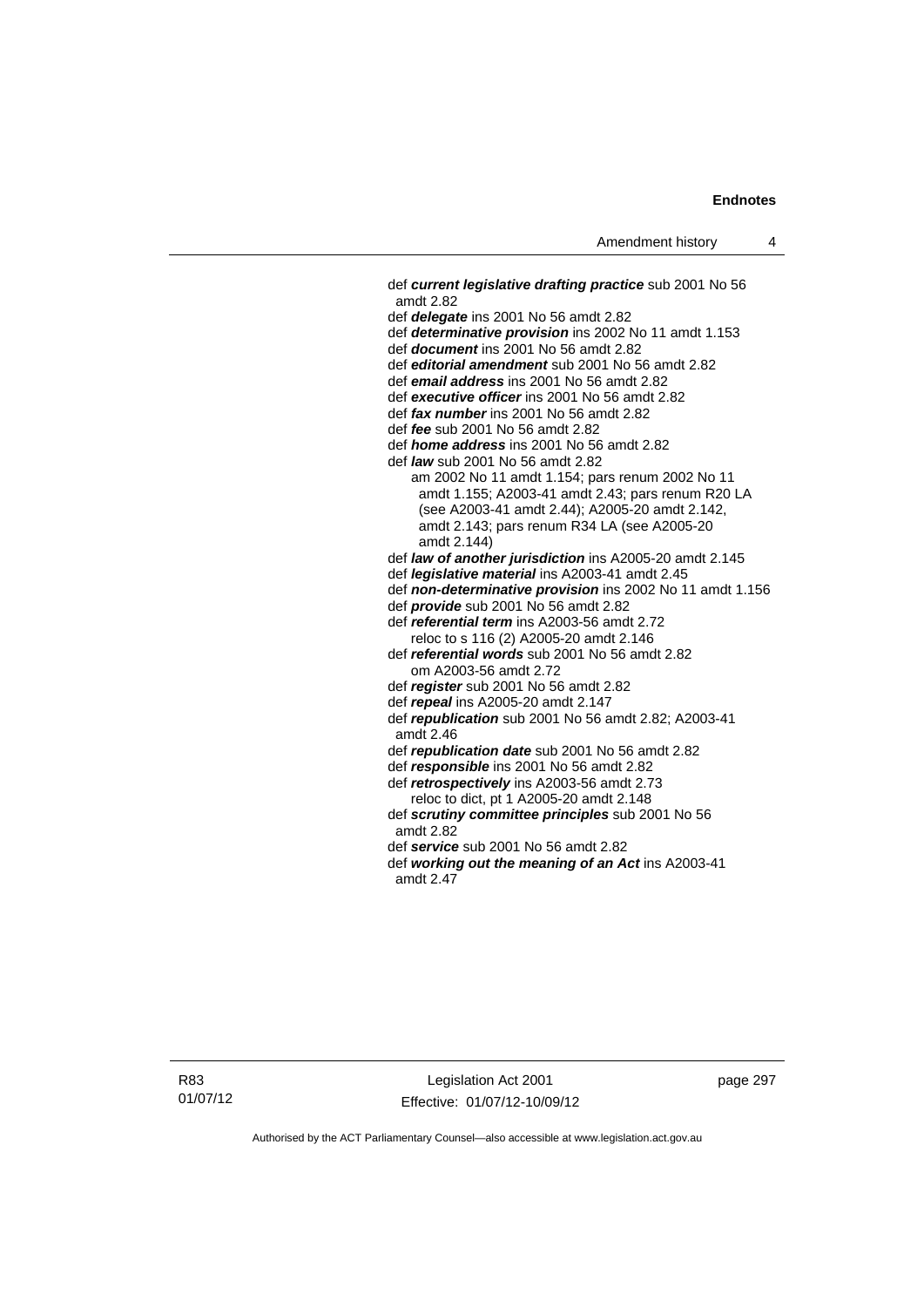# **5 Earlier republications**

Some earlier republications were not numbered. The number in column 1 refers to the publication order.

Since 12 September 2001 every authorised republication has been published in electronic pdf format on the ACT legislation register. A selection of authorised republications have also been published in printed format. These republications are marked with an asterisk (\*) in column 1. Electronic and printed versions of an authorised republication are identical.

| <b>Republication</b><br>No and date | <b>Effective</b>              | Last<br>amendment<br>made by | <b>Republication for</b>                                                              |
|-------------------------------------|-------------------------------|------------------------------|---------------------------------------------------------------------------------------|
| R <sub>0</sub> A<br>17 Sept 2002    | 12 Sept 2001-<br>12 Sept 2001 | A2001-56                     | amendments by<br>A2001-44, A2001-56<br>and retrospective<br>amendments by<br>A2002-30 |
| R <sub>1</sub><br>13 Sept 2001      | 13 Sept 2001-<br>13 Sept 2001 | SL2001-34                    | modification by<br>SL2001-34                                                          |
| R1 (RI)<br>17 Sept 2001             | 13 Sept 2001-<br>13 Sept 2001 | SL2001-34                    | reissue for<br>retrospective<br>amendments by<br>A2002-30                             |
| R <sub>2</sub><br>14 Sept 2001      | 14 Sept 2001-<br>20 Feb 2002  | A2001-70                     | amendments by<br>A2001-70                                                             |
| R <sub>2</sub> (RI)<br>17 Sept 2002 | 14 Sept 2001-<br>20 Feb 2002  | A2001-70                     | reissue for<br>retrospective<br>amendments by<br>A2002-30                             |
| R <sub>3</sub><br>21 Feb 2002       | 21 Feb 2002-<br>12 Mar 2002   | A2001-88                     | changed endnotes<br>and editorial<br>changes                                          |
| R3 (RI)<br>17 Sept 2002             | 21 Feb 2002-<br>12 Mar 2002   | A2001-88                     | reissue for<br>retrospective<br>amendments by<br>A2002-30                             |
| R4<br>13 Mar 2002                   | 13 Mar 2002-<br>27 May 2002   | A2001-88                     | commenced expiry                                                                      |

page 298 Legislation Act 2001 Effective: 01/07/12-10/09/12

R83 01/07/12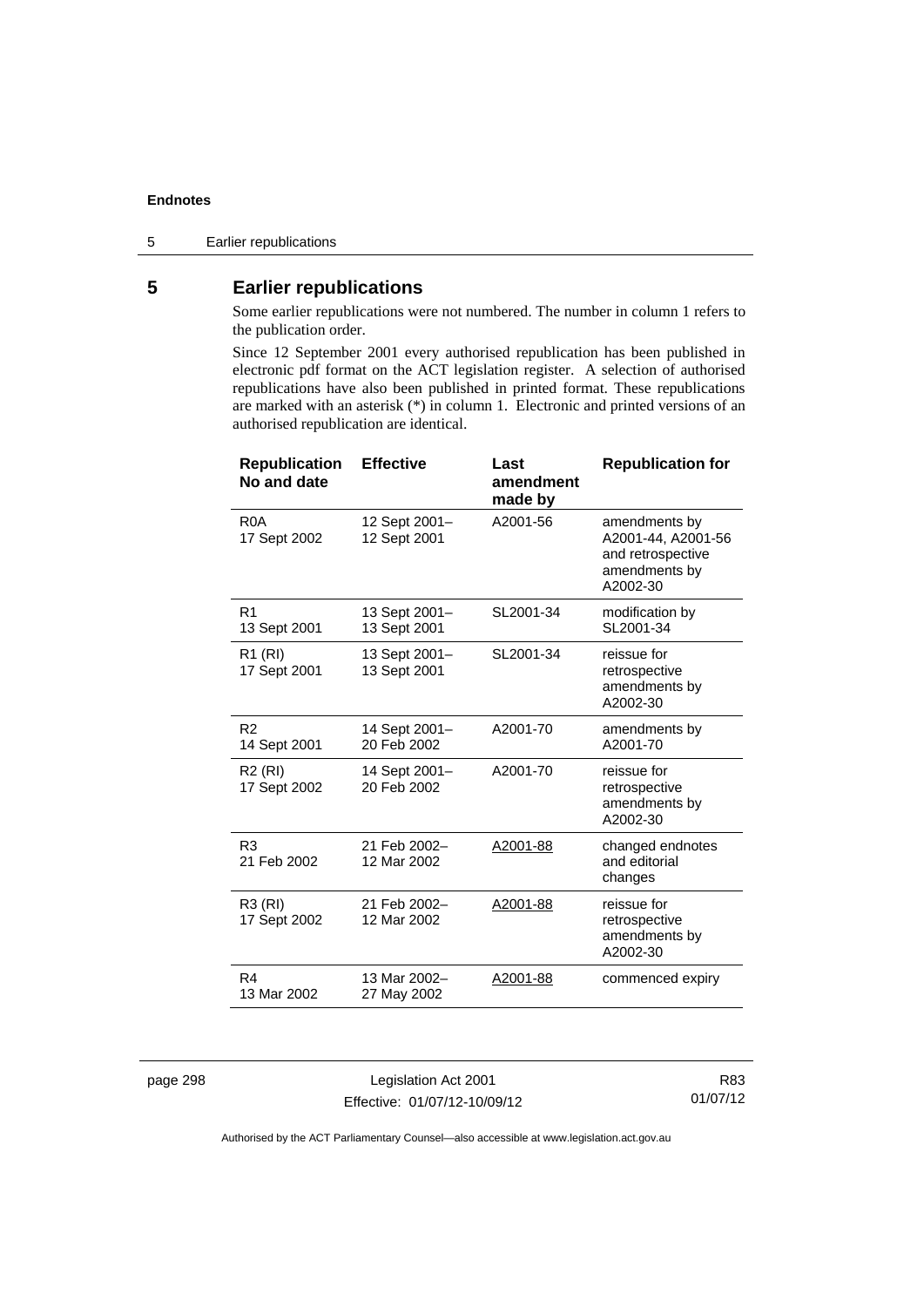Earlier republications 5

| <b>Republication</b><br>No and date | <b>Effective</b>              | Last<br>amendment<br>made by | <b>Republication for</b>                                  |
|-------------------------------------|-------------------------------|------------------------------|-----------------------------------------------------------|
| <b>R4 (RI)</b><br>17 Sept 2002      | 13 Mar 2002-<br>27 May 2002   | A2001-88                     | reissue for<br>retrospective<br>amendments by<br>A2002-30 |
| $R5*$<br>28 May 2002                | 28 May 2002-<br>30 June 2002  | A2002-11                     | amendments by<br>A2002-11                                 |
| <b>R5 (RI)</b><br>17 Sept 2002      | 28 May 2002-<br>30 June 2002  | A2002-11                     | reissue for<br>retrospective<br>amendments by<br>A2002-30 |
| R <sub>6</sub><br>1 July 2002       | 1 July 2002-<br>12 Sept 2002  | A2002-11                     | amendments by<br>A2001-88                                 |
| <b>R6 (RI)</b><br>17 Sept 2002      | 1 July 2002-<br>12 Sept 2002  | A2002-11                     | reissue for<br>retrospective<br>amendments by<br>A2002-30 |
| R7<br>13 Sept 2002                  | 13 Sept 2002-<br>13 Sept 2002 | A2002-27                     | commenced expiry                                          |
| R7(RI)<br>17 Sept 2002              | 13 Sept 2002-<br>13 Sept 2002 | A2002-27                     | reissue for<br>retrospective<br>amendments by<br>A2002-30 |
| R <sub>8</sub><br>14 Sept 2002      | 14 Sept 2002-<br>16 Sept 2002 | A2002-27                     | commenced expiry                                          |
| <b>R8 (RI)</b><br>17 Sept 2002      | 14 Sept 2002-<br>16 Sept 2002 | A2002-27                     | reissue for<br>retrospective<br>amendments by<br>A2002-30 |
| R9<br>17 Sept 2002                  | 17 Sept 2002-<br>6 Oct 2002   | A2002-30                     | amendments by<br>A2002-30                                 |
| R <sub>10</sub><br>7 Oct 2002       | 7 Oct 2002-<br>31 Oct 2002    | A2002-30                     | amendments by<br>A2002-27                                 |
| R <sub>11</sub><br>1 Nov 2002       | 1 Nov 2002-<br>31 Dec 2002    | A2002-40                     | amendments by<br>A2002-40                                 |
| R <sub>12</sub><br>1 Jan 2003       | 1 Jan 2003-<br>16 Jan 2003    | A2002-56                     | amendments by<br>A2002-51                                 |

## R83 01/07/12

Legislation Act 2001 Effective: 01/07/12-10/09/12 page 299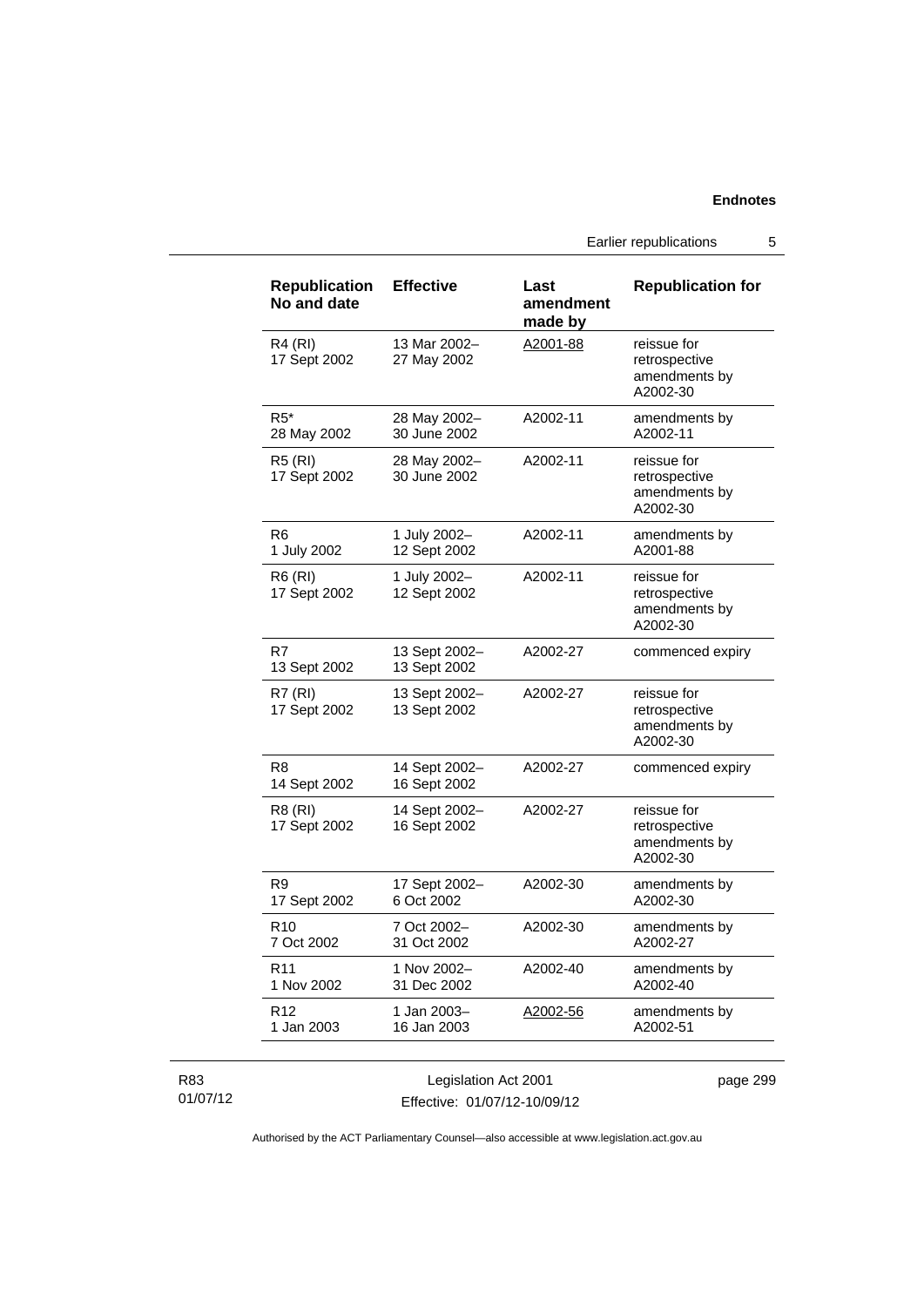| <b>Republication</b><br>No and date        | <b>Effective</b>             | Last<br>amendment<br>made by | <b>Republication for</b>                  |
|--------------------------------------------|------------------------------|------------------------------|-------------------------------------------|
| R <sub>13</sub>                            | 17 Jan 2003-                 | A2002-56                     | amendments by                             |
| 17 Jan 2003                                | 27 Mar 2003                  |                              | A2002-49                                  |
| R <sub>14</sub>                            | 28 Mar 2003-                 | A2003-14                     | amendments by                             |
| 28 Mar 2003                                | 9 Apr 2003                   |                              | A2003-14                                  |
| R <sub>15</sub>                            | 10 Apr 2003-                 | A2003-18                     | amendments by                             |
| 10 Apr 2003                                | 28 May 2003                  |                              | A2003-18                                  |
| R <sub>16</sub><br>29 May 2003             | 29 May 2003-<br>30 June 2003 | A2003-18                     | commenced expiry                          |
| R <sub>17</sub>                            | 1 July 2003-                 | A2003-18                     | amendments by                             |
| 1 July 2003                                | 2 Sept 2003                  |                              | A2002-56                                  |
| R <sub>18</sub><br>3 Sept 2003             | 3 Sept 2003-<br>12 Sept 2003 | A2003-18                     | commenced expiry                          |
| R <sub>19</sub><br>13 Sept 2003            | 13 Sept 2003-<br>8 Oct 2003  | A2003-41                     | commenced expiry                          |
| R <sub>20</sub> <sup>*</sup><br>9 Oct 2003 | 9 Oct 2003-<br>18 Dec 2003   | A2003-41                     | amendments by<br>A2003-16 and<br>A2003-41 |
| R <sub>21</sub>                            | 19 Dec 2003-                 | A2003-56                     | amendments by                             |
| 19 Dec 2003                                | 21 Mar 2004                  |                              | A2003-56                                  |
| R <sub>22</sub>                            | 22 Mar 2004-                 | A2004-10                     | amendments by                             |
| 22 Mar 2004                                | 4 Apr 2004                   |                              | A2004-1                                   |
| R <sub>23</sub>                            | 5 Apr 2004-                  | A2004-10                     | amendments by                             |
| 5 Apr 2004                                 | 26 May 2004                  |                              | A2004-7                                   |
| R <sub>24</sub>                            | 27 May 2004-                 | A2004-17                     | amendments by                             |
| 27 May 2004                                | 30 June 2004                 |                              | A2004-10                                  |
| R <sub>25</sub><br>1 July 2004             | 1 July 2004-<br>12 July 2004 | A2004-28                     | amendments by<br>A2004-5 and<br>A2004-28  |
| R <sub>26</sub>                            | 13 July 2004-                | A2004-32                     | amendments by                             |
| 13 July 2004                               | 24 Aug 2004                  |                              | A2004-32                                  |
| R <sub>27</sub>                            | 25 Aug 2004-                 | A2004-42                     | amendments by                             |
| 25 Aug 2004                                | 31 Aug 2004                  |                              | A2004-42                                  |
| R <sub>28</sub>                            | 1 Sept 2004-                 | A2004-42                     | amendments by                             |
| 1 Sept 2004                                | 12 Sept 2004                 |                              | A2004-13                                  |

# 5 Earlier republications

page 300 **Legislation Act 2001** Effective: 01/07/12-10/09/12

R83 01/07/12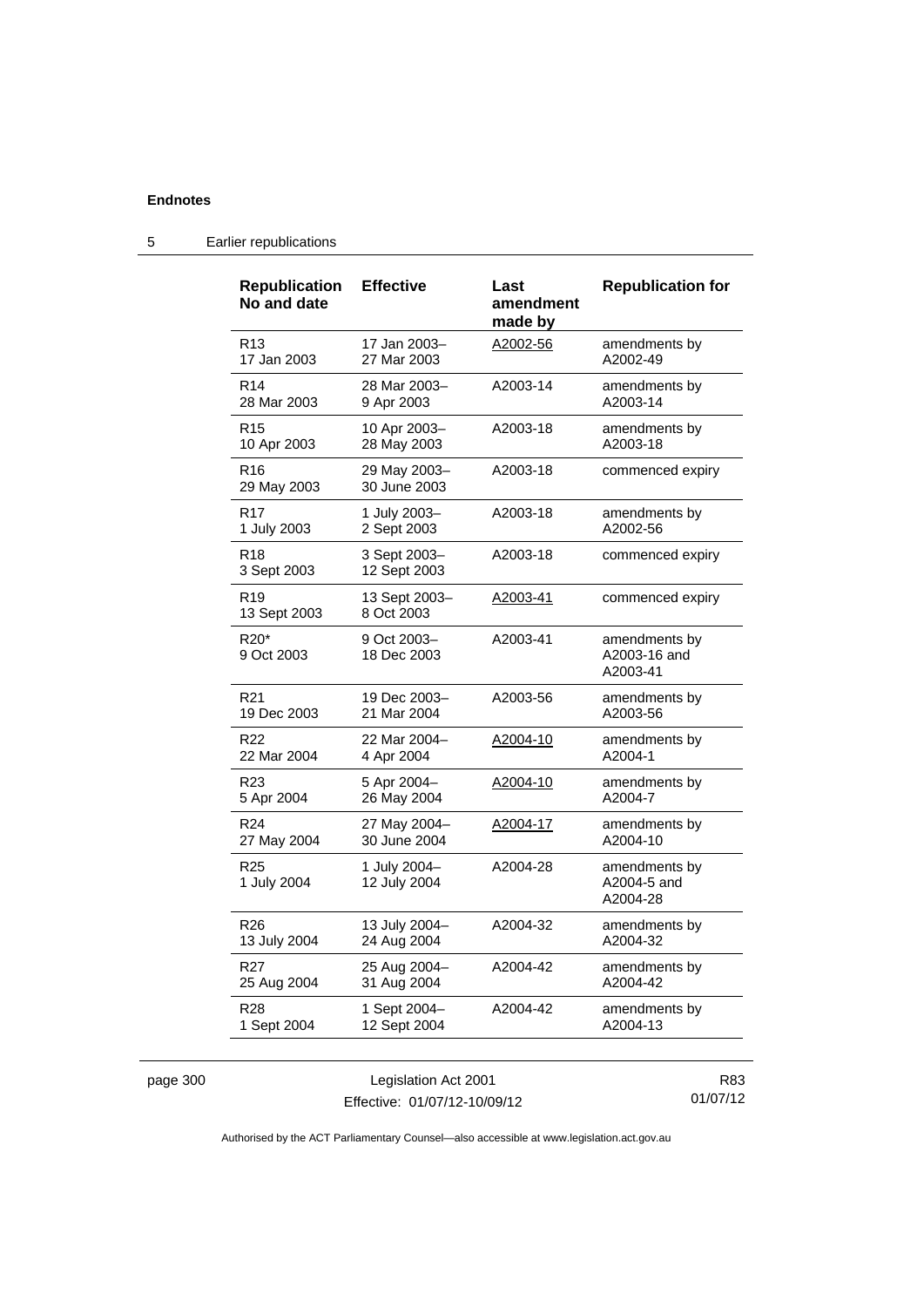Earlier republications 5

| <b>Republication</b><br>No and date | <b>Effective</b>             | Last<br>amendment<br>made by | <b>Republication for</b>                                     |
|-------------------------------------|------------------------------|------------------------------|--------------------------------------------------------------|
| R <sub>29</sub><br>13 Sept 2004     | 13 Sept 2004-<br>22 Dec 2004 | A2004-42                     | commenced expiry                                             |
| <b>R29A</b><br>23 Dec 2004          | 23 Dec 2004-<br>31 Dec 2004  | A2004-42                     | commenced expiry                                             |
| R30 (RI)<br>5 Jan 2005              | 1 Jan 2005-<br>9 Jan 2005    | A2004-60                     | amendments by<br>A2004-17<br>reissue for<br>commenced expiry |
| R31                                 | 10 Jan 2005-                 | A2004-60                     | amendments by                                                |
| 10 Jan 2005                         | 23 Feb 2005                  |                              | A2004-60                                                     |
| R32                                 | 24 Feb 2005-                 | A2005-5                      | amendments by                                                |
| 24 Feb 2005                         | 8 Mar 2005                   |                              | A2005-5                                                      |
| R33                                 | 9 Mar 2005-                  | A2005-5                      | amendments by                                                |
| 9 Mar 2005                          | 1 June 2005                  |                              | A2004-57                                                     |
| R34*                                | 2 June 2005-                 | A2005-20                     | amendments by                                                |
| 2 June 2005                         | 6 July 2005                  |                              | A2005-20                                                     |
| R35<br>7 July 2005                  | 7 July 2005-<br>7 Sept 2005  | A2005-20                     | amendments by<br>A2004-39 as am by<br>A2005-28               |
| R36                                 | 8 Sept 2005-                 | A2005-47                     | amendments by                                                |
| 8 Sept 2005                         | 13 Sept 2005                 |                              | A2005-44                                                     |
| R37                                 | 13 Sept 2005-                | A2005-47                     | amendments by                                                |
| 14 Sept 2005                        | 22 Nov 2005                  |                              | A2005-9                                                      |
| <b>R38</b>                          | 23 Nov 2005-                 | A2005-53                     | amendments by                                                |
| 23 Nov 2005                         | 10 Jan 2006                  |                              | A2005-53                                                     |
| R39                                 | 11 Jan 2006-                 | A2005-62                     | amendments by                                                |
| 11 Jan 2006                         | 16 Jan 2006                  |                              | A2005-62                                                     |
| R40                                 | 17 Jan 2006-                 | A2005-62                     | amendments by                                                |
| 17 Jan 2006                         | 22 Feb 2006                  |                              | A2004-39                                                     |
| R41<br>23 Feb 2006                  | 23 Feb 2006-<br>28 Feb 2006  | A2006-3                      | updated endnotes as<br>amended by<br>A2006-3                 |

Legislation Act 2001 Effective: 01/07/12-10/09/12 page 301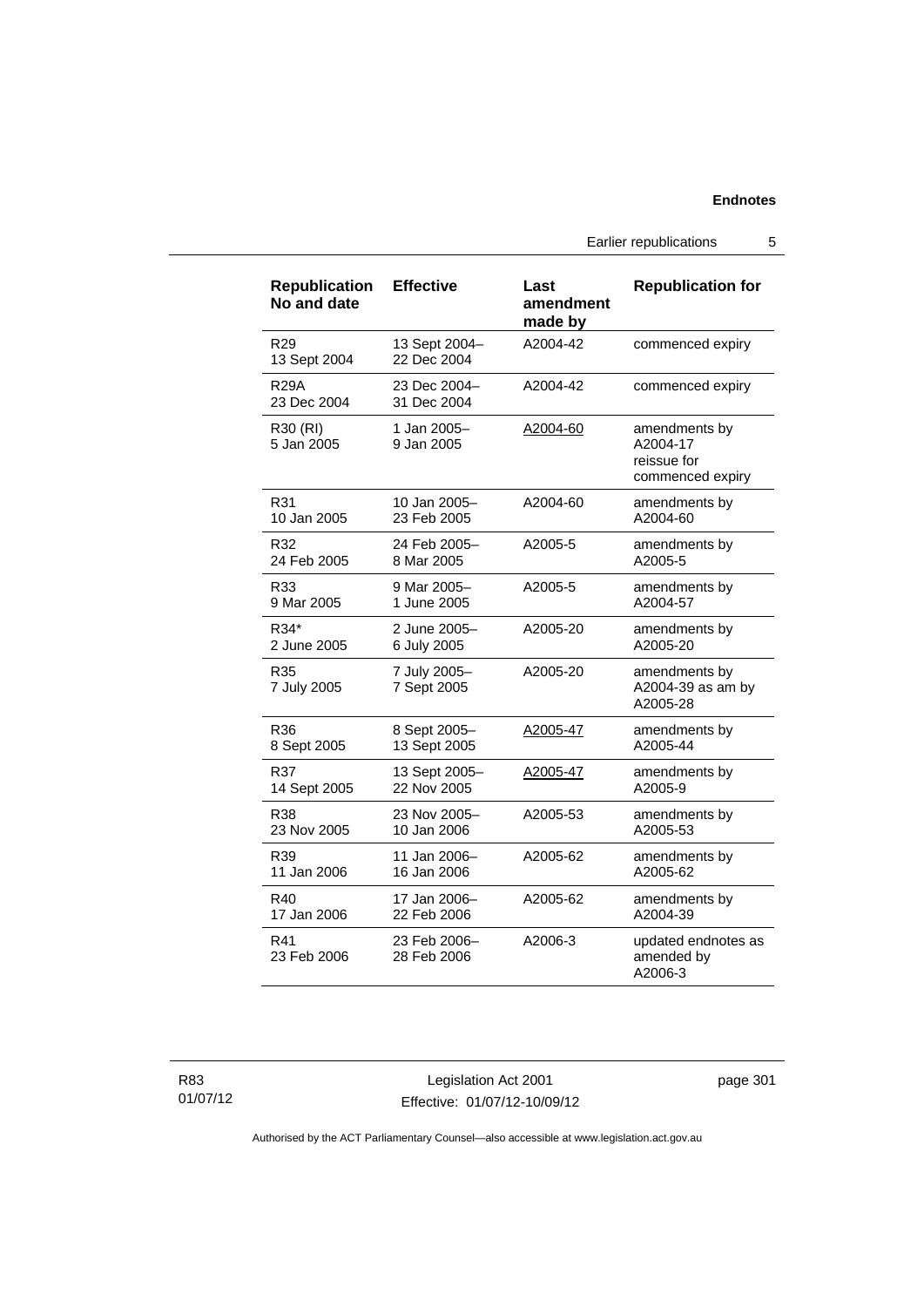| <b>Republication</b><br>No and date | <b>Effective</b>              | Last<br>amendment<br>made by | <b>Republication for</b>                                              |
|-------------------------------------|-------------------------------|------------------------------|-----------------------------------------------------------------------|
| R42<br>1 Mar 2006                   | 1 Mar 2006-<br>1 June 2006    | A2006-3                      | amendments by<br>A2005-47 as<br>amended by<br>A2006-3                 |
| R43                                 | 2 June 2006-                  | A2006-23                     | amendments by                                                         |
| 2 June 2006                         | 15 June 2006                  |                              | A2006-23                                                              |
| R44<br>16 June 2006                 | 16 June 2006-<br>30 June 2006 | A2006-23                     | updated endnotes as<br>amended by<br>A2006-27                         |
| <b>R45</b><br>1 July 2006           | 1 July 2006-<br>31 Oct 2006   | A2006-30                     | amendments by<br>A2006-25 and<br>A2006-30                             |
| R46<br>1 Nov 2006                   | 1 Nov 2006-<br>15 Nov 2006    | A2006-42                     | amendments by<br>A2005-41 and<br>A2005-46 as<br>amended by<br>A2006-3 |
| <b>R47</b>                          | 16 Nov 2006–                  | A2006-42                     | amendments by                                                         |
| 16 Nov 2006                         | 17 Nov 2006                   |                              | A2006-42                                                              |
| R48                                 | 18 Nov 2006-                  | A2006-46                     | amendments by                                                         |
| 18 Nov 2006                         | 8 Jan 2007                    |                              | A2006-46                                                              |
| R49                                 | 9 Jan 2007-                   | A2006-46                     | amendments by                                                         |
| 9 Jan 2007                          | 9 Jan 2007                    |                              | A2004-39                                                              |
| <b>R50</b><br>10 Jan 2007           | 10 Jan 2007-<br>11 Jan 2007   | A2006-46                     | commenced expiry                                                      |
| R <sub>51</sub> *<br>12 Jan 2007    | 12 Jan 2007-<br>27 Mar 2007   | A2006-46                     | commenced expiry                                                      |
| R <sub>52</sub>                     | 28 Mar 2007-                  | A2007-3                      | amendments by                                                         |
| 28 Mar 2007                         | 11 Apr 2007                   |                              | A2006-38                                                              |
| R <sub>53</sub>                     | 12 Apr 2007-                  | A2007-3                      | amendments by                                                         |
| 12 Apr 2007                         | 10 July 2007                  |                              | A2007-3                                                               |
| R <sub>54</sub>                     | 11 July 2007-                 | A2007-16                     | amendments by                                                         |
| 11 July 2007                        | 9 Nov 2007                    |                              | A2007-16                                                              |
| <b>R55</b>                          | 10 Nov 2007-                  | A2007-33                     | amendments by                                                         |
| 10 Nov 2007                         | 13 Nov 2007                   |                              | A2007-8                                                               |

# 5 Earlier republications

page 302 Legislation Act 2001 Effective: 01/07/12-10/09/12

R83 01/07/12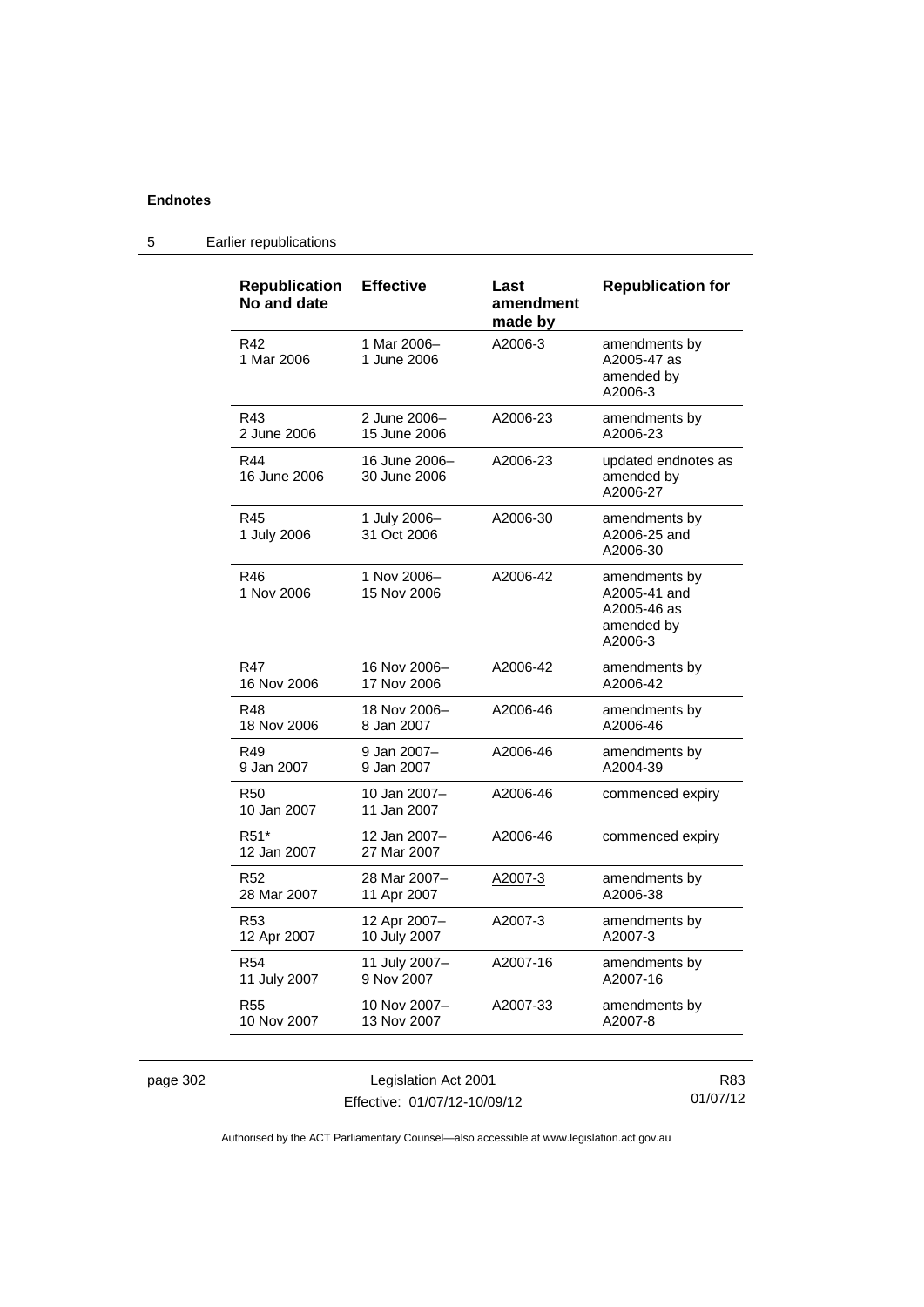Earlier republications 5

| <b>Republication</b><br>No and date | <b>Effective</b>           | Last<br>amendment<br>made by | <b>Republication for</b>                  |
|-------------------------------------|----------------------------|------------------------------|-------------------------------------------|
| <b>R56</b>                          | 14 Nov 2007-               | A2007-33                     | amendments by                             |
| 14 Nov 2007                         | 30 Mar 2008                |                              | A2007-33                                  |
| <b>R57</b>                          | 31 Mar 2008-               | A2007-33                     | amendments by                             |
| 31 Mar 2008                         | 18 May 2008                |                              | A2007-25                                  |
| <b>R58</b>                          | 19 May 2008-               | A2008-14                     | amendments by                             |
| 19 May 2008                         | 30 June 2008               |                              | A2008-14                                  |
| <b>R59</b>                          | 1 July 2008-               | A2008-15                     | amendments by                             |
| 1 July 2008                         | 25 Aug 2008                |                              | A2008-15                                  |
| R60                                 | 26 Aug 2008-               | A2008-28                     | amendments by                             |
| 26 Aug 2008                         | 8 Sept 2008                |                              | A2008-28                                  |
| R <sub>61</sub>                     | 9 Sept 2008-               | A2008-44                     | amendments by                             |
| 9 Sept 2008                         | 1 Feb 2009                 |                              | A2008-20                                  |
| R <sub>62</sub><br>2 Feb 2009       | 2 Feb 2009-<br>26 Feb 2009 | A2008-44                     | amendments by<br>A2008-36 and<br>A2008-37 |
| R63                                 | 27 Feb 2009-               | A2008-44                     | amendments by                             |
| 27 Feb 2009                         | 29 May 2009                |                              | A2008-20                                  |
| R <sub>64</sub>                     | 30 May 2009-               | A2008-44                     | amendments by                             |
| 30 May 2009                         | 21 Sept 2009               |                              | A2008-44                                  |
| <b>R65</b>                          | 22 Sept 2009-              | A2009-28                     | amendments by                             |
| 22 Sept 2009                        | 30 Sept 2009               |                              | A2009-20                                  |
| R66                                 | 1 Oct 2009-                | A2009-28                     | amendments by                             |
| 1 Oct 2009                          | 20 Oct 2009                |                              | A2009-28                                  |
| R67                                 | 21 Oct 2009-               | A2009-35                     | amendments by                             |
| 21 Oct 2009                         | 16 Dec 2009                |                              | A2009-35                                  |
| <b>R68</b>                          | 17 Dec 2009-               | A2009-50                     | amendments by                             |
| 17 Dec 2009                         | 2 Mar 2010                 |                              | A2009-49                                  |
| R69                                 | 3 Mar 2010-                | A2010-6                      | amendments by                             |
| 3 Mar 2010                          | 21 Mar 2010                |                              | A2010-6                                   |
| R70                                 | 22 Mar 2010-               | A2010-6                      | amendments by                             |
| 22 Mar 2010                         | 30 June 2010               |                              | A2009-39                                  |
| R71<br>1 July 2010                  | 1 July 2010-<br>5 Oct 2010 | A2010-10                     | amendments by<br>A2009-50 and<br>A2010-10 |

## R83 01/07/12

Legislation Act 2001 Effective: 01/07/12-10/09/12 page 303